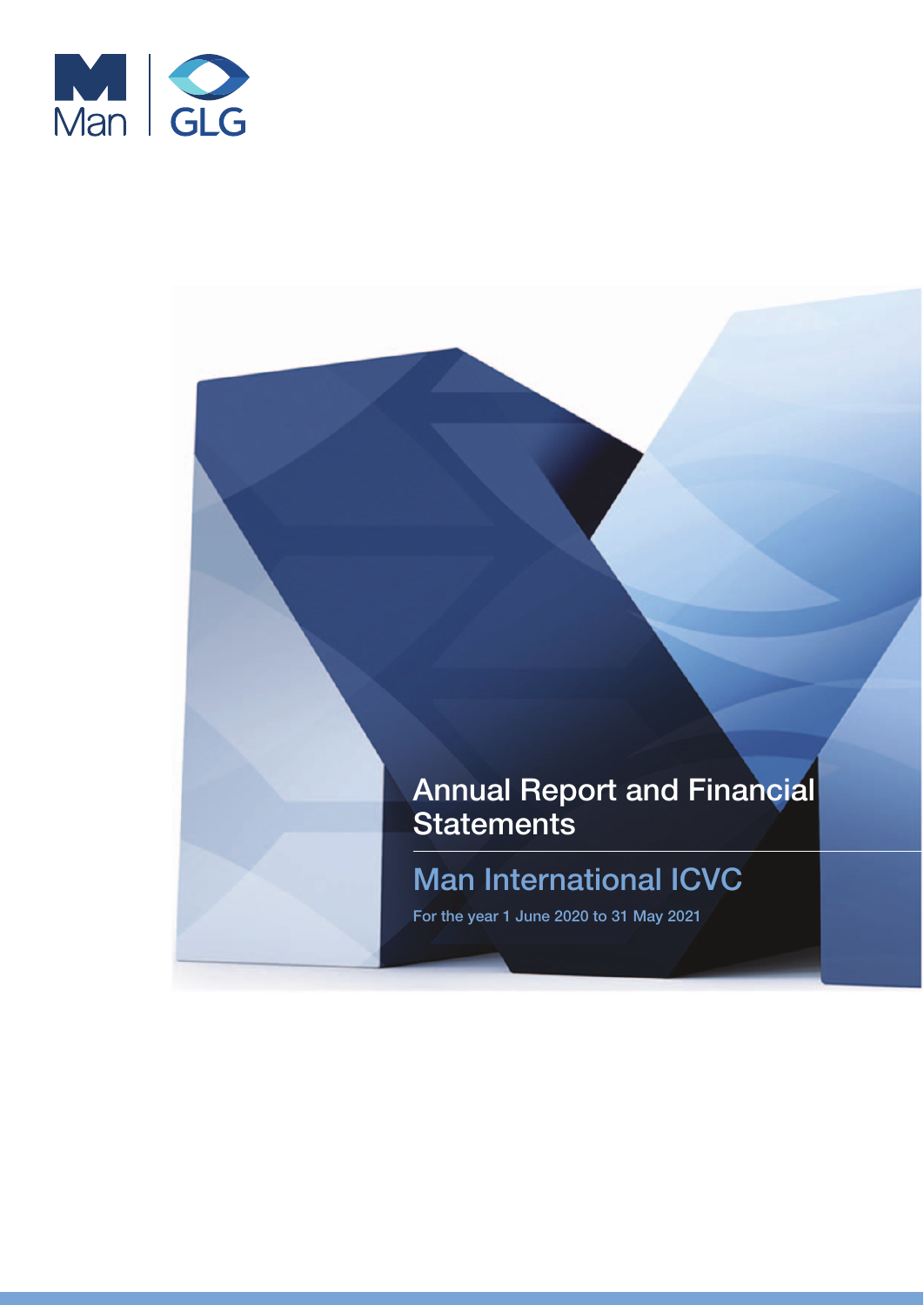### Table of Contents

|                                                                           | Page |
|---------------------------------------------------------------------------|------|
| Introduction and Information                                              | 5    |
| Directors' Report                                                         | 7    |
| Performance Table                                                         | 8    |
| <b>Authorised Status</b>                                                  | 9    |
| Certification of Accounts by Directors                                    | 9    |
| Statement of ACD's Responsibilities                                       | 10   |
| Statement of Depositary's Responsibilities and Report to the Shareholders | 11   |
| Independent Auditor's Report                                              | 12   |
| Securities Financing Transactions                                         | 15   |
| Notes applicable to the Financial Statements of all sub-funds             | 20   |
| <b>Man Dynamic Allocation Fund</b>                                        |      |
| Investment Objective and Investment Policy                                | 25   |
| <b>Risk and Reward Profile</b>                                            | 26   |
| Manager's Review                                                          | 27   |
| Significant Portfolio Changes                                             | 28   |
| <b>Comparative Tables</b>                                                 | 29   |
| Statement of Total Return                                                 | 34   |
| Statement of Change in Net Assets Attributable to Shareholders            | 34   |
| <b>Balance Sheet</b>                                                      | 35   |
| Notes to the Financial Statements                                         | 36   |
| <b>Distribution Table</b>                                                 | 47   |
| Man GLG Continental European Growth Fund                                  |      |
| Investment Objective and Investment Policy                                | 48   |
| <b>Risk and Reward Profile</b>                                            | 49   |
| Manager's Review                                                          | 50   |
| Significant Portfolio Changes                                             | 52   |
| <b>Comparative Tables</b>                                                 | 53   |
| Statement of Total Return                                                 | 57   |
| Statement of Change in Net Assets Attributable to Shareholders            | 57   |
| <b>Balance Sheet</b>                                                      | 58   |
| Notes to the Financial Statements                                         | 59   |
| <b>Distribution Table</b>                                                 | 70   |
|                                                                           |      |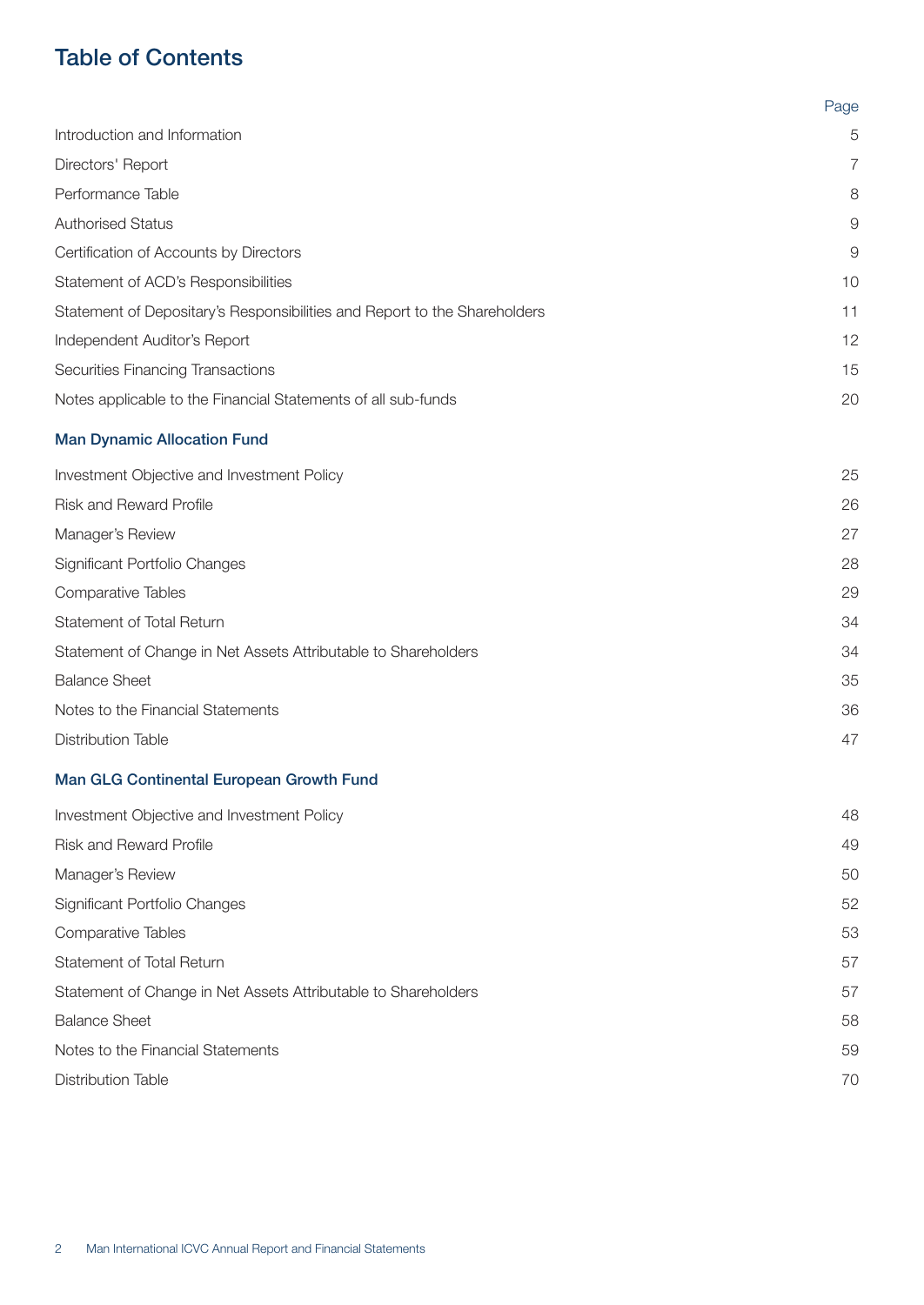### Table of Contents (continued)

## Page [Man GLG European Alpha Income Fund](#page-70-0)

| Investment Objective and Investment Policy                     | 71 |
|----------------------------------------------------------------|----|
| <b>Risk and Reward Profile</b>                                 | 72 |
| Manager's Review                                               | 73 |
| <b>Significant Portfolio Changes</b>                           | 75 |
| <b>Comparative Tables</b>                                      | 76 |
| Statement of Total Return                                      | 81 |
| Statement of Change in Net Assets Attributable to Shareholders | 81 |
| <b>Balance Sheet</b>                                           | 82 |
| Notes to the Financial Statements                              | 83 |
| <b>Distribution Table</b>                                      | 93 |
|                                                                |    |

### [Man GLG Japan CoreAlpha Fund](#page-93-0)

| Investment Objective and Investment Policy                     | 94  |
|----------------------------------------------------------------|-----|
| <b>Risk and Reward Profile</b>                                 | 95  |
| Manager's Review                                               | 96  |
| <b>Significant Portfolio Changes</b>                           | 97  |
| <b>Comparative Tables</b>                                      | 98  |
| Statement of Total Return                                      | 103 |
| Statement of Change in Net Assets Attributable to Shareholders | 103 |
| <b>Balance Sheet</b>                                           | 104 |
| Notes to the Financial Statements                              | 105 |
| <b>Distribution Table</b>                                      | 115 |
|                                                                |     |

### [Man GLG Unconstrained Emerging Market Equity Fund \(Break-up basis\)](#page-115-0)

| Investment Objective and Investment Policy                     | 116 |
|----------------------------------------------------------------|-----|
| Manager's Review                                               | 116 |
| Statement of Total Return                                      | 117 |
| Statement of Change in Net Assets Attributable to Shareholders | 117 |
| <b>Balance Sheet</b>                                           | 118 |
| Notes to the Financial Statements                              | 119 |
| Distribution Table                                             | 124 |
|                                                                |     |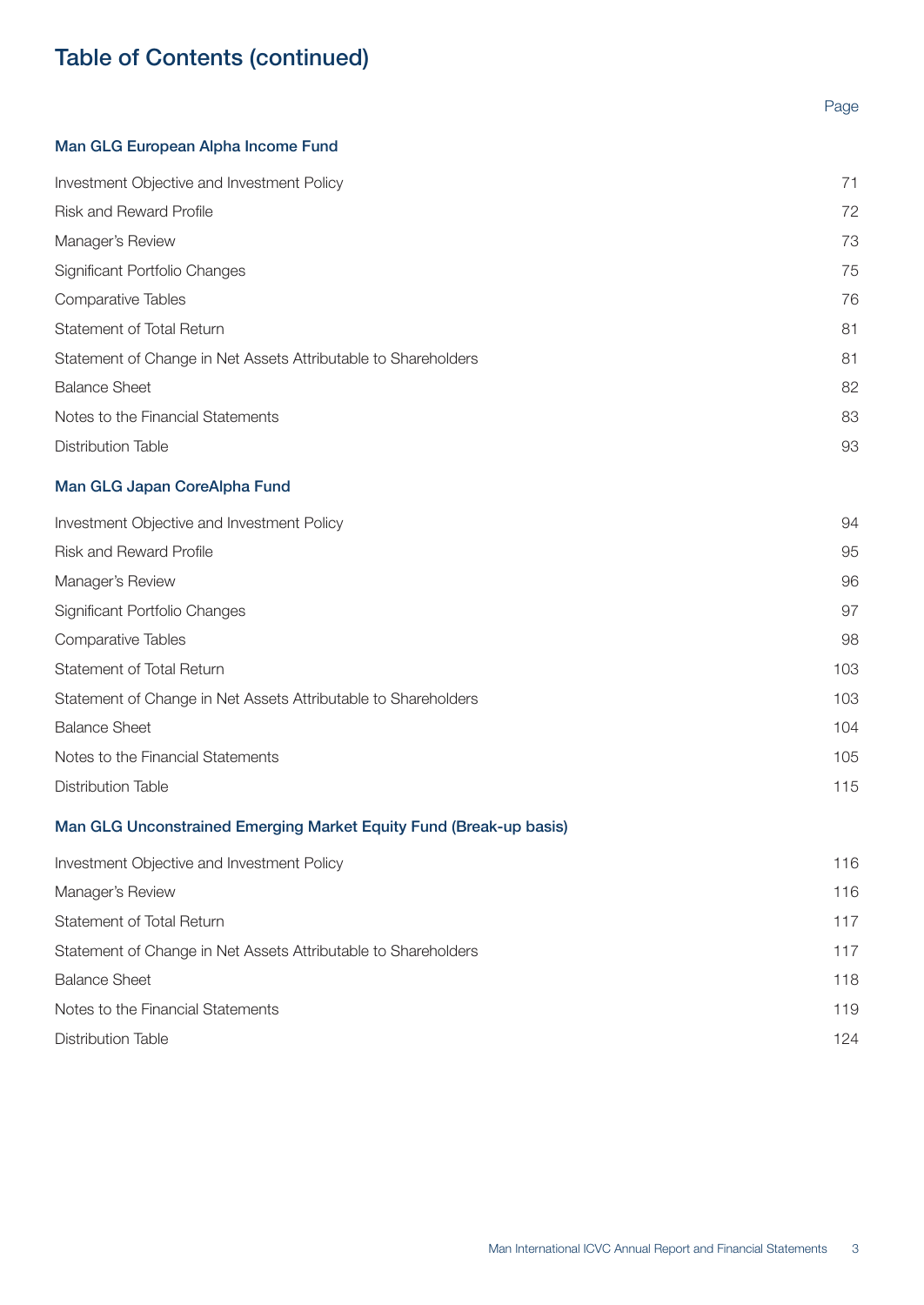### Table of Contents (continued)

# Page [Man GLG Asia \(ex Japan\) Equity Fund](#page-124-0)

| Investment Objective and Investment Policy                     | 125 |
|----------------------------------------------------------------|-----|
| <b>Risk and Reward Profile</b>                                 | 126 |
| Manager's Review                                               | 127 |
| Significant Portfolio Changes                                  | 129 |
| Comparative Tables                                             | 130 |
| Statement of Total Return                                      | 134 |
| Statement of Change in Net Assets Attributable to Shareholders | 134 |
| <b>Balance Sheet</b>                                           | 135 |
| Notes to the Financial Statements                              | 136 |
| <b>Distribution Table</b>                                      | 145 |
| <b>Other Information</b>                                       |     |
| Portfolio Statement for all sub-funds                          | 146 |
| Manager and Advisers                                           | 175 |

[Services for the Investor](#page-176-0) 177

[Glossary](#page-177-0) 178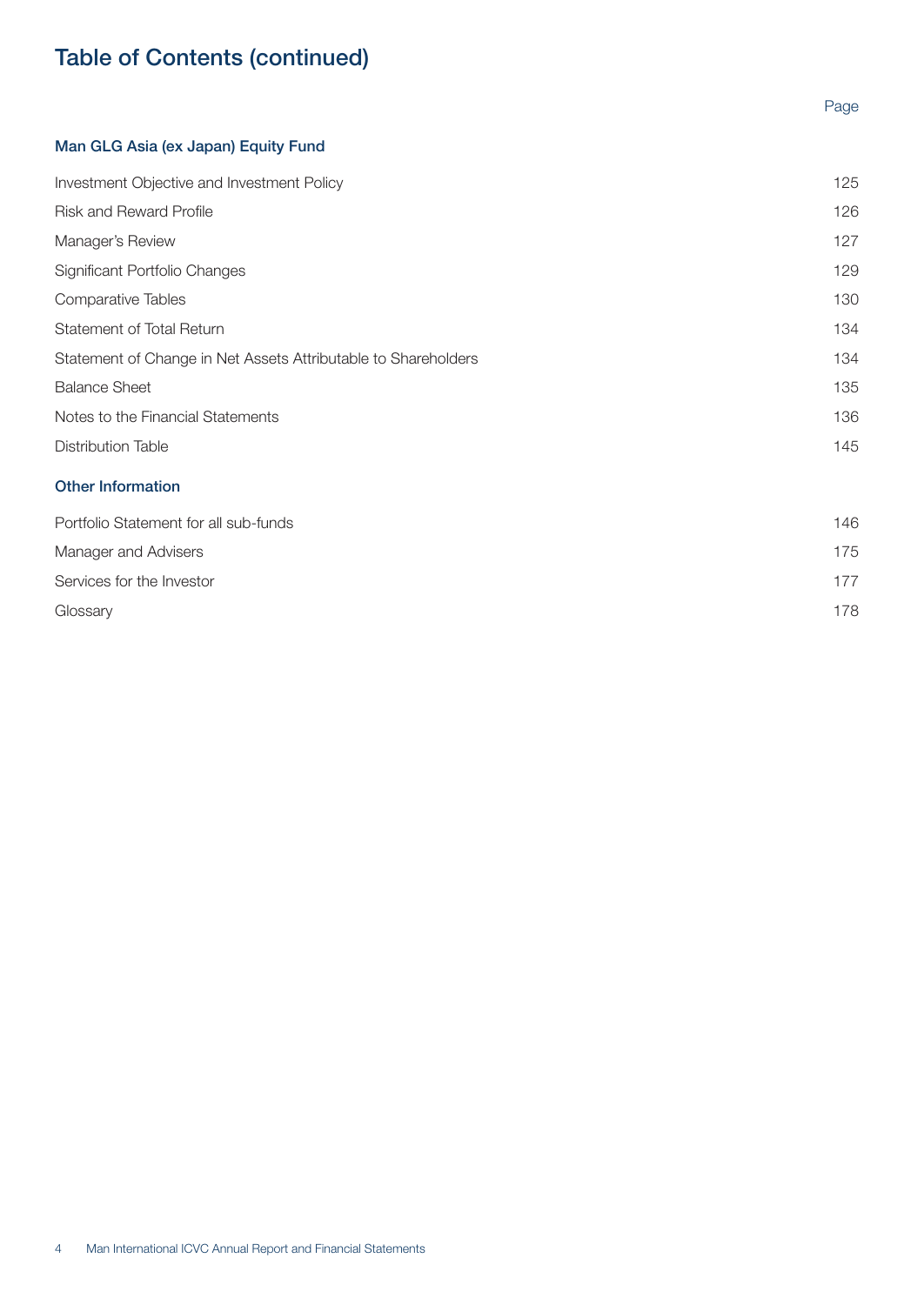### <span id="page-4-0"></span>Introduction and Information

We are pleased to present the Annual Report and Financial Statements for Man International ICVC ("the Company") covering the financial year 1 June 2020 to 31 May 2021.

The Company is an umbrella scheme comprising six sub-funds, each of which is operated as a distinct fund with its own portfolio of investments.

The Company has the following sub-funds in which shares are currently available:

- **Man Dynamic Allocation Fund**
- Man GLG Continental European Growth Fund
- Man GLG European Alpha Income Fund
- Man GLG Japan CoreAlpha Fund
- Man GLG Asia (ex Japan) Equity Fund

The financial statements of the Company's sub-funds continue to be prepared on a going concern basis, except for Man GLG Unconstrained Emerging Market Equity Fund which have been prepared on a break up basis, as disclosed in note 1a.

The Company is structured by having segregated liability between its sub-funds. As a consequence, the assets of one sub-fund will not be available to meet the liabilities of another sub-fund within the Company. Shareholders are not liable for the debts of the Company. A Shareholder is not liable to make any further payment to the Company after the purchase price of their shares has been paid.

The broad aim of the Company is to achieve capital growth. Each sub-fund has its own specific investment objectives and investment policy which is stated within the pages of this report as they relate to each individual sub-fund.

All currently available sub-funds are valued on each UK business day at noon.

#### Dilution adjustment

A dilution adjustment is an adjustment to the share price which is determined by the Authorised Corporate Director ("ACD") in accordance with the Financial Conduct Authority ("FCA") rules. The ACD may make a dilution adjustment to the price of a share (which means that the price of a share is above or below that which would have resulted from midmarket valuation) for the purpose of reducing dilution in the sub-fund (or to recover an amount which it has already paid or is reasonably expected to pay in the future) in relation to the issue or cancellation of shares.

Any dilution adjustments will be calculated by reference to the estimated costs of dealing in the underlying investments of the relevant sub-fund, including any dealing spreads, commission and transfer taxes in accordance with the FCA rules.

A dilution adjustment will be applied in the following circumstances:

- where, over a dealing period, a sub-fund has experienced a large level of net issues or cancellations relative to its size – assessed as 10% or more of the net asset value of the sub-fund (as calculated at the last available valuation); or
- where the ACD considers it appropriate in order to protect the interests of the continuing shareholders.

#### **Regulations**

This Scheme is governed by the FCA's Collective Investment Schemes Sourcebook ("COLL").

The Company is classified as a "UCITS scheme" (which complies with Part 5 of the FCA rules). The ACD must ensure that, taking account of the investment objective and policy of the Company, the scheme property of the Company aims to provide a prudent spread of risk.

An aim of the restrictions on investment and borrowing powers for a UCITS scheme set out in the FCA rules is to help to protect shareholders by laying down minimum requirements for the types of investments which may be held by the Company. There are also a number of investment rules requiring diversification of investment by the Company, and so providing a prudent spread of risk. Full details of this information can be found in the Prospectus.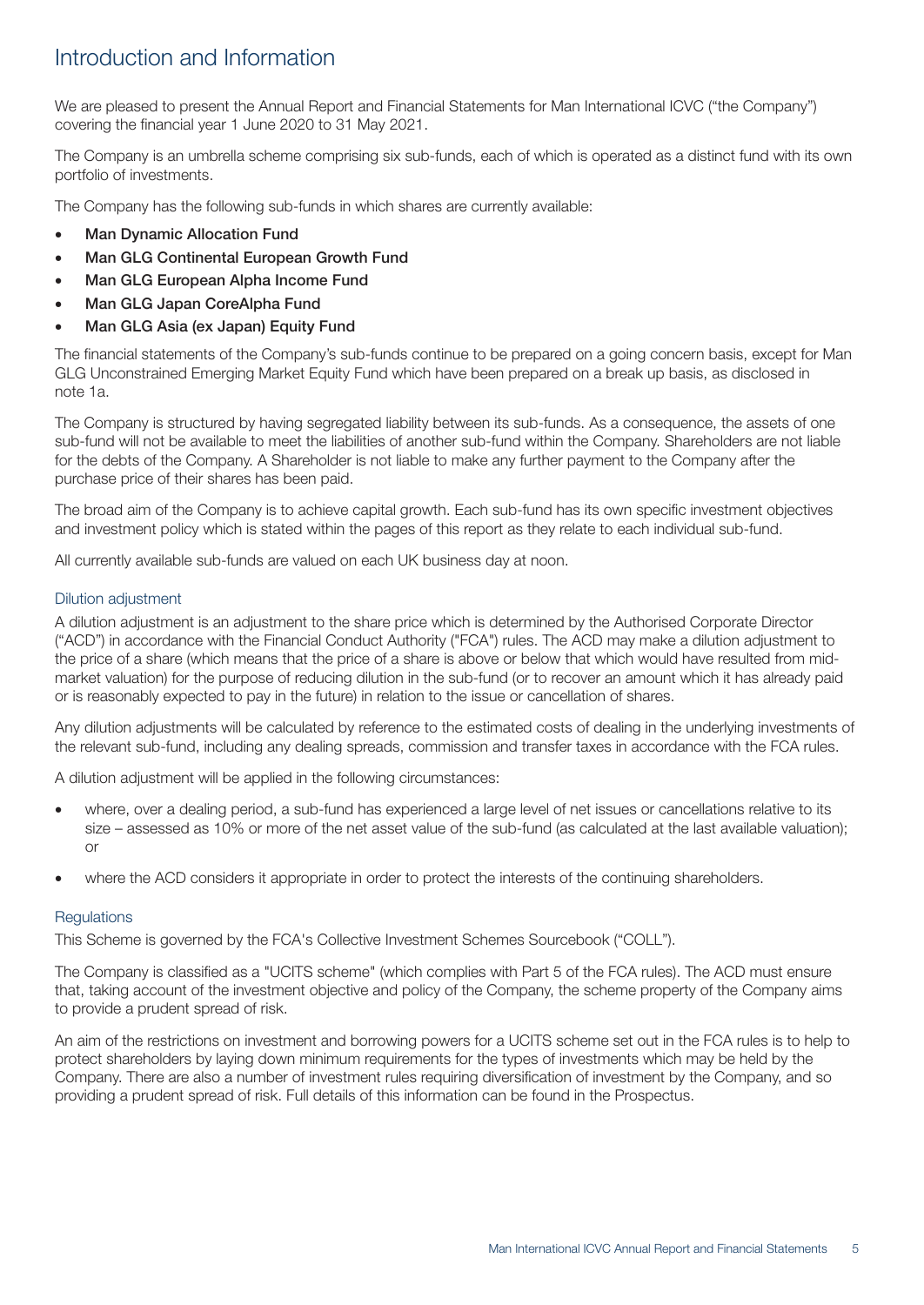### Introduction and Information (continued)

### Remuneration Report

Authorised Undertakings for the Collective Investment in Transferable Securities ("UCITS") managers are required to comply with the UCITS Directive ("UCITS Directive") remuneration disclosure requirements. Man Fund Management UK Limited (the "Manager") is a member of Man Group plc, which is listed on the London Stock Exchange and is a constituent of the FTSE 250 Index.

For many roles the Manager utilises resource from across the Man Group. For the year ended 31 December 2020 identified staff of the Manager were cumulatively paid USD 26,005,300 in relation to the Manager's UCITS. This is split into USD 3,126,117 fixed compensation and USD 22,879,183 variable compensation payable to 28 beneficiaries. For year end 31 December 2020, USD 1,427,439 fixed compensation and USD 7,087,878 variable compensation was paid to senior management.

The identified beneficiaries are employees and partners of other Man Group entities but who have been identified through their roles within the group as being in a role in which they can make decisions or take actions that have a material impact on the risk profile of the Manager acting as UCITS manager.

In the year ended 31 December 2020, Man Group plc paid compensation of USD 451 million across 1,456 staff. Of this, USD 167 million was variable compensation. Further details are available in the Man Group plc annual report and available at [www.man.com.](http://www.man.com.)

Man Group plc's Remuneration Committee has defined Man's remuneration objectives in the Man Statement of Remuneration Principles which is available at :https://www.man.com/GB/remuneration-committee. Man Group plc's Pillar 3 Disclosures are available at: <https://www.man.com/GB/pillar-3-disclosures.>

### Holdings in other sub-funds of the Company

As at 31 May 2021, no sub-funds held shares in any other sub-fund of the Company.

### Changes to the Company

Certain material changes required FCA approval in relation to the ICVC in 2019:

- The ACD submitted an application to the FCA to reflect a change of depositary entity from BNYM Trust and Depositary (UK) Limited to The Bank of New York Mellon (International) Limited.
- The ACD submitted an application to the FCA to reflect a change to clarify the definition of "Business Day".
- The ACD submitted an application to the FCA to make a number of amendments in respect of each of the subfunds: Man Dynamic Allocation Fund, Man GLG Continental European Growth Fund, Man GLG European AlphaIncome Fund and the Man GLG Japan CoreAlpha Fund– a non-exhaustive summary of the relevant changes are as follows:
	- Amendments to the Investment Policy and Objective of the Man Dynamic Allocation Fund, Man GLG Continental European Growth Fund and the Man GLG Japan CoreAlpha Fund;
	- Change of the Investment Policy and Objective of the Man GLG European Alpha Income Fund;
	- Amendments to the Prospectus to include additional information in relation to benchmarks.

These changes were effective in Q1 of 2020 further to the application made in 2019. Beyond this juncture there were no additional changes that were deemed material and which would warrant a disclosure in the financial statements.

### Assessment of value

The regulator - the FCA - has asked every asset manager to assess the value of the funds they run. Assessing value goes beyond performance and costs and encompasses a minimum of seven criteria mandated by the FCA. The assessment of value of the Funds and the other UK-domiciled funds managed by the relevant investment fund manager will be conducted annually. This assessment will be presented to investors in a composite report on www.man.com and will be available no later than 30th June 2021.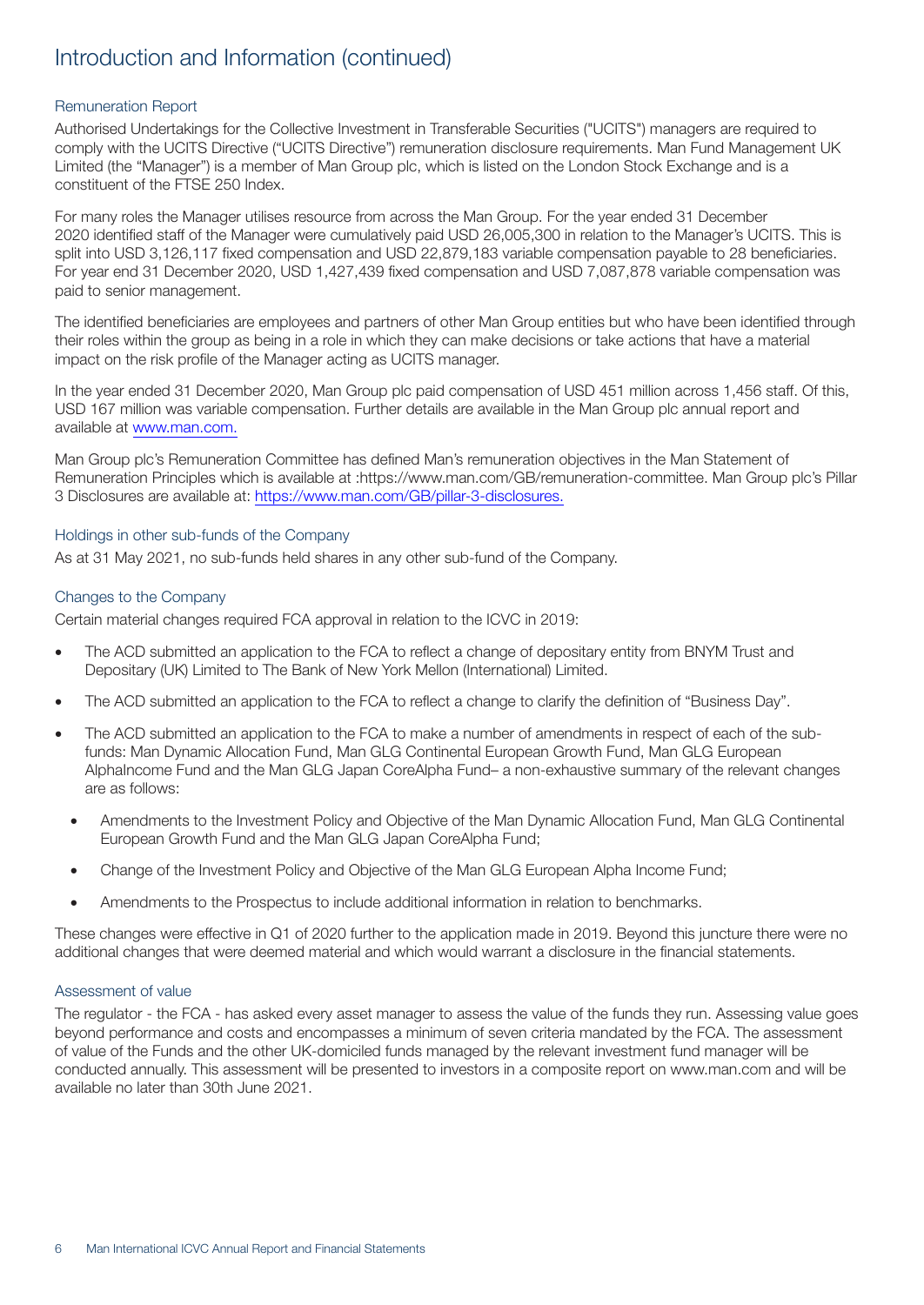### <span id="page-6-0"></span>Directors' Report

We have the pleasure of presenting the Annual Report and Financial Statements for Man International ICVC covering the financial year from 1 June 2020 to 31 May 2021.

Man International ICVC aims to provide a full range of international equity funds with a variety of risk profiles to suit investors' requirements. Our funds range from those aiming for controlled outperformance of a benchmark index to unconstrained funds seeking to maximise returns and funds investing in large economies or emerging markets.

For the reasons stated in the ACD's Report and Note 1a, the financial statements of the Man GLG Unconstrained Emerging Market Equity Fund has been prepared on a break up basis, as this fund is not a going concern.

In the following pages my colleagues will provide more information with regard to the global economy and the global markets together with individual sub-fund performance and outlook. We hope you find the report informative.

David Barber **Director** Man Fund Management UK Limited

23 September 2021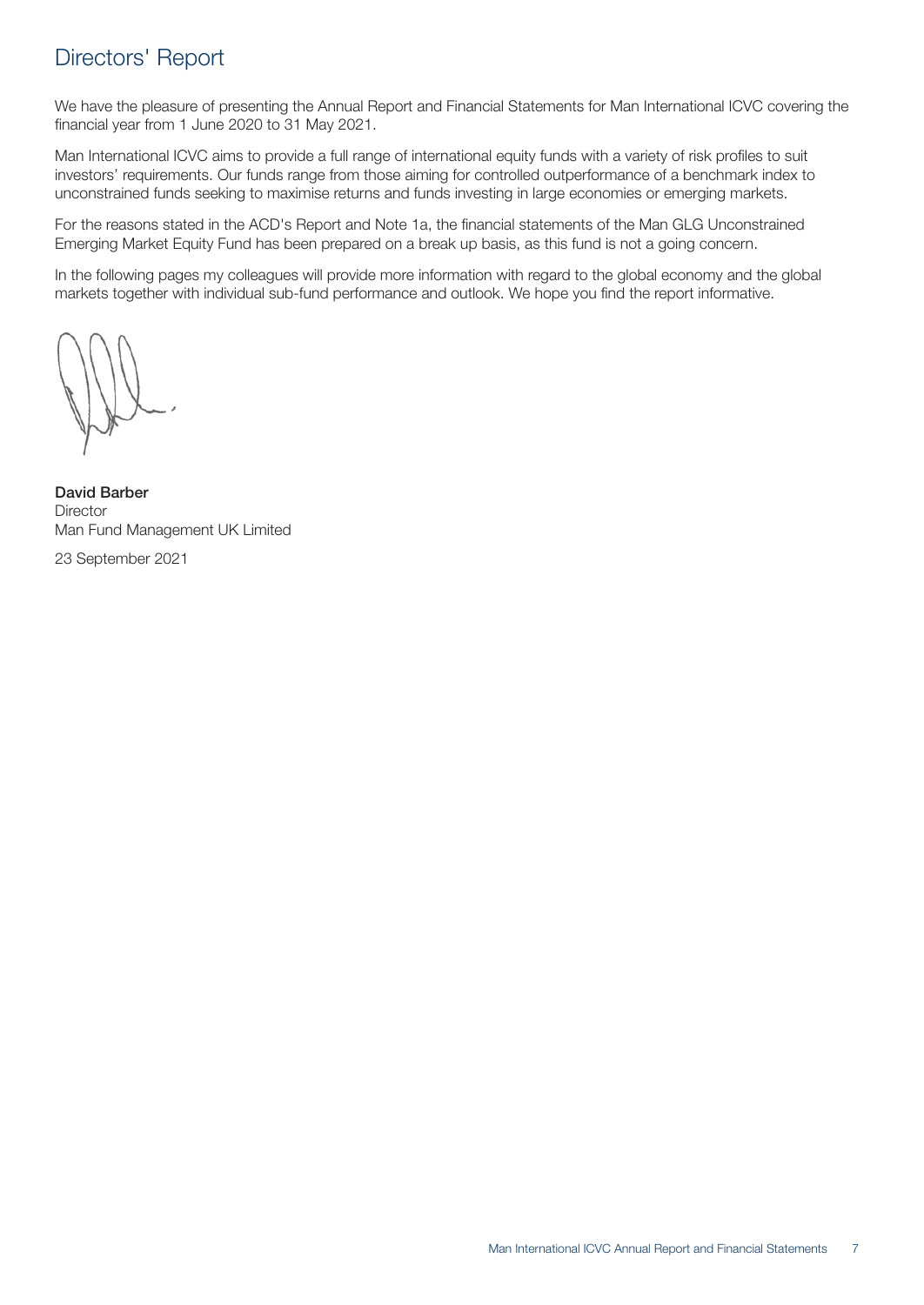### <span id="page-7-0"></span>Performance Table

| Sub-fund                                 | <b>Share class</b>                        | <b>Price</b><br>return <sup>*</sup><br>(%) |
|------------------------------------------|-------------------------------------------|--------------------------------------------|
| <b>Man Dynamic Allocation Fund</b>       | Professional accumulation                 | 5.41                                       |
| <b>Man Dynamic Allocation Fund</b>       | Professional accumulation sterling hedged | 9.36                                       |
| <b>Man Dynamic Allocation Fund</b>       | Professional income                       | 5.53                                       |
| <b>Man Dynamic Allocation Fund</b>       | Professional income sterling hedged       | 9.47                                       |
| <b>Man Dynamic Allocation Fund</b>       | Institutional accumulation                | 6.09                                       |
| Man GLG Continental European Growth Fund | Retail accumulation                       | 16.13                                      |
| Man GLG Continental European Growth Fund | Professional accumulation                 | 16.99                                      |
| Man GLG Continental European Growth Fund | Professional accumulation sterling hedged | 23.95                                      |
| Man GLG Continental European Growth Fund | Institutional accumulation                | 18.04                                      |
| Man GLG European Alpha Income Fund       | Professional accumulation                 | 20.00                                      |
| Man GLG European Alpha Income Fund       | Professional accumulation sterling hedged | 27.37                                      |
| Man GLG European Alpha Income Fund       | Professional income                       | 20.07                                      |
| Man GLG European Alpha Income Fund       | Professional income sterling hedged       | 27.08                                      |
| Man GLG European Alpha Income Fund       | Institutional accumulation                | 21.07                                      |
| Man GLG Japan CoreAlpha Fund             | Retail accumulation                       | 16.34                                      |
| Man GLG Japan CoreAlpha Fund             | Retail income                             | 16.32                                      |
| Man GLG Japan CoreAlpha Fund             | Professional accumulation                 | 17.18                                      |
| Man GLG Japan CoreAlpha Fund             | Professional income                       | 17.16                                      |
| Man GLG Japan CoreAlpha Fund             | Institutional accumulation                | 18.25                                      |
| Man GLG Asia (ex Japan) Equity Fund      | Professional Accumulation                 | $11.60**$                                  |
| Man GLG Asia (ex Japan) Equity Fund      | Professional Income                       | $11.60**$                                  |
| Man GLG Asia (ex Japan) Equity Fund      | Institutional Accumulation 'E'            | $12.20**$                                  |
| Man GLG Asia (ex Japan) Equity Fund      | Institutional Accumulation 'F'            | $11.70**$                                  |

| Return+<br>(%) |
|----------------|
| 26.62          |
| $14.01**$      |
| $10.58**$      |
| 31.33          |
| 25.51          |
| 24.39          |
| 22.35          |
| 7.59           |
|                |

\* Performance figures relate to the year 1 June 2020 to 31 May 2021. Source: Man Group. Performance figures quoted are based on mid-to-mid dealing prices.

\*\* Performance figures relate to the period 15 October 2020 to 31 May 2021.

+ Index on total return basis. Source: Lipper.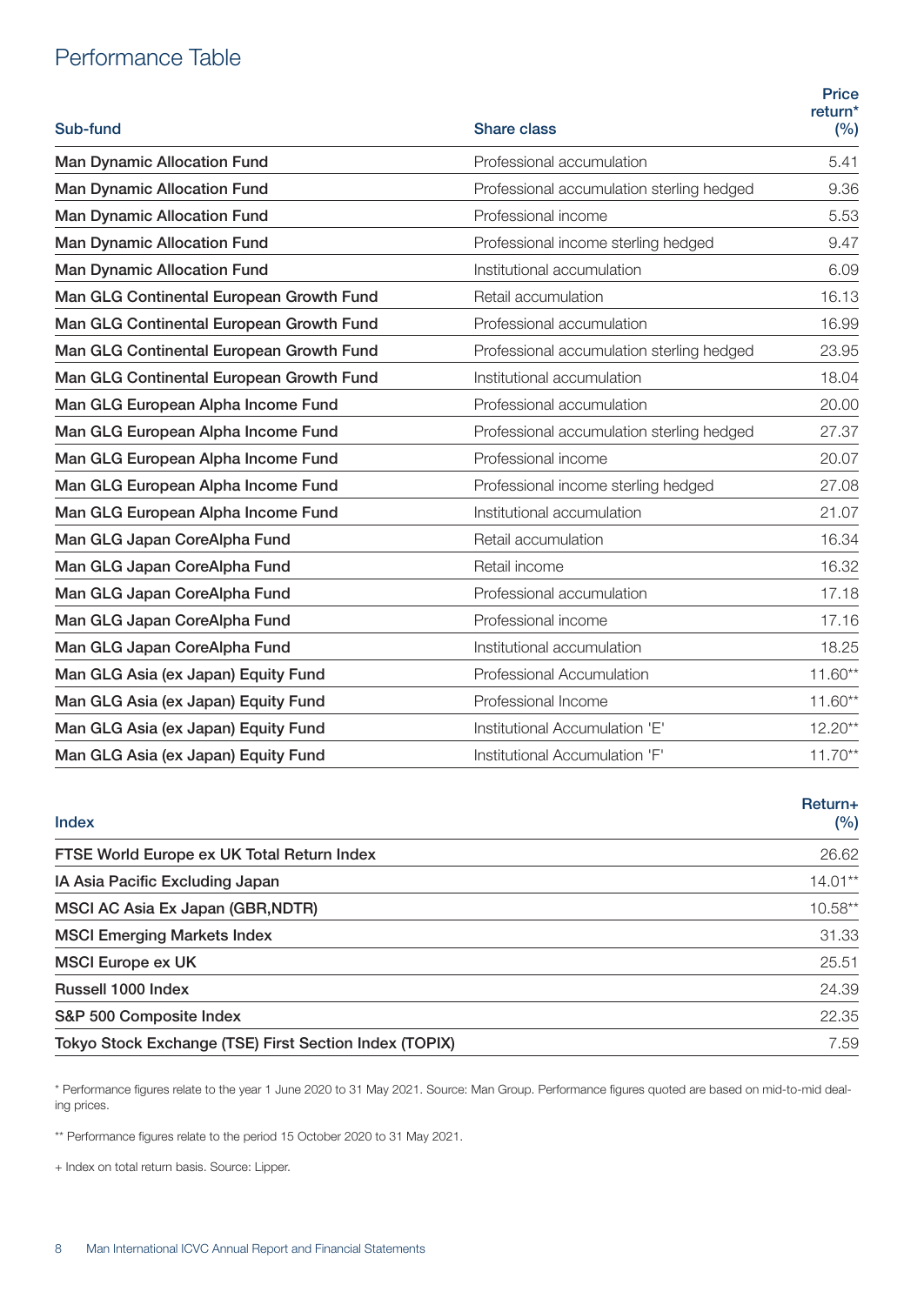### <span id="page-8-0"></span>Authorised Status

Man International ICVC is an investment company with variable capital ("ICVC") under Regulation 12 (authorisation) of the Open-Ended Investment Companies Regulations 2001 ("OEIC Regulations"). The Company was incorporated in Great Britain and registered in England and Wales on 15 March 2004 and is authorised and regulated by the Financial Conduct Authority (FCA). Each sub-fund of the Company belongs to the type of UCITS Scheme which complies with Chapter 5 of the FCA's Collective Investment Schemes Sourcebook ("COLL").

### Certification of Accounts by Directors

This report is certified in accordance with the requirements of the FCA's Collective Investment Schemes Sourcebook ("COLL") and the the Open-Ended Investment Companies Regulations 2001 ("OEIC Regulations") and was approved for publication on 23 September 2021, on behalf of the Board of Man Fund Management UK Limited.

David Barber Vanessa Balshaw Director **Director** Director 23 September 2021 23 September 2021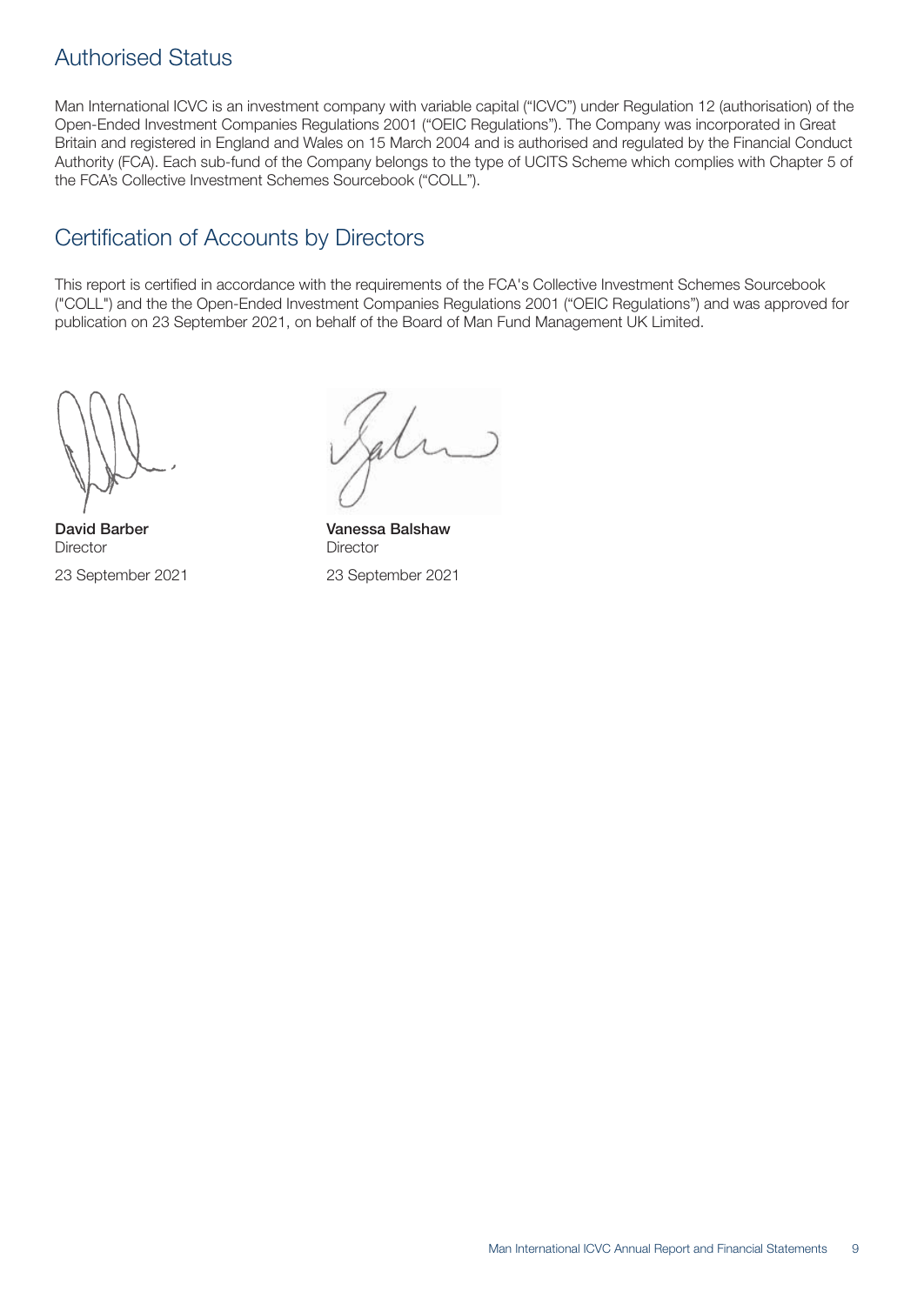### <span id="page-9-0"></span>Responsibilities of the ACD and the Depositary

### Statement of ACD's Responsibilities

The ACD of Man International ICVC ("the Company") is responsible for preparing the Annual Report and the Financial Statements in accordance with the Open-Ended Investment Companies Regulations 2001 ("the OEIC Regulations"), the Financial Conduct Authority's Collective Investment Schemes' Sourcebook ("COLL") and the Company's Instrument of Incorporation.

The OEIC Regulations and COLL require the ACD to prepare financial statements for each annual accounting period which:

- are in accordance with United Kingdom Generally Accepted Accounting Practice (United Kingdom Accounting Standards and applicable law) ("UK GAAP"), including FRS 102 "The Financial Reporting Standard" applicable to the UK and Republic of Ireland and the Statement of Recommended Practice: "Financial Statements of Authorised Funds" issued by the Investment Management Association (now known as The Investment Association) ("SORP") in May 2014; and
- give a true and fair view of the financial position of the Company as at the end of that period and the net revenue or expense and the net capital gains or losses on the scheme property of the Company for that period.

In preparing the financial statements, the ACD is required to:

- select suitable accounting policies and then apply them consistently;
- make judgements and estimates that are reasonable and prudent;
- state whether the applicable SORP has been followed;
- state whether applicable UK Accounting Standards have been followed; and
- prepare the financial statements on the going concern basis unless it is inappropriate to presume that the Company will continue in operation. For the reasons stated in the ACD's Report and Note 1a, the financial statements of the Man GLG Unconstrained Emerging Market Equity Fund have been prepared on a break up basis as the sub-fund is not a going concern.

The ACD is responsible for maintaining adequate accounting records that disclose with reasonable accuracy at any time the financial position of the Company and enable them to ensure that the financial statements comply with the applicable SORP and UK GAAP. The ACD is also responsible for the system of internal controls, for safeguarding the assets of the Company and for taking reasonable steps for the prevention and detection of fraud and other irregularities.

In accordance with COLL 4.5.8BR, the Annual Report and the audited financial statements were approved by the Board of Directors of the ACD of the Company and authorised for issue on 23 September 2021.

David Barber **Director** for and on behalf of Man Fund Management UK Limited Authorised Corporate Director of Man International ICVC 23 September 2021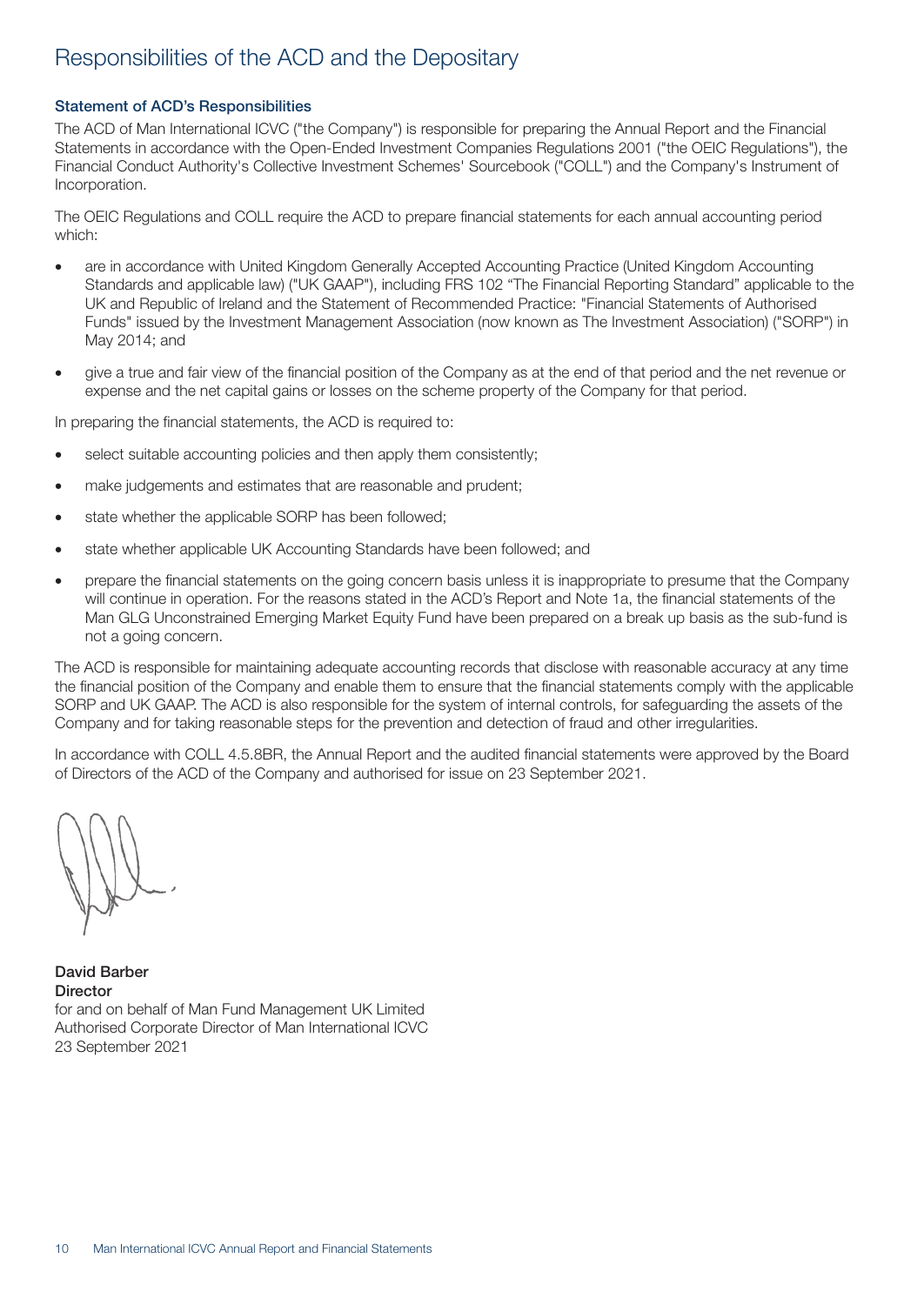### <span id="page-10-0"></span>Responsibilities of the ACD and the Depositary (continued)

### Statement of the Depositary's Responsibilities in Respect of the Company and Report of the Depositary to the Shareholders of the Man International ICVC for the year ended 31 May 2021

The Depositary must ensure that the Company is managed in accordance with the Financial Conduct Authority's Collective Investment Schemes Sourcebook, the OEIC Regulations 2001 (SI 2001/1228), as amended, the Financial Services and Markets Act 2000, as amended, (together "the Regulations"), the Company's Instrument of Incorporation and Prospectus (together "the Scheme documents") as detailed below.

The Depositary must in the context of its role act honestly, fairly, professionally, independently and in the interests of the Company and its investors.

The Depositary is responsible for the safekeeping of all custodial assets and maintaining a record of all other assets of the Company in accordance with the Regulations.

The Depositary must ensure that:

- the Company's cash flows are properly monitored<sup>1</sup> and that cash of the Company is booked into the cash accounts in accordance with the Regulations;
- the sale, issue, repurchase and cancellation of shares are carried out in accordance with the Regulations;
- the value of shares of the Company are calculated in accordance with the Regulations;
- any consideration relating to transactions in the Company's assets is remitted to the Company within the usual time limits;
- the Company's income is applied in accordance with the Regulations; and
- the instructions of the Authorised Fund Manager ("the AFM"), which is the UCITS Management Company, are carried out (unless they conflict with the Regulations).

The Depositary also has a duty to take reasonable care to ensure that the Company is managed in accordance with the Regulations and Scheme documents in relation to the investment and borrowing powers applicable to the Company.

Having carried out such procedures as we consider necessary to discharge our responsibilities as Depositary of the Company, it is our opinion, based on the information available to us and the explanations provided, that in all material respects the Company, acting through the AFM:

- (i) has carried out the issue, sale, redemption and cancellation, and calculation of the price of the Company's shares and the application of the Company's income in accordance with the Regulations and the Scheme documents of the Company; and
- (ii) has observed the investment and borrowing powers and restrictions applicable to the Company.

For and on behalf of The Bank of New York Mellon (International) Limited One Canada Square London E14 5AL

23 September 2021

<sup>&</sup>lt;sup>1</sup> This requirement on the Depositary applied from 18 March 2016.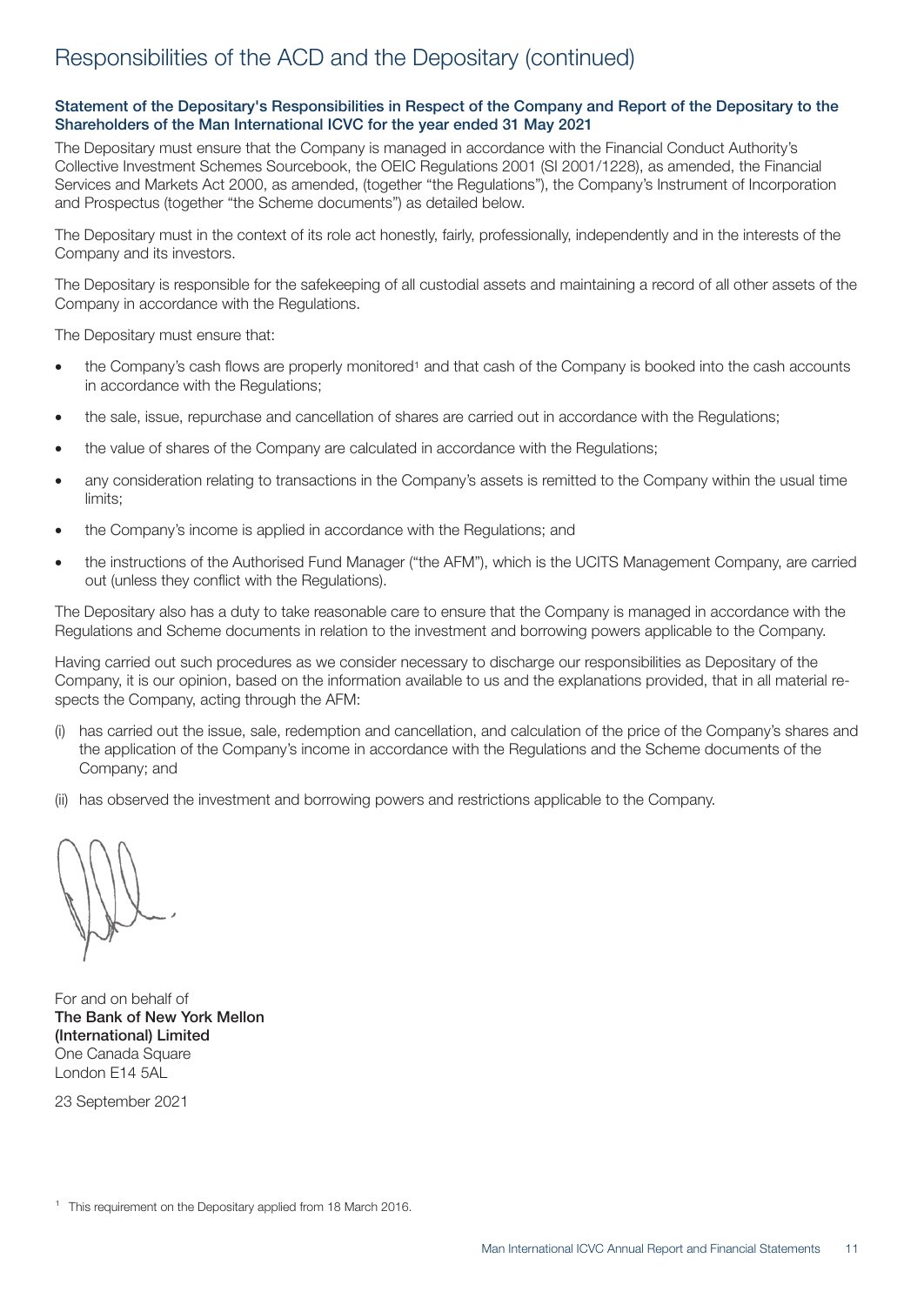### <span id="page-11-0"></span>Independent Auditor's Report

### Independent Auditor 's report to the members of Man International ICVC

#### **Opinion**

We have audited the financial statements of Man International ICVC ("the Company") comprising each of its sub-funds for the year ended 31 May 2021 which comprise the Statement of Total Return and Statement of Changes in Net Assets Attributable to Shareholders, the Balance Sheet, the related notes and the Distribution Tables, and the accounting policies of the Company, which include a summary of significant accounting policies. The financial reporting framework that has been applied in their preparation is applicable law and United Kingdom Accounting Standards (United Kingdom Generally Accepted Accounting Practice) including FRS 102 'The Financial Reporting Standard applicable to the UK and Republic of Ireland'.

In our opinion, the financial statements:

- give a true and fair view of the financial position of the Company comprising each of its sub-funds as at 31 May 2021 and of the net revenue and the net capital gains/losses on the scheme property of the Company comprising each of its sub-funds for the year then ended; and
- have been properly prepared in accordance with United Kingdom Generally Accepted Accounting Practice including FRS 102 'The Financial Reporting standard applicable in the UK and Republic of Ireland'.

#### Basis for opinion

We conducted our audit in accordance with International Standards on Auditing (UK) (ISAs (UK)) and applicable law. Our responsibilities under those standards are further described in the Auditor's responsibilities for the audit of the financial statements section of our report below. We are independent of the Company in accordance with the ethical requirements that are relevant to our audit of the financial statements in the UK, including the FRC's Ethical Standard, and we have fulfilled our other ethical responsibilities in accordance with these requirements.

We believe that the audit evidence we have obtained is sufficient and appropriate to provide a basis for our opinion.

### Emphasis of matter – financial statements of Man GLG Unconstrained Emerging Market Equity Fund prepared on a break-up basis.

We draw attention to note 1a to the financial statements which explains that the ACD intends to terminate Man GLG Unconstrained Emerging Market Equity Fund and therefore does not consider it to be appropriate to adopt the going concern basis of accounting in preparing the financial statements. Accordingly, the financial statements for this sub fund only, have been prepared on a basis other than going concern as described in note 1a. The financial statements for the Company as a whole remain prepared on a going concern basis. Our opinion is not modified in respect of this matter.

### Conclusions relating to going concern

The financial statements for the Man GLG Unconstrained Emerging Market Equity Fund have been prepared on a break up basis as disclosed in note 1a.

In auditing the financial statements for the remaining sub-funds, we have concluded that the Authorised Corporate Director's ("the ACD") use of the going concern basis of accounting in the preparation of the financial statements is appropriate.

Based on the work we have performed, we have not identified any identified material uncertainties relating to events or conditions that, individually or collectively, that may cast significant doubt about the Company's ability to continue to adopt the going concern basis of accounting for a period of at least twelve months from the date when the financial statements are authorised for issue.

Our responsibilities and the responsibilities of the ACD with respect to going concern are described in the relevant sections of this report. However, because not all future events or conditions can be predicted, this statement is not a guarantee as to the Company's ability to continue as a going concern.

#### Other information

The other information comprises the information included in the Annual Report other than the financial statements and our auditor's report thereon. The ACD is responsible for the other information contained within the Annual Report.

Our opinion on the financial statements does not cover the other information and, except to the extent otherwise explicitly stated in this report, we do not express any form of assurance conclusion thereon.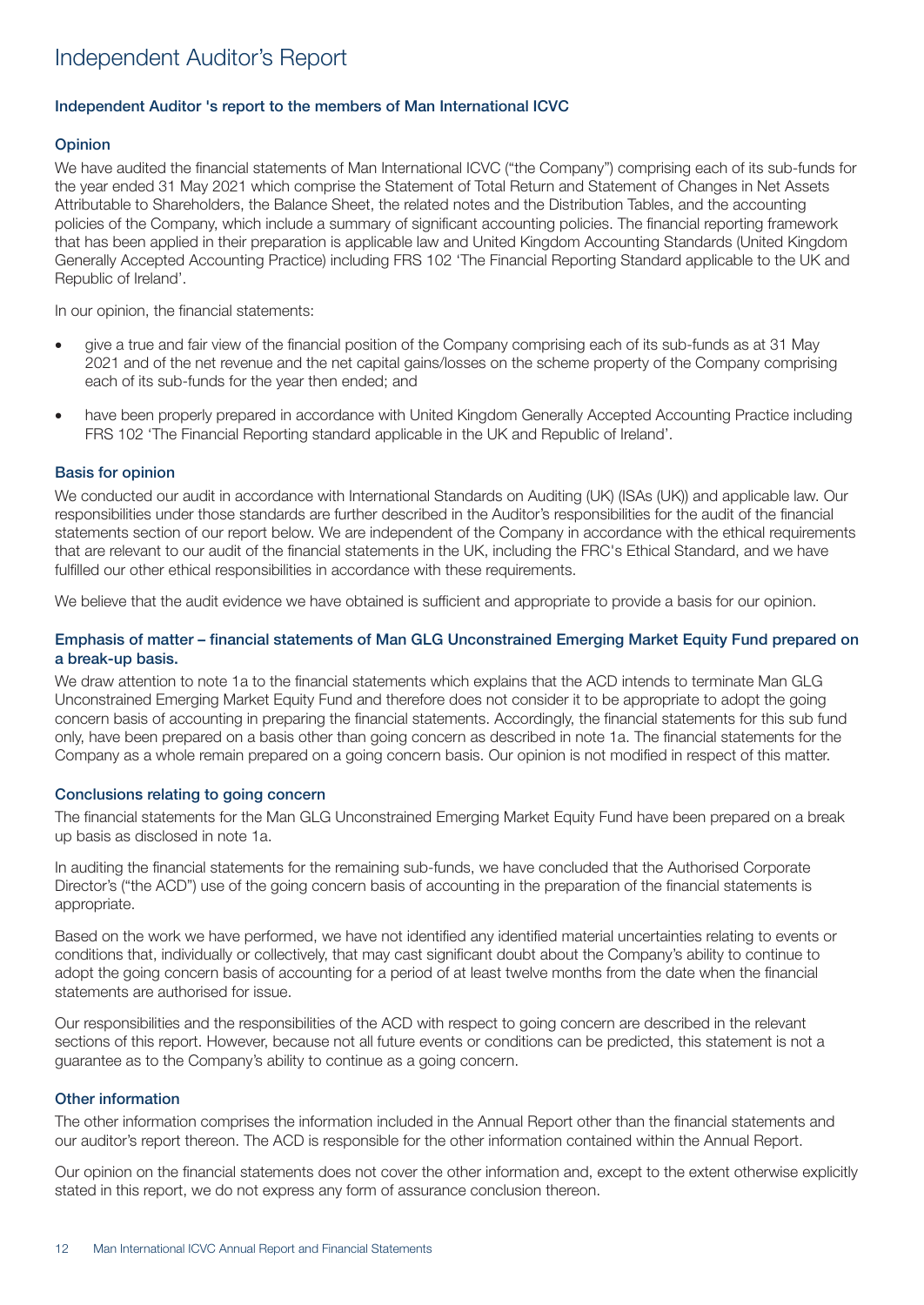### Independent Auditor's Report (continued)

Our responsibility is to read the other information and, in doing so, consider whether the other information is materially inconsistent with the financial statements or our knowledge obtained in the audit or otherwise appears to be materially misstated. If we identify such material inconsistencies or apparent material misstatements, we are required to determine whether there is a material misstatement in the financial statements themselves . If, based on the work we have performed, we conclude that there is a material misstatement of the other information, we are required to report that fact.

We have nothing to report in this regard.

### Opinions on other matters prescribed by the rules of the Collective Investment Schemes Sourcebook of the Financial Conduct Authority

In our opinion:

- the financial statements have been properly prepared in accordance with the Statement of Recommended Practice relating to Authorised Funds, the rules of the Collective Investment Schemes Sourcebook of the Financial Conduct Authority and the Instrument of Incorporation; and
- there is nothing to indicate that proper accounting records have not been kept or that the financial statements are not in agreement with those records; and
- the information given in the ACD's report for the financial year for which the financial statements are prepared is consistent with the financial statements.

### Matters on which we are required to report by exception

We have nothing to report in respect of the follow matter in relation to which the Collective Investment Schemes Sourcebook of the Financial Conduct Authority rules requires us to report to you if, in our opinion:

• we have not received all the information and explanations which, to the best of our knowledge and belief, are necessary for the purposes of our audit.

### Responsibilities of ACD

As explained more fully in the Statement of ACD's Responsibilities, the ACD is responsible for the preparation of the financial statements and for being satisfied that they give a true and fair view, and for such internal control as the ACD determines is necessary to enable the preparation of financial statements that are free from material misstatement, whether due to fraud or error.

In preparing the financial statements, the ACD are responsible for assessing the Company's ability to continue as a going concern, disclosing, as applicable, matters related to going concern and using the going concern basis of accounting unless the ACD either intends to wind up or terminate the Company or to cease operations, or has no realistic alternative but to do so.

#### Auditor's responsibilities for the audit of the financial statements

Our objectives are to obtain reasonable assurance about whether the financial statements as a whole are free from material misstatement, whether due to fraud or error, and to issue an auditor's report that includes our opinion. Reasonable assurance is a high level of assurance, but is not a guarantee that an audit conducted in accordance with ISAs (UK) will always detect a material misstatement when it exists. Misstatements can arise from fraud or error and are considered material if, individually or in the aggregate, they could reasonably be expected to influence the economic decisions of users taken on the basis of these financial statements.

### Explanation as to what extent the audit was considered capable of detecting irregularities, including fraud

Irregularities, including fraud, are instances of non-compliance with laws and regulations. We design procedures in line with our responsibilities, outlined above, to detect irregularities, including fraud. The risk of not detecting a material misstatement due to fraud is higher than the risk of not detecting one resulting from error, as fraud may involve deliberate concealment by, for example, forgery or intentional misrepresentations, or through collusion. The extent to which our procedures are capable of detecting irregularities, including fraud is detailed below. However, the primary responsibility for the prevention and detection of fraud rests with both those charged with governance of the entity and management.

Our approach was as follows:

• We obtained an understanding of the legal and regulatory frameworks that are applicable to the Company and determined that the most significant are United Kingdom Accounting Standards (UK GAAP), including FRS 102, the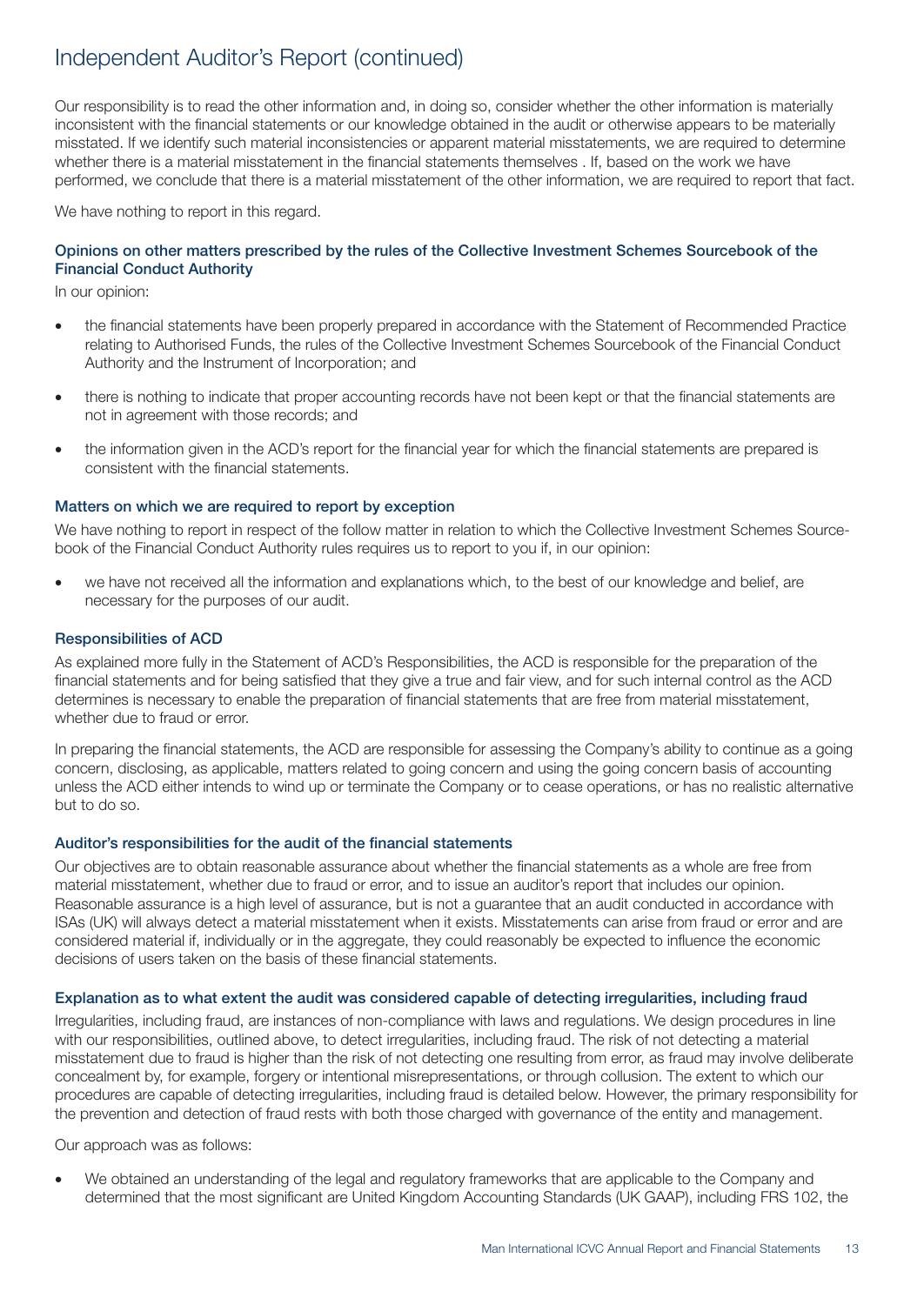### Independent Auditor's Report (continued)

IMA SORP, the FCA Collective Investment Schemes Sourcebook, the OEIC Regulations, the Company's Instrument of Incorporation and the Prospectus.

- We understood how the Company is complying with those frameworks through discussions with the ACD and the Company's administrators and a review of the Company's documented policies and procedures.
- We assessed the susceptibility of the Company's financial statements to material misstatement, including how fraud might occur through discussions with management and from our knowledge of the business.
- Based on this understanding we designed our audit procedures to identify non-compliance with such laws and regulations. Our procedures involved review of the reporting to the ACD with respect to the application of the documented policies and procedures and review of the financial statements to test compliance with the reporting requirements of the Company.
- Due to the regulated nature of the Company, the Senior Statutory Auditor considered the experience and expertise of the engagement team to ensure that the team had the appropriate competence and capabilities to identify noncompliance with the applicable laws and regulations.

A further description of our responsibilities for the audit of the financial statements is located on the FRC's website at https://www.frc.org.uk/auditorsresponsibilities. This description forms part of our auditor's report.

### Use of our report

This report is made solely to the Company's Members, as a body, pursuant to Paragraph 4.5.12 of the rules of the Collective Investment Schemes Sourcebook of the Financial Conduct Authority. Our audit work has been undertaken so that we might state to the Company's Members those matters we are required to state to them in an auditor's report and for no other purpose. To the fullest extent permitted by law, we do not accept or assume responsibility to anyone other than the Company and the Company's Members as a body, for our audit work, for this report, or for the opinions we have formed.

Erst & Yangle

Ernst & Young LLP Statutory Auditor London

#### 28 September 2021

Note: The maintenance and integrity of the Man Fund Management UK Limited web site is the responsibility of the ACD; the work carried out by the auditors does not involve consideration of these matters and, accordingly, the auditors accept no responsibility for any changes that may have occurred to the financial statements since they were initially presented on the web site.

Legislation in the United Kingdom governing the preparation and dissemination of financial statements may differ from legislation in other jurisdictions.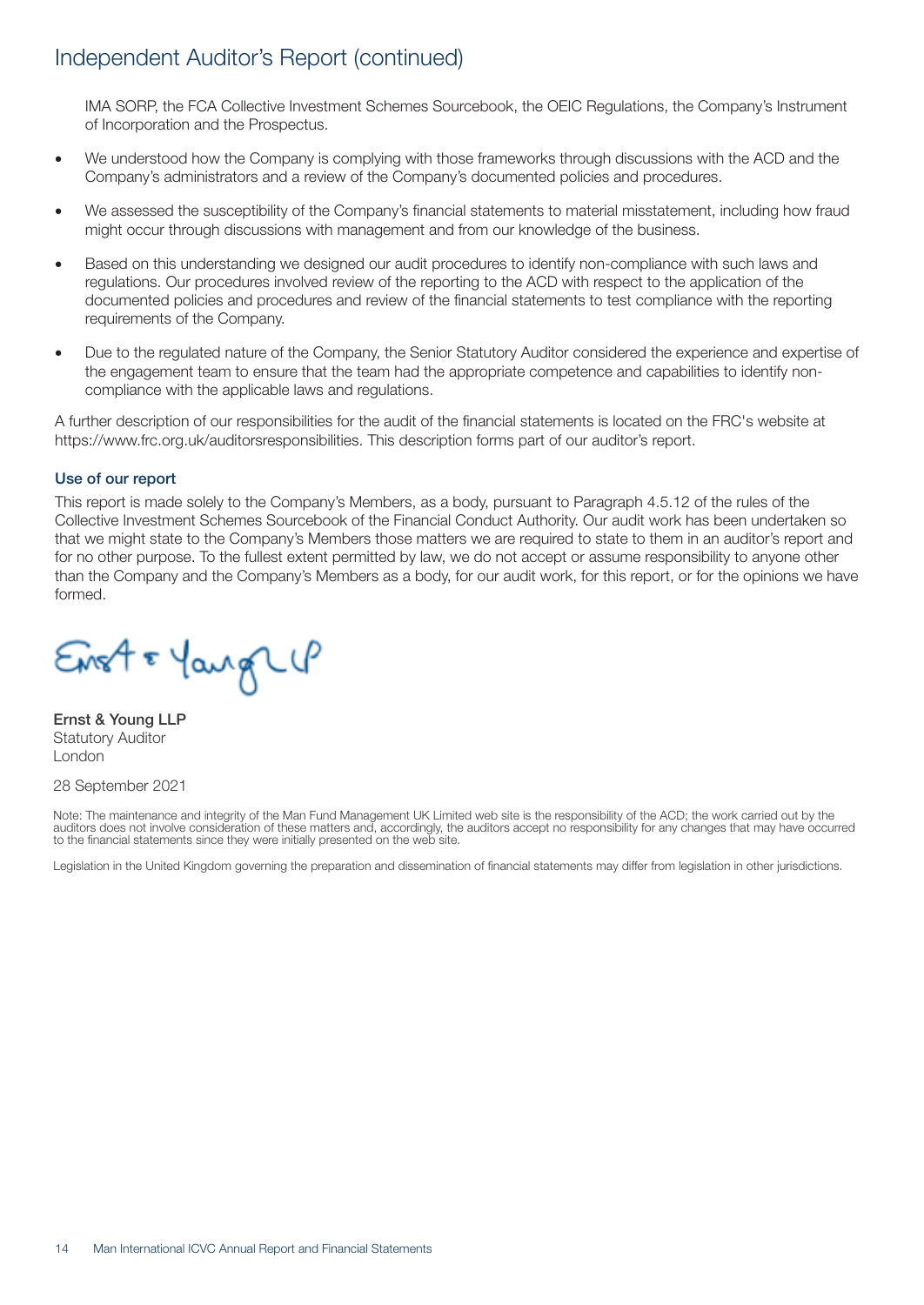### <span id="page-14-0"></span>Securities Financing Transactions (Unaudited)

The ACD may, on behalf of each sub-fund and subject to the conditions and within the limits laid down by the Financial Conduct Authority and the Prospectus, employ techniques and instruments relating to transferable securities, including investments in Over-the-Counter ("OTC") Financial Derivative Instruments provided that such techniques and instruments are used for efficient portfolio management purposes or to provide protection against exchange risk or for direct investment purposes, where applicable.

The sub-funds of the Company engaged in securities lending activity during the period for the purposes of efficient portfolio management, but did not invest in total return swaps, repos or reverse repos.

For the avoidance of doubt, for the purposes of the disclosures in this section, "total return swap" does not include financial contracts for differences.

#### Securities Lending

All securities lending transactions entered into by the Company are subject to a written legal agreement between the subfund and the Lending Agent, which is the Bank of New York Mellon, London Branch, and separately between the Lending Agent and the approved borrowing counterparty. Collateral received in exchange for securities lent is delivered to an account in the name of the Depositary on behalf of the Company. Collateral received is segregated from the assets belonging to the Company's Depositary or the Lending Agent.

The total income earned from securities lending transactions is split between the relevant Company and the securities lending agent. The Company receives at least 80% while the securities lending agent receives up to 20% of such income with all operational costs borne out of the securities lending agent's share. Income received during the period by the Company from securities lending transactions is disclosed in Revenue in the Statement of Total Return included as part of the financial statements.

### Man Dynamic Allocation Fund

The sub-fund did not engage in any security lending during the year.

The following table details the market value for open total return swaps, their respective counterparties and maturity tenor of their related cash and non-cash collateral, as at 31 May 2021.

|                                                       |                                                               | Maturity tenor of Total Return Swaps |                          |                      |                       |                        |                            |           |
|-------------------------------------------------------|---------------------------------------------------------------|--------------------------------------|--------------------------|----------------------|-----------------------|------------------------|----------------------------|-----------|
| Counterparty borrower and<br>collateral type received | <b>Total Return</b><br>Swaps -<br><b>Market</b><br>Value<br>£ | $%$ of<br><b>AUM</b>                 | 1 to 7<br>days<br>£      | 8 to 30<br>days<br>£ | 31 to 90<br>days<br>£ | 91 to 365<br>days<br>£ | More than<br>365 days<br>£ | Open<br>£ |
| <b>Credit Suisse International</b>                    | (6, 179)                                                      | (0.01)                               | $\overline{\phantom{0}}$ |                      |                       | -                      | (6, 179)                   |           |
| Goldman Sachs International                           | (74, 916)                                                     | (0.07)                               | $\overline{\phantom{0}}$ |                      |                       | -                      | (74, 916)                  |           |
| J.P. Morgan Securities Plc                            | 68,080                                                        | 0.05                                 | 50,805                   | -                    |                       | -                      | 17,275                     |           |
| Merrill Lynch International                           | 14,300                                                        | 0.02                                 | $\qquad \qquad$          |                      |                       | -                      | 14,300                     |           |
| Morgan Stanley International                          | 415.071                                                       | 0.43                                 | $\overline{\phantom{0}}$ | -                    | -                     | 10                     | 415,061                    |           |
|                                                       | 416,356                                                       | 0.42                                 | 50,805                   |                      |                       | 10                     | 365.541                    |           |

Credit Suisse International - Collateral provided to the sub-fund was in the form of Sterling cash of £260,028 with a maturity tenor of less than one day.

Goldman Sachs International - Collateral provided to the sub-fund was in the form of Sterling cash of £404,552 with a maturity tenor of less than one day.

J.P.Morgan Securities Plc - Collateral provided to the sub-fund was in the form of Sterling cash of £343,770 with a maturity tenor of less than one day.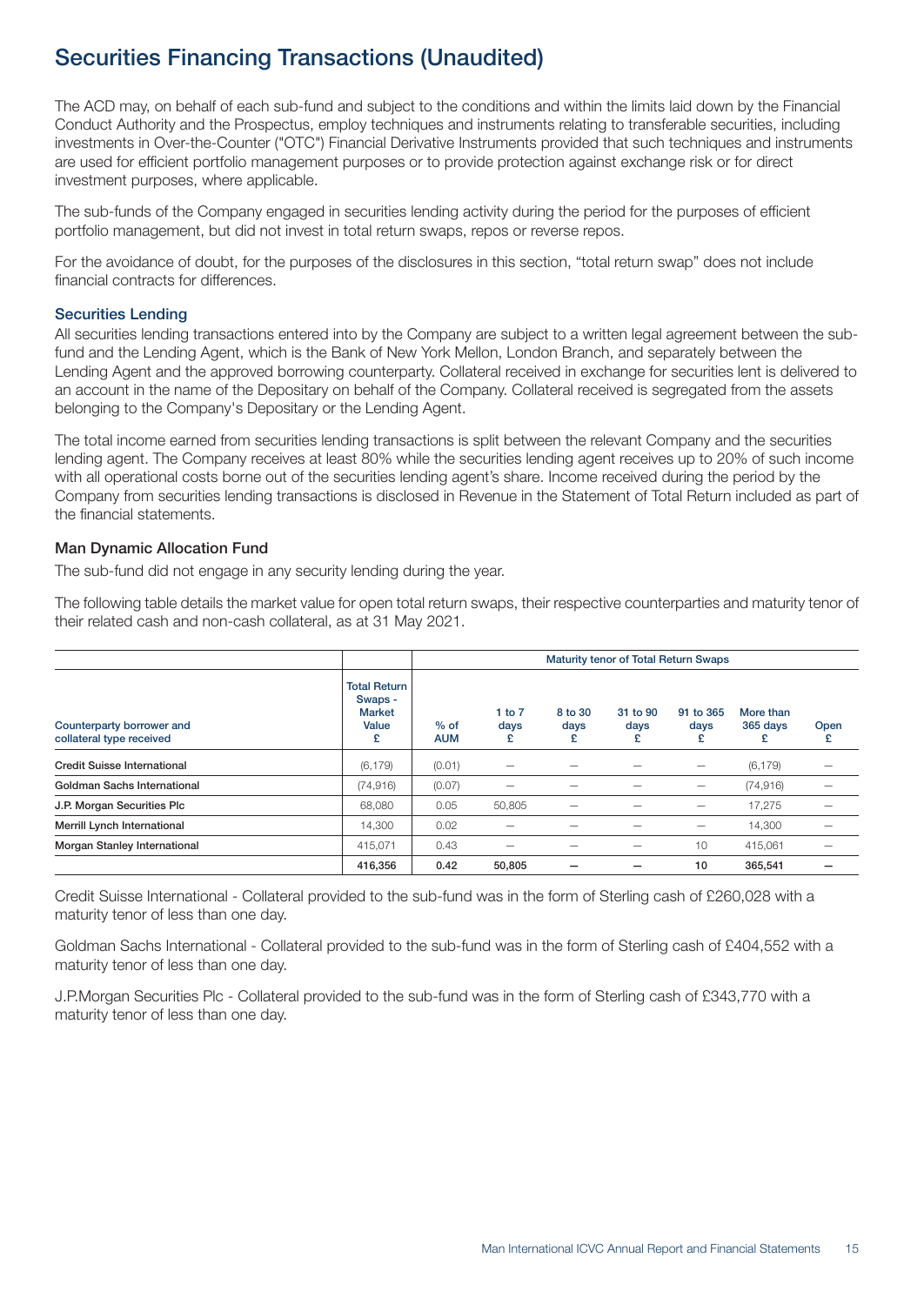### Securities Lending (continued)

### Man GLG Continental European Growth Fund

The following table details the value of securities on loan and associated collateral received, analysed by counterparty as at 31 May 2021.

| Counterparty                           | Counterparty's<br>country of<br>establishment | Securities on Ioan<br>£ | <b>Collateral received</b><br>£ |
|----------------------------------------|-----------------------------------------------|-------------------------|---------------------------------|
| Bank of New York Mellon                | US                                            |                         | 6,637,628                       |
| <b>Barclays Capital Securities Ltd</b> | UK                                            | 7,695,273               | 8,516,488                       |
| <b>BNP Paribas Arbitrage</b>           | France                                        | 17,411,133              | 19,419,655                      |
| <b>Citigroup Global Markets Ltd</b>    | UK                                            | 41,238,253              | 68,016,848                      |
| <b>HSBC Bank PLC</b>                   | UK                                            | 18,398,219              | 23,660,842                      |
| JP Morgan Securities PLC               | UK                                            | 2,034,493               | 6,553,921                       |
| Merrill Lynch International            | US                                            | 1,641,788               | 1,763,444                       |
| The Bank of Nova Scotia                | Canada                                        | 8,471,288               | 9,318,880                       |
| <b>UBS AG</b>                          | Switzerland                                   | 22,509,144              | 25,336,276                      |
| Total                                  |                                               | 119,399,591             | 169,223,982                     |

The following table provides an analysis by currency of the underlying cash and non-cash collateral received/posted by way of title transfer collateral arrangement in respect of securities lending transactions, as at 31 May 2021.

| Currency   | Cash<br>collateral received | Cash<br>collateral posted | Non-cash<br>collateral received | Non-cash<br>collateral posted<br>£ |
|------------|-----------------------------|---------------------------|---------------------------------|------------------------------------|
| CHF        | -                           | -                         | 15,734,772                      | —                                  |
| <b>EUR</b> |                             |                           | 18,817,401                      |                                    |
| <b>GBP</b> |                             |                           | 13,763,977                      |                                    |
| <b>JPY</b> |                             |                           | 8,151,810                       | -                                  |
| <b>USD</b> | 33,303,712                  | –                         | 79,452,310                      | -                                  |
| Total      | 33,303,712                  |                           | 135,920,270                     |                                    |

The following table provides an analysis of the type, quality and maturity tenor of non-cash collateral received/posted by way of title transfer collateral arrangement in respect of securities lending transactions, as at 31 May 2021.

|                             | <b>Maturity tenor of Collateral</b> |                           |                            |                             |                                |               |                                     |
|-----------------------------|-------------------------------------|---------------------------|----------------------------|-----------------------------|--------------------------------|---------------|-------------------------------------|
| Collateral type and quality | $1 - 7$<br>days<br>£'000            | $8 - 30$<br>days<br>£'000 | $31 - 90$<br>days<br>£'000 | $91 - 365$<br>days<br>£'000 | More than<br>365 days<br>£'000 | Open<br>£'000 | <b>Total</b><br>Collateral<br>£'000 |
| Fixed income                |                                     |                           |                            |                             |                                |               |                                     |
| Investment grade            |                                     |                           |                            |                             |                                |               |                                     |
| Equities                    |                                     |                           |                            |                             |                                |               |                                     |
| Recognised equity index     | -                                   | $\overline{\phantom{0}}$  | 39,483                     | 130,896                     | 2,081,158                      | 133,668,733   | 135,920,270                         |
| Total                       |                                     |                           | 39,483                     | 130,896                     | 2,081,158                      | 133,668,733   | 135,920,270                         |

The total value of securities on loan as a proportion of the sub-fund's Net Asset Value as at the balance sheet date is 6.96%.

The total value of securities on loan as a proportion of the sub-fund's total lendable assets, as at the balance sheet date, is 9.56%. Total lendable assets represents the aggregate value of assets types forming part of the sub-fund's securities lending programme.

Net income earned by the Fund from securities lending activity during the year is shown in note 16 of the Notes to the financial statements.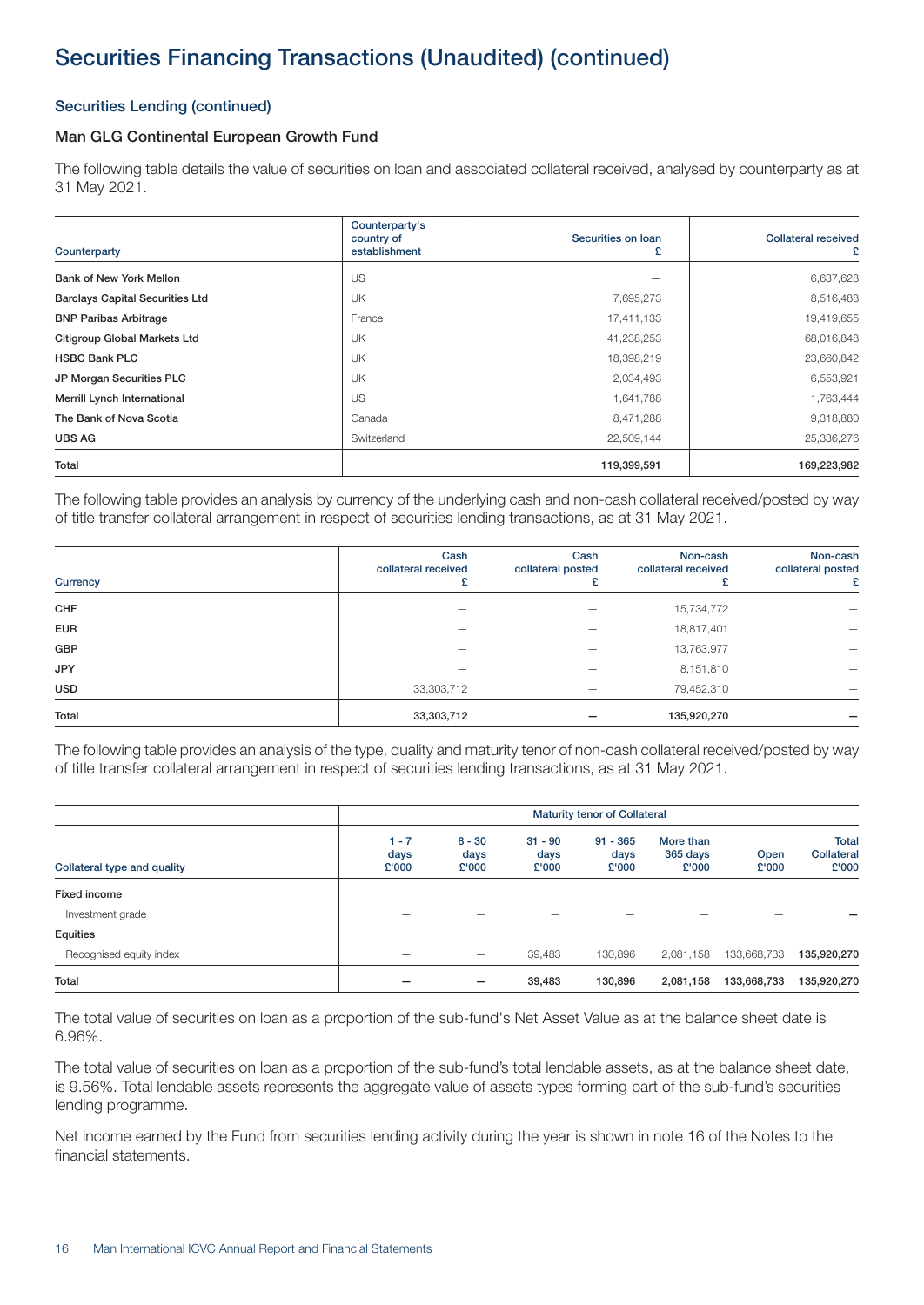### Securities Lending (continued)

### Man GLG Continental European Growth Fund (continued)

The following table lists all of the issuers by value of non-cash collateral received by the sub-fund, by way of title transfer collateral arrangements across securities lending transactions as at the balance sheet date:

| Non-cash collateral issuer | Value<br>£  | % of the<br>sub-fund's NAV |
|----------------------------|-------------|----------------------------|
|                            |             |                            |
| Microsoft                  | 4,475,968   | 0.26                       |
| Maxim Integrated           | 4,100,396   | 0.24                       |
| Xilinx                     | 3,760,502   | 0.22                       |
| Alexion Pharmaceuticals    | 3,201,995   | 0.19                       |
| Nestle                     | 2,882,174   | 0.17                       |
| Roche Holding AG           | 2,786,657   | 0.16                       |
| <b>ABB Ltd</b>             | 2,652,205   | 0.15                       |
| Amazon                     | 2,651,989   | 0.15                       |
| Royal Dutch Shell          | 2,389,511   | 0.14                       |
| Apple                      | 2,162,779   | 0.13                       |
| Other Investments          | 104,856,093 | 6.11                       |
| Total                      | 135,920,270 | 7.92                       |

As at the balance sheet date, all of the cash collateral received in respect of securities lending transactions, totalling £33,303,712 (1.94% of the sub-fund's Net Asset Value) was re-invested in repos managed by various counterparties.

Non-cash collateral received by way of title transfer collateral arrangement in relation to securities lending transactions and OTC derivative transactions, cannot be sold, re-invested or pledged.

All of the non-cash collateral received by the sub-fund was held by Euroclear on a tri party settlement basis, as at 31 May 2021.

Income earned by the sub-fund from the reinvestment of cash collateral in repos, net of any interest payable to the relevant counterparty, amounted to £37,273 for the period ended 31 May 2021 and is presented within Revenue in the Statement of Total Return.

Gross income earned by the sub-fund from securities lending activity during the period was £317,870. Fees paid to the securities lending agent were £79,468.

100% of cash collateral is maintained in a segregated account with the custodian. 100% of non-cash collateral is maintained in pooled accounts.

#### Man GLG European Alpha Income Fund

The sub-fund did not engage in any security lending during the year.

#### Man GLG Japan CoreAlpha Fund

The following table details the value of securities on loan and associated collateral received, analysed in accordance with each counterparty as at 31 May 2021.

| Counterparty                           | Counterparty's<br>country of<br>establishment | Securities on Ioan | <b>Collateral received</b><br>£ |
|----------------------------------------|-----------------------------------------------|--------------------|---------------------------------|
| <b>Barclays Capital Securities Ltd</b> | UK                                            | 11,956             | 13,343                          |
| <b>BNP Paribas Arbitrage</b>           | France                                        | 55,108,625         | 60,989,639                      |
| JP Morgan Securities PLC               | UK                                            | 1,539,313          | 1,868,747                       |
| Société Générale SA                    | France                                        | 6,594,249          | 7,269,024                       |
| The Bank of Nova Scotia                | Canada                                        | 81,904             | 90,098                          |
| <b>Total</b>                           |                                               | 63,336,047         | 70,230,851                      |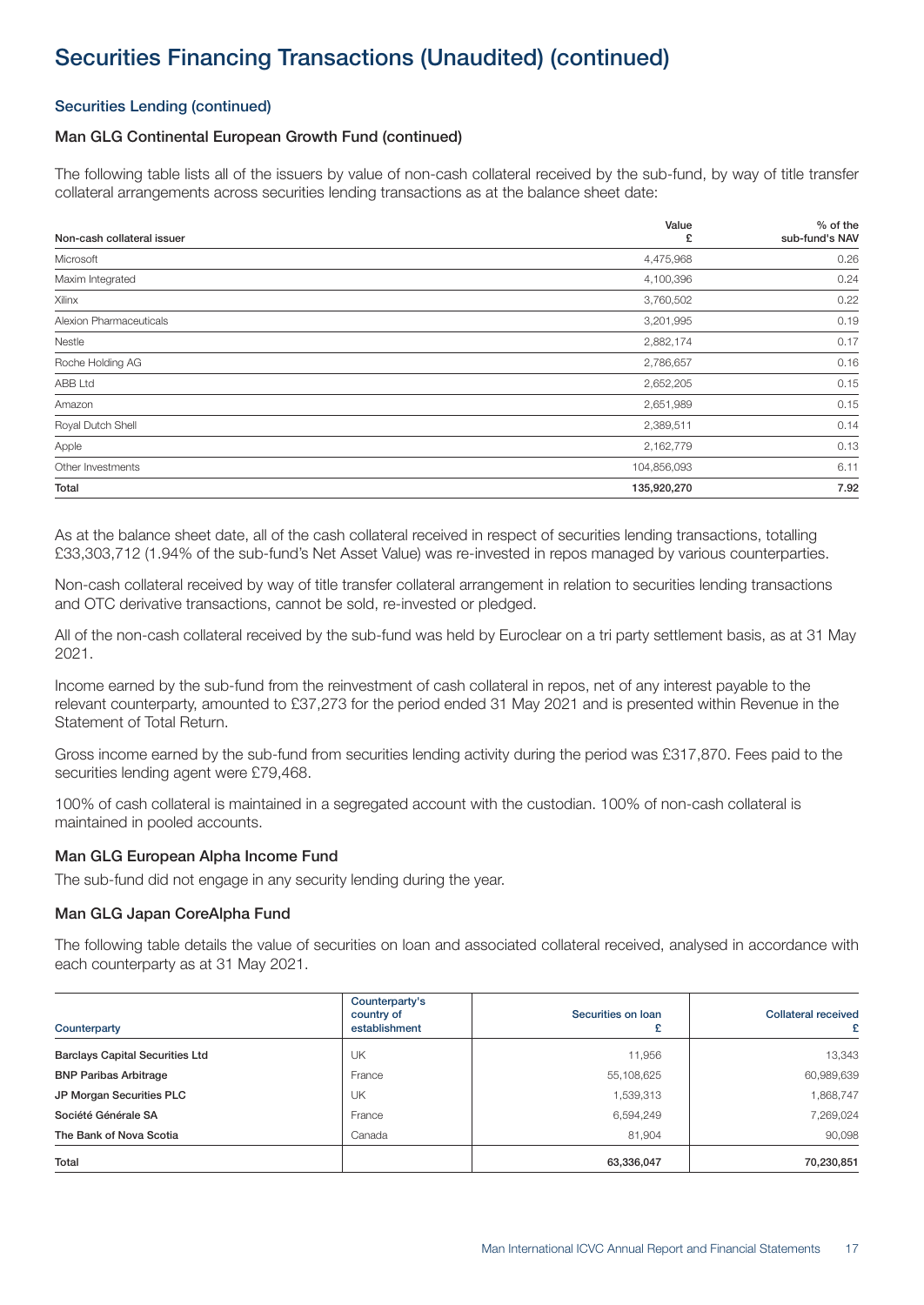### Securities Lending (continued)

### Man GLG Japan CoreAlpha Fund (continued)

The following table provides an analysis by currency of the underlying cash and non-cash collateral received/posted by way of title transfer collateral arrangement in respect of securities lending transactions, as at 31 May 2021.

| Currency   | Cash<br>collateral received | Cash<br>collateral posted | Non-cash<br>collateral received | Non-cash<br>collateral posted |
|------------|-----------------------------|---------------------------|---------------------------------|-------------------------------|
| CHF        |                             |                           | 2,618,901                       | —                             |
| <b>EUR</b> |                             |                           | 24,865,597                      |                               |
| <b>GBP</b> |                             |                           | 2,451,743                       |                               |
| JPY        |                             |                           | 40,265,000                      |                               |
| <b>USD</b> |                             |                           | 29,610                          |                               |
| Total      |                             |                           | 70,230,851                      |                               |

The following table provides an analysis of the type, quality and maturity tenor of non-cash collateral received/posted by way of title transfer collateral arrangement in respect of securities lending transactions, as at 31 May 2021.

| Collateral type and quality |                          | <b>Maturity tenor of Collateral</b> |                            |                             |                                |               |                                     |
|-----------------------------|--------------------------|-------------------------------------|----------------------------|-----------------------------|--------------------------------|---------------|-------------------------------------|
|                             | $1 - 7$<br>days<br>£'000 | $8 - 30$<br>days<br>£'000           | $31 - 90$<br>days<br>£'000 | $91 - 365$<br>days<br>£'000 | More than<br>365 days<br>£'000 | Open<br>£'000 | <b>Total</b><br>Collateral<br>£'000 |
| Fixed income                |                          |                                     |                            |                             |                                |               |                                     |
| Investment grade            |                          |                                     |                            |                             |                                |               |                                     |
| Equities                    |                          |                                     |                            |                             |                                |               |                                     |
| Recognised equity index     | -                        |                                     |                            |                             | $\overline{\phantom{0}}$       | 70,230,851    | 70,230,851                          |
| Total                       |                          |                                     |                            |                             | -                              | 70,230,851    | 70,230,851                          |

The total value of securities on loan as a proportion of the sub-fund's Net Asset Value as at the balance sheet date is 5.40%.

The total value of securities on loan as a proportion of the sub-fund's total lendable assets, as at the balance sheet date, is 5.53%. Total lendable assets represents the aggregate value of assets types forming part of the sub-fund's securities lending programme.

Net income earned by the Fund from securities lending activity during the year is shown in note 16 of the Notes to the financial statements.

The following table lists all of the issuers by value of non-cash collateral received by the sub-fund by way of title transfer collateral arrangement across securities lending transactions as at the balance sheet date:

| Non-cash collateral issuer | Value      | % of the<br>sub-fund's NAV |
|----------------------------|------------|----------------------------|
|                            | £          |                            |
| SoftBank Group             | 6,098,593  | 0.52                       |
| Koninklijke Philips        | 5,919,441  | 0.50                       |
| Denso Corporation          | 5,641,588  | 0.48                       |
| <b>KDDI Corporation</b>    | 4,772,984  | 0.41                       |
| Prosus                     | 3,897,887  | 0.33                       |
| Airbus                     | 3,261,903  | 0.28                       |
| Astellas Pharma            | 3,160,672  | 0.27                       |
| <b>NEC Corporation</b>     | 3,128,015  | 0.27                       |
| Sony Group Corporation     | 2,693,603  | 0.23                       |
| Siemens                    | 2,121,782  | 0.18                       |
| Other Investments          | 29,534,383 | 2.52                       |
| Total                      | 70,230,851 | 5.99                       |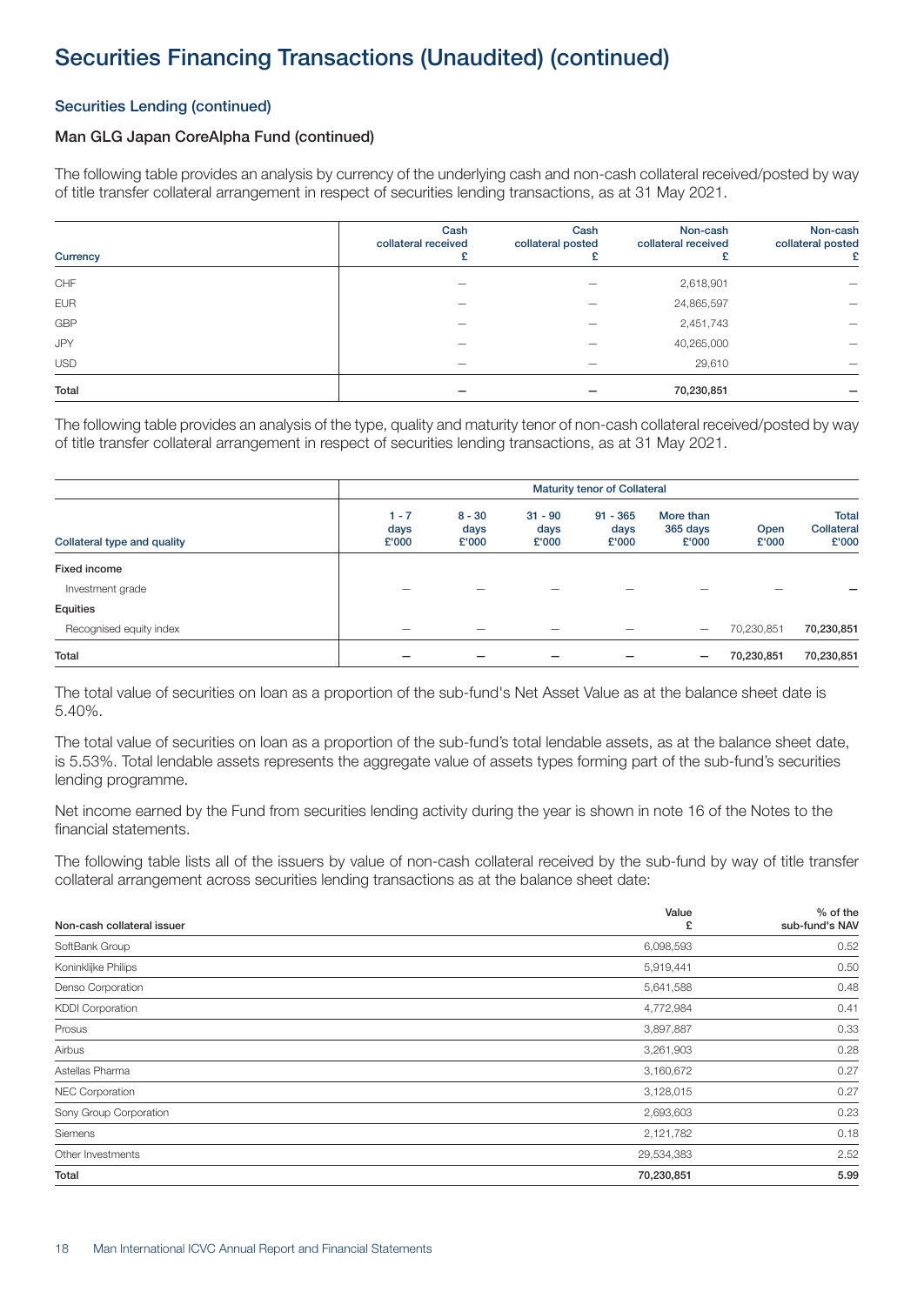### Securities Lending (continued)

### Man GLG Japan CoreAlpha Fund (continued)

As at the balance sheet date, all of the cash collateral received in respect of securities lending transactions, totalling £nil (0.00% of the sub-fund's Net Asset Value) was re-invested in repos managed by various counterparties.

Non-cash collateral received by way of title transfer collateral arrangement in relation to securities lending transactions and OTC derivative transactions, cannot be sold, re-invested or pledged.

All of the non-cash collateral received by the sub-fund was held by Euroclear on a tri party settlement basis as at 31 May 2021.

Income earned by the sub-fund from the reinvestment of cash collateral in repos, net of any interest payable to the relevant counterparty, amounted to £19,119 for the period ended 31 May 2021 and is presented within Revenue in the Statement of Total Return.

Gross income earned by the sub-fund from securities lending activity during the period was £565,757. Fees paid to the securities lending agent were £141,439.

100% of cash collateral is maintained in a segregated account with the custodian. 100% of non-cash collateral is maintained in pooled accounts.

#### Man GLG Unconstrained Emerging Market Equity Fund (Break-up basis)

The sub-fund did not engage in any security lending during the year.

#### Man GLG Asia (ex Japan) Equity Fund

The sub-fund did not engage in any security lending during the year.

The following table details the market value for open total return swaps, their respective counterparties and maturity tenor of their related cash and non-cash collateral, as at 31 May 2021.

|                                                       |                                                                |                      | <b>Maturity tenor of Total Return Swaps</b> |                          |                  |                   |                       |      |
|-------------------------------------------------------|----------------------------------------------------------------|----------------------|---------------------------------------------|--------------------------|------------------|-------------------|-----------------------|------|
| Counterparty borrower and<br>collateral type received | <b>Total Return</b><br>Swaps -<br><b>Market</b><br>Value<br>c. | $%$ of<br><b>AUM</b> | 1 to $7$<br>days                            | 8 to 30<br>days<br>۰     | 31 to 90<br>days | 91 to 365<br>days | More than<br>365 days | Open |
| <b>Credit Suisse International</b>                    | 366.679                                                        | i.67                 | $\qquad \qquad$                             | $\overline{\phantom{a}}$ | _                |                   | 366.679               | -    |

Collateral provided to the sub-fund was in the form of Sterling cash of £320,085 with a maturity tenor of less than one day.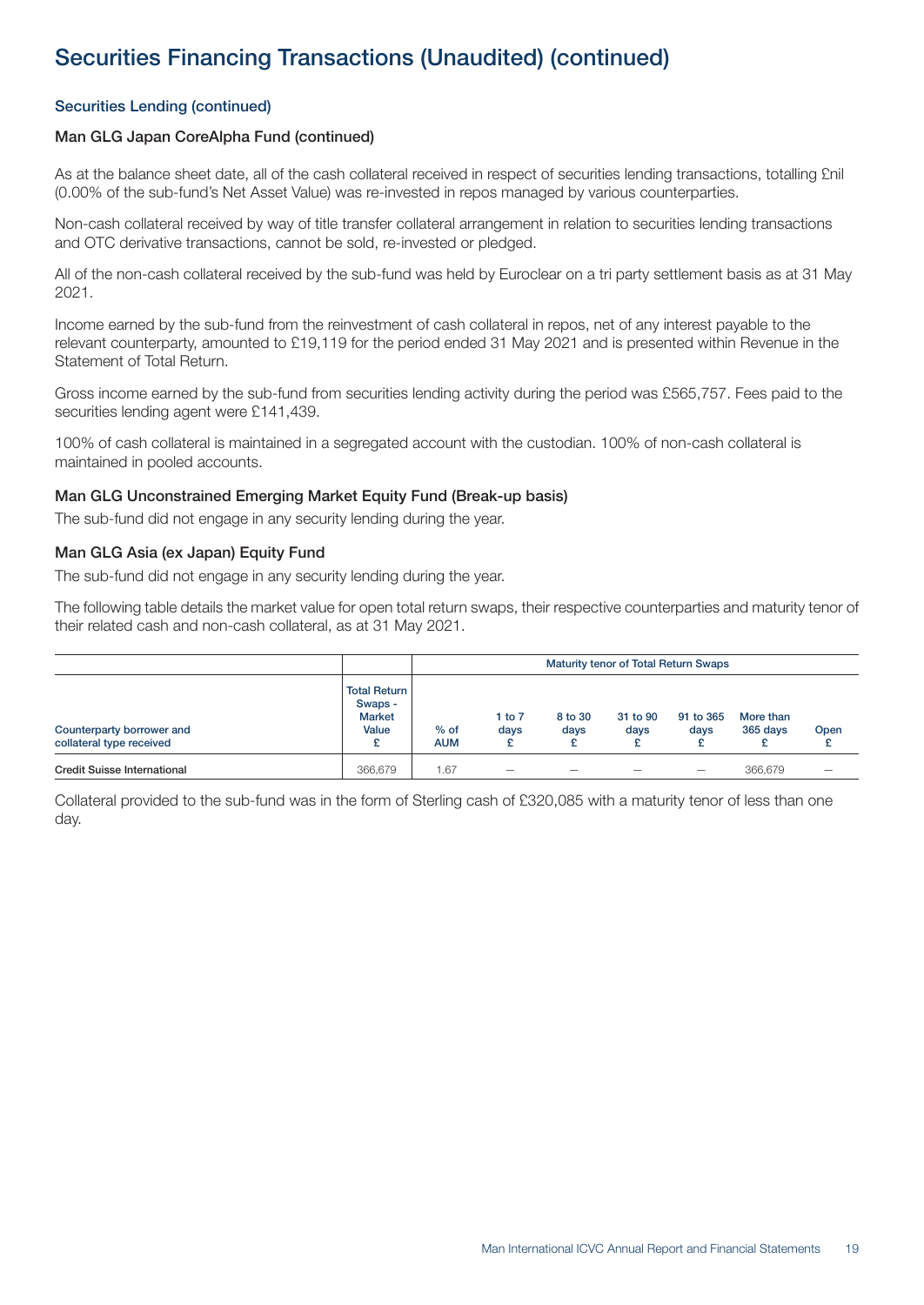<span id="page-19-0"></span>for the year 1 June 2020 to 31 May 2021

### 1 Accounting policies

### a Basis of accounting

The financial statements of the Company comprise the financial statements of each of the sub-funds and have been prepared on a going concern basis in accordance with FRS 102 and the Statement of Recommended Practice 'Financial Statements of UK Authorised Funds' issued by the IMA (now known as the Investment Association) in May 2014 (the "SORP"), with the exception of the financial statements of the Man GLG Unconstrained Emerging Market Equity Fund, which have been prepared on a break-up basis, as the sub-fund is currently being wound up.

The financial statements of the Man GLG Unconstrained Emerging Market Equity Fund have been prepared on a break-up basis, given this sub-fund is currently being terminated following receipt of the FCA's approval on 27 February 2019. Under this basis, assets are recorded at their recoverable value and liabilities are recorded at their expected settlement value. Any additional costs in respect of the termination of the sub-fund will be borne by the ACD.

### b Valuation of investments

Sub-funds' listed investments are valued at bid market values, defined as fair value, excluding any accrued interest in the case of fixed interest and floating rate debt securities, at the close of business valuation point on the last business day of the accounting period in accordance with the provisions of the Prospectus. Any unquoted securities are valued by the Authorised Corporate Director ("ACD") on a fair value basis taking into account, where appropriate, latest dealing prices and other observable transactions, valuations from reliable sources, financial performance and other relevant factors.

The Sub-funds may invest in over the counter (OTC) derivatives and the market value of these are based on models which take into account relevant market inputs as well as the time values, liquidity and volatility factors underlying the positions. Amounts due to and from an individual counterparty which fall under a legally enforceable International Swaps and Derivatives Association (ISDA) Master Agreement are netted.

Options are valued as the sum of the 'intrinsic value' and 'time value' of the option. The intrinsic value is the difference between the market price and the strike price, while the time value is a complex calculation that reflects the probability of future price movements in the underlying stock. This time value is calculated in reference to a number of factors including time to expiry, interest rates, volatility and dividend.

Open forward currency contracts are valued based on the difference between the contract value and the market value adjusted by the prevailing spot rate and swap curve.

#### c Recognition of revenue

Dividends on quoted ordinary shares and preference shares are recognised when the securities are first quoted exdividend. Revenue from unquoted equity investments is recognised when the entitlement to the dividend is established. Interest on bank deposits, margin balances, total return swap positions, fixed interest and floating rate debt securities is recognised on an accruals basis. Revenue on debt securities is recognised on the effective yield basis which takes account of the amortisation of any discounts or premiums arising on the purchase price, compared to the final maturity value, over the remaining life of the security. Interest included in the value of purchases and sales of fixed and floating rate debt securities is treated as revenue and forms part of the distribution. Dividend revenue is shown net of any tax credits. Any entitlement to a repayment of tax credits is shown as a deduction from the tax charge rather than as dividend revenue. Revenue from securities lending is accounted for net of associated costs and is recognised on an accruals basis.

#### d Stock dividends

The ordinary element of a stock dividend is recognised as revenue to the extent that its market value is equivalent to the market value of the underlying shares on the date the shares are quoted ex-dividend. Where an enhancement is offered, the amount by which the market value of the shares (on the date they are quoted ex-dividend) exceeds the cash value of the dividend will be taken to the capital of the sub-fund. The ordinary element of the stock dividend is treated as revenue but does not form part of the distribution.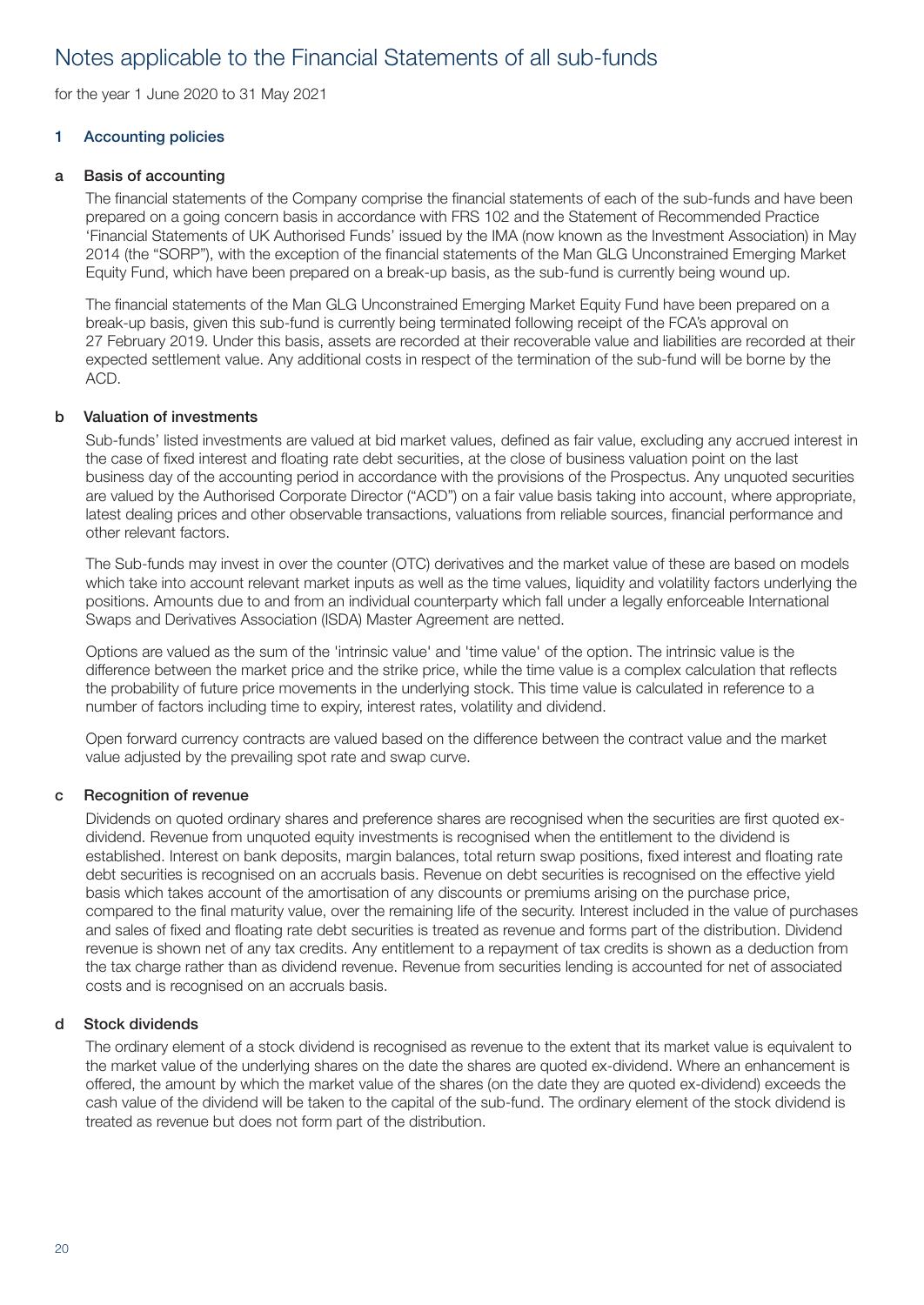for the year 1 June 2020 to 31 May 2021

### 1 Accounting policies (continued)

### e Special dividends and share buy-backs

Special dividends and share buy-backs are treated as repayments of capital except where there is sufficient evidence to indicate that they should be treated, in whole or in part, as revenue. Amounts recognised as revenue will form part of the distribution. The tax treatment will follow the accounting treatment of the receipt.

### f Underwriting commission

Underwriting commission is generally treated as revenue. However, where a sub-fund is required to take up all of the shares underwritten, the commission received is treated as a reduction in the cost of the shares received. Furthermore, where a sub-fund is required to take a proportion of the shares underwritten, the same proportion of the commission received is treated as a reduction in the cost of shares received and the balance is taken to revenue.

### g Expenses

Expenses, including management expenses, are recognised on an accruals basis and are charged against revenue except for stamp duty reserve tax and costs associated with the purchase and sale of investments which are charged to capital. However, for the purposes of determining the distribution, all or part of the ACD's periodic charge may be borne by the capital account of the sub-fund. The ACD's periodic charge for the Man GLG European Alpha Income Fund and the Retail income and Professional income share classes of the Man GLG Japan CoreAlpha Fund has been borne by capital. The ACD's periodic charge for all other sub-funds has been borne by revenue. Institutional shareholders receive rebates from Man Fund Management UK Limited for expenses incurred. These rebates are recognised on an accruals basis and are treated in accordance with the principal expense. For other share classes this is the ACD rate  $+$  15 bps.

### h Allocation of revenue and expenses to multiple share classes

The allocation of revenue and expenses to each share class is based on the proportion of the sub-fund's assets attributable to each share class on the day the revenue is earned or the expense is incurred. The ACD's periodic charge, and registration fees are allocated on a share class specific basis.

### i Taxation

Corporation tax is charged at 20% on the revenue liable to corporation tax less allowable expenses. Deferred taxation is provided for at rates of taxation that are expected to apply in the period in which the timing differences are expected to reverse. Provision is made, using the liability method, on a fully provided basis. A net deferred tax asset is regarded as recoverable and therefore recognised only to the extent that, on the basis of available evidence, it can be regarded as more likely than not that there will be suitable taxable profits from which future reversal of the underlying timing difference can be deducted.

### j Distribution

Each sub-fund's net revenue available for distribution at the end of each distribution period will be paid as a dividend distribution. Should the expenses of a sub-fund, including taxation, at the final distribution exceed the revenue account of the sub-fund, there will be no distribution and the shortfall will be met by the capital account of the subfund. Any revenue attributable to accumulation shareholders is retained within the sub-fund at the end of the distribution period and represents a reinvestment of revenue on behalf of the accumulation shareholders. The policy of each sub-fund is to make a final distribution at each financial year end.

### k Equalisation

Equalisation applies only to shares purchased during the distribution period (Group 2 shares). It is the average amount of revenue included in the purchase price of all Group 2 shares and is refunded to the holders of these shares as a return of capital. Being capital it is not liable to Income Tax but must be deducted from the cost of shares for Capital Gains Tax purposes.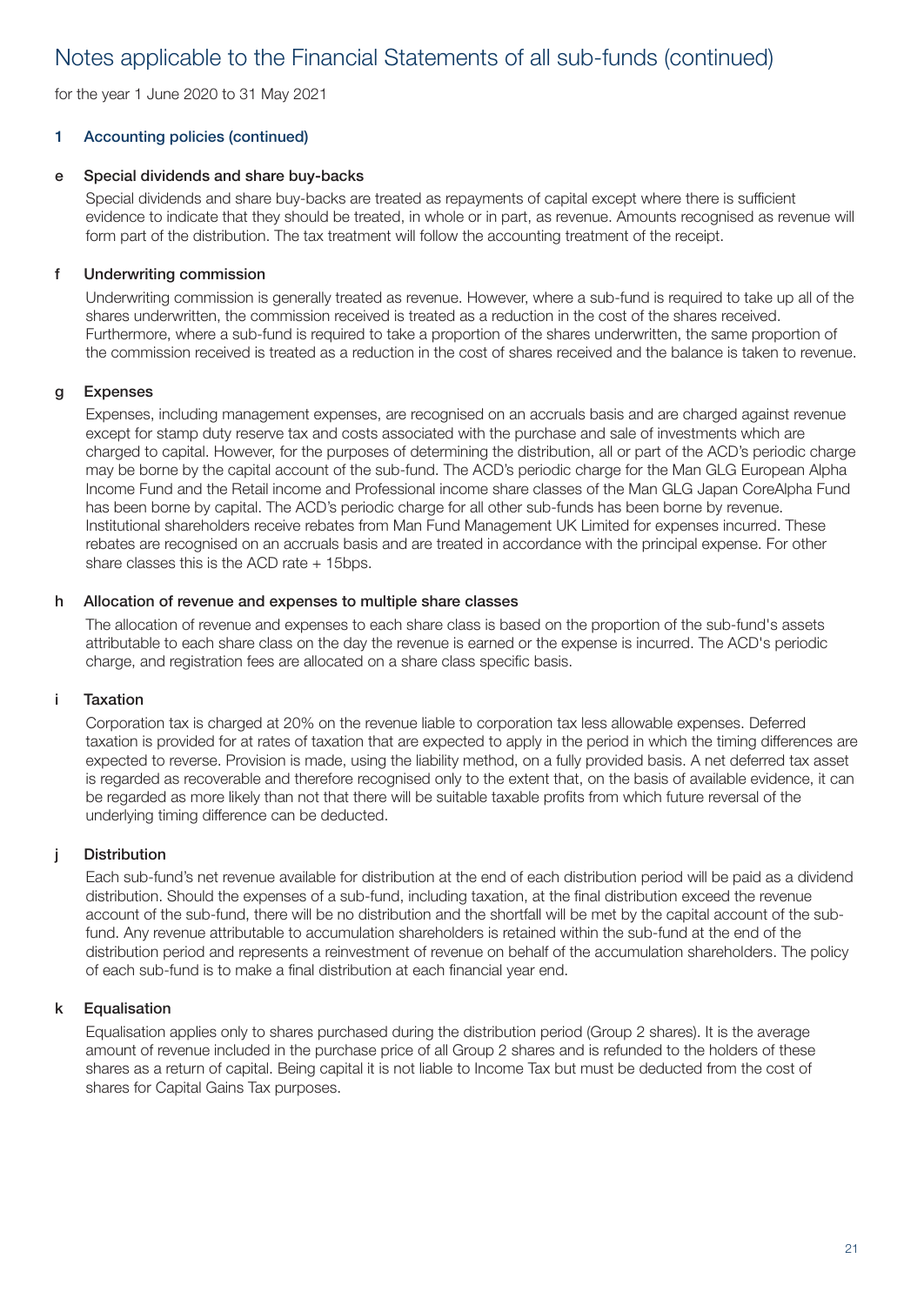for the year 1 June 2020 to 31 May 2021

### 1 Accounting policies (continued)

#### l Exchange rates

Transactions in foreign currencies are translated into sterling at the rate of exchange ruling on the date of the transaction. Where applicable, investments and other assets and liabilities denominated in foreign currencies are translated into sterling at the exchange rates applicable at the end of the accounting period. Exchange rate differences arising on investments are recognised in the Statement of Total Return of each sub-fund for the year. The base and functional currency of the Company is pounds sterling.

#### m Financial instruments

Where appropriate, certain permitted financial instruments such as derivative contracts are used for the purpose of efficient portfolio management. Where such financial instruments are used to protect or enhance revenue, the revenue and expenses derived therefrom are included in "Revenue" or "Expenses" in the Statement of Total Return of each sub-fund. Where such financial instruments are used to protect or enhance capital, the gains and losses derived therefrom are included in "Net capital gains" in the Statement of Total Return of each sub-fund.

Any positions in respect of such instruments open at the period end are reflected in the portfolio statement at their fair value.

#### n Cash and bank balances

Cash and bank balances consist of deposits held on call with banks and cash held with clearing brokers and counterparties.

### 2 Derivatives and other financial instruments

### Risk Profile

In pursuing its respective investment objectives and investment policies, each of the Company's sub-funds may hold a number of financial instruments. These may comprise:

- equity shares, equity related shares, non-equity shares and fixed interest and floating rate securities. These are held in accordance with each of the sub-fund's investment policies;
- cash, liquid resources and short-term debtors and creditors that arise directly from its operations;
- shareholders' funds, which represent investors' monies that are invested on their behalf;
- derivative transactions which each of the sub-funds may also enter into, the purpose of which is to manage the market risks arising from the sub-fund's investment activities; and
- borrowings used to finance investment activity.

The main risks arising from the underlying financial instruments are market price, foreign currency, interest rate, liquidity and credit risk. The ACD reviews the policies for managing each of these risks and they are summarised below.

These policies have remained unchanged since the beginning of the period to which these financial statements relate.

#### Market price risk

Market price risk arises mainly from uncertainty about future prices of financial instruments held. It represents the potential loss the sub-funds might suffer through holding market positions in the face of price movements.

The ACD considers the asset allocation of the sub-funds' portfolios in order to minimise the risk associated with particular industry sectors whilst continuing to follow the investment objective. The ACD has responsibility for monitoring the sub-funds' portfolios selected in accordance with the overall asset allocation parameters described above and seeks to ensure that individual stocks also meet the risk reward profile that is acceptable.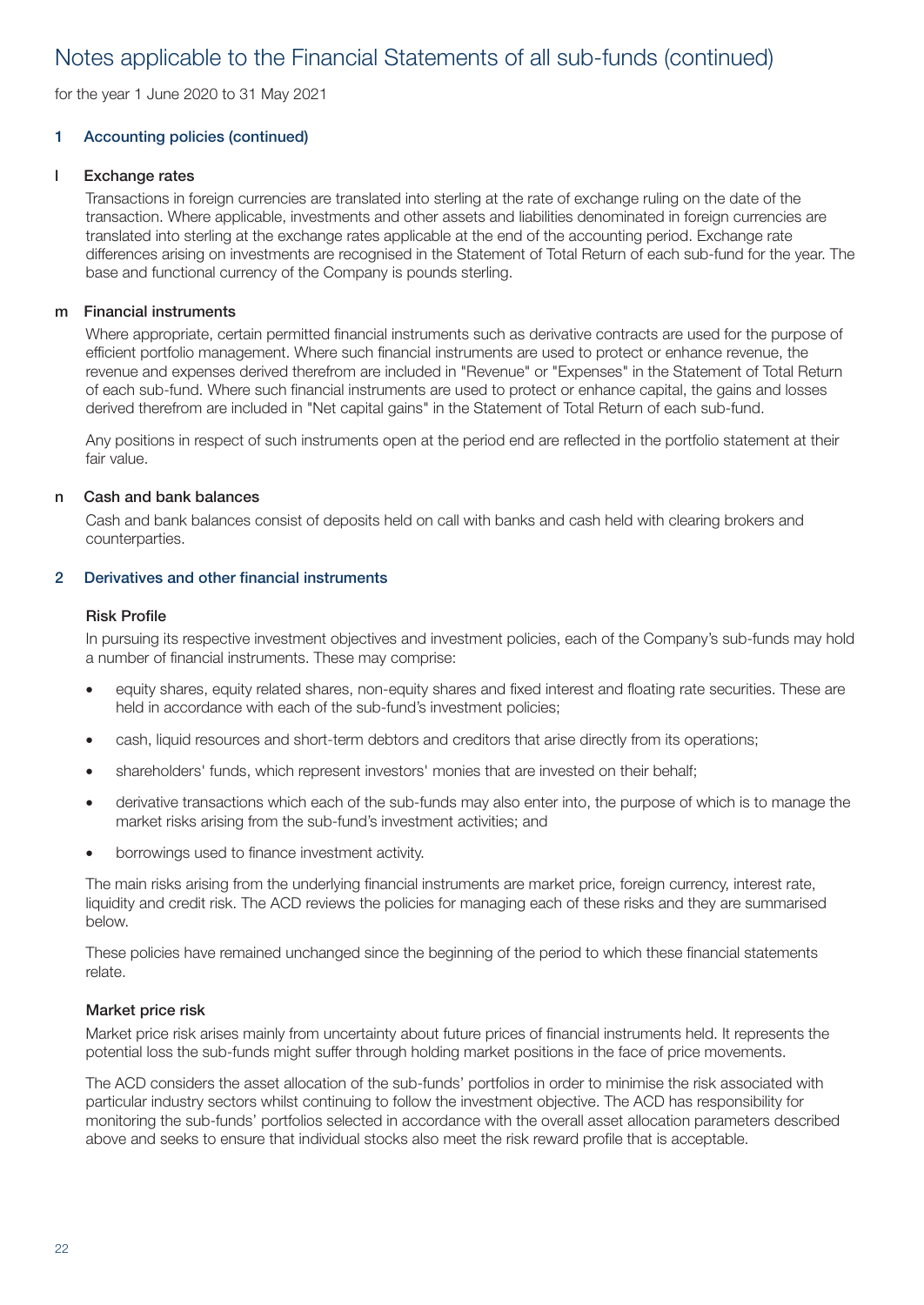for the year 1 June 2020 to 31 May 2021

### 2 Derivatives and other financial instruments (continued)

### Foreign currency risk

The revenue and capital value of the sub-funds' investments can be affected by currency translation movements as the sub-funds' functional currency is pound sterling.

The ACD has identified three principal areas where foreign currency risk could impact the sub-funds:

- movement in exchange rates affecting the value of investments;
- movement in exchange rates affecting short-term timing differences; and
- movement in exchange rates affecting the revenue received.

The sub-funds may be subject to short-term exposure to exchange rate movements, for instance where there is a difference between the date an investment purchase or sale is entered into and the date when settlement occurs. The ACD may choose to retain holdings in currencies other than sterling which will expose the sub-funds to longerterm exchange rate movements. The sub-funds may receive revenue in currencies other than sterling and the sterling value of this revenue can be affected by the movements in exchange rates. The sub-funds convert all receipts of revenue into sterling on or near the date of receipt.

The sub-funds may also use currency transactions, including forward currency contracts and currency swaps to alter the exposure characteristics of the transferable securities held by the sub-funds.

### Use of derivatives

The sub-funds may also from time to time make use of total return swaps for the purpose of efficient portfolio management to enable the sub-funds to reduce the cost of buying, selling and holding equity investments, as well as for investment purposes. Where a sub-fund undertakes a "total return swap" in respect of equities, financial indices, bonds or commodity indices, it will obtain a return which is based principally on the performance of the underlying assets of the swap plus or minus the financing charges agreed with the counterparty. Such swap arrangements involve the sub-fund taking on the same market risk as it would have if it held the underlying assets of the swap itself and the return sought is the same as if the sub-fund held the underlying security or index, plus or minus the financing costs that would have occurred had the transaction been fully funded from the outset.

### Interest rate risk

The sub-funds may invest in fixed interest and floating rate debt securities. Any changes to the interest rates relevant for particular securities may result in either revenue increasing or decreasing, or the ACD being unable to secure similar returns on the expiry of contracts or the sale of securities. In addition, changes to prevailing rates or changes in expectations of future rates may result in an increase or decrease in the value of securities held.

In general, if interest rates rise, the revenue potential of the sub-funds also rises but the value of fixed rate debt securities will decline, along with certain expenses calculated by reference to the assets of the sub-fund. A decline in interest rates will, in general, have the opposite effect.

The Company may use derivative instruments, such as interest rate swaps and interest rate futures, in order to hedge interest rate risk.

### Liquidity risk

The sub-funds' assets comprise mainly of readily realisable investments which can be sold to meet liquidity requirements. The main liquidity risk of the sub-funds is the redemption of any shares that investors wish to sell.

### Credit risk

Certain transactions in securities that the sub-funds enter into expose them to the risk that the counterparty will not deliver the investment (purchase) or cash (sale) after the sub-funds have fulfilled their responsibilities.

The sub-funds only buy and sell investments through brokers which have been approved by the ACD as an acceptable counterparty. In addition, limits are set as to the maximum exposure to any individual broker that may exist at any time. These limits are reviewed regularly.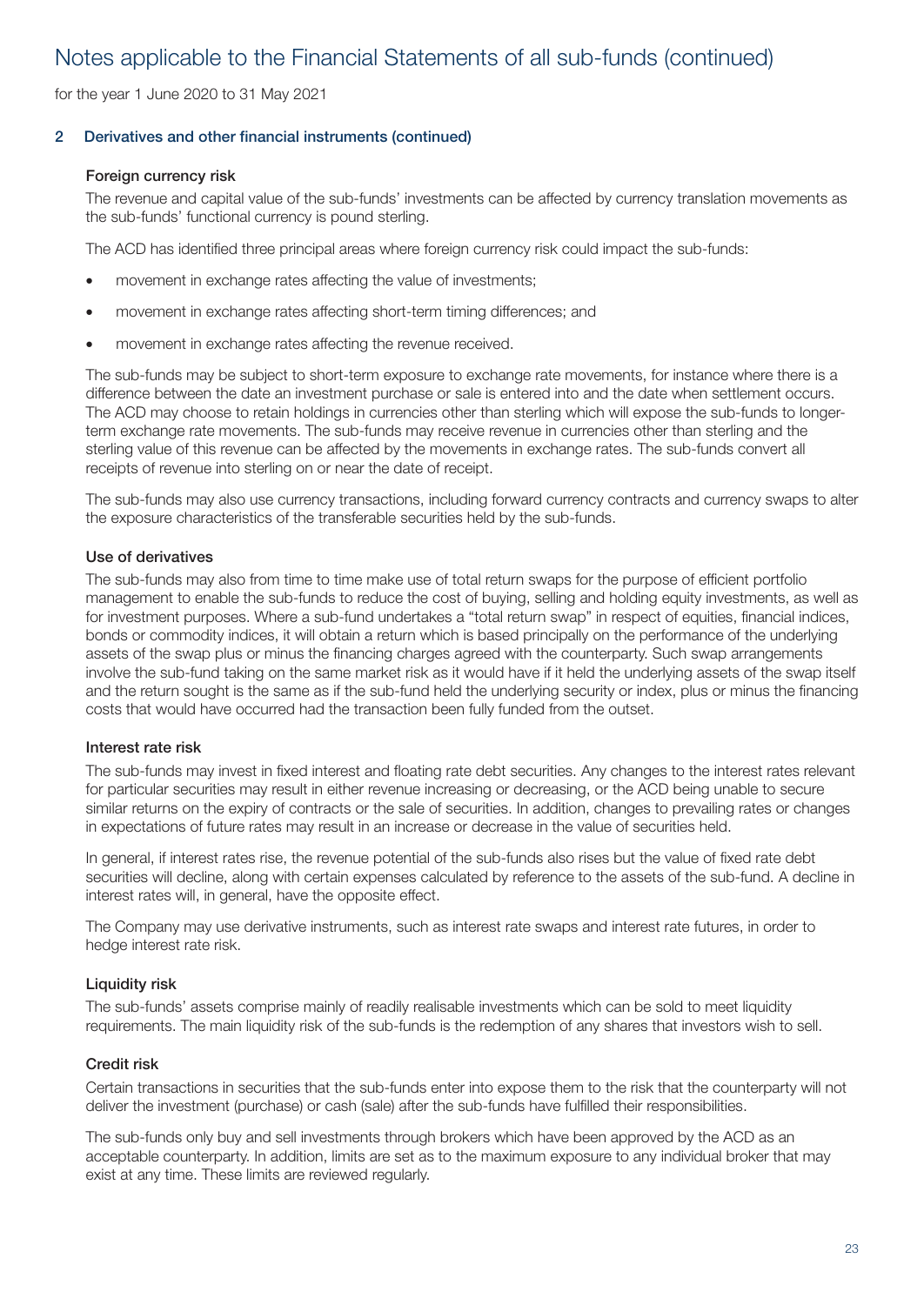for the year 1 June 2020 to 31 May 2021

### 2 Derivatives and other financial instruments (continued)

#### Bank overdrafts

Bank overdrafts held with the custodian are repayable on demand. Interest is charged at the custodian's variable rate.

#### Risk Management

The ACD uses a risk management process to monitor and measure the risks of sub-funds, including the risks attached to financial derivative instruments.

The sub-funds utilise the Value at Risk model.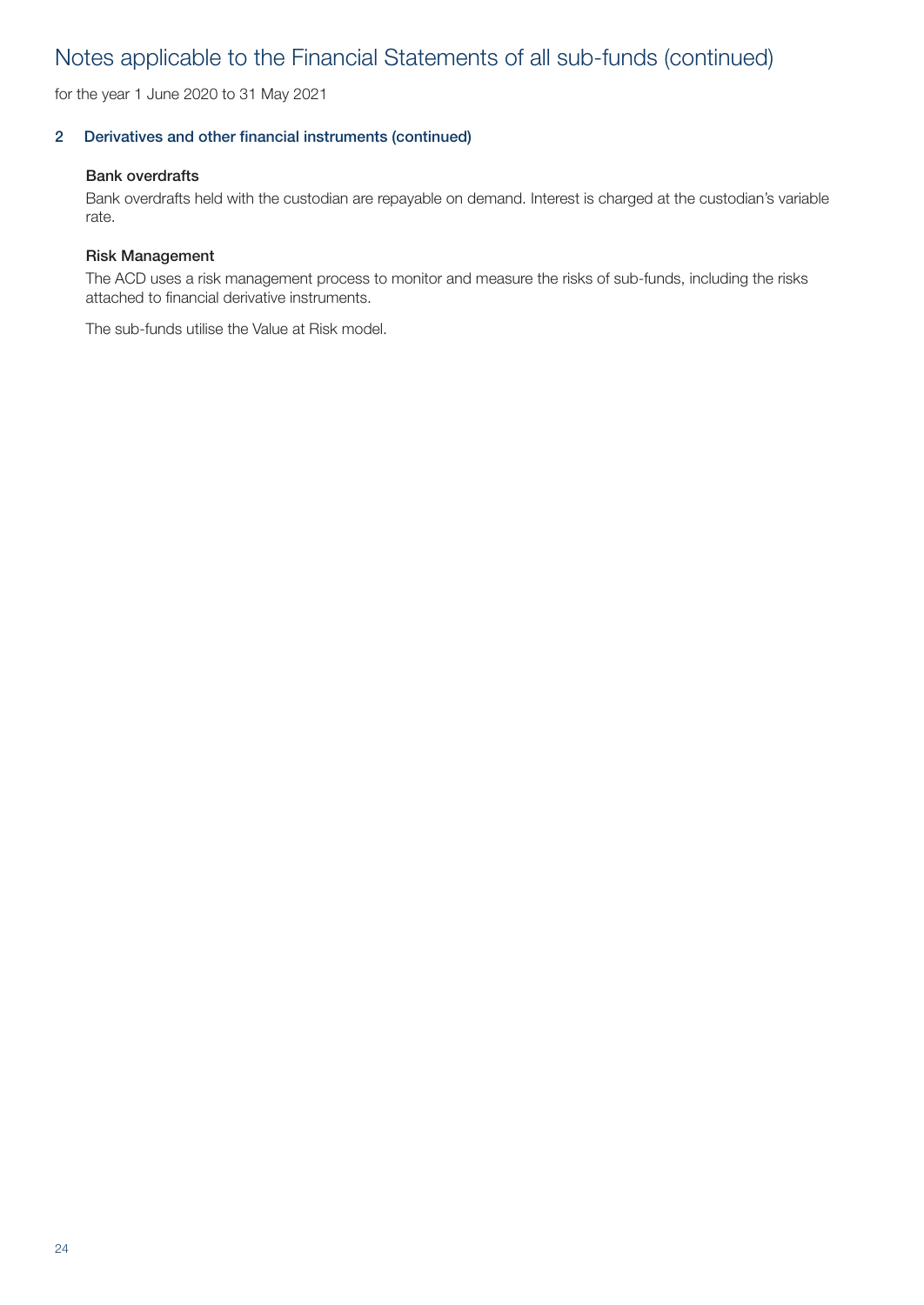

### <span id="page-24-0"></span>Investment Objective

The investment objective of the sub-fund is to provide a total return (a combination of income and capital growth) that is both positive and 4% above 3-Month GBP LIBOR (gross of fees) in all market conditions, over rolling three year periods.

The sub-fund will target positive returns over rolling three year periods in all market conditions, however, there is no guarantee that this will be achieved over that specific, or any, time period and an investor's capital is at risk.

### Investment Policy

The sub-fund seeks to achieve its objective by directly or indirectly allocating its assets between certain sub-investment advisers (primarily within Man Group) and certain strategies which may include, but not be limited to, specialist equity strategies, risk premium strategies (e.g. strategies which exploit systematic risks and behavioural patterns in financial markets) and fixed income strategies (e.g. specialist actively managed strategies specialising in specific segments of the capital structure). Man Solutions Limited, the Investment Adviser, shall select the strategies, identify and retain the relevant Sub Investment Adviser and determine the amount of the sub-fund's assets to be directly or indirectly allocated to each strategy and to each Sub Investment Adviser (as further described in the Prospectus). Man Solutions Limited may also manage a portion of the sub-fund's assets itself. Additionally, rather than allocating directly, Man Solutions Limited may allocate by directly or indirectly investing in other funds, which may include those in respect of which the ACD has been appointed as the authorised corporate director and/or that are managed by one or more investment advisers within the Man Group. Please refer to the Prospectus for more details on the appointment of Sub Investment Advisers by Man Solutions Limited.

The sub-fund may invest in all asset types permitted for investment by UCITS schemes as described in more detail in the Prospectus. In that respect, the sub-fund may directly or indirectly invest in securities including equities, government and corporate bonds (both investment and non-investment grade), convertible bonds, convertible preference shares, assetbacked securities, money market instruments, deposits, cash and cash-like instruments and warrants.

The sub-fund's assets may also be invested directly or indirectly in units or shares of other collective investment schemes such as UCITS schemes or eligible non-UCITS schemes (including collective investment schemes that are exchangetraded funds). However, the sub-fund is prohibited from directly holding more than 10% in value of its assets in units in collective investment schemes.

In addition, derivative instruments may be used such as swaps (including total return swaps, currency swaps, credit default swaps and interest rate swaps), equity swaps, exchange-traded and over-the-counter call and put options and exchange-traded and over-the-counter futures and forwards contracts and swaptions. Such instruments may be used for both efficient portfolio management (including hedging) and/or investment purposes. Please refer to the Prospectus for more detail.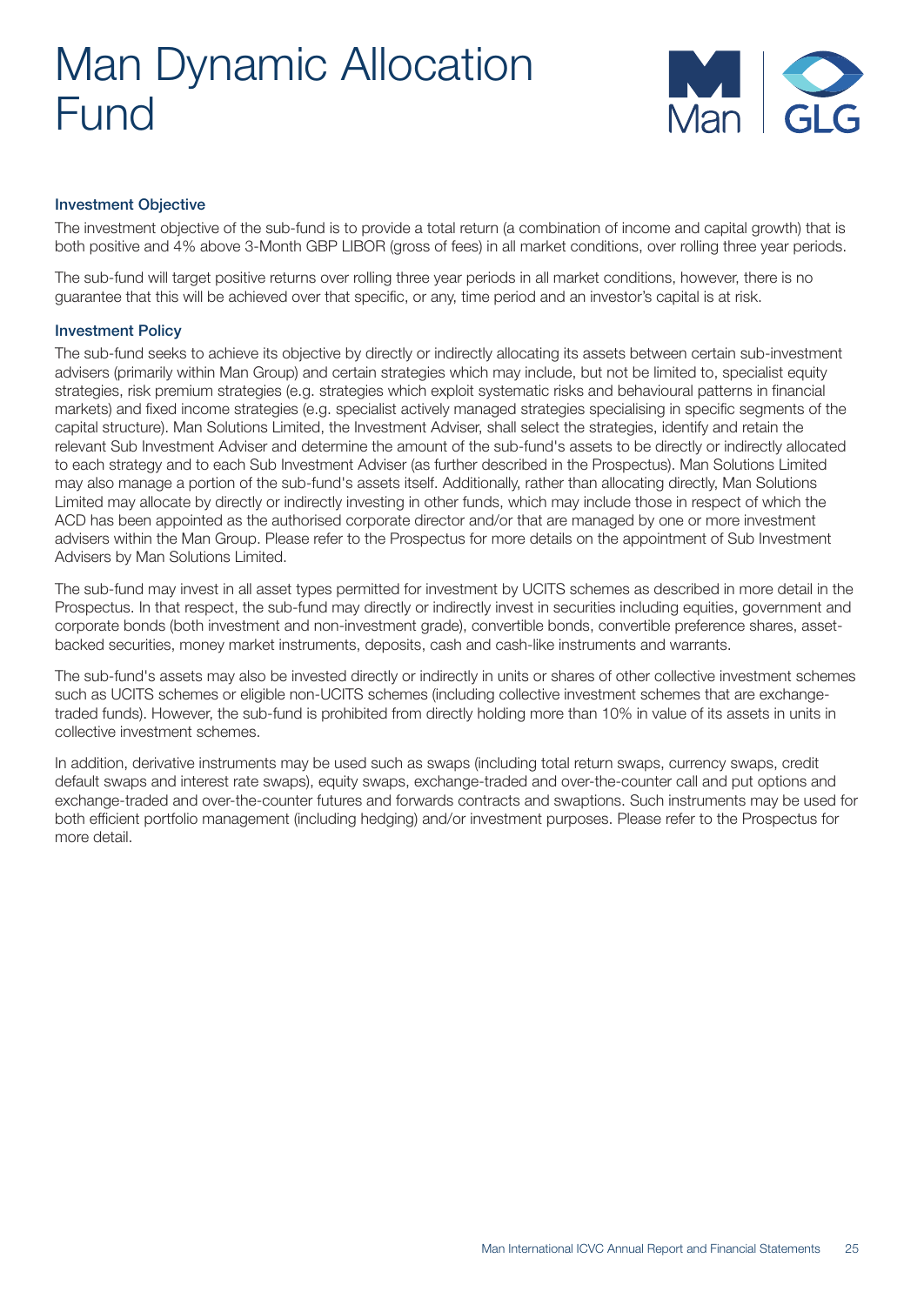#### <span id="page-25-0"></span>Risk and Reward Profile

The sub-fund's Synthetic Risk and Reward Indicator (SRRI) is 5 on a scale of 1 (lower) to 7 (higher) as it invests in overseas equities for capital growth. Please see our Key Investor Information Document (KIID) for further information.

Market Risk- The sub-fund is subject to normal market fluctuations and the risks associated with investing in international securities markets. Therefore, the value of your investment and the income from it may rise as well as fall and you may not get back the amount originally invested.

Counterparty Risk - The sub-fund will be exposed to credit risk on counterparties with which it trades in relation to onexchange traded instruments such as futures and options and where applicable, 'over-the-counter' ("OTC", "nonexchange") transactions. OTC instruments may also be less liquid and are not afforded the same protections that may apply to participants trading instruments on an organised exchange.

Currency Risk - The value of investments designated in another currency may rise and fall due to exchange rate fluctuations. Adverse movements in currency exchange rates may result in a decrease in return and a loss of capital. It may not be possible or practicable to successfully hedge against the currency risk exposure in all circumstances.

Liquidity Risk -The sub-fund may make investments or hold trading positions in markets that are volatile and which may become illiquid. Timely and cost efficient sale of trading positions can be impaired by decreased trading volume and/or increased price volatility.

Concentration Risk - The sub-fund may invest in a limited number of investments which can increase the volatility of performance.

Financial Derivatives Instruments - The sub-fund may invest in financial derivative instruments ("FDI") (instruments whose prices are dependent on one or more underlying asset) typically for hedging purposes. The use of FDI involves additional risks such as high sensitivity to price movements of the asset on which it is based. The use of FDI may multiply the gains or losses.

Single Region/Country - The sub-fund is a specialist country-specific or geographic regional fund, the investment carries greater risk than a more internationally diversified portfolio.

A complete description of risks is set out in the sub-fund's prospectus.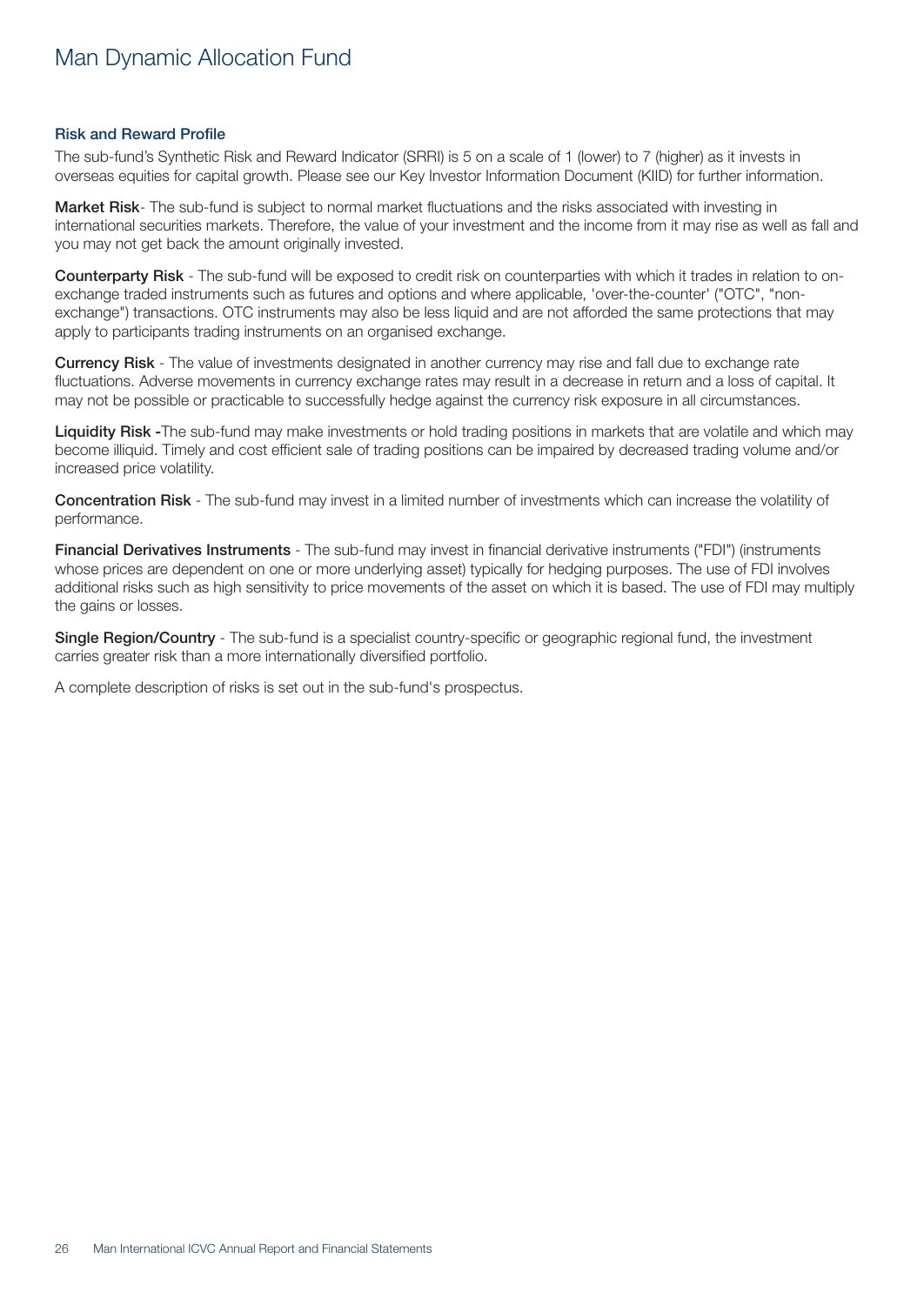### <span id="page-26-0"></span>Manager's Review

#### Review for year ending May 2021

Over the period the fund returned 9.4%1, 513bps ahead of our LIBOR+42 benchmark (+4.2%) and marginally ahead of the peer group (IA Targeted Absolute Return) on 9.3%.

Having experienced one of fastest (if not the fastest) downturns in economic history, we began the year with one of the fastest recoveries following in its wake. We responded to this in July by adding risk, taking headline allocation from 30/30/40 (equities/bonds/alternatives) to 35/40/40. This was largely driven by our intention to keep within our 6-8% target volatility range, in an environment where market turbulence had normalised considerably.

We continued to add risk in August, reducing the nominal government book in order to take our IG credit exposure from 5% to the maximum allowed 8%. At the time, assuming a 40% recovery rate, spreads were implying a 9% cumulative 5 year default rate for USD IG, when the worst ever historic realised reading was 3%3 Clearly some of that gap will be made up of downgrade and liquidity risks, but we still felt it was too much, and represented a hangover of pandemic pessimism.

We took a final step to add risk in October, when we took the headline allocation to 40/50/40<sup>4</sup>.

This helped performance going through a US election which, despite some sound and fury, was broadly welcomed by the market, and even more so by the positive vaccine developments through November.

We responded to the latter by rotating the portfolio into a more cyclical posture while keeping headline exposures constant. In November we reduced US equities by 600bps to 22% of the fund, while adding 400bps to Europe (to 7%) and 200bps to the UK (to 5%). The UK and Europe are geographies that benefit from higher nominal growth prospects, in our view.

In January, following the Democrats' shock wins in the Georgia Senate races, giving them an effective majority in the upper house, we further leaned into this cyclical trade. Within equities we added 100bps to Japan (to take it 5% of the fund), financed by a further reduction in the US. Within fixed income we added 100bps to HY and 300bps to TIPS (taking them to 12% and 17% respectively), funded by a reduction in nominal issuance.

Through 2021 YTD we have generally been reducing risk, taking the headline exposure down to 34/50/40 by the end of the period. While we do believe we are early in a new growth cycle and thus remain structurally bullish, with multiple sell signals across the models we follow in our monthly Market Radar document, we think the risk of a tactical correction is elevated.

We added a number of new books to the portfolio over the year, in order to benefit from the firm's alpha and to further diversify our alpha sources. These included Long Term Growth L/S (Rory Powe) and EMD TR (Guillermo Osses) in the alternatives sleeve, as well as a new European book in the equity sleeve, managed by Mike Canfield and Louis Rieu. The latter is an example of our continued commitment to integrate ESG strategies into the portfolio, with the fund managers being specialists in this area.

Finally, in response to what we perceived to be elevated inflation risk, we have been building up a long commodities position within the alternatives sleeve, worth 2% of the fund by the end of the period. We have also initiated a change to the fund's prospectus to allow for significantly higher commodities allocations, given our work which suggests that the asset class is one of the key inflationary hedges.

### Past performance is not indicative of future results. Returns may increase or decrease as a result of currency fluctuations.

<sup>&</sup>lt;sup>1</sup> The return figure here is net of fees whereas our target is to beat LIBOR+4 on a gross basis. Performance data is shown net of fees with income reinvested, and does not take into account sales and redemption charges where such costs are applicable. Returns are calculated net of [X%] management fees [and Y% performance fees]. Other share classes may charge higher fees.

<sup>&</sup>lt;sup>2</sup> The LIBOR+4 and IA Targeted Absolute Return are official benchmarks for this fund. Please consult the Prospectus or KIID for more information.

<sup>&</sup>lt;sup>3</sup>. The financial instruments mentioned are for reference purposes only. The content of this material should not be construed as a recommendation for their purchase or sale.

These risk guidelines and/or limits are provided for information purposes only and represent current internal risk guidelines. There is no requirement that the Fund observes these limits, or that any action be taken if a guideline limit is reached or exceeded [except where the internal limit is equivalent to a UCITS mandated limit]. Internal guidelines may be amended at any time without notice.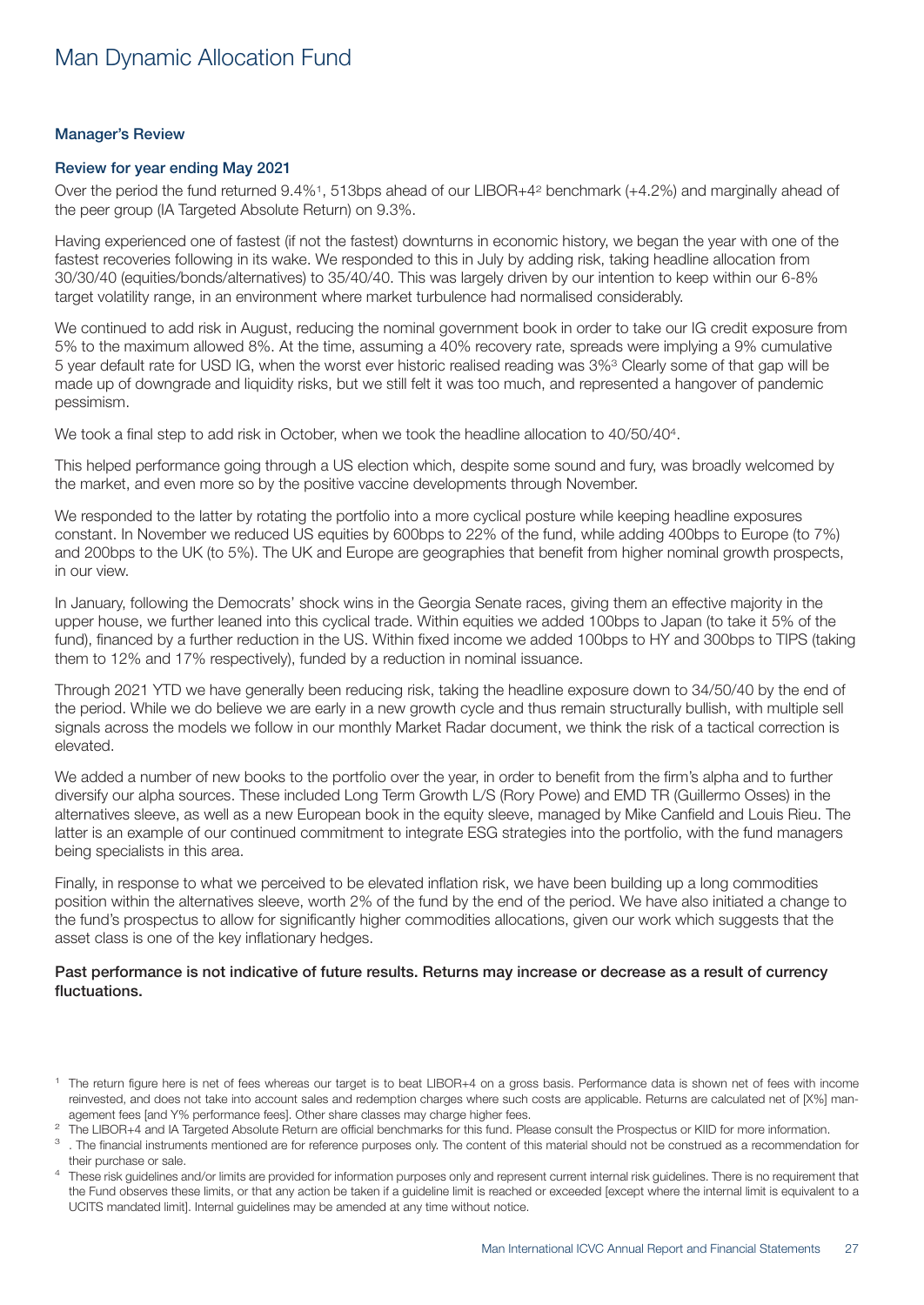### <span id="page-27-0"></span>Significant Portfolio Changes

| Cost                                                 | <b>Sales</b>                             | <b>Proceeds</b> |
|------------------------------------------------------|------------------------------------------|-----------------|
| 14,998,870                                           | United Kingdom Treasury 2% 22/07/20      | 24,000,000      |
| United Kingdom Treasury Bonds 8% 07/06/21 10,463,500 | United Kingdom Treasury Bill 0% 09/11/20 | 15,000,000      |
| 10,170,900                                           | United Kingdom Treaury Bill 0% 12/10/20  | 13,999,538      |
| 9,002,244                                            | United Kingdom Treasury Bill 0% 01/09/20 | 10,000,000      |
| 8,999,495                                            | United Kingdom Gilt 0 % 06/04/21         | 9,000,000       |
|                                                      |                                          |                 |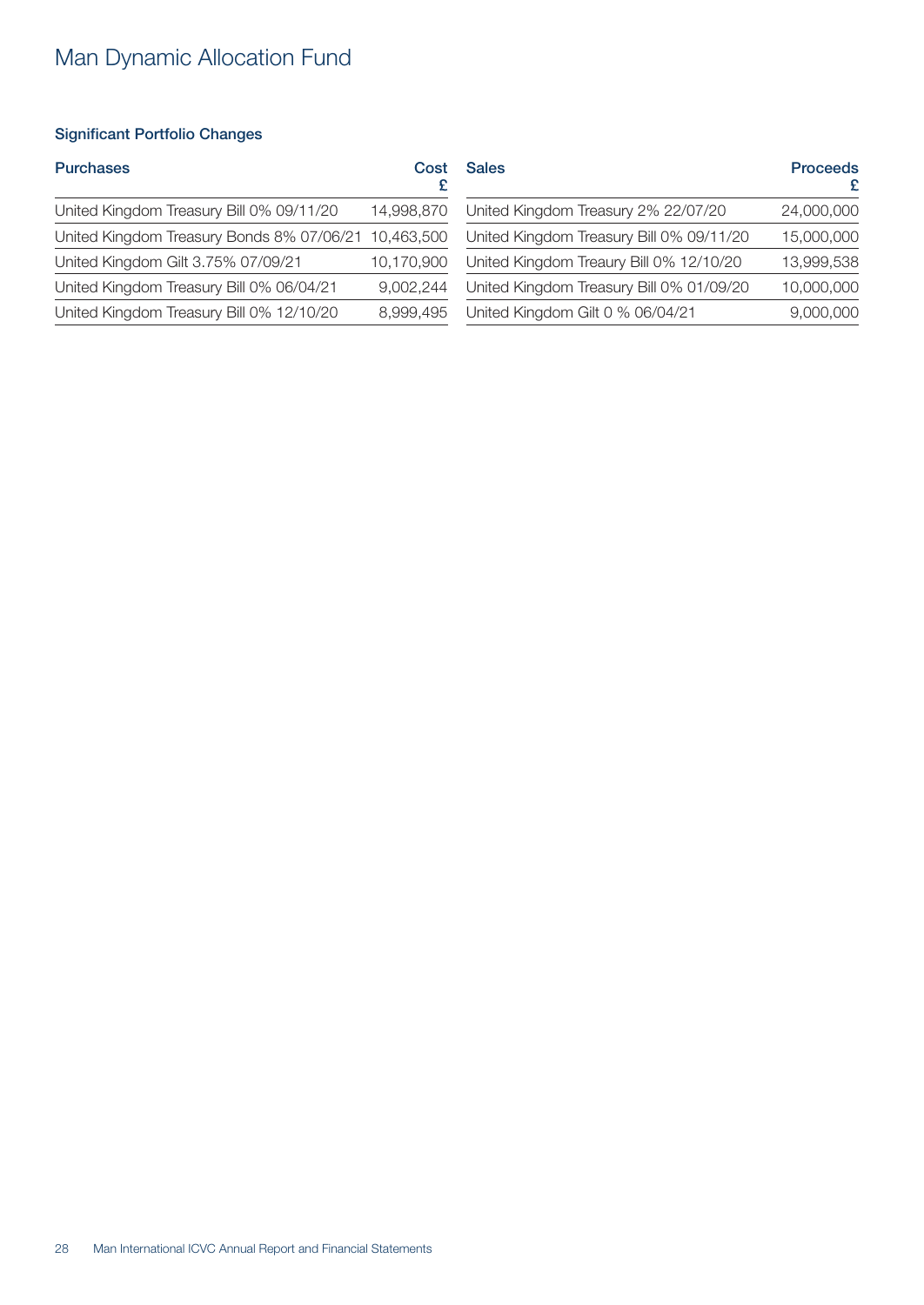#### <span id="page-28-0"></span>Comparative Tables

| Year ending:<br><b>Professional accumulation shares</b> | 31.5.2021<br>(pence per share)<br>(pence per share) |            | 31.5.2019***<br>(pence per share) |  |  |
|---------------------------------------------------------|-----------------------------------------------------|------------|-----------------------------------|--|--|
| Change in net assets per share                          |                                                     |            |                                   |  |  |
| Opening net asset value per share                       | 100.84                                              | 102.06     | 100.00                            |  |  |
| Return before operating charges*                        | 6.74                                                | (0.38)     | 2.63                              |  |  |
| Operating charges                                       | (0.82)                                              | (0.84)     | (0.57)                            |  |  |
| Return after operating charges                          | 5.92                                                | (1.22)     | 2.06                              |  |  |
| <b>Distributions</b>                                    | (0.30)                                              | (0.17)     | (0.24)                            |  |  |
| Retained distributions on<br>accumulation shares        | 0.30                                                | 0.17       | 0.24                              |  |  |
| Closing net asset value per share                       | 106.76                                              | 100.84     | 102.06                            |  |  |
| *After direct transaction costs of                      | (0.06)                                              | (0.19)     | (0.19)                            |  |  |
| Performance                                             |                                                     |            |                                   |  |  |
| Return after charges                                    | 5.87%                                               | $(1.20)\%$ | 2.06%                             |  |  |
| Other information                                       |                                                     |            |                                   |  |  |
| Closing net asset value $(E)$                           | 119,732                                             | 114,284    | 1,021                             |  |  |
| Closing number of shares                                | 112,152                                             | 113,337    | 1,000                             |  |  |
| Operating charges**                                     | 0.80%                                               | 0.80%      | 0.80%                             |  |  |
| Direct transaction costs                                | 0.05%                                               | 0.19%      | 0.27%                             |  |  |
| <b>Prices</b>                                           |                                                     |            |                                   |  |  |
| Highest share price                                     | 106.67                                              | 108.38     | 102.30                            |  |  |
| Lowest share price                                      | 97.74                                               | 93.17      | 95.17                             |  |  |

Direct transaction costs comprise commission and taxes, principally applicable to equity investment purchases and sales. Shareholders should note that additionally there may be other transaction costs such as dealing spread and underlying costs with regard to Collective Investment Scheme holdings which may also reduce the sub-fund and share class returns before operating charges.

\*\* The Operating Charges figure represents the annual operating expenses of the sub-fund expressed as a percentage of the average net assets for the year – it does not include initial charges. The Operating Charges figure includes the ACD's periodic charge and all charges which are deducted directly from the sub-fund. The Operating Charges figure is expressed as an annual percentage rate.

\*\*\* The sub-fund launched on 13 September 2018.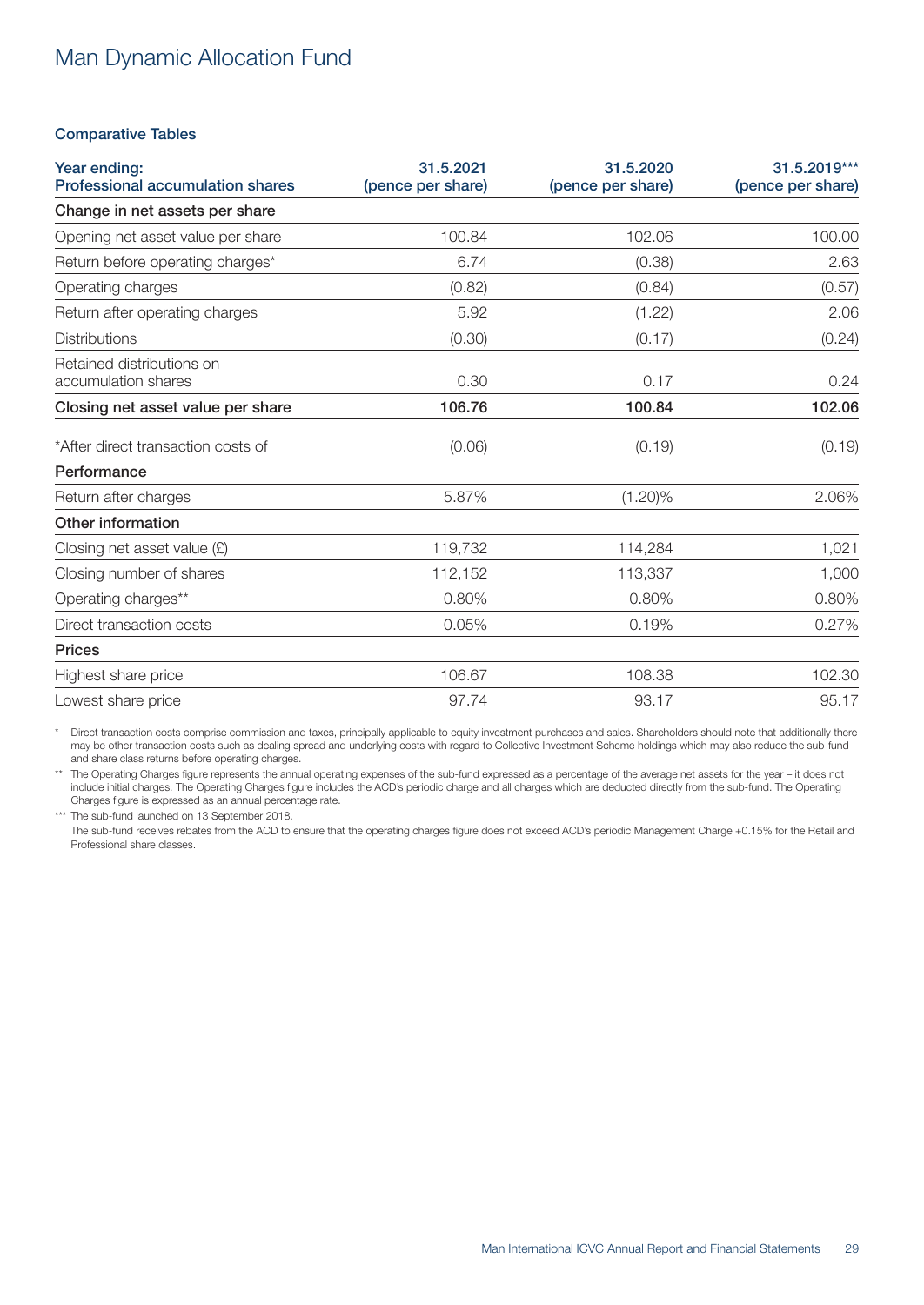#### Comparative Tables (continued)

| Year ending:<br>Professional accumulation sterling<br>hedged shares | 31.5.2021<br>(pence per share) |           | 31.5.2019***<br>(pence per share) |
|---------------------------------------------------------------------|--------------------------------|-----------|-----------------------------------|
| Change in net assets per share                                      |                                |           |                                   |
| Opening net asset value per share                                   | 98.50                          | 101.02    | 100.00                            |
| Return before operating charges*                                    | 10.44                          | (1.68)    | 1.59                              |
| Operating charges                                                   | (0.82)                         | (0.84)    | (0.57)                            |
| Return after operating charges                                      | 9.62                           | (2.52)    | 1.02                              |
| <b>Distributions</b>                                                | (0.32)                         | (0.17)    | (0.25)                            |
| Retained distributions on<br>accumulation shares                    | 0.32                           | 0.17      | 0.25                              |
| Closing net asset value per share                                   | 108.12                         | 98.50     | 101.02                            |
| *After direct transaction costs of                                  | (0.06)                         | (0.19)    | (0.19)                            |
| Performance                                                         |                                |           |                                   |
| Return after charges                                                | 9.77%                          | (2.49)%   | 1.02%                             |
| Other information                                                   |                                |           |                                   |
| Closing net asset value $(E)$                                       | 6,327,422                      | 5,755,214 | 217,765                           |
| Closing number of shares                                            | 5,852,411                      | 5,842,999 | 215,577                           |
| Operating charges**                                                 | 0.80%                          | 0.80%     | 0.80%                             |
| Direct transaction costs                                            | 0.05%                          | 0.19%     | 0.27%                             |
| <b>Prices</b>                                                       |                                |           |                                   |
| Highest share price                                                 | 107.93                         | 108.47    | 101.69                            |
| Lowest share price                                                  | 96.44                          | 89.60     | 94.51                             |

\* Direct transaction costs comprise commission and taxes, principally applicable to equity investment purchases and sales. Shareholders should note that additionally there may be other transaction costs such as dealing spread and underlying costs with regard to Collective Investment Scheme holdings which may also reduce the sub-fund and share class returns before operating charges.

The Operating Charges figure represents the annual operating expenses of the sub-fund expressed as a percentage of the average net assets for the year - it does not include initial charges. The Operating Charges figure includes the ACD's periodic charge and all charges which are deducted directly from the sub-fund. The Operating Charges figure is expressed as an annual percentage rate.

\*\*\* The sub-fund launched on 13 September 2018.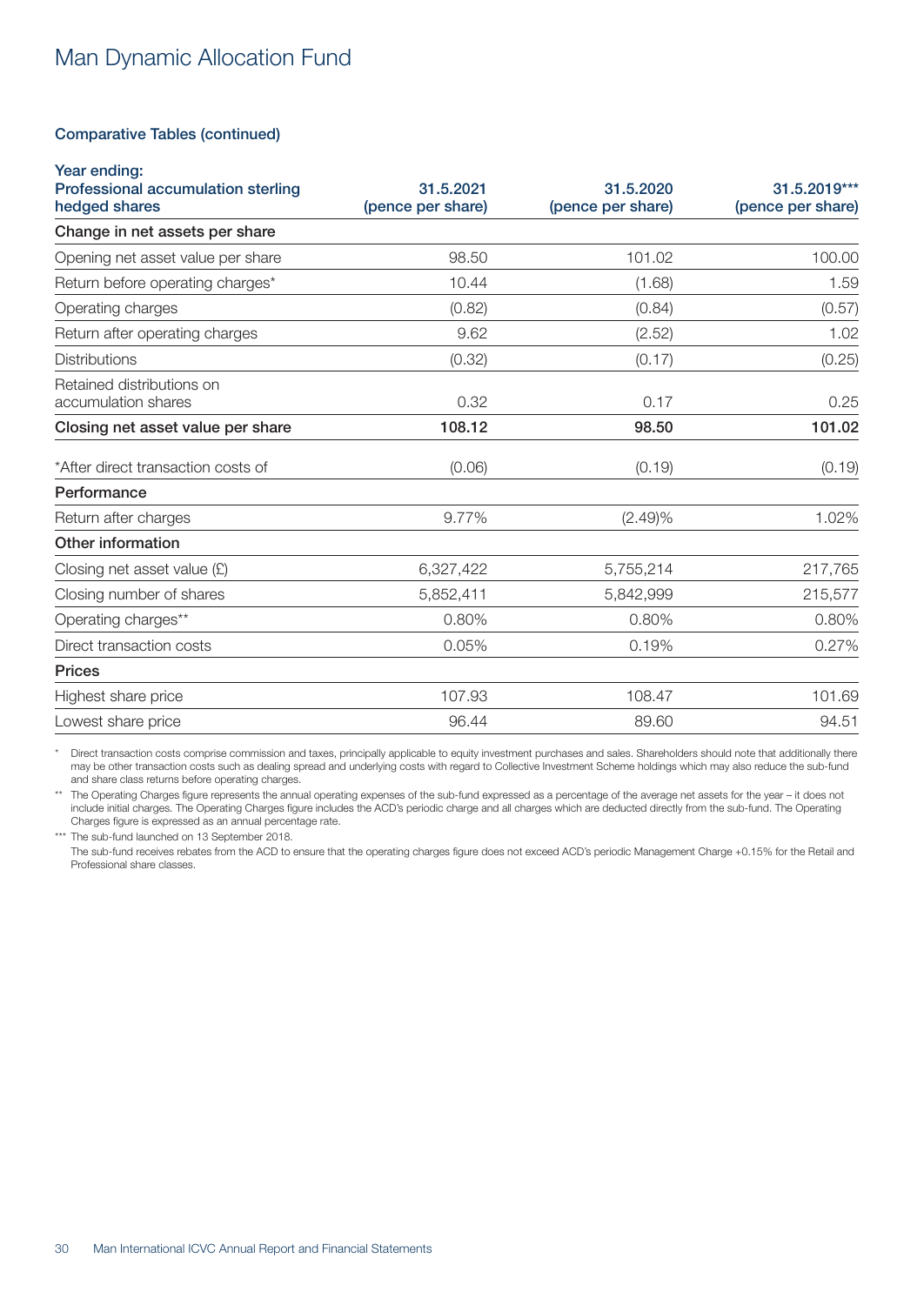### Comparative Tables (continued)

| Year ending:<br><b>Professional income shares</b> | 31.5.2021<br>(pence per share) | 31.5.2020<br>(pence per share) | 31.5.2019***<br>(pence per share) |
|---------------------------------------------------|--------------------------------|--------------------------------|-----------------------------------|
| Change in net assets per share                    |                                |                                |                                   |
| Opening net asset value per share                 | 100.35                         | 101.81                         | 100.00                            |
| Return before operating charges*                  | 6.83                           | (0.43)                         | 2.65                              |
| Operating charges                                 | (0.82)                         | (0.83)                         | (0.57)                            |
| Return after operating charges                    | 6.01                           | (1.26)                         | 2.08                              |
| <b>Distributions</b>                              | (0.41)                         | (0.20)                         | (0.27)                            |
| Retained distributions on<br>accumulation shares  | 0.00                           | 0.00                           | 0.00                              |
| Closing net asset value per share                 | 105.95                         | 100.35                         | 101.81                            |
| *After direct transaction costs of                | (0.06)                         | (0.19)                         | (0.19)                            |
| Performance                                       |                                |                                |                                   |
| Return after charges                              | 5.99%                          | $(1.23)\%$                     | 2.08%                             |
| Other information                                 |                                |                                |                                   |
| Closing net asset value $(E)$                     | 1,060                          | 1,003                          | 1,018                             |
| Closing number of shares                          | 1,000                          | 1,000                          | 1,000                             |
| Operating charges**                               | 0.80%                          | 0.80%                          | 0.80%                             |
| Direct transaction costs                          | 0.05%                          | 0.19%                          | 0.27%                             |
| <b>Prices</b>                                     |                                |                                |                                   |
| Highest share price                               | 106.27                         | 108.59                         | 102.34                            |
| Lowest share price                                | 97.32                          | 89.71                          | 95.18                             |

\* Direct transaction costs comprise commission and taxes, principally applicable to equity investment purchases and sales. Shareholders should note that additionally there may be other transaction costs such as dealing spread and underlying costs with regard to Collective Investment Scheme holdings which may also reduce the sub-fund and share class returns before operating charges.

The Operating Charges figure represents the annual operating expenses of the sub-fund expressed as a percentage of the average net assets for the year - it does not include initial charges. The Operating Charges figure includes the ACD's periodic charge and all charges which are deducted directly from the sub-fund. The Operating Charges figure is expressed as an annual percentage rate.

\*\*\* The sub-fund launched on 13 September 2018.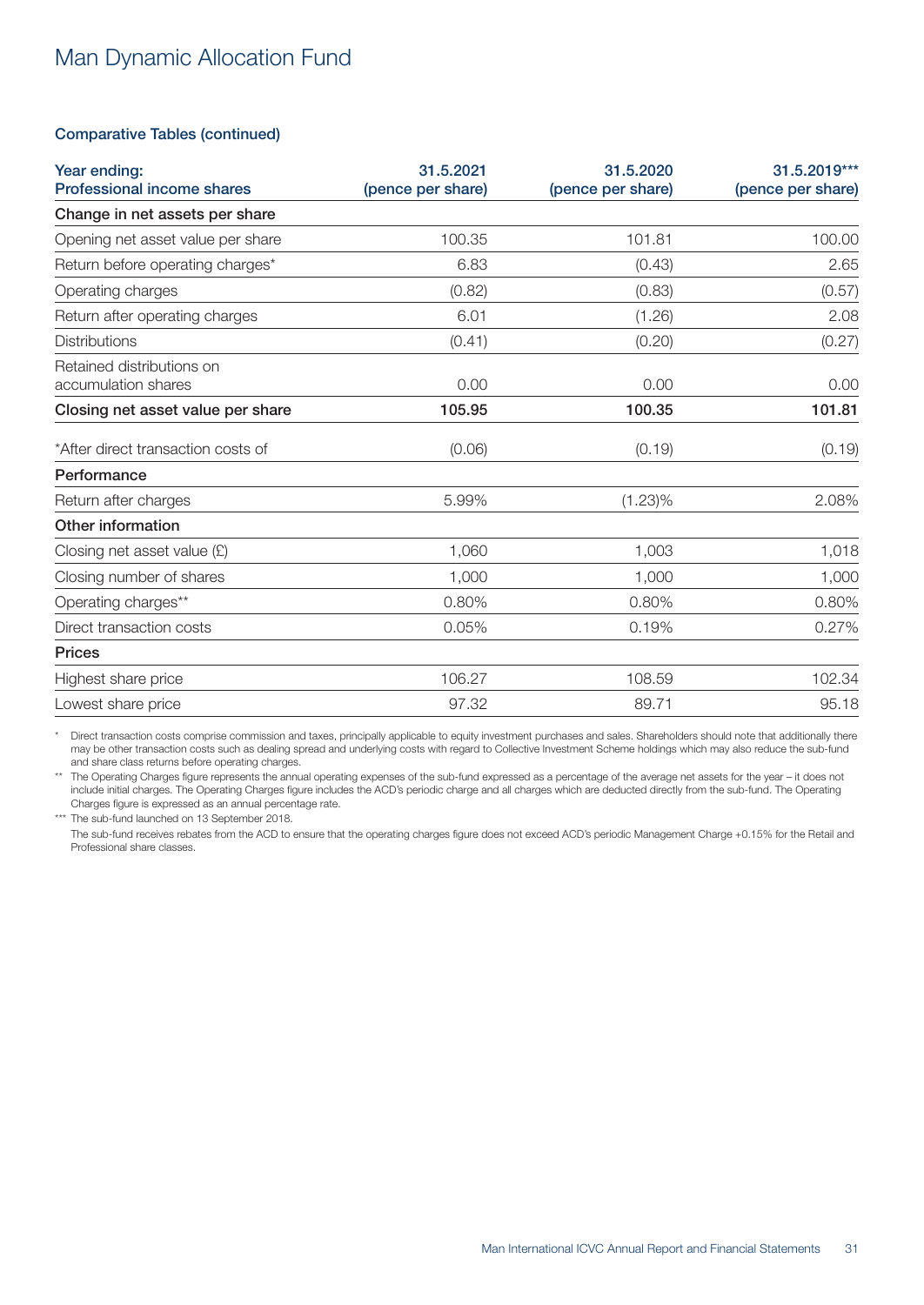#### Comparative Tables (continued)

| Year ending:<br>Professional income sterling     | 31.5.2021         | 31.5.2020         | 31.5.2019***      |
|--------------------------------------------------|-------------------|-------------------|-------------------|
| hedged shares                                    | (pence per share) | (pence per share) | (pence per share) |
| Change in net assets per share                   |                   |                   |                   |
| Opening net asset value per share                | 98.17             | 100.87            | 100.00            |
| Return before operating charges*                 | 10.48             | (1.66)            | 1.71              |
| Operating charges                                | (0.81)            | (0.83)            | (0.57)            |
| Return after operating charges                   | 9.67              | (2.49)            | 1.14              |
| <b>Distributions</b>                             | (0.40)            | (0.21)            | (0.27)            |
| Retained distributions on<br>accumulation shares | 0.00              | 0.00              | 0.00              |
| Closing net asset value per share                | 107.44            | 98.17             | 100.87            |
| *After direct transaction costs of               | (0.06)            | (0.19)            | (0.19)            |
| Performance                                      |                   |                   |                   |
| Return after charges                             | 9.85%             | $(2.47)\%$        | 1.14%             |
| Other information                                |                   |                   |                   |
| Closing net asset value $(E)$                    | 1,074             | 982               | 1,009             |
| Closing number of shares                         | 1,000             | 1,000             | 1,000             |
| Operating charges**                              | 0.80%             | 0.80%             | 0.80%             |
| Direct transaction costs                         | 0.05%             | 0.19%             | 0.27%             |
| <b>Prices</b>                                    |                   |                   |                   |
| Highest share price                              | 107.66            | 108.98            | 101.82            |
| Lowest share price                               | 96.15             | 93.89             | 94.62             |

\* Direct transaction costs comprise commission and taxes, principally applicable to equity investment purchases and sales. Shareholders should note that additionally there may be other transaction costs such as dealing spread and underlying costs with regard to Collective Investment Scheme holdings which may also reduce the sub-fund and share class returns before operating charges.

The Operating Charges figure represents the annual operating expenses of the sub-fund expressed as a percentage of the average net assets for the year - it does not include initial charges. The Operating Charges figure includes the ACD's periodic charge and all charges which are deducted directly from the sub-fund. The Operating Charges figure is expressed as an annual percentage rate.

\*\*\* The sub-fund launched on 13 September 2018.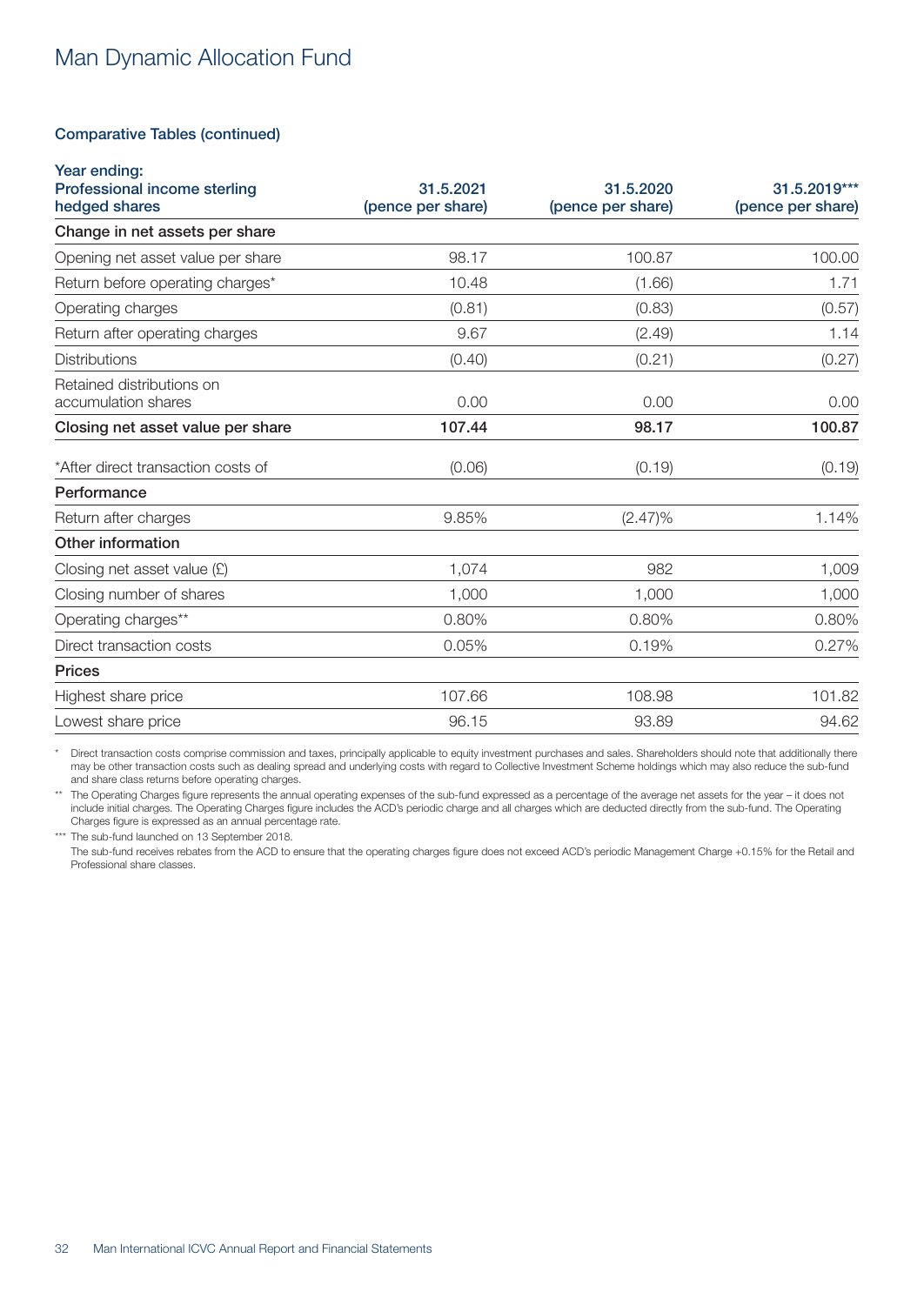### Comparative Tables (continued)

| Year ending:<br>Institutional accumulation shares | 31.5.2021<br>(pence per share) | 31.5.2020<br>(pence per share) | 31.5.2019***<br>(pence per share) |
|---------------------------------------------------|--------------------------------|--------------------------------|-----------------------------------|
| Change in net assets per share                    |                                |                                |                                   |
| Opening net asset value per share                 | 101.73                         | 102.36                         | 100.00                            |
| Return before operating charges*                  | 6.67                           | (0.63)                         | 2.36                              |
| Operating charges                                 | 0.00                           | 0.00                           | 0.00                              |
| Return after operating charges                    | 6.67                           | (0.63)                         | 2.36                              |
| <b>Distributions</b>                              | (0.98)<br>(0.85)               |                                | (0.69)                            |
| Retained distributions on<br>accumulation shares  | 0.98                           | 0.85                           | 0.69                              |
| Closing net asset value per share                 | 108.40                         | 101.73                         | 102.36                            |
| *After direct transaction costs of                | (0.06)                         | (0.20)                         | (0.19)                            |
| Performance                                       |                                |                                |                                   |
| Return after charges                              | 6.56%                          | $(0.62)\%$                     | 2.36%                             |
| Other information                                 |                                |                                |                                   |
| Closing net asset value $(E)$                     | 92,601,899                     | 86,904,298                     | 87,438,674                        |
| Closing number of shares                          | 85,423,275                     | 85,423,275                     | 85,423,275                        |
| Operating charges**                               | 0.00%                          | 0.00%                          | 0.00%                             |
| Direct transaction costs                          | 0.05%                          | 0.19%                          | 0.27%                             |
| <b>Prices</b>                                     |                                |                                |                                   |
| Highest share price                               | 108.31                         | 108.07                         | 102.61                            |
| Lowest share price                                | 98.87                          | 92.90                          | 95.19                             |

\* Direct transaction costs comprise commission and taxes, principally applicable to equity investment purchases and sales. Shareholders should note that additionally there may be other transaction costs such as dealing spread and underlying costs with regard to Collective Investment Scheme holdings which may also reduce the sub-fund and share class returns before operating charges.

\*\* The Operating Charges figure represents the annual operating expenses of the sub-fund expressed as a percentage of the average net assets for the year – it does not include initial charges. The Operating Charges figure includes the ACD's periodic charge and all charges which are deducted directly from the sub-fund. The Operating Charges figure is expressed as an annual percentage rate.

\*\*\* The sub-fund launched on 13 September 2018.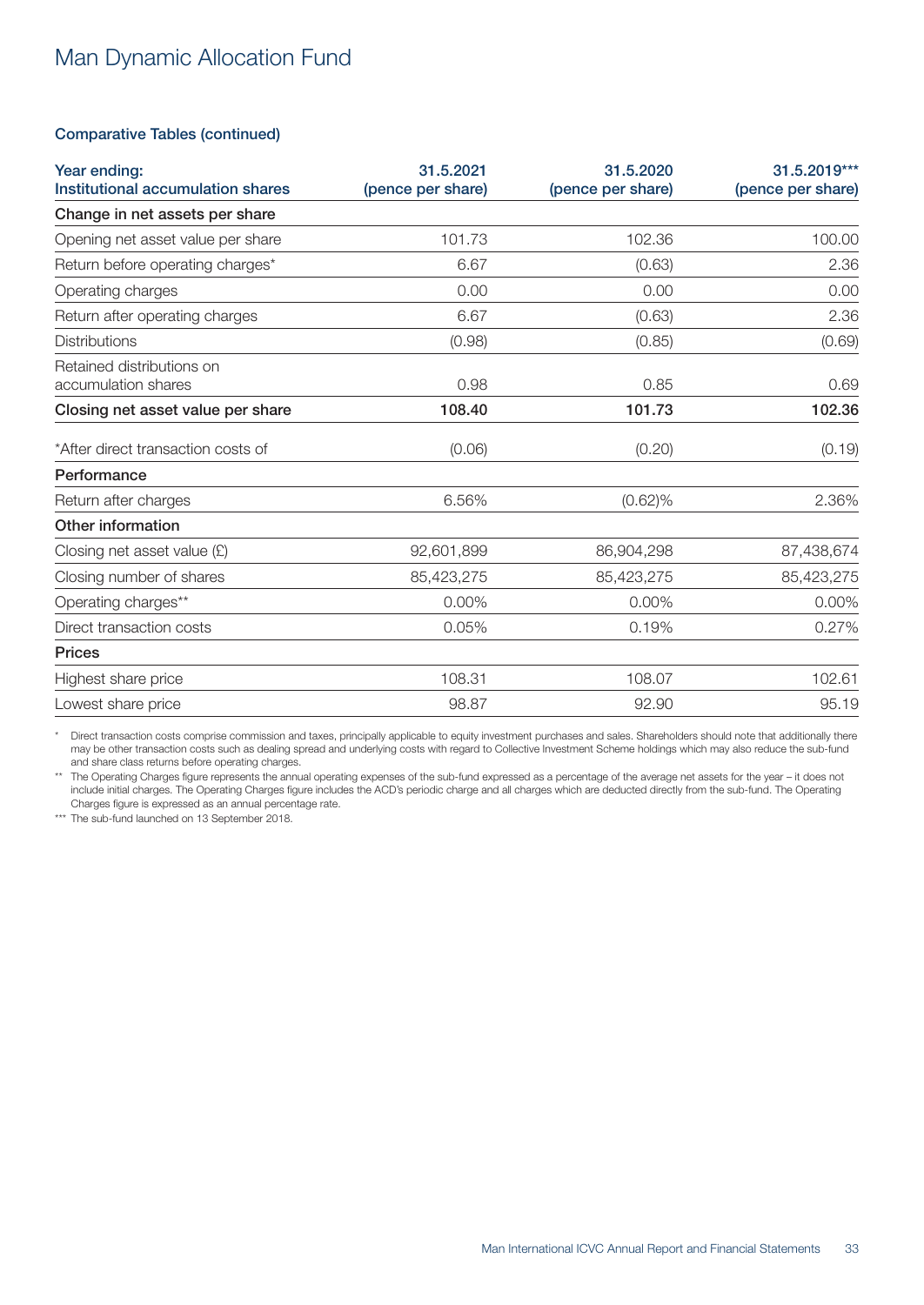### <span id="page-33-0"></span>Statement of Total Return

for the year 1 June 2020 to 31 May 2021

|                                                                      |              | 1.6.2020 to 31.5.2021 |            | 1.6.2019 to 31.5.2020 |               |
|----------------------------------------------------------------------|--------------|-----------------------|------------|-----------------------|---------------|
|                                                                      | <b>Notes</b> | £                     | £          | £                     | £             |
| Income                                                               |              |                       |            |                       |               |
| Net capital gains/(losses)                                           | 2            |                       | 5,412,755  |                       | (1, 287, 053) |
| Revenue                                                              | 3            | 1,447,948             |            | 1,644,528             |               |
| <b>Expenses</b>                                                      | 4            | (66, 465)             |            | 127,736               |               |
| Interest payable and similar charges                                 | 5            | (331, 572)            |            | (930, 786)            |               |
| Net revenue before taxation                                          |              | 1,049,911             |            | 841,478               |               |
| <b>Taxation</b>                                                      | 6            | (198, 277)            |            | (114, 851)            |               |
| Net revenue after taxation                                           |              |                       | 851,634    |                       | 726,627       |
| Total return before distributions                                    |              |                       | 6,264,389  |                       | (560, 426)    |
| <b>Distributions</b>                                                 |              |                       | (851, 634) |                       | (726, 627)    |
| Change in net assets attributable to<br>shareholders from investment |              |                       |            |                       |               |
| activities                                                           |              |                       | 5,412,755  |                       | (1, 287, 053) |

### Statement of Change in Net Assets Attributable to Shareholders

for the year 1 June 2020 to 31 May 2021

|                                                                                 | 1.6.2020 to 31.5.2021 |            | 1.6.2019 to 31.5.2020 |               |
|---------------------------------------------------------------------------------|-----------------------|------------|-----------------------|---------------|
|                                                                                 | £                     | £          | £                     | £             |
| Opening net assets attributable to<br>shareholders                              |                       | 92,775,781 |                       | 87,659,487    |
| Movements due to sales and repurchase of<br>shares:                             |                       |            |                       |               |
| Amounts receivable on creation of<br>shares                                     | 181,376               |            | 6,102,139             |               |
| Less: Amounts payable on cancellation<br>of shares                              | (170, 467)            |            | (433, 637)            |               |
|                                                                                 |                       | 10,909     |                       | 5,668,502     |
| <b>Dilution adjustment</b>                                                      |                       | 6          |                       |               |
| Change in net assets attributable to<br>shareholders from investment activities |                       |            |                       |               |
| (see above)                                                                     |                       | 5,412,755  |                       | (1, 287, 053) |
| Retained distributions on accumulation<br>shares                                |                       | 851,736    |                       | 734,845       |
| Closing net assets attributable to<br>shareholders                              |                       | 99,051,187 |                       | 92,775,781    |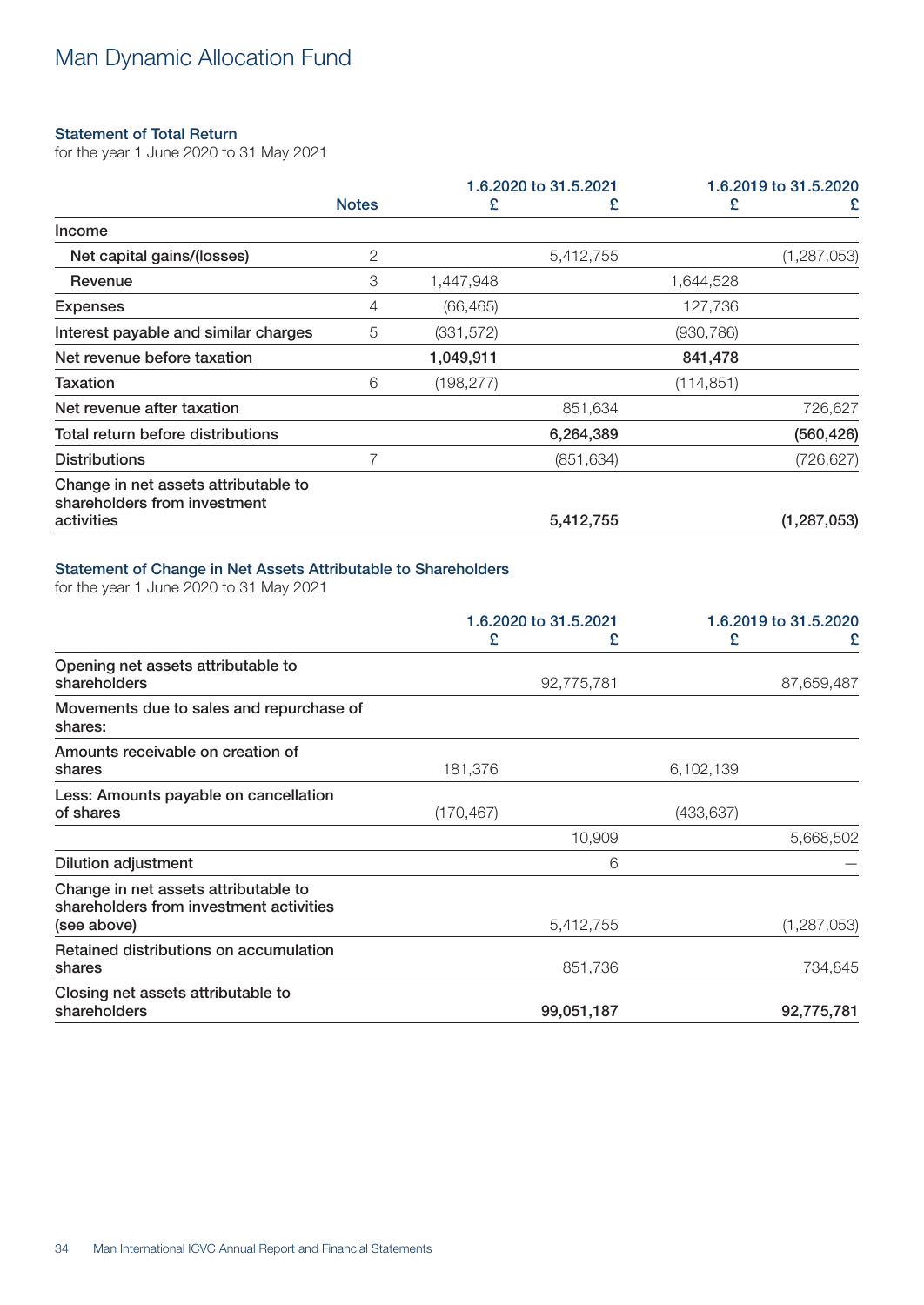### <span id="page-34-0"></span>Balance Sheet

as at 31 May 2021

|                                                       |              |            | 31.5.2021   |             | 31.5.2020     |
|-------------------------------------------------------|--------------|------------|-------------|-------------|---------------|
|                                                       | <b>Notes</b> | £          | £           | £           | £             |
| Assets:                                               |              |            |             |             |               |
| <b>Fixed assets</b>                                   |              |            |             |             |               |
| Investments                                           |              |            | 86,227,591  |             | 86,168,304    |
| <b>Current assets</b>                                 |              |            |             |             |               |
| <b>Debtors</b>                                        | 8            | 2,627,739  |             | 847,702     |               |
| Cash and bank balances                                | 9            | 14,588,726 |             | 10,719,569  |               |
| <b>Total current assets</b>                           |              |            | 17,216,465  |             | 11,567,271    |
| <b>Total assets</b>                                   |              |            | 103,444,056 |             | 97,735,575    |
| Liabilities:                                          |              |            |             |             |               |
| <b>Investment liabilities</b>                         |              |            | (3,967,607) |             | (1,790,662)   |
| <b>Creditors</b>                                      |              |            |             |             |               |
| Amounts due to futures clearing<br>houses and brokers |              |            |             | (298, 748)  |               |
| <b>Bank overdrafts</b>                                |              | (242)      |             | (2,652,120) |               |
| <b>Distribution payable</b>                           | 10           | (8)        |             | (4)         |               |
| Other creditors                                       | 10           | (425, 012) |             | (218, 260)  |               |
| <b>Total other liabilities</b>                        |              |            | (425, 262)  |             | (3, 169, 132) |
| <b>Total liabilities</b>                              |              |            | (4,392,869) |             | (4,959,794)   |
| Net assets attributable to<br>shareholders            |              |            | 99,051,187  |             | 92,775,781    |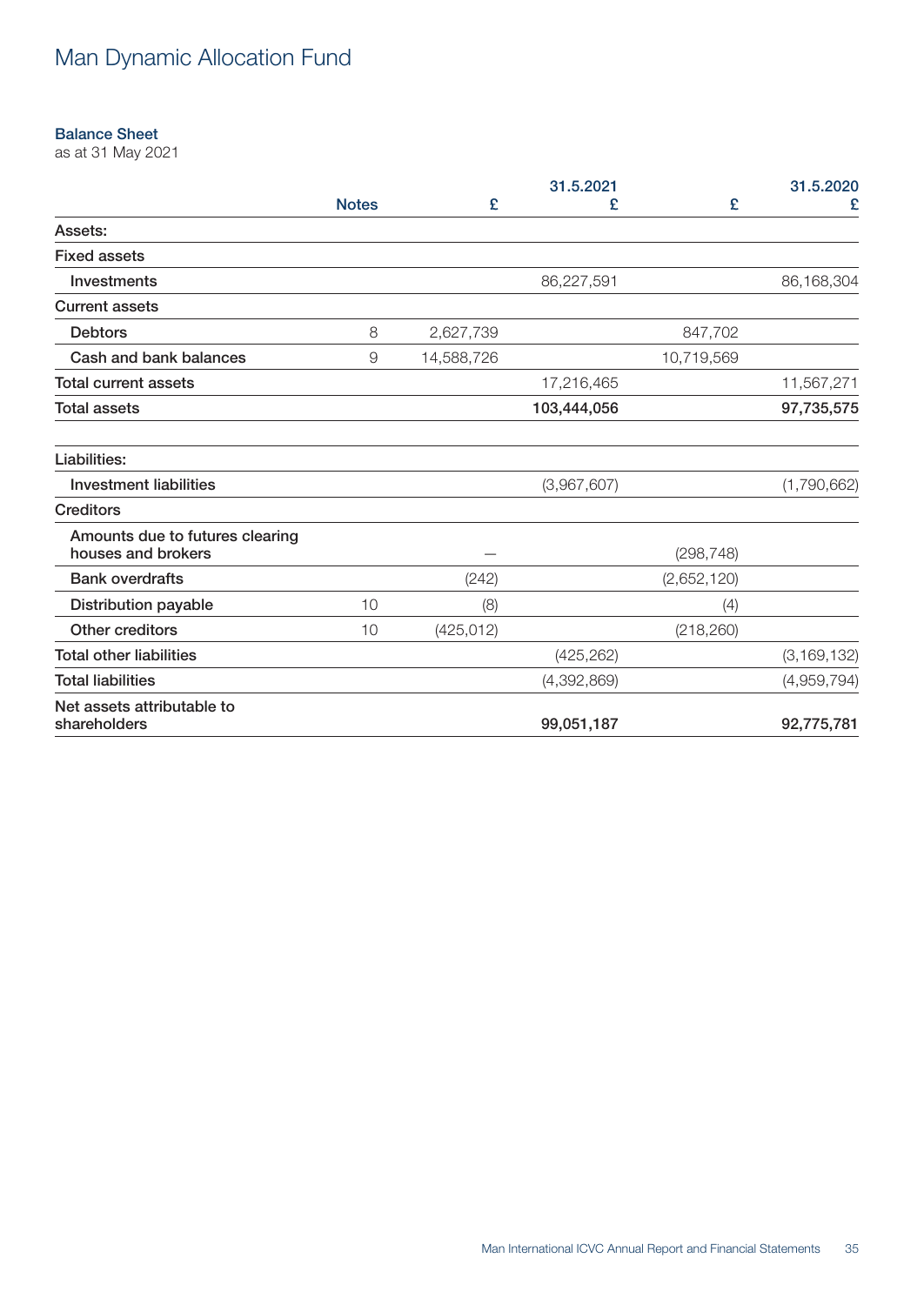### <span id="page-35-0"></span>Notes to the Financial Statements

for the year 1 June 2020 to 31 May 2021

### 1 Accounting policies (see pages 20 to 22)

### 2 Net capital gains/(losses)

|                                                          | 1.6.2020<br>to 31.5.2021<br>£ | 1.6.2019<br>to 31.5.2020<br>£ |
|----------------------------------------------------------|-------------------------------|-------------------------------|
|                                                          |                               |                               |
| The net capital gains/(losses) during the year comprise: |                               |                               |
| Gains/(losses) on non-derivative contracts               | 2,602,379                     | (392, 401)                    |
| Gains/(losses) on derivative contracts                   | 2,842,007                     | (1,027,223)                   |
| Losses on forward currency contracts                     | (935, 551)                    | (679, 377)                    |
| Gains on currencies                                      | 858,238                       | 916,753                       |
| <b>Transaction fees</b>                                  | 45,682                        | (104, 805)                    |
| Net capital gains/(losses)                               | 5,412,755                     | (1, 287, 053)                 |

### 3 Revenue

|                                        | 1.6.2020          | 1.6.2019          |  |
|----------------------------------------|-------------------|-------------------|--|
|                                        | to 31.5.2021<br>£ | to 31.5.2020<br>£ |  |
| Interest from Overseas debt securities | 702,927           | 717,067           |  |
| Interest from UK bank deposits         | (99)              | 82,615            |  |
| Interest on UK debt securities         | 436,828           | 460,722           |  |
| <b>Collateral interest</b>             |                   | 2,061             |  |
| Non-taxable overseas dividends         | 52,937            | 111,218           |  |
| Non-US overseas REIT dividends         | (8)               | 476               |  |
| Return from bond futures               | 70,076            | (37, 937)         |  |
| Revenue from total return swaps        |                   | 28,630            |  |
| Credit default swaps                   |                   | (10,062)          |  |
| Taxable overseas dividends             | 43,528            | 73,663            |  |
| <b>Franked UK dividends</b>            | 141,289           | 213,246           |  |
| <b>UK REIT dividends</b>               | 470               | 2,829             |  |
| <b>Total Revenue</b>                   | 1,447,948         | 1,644,528         |  |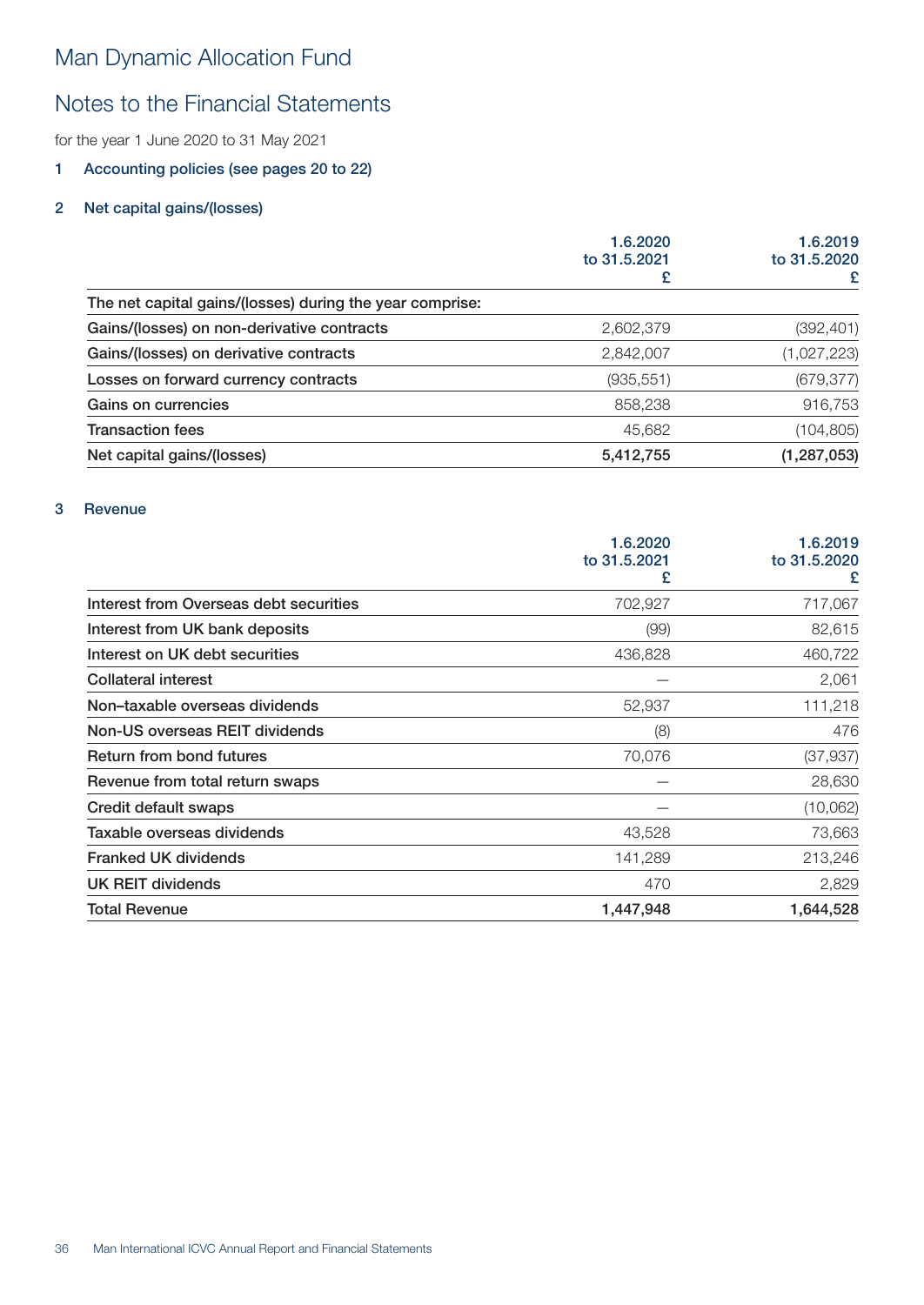### 4 Expenses

|                                                                                                            | 1.6.2020<br>to 31.5.2021<br>£ | 1.6.2019<br>to 31.5.2020 |
|------------------------------------------------------------------------------------------------------------|-------------------------------|--------------------------|
| Payable to the Authorised Corporate Director (ACD),<br>associates of the ACD and agents of either of them: |                               |                          |
| ACD's periodic charge                                                                                      | 39,304                        | 4,132                    |
| Reduction in ACD's periodic charge due to investment<br>in underlying Man Group products                   | (17, 792)                     | (23, 852)                |
| <b>Registration fees</b>                                                                                   | 10,281                        | 1,029                    |
|                                                                                                            | 31,793                        | (18, 691)                |
| Payable to the Depositary, associates of the<br>Depositary and agents of either of them:                   |                               |                          |
| Depositary's fees                                                                                          | 11,864                        | 14,582                   |
| Safe custody fees                                                                                          | 2,092                         | (221)                    |
|                                                                                                            | 13,956                        | 14,361                   |
| Other expenses:                                                                                            |                               |                          |
| <b>Administration fees</b>                                                                                 |                               | 2,585                    |
| <b>Audit fees</b>                                                                                          | 7,855                         | 6,198                    |
| Expenses refundable by the ACD                                                                             | (57, 958)                     | (167, 156)               |
| <b>FCA</b> fees                                                                                            | 460                           | 461                      |
| Fund set up fees                                                                                           | 34,036                        | 34,130                   |
| Legal fees                                                                                                 |                               | (4, 188)                 |
| <b>Professional services fees</b>                                                                          | 36,323                        | 4,564                    |
|                                                                                                            | 20,716                        | (123, 406)               |
| <b>Total expenses</b>                                                                                      | 66,465                        | (127, 736)               |

### 5 Interest payable and similar charges

|                                            | 1.6.2020<br>to 31.5.2021<br>£ | 1.6.2019<br>to 31.5.2020<br>£ |
|--------------------------------------------|-------------------------------|-------------------------------|
| <b>Bank overdraft interest</b>             | 34,345                        | 87,465                        |
| <b>Collateral interest</b>                 | 4,825                         |                               |
| Credit default swaps                       | 68,274                        |                               |
| Interest paid on total return swaps        | 214,505                       | 843,321                       |
| Total return swaps short dividends         | 9,623                         |                               |
| Total interest payable and similar charges | 331,572                       | 930,786                       |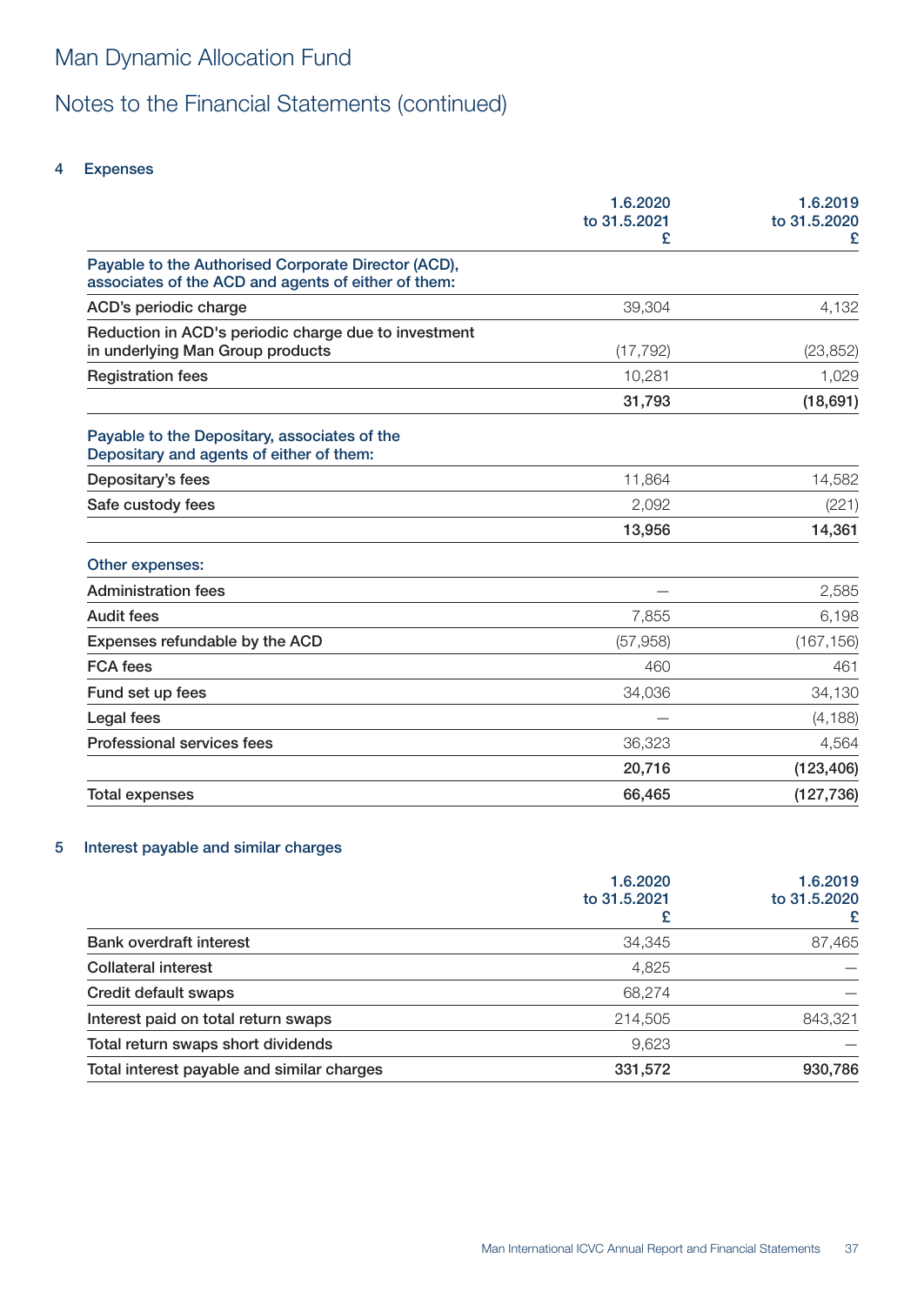### Notes to the Financial Statements (continued)

### 6 Taxation

|                                               | 1.6.2020<br>to 31,5,2021<br>£ | 1.6.2019<br>to 31.5.2020<br>£ |
|-----------------------------------------------|-------------------------------|-------------------------------|
| (a) Analysis of tax charge in the year        |                               |                               |
| Corporation tax                               | 177.945                       | 110,134                       |
| Less: Double taxation relief                  |                               | 144                           |
| Overseas tax                                  | 20,332                        | 4,573                         |
| Total tax charge for the year (see note 6(b)) | 198.277                       | 114,851                       |

### (b) Reconciliation of total tax charge

The tax assessed for the year is lower (2020 - lower) than the amount resulting from applying the standard rate of corporation tax in the UK for an open-ended investment company (20%). The differences are explained below.

|                                               | 1.6.2020<br>to 31.5.2021<br>£ | 1.6.2019<br>to 31.5.2020<br>£ |
|-----------------------------------------------|-------------------------------|-------------------------------|
| Net revenue before taxation for the year      | 1,049,911                     | 841,478                       |
| Corporation tax at 20% (2020: 20%)            | 209,982                       | 168,296                       |
| <b>Effects of:</b>                            |                               |                               |
| Double taxation relief                        |                               | 144                           |
| Excess expenses for which no tax relief taken | 6.807                         | 6,826                         |
| Overseas tax                                  | 20,332                        | 4,573                         |
| Revenue not subject to corporation tax        | (38, 844)                     | (64, 988)                     |
| Total tax charge for the year (see note 6(a)) | 198.277                       | 114,851                       |

### 7 Distributions

The distributions take account of revenue received on the creation of shares and revenue deducted on the cancellation of shares and comprise:

|                                                          | 1.6.2020<br>to 31.5.2021<br>£ | 1.6.2019<br>to 31.5.2020<br>£ |
|----------------------------------------------------------|-------------------------------|-------------------------------|
| <b>Final distribution</b>                                | 851,743                       | 734,849                       |
|                                                          | 851,743                       | 734,849                       |
| Add: revenue deducted on cancellation of shares          | 196                           | 459                           |
| Deduct: revenue received on creation of shares           | (305)                         | (8,681)                       |
| Net distribution for the year                            | 851,634                       | 726,627                       |
| The distributable amount has been calculated as follows: |                               |                               |
| Net revenue after taxation for the year                  | 851.634                       | 726,627                       |
| Net distribution for the year                            | 851,634                       | 726,627                       |

Details of the distribution per share are set out in the distribution table on page 47.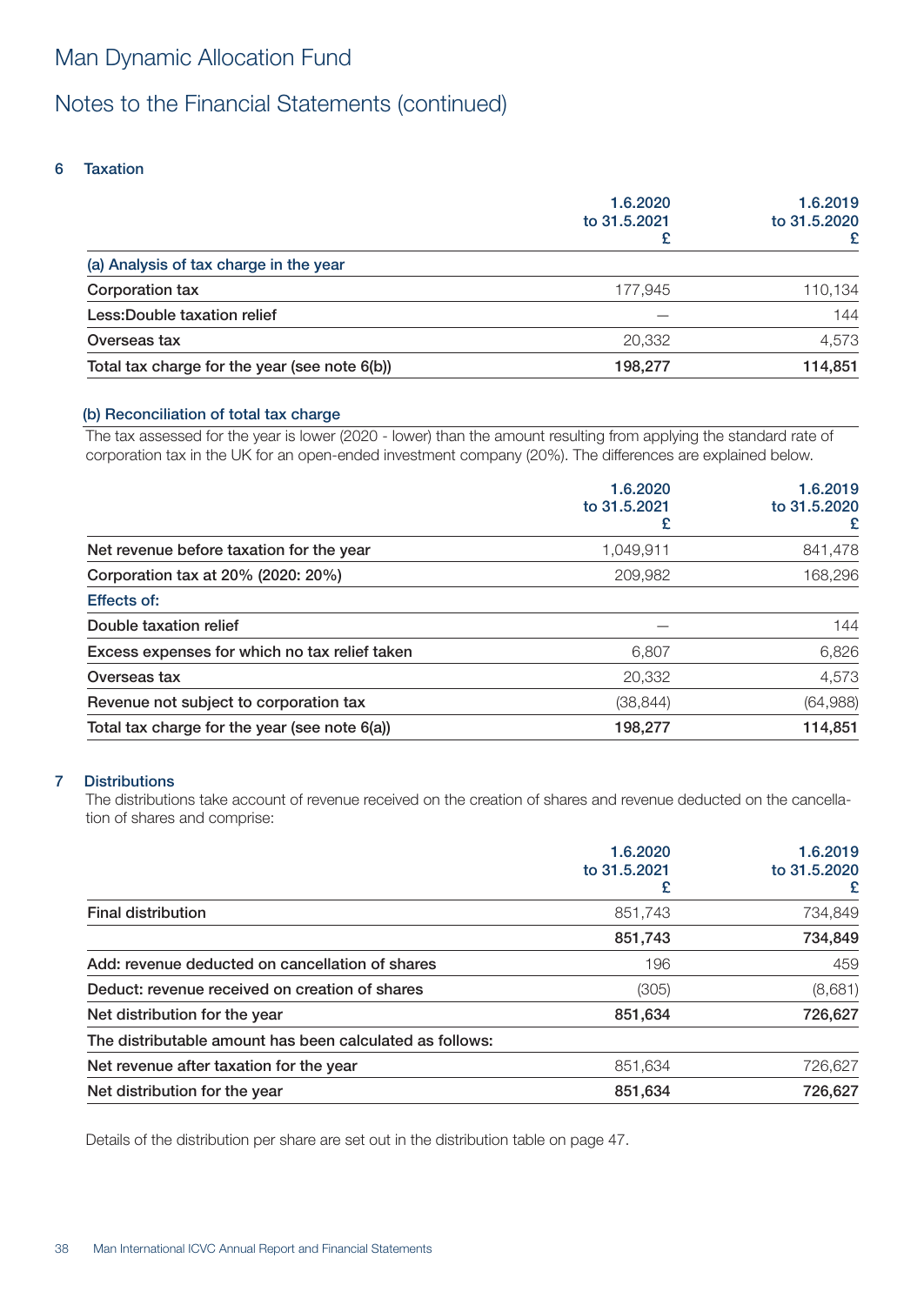# Notes to the Financial Statements (continued)

### 8 Debtors

|                                                      | 31.5.2021 | 31.5.2020 |
|------------------------------------------------------|-----------|-----------|
|                                                      | £         | £         |
| <b>Accrued revenue</b>                               | 764,817   | 478,677   |
| Amounts receivable for creation of shares            | 1.175     | 333       |
| Amounts receivable from counterparties in respect of |           |           |
| collateral on derivatives                            | 1,308,791 | 230,000   |
| Expenses refundable by the ACD                       | 31,825    | 3,423     |
| Foreign currency contracts receivable                | 134,766   |           |
| Overseas tax recoverable                             | 10,241    | 12,969    |
| Prepaid expenses                                     |           | 121,913   |
| Sales awaiting settlement                            |           | 387       |
| Variation margin receivable                          | 376,124   |           |
| <b>Total debtors</b>                                 | 2,627,739 | 847,702   |

### 9 Cash and bank balances

|                                                    | 31.5.2021  | 31.5.2020  |
|----------------------------------------------------|------------|------------|
| Amount held at futures clearing houses and brokers | 5.944.597  | 928,962    |
| Cash and bank balances                             | 8.644.129  | 9,790,607  |
| Total Cash and bank balances                       | 14,588,726 | 10,719,569 |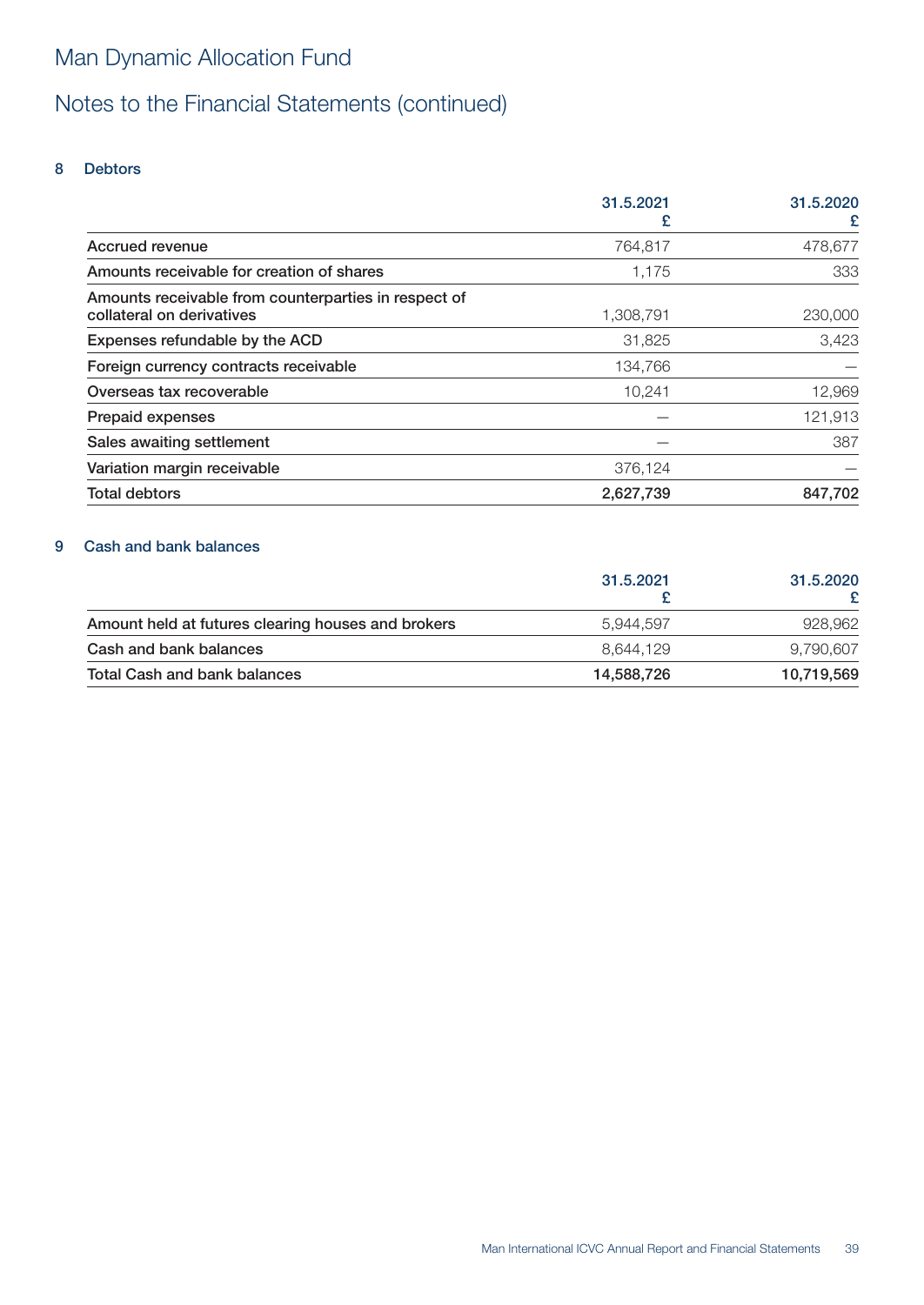### Notes to the Financial Statements (continued)

### 10 Creditors

|                                                                              | 31.5.2021 | 31.5.2020 |
|------------------------------------------------------------------------------|-----------|-----------|
|                                                                              |           | £         |
| (a) Distribution payable                                                     |           |           |
| <b>Distribution payable</b>                                                  | 8         | 4         |
|                                                                              | 8         | 4         |
| (b) Other creditors                                                          |           |           |
| Accrued ACD's periodic charge                                                | 3,514     | 1,594     |
| <b>Accrued audit fees</b>                                                    | 15,731    | 7,876     |
| Accrued depositary's fees                                                    | 1,084     | 1,588     |
| <b>Accrued FCA fees</b>                                                      | 1,249     | 789       |
| Accrued fund set-up costs                                                    | 38,774    | 4,738     |
| <b>Accrued registration fees</b>                                             | 918       | 417       |
| Accrued safe custody fees                                                    | 473       | 3,267     |
| <b>Accrued transaction charges</b>                                           | 3,689     | 62,155    |
| Amounts payable to counterparties in respect of<br>collateral on derivatives | 1,819     |           |
| Bank interest payable                                                        | 7,223     |           |
| <b>Corporation Tax</b>                                                       | 177,945   | 109,214   |
| Credit default swap interest payable                                         |           | 144       |
| Foreign currency contracts awaiting settlement                               | 134,191   |           |
| Purchases awaiting settlement                                                | 37,825    | 26,478    |
| Variation margin payable                                                     | 577       |           |
| <b>Total creditors</b>                                                       | 425,012   | 218,260   |

### 11 Related party transactions

Man Fund Management UK Limited, as ACD, is regarded as a related party and acts as either principal or agent in respect of all transactions of shares of the sub-fund. The aggregate monies received on the issue of shares and paid on the cancellation of shares are disclosed in the Statement of Change in Net Assets Attributable to Shareholders. Any expenses paid to/from the ACD during the accounting period are disclosed in note 4. Any amounts due to, or payable by, the ACD at the end of the accounting period are disclosed in notes 8 and 10.

BNY (OCS) Nominees Limited had a shareholding of 99.28% of the sub-fund as at 31 May 2021 (31 May 2020 - 99.29%) on behalf of the Man GLG Balanced Managed Fund. Man GLG Balanced Managed Fund has the same ACD as the sub-fund.

### 12 Share classes

The sub-fund currently has five share classes in issue. The current annual ACD charge as a percentage of the daily net asset value is as follows:

| Professional accumulation                 | 0.65%    |
|-------------------------------------------|----------|
| Professional accumulation sterling hedged | 0.65%    |
| Professional income                       | 0.65%    |
| Professional income sterling hedged       | 0.65%    |
| Institutional accumulation                | $0.00\%$ |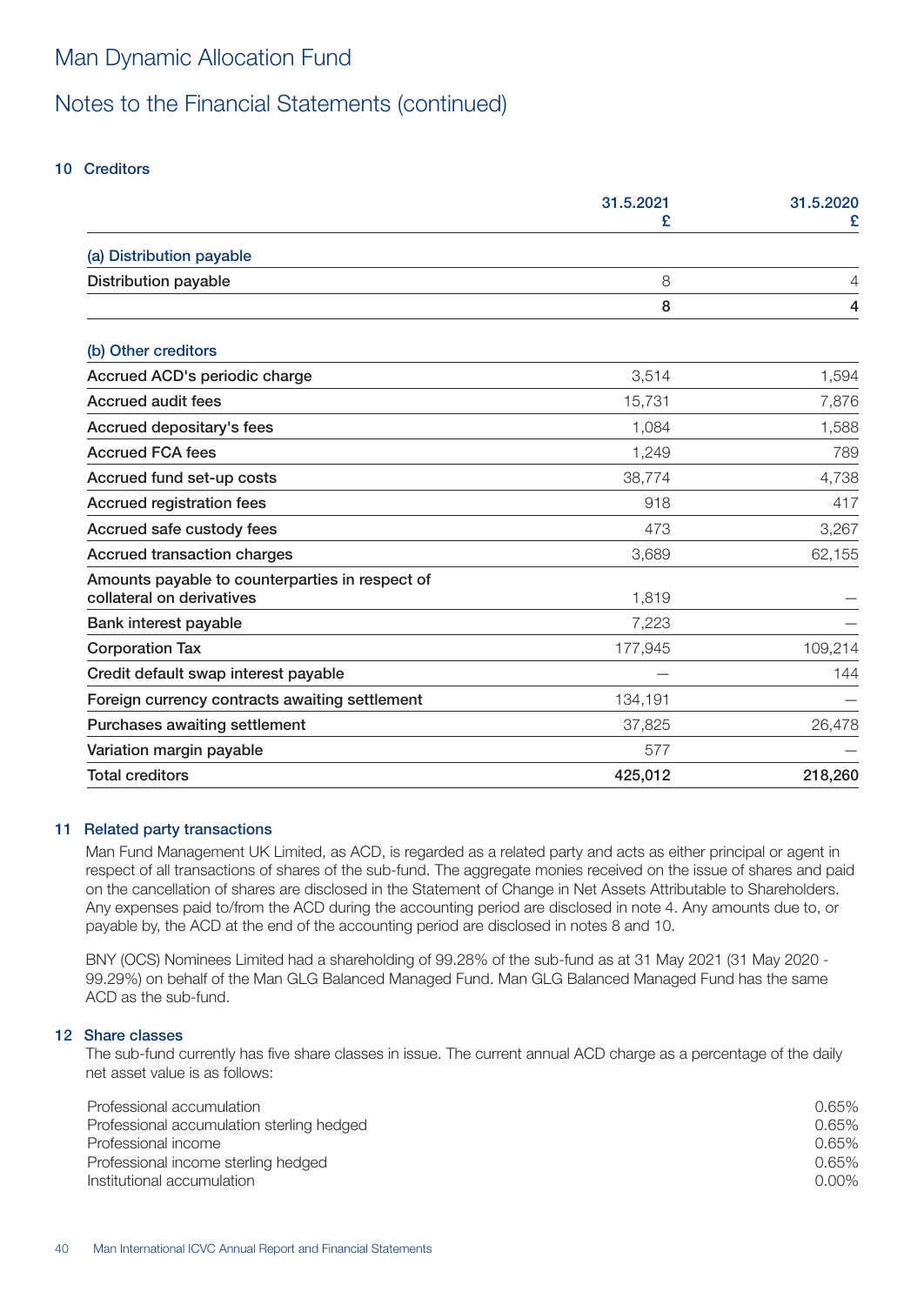### 12 Share classes (continued)

The net asset value for each share class, the net asset value per share and the number of shares in issue in each share class are detailed in the Comparative Tables on pages 29 to 33. The distribution per share is given in the Distribution Table on page 47.

All share classes have the same rights on winding up.

#### 13 Derivatives and other financial instruments

The analysis and tables provided refer to the narrative disclosure on Derivatives and other financial instrument risks on pages 22 to 24.

#### a) Risk Management

The ACD uses a risk management process to monitor and measure the risks related to the positions entered into on behalf of the sub-fund, including the risks attached to financial derivative instruments.

As part of this process, the ACD calculates Value-at-Risk (VaR) on the portfolio on a daily basis.

VaR is a statistical measurement that intends to measure the maximum potential loss of a portfolio from adverse market movements in an ordinary market environment.

VaR is calculated at a given confidence level (probability), over a specified time period under normal market conditions. The ACD uses a confidence level of 97.7% with a holding period of 5 business days.

Note that this calculation is distinct from the calculation of Global Exposure of the sub-fund which uses the Commitment Approach as detailed within ESMA's "Guidelines on Risk Measurement and the Calculation of Global Exposure and Counterparty Risk for UCITS" (ref 10-788).

The table below details the maximum, minimum, and average VaR over the year.

#### Model and Inputs used for calculation

|                           |                                                                                 |              | 1.6.2020<br>to<br>31.5.2021 | 1.6.2019<br>to<br>31.5.2020 |
|---------------------------|---------------------------------------------------------------------------------|--------------|-----------------------------|-----------------------------|
| <b>Calculation Method</b> | Ex Ante VaR                                                                     | Year end VaR | 0.58%                       | $-1.37\%$                   |
| <b>Benchmark Name</b>     | N/A- VaR data is not benchmark-<br>relative                                     | Min VaR      | 0.51%                       | $-1.57\%$                   |
| <b>Type of Model</b>      | MonteCarlo Simulation                                                           | Max VaR      | 2.33%                       | $-0.45%$                    |
| <b>Model Parameters</b>   | 1 day, 97.7% confidence<br>level VaR, using last 6 month risk<br>factor history | Avg VaR      | $1.11\%$                    | $-0.73\%$                   |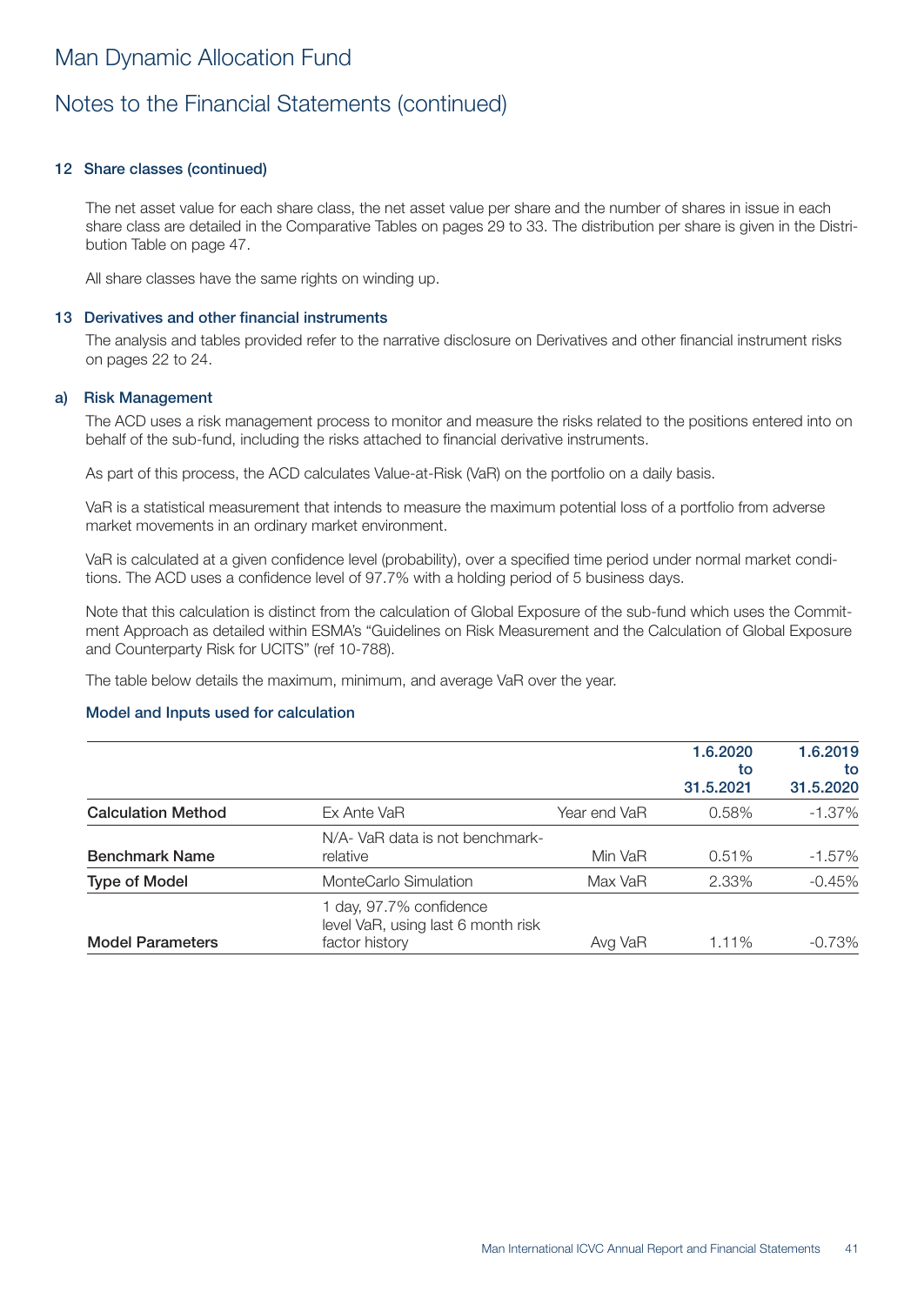### Notes to the Financial Statements (continued)

### 13 Derivatives and other financial instruments (continued)

### b) Valuation of financial investments

The categorisation of financial investments in the tables below reflects the methodology used to measure their fair value.

|                                 | <b>Assets</b><br>£ | <b>Liabilities</b><br>£ |
|---------------------------------|--------------------|-------------------------|
| 31.5.2021                       |                    |                         |
| Level 1: Quoted prices          | 41,468,656         | (3,548,525)             |
| Level 2: Observable market data | 44,758,935         | (419, 082)              |
| Level 3: Unobservable data      |                    |                         |
| Total                           | 86,227,591         | (3,967,607)             |
|                                 | <b>Assets</b>      | <b>Liabilities</b><br>£ |

| 15,481,360 | (1,007,743) |
|------------|-------------|
| 70,686,944 | (782, 919)  |
|            |             |
| 86,168,304 | (1,790,662) |
|            |             |

Level 1: Unadjusted quoted price in an active market for an identical instrument;

Level 2: Valuation techniques using observable inputs other than quoted prices within level 1;

Level 3: Valuation techniques using unobservable inputs.

#### c) Credit rating and Counterparty exposure

The credit ratings of the debt securities held by the sub-fund as a percentage of the sub-fund's net asset value is shown below:

| <b>Portfolio Statement Credit</b>     | 31.5.2021     | 31.5.2020     |
|---------------------------------------|---------------|---------------|
| <b>Ratings Breakdown</b>              | $\frac{0}{0}$ | $\frac{0}{0}$ |
| Investment grade                      | 35.44         | 45.09         |
| Non-investment grade                  | 7.92          | 6.15          |
| Not rated                             |               |               |
| Other assets                          | 56.64         | 48.76         |
| <b>Total Portfolio of investments</b> | 100.00        | 100.00        |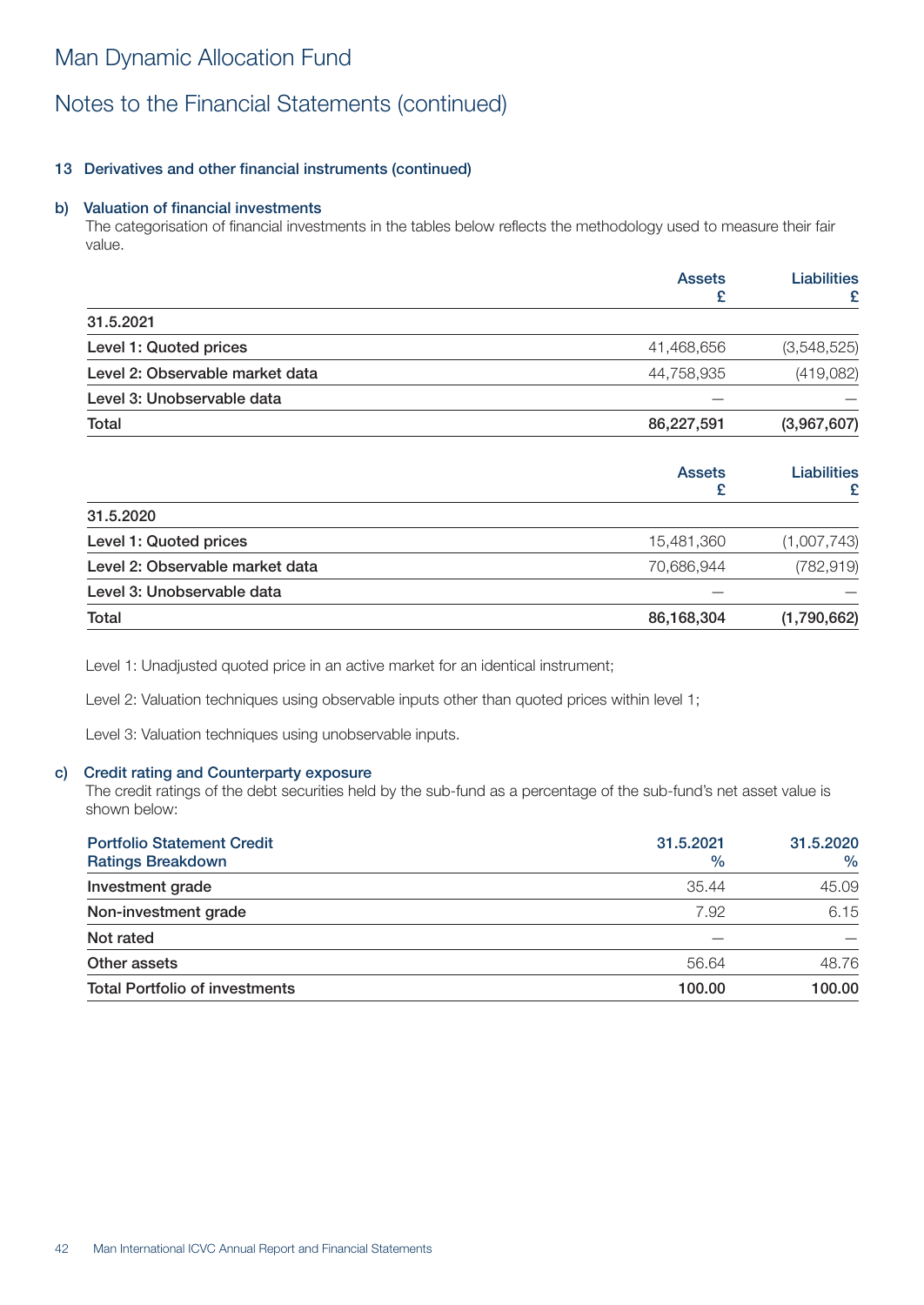# Notes to the Financial Statements (continued)

### 13 Derivatives and other financial instruments (continued)

### c) Credit rating and Counterparty exposure (continued)

The counterparty exposure of Over-the-Counter financial derivative transactions as at 31 May 2021:

| <b>Counterparty Details of OTC</b><br><b>Financial Derivative Transactions</b> | <b>Credit</b><br><b>Default</b><br><b>Swaps</b><br>£ | <b>Forward</b><br>Foreign<br><b>Exchange</b><br><b>Contracts</b><br>£ | <b>Total</b><br>Return<br><b>Swaps</b><br>£ | Total<br><b>Exposure</b><br>£ |
|--------------------------------------------------------------------------------|------------------------------------------------------|-----------------------------------------------------------------------|---------------------------------------------|-------------------------------|
| <b>Bank of New York Mellon</b>                                                 |                                                      | (103,549)                                                             |                                             | (103,549)                     |
| <b>Credit Suisse International</b>                                             | (1, 178)                                             |                                                                       | (6, 179)                                    | (7, 357)                      |
| Goldman Sachs International                                                    | (1,693)                                              |                                                                       | (74, 916)                                   | (76, 609)                     |
| JP Morgan Chase Bank                                                           | (238, 670)                                           |                                                                       | 68,080                                      | (170, 590)                    |
| <b>Merrill Lynch International</b>                                             |                                                      |                                                                       | 14,300                                      | 14,300                        |
| <b>Morgan Stanley</b>                                                          | (1,062)                                              |                                                                       | 415.071                                     | 414,009                       |
| Total                                                                          | (242, 603)                                           | (103, 549)                                                            | 416,356                                     | 70,204                        |

The counterparty exposure of Over-the-Counter financial derivative transactions as at 31 May 2020:

| <b>Counterparty Details of OTC</b><br><b>Financial Derivative Transactions</b> | <b>Credit</b><br><b>Default</b><br><b>Swaps</b> | <b>Forward</b><br>Foreign<br><b>Exchange</b><br><b>Contracts</b> | <b>Total</b><br><b>Return</b><br><b>Swaps</b> | <b>Total</b><br><b>Exposure</b> |
|--------------------------------------------------------------------------------|-------------------------------------------------|------------------------------------------------------------------|-----------------------------------------------|---------------------------------|
| <b>Bank of New York Mellon</b>                                                 |                                                 | (111,682)                                                        |                                               | (111, 682)                      |
| <b>Goldman Sachs International</b>                                             | (35, 570)                                       |                                                                  |                                               | (35, 570)                       |
| <b>Morgan Stanley</b>                                                          |                                                 |                                                                  | (479, 395)                                    | (479, 395)                      |

Collateral received from these counterparties in respect of derivative contracts was £Nil (31 May 2020 - £Nil).

Collateral pledged to these counterparties in respect of derivative contracts was £1,308,791 (31 May 2020 - £230,000).

### d) Sensitivity analysis

As the Man Dynamic Allocation Fund is not considered to be a sophisticated sub-fund, further numerical analysis of derivatives has not been given.

#### 14 Commitments, contingent liabilities and contingent assets

There were no commitments, contingent liabilities and contingent assets at the balance sheet date (31 May 2020 - £Nil).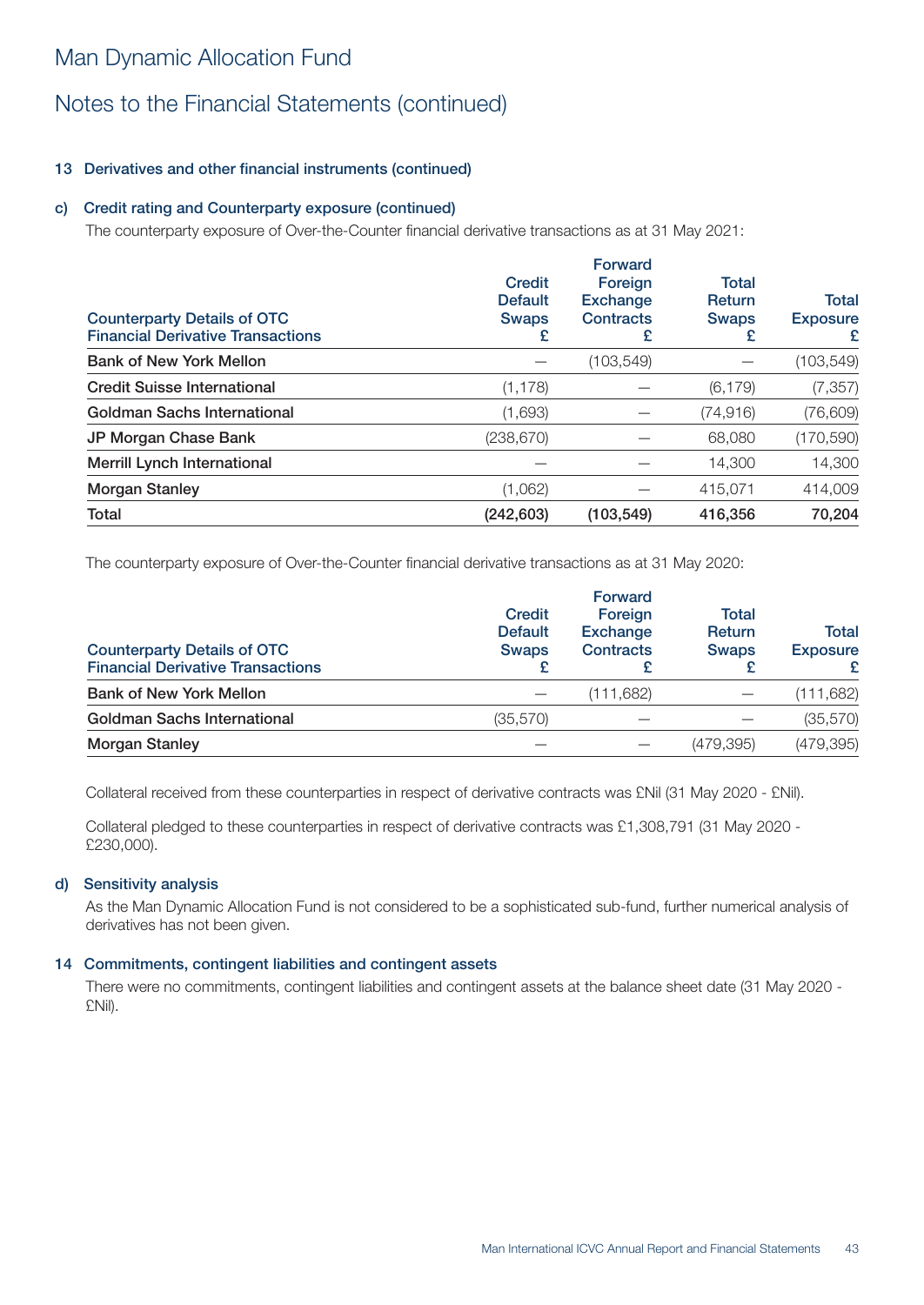### 15 Portfolio transaction costs

for the year 1 June 2020 to 31 May 2021:

|                                                      | Value       | <b>Commissions</b> |               | <b>Taxes</b> |               |
|------------------------------------------------------|-------------|--------------------|---------------|--------------|---------------|
| <b>Purchases</b>                                     | £           | £                  | $\frac{0}{0}$ | £            | $\frac{0}{0}$ |
| <b>Equity transactions</b>                           | 12,981,494  | 3,077              | 0.02          | 39,487       | 0.30          |
| <b>Bond transactions</b>                             | 123,488,467 |                    |               |              |               |
| <b>Collective investment</b><br>schemes transactions | 5,688,000   |                    |               |              |               |
| Total                                                | 142,157,961 | 3,077              |               | 39,487       |               |
| Total purchases including<br>commissions and taxes   | 142,200,525 |                    |               |              |               |
| <b>Sales</b>                                         | £           | £                  | $\frac{0}{0}$ | £            | $\frac{0}{0}$ |
| <b>Equity transactions</b>                           | 9,443,861   | 2,777              | 0.03          | 147          | 0.00          |
| <b>Bond transactions</b>                             | 128,367,283 |                    |               |              |               |
| <b>Collective investment</b><br>schemes transactions | 3,629,926   |                    |               |              |               |
| <b>Total</b>                                         | 141,441,070 | 2,777              |               | 147          |               |
| Total sales net of<br>commissions and taxes          | 141,438,146 |                    |               |              |               |
| Derivative transaction<br>costs                      |             | 7,730              |               |              |               |
| <b>Total transaction costs</b>                       |             | 13,584             |               | 39,634       |               |
| Commissions as % of<br>average net asset value       | 0.01%       |                    |               |              |               |
| Taxes as % of average<br>net asset value             | 0.04%       |                    |               |              |               |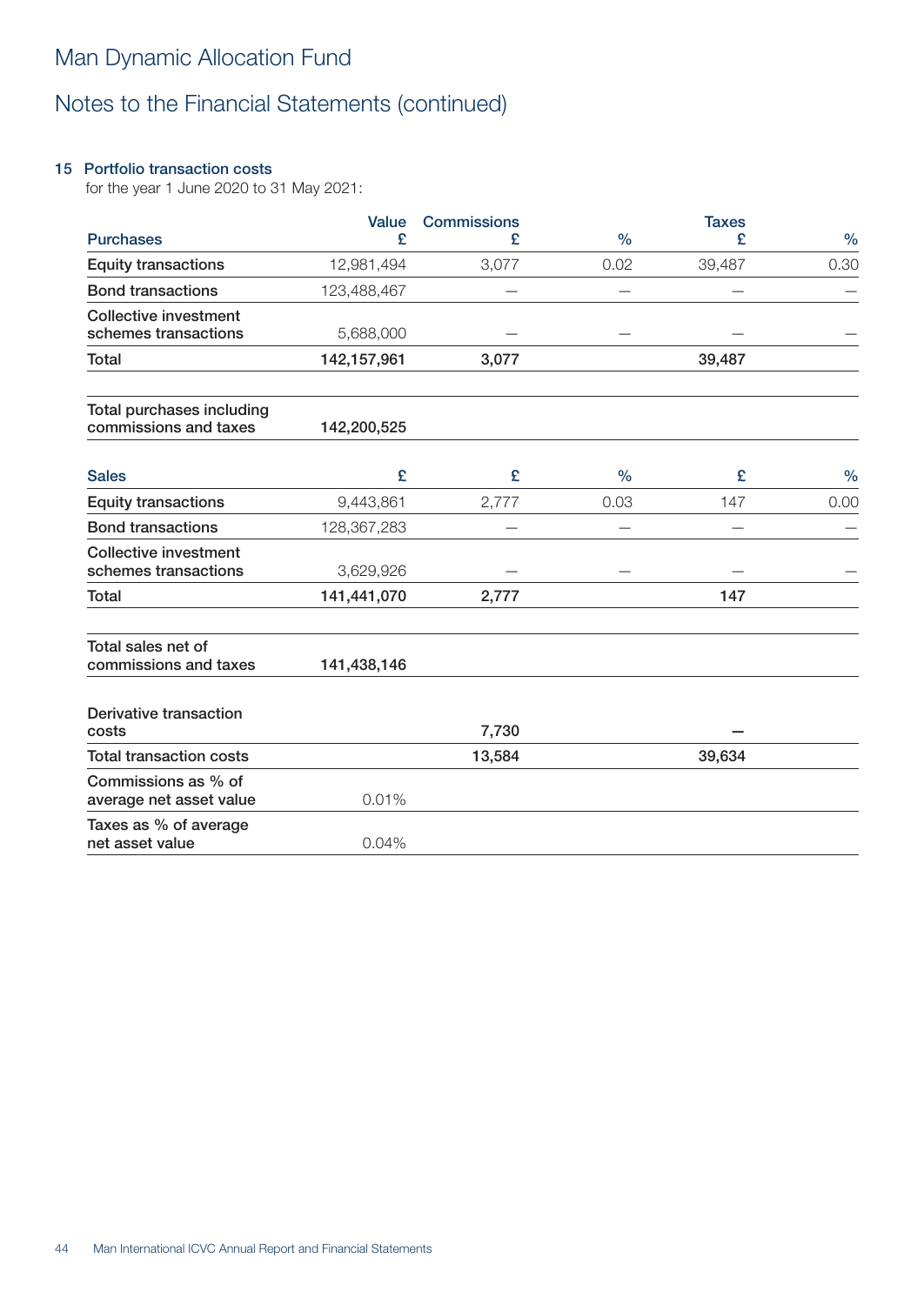### Notes to the Financial Statements (continued)

### 15 Portfolio transaction costs (continued)

for the year 1 June 2019 to 31 May 2020:

|                                                      |             | <b>Value Commissions</b> |               | <b>Taxes</b> |               |
|------------------------------------------------------|-------------|--------------------------|---------------|--------------|---------------|
| <b>Purchases</b>                                     | £           | £                        | $\frac{0}{0}$ | £            | $\frac{0}{0}$ |
| <b>Equity transactions</b>                           | 36,878,765  | 7,054                    | 0.02          | 143,652      | 0.39          |
| <b>Bond transactions</b>                             | 137,639,435 |                          |               |              |               |
| <b>Collective investment</b><br>schemes transactions | 2,620,000   |                          |               |              |               |
| <b>Total</b>                                         | 177,138,200 | 7,054                    |               | 143,652      |               |
| Total purchases including<br>commissions and taxes   | 177,288,906 |                          |               |              |               |
| <b>Sales</b>                                         | £           | £                        | $\%$          | £            | $\frac{0}{0}$ |
| <b>Equity transactions</b>                           | 47,532,545  | 7,612                    | 0.02          | 450          | 0.00          |
| <b>Bond transactions</b>                             | 130,780,882 |                          |               |              |               |
| Total                                                | 178,313,427 | 7,612                    |               | 450          |               |
| Total sales net of<br>commissions and taxes          | 178,305,365 |                          |               |              |               |
| Derivative transaction<br>costs                      |             | 9,394                    |               |              |               |
| <b>Total transaction costs</b>                       |             | 24,060                   |               | 144,102      |               |
| Commissions as % of<br>average net asset value       | 0.03%       |                          |               |              |               |
| Taxes as % of average<br>net asset value             | 0.16%       |                          |               |              |               |

The above analysis covers any direct transaction costs suffered by the sub-fund during the year. However, it is important to understand the nature of other transaction costs associated with different investment asset classes and instruments types.

Separately identifiable direct transaction costs (commissions and taxes etc.) are attributable to the sub-fund's purchase and sale of equity shares. Additionally, for equity shares there is a dealing spread cost (the difference between the buying and selling prices) which will be suffered on purchase and sale transactions.

For the sub-fund's investment transactions in debt and money market instruments any applicable transaction charges form part of the dealing spread for these instruments. Transactions in money market instruments to manage the sub-fund's daily liquidity position are excluded from the analysis.

For the sub-fund's investment in collective investment scheme holdings there will potentially be dealing spread costs applicable to purchases and sales. However, additionally, there are indirect transaction costs suffered in those underlying funds, throughout the holding period for the instruments, which are not separately identifiable and do not form part of the analysis above.

During the year the sub-fund utilised derivative instruments including total return swaps, forward currency contracts and futures covering different underlying asset classes. The settlement values for opening and closing derivative po-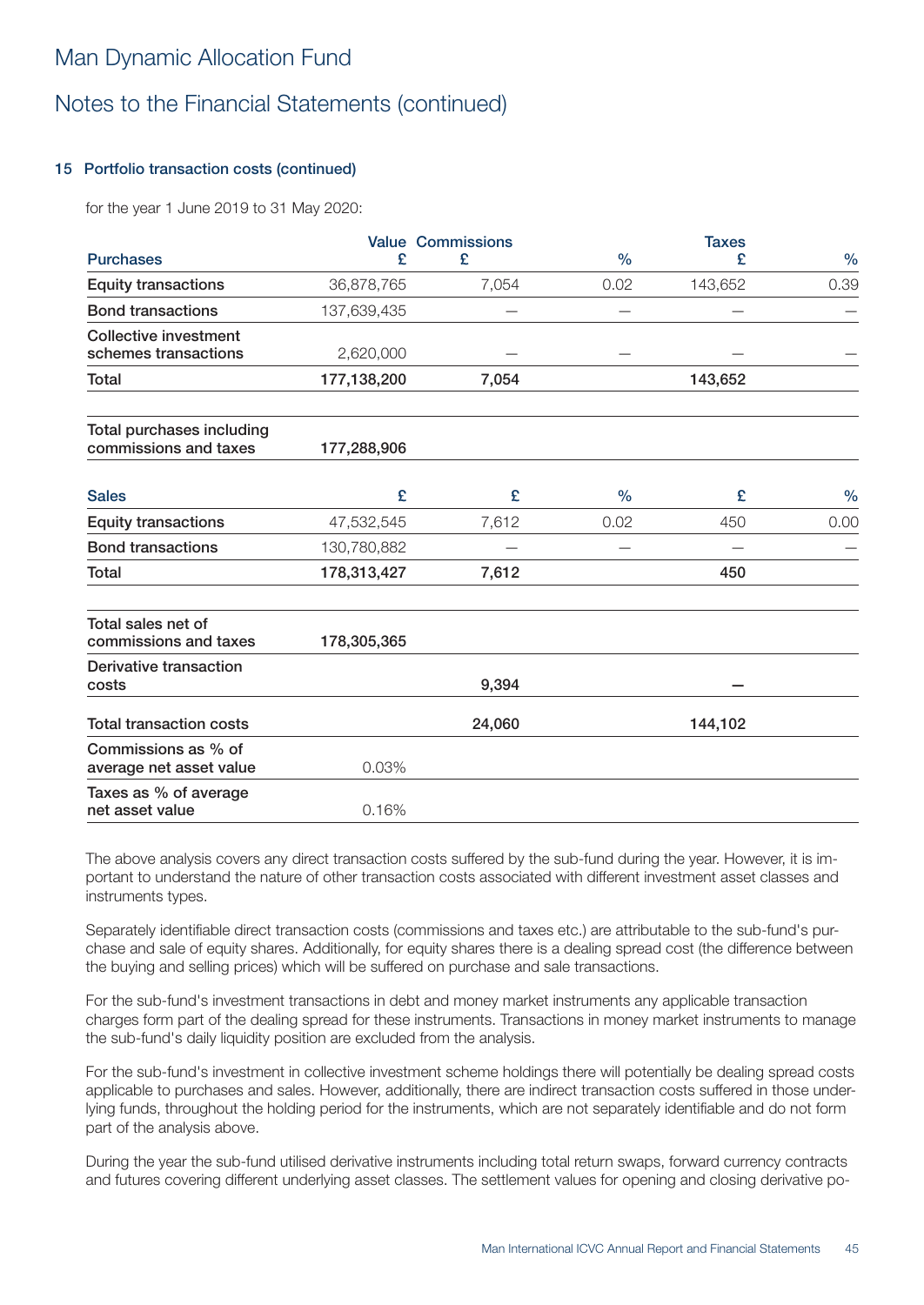### 15 Portfolio transaction costs (continued)

sitions are not comparable to principal values for transactions in direct holding investments and therefore purchase and sale amounts for derivative transactions are not quantified in the analysis above.

Transaction costs for derivatives positions will be either suffered as direct costs or form part of the dealing spread for the instruments. Any direct costs are identified in the analysis above.

Dealing spread costs suffered by the sub-fund vary considerably for the different asset/instrument types depending on a number of factors including transaction value and market sentiment.

At the balance sheet date the average portfolio dealing spread (difference between bid and offer prices of all investments expressed as a percentage of the offer price value) was 0.24% (31 May 2020 - 0.20%).

#### 16 Share movement

For the year 1 June 2020 to 31 May 2021:

|                       | <b>Professional</b><br>accumulation shares | Professional<br>accumulation sterling<br>hedged shares | <b>Professional income</b><br>shares |
|-----------------------|--------------------------------------------|--------------------------------------------------------|--------------------------------------|
| Opening shares        | 113,337                                    | 5,842,999                                              | 1,000                                |
| Shares issued         | 5.601                                      | 168,387                                                |                                      |
| Shares redeemed       | (6,786)                                    | (158, 975)                                             |                                      |
| Shares converted      |                                            |                                                        |                                      |
| <b>Closing shares</b> | 112,152                                    | 5,852,411                                              | 1,000                                |
|                       |                                            |                                                        |                                      |

| Professional income Institutional accumulation<br>shares |                        |  |
|----------------------------------------------------------|------------------------|--|
|                                                          |                        |  |
| 1.000                                                    | 85,423,275             |  |
|                                                          |                        |  |
|                                                          |                        |  |
|                                                          |                        |  |
| 1,000                                                    | 85,423,275             |  |
|                                                          | sterling hedged shares |  |

### 17 Post balance sheet events

### Outbreak of COVID-19

The Directors and the Investment Manager acknowledge the current outbreak of COVID-19 which is causing economic disruption in most countries and its potentially adverse economic impact on the issuers of the instruments in which the sub-fund invests. This is an additional risk factor which could impact the operations and valuation of the sub-fund's assets after the period end.

The Investment Manager is actively monitoring developments closely. Given the nature of the outbreak and the ongoing developments, there is a high degree of uncertainty and it is not possible at this time to predict the extent and nature of the overall future impact on the sub-fund.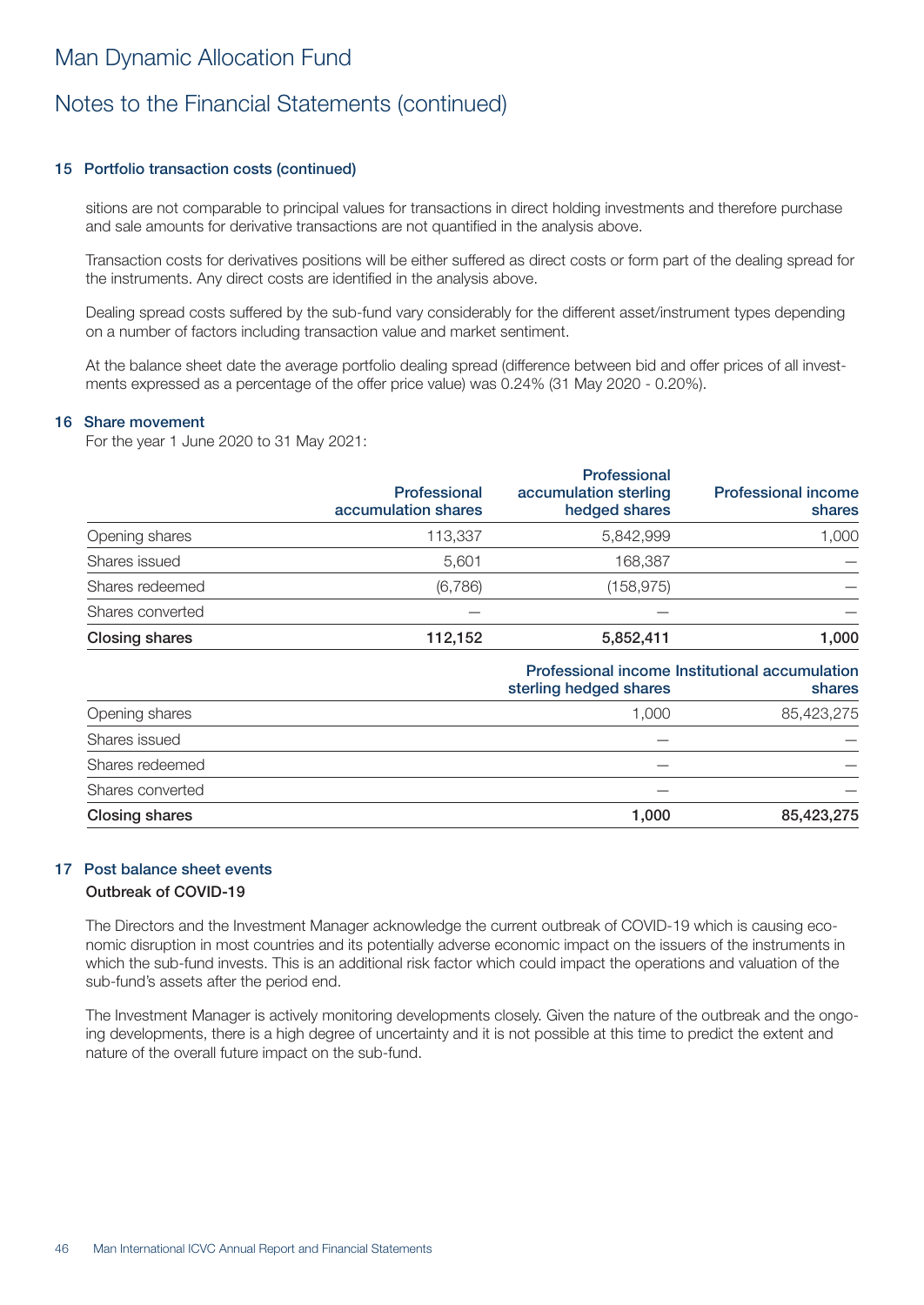### Distribution Table

for the year 1 June 2020 to 31 May 2021

### Final Distribution

Dividend distribution in pence per share

Group 1 - Shares purchased before 1 June 2020 Group 2 - Shares purchased from 1 June 2020 to 31 May 2021

|                                                 | <b>Net</b> |                           | <b>Distribution</b><br>payable | <b>Distribution</b><br>paid |  |
|-------------------------------------------------|------------|---------------------------|--------------------------------|-----------------------------|--|
|                                                 | revenue    | Equalisation <sup>#</sup> | 31.7.2021                      | 31.7.2020                   |  |
| Professional<br>accumulation                    |            |                           |                                |                             |  |
| Group 1                                         | 0.3017     |                           | 0.3017                         | 0.1692                      |  |
| Group 2                                         | 0.3017     | 0.0000                    | 0.3017                         | 0.1692                      |  |
| Professional<br>accumulation sterling<br>hedged |            |                           |                                |                             |  |
| Group 1                                         | 0.3163     |                           | 0.3163                         | 0.1736                      |  |
| Group 2                                         | 0.1351     | 0.1812                    | 0.3163                         | 0.1736                      |  |
| Professional income                             |            |                           |                                |                             |  |
| Group 1                                         | 0.4080     |                           | 0.4080                         | 0.2040                      |  |
| Group 2                                         | 0.4080     | 0.0000                    | 0.4080                         | 0.2040                      |  |
| Professional income<br>sterling hedged          |            |                           |                                |                             |  |
| Group 1                                         | 0.3990     |                           | 0.3990                         | 0.2120                      |  |
| Group 2                                         | 0.3990     | 0.0000                    | 0.3990                         | 0.2120                      |  |
| Institutional<br>accumulation                   |            |                           |                                |                             |  |
| Group 1                                         | 0.9750     |                           | 0.9750                         | 0.8481                      |  |
| Group 2                                         | 0.9750     | 0.0000                    | 0.9750                         | 0.8481                      |  |

# Equalisation applies only to shares purchased during the distribution period (Group 2 shares). It is the average amount of revenue included in the purchase price of all Group 2 shares and is refunded to holders of these shares as a return of capital. Being capital, it is not liable to income tax but must be deducted from the cost of shares for capital gains tax purposes.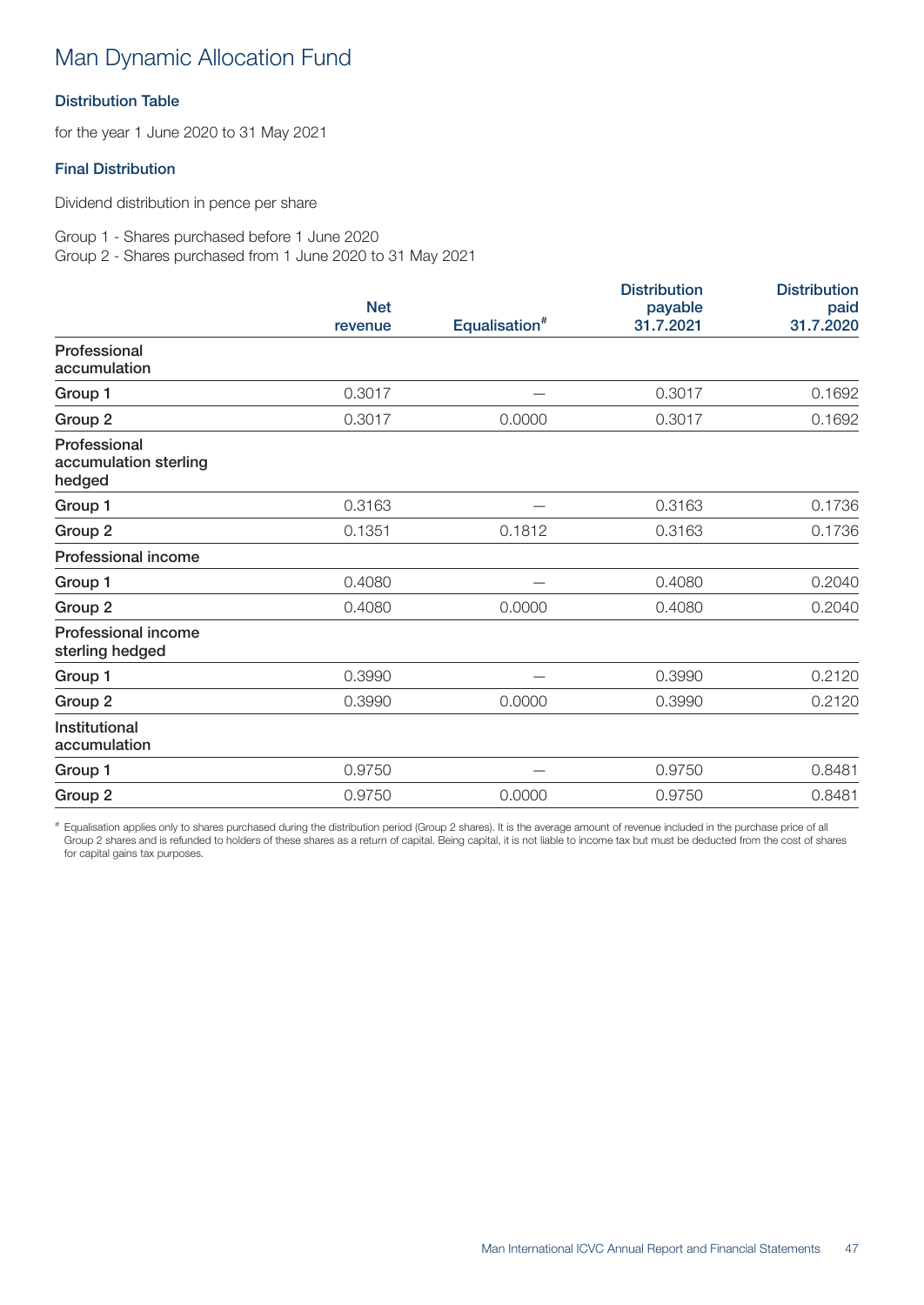

### Investment Objective

The objective of the sub-fund is to outperform (net of fees) the FTSE World Europe ex UK Index (GBP, GDTR) over rolling 5 year periods from an actively managed portfolio.

#### Investment Policy

The sub-fund seeks to achieve its objective by investing, directly or indirectly, at least 80% of its assets in the securities of companies listed on European stock exchanges. The sub-fund may invest in stocks, American Depositary Receipts ("ADRs") and other equity linked instruments including (without limitation) exchange traded or over the counter financial derivative instruments such as stock options, equity swaps and contracts for differences. The sub-fund may also invest in transferable money market securities (including certificates of deposit, commercial paper and bankers acceptances), fixed and floating rate government and corporate bonds, bonds convertible into common stock, preferred shares and other fixed income investments. The sub-fund may also hold ancillary liquid assets such as time deposits and may use currency transactions, including forward currency contracts, currency swaps and foreign currencies to alter the exposure characteristics of the transferable securities held by the sub-fund.

Please refer to the Prospectus for more details.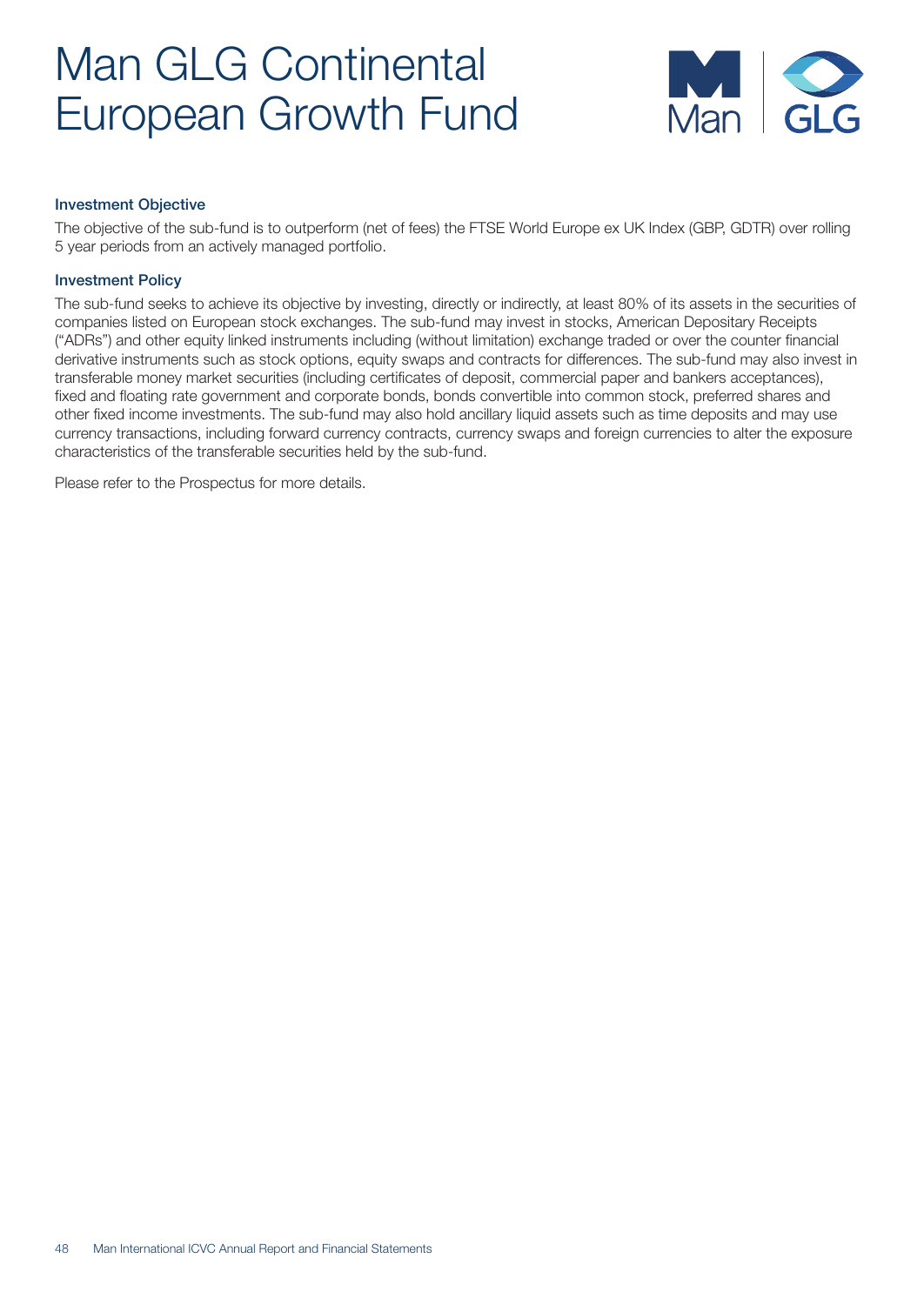#### Risk and Reward Profile

The sub-fund's Synthetic Risk and Reward Indicator (SRRI) is 6 on a scale of 1 (lower) to 7 (higher) as funds of this nature engage in strategies that typically have moderate to high volatility.

Market Risk- The sub-fund is subject to normal market fluctuations and the risks associated with investing in international securities markets. Therefore, the value of your investment and the income from it may rise as well as fall and you may not get back the amount originally invested.

Counterparty Risk - The sub-fund will be exposed to credit risk on counterparties with which it trades in relation to onexchange traded instruments such as futures and options and where applicable, 'over-the-counter' ("OTC", "nonexchange") transactions. OTC instruments may also be less liquid and are not afforded the same protections that may apply to participants trading instruments on an organised exchange.

Currency Risk - The value of investments designated in another currency may rise and fall due to exchange rate fluctuations. Adverse movements in currency exchange rates may result in a decrease in return and a loss of capital. It may not be possible or practicable to successfully hedge against the currency risk exposure in all circumstances.

Liquidity Risk -The sub-fund may make investments or hold trading positions in markets that are volatile and which may become illiquid. Timely and cost efficient sale of trading positions can be impaired by decreased trading volume and/or increased price volatility.

Concentration Risk - The sub-fund may invest in a limited number of investments which can increase the volatility of performance.

Financial Derivatives Instruments - The sub-fund may invest in financial derivative instruments ("FDI") (instruments whose prices are dependent on one or more underlying asset) typically for hedging purposes. The use of FDI involves additional risks such as high sensitivity to price movements of the asset on which it is based. The use of FDI may multiply the gains or losses.

Single Region/Country - The sub-fund is a specialist country-specific or geographic regional fund, the investment carries greater risk than a more internationally diversified portfolio.

A complete description of risks is set out in the sub-fund's prospectus.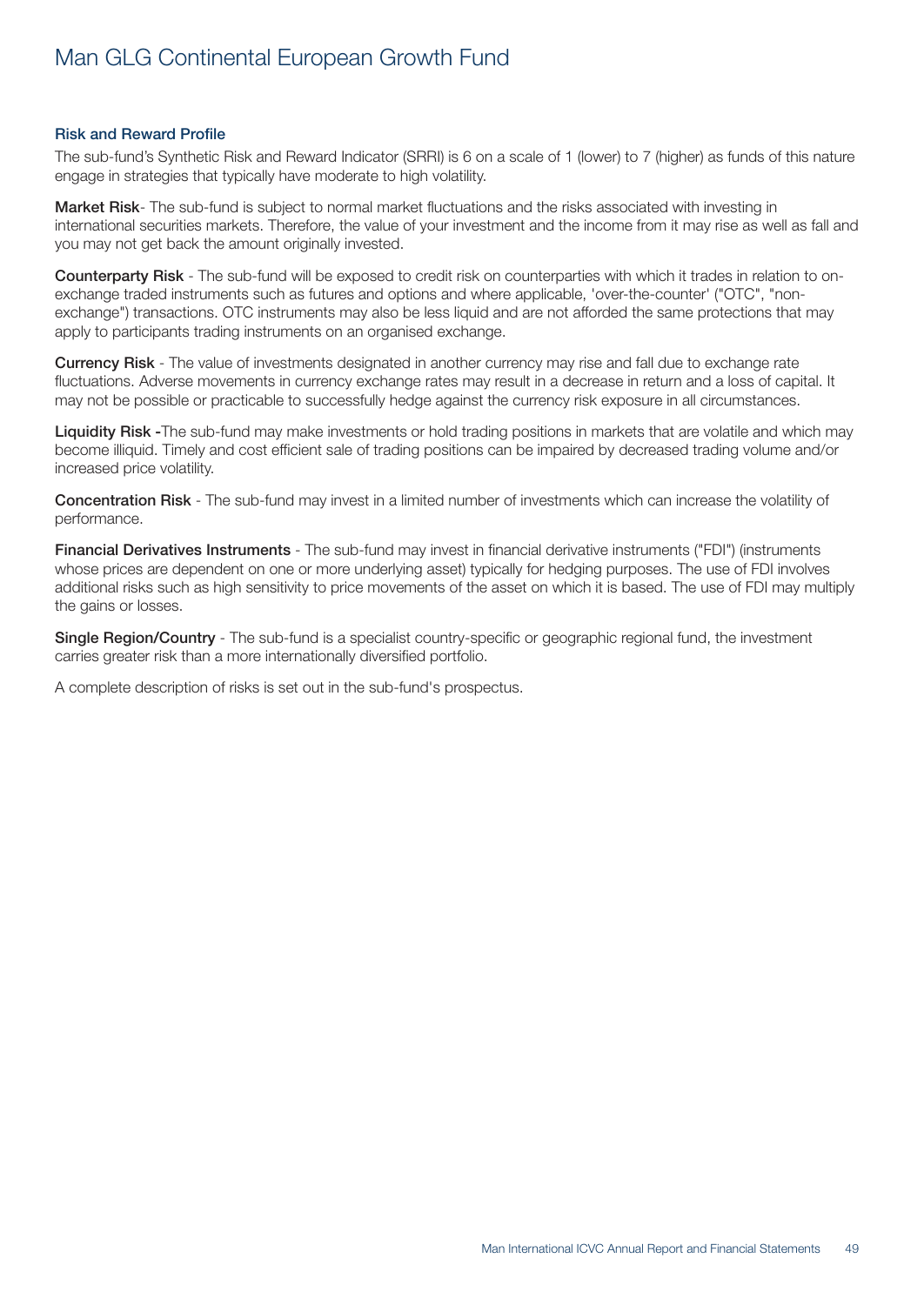#### Manager's Review

The Fund achieved a return of 17% during the twelve month period<sup>1</sup> under review compared to a gain of 27.3% in the target benchmark index<sup>2</sup>. This relative shortfall can largely be explained by the shift in market sentiment which began in November 2020 when news came out about the effectiveness of Covid-19 vaccines. The pronounced rally in equities which followed was led by those sectors and companies which had suffered most from the impact of the pandemic- areas such as banks and industrial cyclicals where the Fund has either zero or limited exposure. Having benefitted from its bias in favour of companies with resilient business models, strong balance sheets and limited economic sensitivity in the previous twelve month period, the Fund saw its relative performance suffer during the period under review.

Although it was a period of positive absolute performance for the Fund, stock selection success was mixed. The strong performance of core positions such as ASML, LVMH, L'Oreal, Moncler and Adyen, for example, was offset by the relative weakness of Chr. Hansen, SAP, Grifols, TeamViewer and Abcam<sup>3</sup>. Each of these performance detractors was held back by negative business developments which, even if they did not contradict the long term investment cases for them, represented setbacks in their progress. Chr. Hansen had to deal with a slowdown in yoghurt consumption in China. SAP announced that it will no longer target a 34% operating margin by 2023, as it instead looks to accelerate the migration of its enterprise customers to the cloud, a shift which in our view will lead to the faster cannibalisation of its high margin on-premise license business. Grifols has seen the pandemic lead to a fall-off in its collection of blood plasma, the vital source of the proteins it develops for its different medical treatments. TeamViewer announced a significant increase in marketing expenditure, starting in 2021, a year which is up against tough comparisons with FY2020 when the company benefitted from a spectacular increase in new customers for its remote-access solutions. Abcam's business has been stymied by the slow pace at which its university-based customers have returned to normal levels of medical research activity.

It has been a challenging period for the companies in the portfolio. A collapse in economic activity is now being followed by a strong rebound, led by China and the US. The scale of both government and central bank policy intervention, combined with the partial roll-out of vaccines, has led to pent-up demand and a rebound in business confidence, with Europe now also participating in the recovery. Notwithstanding the various complications and setbacks described above, we have been largely impressed by how the companies in the portfolio have navigated these fastchanging conditions. For example, with very few exceptions, most of the holdings have produced FY2020 and Q1 2021 results which have exceeded our expectations. Broadly, we think this can be explained by either the resilience of their activities or the agility with which they have responded to any weakness in demand. Over 90% of the portfolio is invested in companies which are global, deriving their revenues from all over the world rather than depending upon one region. Right now we are also thankful for the pricing power of these companies and their likely ability to pass-on, albeit not immediately, rising input costs. Supply-side disruption and a recovery in demand are creating bottlenecks and shortages which are introducing new inflationary pressures across the global economy. Although these seem likely to be temporary, it would be a mistake to be complacent about these new challenges, both in terms of their potential impact upon profit margins and the degree to which they may force central banks to start unwinding their accommodative monetary policies.

On this basis companies will need to remain vigilant as they navigate their way out of last year's downturn. Our strategy will continue to favour companies which enjoy category leadership in global markets where the drivers of demand are structural and where there exists good headroom for further market share expansion. We are particularly drawn to those companies which have strengthened their competitive positions over the course of the recent crisis. Often this has been because they have maintained their commitment to innovation and product or service differentiation while supporting both their customers and suppliers in this difficult period. L'Oreal<sup>4</sup> has not relented in its roll-out of new products, something which its retailers rely upon in order to attract and retain their customers. Hair stylists who run their own independent salons have also welcomed the flexibility of L'Oreal's payment terms. Such behaviour has reinforced the strength of the company's ecosystem and underpinned its leading position in the global beauty market.

<sup>1</sup> Performance data is shown for the Man GLG Continental European Growth Fund Professional Acc C share class net of fees with income reinvested, and does not take into account sales and redemption charges where such costs are applicable. Returns are calculated net of 0.75% management fees. Other share classes may charge higher fees.

<sup>&</sup>lt;sup>2</sup> The FTSE World Europe ex UK index (GBP,GDTR) is an official benchmark for this fund. Please consult the Prospectus or KIID for more information.

<sup>&</sup>lt;sup>3</sup> The organisations and/or financial instruments mentioned are for reference purposes only. The content of this material should not be construed as a recommendation for their purchase or sale .

<sup>4</sup> lThe organisations and/or financial instruments mentioned are for reference purposes only. The content of this material should not be construed as a recommendation for their purchase or sale.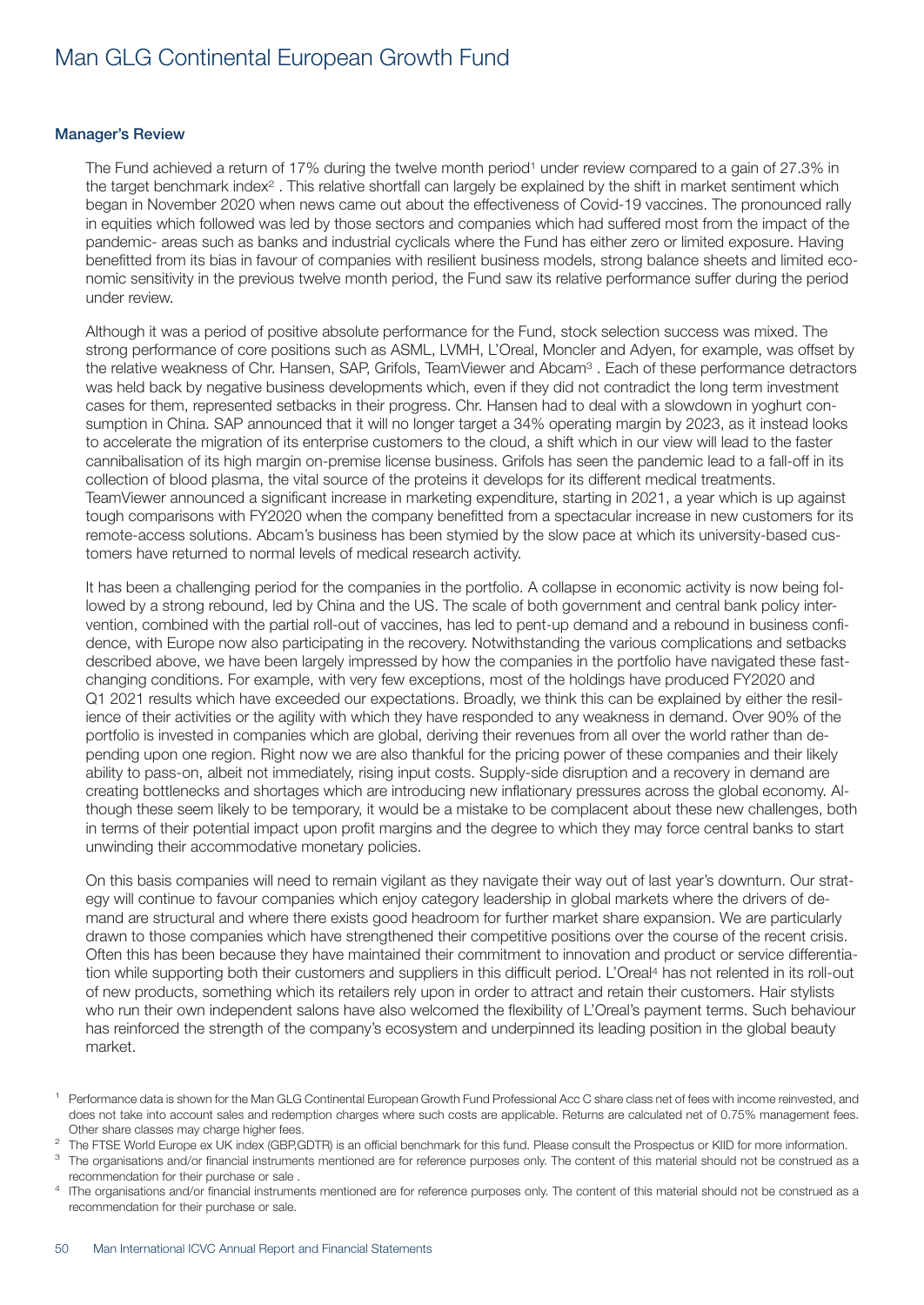#### Manager's Review (continued)

The portfolio thus favours companies where their success relies upon their competitive strengths rather than strong economic growth. It explains why we added to positions such as Novo Nordisk and Nestle during the last six months, both of which have become top five holdings. Novo Nordisk is the leading company in the global diabetescare market with a share of 29.3% and a target to reach a one-third share by 20255 . Thanks to its traction in the global coffee and pet-food markets, for example, Nestle's most recent results demonstrated that over 60% of its sales activities are benefitting from higher market shares. The period also saw the Fund increase its exposure to its holdings in Puma and Roche. New holdings have been established in Logitech and Spotify.

We continue to divide the portfolio into two categories, defined by us as Established Leaders and Emerging Winners. Established Leaders are those companies which believe demonstrate a proven historical track record of market leadership and shareholder value creation. Emerging Winners are typically younger businesses which we believe are in the vanguard of a relatively new market or are successfully disrupting an existing market. This latter category usually consists of companies which enjoy rapid growth, a quality which is often accompanied by greater risk and increased share price volatility. For example, having significantly outperformed in calendar 2020, the Emerging Winner category has so far acted as a drag on the Fund's performance in 2021. It explains why we have an internal limit on our exposure to these names <sup>6</sup>which represented 22% of the portfolio at the end of the period under review.

The shape and make-up of the Fund will be guided by the long term merits of its holdings rather than the shorter term volatility of both the economy and markets. On this basis we look to the future with confidence.

Past performance is not indicative of future results. Returns may increase or decrease as a result of currency fluctuations.

<sup>5</sup> Source: www.novonordisk.com

These risk guidelines and/or limits are provided for information purposes only and represent current internal risk guidelines. There is no requirement that the Fund observes these limits, or that any action be taken if a guideline limit is reached or exceeded [except where the internal limit is equivalent to a UCITS mandated limit]. Internal guidelines may be amended at any time without notice.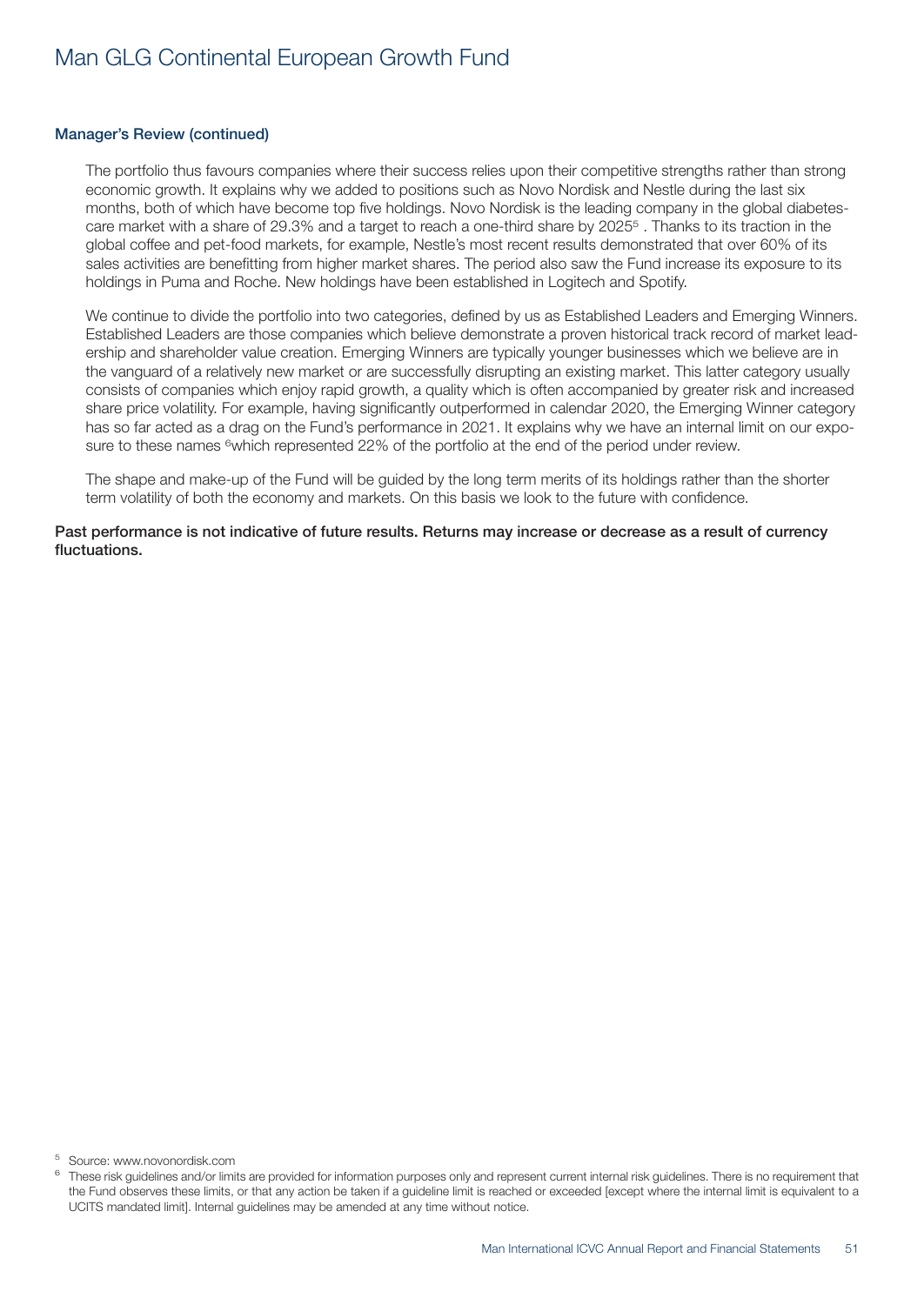### Significant Portfolio Changes

| <b>Purchases</b>              | Cost       | <b>Sales</b>  | <b>Proceeds</b><br>£ |
|-------------------------------|------------|---------------|----------------------|
| Roche Holding                 | 92,726,797 | ASML          | 83,415,466           |
| Spotify                       | 66,210,971 | <b>SAP</b>    | 82,898,734           |
| Nestle                        | 65,657,545 | Delivery Hero | 68,976,794           |
| Novo Nordisk class "B" shares | 53,156,766 | Givaudan      | 66,087,135           |
| Delivery Hero                 | 41,659,996 | Adven         | 60,193,267           |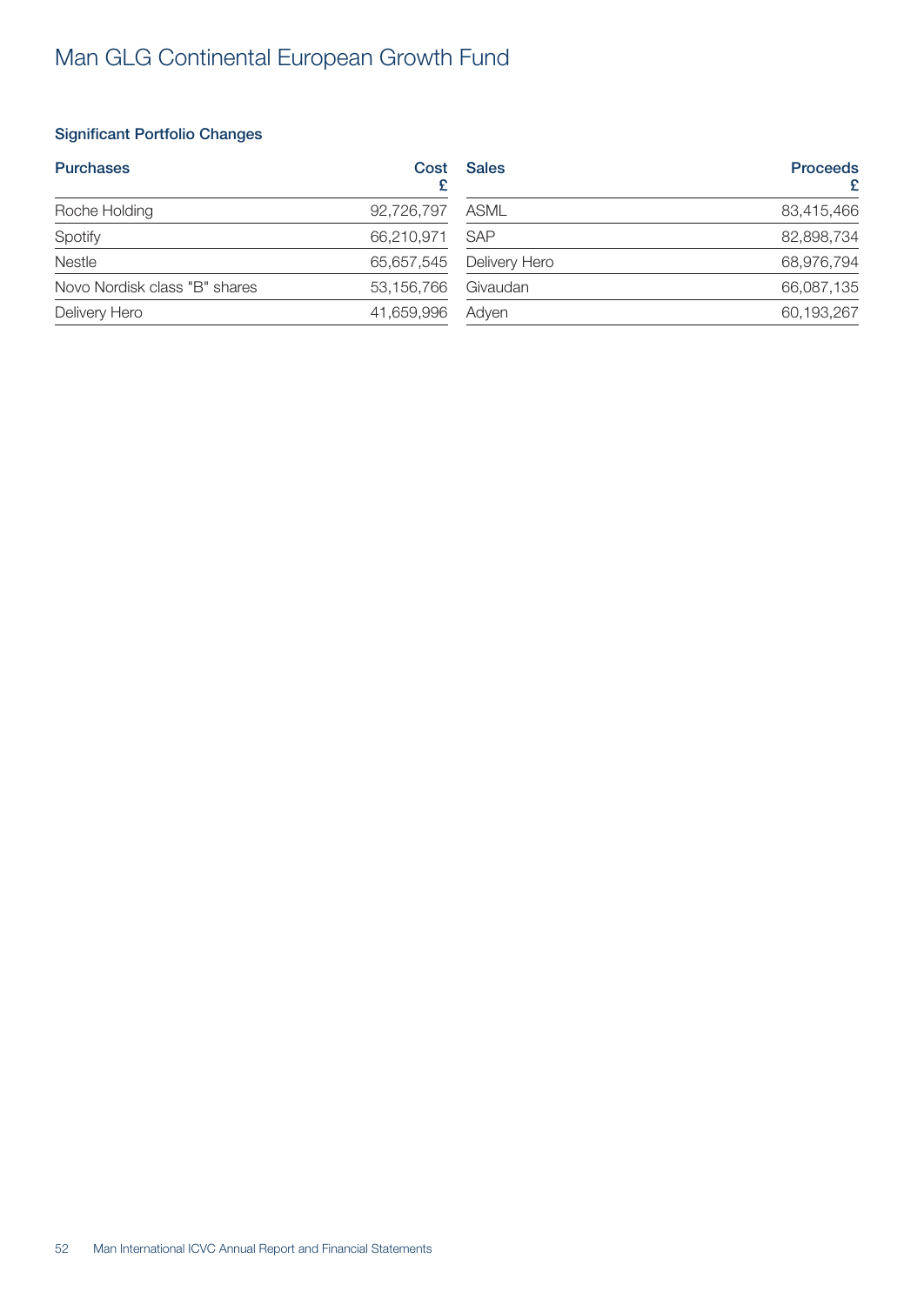### Comparative Tables

| Year ending:<br><b>Retail accumulation shares</b> | 31.5.2021<br>(pence per share) | 31.5.2020<br>(pence per share) | 31.5.2019<br>(pence per share) |
|---------------------------------------------------|--------------------------------|--------------------------------|--------------------------------|
| Change in net assets per share                    |                                |                                |                                |
| Opening net asset value per share                 | 587.43                         | 501.25                         | 522.02                         |
| Return before operating charges*                  | 112.55                         | 94.97                          | (12.65)                        |
| Operating charges                                 | (10.70)                        | (8.79)                         | (8.12)                         |
| Return after operating charges                    | 101.85                         | 86.18                          | (20.77)                        |
| <b>Distributions</b>                              | 0.00                           | 0.00                           | 0.00                           |
| Retained distributions on<br>accumulation shares  | 0.00                           | 0.00                           | 0.00                           |
| Closing net asset value per share                 | 689.28                         | 587.43                         | 501.25                         |
| *After direct transaction costs of                | (0.22)                         | (0.56)                         | (0.22)                         |
| Performance                                       |                                |                                |                                |
| Return after charges                              | 17.34%                         | 17.19%                         | $(3.98)\%$                     |
| Other information                                 |                                |                                |                                |
| Closing net asset value $(E)$                     | 50,774,901                     | 49,319,570                     | 52,293,789                     |
| Closing number of shares                          | 7,366,358                      | 8,395,841                      | 10,432,768                     |
| Operating charges**                               | 1.65%                          | 1.65%                          | 1.65%                          |
| Direct transaction costs                          | 0.03%                          | 0.11%                          | 0.04%                          |
| <b>Prices</b>                                     |                                |                                |                                |
| Highest share price                               | 703.28                         | 593.76                         | 551.20                         |
| Lowest share price                                | 579.15                         | 438.24                         | 423.80                         |

Direct transaction costs comprise commission and taxes, principally applicable to equity investment purchases and sales. Shareholders should note that additionally there may be other transaction costs such as dealing spread and underlying costs with regard to Collective Investment Scheme holdings which may also reduce the sub-fund and share class returns before operating charges.

\*\* The Operating Charges figure represents the annual operating expenses of the sub-fund expressed as a percentage of the average net assets for the year – it does not include initial charges. The Operating Charges figure includes the ACD's periodic charge and all charges which are deducted directly from the sub-fund. The Operating Charges figure is expressed as an annual percentage rate.

The sub-fund receives rebates from the ACD to ensure that the operating charges figure does not exceed ACD's periodic Management Charge +0.15% for the Retail and Professional share classes.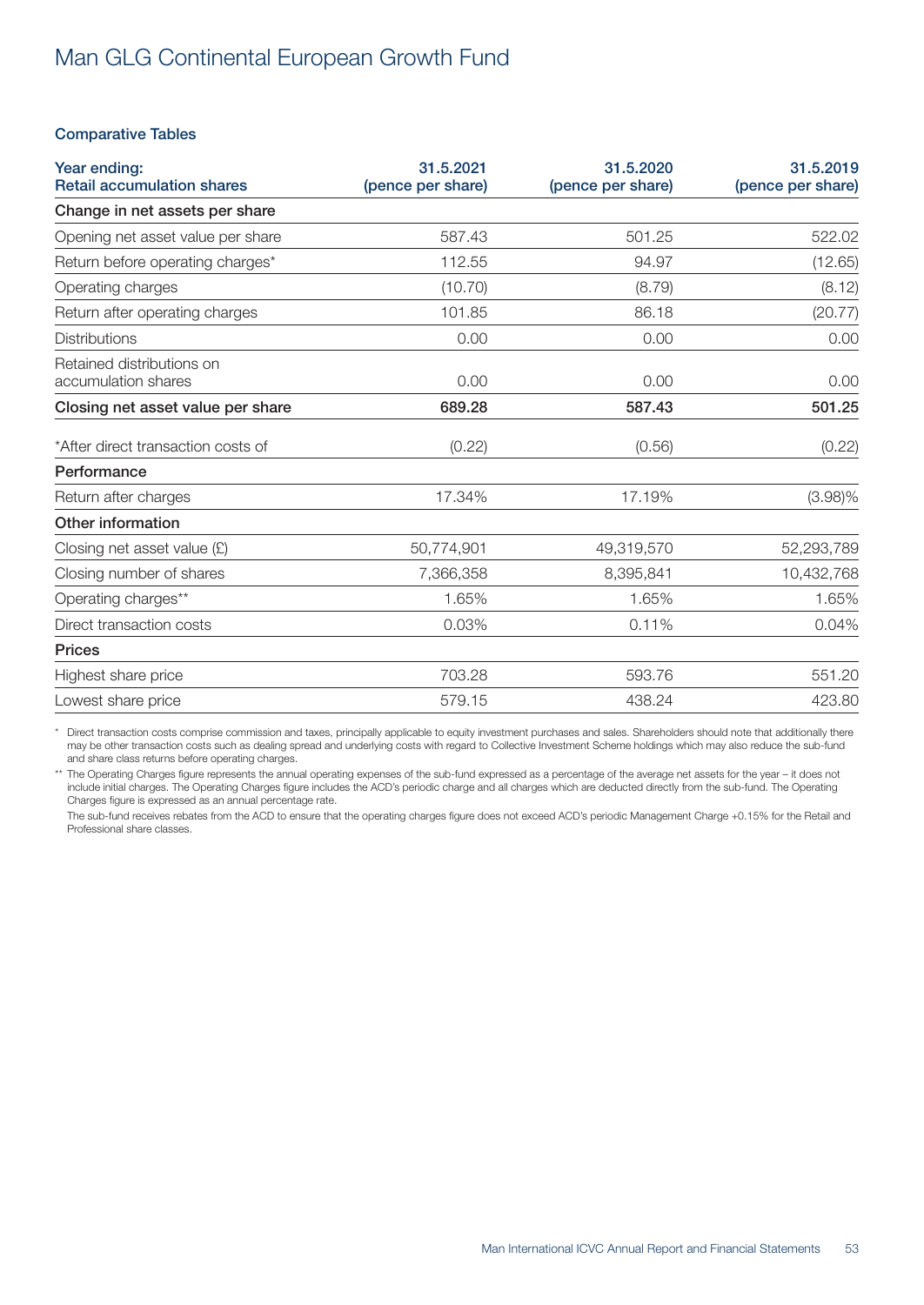### Comparative Tables (continued)

| Year ending:<br><b>Professional accumulation shares</b> | 31.5.2021<br>(pence per share) | 31.5.2020<br>(pence per share) | 31.5.2019<br>(pence per share) |
|---------------------------------------------------------|--------------------------------|--------------------------------|--------------------------------|
| Change in net assets per share                          |                                |                                |                                |
| Opening net asset value per share                       | 666.25                         | 564.30                         | 583.32                         |
| Return before operating charges*                        | 128.05                         | 107.37                         | (14.05)                        |
| Operating charges                                       | (6.64)                         | (5.42)                         | (4.97)                         |
| Return after operating charges                          | 121.41                         | 101.95                         | (19.02)                        |
| <b>Distributions</b>                                    | 0.00                           | (0.13)                         | (2.77)                         |
| Retained distributions on<br>accumulation shares        | 0.00                           | 0.13                           | 2.77                           |
| Closing net asset value per share                       | 787.66                         | 666.25                         | 564.30                         |
| *After direct transaction costs of                      | (0.25)                         | (0.63)                         | (0.24)                         |
| Performance                                             |                                |                                |                                |
| Return after charges                                    | 18.22%                         | 18.07%                         | $(3.26)\%$                     |
| Other information                                       |                                |                                |                                |
| Closing net asset value $(E)$                           | 1,562,479,070                  | 1,740,781,864                  | 1,262,911,138                  |
| Closing number of shares                                | 198,369,795                    | 261,282,082                    | 223,802,239                    |
| Operating charges**                                     | 0.90%                          | 0.90%                          | 0.90%                          |
| Direct transaction costs                                | 0.03%                          | 0.11%                          | 0.04%                          |
| <b>Prices</b>                                           |                                |                                |                                |
| Highest share price                                     | 803.07                         | 673.40                         | 617.00                         |
| Lowest share price                                      | 657.06                         | 496.27                         | 475.60                         |

\* Direct transaction costs comprise commission and taxes, principally applicable to equity investment purchases and sales. Shareholders should note that additionally there may be other transaction costs such as dealing spread and underlying costs with regard to Collective Investment Scheme holdings which may also reduce the sub-fund and share class returns before operating charges.

\*\* The Operating Charges figure represents the annual operating expenses of the sub-fund expressed as a percentage of the average net assets for the year – it does not include initial charges. The Operating Charges figure includes the ACD's periodic charge and all charges which are deducted directly from the sub-fund. The Operating Charges figure is expressed as an annual percentage rate.

The sub-fund receives rebates from the ACD to ensure that the operating charges figure does not exceed ACD's periodic Management Charge +0.15% for the Retail and Professional share classes.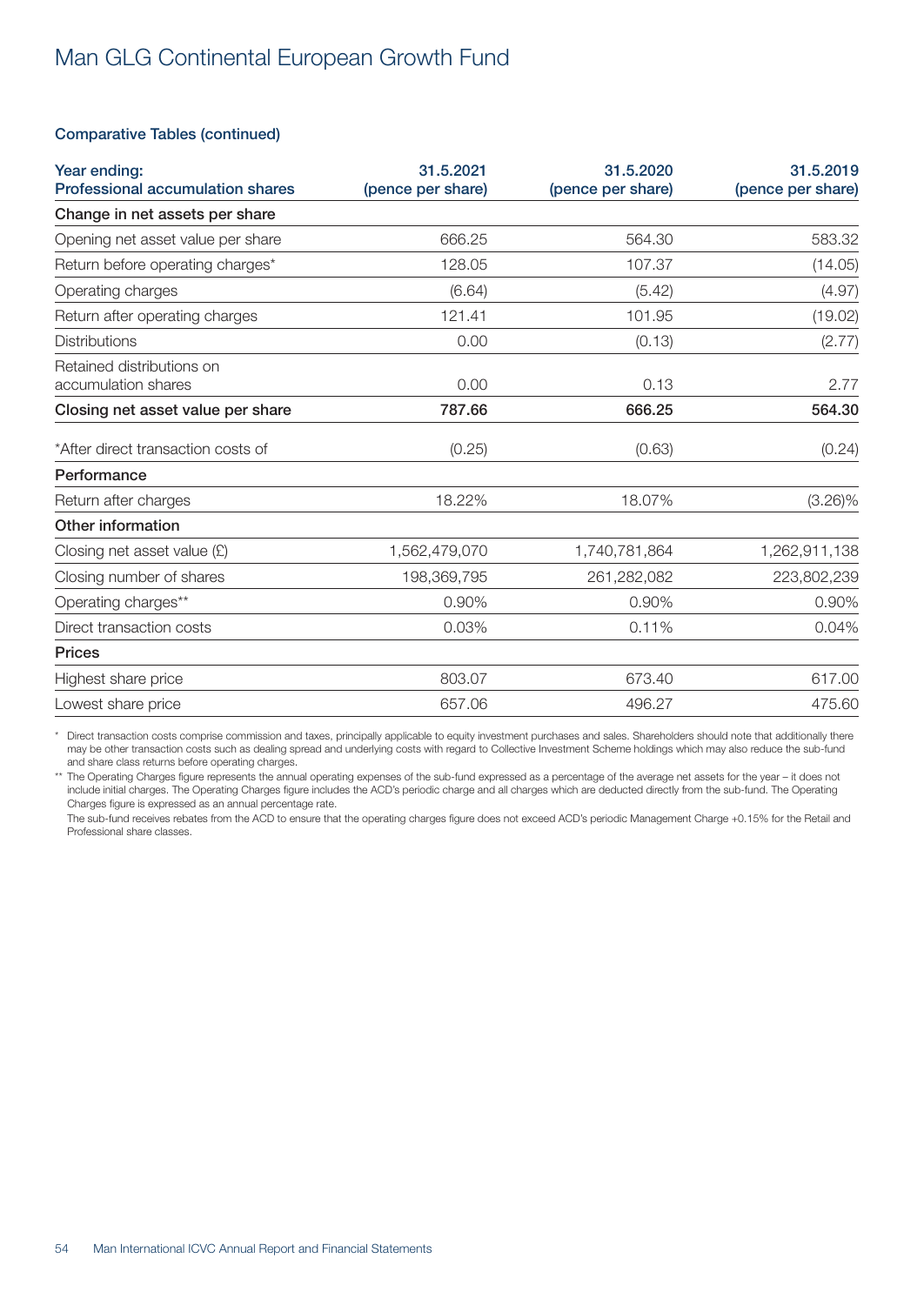### Comparative Tables (continued)

| Year ending:<br>Professional accumulation sterling<br>hedged shares | 31.5.2021<br>(pence per share) | 31.5.2020<br>(pence per share) | 31.5.2019<br>(pence per share) |
|---------------------------------------------------------------------|--------------------------------|--------------------------------|--------------------------------|
| Change in net assets per share                                      |                                |                                |                                |
| Opening net asset value per share                                   | 156.34                         | 136.64                         | 141.09                         |
| Return before operating charges*                                    | 40.19                          | 21.02                          | (3.25)                         |
| Operating charges                                                   | (1.58)                         | (1.32)                         | (1.20)                         |
| Return after operating charges                                      | 38.61                          | 19.70                          | (4.45)                         |
| <b>Distributions</b>                                                | 0.00                           | 0.00                           | (0.48)                         |
| Retained distributions on<br>accumulation shares                    | 0.00                           | 0.00                           | 0.48                           |
| Closing net asset value per share                                   | 194.95                         | 156.34                         | 136.64                         |
| *After direct transaction costs of                                  | (0.06)                         | (0.15)                         | (0.06)                         |
| Performance                                                         |                                |                                |                                |
| Return after charges                                                | 24.70%                         | 14.42%                         | $(3.15)\%$                     |
| Other information                                                   |                                |                                |                                |
| Closing net asset value $(E)$                                       | 32,723,135                     | 46,760,286                     | 33,612,976                     |
| Closing number of shares                                            | 16,785,088                     | 29,910,220                     | 24,599,673                     |
| Operating charges**                                                 | 0.90%                          | 0.90%                          | 0.90%                          |
| Direct transaction costs                                            | 0.03%                          | 0.11%                          | 0.04%                          |
| <b>Prices</b>                                                       |                                |                                |                                |
| Highest share price                                                 | 196.47                         | 169.24                         | 147.30                         |
| Lowest share price                                                  | 154.47                         | 115.99                         | 112.20                         |

\* Direct transaction costs comprise commission and taxes, principally applicable to equity investment purchases and sales. Shareholders should note that additionally there may be other transaction costs such as dealing spread and underlying costs with regard to Collective Investment Scheme holdings which may also reduce the sub-fund and share class returns before operating charges.

\*\* The Operating Charges figure represents the annual operating expenses of the sub-fund expressed as a percentage of the average net assets for the year - it does not include initial charges. The Operating Charges figure includes the ACD's periodic charge and all charges which are deducted directly from the sub-fund. The Operating Charges figure is expressed as an annual percentage rate.

The sub-fund receives rebates from the ACD to ensure that the operating charges figure does not exceed ACD's periodic Management Charge +0.15% for the Retail and Professional share classes.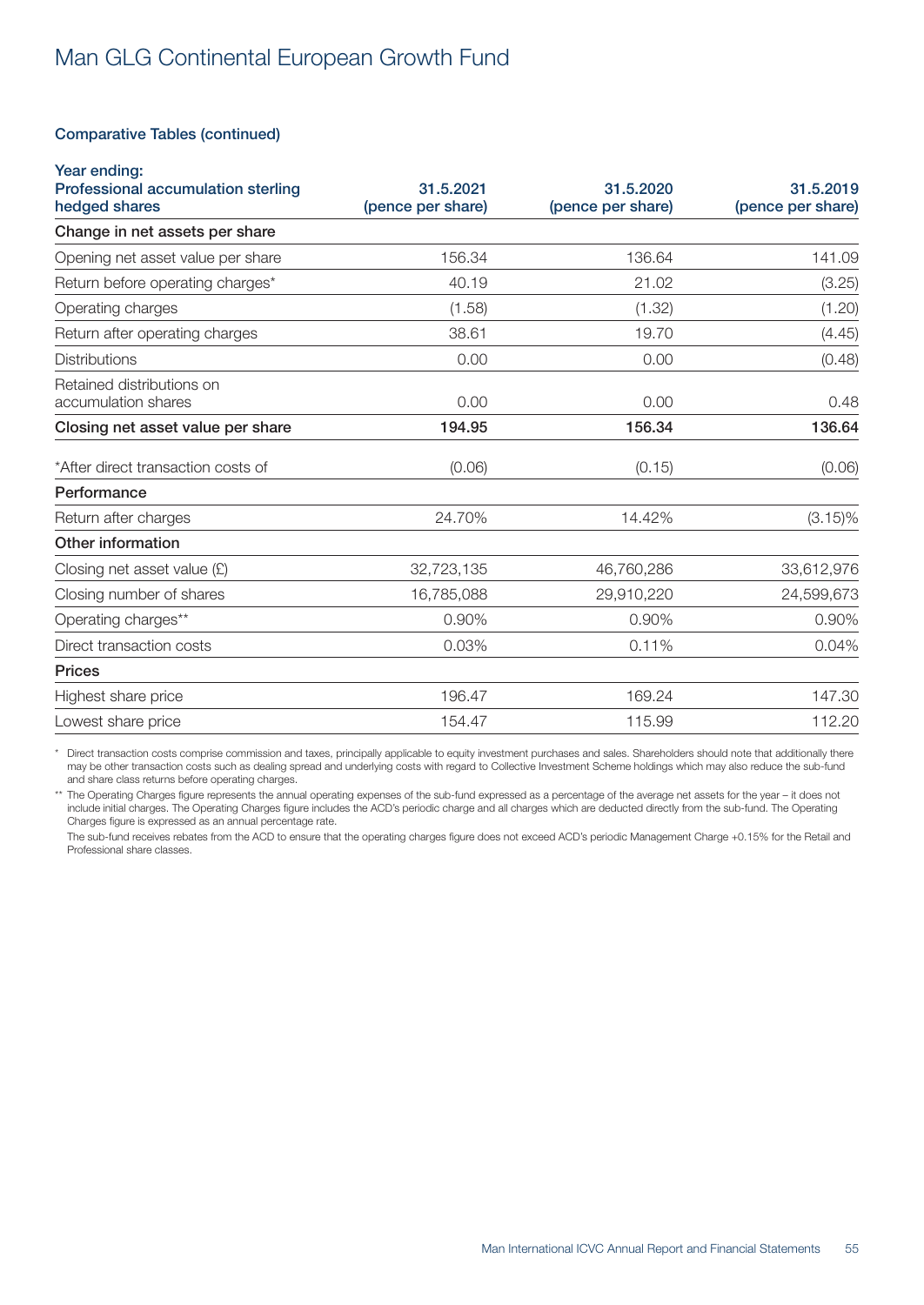### Comparative Tables (continued)

| Year ending:<br>Institutional accumulation shares | 31.5.2021<br>(pence per share) | 31.5.2020<br>(pence per share) | 31.5.2019<br>(pence per share) |
|---------------------------------------------------|--------------------------------|--------------------------------|--------------------------------|
| Change in net assets per share                    |                                |                                |                                |
| Opening net asset value per share                 | 768.01                         | 644.67                         | 660.49                         |
| Return before operating charges*                  | 148.08                         | 123.34                         | (15.82)                        |
| Operating charges                                 | 0.00                           | 0.00                           | 0.00                           |
| Return after operating charges                    | 148.08                         | 123.34                         | (15.82)                        |
| <b>Distributions</b>                              | (7.24)                         | (6.02)                         | (8.73)                         |
| Retained distributions on<br>accumulation shares  | 7.24                           | 6.02                           | 8.73                           |
| Closing net asset value per share                 | 916.09                         | 768.01                         | 644.67                         |
| *After direct transaction costs of                | (0.29)                         | (0.73)                         | (0.27)                         |
| Performance                                       |                                |                                |                                |
| Return after charges                              | 19.28%                         | 19.13%                         | (2.39)%                        |
| Other information                                 |                                |                                |                                |
| Closing net asset value $(E)$                     | 69,789,497                     | 65,662,470                     | 61,701,291                     |
| Closing number of shares                          | 7,618,158                      | 8,549,710                      | 9,571,005                      |
| Operating charges**                               | 0.00%                          | 0.00%                          | 0.00%                          |
| Direct transaction costs                          | 0.03%                          | 0.11%                          | 0.04%                          |
| <b>Prices</b>                                     |                                |                                |                                |
| Highest share price                               | 933.32                         | 776.22                         | 700.10                         |
| Lowest share price                                | 757.70                         | 571.01                         | 541.30                         |

\* Direct transaction costs comprise commission and taxes, principally applicable to equity investment purchases and sales. Shareholders should note that additionally there may be other transaction costs such as dealing spread and underlying costs with regard to Collective Investment Scheme holdings which may also reduce the sub-fund and share class returns before operating charges.

\*\* The Operating Charges figure represents the annual operating expenses of the sub-fund expressed as a percentage of the average net assets for the year – it does not include initial charges. The Operating Charges figure includes the ACD's periodic charge and all charges which are deducted directly from the sub-fund. The Operating Charges figure is expressed as an annual percentage rate.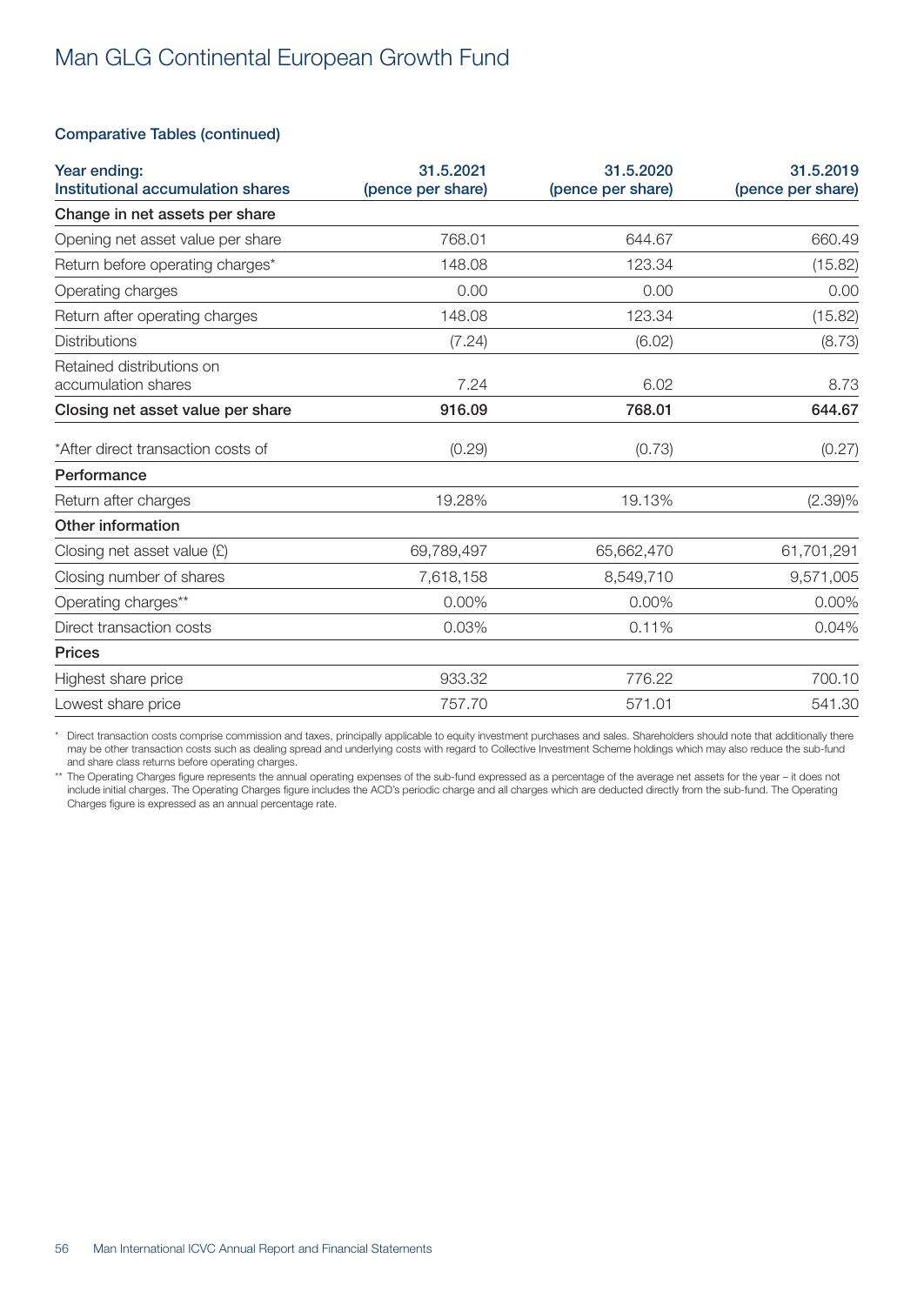### Statement of Total Return

for the year 1 June 2020 to 31 May 2021

|                                                                      |              |              | 1.6.2020 to 31.5.2021 | 1.6.2019 to 31.5.2020 |             |
|----------------------------------------------------------------------|--------------|--------------|-----------------------|-----------------------|-------------|
|                                                                      | <b>Notes</b> | £            | £                     | £                     | £           |
| Income                                                               |              |              |                       |                       |             |
| Net capital gains                                                    | 2            |              | 340,535,654           |                       | 268,697,157 |
| Revenue                                                              | 3            | 19,718,528   |                       | 15,756,908            |             |
| <b>Expenses</b>                                                      | 4            | (18,062,751) |                       | (13,186,008)          |             |
| Interest payable and similar charges                                 | 5            | (49, 444)    |                       | (53, 358)             |             |
| Net revenue before taxation                                          |              | 1,606,333    |                       | 2,517,542             |             |
| Taxation                                                             | 6            | (3,625,051)  |                       | (2,079,769)           |             |
| Net (expense)/revenue after taxation                                 |              |              | (2,018,718)           |                       | 437,773     |
| Total return before distributions                                    |              |              | 338,516,936           |                       | 269,134,930 |
| <b>Distributions</b>                                                 |              |              | (580, 422)            |                       | (880, 162)  |
| Change in net assets attributable to<br>shareholders from investment |              |              |                       |                       |             |
| activities                                                           |              |              | 337,936,514           |                       | 268,254,768 |

### Statement of Change in Net Assets Attributable to Shareholders

for the year 1 June 2020 to 31 May 2021

|                                                                                                | 1.6.2020 to 31.5.2021 |                 | 1.6.2019 to 31.5.2020 |               |
|------------------------------------------------------------------------------------------------|-----------------------|-----------------|-----------------------|---------------|
|                                                                                                | £                     | £               | £                     | £             |
| Opening net assets attributable to<br>shareholders                                             |                       | 1,902,524,190   |                       | 1,410,519,194 |
| Movements due to sales and repurchase of<br>shares:                                            |                       |                 |                       |               |
| Amounts receivable on creation of<br>shares                                                    | 262,961,191           |                 | 430,517,590           |               |
| Less: Amounts payable on cancellation<br>of shares                                             | (788,206,796)         |                 | (207, 632, 754)       |               |
|                                                                                                |                       | (525, 245, 605) |                       | 222,884,836   |
| Change in net assets attributable to<br>shareholders from investment activities<br>(see above) |                       | 337,936,514     |                       | 268,254,768   |
| Retained distributions on accumulation<br>shares                                               |                       | 551,504         |                       | 865,392       |
| Closing net assets attributable to<br>shareholders                                             |                       | 1,715,766,603   |                       | 1,902,524,190 |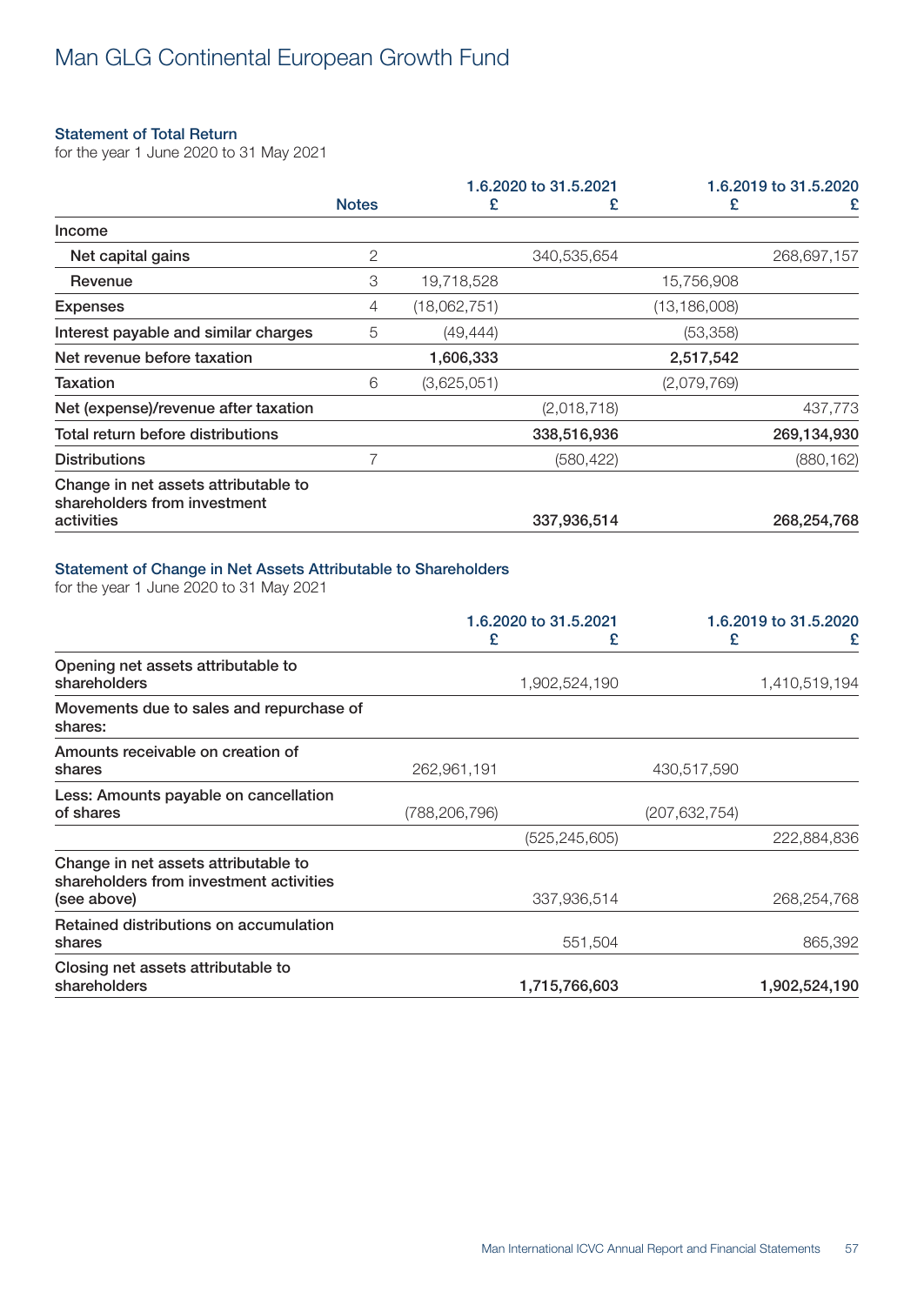#### Balance Sheet

as at 31 May 2021

|                                            |              |                | 31.5.2021      |                | 31.5.2020      |
|--------------------------------------------|--------------|----------------|----------------|----------------|----------------|
|                                            | <b>Notes</b> | £              | £              | £              | £              |
| Assets:                                    |              |                |                |                |                |
| <b>Fixed assets</b>                        |              |                |                |                |                |
| Investments                                |              |                | 1,692,963,264  |                | 1,879,126,133  |
| <b>Current assets</b>                      |              |                |                |                |                |
| <b>Debtors</b>                             | 8            | 11,598,678     |                | 19,023,677     |                |
| Cash and bank balances                     | 9            | 57,558,687     |                | 37,210,060     |                |
| <b>Total current assets</b>                |              |                | 69,157,365     |                | 56,233,737     |
| <b>Total assets</b>                        |              |                | 1,762,120,629  |                | 1,935,359,870  |
| Liabilities:                               |              |                |                |                |                |
| <b>Investment liabilities</b>              |              |                | (906, 761)     |                | (4,370,507)    |
| <b>Creditors</b>                           |              |                |                |                |                |
| <b>Bank overdrafts</b>                     |              | (549, 624)     |                | (13,031)       |                |
| Other creditors                            | 10           | (44, 897, 641) |                | (28, 452, 142) |                |
| <b>Total other liabilities</b>             |              |                | (45, 447, 265) |                | (28, 465, 173) |
| <b>Total liabilities</b>                   |              |                | (46, 354, 026) |                | (32, 835, 680) |
| Net assets attributable to<br>shareholders |              |                | 1,715,766,603  |                | 1,902,524,190  |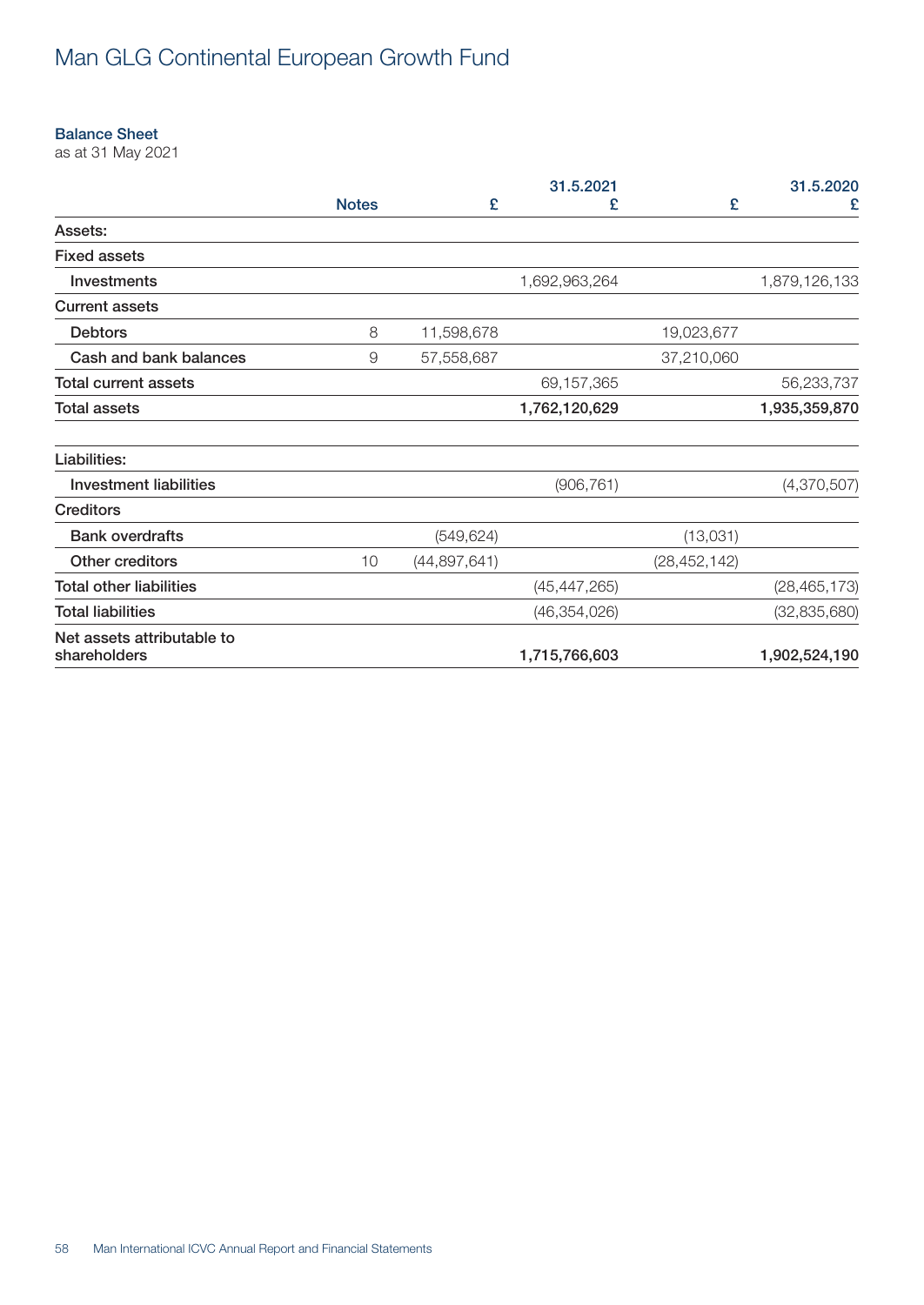### Notes to the Financial Statements

for the year 1 June 2020 to 31 May 2021

### 1 Accounting policies (see pages 20 to 22)

### 2 Net capital gains

| 1.6.2020<br>to 31,5,2021 | 1.6.2019<br>to 31,5,2020<br>£ |
|--------------------------|-------------------------------|
|                          |                               |
| 340,384,800              | 266,945,421                   |
|                          | (8,595,164)                   |
| (1, 148, 880)            | 10,861,053                    |
| 1,314,465                | (499, 782)                    |
| (14, 731)                | (14, 371)                     |
| 340,535,654              | 268,697,157                   |
|                          |                               |

### 3 Revenue

|                                 | 1.6.2020<br>to 31,5,2021 | 1.6.2019<br>to 31.5.2020<br>£ |
|---------------------------------|--------------------------|-------------------------------|
| Interest from UK bank deposits  | 105                      | 52,115                        |
| <b>Collateral interest</b>      |                          | 147,256                       |
| Non-taxable overseas dividends  | 19,400,553               | 14,851,708                    |
| Revenue from total return swaps |                          | 37,639                        |
| Securities lending revenue      | 317,870                  | 214,569                       |
| Franked UK dividends            |                          | 453,621                       |
| <b>Total Revenue</b>            | 19,718,528               | 15,756,908                    |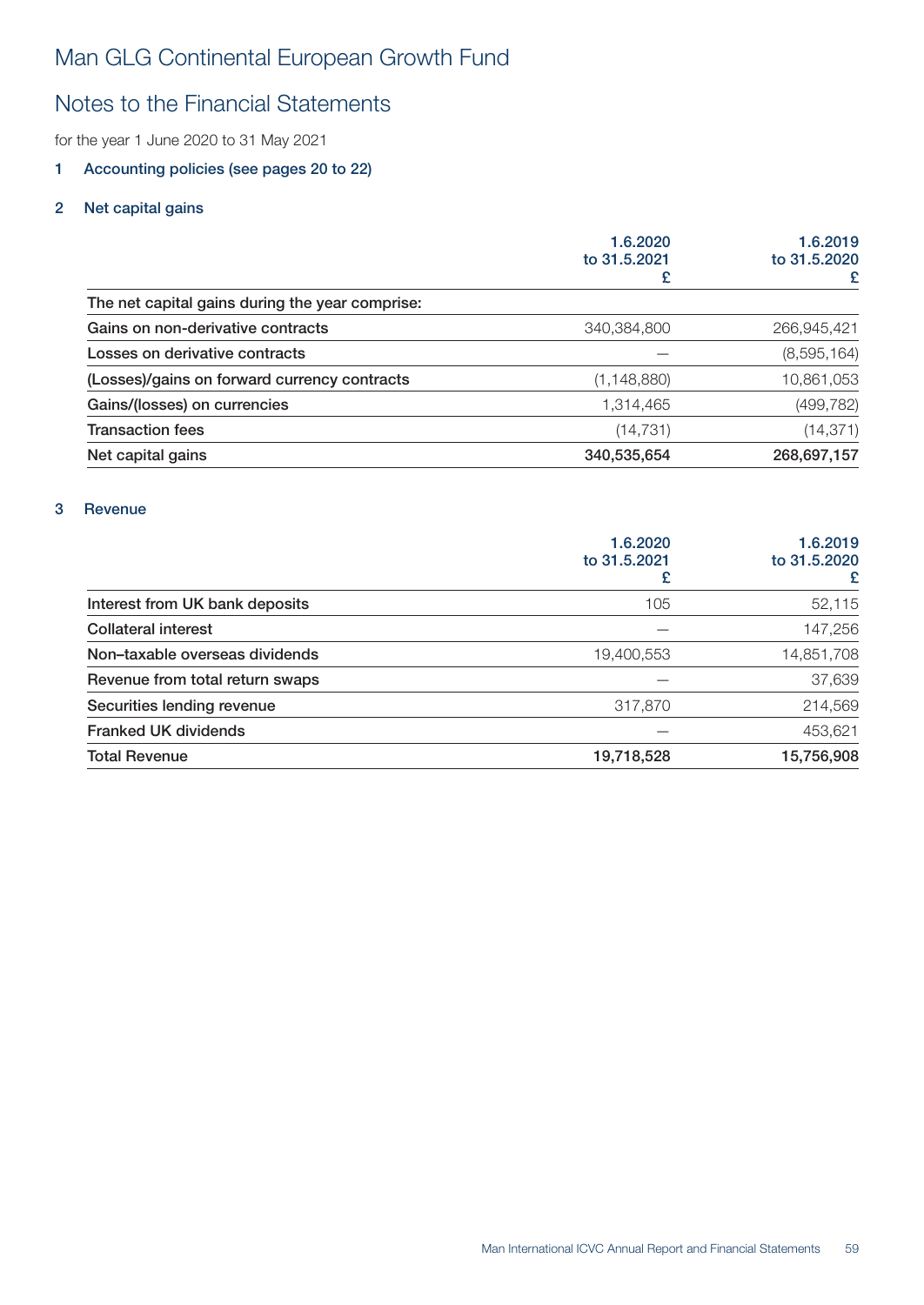Notes to the Financial Statements (continued)

### 4 Expenses

|                                                                                                            | 1.6.2020<br>to 31.5.2021<br>£ | 1.6.2019<br>to 31.5.2020<br>£ |
|------------------------------------------------------------------------------------------------------------|-------------------------------|-------------------------------|
| Payable to the Authorised Corporate Director (ACD),<br>associates of the ACD and agents of either of them: |                               |                               |
| ACD's periodic charge                                                                                      | 15,119,547                    | 11,061,087                    |
| Directors insurance                                                                                        | 8,461                         | 8,484                         |
| <b>Registration fees</b>                                                                                   | 3,341,287                     | 2,419,146                     |
|                                                                                                            | 18,469,295                    | 13,488,717                    |
| Payable to the Depositary, associates of the<br>Depositary and agents of either of them:                   |                               |                               |
| Depositary's fees                                                                                          | 260,373                       | 238,651                       |
| Safe custody fees                                                                                          | 161,197                       | 152,336                       |
|                                                                                                            | 421,570                       | 390,987                       |
| Other expenses:                                                                                            |                               |                               |
| <b>Administration fees</b>                                                                                 |                               | 1,852                         |
| <b>ADR</b> fees                                                                                            | 14,381                        |                               |
| <b>Audit fees</b>                                                                                          | 41,058                        | (8,953)                       |
| Expenses refundable by the ACD                                                                             | (922, 714)                    | (731, 028)                    |
| <b>FCA</b> fees                                                                                            | 146                           | 146                           |
| Professional services fees                                                                                 | 39,015                        | 32,682                        |
| <b>Sundry charges</b>                                                                                      |                               | 11,605                        |
|                                                                                                            | (828, 114)                    | (693, 696)                    |
| <b>Total expenses</b>                                                                                      | 18,062,751                    | 13,186,008                    |

### 5 Interest payable and similar charges

|                                            | 1.6.2020<br>to 31,5,2021 | 1.6.2019<br>to 31.5.2020 |
|--------------------------------------------|--------------------------|--------------------------|
| <b>Bank overdraft interest</b>             | 49.301                   | 53,358                   |
| <b>Collateral interest</b>                 | 143                      |                          |
| Total interest payable and similar charges | 49.444                   | 53,358                   |

### 6 Taxation

|                                               | 1.6.2020<br>to 31.5.2021 | 1.6.2019<br>to 31.5.2020 |
|-----------------------------------------------|--------------------------|--------------------------|
| (a) Analysis of tax charge in the year        |                          |                          |
| Overseas tax                                  | 3,625,051                | 2,079,769                |
| Total tax charge for the year (see note 6(b)) | 3,625,051                | 2,079,769                |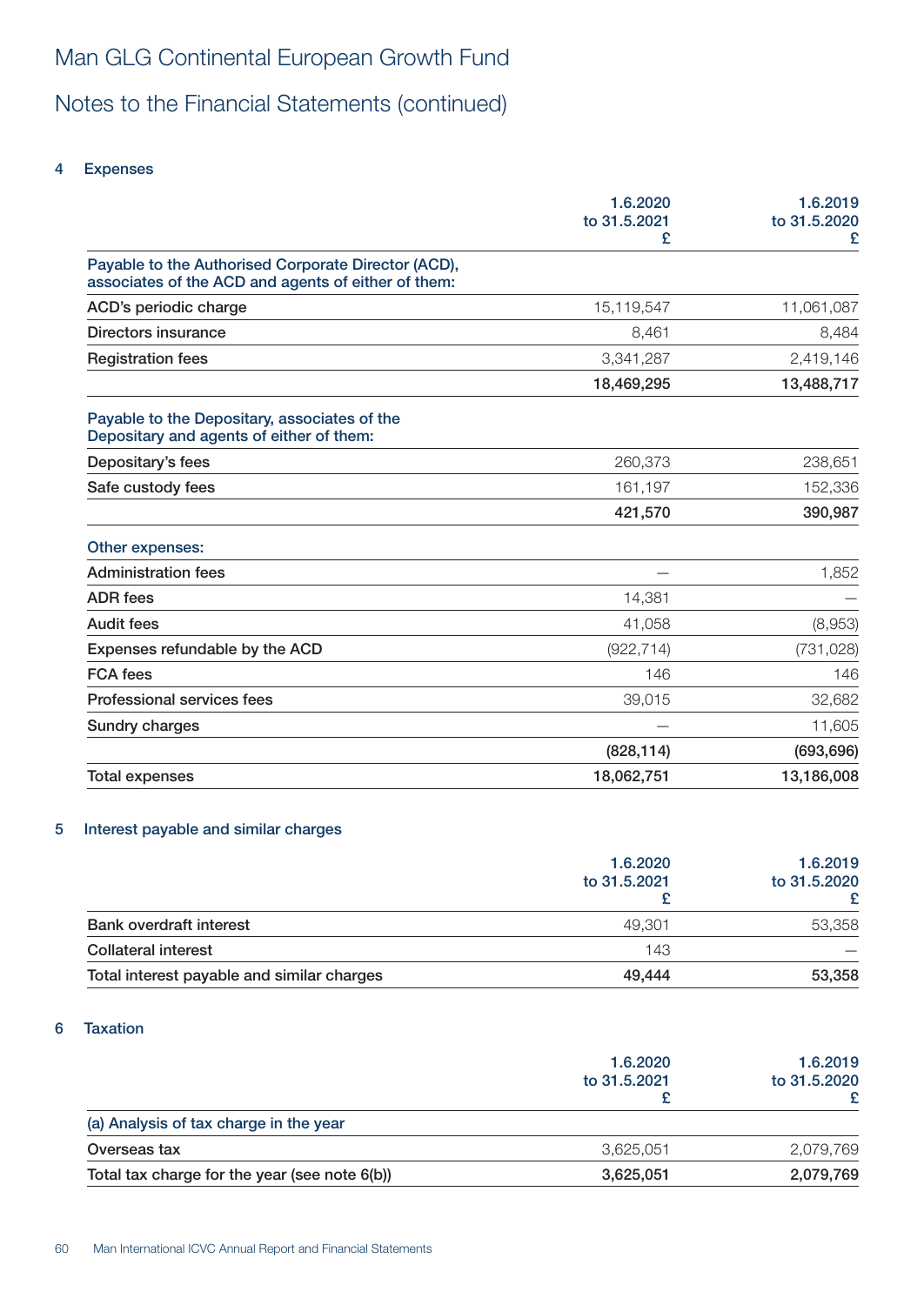### 6 Taxation (continued)

### (b) Reconciliation of total tax charge

The tax assessed for the year is higher (2020 - higher) than the amount resulting from applying the standard rate of corporation tax in the UK for an open-ended investment company (20%). The differences are explained below.

|                                                        | 1.6.2020<br>to 31.5.2021 | 1.6.2019          |
|--------------------------------------------------------|--------------------------|-------------------|
|                                                        |                          | to 31.5.2020<br>£ |
| Net revenue before taxation for the year               | 1,606,333                | 2,517,542         |
| Corporation tax at 20% (2020: 20%)                     | 321,267                  | 503,508           |
| Effects of:                                            |                          |                   |
| Excess expenses for which tax relief taken             | 3,558,160                | 2,557,557         |
| Overseas tax                                           | 3,625,051                | 2,079,769         |
| Prior year adjustment to excess management<br>expenses | 684                      |                   |
| Revenue not subject to corporation tax                 | (3,880,111)              | (3,061,065)       |
| Total tax charge for the year (see note 6(a))          | 3,625,051                | 2,079,769         |

At 31 May 2021, the sub-fund had surplus management expenses of £58,065,119 (31 May 2020 - £40,274,317). It is unlikely that the sub-fund will generate sufficient taxable profits in the future to utilise these expenses and therefore a deferred tax asset of £11,613,708 (31 May 2020 - £8,054,864) has not been recognised in the current or prior year.

### 7 Distributions

The distributions take account of revenue received on the creation of shares and revenue deducted on the cancellation of shares and comprise:

|                                                          | 1.6.2020<br>to 31.5.2021 | 1.6.2019<br>to 31.5.2020 |
|----------------------------------------------------------|--------------------------|--------------------------|
|                                                          | £                        | £                        |
| <b>Final distribution</b>                                | 551,504                  | 865,392                  |
|                                                          | 551,504                  | 865,392                  |
| Add: revenue deducted on cancellation of shares          | 44,514                   | 35,385                   |
| Deduct: revenue received on creation of shares           | (15,596)                 | (20, 615)                |
| Net distribution for the year                            | 580,422                  | 880,162                  |
| The distributable amount has been calculated as follows: |                          |                          |
| Net (expense)/revenue after taxation for the year        | (2,018,718)              | 437,773                  |
| Add: Equalisation on share conversions                   | 8                        | 15                       |
| Shortfall met from capital                               | 2,599,132                | 442,374                  |
| Net distribution for the year                            | 580,422                  | 880,162                  |

Details of the distribution per share are set out in the distribution table on page 70.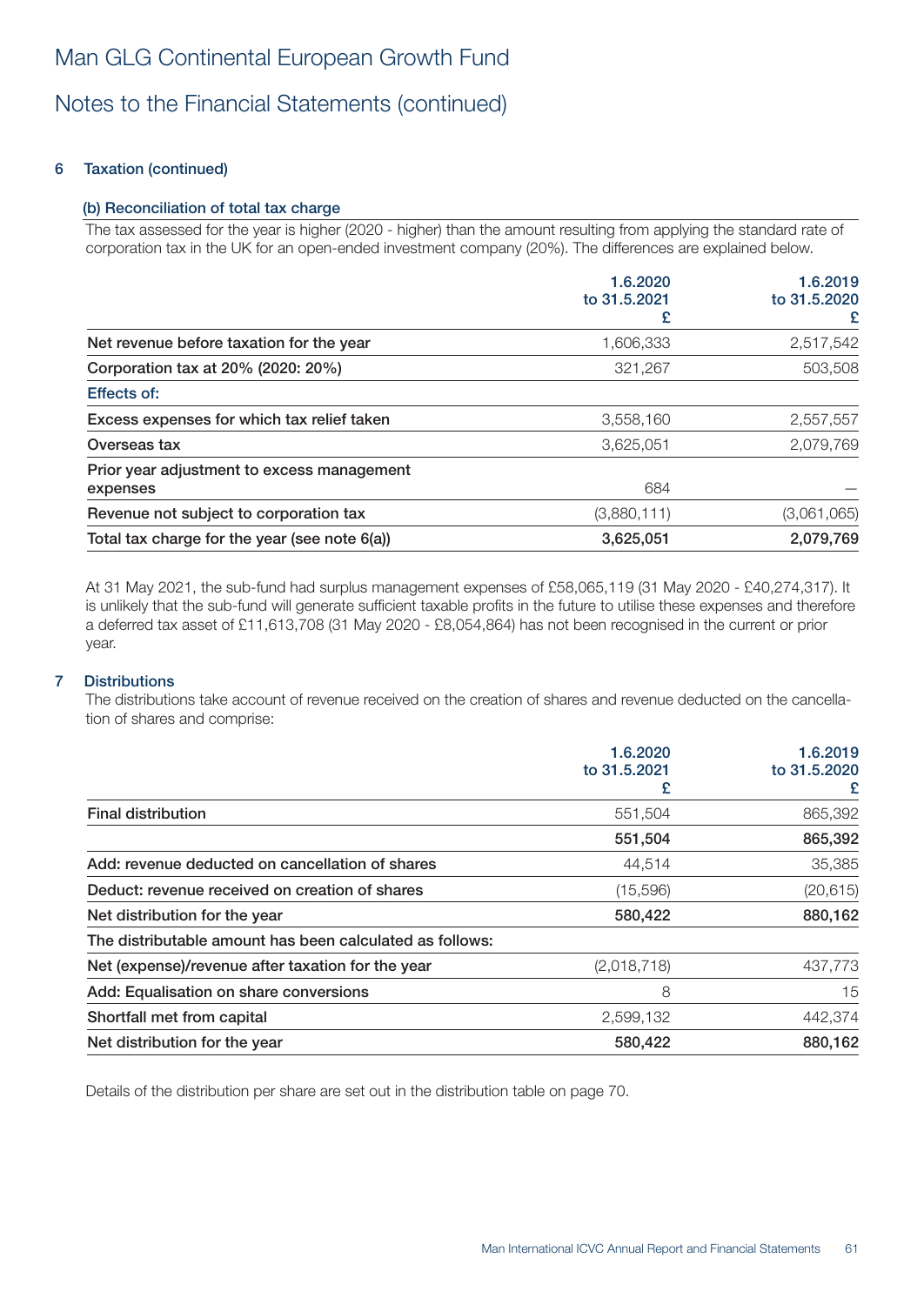# Notes to the Financial Statements (continued)

### 8 Debtors

|                                                      | 31.5.2021  | 31.5.2020  |
|------------------------------------------------------|------------|------------|
|                                                      | £          | £          |
| Accrued revenue                                      | 395,737    | 142,651    |
| Amounts receivable for creation of shares            | 3.697.903  | 6,938,687  |
| Amounts receivable from counterparties in respect of |            |            |
| collateral on derivatives                            | 270,002    |            |
| Expenses refundable by the ACD                       | 403,278    | 259,088    |
| Foreign currency contracts receivable                | 3,869,689  | 65,064     |
| Overseas tax recoverable                             | 1,254,167  | 1,288,002  |
| Sales awaiting settlement                            | 1,707,902  | 10,330,185 |
| <b>Total debtors</b>                                 | 11,598,678 | 19,023,677 |

### 9 Cash and bank balances

|                                                    | 31.5.2021  | 31.5.2020  |
|----------------------------------------------------|------------|------------|
| Amount held at futures clearing houses and brokers | 10.663     | 11.302     |
| Cash and bank balances                             | 57.548.024 | 37,198,758 |
| Total Cash and bank balances                       | 57,558,687 | 37,210,060 |

### 10 Creditors

|                                                                              | 31.5.2021<br>£ | 31.5.2020<br>£ |
|------------------------------------------------------------------------------|----------------|----------------|
| <b>Other creditors</b>                                                       |                |                |
| Accrued ACD's periodic charge                                                | 1,113,623      | 1,115,331      |
| Accrued audit fees                                                           | 24,433         | 7,876          |
| Accrued depositary's fees                                                    | 20,740         | 29,190         |
| Accrued directors insurance fees                                             | 29,486         | 21,026         |
| <b>Accrued FCA fees</b>                                                      | 2,635          | 2,489          |
| Accrued registration fees                                                    | 245,206        | 245,955        |
| Accrued safe custody fees                                                    | 25,613         | 109,120        |
| Accrued transaction charges                                                  | 2,244          | 12,782         |
| Amounts payable for cancellation of shares                                   | 35,436,151     | 2,359,958      |
| Amounts payable to counterparties in respect of<br>collateral on derivatives |                | 1,519,941      |
| <b>Corporation Tax</b>                                                       | 262,883        | 262,883        |
| Foreign currency contracts awaiting settlement                               | 3,864,938      | 65,216         |
| Purchases awaiting settlement                                                | 3,869,689      | 22,700,375     |
| <b>Total creditors</b>                                                       | 44,897,641     | 28,452,142     |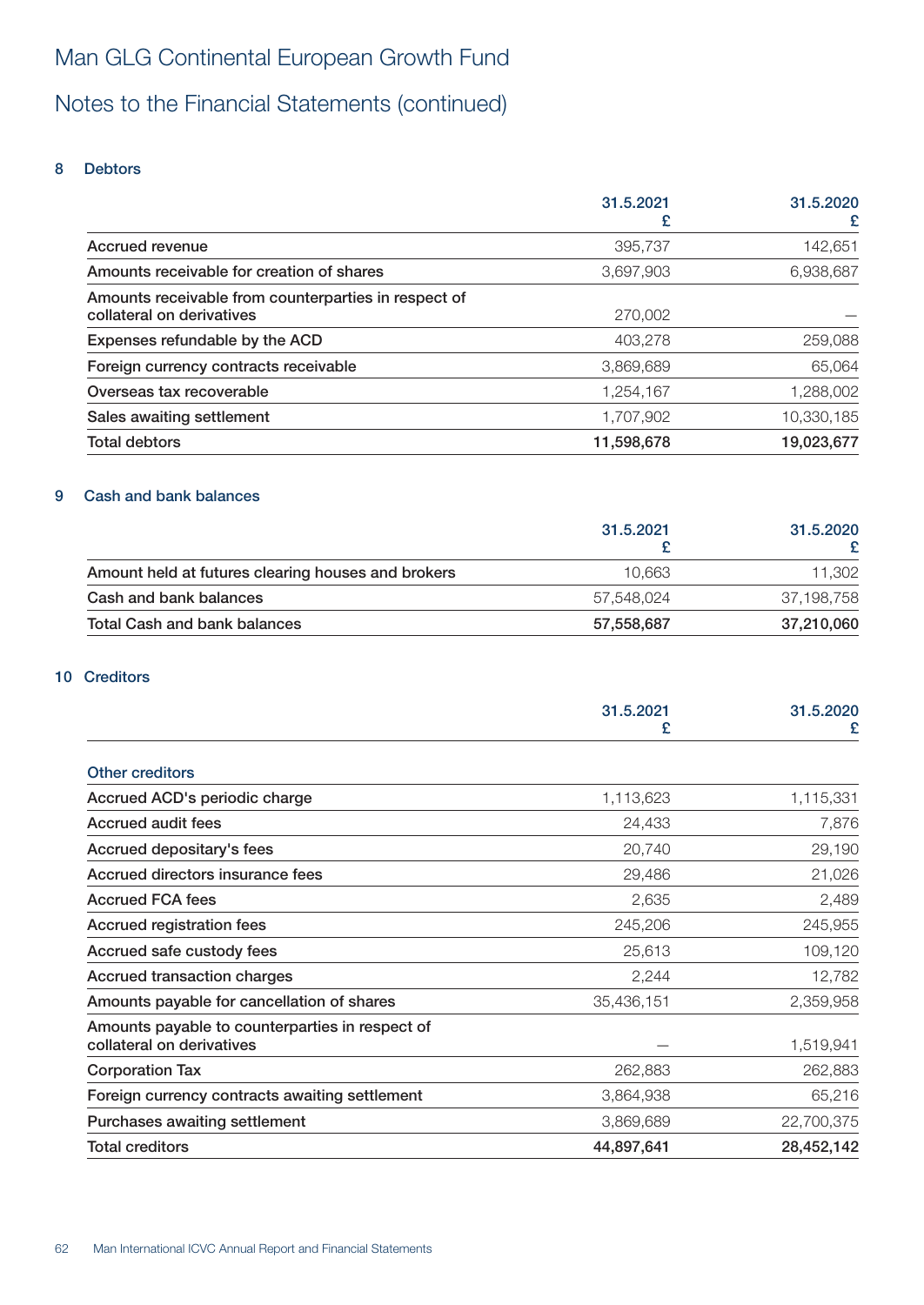### 11 Related party transactions

Man Fund Management UK Limited, as ACD, is regarded as a related party and acts as either principal or agent in respect of all transactions of shares of the sub-fund. The aggregate monies received on the issue of shares and paid on the cancellation of shares are disclosed in the Statement of Change in Net Assets Attributable to Shareholders. Any expenses paid to/from the ACD during the accounting period are disclosed in note 4. Any amounts due to, or payable by, the ACD at the end of the accounting period are disclosed in notes 8 and 10.

BNY (OCS) Nominees Limited had a shareholding of 0.34% of the sub-fund as at 31 May 2021 (31 May 2020 - 0.43%) on behalf of the Man GLG Balanced Managed Fund. Man GLG Balanced Managed Fund has the same ACD as the sub-fund.

#### 12 Share classes

The sub-fund currently has four share classes in issue. The current annual ACD charge as a percentage of the daily net asset value is as follows:

| Retail accumulation                       | 1.50%    |
|-------------------------------------------|----------|
| Professional accumulation                 | 0.75%    |
| Professional accumulation sterling hedged | 0.75%    |
| Institutional accumulation                | $0.00\%$ |

The net asset value for each share class, the net asset value per share and the number of shares in issue in each share class are detailed in the Comparative Tables on pages 53 to 56. The distribution per share is given in the Distribution Table on page 70.

All share classes have the same rights on winding up.

#### 13 Derivatives and other financial instruments

The analysis and tables provided refer to the narrative disclosure on Derivatives and other financial instrument risks on pages 22 to 24.

#### a) Risk Management

The ACD uses a risk management process to monitor and measure the risks related to the positions entered into on behalf of the sub-fund, including the risks attached to financial derivative instruments.

As part of this process, the ACD calculates Value-at-Risk (VaR) on the portfolio on a daily basis.

VaR is a statistical measurement that intends to measure the maximum potential loss of a portfolio from adverse market movements in an ordinary market environment.

VaR is calculated at a given confidence level (probability), over a specified time period under normal market conditions. The ACD uses a confidence level of 97.7% with a holding period of 5 business days.

Note that this calculation is distinct from the calculation of Global Exposure of the sub-fund which uses the Commitment Approach as detailed within ESMA's "Guidelines on Risk Measurement and the Calculation of Global Exposure and Counterparty Risk for UCITS" (ref 10-788).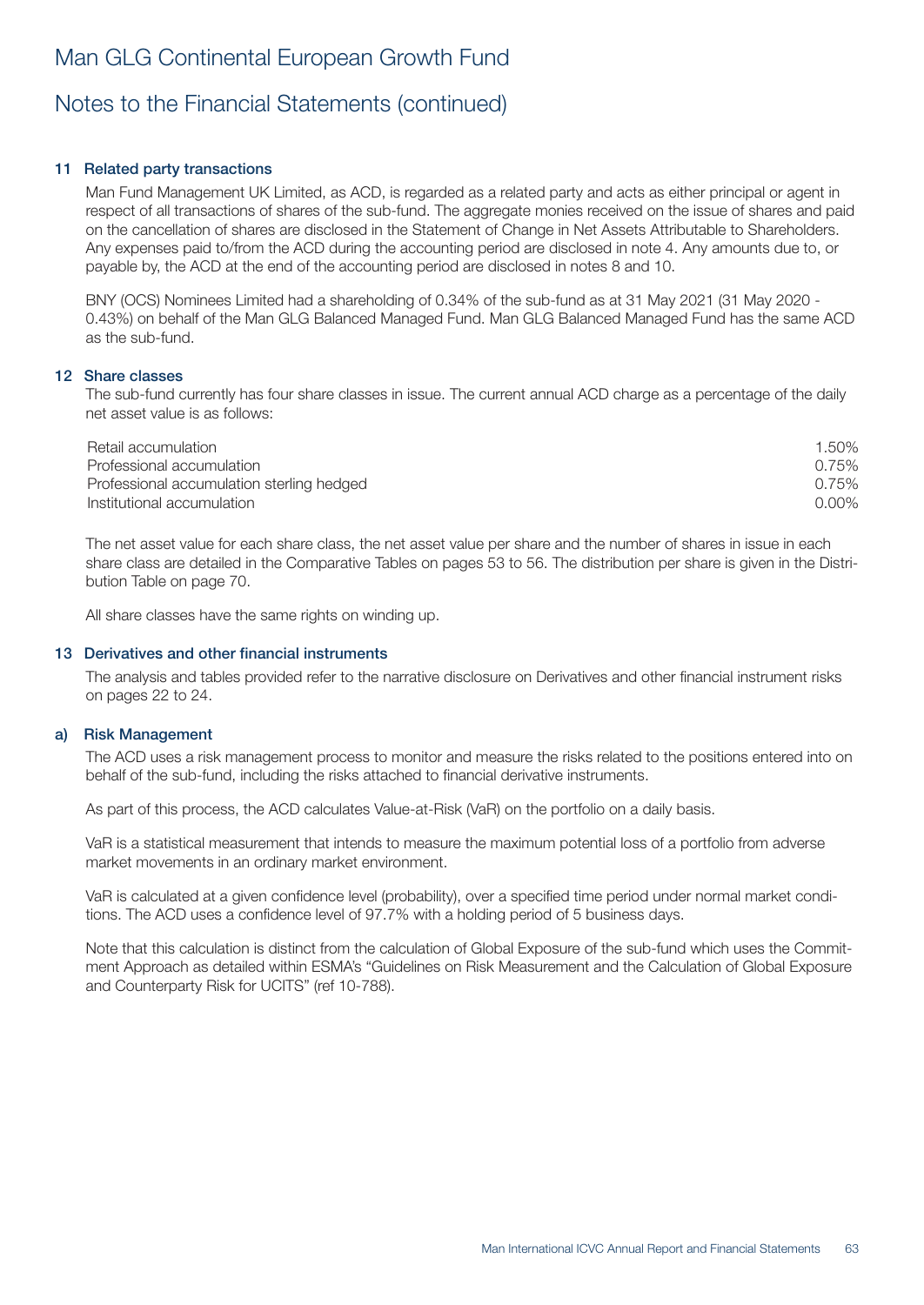### Notes to the Financial Statements (continued)

### 13 Derivatives and other financial instruments (continued)

### a) Risk Management (continued)

The table below details the maximum, minimum, and average VaR over the year.

### Model and Inputs used for calculation

|                           |                                                                                 |              | 1.6.2020<br>to<br>31.5.2021 | 1.6.2019<br>to<br>31.5.2020 |
|---------------------------|---------------------------------------------------------------------------------|--------------|-----------------------------|-----------------------------|
| <b>Calculation Method</b> | Ex Ante VaR vs Benchmark                                                        | Year end VaR | 1.21%                       | 1.52%                       |
| <b>Benchmark Name</b>     | MSCI Europe Ex UK (GBP, NDTR)                                                   | Min VaR      | 1.09%                       | 0.51%                       |
| <b>Type of Model</b>      | MonteCarlo Simulation                                                           | Max VaR      | $2.01\%$                    | 1.52%                       |
| <b>Model Parameters</b>   | 1 day, 97.7% confidence level VaR,<br>using last 6 month risk factor<br>history | Avg VaR      | 1.41%                       | 0.78%                       |

#### b) Valuation of financial investments

The categorisation of financial investments in the tables below reflects the methodology used to measure their fair value.

|                                 | <b>Assets</b><br>£ | <b>Liabilities</b><br>£ |
|---------------------------------|--------------------|-------------------------|
| 31.5.2021                       |                    |                         |
| Level 1: Quoted prices          | 1,692,565,201      |                         |
| Level 2: Observable market data | 398,063            | (906, 761)              |
| Level 3: Unobservable data      |                    |                         |
| Total                           | 1,692,963,264      | (906, 761)              |
|                                 | <b>Assets</b><br>£ | Liabilities<br>£        |
| 31.5.2020                       |                    |                         |
| Level 1: Quoted prices          | 1,872,937,678      |                         |
| Level 2: Observable market data | 6,188,455          | (4,370,507)             |
| Level 3: Unobservable data      |                    |                         |
| Total                           | 1,879,126,133      | (4,370,507)             |

Level 1: Unadjusted quoted price in an active market for an identical instrument;

Level 2: Valuation techniques using observable inputs other than quoted prices within level 1;

Level 3: Valuation techniques using unobservable inputs.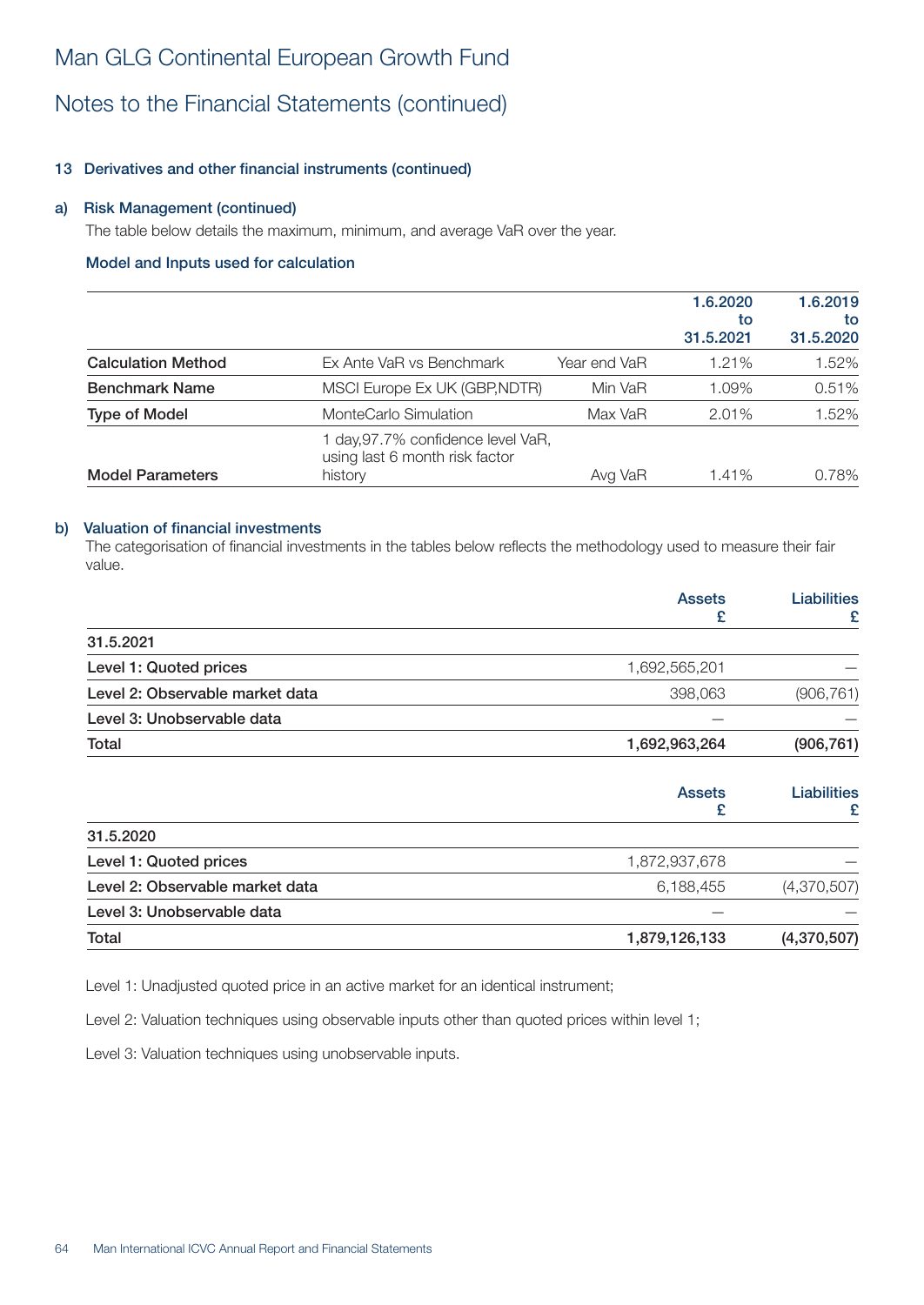# Notes to the Financial Statements (continued)

### 13 Derivatives and other financial instruments (continued)

#### c) Counterparty exposure

The counterparty exposure of Over-the-Counter financial derivative transactions as at 31 May 2021:

| <b>Counterparty Details of OTC</b><br><b>Financial Derivative Transactions</b> | Forward<br>Foreign<br><b>Exchange</b><br><b>Contracts</b> | Total<br><b>Exposure</b> |
|--------------------------------------------------------------------------------|-----------------------------------------------------------|--------------------------|
| <b>Bank of New York Mellon</b>                                                 | (508, 698)                                                | (508, 698)               |

The counterparty exposure of Over-the-Counter financial derivative transactions as at 31 May 2020:

| <b>Forward</b><br>Foreign<br><b>Exchange</b><br><b>Contracts</b><br><b>Exposure</b> |           |
|-------------------------------------------------------------------------------------|-----------|
| 1.817.948                                                                           | 1,817,948 |
| 1,817,948                                                                           | 1,817,948 |
|                                                                                     |           |

Collateral received from these counterparties in respect of derivative contracts was £Nil (31 May 2020 - £1,519,941).

Collateral pledged to these counterparties in respect of derivative contracts was £270,002 (31 May 2020 - £Nil).

#### d) Sensitivity analysis

As the Man GLG Continental European Growth Fund is not considered to be a sophisticated sub-fund, further numerical analysis of derivatives has not been given.

#### 14 Commitments, contingent liabilities and contingent assets

There were no commitments, contingent liabilities and contingent assets at the balance sheet date (31 May 2020 - £Nil).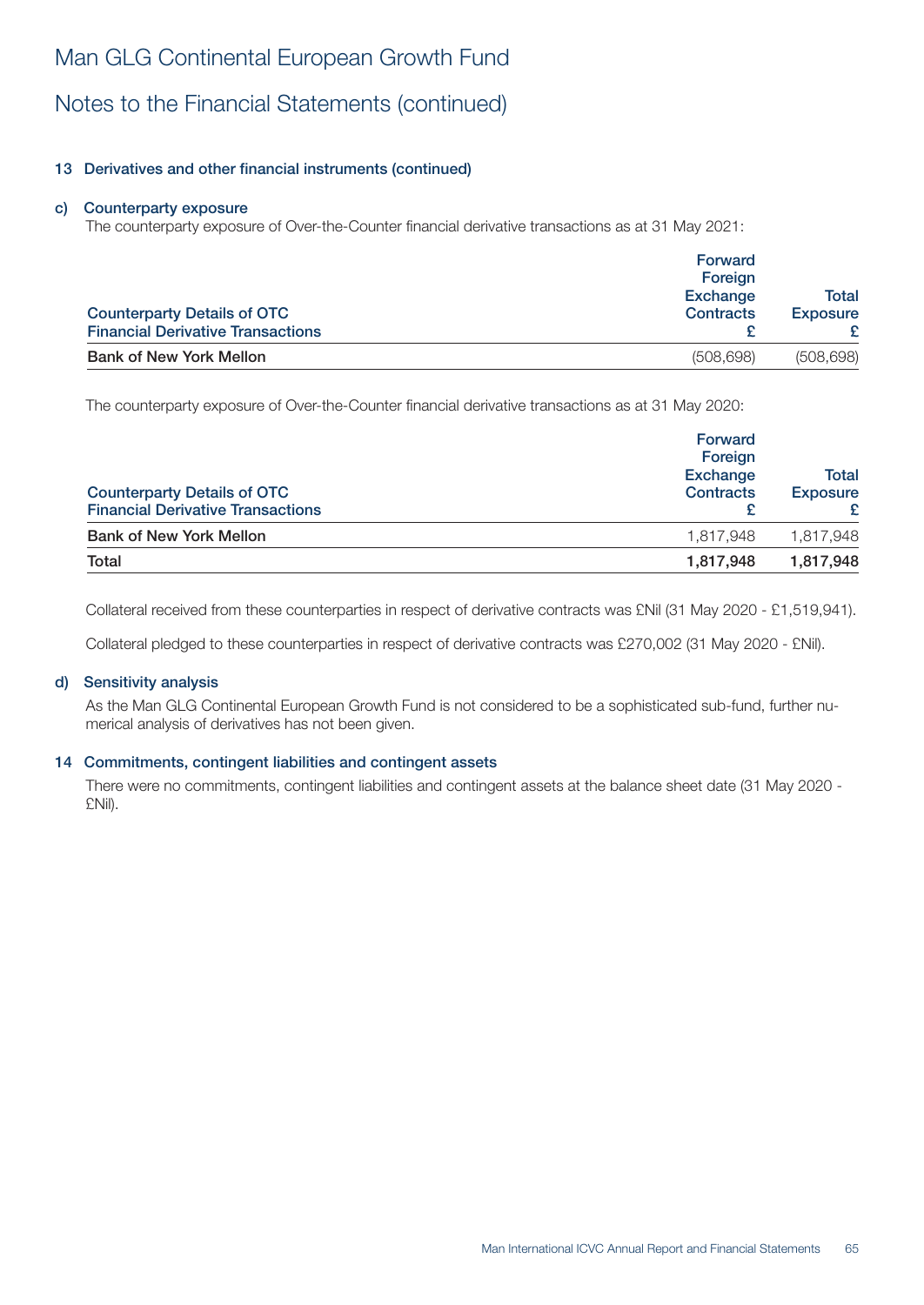### 15 Portfolio transaction costs

for the year 1 June 2020 to 31 May 2021:

|                                                    | Value         | <b>Commissions</b> |               | <b>Taxes</b> |               |
|----------------------------------------------------|---------------|--------------------|---------------|--------------|---------------|
| <b>Purchases</b>                                   | £             | £                  | $\frac{0}{0}$ | £            | $\frac{0}{0}$ |
| <b>Equity transactions</b>                         | 560,658,184   | 167,180            | 0.03          | 291,607      | 0.05          |
| Total                                              | 560,658,184   | 167,180            |               | 291,607      |               |
| Total purchases including<br>commissions and taxes | 561,116,971   |                    |               |              |               |
| <b>Sales</b>                                       | £             | £                  | $\frac{0}{0}$ | £            | $\frac{0}{0}$ |
| <b>Equity transactions</b>                         | 1,081,394,323 | 234,444            | 0.02          | 974          | 0.00          |
| Total                                              | 1,081,394,323 | 234,444            |               | 974          |               |
| Total sales net of<br>commissions and taxes        | 1,081,158,905 |                    |               |              |               |
| Derivative transaction<br>costs                    |               |                    |               |              |               |
| <b>Total transaction costs</b>                     |               | 401,624            |               | 292,581      |               |
| Commissions as % of<br>average net asset value     | 0.02%         |                    |               |              |               |
| Taxes as % of average<br>net asset value           | 0.01%         |                    |               |              |               |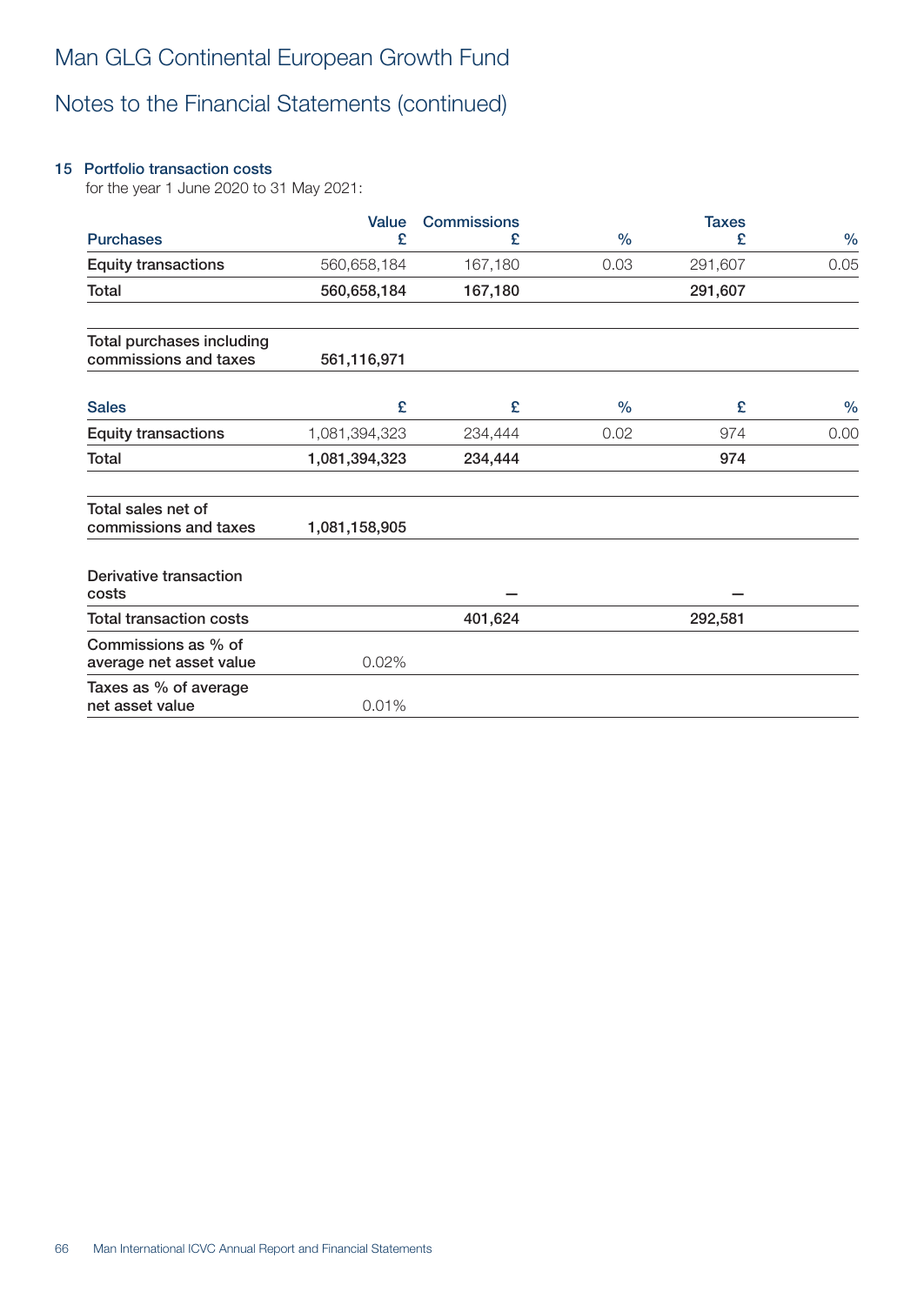### 15 Portfolio transaction costs (continued)

for the year 1 June 2019 to 31 May 2020:

|                                                    |             | <b>Value Commissions</b> |               | <b>Taxes</b> |      |
|----------------------------------------------------|-------------|--------------------------|---------------|--------------|------|
| <b>Purchases</b>                                   | £           | £                        | $\frac{0}{0}$ | £            | $\%$ |
| <b>Equity transactions</b>                         | 776,063,929 | 181,301                  | 0.02          | 1,229,515    | 0.16 |
| Total                                              | 776,063,929 | 181,301                  |               | 1,229,515    |      |
| Total purchases including<br>commissions and taxes | 777,474,745 |                          |               |              |      |
| <b>Sales</b>                                       | £           | £                        | $\%$          | £            | $\%$ |
| <b>Equity transactions</b>                         | 498,402,223 | 143,488                  | 0.03          | 1,230        | 0.00 |
| Total                                              | 498,402,223 | 143,488                  | 1,230         |              |      |
| Total sales net of<br>commissions and taxes        | 498,257,505 |                          |               |              |      |
| Derivative transaction<br>costs                    |             | 1,180                    |               |              |      |
| <b>Total transaction costs</b>                     |             | 325,969                  |               | 1,230,745    |      |
| Commissions as % of<br>average net asset value     | 0.02%       |                          |               |              |      |
| Taxes as % of average<br>net asset value           | 0.09%       |                          |               |              |      |

The above analysis covers any direct transaction costs suffered by the sub-fund during the year. However, it is important to understand the nature of other transaction costs associated with different investment asset classes and instruments types.

Separately identifiable direct transaction costs (commissions and taxes etc.) are attributable to the sub-fund's purchase and sale of equity shares. Additionally, for equity shares there is a dealing spread cost (the difference between the buying and selling prices) which will be suffered on purchase and sale transactions.

For the sub-fund's investment transactions in debt and money market instruments any applicable transaction charges form part of the dealing spread for these instruments. Transactions in money market instruments to manage the sub-fund's daily liquidity position are excluded from the analysis.

For the sub-fund's investment in collective investment scheme holdings there will potentially be dealing spread costs applicable to purchases and sales. However, additionally, there are indirect transaction costs suffered in those underlying funds, throughout the holding period for the instruments, which are not separately identifiable and do not form part of the analysis above.

During the year the sub-fund utilised derivative instruments including total return swaps, forward currency contracts and futures covering different underlying asset classes. The settlement values for opening and closing derivative positions are not comparable to principal values for transactions in direct holding investments and therefore purchase and sale amounts for derivative transactions are not quantified in the analysis above.

Transaction costs for derivatives positions will be either suffered as direct costs or form part of the dealing spread for the instruments. Any direct costs are identified in the analysis above.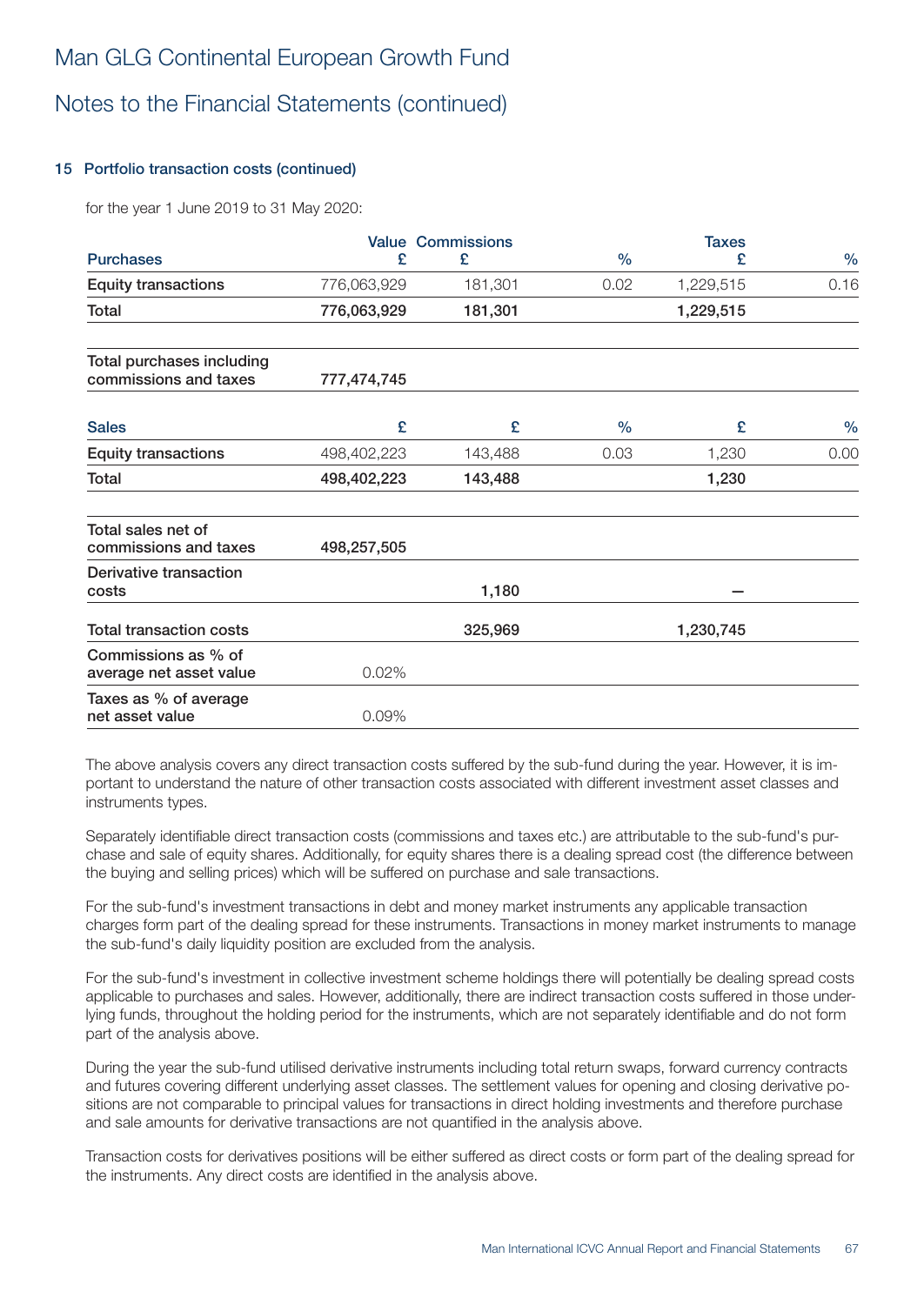### 15 Portfolio transaction costs (continued)

Dealing spread costs suffered by the sub-fund vary considerably for the different asset/instrument types depending on a number of factors including transaction value and market sentiment.

At the balance sheet date the average portfolio dealing spread (difference between bid and offer prices of all investments expressed as a percentage of the offer price value) was 0.05% (31 May 2020 - 0.07%).

#### 16 Securities lending

During the year, the sub-fund engaged in securities lending, subject to the conditions and within the limits laid down by the Financial Conduct Authority.

The sub-fund receives securities as collateral for a value in excess of the market value of the security loaned. The collateral is registered in the name of the Depositary, The Bank of New York Mellon (International) Limited, on behalf of the sub-fund with the collateral agents and central securities depository Bank of New York Mellon.

The Investment Manager monitors the fair value of the securities loaned and additional collateral is obtained if necessary.

The securities lending agent appointed, pursuant to the securities lending agreement is GLG Partners UK Limited. Securities lending revenue is split between the sub-fund and the securities lending agent in the ratio 80:20.

|                                                          | 31.5.2021<br>$\%$ | 31.5.2020<br>$\frac{0}{0}$ |
|----------------------------------------------------------|-------------------|----------------------------|
| Value of securities on loan at the year end              |                   |                            |
| Value of collateral held by the sub-fund at the year end |                   |                            |
| Gross revenue earned during the year                     | 397,338           | 268,211                    |
| Less: fees paid to custodian                             | (79,468)          | (53, 642)                  |
| Net revenue earned during the year (as per note 3)       | 317,870           | 214,569                    |

#### 17 Share movement

For the year 1 June 2020 to 31 May 2021:

|                       | <b>Retail accumulation</b><br>shares | Professional<br>accumulation shares | Professional<br>accumulation sterling<br>hedged shares |
|-----------------------|--------------------------------------|-------------------------------------|--------------------------------------------------------|
| Opening shares        | 8,395,841                            | 261,282,082                         | 29,910,220                                             |
| Shares issued         | 316,224                              | 34,308,687                          | 3,951,156                                              |
| Shares redeemed       | (1,052,713)                          | (97, 479, 102)                      | (17, 074, 702)                                         |
| Shares converted      | (292, 994)                           | 258,128                             | (1,586)                                                |
| <b>Closing shares</b> | 7,366,358                            | 198,369,795                         | 16,785,088                                             |

#### Institutional accumulation shares

| <b>Closing shares</b> | 7,618,158   |
|-----------------------|-------------|
| Shares converted      |             |
| Shares redeemed       | (1,652,540) |
| Shares issued         | 720,988     |
| Opening shares        | 8,549,710   |
|                       |             |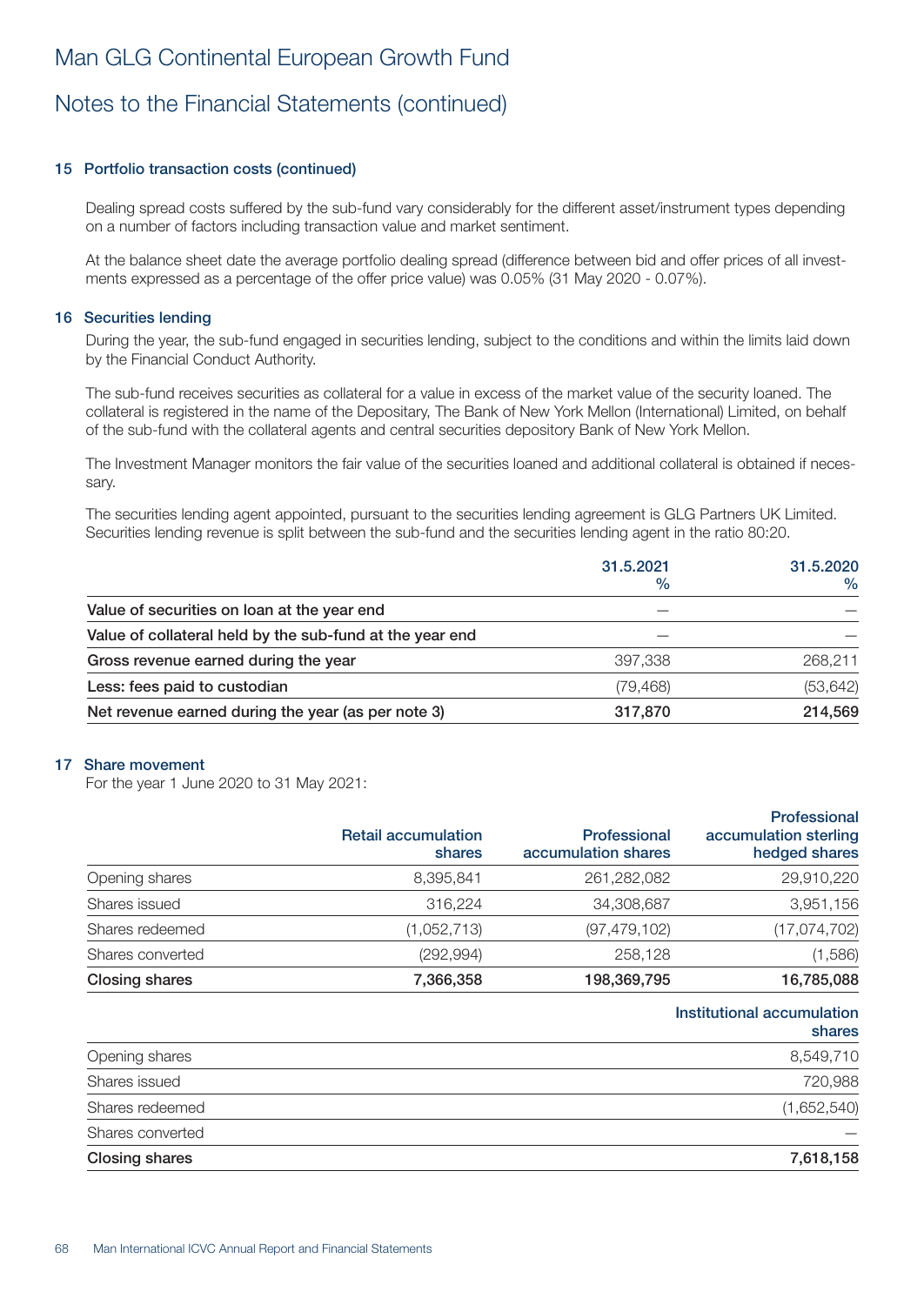### 18 Post balance sheet events Outbreak of COVID-19

The Directors and the Investment Manager acknowledge the current outbreak of COVID-19 which is causing economic disruption in most countries and its potentially adverse economic impact on the issuers of the instruments in which the sub-fund invests. This is an additional risk factor which could impact the operations and valuation of the sub-fund's assets after the period end.

The Investment Manager is actively monitoring developments closely. Given the nature of the outbreak and the ongoing developments, there is a high degree of uncertainty and it is not possible at this time to predict the extent and nature of the overall future impact on the sub-fund.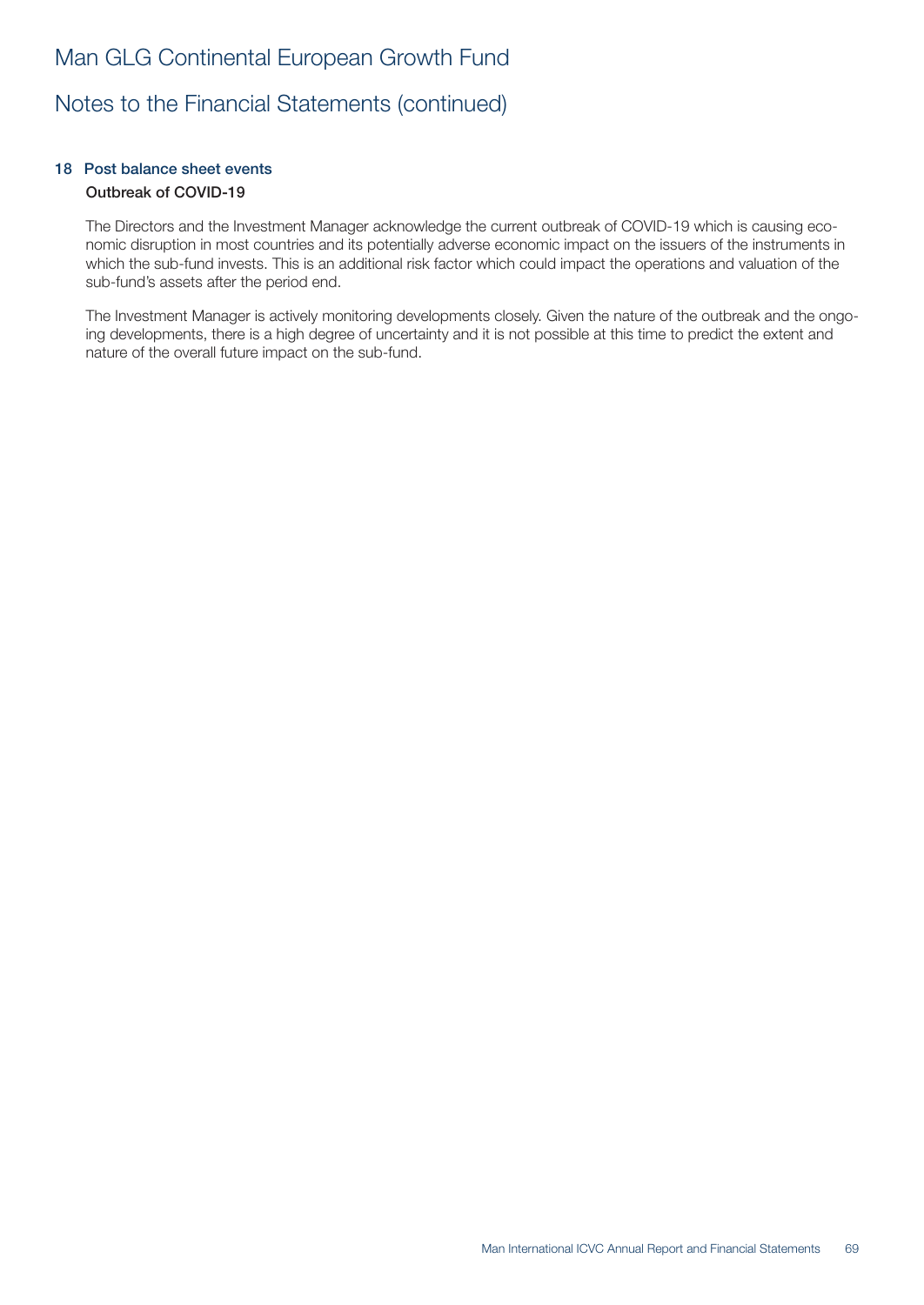### Distribution Table

for the year 1 June 2020 to 31 May 2021

### Final Distribution

Dividend distribution in pence per share

Group 1 - Shares purchased before 1 June 2020 Group 2 - Shares purchased from 1 June 2020 to 31 May 2021

|                                                 | <b>Net</b><br>revenue | Equalisation <sup>#</sup> | <b>Distribution</b><br>payable<br>31.7.2021 | <b>Distribution</b><br>paid<br>31.7.2020 |
|-------------------------------------------------|-----------------------|---------------------------|---------------------------------------------|------------------------------------------|
|                                                 |                       |                           |                                             |                                          |
| <b>Retail accumulation</b>                      |                       |                           |                                             |                                          |
| Group 1                                         | 0.0000                |                           | 0.0000                                      | 0.0000                                   |
| Group 2                                         | 0.0000                | 0.0000                    | 0.0000                                      | 0.0000                                   |
| Professional<br>accumulation                    |                       |                           |                                             |                                          |
| Group 1                                         | 0.0000                |                           | 0.0000                                      | 0.1344                                   |
| Group 2                                         | 0.0000                | 0.0000                    | 0.0000                                      | 0.1344                                   |
| Professional<br>accumulation sterling<br>hedged |                       |                           |                                             |                                          |
| Group 1                                         | 0.0000                |                           | 0.0000                                      | 0.0000                                   |
| Group 2                                         | 0.0000                | 0.0000                    | 0.0000                                      | 0.0000                                   |
| Institutional<br>accumulation                   |                       |                           |                                             |                                          |
| Group 1                                         | 7.2393                |                           | 7.2393                                      | 6.0155                                   |
| Group 2                                         | 5.7116                | 1.5277                    | 7.2393                                      | 6.0155                                   |

# Equalisation applies only to shares purchased during the distribution period (Group 2 shares). It is the average amount of revenue included in the purchase price of all Group 2 shares and is refunded to holders of these shares as a return of capital. Being capital, it is not liable to income tax but must be deducted from the cost of shares for capital gains tax purposes.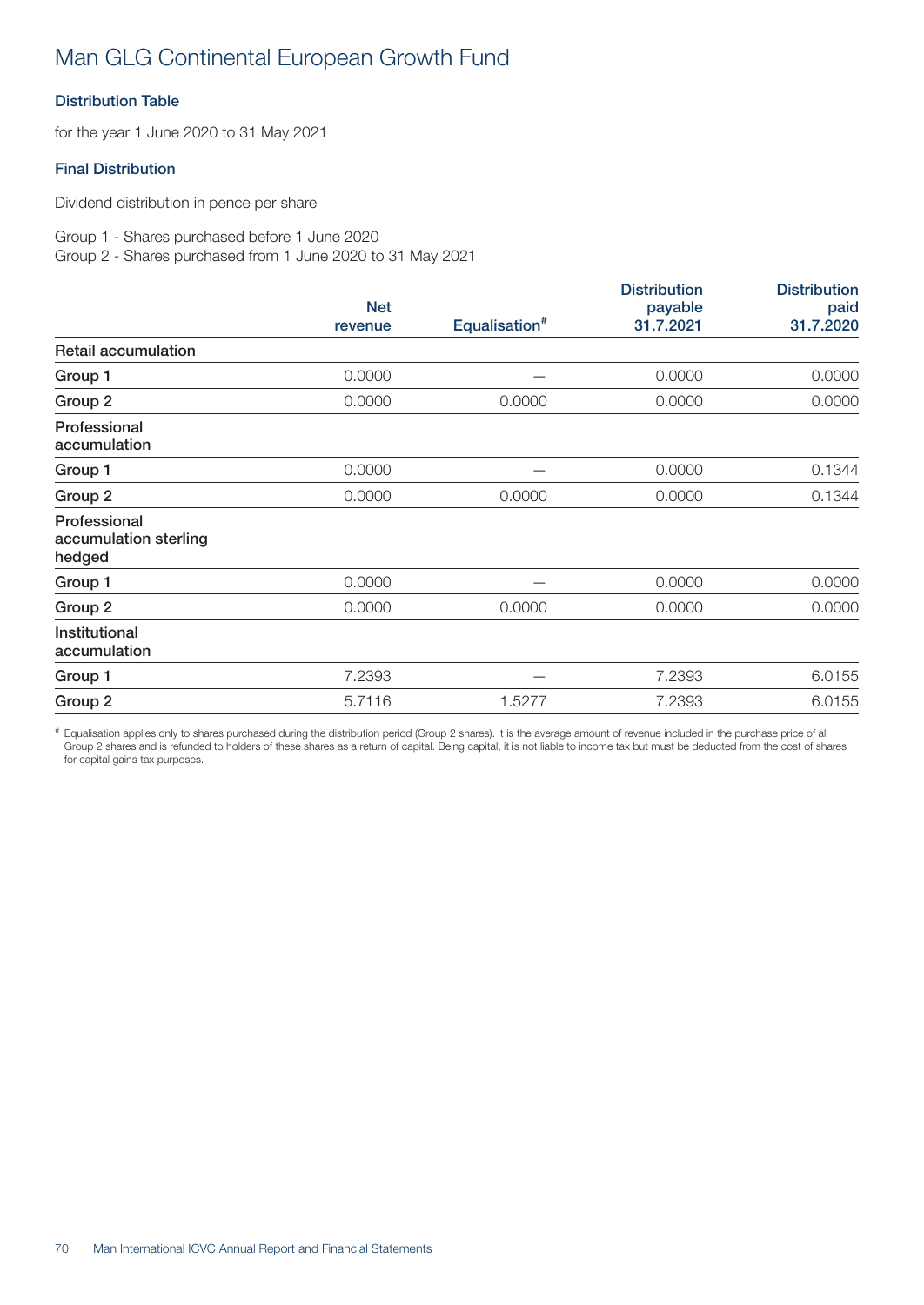# Man GLG European Alpha Income Fund



### Investment Objective

The investment objective of the Fund is to target positive returns through dividend income and long-term capital growth over 5 year rolling periods.

### Investment Policy

The sub-fund seeks to achieve its objective by investing at least 80% of its assets in equity or equity-linked securities of companies which are domiciled, listed or conduct a significant portion of their business in Continental Europe; with a focus on those expected to provide strong income yield, either directly or indirectly through permitted derivatives including exchange-traded or "over-the-counter" financial derivative instruments such as single stock or index options, futures and swaps. It is anticipated that the Fund's currency exposure risk will be managed by entering into forward currency contracts, which will be checked each Business Day, and are referenced against the MSCI Europe ex UK Index (GBP, NDTR).

The sub-fund may also invest in other transferable securities, units or shares in collective investment schemes (which may include those managed by the ACD or one or more of its associates), and money market instruments. The sub-fund may also hold ancillary liquid assets such as cash and term deposits.

The sub-fund is actively managed, however the Investment Adviser uses the MSCI Europe ex UK Index (GBP, NDTR) as a guide in selecting assets for the sub-fund.

Please refer to the Prospectus for more details.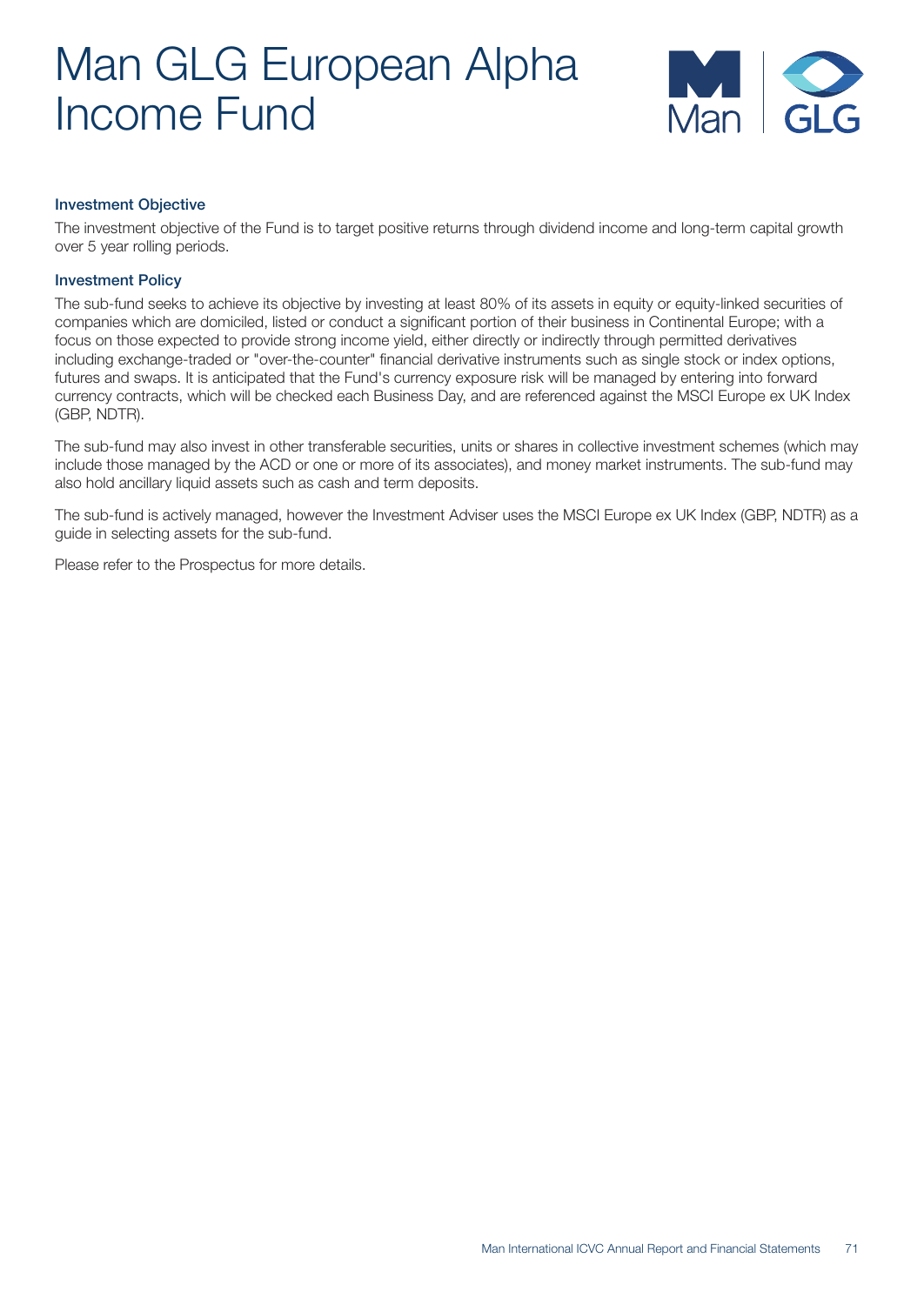# Man GLG European Alpha Income Fund

#### Risk and Reward Profile

The sub-fund's Synthetic Risk and Reward Indicator (SRRI) is 5 on a scale of 1 (lower) to 7 (higher) as it invests in overseas equities for capital growth.

Market Risk - The sub-fund is subject to normal market fluctuations and the risks associated with investing in international securities markets. Therefore, the value of your investment and the income from it may rise as well as fall and you may not get back the amount originally invested.

Counterparty Risk - The sub-fund will be exposed to credit risk on counterparties with which it trades in relation to onexchange traded instruments such as futures and options and where applicable, 'over-the-counter' ("OTC", "nonexchange") transactions. OTC instruments may also be less liquid and are not afforded the same protections that may apply to participants trading instruments on an organised exchange.

Currency Risk - The value of investments designated in another currency may rise and fall due to exchange rate fluctuations. Adverse movements in currency exchange rates may result in a decrease in return and a loss of capital. It may not be possible or practicable to successfully hedge against the currency risk exposure in all circumstances.

Liquidity Risk -The sub-fund may make investments or hold trading positions in markets that are volatile and which may become illiquid. Timely and cost efficient sale of trading positions can be impaired by decreased trading volume and/or increased price volatility.

Concentration Risk - The sub-fund may invest in a limited number of investments which can increase the volatility of performance.

Financial Derivatives Instruments - The sub-fund may invest in financial derivative instruments ("FDI") (instruments whose prices are dependent on one or more underlying asset) typically for hedging purposes. The use of FDI involves additional risks such as high sensitivity to price movements of the asset on which it is based. The use of FDI may multiply the gains or losses.

Single Region/Country - The sub-fund is a specialist country-specific or geographic regional fund, the investment carries greater risk than a more internationally diversified portfolio.

A complete description of risks is set out in the sub-fund's prospectus.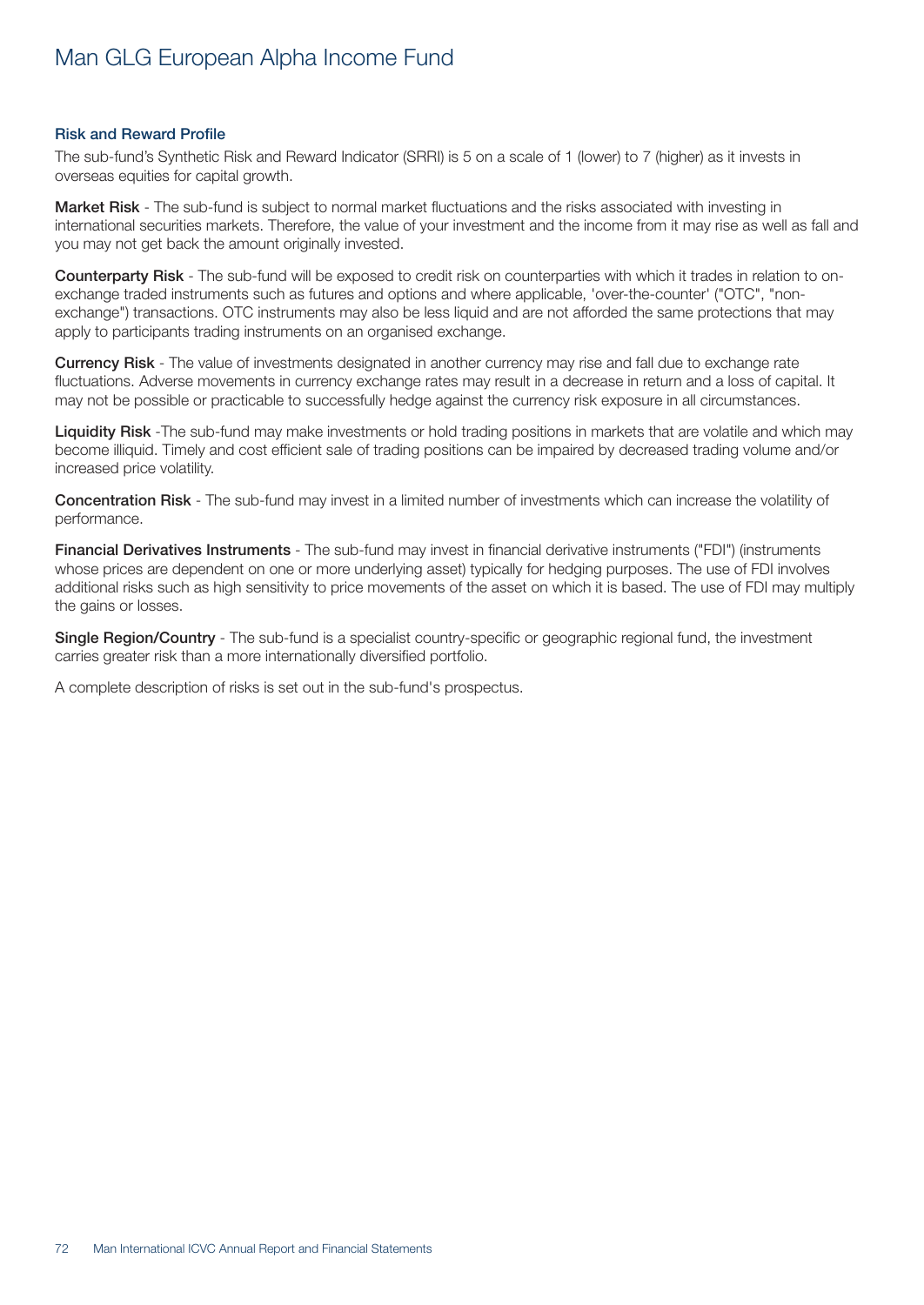#### Manager's Review

Over the past year, the COVID pandemic has put most of the world in lockdown that have been followed by an unprecedent level of monetary and fiscal stimulus across the globe. Looking at YTD, there has been an acceleration in the vaccine roll-out in most developed geographies and the best quarterly earnings surprise in over a decade continued to fuel sentiment. The recovery in demand, coupled with supply constraints legacy of the synchronised shutdown triggered by the pandemic is leading to greenshoots of inflation everywhere, from transportation to wages. So far, Central Banks are treating the higher than expected inflation prints as "transitory", while the market is trying to decipher a change in rhetoric, likely to signal a swing in the liquidity regime ahead.

Officially announced on last month the fund formally incorporated ESG standards in the investment philosophy and process. More than a transformation, this development is an evolution, consistent with the increased conviction that only the most responsible companies – the ones respectful with all stakeholders and the environment - will be able to attract the best talent, customers and investors. Changes in the portfolio have been executed over the last year as the process – including the team's proprietary database – got developed.

Since 1st June 2020 until 31st of May 2021, the fund returned 26.1%<sup>1</sup>, underperforming the MSCI Europe ex UK TR<sup>2</sup> by  $450$ bps $3$ .

The largest positive contributor to performance was SIG Combibloc.

SIG Combibloc. Shares in the Swiss provider of aseptic carton packaging continued to outperform, with the stock benefiting from the strength in consumer staples, an end market the company is strongly biased to. Performance most likely also benefited from the announcement of listing plans of Elopak - a Norwegian competitor to SIG - with the disclosure of financials shedding some light into a market with poor visibility given its high concentration and private ownership nature. One of the preliminary conclusions seems to be that SIG's exposure to the aseptic packaging (as opposed to fresh packaging) is the main factor behind a margin (and return on invested capital) profile which is way higher than that of smaller peers and only comparable (even if still lower) to that of the industry's mammoth Tetra Pak. SIG remains one of the highest conviction ideas of the team, with future growth well supported in our view due to customer migration away from other packaging types on sustainability grounds, market share gains from Tetra Pak and geographical expansion in India, Africa, and Pakistan.

Meanwhile, the largest detractor to performance was Roche.

Roche. Shares in the Swiss pharmaceutical and diagnostics company underperformed as defensive pharma stocks – other than the ones directly involved in the vaccine – became out-of-favour for investors looking for beta. We are now starting to see signs of rotation in the healthcare space and believe this will be supportive for the stock. We highlight that even if Roche does not have a vaccine on trial, it is playing a critical role in the diagnostic front, both in the areas of molecular testing (PCR) and rapid antigen testing. Additionally, through a collaboration with Regeneron, it secured the right to outside-of-US distribution of REGN-COV2, the first combination therapy to receive FDA emergency use authorisation, effective in the treatment of recently diagnosed, mild-to-moderate COVID-19 in high-risk patients. Despite higher than initially envisaged sales erosion from biosimilars and headwinds from the postponement of treatments due to the pandemic, the company continues to experience good momentum with the launch of new products (such as Gazyva, Perjeta or Tecentric), thus supportive of guidance for sales, profit and dividend growth in the current year.

The fund holds a relative overweight's in Financials, Materials, Healthcare and Real Estate and underweights in Consumer Discretionary, Industrials and Communication Services.

Our Pan-European equity income fund prioritises the ability of a company to deliver sustainable free cash flow, providing the backdrop to grow dividend income. It maintains its Quality Value bias, which we consider is most appropriate after a multi-year long relative outperformance of Growth over Value. We believe the rotation in style leadership will be intrinsically associated to the bottoming of yields and we are therefore monitoring inflation closely. We aim for the fund to continue to outperform the market over an economic cycle.

<sup>&</sup>lt;sup>1</sup> Past performance is not indicative of future results. Returns may increase or decrease as a result of currency fluctuations.

The MSCI Europe ex UK TR is an official benchmark fo this fund. Please consult the Prospectus or KIID for more information.

Basis point (BPS) refers to a common unit of measure for interest rates and other percentages in finance. One basis point is equal to 1/100th of 1%, or 0.01%, or 0.0001, and is used to denote the percentage change in a financial instrument.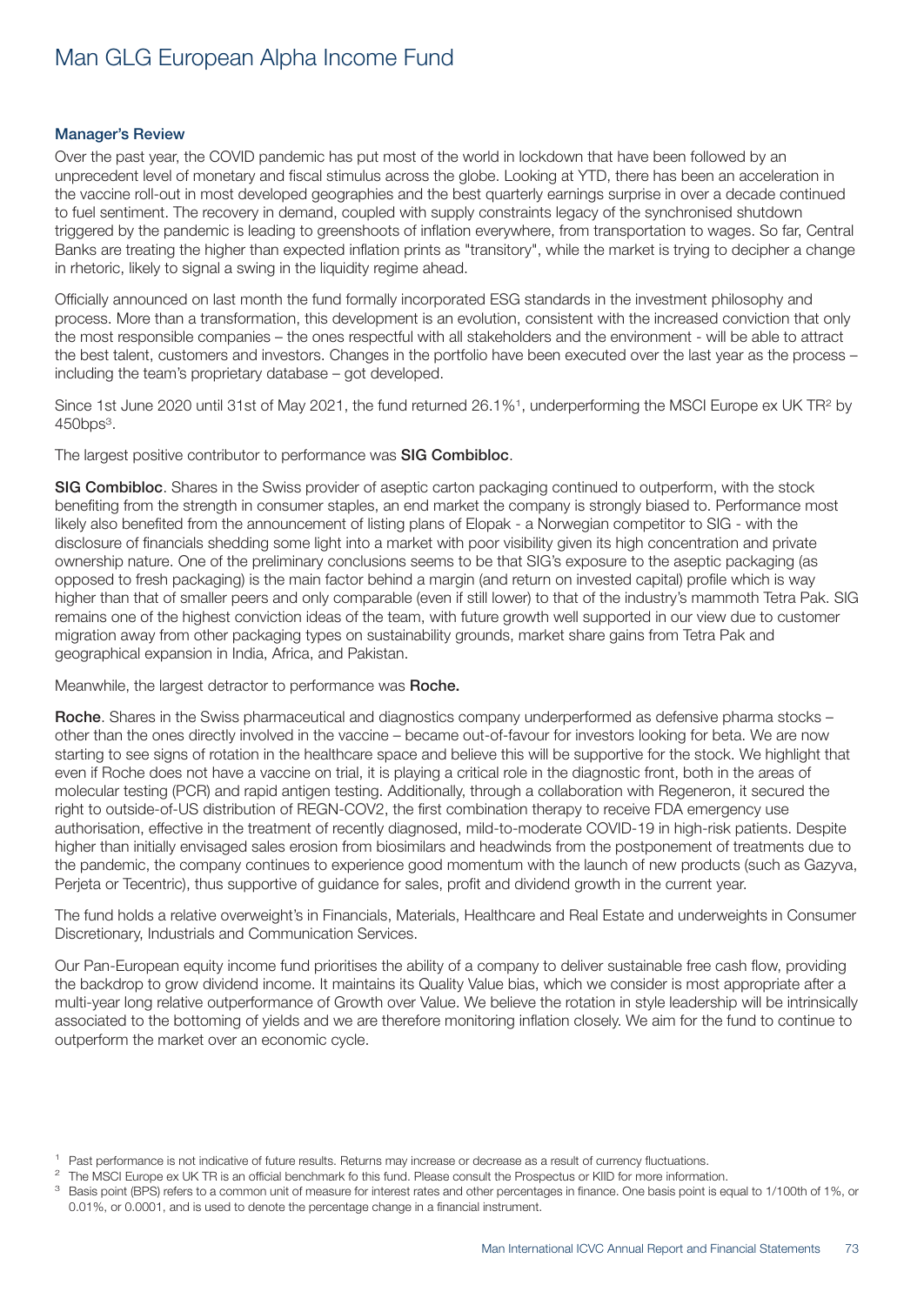#### Manager's Review (continued)

#### Past performance is not indicative of future results. Returns may increase or decrease as a result of currency fluctuations.

Performance data is shown for the Professional Acc C share class net of the Ongoing Charge Figure, performance fees and transaction costs and gross of taxes with gross dividend income reinvested, and does not take into account sales and redemption charges where such costs are applicable. Other share classes may charge different fees.

The organisations and/or financial instruments mentioned are for reference purposes only. The content of this material should not be construed as a recommendation for their purchase or sale.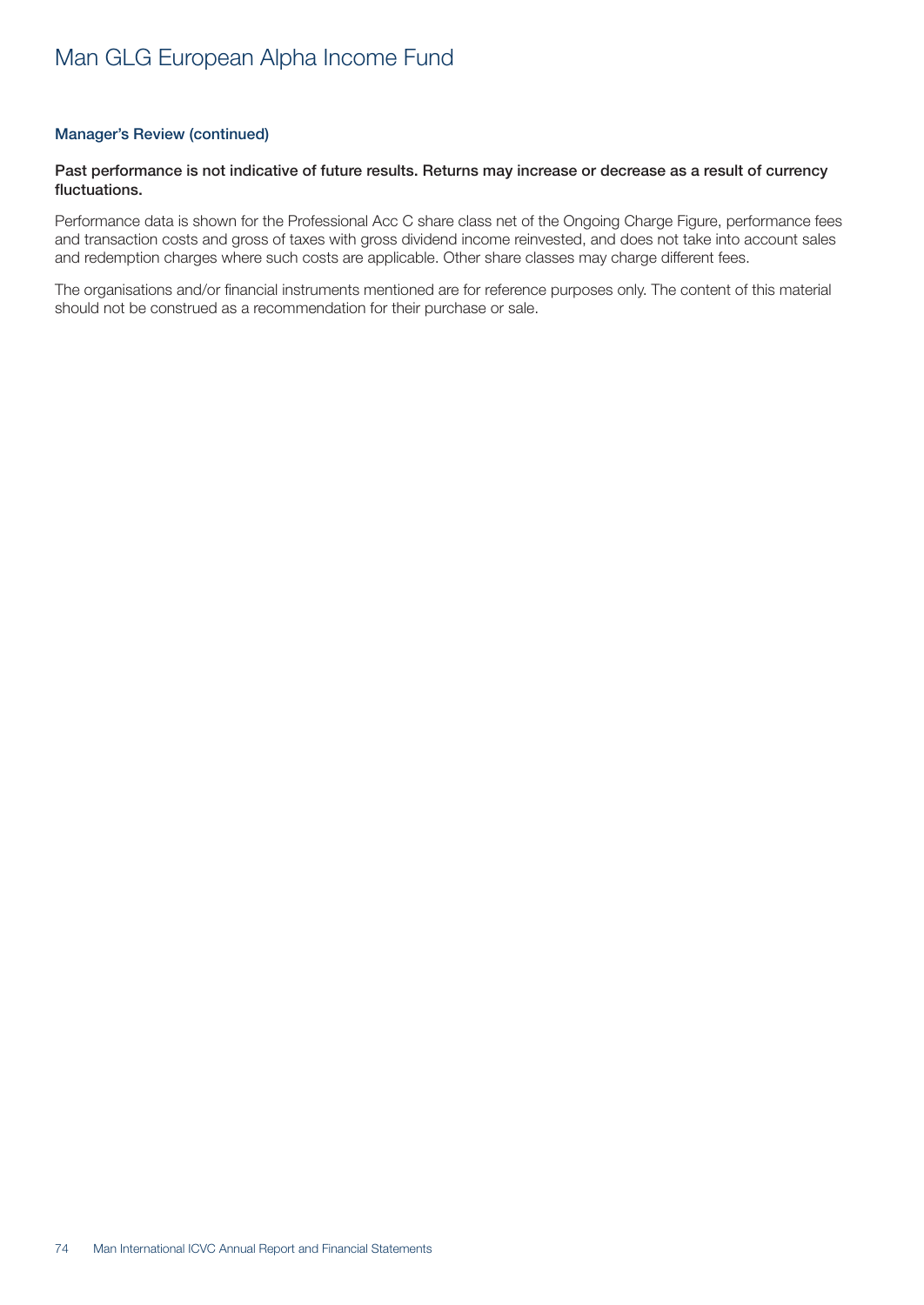### Significant Portfolio Changes

| <b>Purchases</b>                | Cost    | Sales         | <b>Proceeds</b><br>£ |
|---------------------------------|---------|---------------|----------------------|
| Grifols                         | 962,233 | Ryanair       | 713,456              |
| <b>Tryg</b>                     | 702,174 | Lundin Mining | 652,268              |
| Telefonaktiebolaget LM Ericsson | 671,472 | Vonovia       | 646,011              |
| Essity                          | 604,167 | <b>DNB</b>    | 630,382              |
| Nestle                          | 589,909 | Allianz       | 546,625              |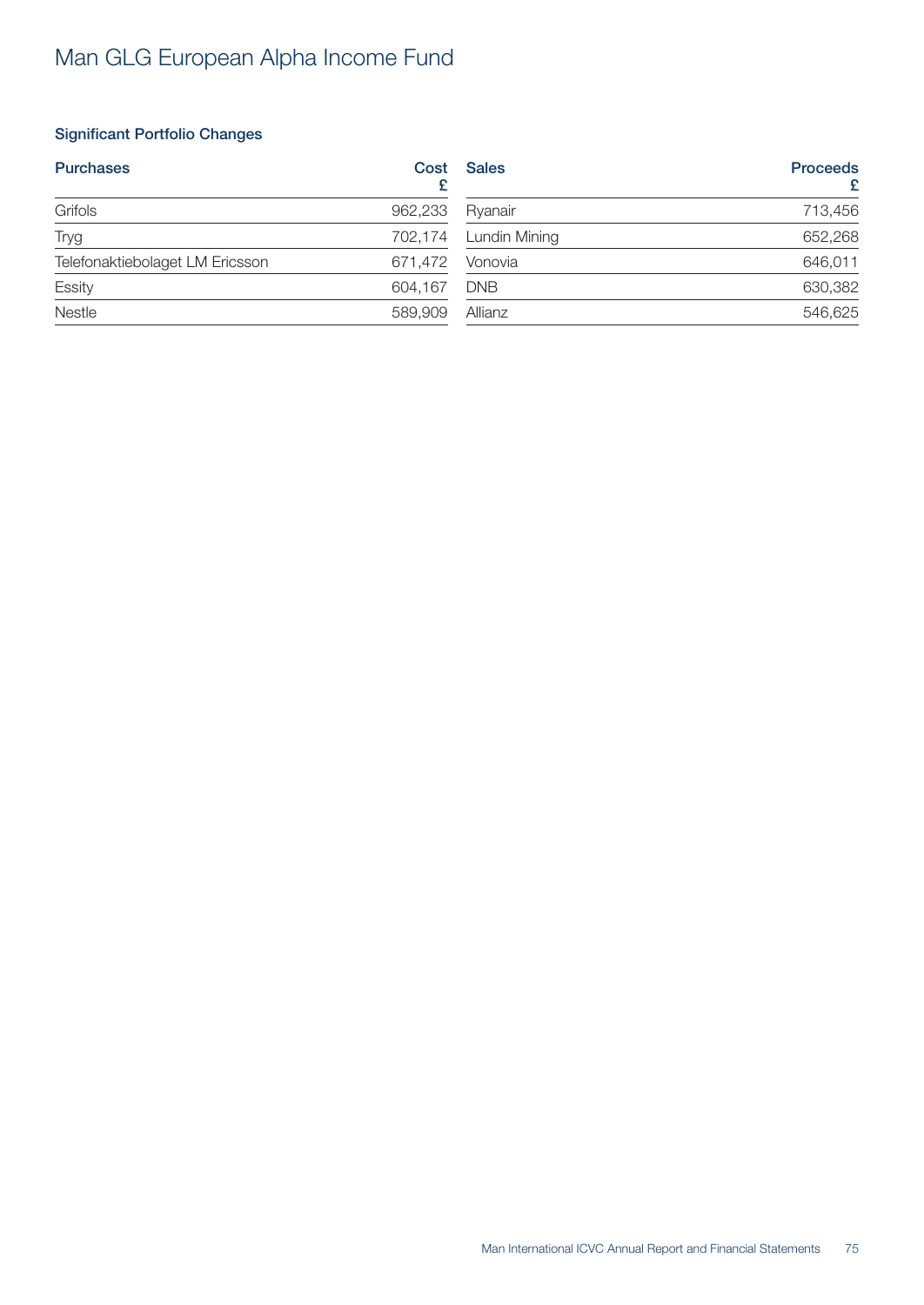#### Comparative Tables

| Year ending:<br><b>Professional accumulation shares</b> | 31.5.2021<br>(pence per share) | 31.5.2020<br>(pence per share) | 31.5.2019<br>(pence per share) |
|---------------------------------------------------------|--------------------------------|--------------------------------|--------------------------------|
| Change in net assets per share                          |                                |                                |                                |
| Opening net asset value per share                       | 94.11                          | 94.46                          | 97.70                          |
| Return before operating charges*                        | 20.17                          | 0.53                           | (2.39)                         |
| Operating charges                                       | (0.94)                         | (0.88)                         | (0.85)                         |
| Return after operating charges                          | 19.23                          | (0.35)                         | (3.24)                         |
| <b>Distributions</b>                                    | (2.74)                         | (2.07)                         | (2.71)                         |
| Retained distributions on<br>accumulation shares        | 2.74                           | 2.07                           | 2.71                           |
| Closing net asset value per share                       | 113.34                         | 94.11                          | 94.46                          |
| *After direct transaction costs of                      | (0.07)                         | (0.29)                         | (0.17)                         |
| Performance                                             |                                |                                |                                |
| Return after charges                                    | 20.43%                         | $(0.37)\%$                     | $(3.32)\%$                     |
| Other information                                       |                                |                                |                                |
| Closing net asset value $(E)$                           | 1,326,362                      | 2,312,528                      | 806,052                        |
| Closing number of shares                                | 1,170,286                      | 2,457,370                      | 853,283                        |
| Operating charges**                                     | 0.90%                          | 0.90%                          | 0.90%                          |
| Direct transaction costs                                | 0.07%                          | 0.30%                          | 0.17%                          |
| <b>Prices</b>                                           |                                |                                |                                |
| Highest share price                                     | 115.47                         | 108.19                         | 103.62                         |
| Lowest share price                                      | 92.45                          | 70.10                          | 87.20                          |

\* Direct transaction costs comprise commission and taxes, principally applicable to equity investment purchases and sales. Shareholders should note that additionally there may be other transaction costs such as dealing spread and underlying costs with regard to Collective Investment Scheme holdings which may also reduce the sub-fund and share class returns before operating charges.

\*\* The Operating Charges figure represents the annual operating expenses of the sub-fund expressed as a percentage of the average net assets for the year – it does not include initial charges. The Operating Charges figure includes the ACD's periodic charge and all charges which are deducted directly from the sub-fund. The Operating Charges figure is expressed as an annual percentage rate.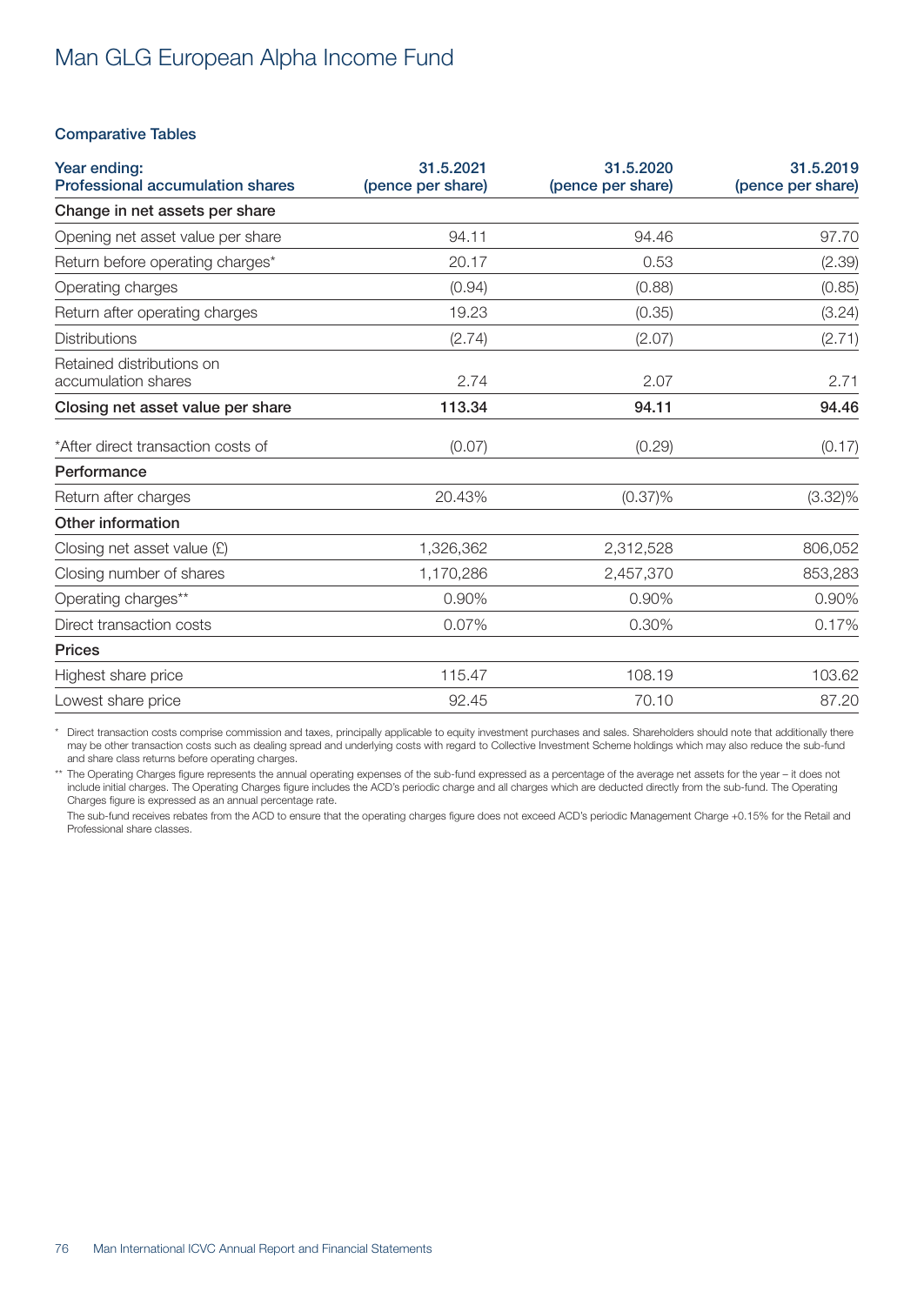#### Comparative Tables (continued)

| Year ending:<br>Professional accumulation sterling<br>hedged shares | 31.5.2021<br>(pence per share) | 31.5.2020<br>(pence per share) | 31.5.2019<br>(pence per share) |
|---------------------------------------------------------------------|--------------------------------|--------------------------------|--------------------------------|
| Change in net assets per share                                      |                                |                                |                                |
| Opening net asset value per share                                   | 93.27                          | 96.33                          | 99.47                          |
| Return before operating charges*                                    | 26.45                          | (2.16)                         | (2.27)                         |
| Operating charges                                                   | (0.95)                         | (0.90)                         | (0.87)                         |
| Return after operating charges                                      | 25.50                          | (3.06)                         | (3.14)                         |
| <b>Distributions</b>                                                | (2.80)                         | (2.23)                         | (2.89)                         |
| Retained distributions on<br>accumulation shares                    | 2.80                           | 2.23                           | 2.89                           |
| Closing net asset value per share                                   | 118.77                         | 93.27                          | 96.33                          |
| *After direct transaction costs of                                  | (0.07)                         | (0.30)                         | (0.17)                         |
| Performance                                                         |                                |                                |                                |
| Return after charges                                                | 27.34%                         | $(3.18)\%$                     | $(3.16)\%$                     |
| Other information                                                   |                                |                                |                                |
| Closing net asset value $(E)$                                       | 96,042                         | 2,852,160                      | 963                            |
| Closing number of shares                                            | 80,863                         | 3,057,911                      | 1,000                          |
| Operating charges**                                                 | 0.90%                          | 0.90%                          | 0.90%                          |
| Direct transaction costs                                            | 0.07%                          | 0.30%                          | 0.17%                          |
| <b>Prices</b>                                                       |                                |                                |                                |
| Highest share price                                                 | 120.23                         | 109.18                         | 102.55                         |
| Lowest share price                                                  | 91.29                          | 65.39                          | 86.64                          |

\* Direct transaction costs comprise commission and taxes, principally applicable to equity investment purchases and sales. Shareholders should note that additionally there may be other transaction costs such as dealing spread and underlying costs with regard to Collective Investment Scheme holdings which may also reduce the sub-fund and share class returns before operating charges.

\*\* The Operating Charges figure represents the annual operating expenses of the sub-fund expressed as a percentage of the average net assets for the year – it does not include initial charges. The Operating Charges figure includes the ACD's periodic charge and all charges which are deducted directly from the sub-fund. The Operating Charges figure is expressed as an annual percentage rate.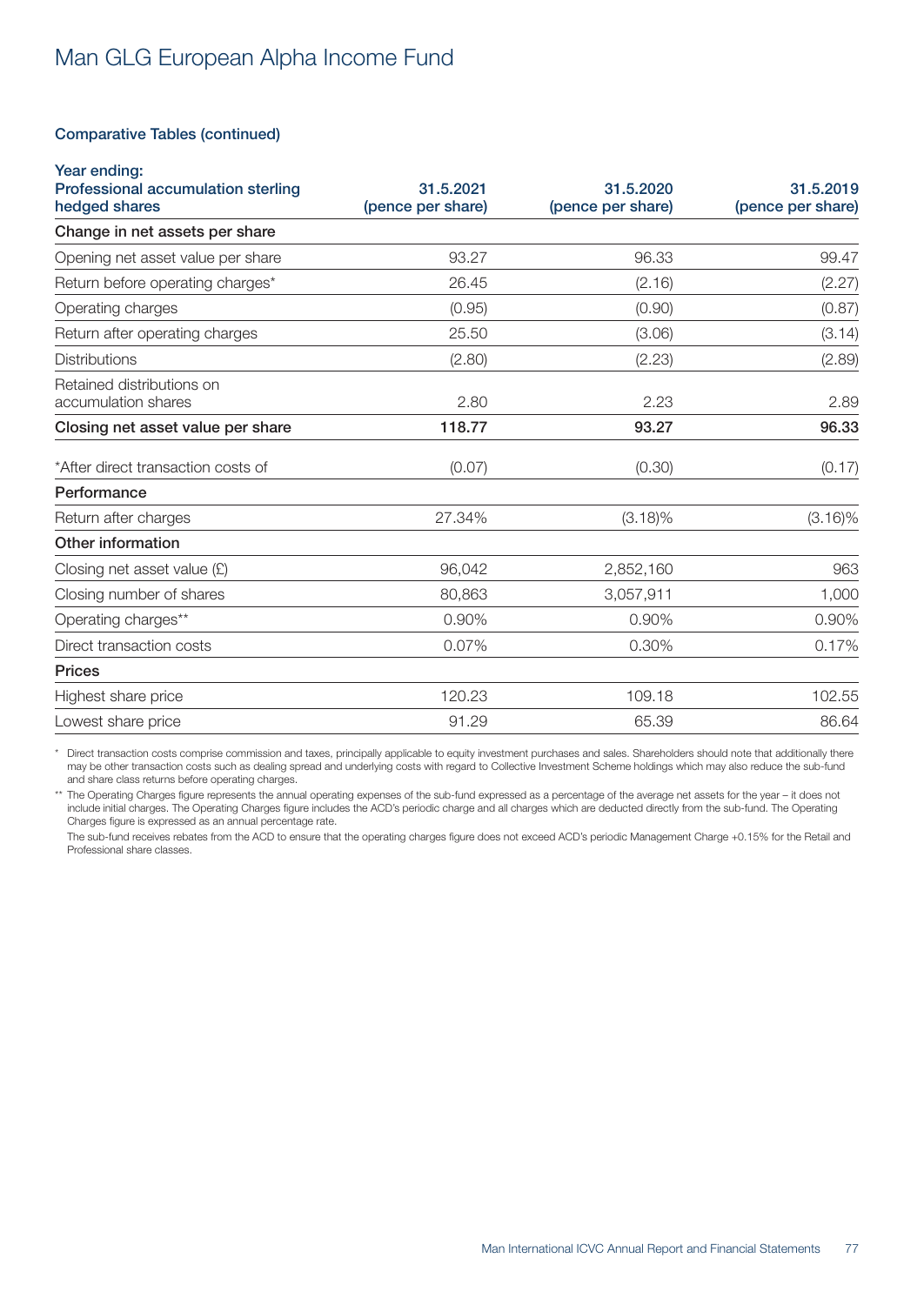#### Comparative Tables (continued)

| Year ending:<br><b>Professional income shares</b> | 31.5.2021<br>(pence per share) | 31.5.2020<br>(pence per share) | 31.5.2019<br>(pence per share) |
|---------------------------------------------------|--------------------------------|--------------------------------|--------------------------------|
| Change in net assets per share                    |                                |                                |                                |
| Opening net asset value per share                 | 87.44                          | 89.75                          | 95.54                          |
| Return before operating charges*                  | 18.81                          | 0.52                           | (2.22)                         |
| Operating charges                                 | (0.88)                         | (0.84)                         | (0.83)                         |
| Return after operating charges                    | 17.93                          | (0.32)                         | (3.05)                         |
| <b>Distributions</b>                              | (2.58)                         | (1.99)                         | (2.74)                         |
| Retained distributions on<br>accumulation shares  | 0.00                           | 0.00                           | 0.00                           |
| Closing net asset value per share                 | 102.79                         | 87.44                          | 89.75                          |
| *After direct transaction costs of                | (0.07)                         | (0.28)                         | (0.17)                         |
| Performance                                       |                                |                                |                                |
| Return after charges                              | 20.51%                         | $(0.36)\%$                     | (3.19)%                        |
| Other information                                 |                                |                                |                                |
| Closing net asset value $(E)$                     | 1,918,702                      | 874                            | 897                            |
| Closing number of shares                          | 1,866,603                      | 1,000                          | 1,000                          |
| Operating charges**                               | 0.90%                          | 0.90%                          | 0.90%                          |
| Direct transaction costs                          | 0.07%                          | 0.30%                          | 0.17%                          |
| <b>Prices</b>                                     |                                |                                |                                |
| Highest share price                               | 107.35                         | 115.46                         | 101.40                         |
| Lowest share price                                | 85.93                          | 69.20                          | 85.36                          |

\* Direct transaction costs comprise commission and taxes, principally applicable to equity investment purchases and sales. Shareholders should note that additionally there may be other transaction costs such as dealing spread and underlying costs with regard to Collective Investment Scheme holdings which may also reduce the sub-fund and share class returns before operating charges.

\*\* The Operating Charges figure represents the annual operating expenses of the sub-fund expressed as a percentage of the average net assets for the year – it does not include initial charges. The Operating Charges figure includes the ACD's periodic charge and all charges which are deducted directly from the sub-fund. The Operating Charges figure is expressed as an annual percentage rate.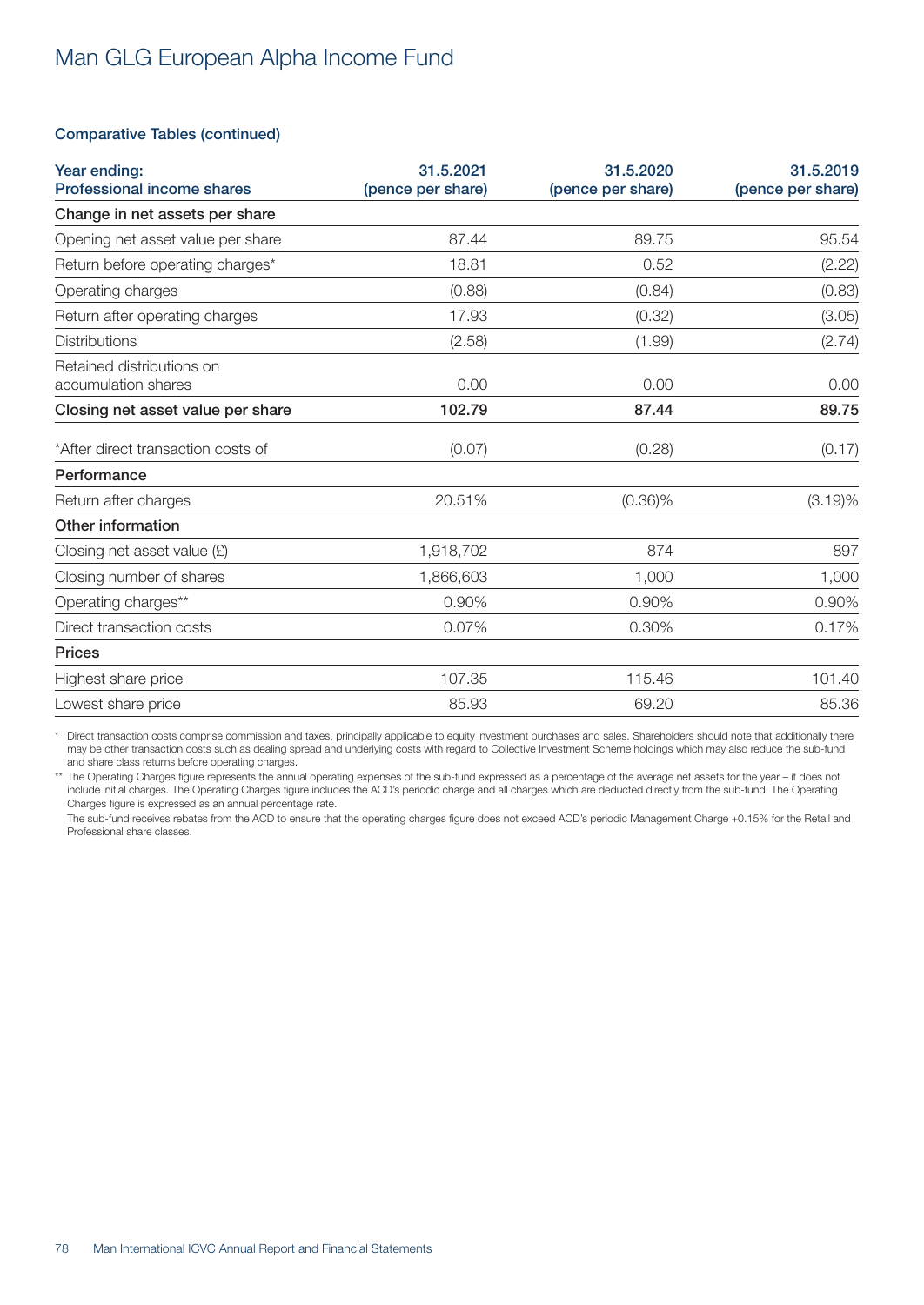#### Comparative Tables (continued)

| Year ending:<br>Professional income sterling     | 31.5.2021         | 31.5.2020         | 31.5.2019         |
|--------------------------------------------------|-------------------|-------------------|-------------------|
| hedged shares                                    | (pence per share) | (pence per share) | (pence per share) |
| Change in net assets per share                   |                   |                   |                   |
| Opening net asset value per share                | 86.11             | 91.42             | 97.25             |
| Return before operating charges*                 | 24.20             | (2.45)            | (2.16)            |
| Operating charges                                | (0.88)            | (0.86)            | (0.85)            |
| Return after operating charges                   | 23.32             | (3.31)            | (3.01)            |
| <b>Distributions</b>                             | (2.68)            | (2.00)            | (2.82)            |
| Retained distributions on<br>accumulation shares | 0.00              | 0.00              | 0.00              |
|                                                  |                   |                   |                   |
| Closing net asset value per share                | 106.75            | 86.11             | 91.42             |
| *After direct transaction costs of               | (0.07)            | (0.28)            | (0.17)            |
| Performance                                      |                   |                   |                   |
| Return after charges                             | 27.08%            | $(3.62)\%$        | $(3.10)\%$        |
| Other information                                |                   |                   |                   |
| Closing net asset value $(E)$                    | 1,067             | 861               | 914               |
| Closing number of shares                         | 1,000             | 1,000             | 1,000             |
| Operating charges**                              | 0.90%             | 0.90%             | 0.90%             |
| Direct transaction costs                         | 0.07%             | 0.30%             | 0.17%             |
| <b>Prices</b>                                    |                   |                   |                   |
| Highest share price                              | 110.77            | 110.05            | 100.32            |
| Lowest share price                               | 84.33             | 71.44             | 84.75             |

\* Direct transaction costs comprise commission and taxes, principally applicable to equity investment purchases and sales. Shareholders should note that additionally there may be other transaction costs such as dealing spread and underlying costs with regard to Collective Investment Scheme holdings which may also reduce the sub-fund and share class returns before operating charges.

\*\* The Operating Charges figure represents the annual operating expenses of the sub-fund expressed as a percentage of the average net assets for the year – it does not include initial charges. The Operating Charges figure includes the ACD's periodic charge and all charges which are deducted directly from the sub-fund. The Operating Charges figure is expressed as an annual percentage rate.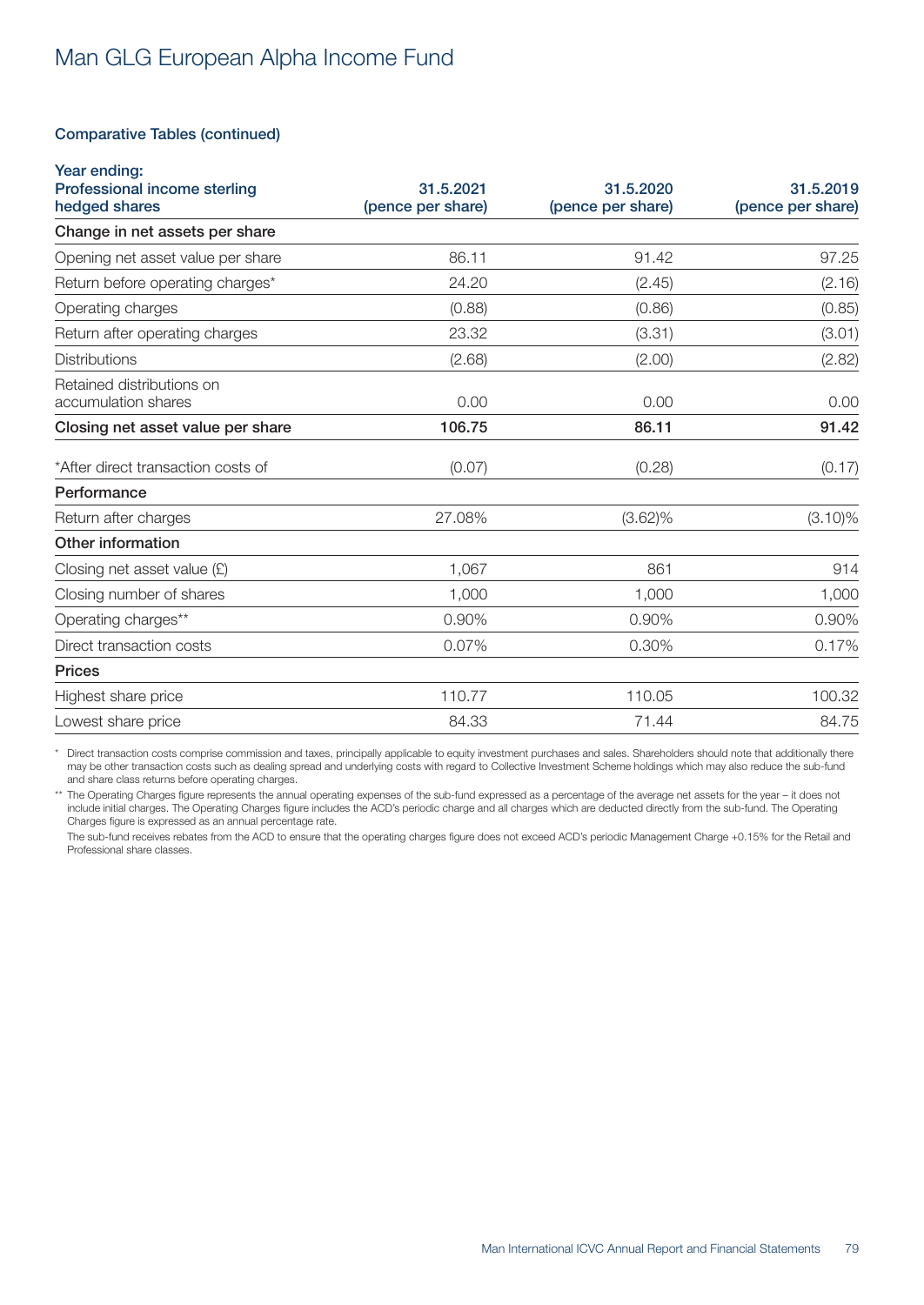#### Comparative Tables (continued)

| Year ending:<br>Institutional accumulation shares | 31.5.2021<br>(pence per share) | 31.5.2020<br>(pence per share) | 31.5.2019<br>(pence per share) |
|---------------------------------------------------|--------------------------------|--------------------------------|--------------------------------|
| Change in net assets per share                    |                                |                                |                                |
| Opening net asset value per share                 | 96.08                          | 95.65                          | 98.22                          |
| Return before operating charges*                  | 20.68                          | 0.43                           | (2.57)                         |
| Operating charges                                 | 0.00                           | 0.00                           | 0.00                           |
| Return after operating charges                    | 20.68                          | 0.43                           | (2.57)                         |
| <b>Distributions</b>                              | (2.96)                         | (2.28)                         | (2.91)                         |
| Retained distributions on<br>accumulation shares  | 2.96                           | 2.28                           | 2.91                           |
| Closing net asset value per share                 | 116.76                         | 96.08                          | 95.65                          |
| *After direct transaction costs of                | (0.07)                         | (0.30)                         | (0.17)                         |
| Performance                                       |                                |                                |                                |
| Return after charges                              | 21.52%                         | 0.45%                          | $(2.62)\%$                     |
| Other information                                 |                                |                                |                                |
| Closing net asset value $(E)$                     | 11,041,039                     | 9,085,729                      | 21,553,756                     |
| Closing number of shares                          | 9,456,257                      | 9,456,257                      | 22,534,827                     |
| Operating charges**                               | 0.00%                          | 0.00%                          | 0.00%                          |
| Direct transaction costs                          | 0.07%                          | 0.30%                          | 0.17%                          |
| <b>Prices</b>                                     |                                |                                |                                |
| Highest share price                               | 118.93                         | 102.83                         | 104.35                         |
| Lowest share price                                | 94.73                          | 66.62                          | 88.05                          |

\* Direct transaction costs comprise commission and taxes, principally applicable to equity investment purchases and sales. Shareholders should note that additionally there may be other transaction costs such as dealing spread and underlying costs with regard to Collective Investment Scheme holdings which may also reduce the sub-fund and share class returns before operating charges.

\*\* The Operating Charges figure represents the annual operating expenses of the sub-fund expressed as a percentage of the average net assets for the year – it does not include initial charges. The Operating Charges figure includes the ACD's periodic charge and all charges which are deducted directly from the sub-fund. The Operating Charges figure is expressed as an annual percentage rate.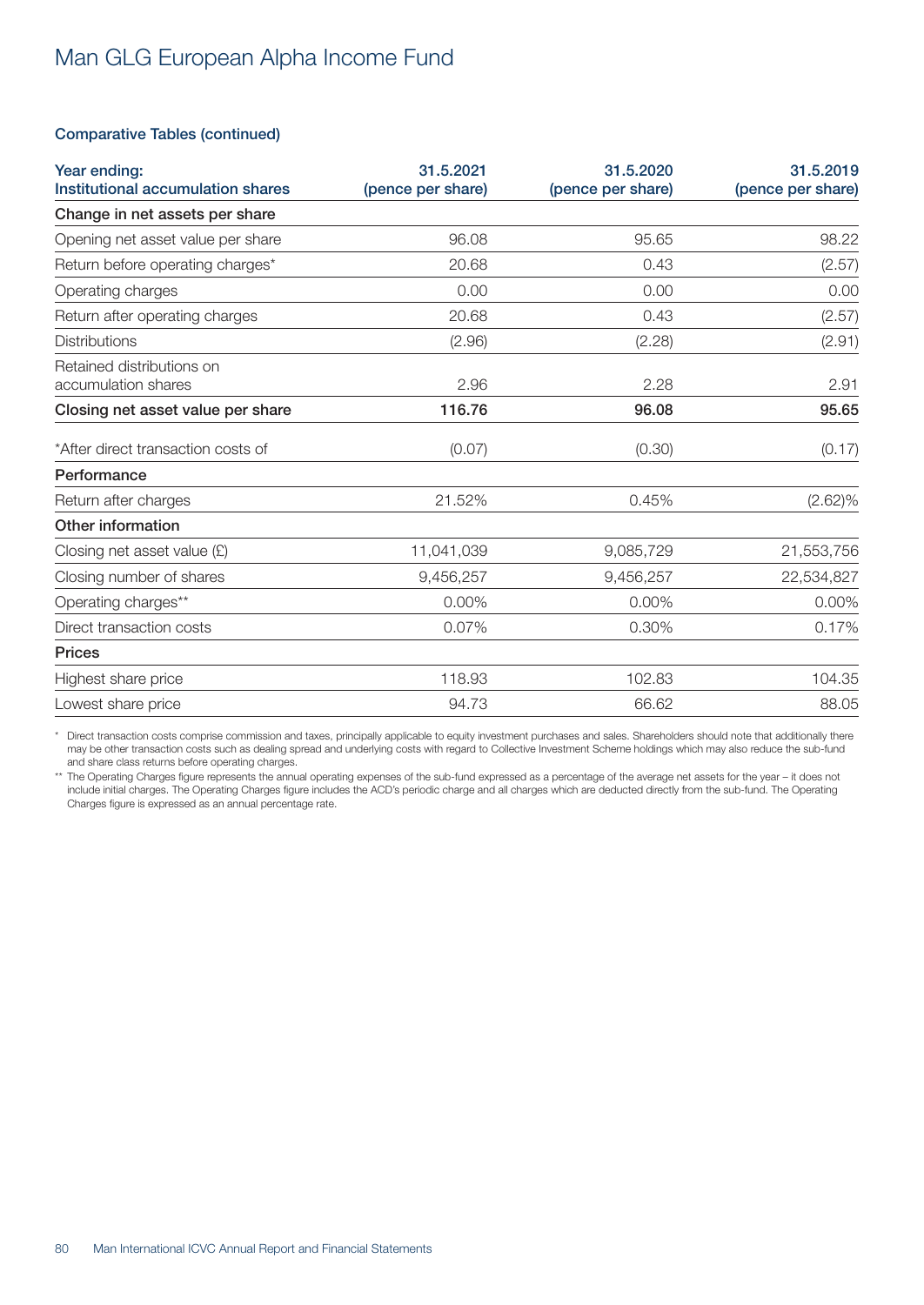#### Statement of Total Return

for the year 1 June 2020 to 31 May 2021

|                                                                      |                |           | 1.6.2020 to 31.5.2021 |           | 1.6.2019 to 31.5.2020 |
|----------------------------------------------------------------------|----------------|-----------|-----------------------|-----------|-----------------------|
|                                                                      | <b>Notes</b>   | £         | £                     | £         | £                     |
| Income                                                               |                |           |                       |           |                       |
| Net capital gains/(losses)                                           | $\overline{2}$ |           | 2,978,184             |           | (356, 127)            |
| Revenue                                                              | 3              | 532,604   |                       | 353,351   |                       |
| <b>Expenses</b>                                                      | 4              | (58, 414) |                       | (16,603)  |                       |
| Interest payable and similar charges                                 | 5              | (1,096)   |                       | (1,265)   |                       |
| Net revenue before taxation                                          |                | 473,094   |                       | 335,483   |                       |
| <b>Taxation</b>                                                      | 6              | (70, 636) |                       | (21, 604) |                       |
| Net revenue after taxation                                           |                |           | 402,458               |           | 313,879               |
| Total return before distributions                                    |                |           | 3,380,642             |           | (42, 248)             |
| <b>Distributions</b>                                                 |                |           | (454, 592)            |           | (329, 624)            |
| Change in net assets attributable to<br>shareholders from investment |                |           |                       |           |                       |
| activities                                                           |                |           | 2,926,050             |           | (371, 872)            |

### Statement of Change in Net Assets Attributable to Shareholders

for the year 1 June 2020 to 31 May 2021

|                                                                                                |             | 1.6.2020 to 31.5.2021 | 1.6.2019 to 31.5.2020 |             |
|------------------------------------------------------------------------------------------------|-------------|-----------------------|-----------------------|-------------|
|                                                                                                | £           | £                     | £                     | £           |
| Opening net assets attributable to<br>shareholders                                             |             | 14,252,152            |                       | 22,362,582  |
| Movements due to sales and repurchase of<br>shares:                                            |             |                       |                       |             |
| Amounts receivable on creation of<br>shares                                                    | 5,202,664   |                       | 5,184,250             |             |
| Less: Amounts payable on cancellation<br>of shares                                             | (8,313,929) |                       | (13, 266, 318)        |             |
|                                                                                                |             | (3, 111, 265)         |                       | (8,082,068) |
| <b>Dilution adjustment</b>                                                                     |             | 1,703                 |                       | 9,026       |
| Change in net assets attributable to<br>shareholders from investment activities<br>(see above) |             | 2,926,050             |                       | (371, 872)  |
| Retained distributions on accumulation<br>shares                                               |             | 314,572               |                       | 334,484     |
| Closing net assets attributable to<br>shareholders                                             |             | 14,383,212            |                       | 14,252,152  |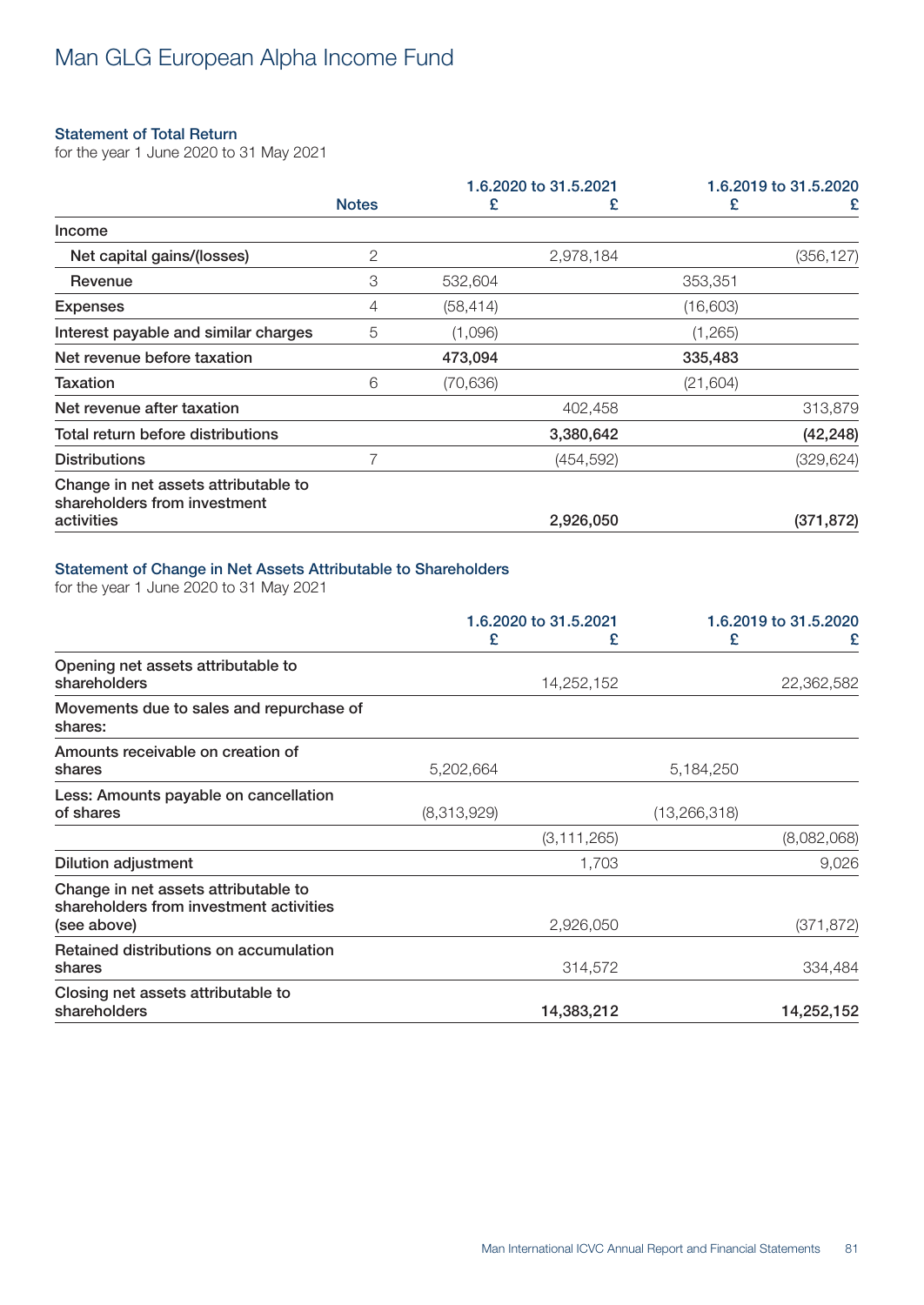#### Balance Sheet

as at 31 May 2021

|                                            |              |                | 31.5.2021      |           | 31.5.2020  |
|--------------------------------------------|--------------|----------------|----------------|-----------|------------|
|                                            | <b>Notes</b> | £              | £              | £         | £          |
| Assets:                                    |              |                |                |           |            |
| <b>Fixed assets</b>                        |              |                |                |           |            |
| Investments                                |              |                | 14,639,515     |           | 13,912,192 |
| <b>Current assets</b>                      |              |                |                |           |            |
| <b>Debtors</b>                             | 8            | 8,528,708      |                | 53,056    |            |
| Cash and bank balances                     | 9            | 1,417,053      |                | 427,792   |            |
| <b>Total current assets</b>                |              |                | 9,945,761      |           | 480,848    |
| <b>Total assets</b>                        |              |                | 24,585,276     |           | 14,393,040 |
| Liabilities:                               |              |                |                |           |            |
| <b>Investment liabilities</b>              |              |                | (10, 501)      |           | (89, 934)  |
| <b>Creditors</b>                           |              |                |                |           |            |
| <b>Bank overdrafts</b>                     |              | (215)          |                |           |            |
| <b>Distribution payable</b>                | 10           | (48, 251)      |                | (40)      |            |
| Other creditors                            | 10           | (10, 143, 097) |                | (50, 914) |            |
| <b>Total other liabilities</b>             |              |                | (10, 191, 563) |           | (50, 954)  |
| <b>Total liabilities</b>                   |              |                | (10, 202, 064) |           | (140, 888) |
| Net assets attributable to<br>shareholders |              |                | 14,383,212     |           | 14,252,152 |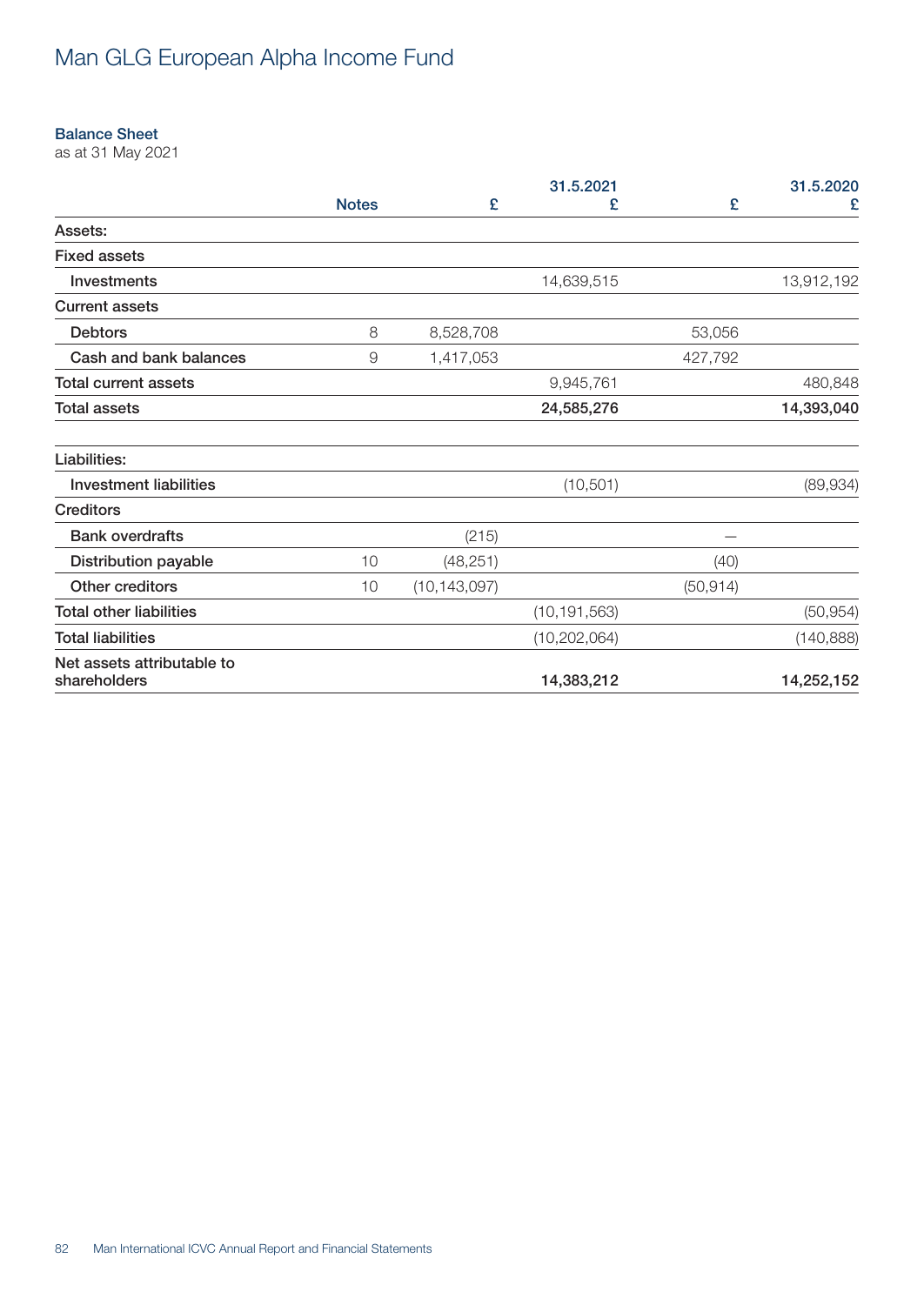### Notes to the Financial Statements

for the year 1 June 2020 to 31 May 2021

### 1 Accounting policies (see pages 20 to 22)

### 2 Net capital gains/(losses)

|                                                          | 1.6.2020<br>to 31,5,2021 | 1.6.2019<br>to 31.5.2020 |
|----------------------------------------------------------|--------------------------|--------------------------|
|                                                          | £                        |                          |
| The net capital gains/(losses) during the year comprise: |                          |                          |
| Gains/(losses) on non-derivative contracts               | 2,982,351                | (302, 931)               |
| Losses on forward currency contracts                     | (2,530)                  | (31, 615)                |
| Gains/(losses) on currencies                             | 3,016                    | (18, 289)                |
| <b>Transaction fees</b>                                  | (4,653)                  | (3,292)                  |
| Net capital gains/(losses)                               | 2,978,184                | (356, 127)               |

#### 3 Revenue

|                                | 1.6.2020<br>to 31,5,2021 | 1.6.2019<br>to 31.5.2020<br>£ |
|--------------------------------|--------------------------|-------------------------------|
| Interest from UK bank deposits |                          | 957                           |
| Non-taxable overseas dividends | 529,038                  | 341,074                       |
| Taxable overseas dividends     |                          | 11,320                        |
| <b>Franked UK dividends</b>    | 3,566                    |                               |
| <b>Total Revenue</b>           | 532,604                  | 353,351                       |
|                                |                          |                               |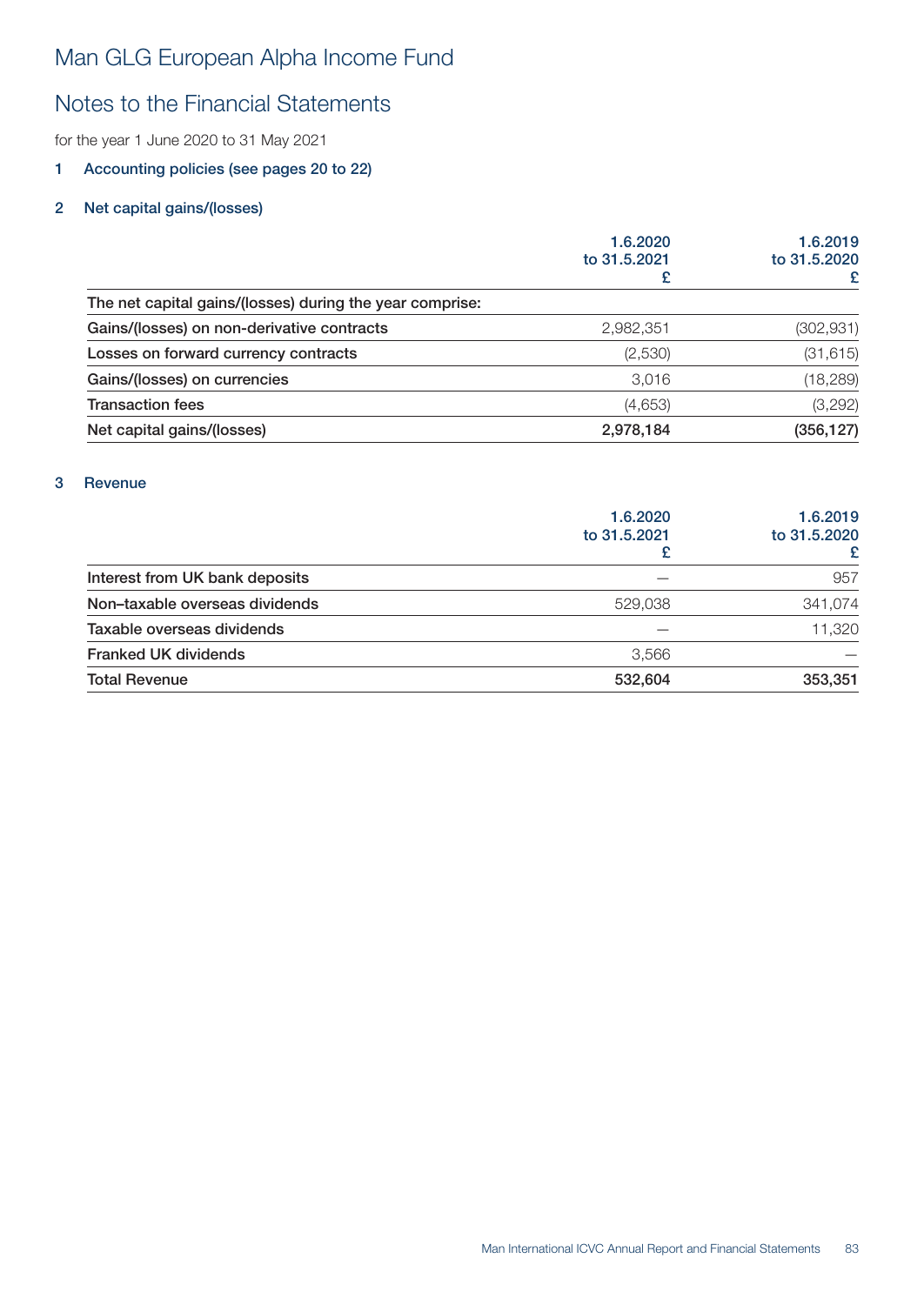# Notes to the Financial Statements (continued)

#### 4 Expenses

| 1.6.2020<br>to 31.5.2021<br>£ | 1.6.2019<br>to 31.5.2020<br>£ |
|-------------------------------|-------------------------------|
|                               |                               |
| 52,931                        | 16,924                        |
| 12,000                        | 3,832                         |
| 64,931                        | 20,756                        |
|                               |                               |
| 2,172                         | 2,264                         |
| 1,858                         | 2,466                         |
| 4,030                         | 4,730                         |
|                               |                               |
|                               | 2,475                         |
| (7, 494)                      | (16)                          |
| (16, 142)                     | (28, 306)                     |
| 4,649                         | 8,359                         |
| 8,440                         | 8,605                         |
| (10, 547)                     | (8,883)                       |
| 58,414                        | 16,603                        |
|                               |                               |

#### 5 Interest payable and similar charges

|                                            | 1.6.2020<br>to 31.5.2021 | 1.6.2019<br>to 31.5.2020 |
|--------------------------------------------|--------------------------|--------------------------|
|                                            |                          |                          |
|                                            |                          |                          |
| <b>Bank overdraft interest</b>             | 1.096                    | .265                     |
| Total interest payable and similar charges | 1.096                    | 1,265                    |

### 6 Taxation

|                                               | 1.6.2020<br>to 31.5.2021 | 1.6.2019<br>to 31.5.2020 |
|-----------------------------------------------|--------------------------|--------------------------|
| (a) Analysis of tax charge in the year        |                          |                          |
| Corporation tax                               | 11                       | 550                      |
| Less: Double taxation relief                  |                          | (550)                    |
| Overseas tax                                  | 70,625                   | 21,604                   |
| Total tax charge for the year (see note 6(b)) | 70,636                   | 21,604                   |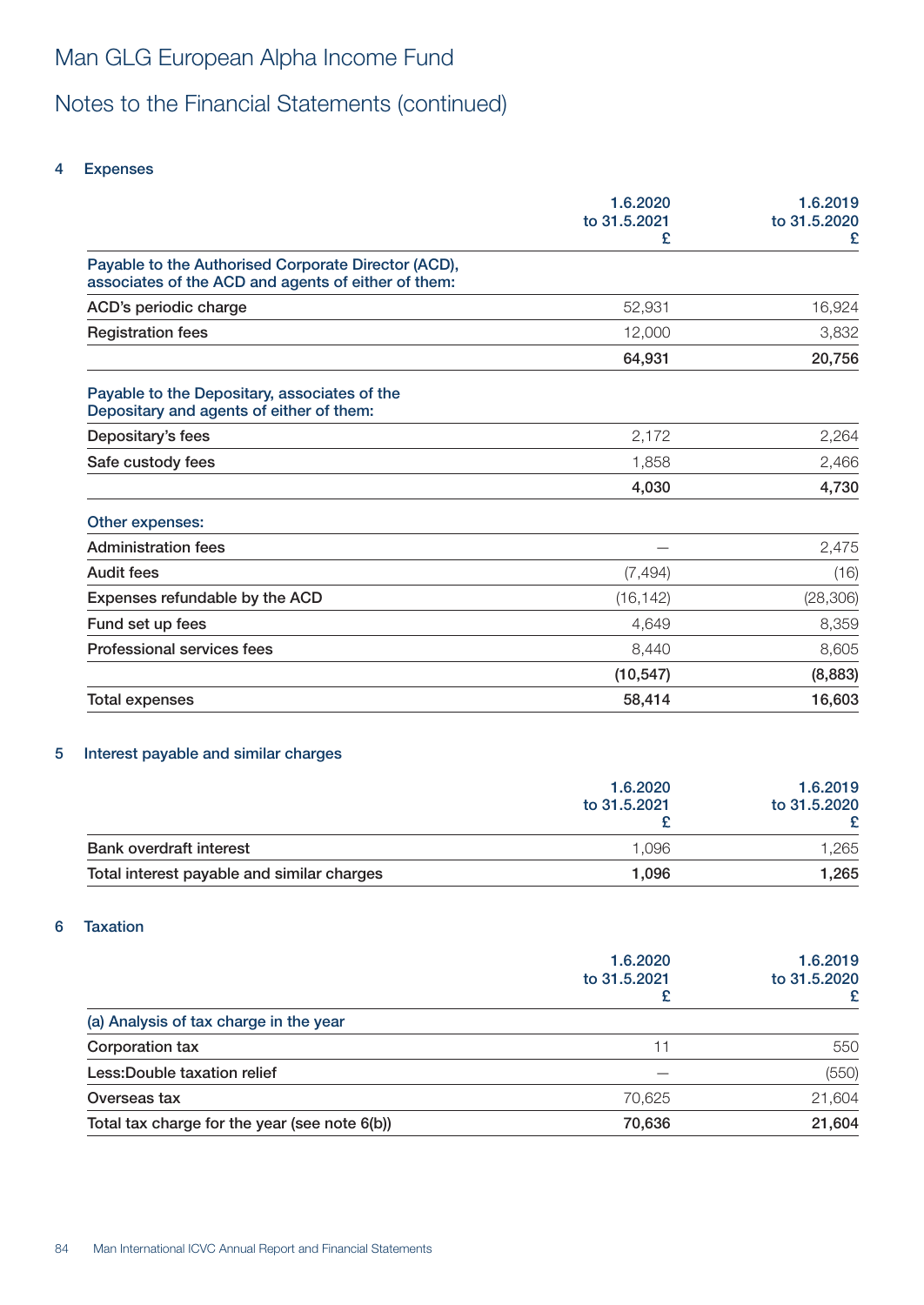### Notes to the Financial Statements (continued)

### 6 Taxation (continued)

### (b) Reconciliation of total tax charge

The tax assessed for the year is lower (2020 - lower) than the amount resulting from applying the standard rate of corporation tax in the UK for an open-ended investment company (20%). The differences are explained below.

| 1.6.2020     | 1.6.2019<br>to 31.5.2020 |
|--------------|--------------------------|
| to 31.5.2021 |                          |
|              | £                        |
| 473,094      | 335,483                  |
| 94,619       | 67,097                   |
|              |                          |
|              | (550)                    |
| 930          | 1,672                    |
| 10,970       |                          |
| 70,625       | 21,604                   |
| (106, 508)   | (68, 219)                |
| 70,636       | 21,604                   |
|              |                          |

At 31 May 2021, the sub-fund had surplus management expenses of £54,851 (31 May 2020 - £Nil). It is unlikely that the sub-fund will generate sufficient taxable profits in the future to utilise these expenses and therefore a deferred tax asset of £10,970 (31 May 2020 - £Nil) has not been recognised in the current or prior year.

### 7 Distributions

The distributions take account of revenue received on the creation of shares and revenue deducted on the cancellation of shares and comprise:

|                                                          | 1.6.2020          |                   | 1.6.2019 |
|----------------------------------------------------------|-------------------|-------------------|----------|
|                                                          | to 31.5.2021<br>£ | to 31.5.2020<br>£ |          |
| <b>Final distribution</b>                                | 362,823           | 334,524           |          |
|                                                          | 362,823           | 334,524           |          |
| Add: revenue deducted on cancellation of shares          | 131,153           | 53,126            |          |
| Deduct: revenue received on creation of shares           | (39, 384)         | (58,026)          |          |
| Net distribution for the year                            | 454,592           | 329,624           |          |
| The distributable amount has been calculated as follows: |                   |                   |          |
| Net revenue after taxation for the year                  | 402,458           | 313,879           |          |
| Add: capitalised fees                                    | 52,931            | 16,924            |          |
| Tax relief on expenses taken to capital                  | (797)             | (1, 179)          |          |
| Net distribution for the year                            | 454,592           | 329,624           |          |

Details of the distribution per share are set out in the distribution table on page 93.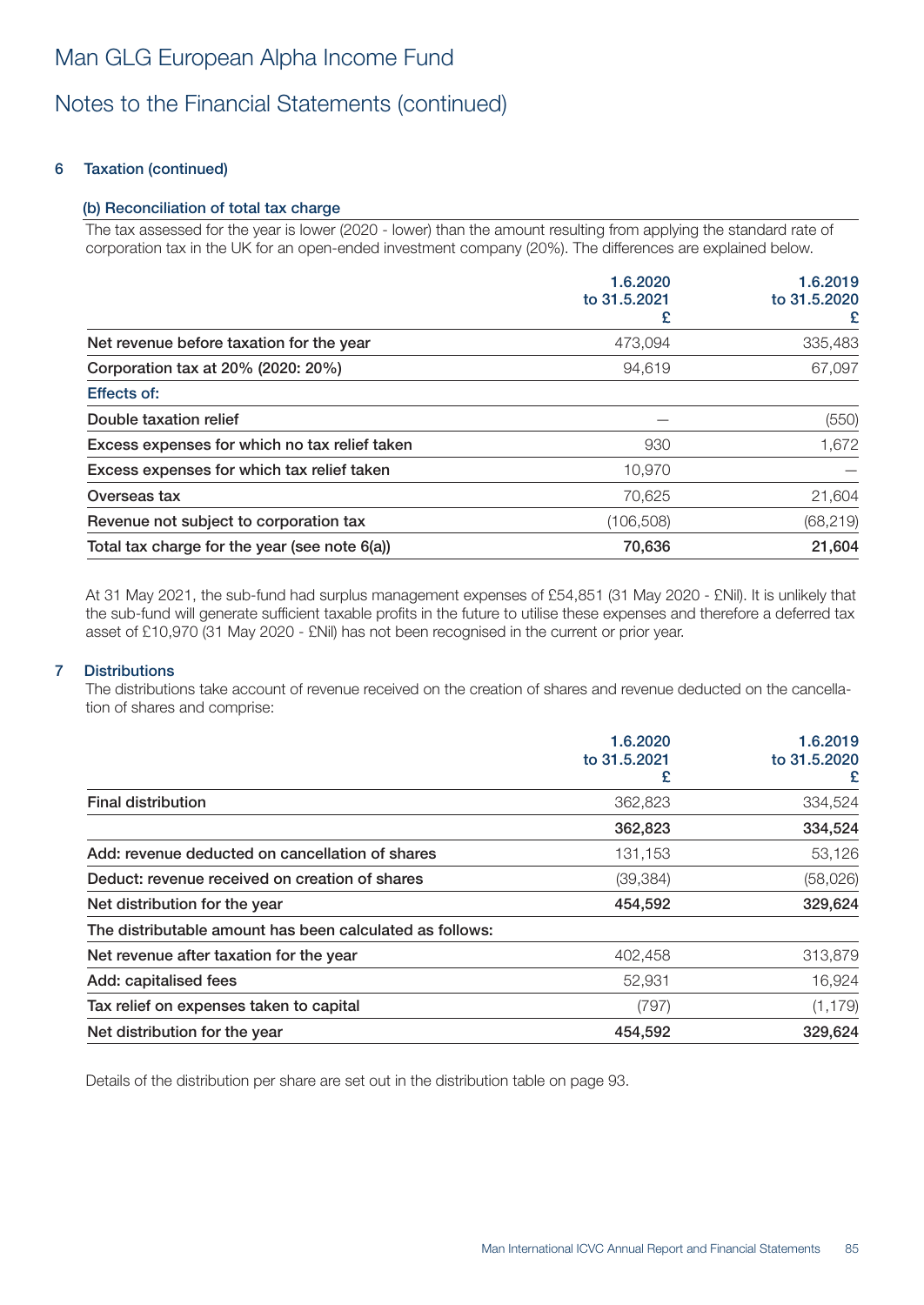# Notes to the Financial Statements (continued)

#### 8 Debtors

|                                           | 31.5.2021 | 31.5.2020 |
|-------------------------------------------|-----------|-----------|
|                                           |           |           |
| Accrued revenue                           | 35,735    | 4,815     |
| Amounts receivable for creation of shares | 1,385     | 4,124     |
| Expenses refundable by the ACD            | 1,234     | 3,067     |
| Foreign currency contracts receivable     | 6,022,312 |           |
| Income tax recoverable                    |           | 16        |
| Overseas tax recoverable                  | 58,335    | 41,034    |
| Sales awaiting settlement                 | 2,409,707 |           |
| <b>Total debtors</b>                      | 8,528,708 | 53,056    |

#### 9 Cash and bank balances

|                              | 31.5.2021 | 31.5.2020 |
|------------------------------|-----------|-----------|
|                              |           |           |
| Cash and bank balances       | 1.417.053 | 427.792   |
| Total Cash and bank balances | 1.417.053 | 427,792   |

### 10 Creditors

|                                                | 31.5.2021<br>£ | 31.5.2020 |
|------------------------------------------------|----------------|-----------|
|                                                |                | £         |
| (a) Distribution payable                       |                |           |
| <b>Distribution payable</b>                    | 48,251         | 40        |
|                                                | 48,251         | 40        |
| (b) Other creditors                            |                |           |
| Accrued ACD's periodic charge                  | 4,469          | 3,090     |
| <b>Accrued audit fees</b>                      | 190            | 7,876     |
| Accrued depositary's fees                      | 198            | 252       |
| <b>Accrued FCA fees</b>                        | 158            | 158       |
| Accrued fund set-up costs                      | 25,000         | 20,351    |
| Accrued registration fees                      | 1,013          | 700       |
| Accrued safe custody fees                      | 235            | 225       |
| Accrued transaction charges                    | 920            | 991       |
| Amounts payable for cancellation of shares     | 4,093,258      | 17,271    |
| <b>Corporation Tax</b>                         | (16)           |           |
| Foreign currency contracts awaiting settlement | 6,017,672      |           |
| <b>Total creditors</b>                         | 10,143,097     | 50,914    |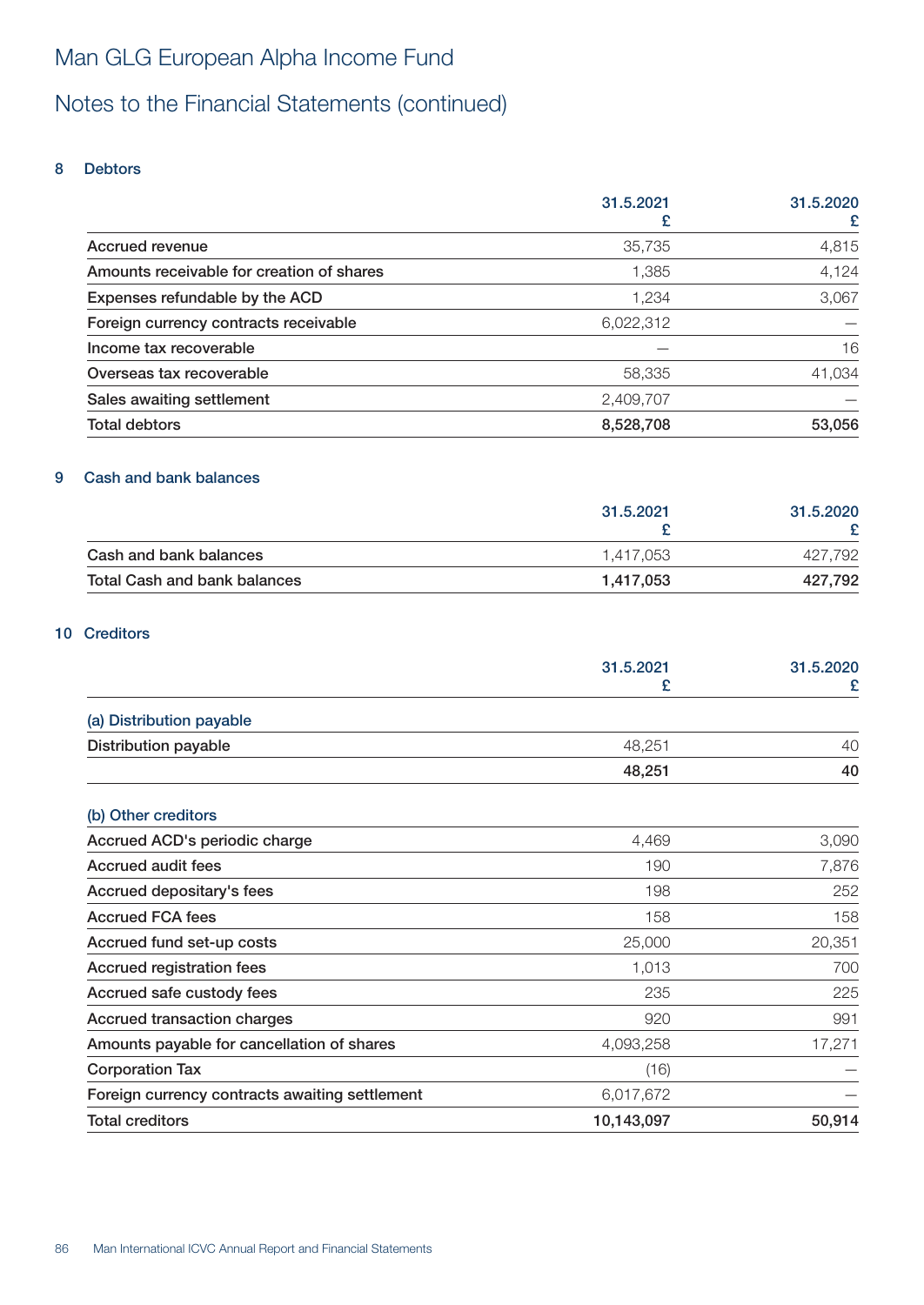### Notes to the Financial Statements (continued)

#### 11 Related party transactions

Man Fund Management UK Limited, as ACD, is regarded as a related party and acts as either principal or agent in respect of all transactions of shares of the sub-fund. The aggregate monies received on the issue of shares and paid on the cancellation of shares are disclosed in the Statement of Change in Net Assets Attributable to Shareholders. Any expenses paid to/from the ACD during the accounting period are disclosed in note 4. Any amounts due to, or payable by, the ACD at the end of the accounting period are disclosed in notes 8 and 10.

BNY (OCS) Nominees Limited had a shareholding of 75.19% of the sub-fund as at 31 May 2021 (31 May 2020 - 63.15%) on behalf of the Man GLG Stockmarket Managed Fund. Man GLG Stockmarket Managed Fund has the same ACD as the sub-fund.

#### 12 Share classes

The sub-fund currently has five share classes in issue. The current annual ACD charge as a percentage of the daily net asset value is as follows:

| Professional accumulation                 | 0.75%    |
|-------------------------------------------|----------|
| Professional accumulation sterling hedged | 0.75%    |
| Professional income                       | 0.75%    |
| Professional income sterling hedged       | 0.75%    |
| Institutional accumulation                | $0.00\%$ |

The net asset value for each share class, the net asset value per share and the number of shares in issue in each share class are detailed in the Comparative Tables on pages 76 to 80. The distribution per share is given in the Distribution Table on page 93.

All share classes have the same rights on winding up.

#### 13 Derivatives and other financial instruments

The analysis and tables provided refer to the narrative disclosure on Derivatives and other financial instrument risks on pages 22 to 24.

#### a) Risk Management

The ACD uses a risk management process to monitor and measure the risks related to the positions entered into on behalf of the sub-fund, including the risks attached to financial derivative instruments.

As part of this process, the ACD calculates Value-at-Risk (VaR) on the portfolio on a daily basis.

VaR is a statistical measurement that intends to measure the maximum potential loss of a portfolio from adverse market movements in an ordinary market environment.

VaR is calculated at a given confidence level (probability), over a specified time period under normal market conditions. The ACD uses a confidence level of 97.7% with a holding period of 5 business days.

Note that this calculation is distinct from the calculation of Global Exposure of the sub-fund which uses the Commitment Approach as detailed within ESMA's "Guidelines on Risk Measurement and the Calculation of Global Exposure and Counterparty Risk for UCITS" (ref 10-788).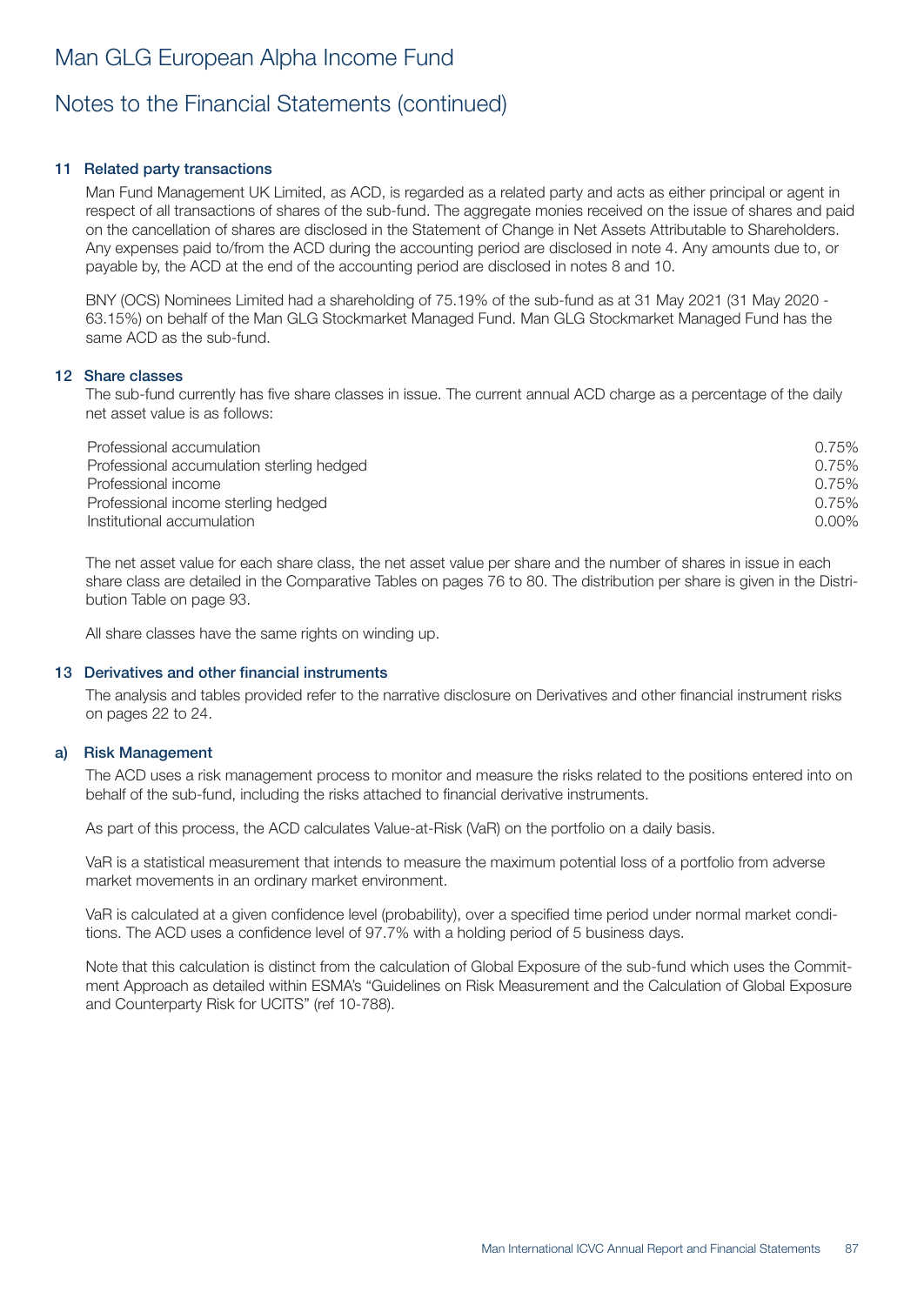### Notes to the Financial Statements (continued)

### 13 Derivatives and other financial instruments (continued)

#### a) Risk Management (continued)

The table below details the maximum, minimum, and average VaR over the year.

#### Model and Inputs used for calculation

|                           |                                                                                 |              | 1.6.2020<br>to<br>31,5,2021 | 1.6.2019<br>to<br>31.5.2020 |
|---------------------------|---------------------------------------------------------------------------------|--------------|-----------------------------|-----------------------------|
| <b>Calculation Method</b> | Ex Ante VaR vs Benchmark                                                        | Year end VaR | $0.47\%$                    | 0.60%                       |
| <b>Benchmark Name</b>     | MSCI Europe Ex UK (GBP, NDTR)                                                   | Min VaR      | 0.34%                       | 0.44%                       |
| <b>Type of Model</b>      | MonteCarlo Simulation                                                           | Max VaR      | 0.69%                       | 0.99%                       |
| <b>Model Parameters</b>   | 1 day, 97.7% confidence<br>level VaR, using last 6 month risk<br>factor history | Avg VaR      | 0.44%                       | 0.72%                       |

#### b) Valuation of financial investments

The categorisation of financial investments in the tables below reflects the methodology used to measure their fair value.

|                                 | <b>Assets</b><br>£ | <b>Liabilities</b><br>£ |
|---------------------------------|--------------------|-------------------------|
| 31.5.2021                       |                    |                         |
| Level 1: Quoted prices          | 14,638,219         |                         |
| Level 2: Observable market data | 1,296              | (10, 501)               |
| Level 3: Unobservable data      |                    |                         |
| Total                           | 14,639,515         | (10, 501)               |
|                                 | <b>Assets</b><br>£ | <b>Liabilities</b><br>£ |
| 31.5.2020                       |                    |                         |
| Level 1: Quoted prices          | 13,871,658         |                         |
| Level 2: Observable market data | 40,534             | (89, 934)               |
| Level 3: Unobservable data      |                    |                         |
| Total                           | 13,912,192         | (89, 934)               |

Level 1: Unadjusted quoted price in an active market for an identical instrument;

Level 2: Valuation techniques using observable inputs other than quoted prices within level 1;

Level 3: Valuation techniques using unobservable inputs.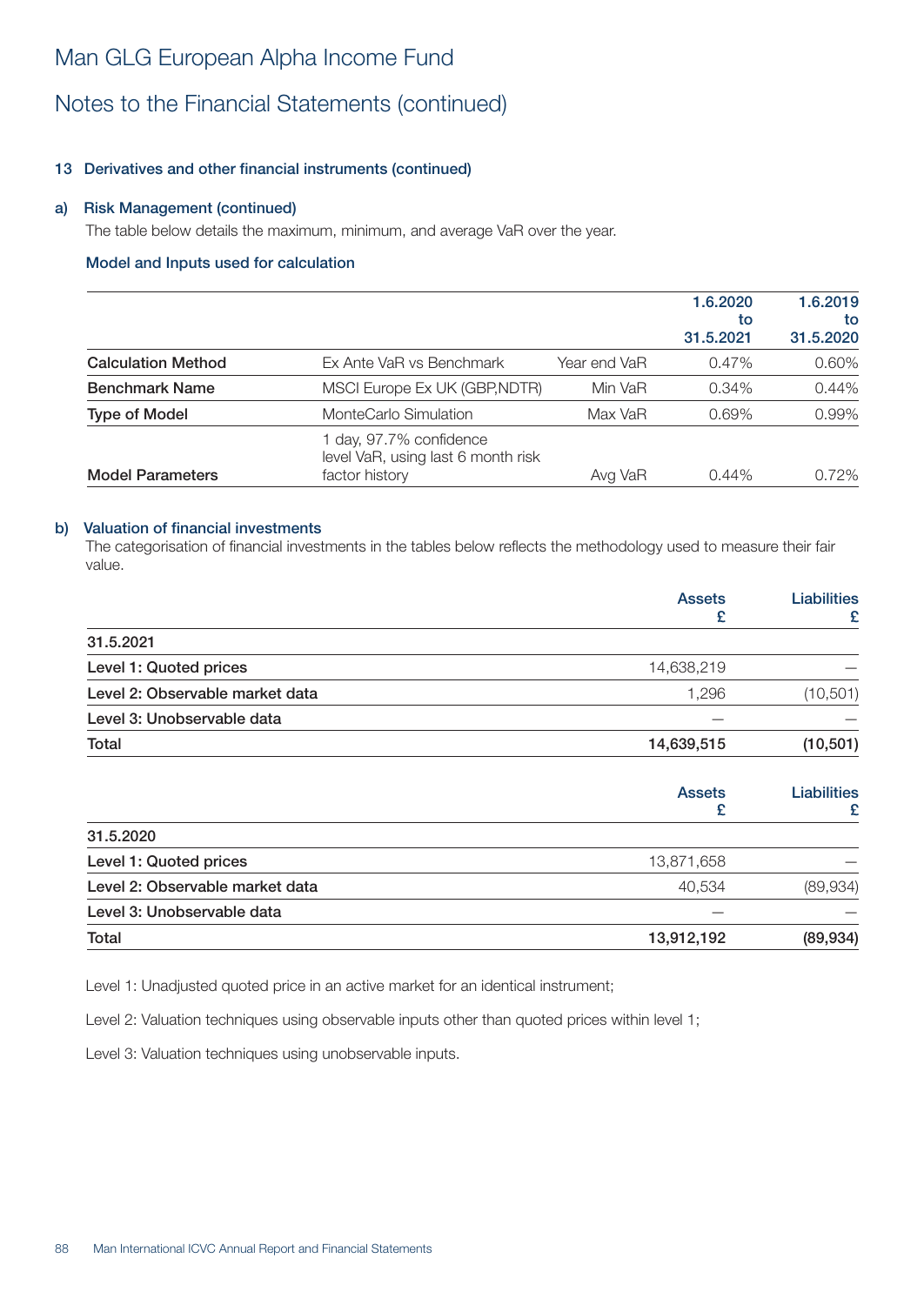# Notes to the Financial Statements (continued)

### 13 Derivatives and other financial instruments (continued)

#### c) Counterparty exposure

The counterparty exposure of Over-the-Counter financial derivative transactions as at 31 May 2021:

| <b>Counterparty Details of OTC</b><br><b>Financial Derivative Transactions</b> | Forward<br>Foreign<br><b>Exchange</b><br><b>Contracts</b> | Total<br><b>Exposure</b> |
|--------------------------------------------------------------------------------|-----------------------------------------------------------|--------------------------|
| <b>Bank of New York Mellon</b>                                                 | (9,205)                                                   | (9,205)                  |

The counterparty exposure of Over-the-Counter financial derivative transactions as at 31 May 2020:

| <b>Counterparty Details of OTC</b><br><b>Financial Derivative Transactions</b> | Forward<br>Foreign<br><b>Exchange</b><br><b>Contracts</b> |           |
|--------------------------------------------------------------------------------|-----------------------------------------------------------|-----------|
| <b>Bank of New York Mellon</b>                                                 | (49, 400)                                                 | (49, 400) |
| Total                                                                          | (49, 400)                                                 | (49, 400) |

Collateral received from these counterparties in respect of derivative contracts was £Nil (31 May 2020 - £Nil).

Collateral pledged to these counterparties in respect of derivative contracts was £Nil (31 May 2020 - £Nil).

#### d) Sensitivity analysis

As the Man GLG European Alpha Income Fund is not considered to be a sophisticated sub-fund, further numerical analysis of derivatives has not been given.

#### 14 Commitments, contingent liabilities and contingent assets

There were no commitments, contingent liabilities and contingent assets at the balance sheet date (31 May 2020 - £Nil).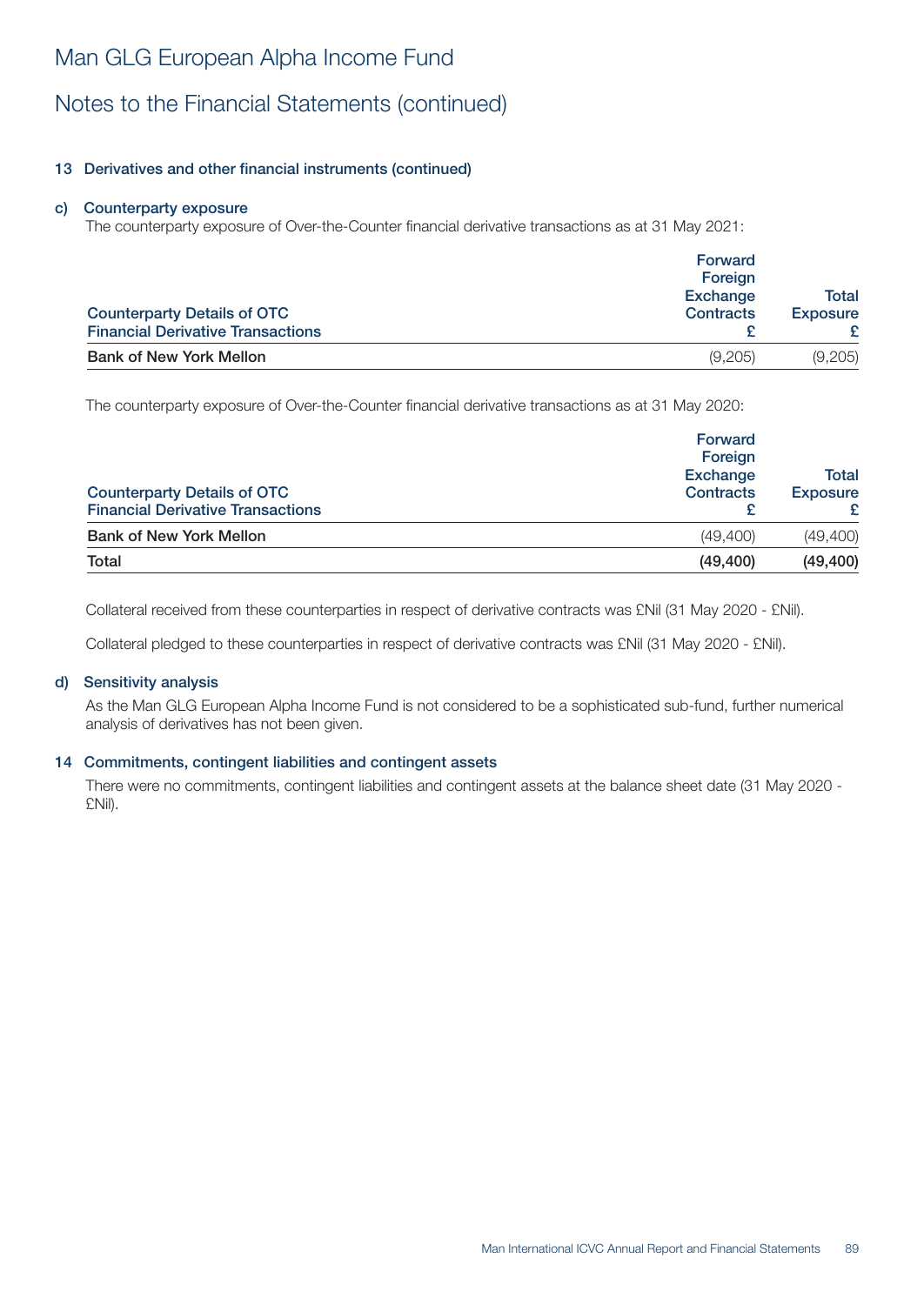# Notes to the Financial Statements (continued)

### 15 Portfolio transaction costs

for the year 1 June 2020 to 31 May 2021:

|                                                    | <b>Value</b> | <b>Commissions</b> |               | <b>Taxes</b> |               |
|----------------------------------------------------|--------------|--------------------|---------------|--------------|---------------|
| <b>Purchases</b>                                   | £            | £                  | $\frac{0}{0}$ | £            | $\frac{0}{0}$ |
| <b>Equity transactions</b>                         | 10,339,601   | 996                | 0.01          | 9,584        | 0.09          |
| Total                                              | 10,339,601   | 996                |               | 9,584        |               |
| Total purchases including<br>commissions and taxes | 10,350,181   |                    |               |              |               |
| <b>Sales</b>                                       | £            | £                  | $\frac{0}{0}$ | £            | $\frac{0}{0}$ |
| <b>Equity transactions</b>                         | 12,567,037   | 1,036              | 0.01          | 20           | 0.00          |
| Total                                              | 12,567,037   | 1,036              |               | 20           |               |
| Total sales net of<br>commissions and taxes        | 12,565,981   |                    |               |              |               |
| Derivative transaction<br>costs                    |              |                    |               |              |               |
| <b>Total transaction costs</b>                     |              | 2,032              |               | 9,604        |               |
| Commissions as % of<br>average net asset value     | 0.01%        |                    |               |              |               |
| Taxes as % of average<br>net asset value           | 0.06%        |                    |               |              |               |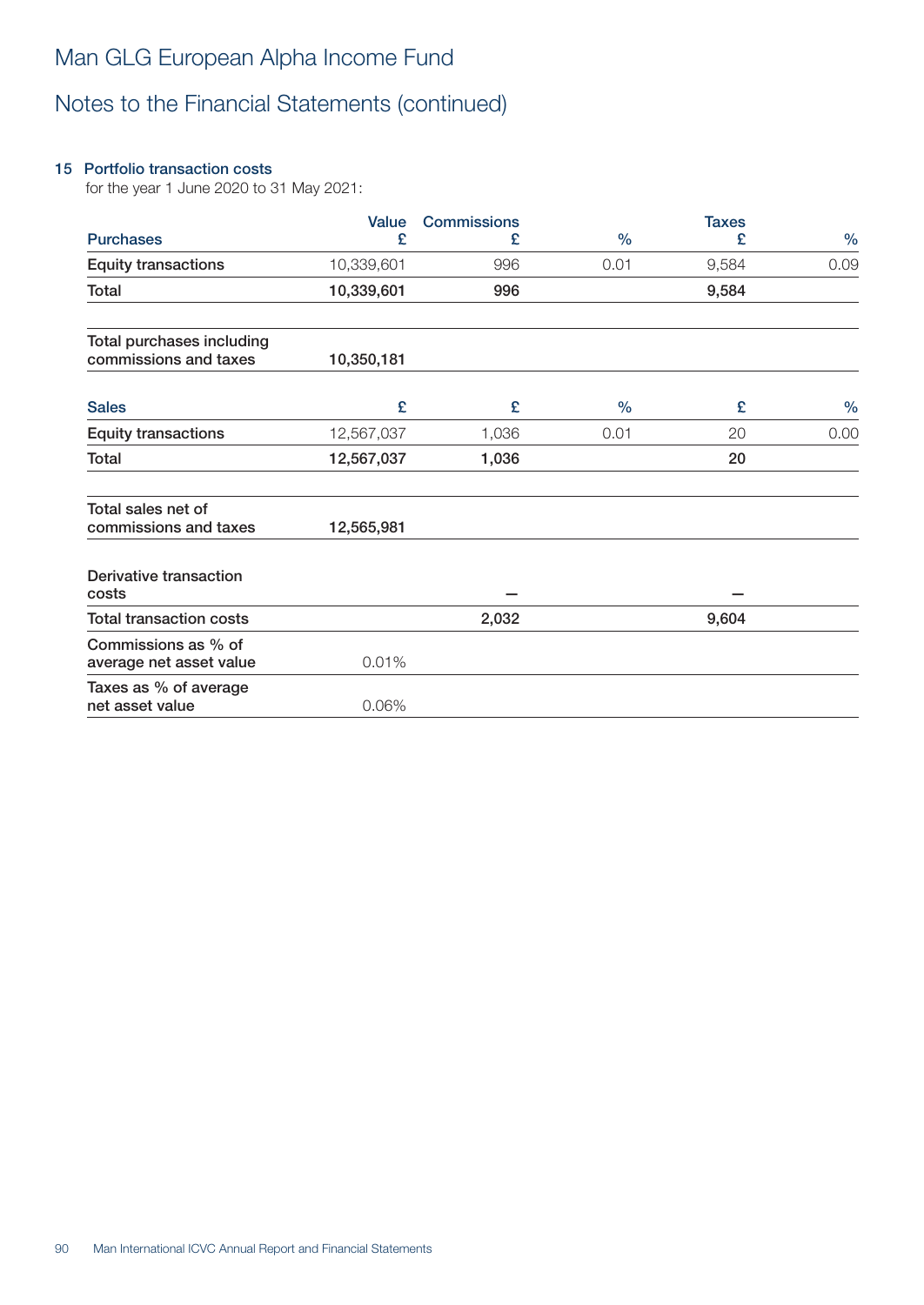### Notes to the Financial Statements (continued)

### 15 Portfolio transaction costs (continued)

for the year 1 June 2019 to 31 May 2020:

|                                                    |            | <b>Value Commissions</b> |               | <b>Taxes</b> |               |
|----------------------------------------------------|------------|--------------------------|---------------|--------------|---------------|
| <b>Purchases</b>                                   | £          | £                        | $\frac{0}{0}$ | £            | $\frac{0}{0}$ |
| <b>Equity transactions</b>                         | 17,912,477 | 1,504                    | 0.01          | 37,094       | 0.21          |
| Total                                              | 17,912,477 | 1,504                    |               | 37,094       |               |
| Total purchases including<br>commissions and taxes | 17,951,075 |                          |               |              |               |
| <b>Sales</b>                                       | £          | £                        | $\%$          | £            | $\%$          |
| <b>Equity transactions</b>                         | 23,888,962 | 2,386                    | 0.01          | 24           | 0.00          |
| Total                                              | 23,888,962 | 2,386                    |               | 24           |               |
| Total sales net of<br>commissions and taxes        | 23,886,552 |                          |               |              |               |
| Derivative transaction<br>costs                    |            |                          |               |              |               |
| <b>Total transaction costs</b>                     |            | 3,890                    |               | 37,118       |               |
| Commissions as % of<br>average net asset value     | 0.03%      |                          |               |              |               |
| Taxes as % of average<br>net asset value           | 0.27%      |                          |               |              |               |

The above analysis covers any direct transaction costs suffered by the sub-fund during the year. However, it is important to understand the nature of other transaction costs associated with different investment asset classes and instruments types.

Separately identifiable direct transaction costs (commissions and taxes etc.) are attributable to the sub-fund's purchase and sale of equity shares. Additionally, for equity shares there is a dealing spread cost (the difference between the buying and selling prices) which will be suffered on purchase and sale transactions.

For the sub-fund's investment transactions in debt and money market instruments any applicable transaction charges form part of the dealing spread for these instruments. Transactions in money market instruments to manage the sub-fund's daily liquidity position are excluded from the analysis.

For the sub-fund's investment in collective investment scheme holdings there will potentially be dealing spread costs applicable to purchases and sales. However, additionally, there are indirect transaction costs suffered in those underlying funds, throughout the holding period for the instruments, which are not separately identifiable and do not form part of the analysis above.

During the year the sub-fund utilised derivative instruments including total return swaps, forward currency contracts and futures covering different underlying asset classes. The settlement values for opening and closing derivative positions are not comparable to principal values for transactions in direct holding investments and therefore purchase and sale amounts for derivative transactions are not quantified in the analysis above.

Transaction costs for derivatives positions will be either suffered as direct costs or form part of the dealing spread for the instruments. Any direct costs are identified in the analysis above.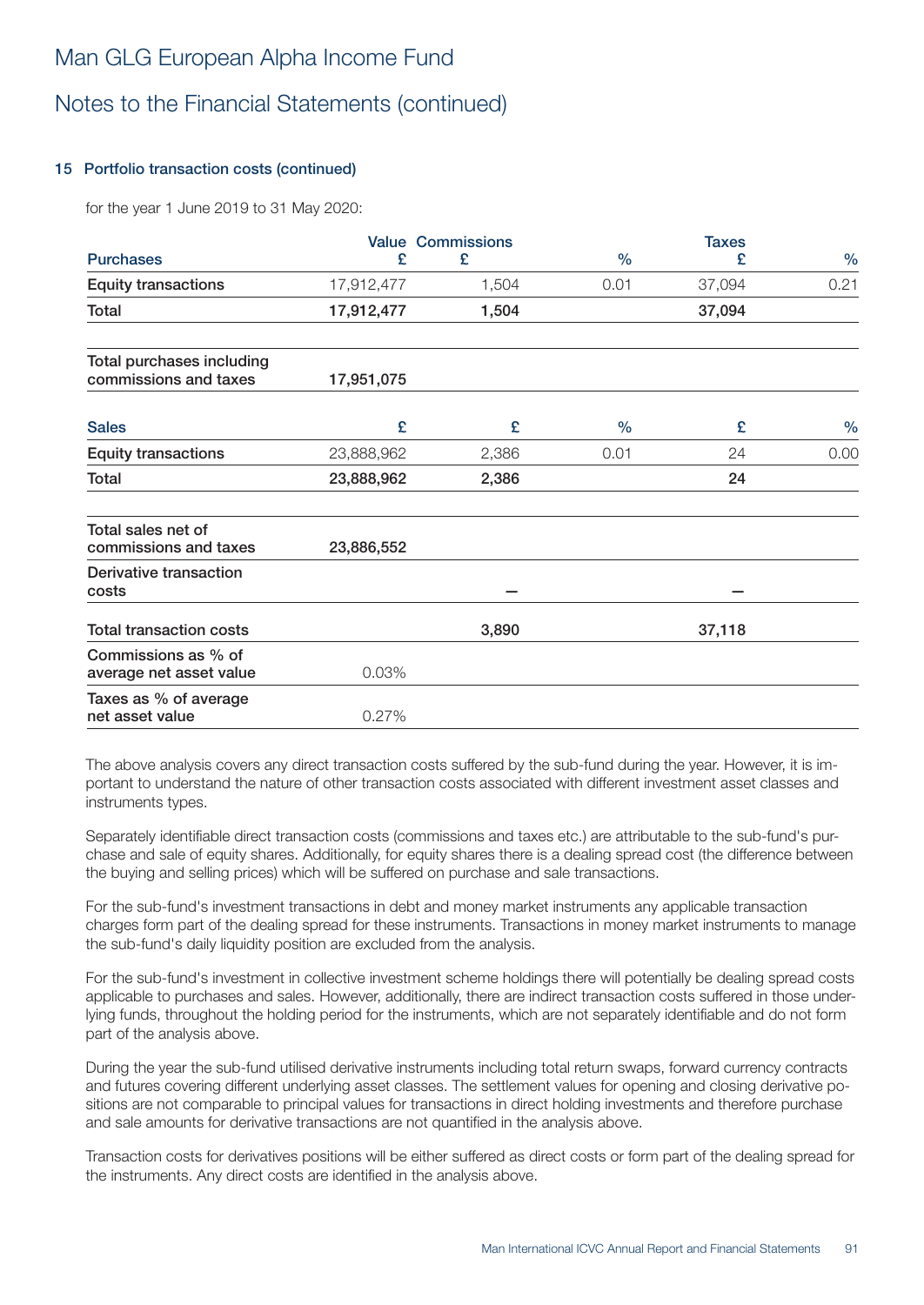### Notes to the Financial Statements (continued)

#### 15 Portfolio transaction costs (continued)

Dealing spread costs suffered by the sub-fund vary considerably for the different asset/instrument types depending on a number of factors including transaction value and market sentiment.

At the balance sheet date the average portfolio dealing spread (difference between bid and offer prices of all investments expressed as a percentage of the offer price value) was 0.06% (31 May 2020 - 0.06%).

#### 16 Share movement

For the year 1 June 2020 to 31 May 2021:

|                       | <b>Professional</b><br>accumulation shares | Professional<br>accumulation sterling<br>hedged shares | <b>Professional income</b><br>shares |
|-----------------------|--------------------------------------------|--------------------------------------------------------|--------------------------------------|
| Opening shares        | 2,457,370                                  | 3,057,911                                              | 1,000                                |
| Shares issued         | 2,363,369                                  | 612,323                                                | 2,281,485                            |
| Shares redeemed       | (3,650,453)                                | (3,589,371)                                            | (415, 882)                           |
| Shares converted      |                                            |                                                        |                                      |
| <b>Closing shares</b> | 1,170,286                                  | 80,863                                                 | 1,866,603                            |

### Professional income Institutional accumulation

| sterling hedged shares | shares    |
|------------------------|-----------|
| 1.000                  | 9,456,257 |
|                        |           |
|                        |           |
|                        |           |
| 1,000                  | 9,456,257 |
|                        |           |

### 17 Post balance sheet events

### Outbreak of COVID-19

The Directors and the Investment Manager acknowledge the current outbreak of COVID-19 which is causing economic disruption in most countries and its potentially adverse economic impact on the issuers of the instruments in which the sub-fund invests. This is an additional risk factor which could impact the operations and valuation of the sub-fund's assets after the period end.

The Investment Manager is actively monitoring developments closely. Given the nature of the outbreak and the ongoing developments, there is a high degree of uncertainty and it is not possible at this time to predict the extent and nature of the overall future impact on the sub-fund.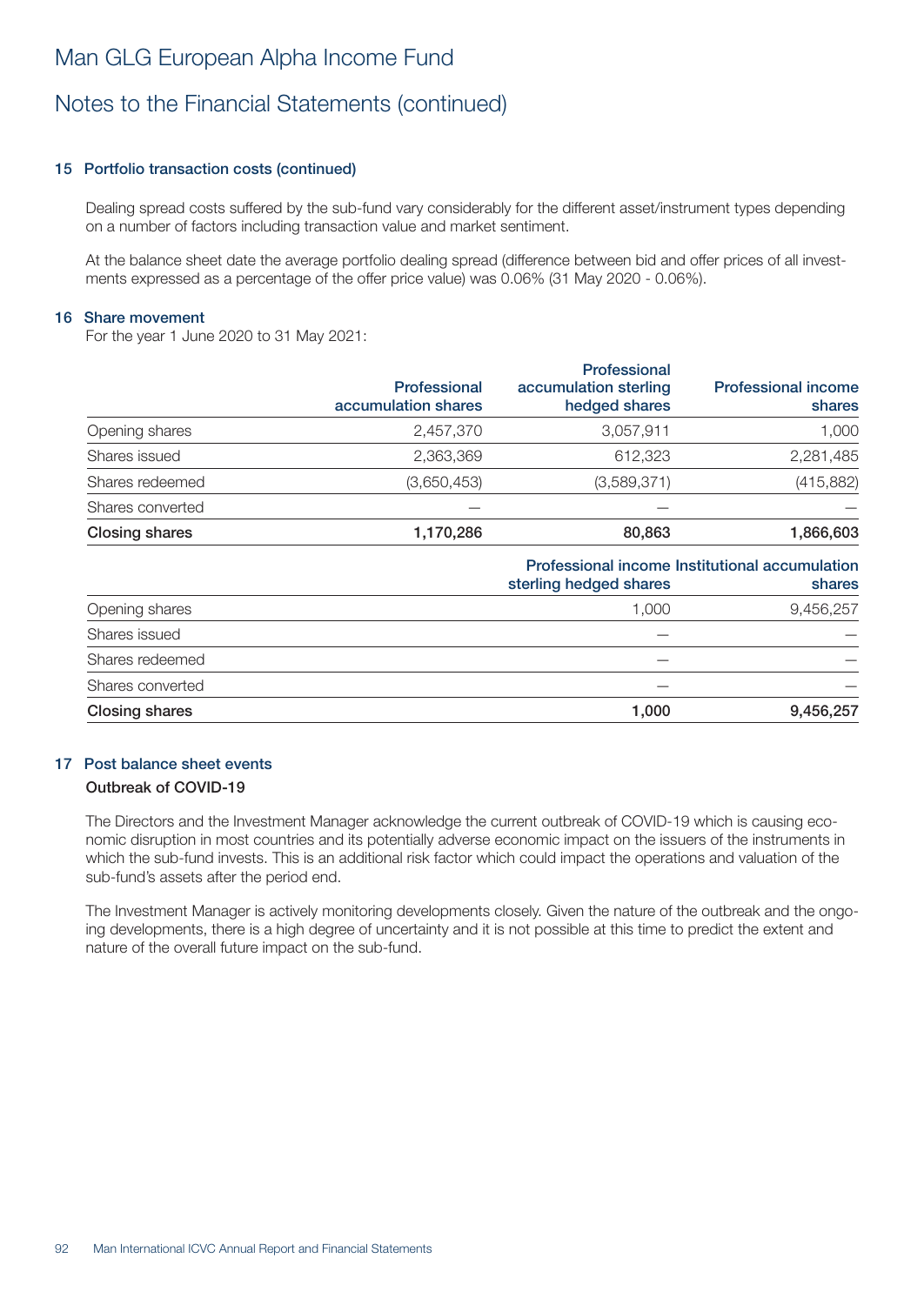### Distribution Table

for the year 1 June 2020 to 31 May 2021

### Final Distribution

Dividend distribution in pence per share

Group 1 - Shares purchased before 1 June 2020 Group 2 - Shares purchased from 1 June 2020 to 31 May 2021

|                                                 | <b>Net</b> |                           | <b>Distribution</b><br>payable | <b>Distribution</b><br>paid |
|-------------------------------------------------|------------|---------------------------|--------------------------------|-----------------------------|
|                                                 | revenue    | Equalisation <sup>#</sup> | 31.7.2021                      | 31.7.2020                   |
| Professional<br>accumulation                    |            |                           |                                |                             |
| Group 1                                         | 2.7372     |                           | 2.7372                         | 2.0744                      |
| Group 2                                         | 1.9949     | 0.7423                    | 2.7372                         | 2.0744                      |
| Professional<br>accumulation sterling<br>hedged |            |                           |                                |                             |
| Group 1                                         | 2.8045     |                           | 2.8045                         | 2.2306                      |
| Group 2                                         | 1.9898     | 0.8147                    | 2.8045                         | 2.2306                      |
| <b>Professional income</b>                      |            |                           |                                |                             |
| Group 1                                         | 2.5835     |                           | 2.5835                         | 1.9860                      |
| Group 2                                         | 1.9843     | 0.5992                    | 2.5835                         | 1.9860                      |
| <b>Professional income</b><br>sterling hedged   |            |                           |                                |                             |
| Group 1                                         | 2.6800     |                           | 2.6800                         | 2.0010                      |
| Group 2                                         | 2.6800     | 0.0000                    | 2.6800                         | 2.0010                      |
| Institutional<br>accumulation                   |            |                           |                                |                             |
| Group 1                                         | 2.9639     |                           | 2.9639                         | 2.2768                      |
| Group 2                                         | 2.9639     | 0.0000                    | 2.9639                         | 2.2768                      |

# Equalisation applies only to shares purchased during the distribution period (Group 2 shares). It is the average amount of revenue included in the purchase price of all Group 2 shares and is refunded to holders of these shares as a return of capital. Being capital, it is not liable to income tax but must be deducted from the cost of shares for capital gains tax purposes.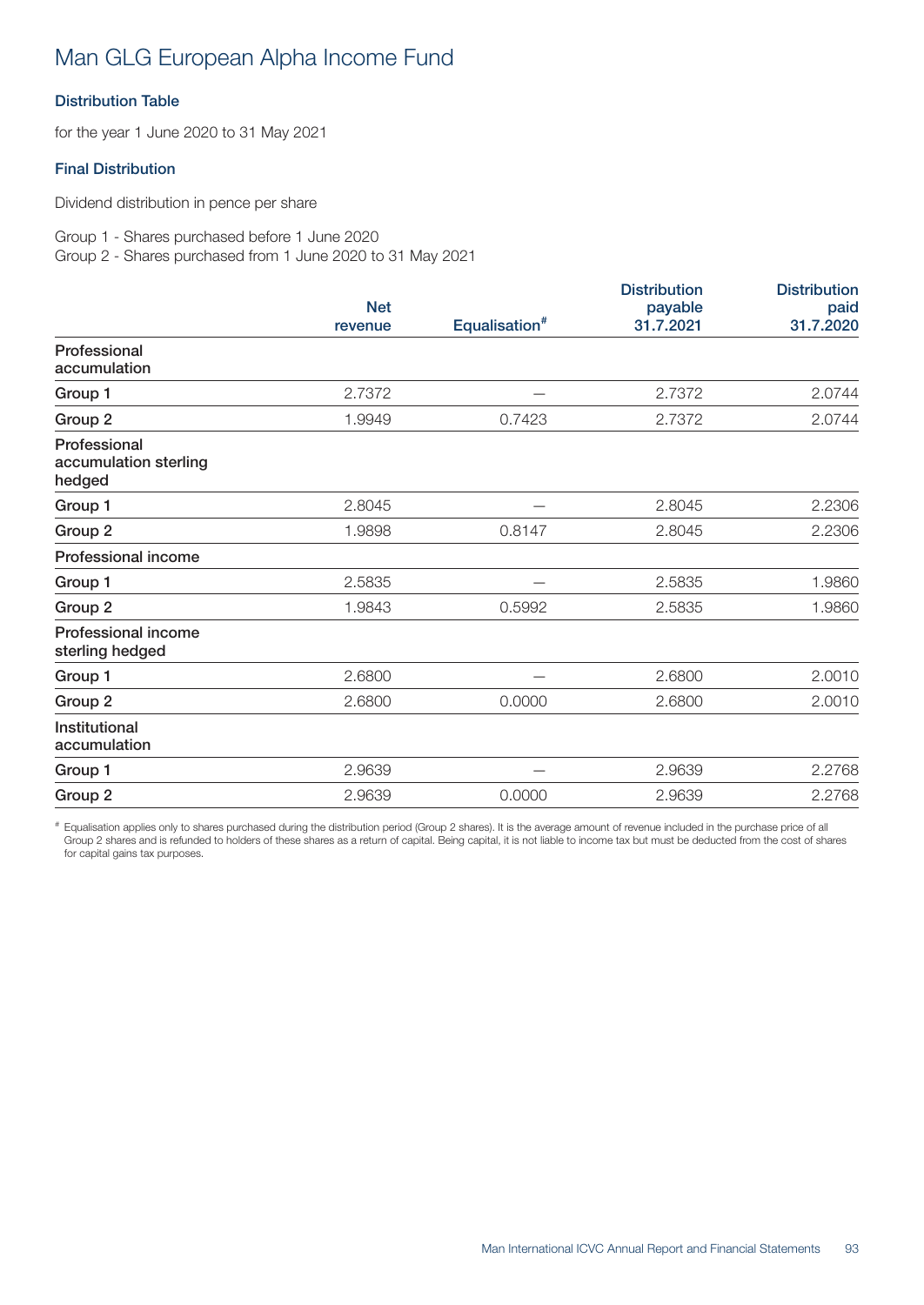

#### Investment Objective

The investment objective of the sub-fund is to provide capital growth by outperforming (net of fees) each of (i) TOPIX Total Return Index and (ii) the Russell/Nomura Large Cap Value Total Return Index, both converted to sterling, in a rolling five year period.

#### Investment Policy

To achieve the investment objective, the sub-fund invests at least 80% of its assets in (i) equities of Japanese companies; or (ii) companies which derive a substantial part of their revenues from activities in Japan. The Investment Adviser selects from companies that are listed on the Tokyo Stock Exchange and which, at the initial point of investment, are among the largest 300 listed companies by market capitalisation. Companies that fall within this universe can be sub-divided into two groups by considering the current market price for such stocks to determine the Price to Book ratio (PBR) (which compares the company's share price with the accounting value of its assets) - companies whose PBR is low relative to TOPIX Total Return Index are known as "Value" (considered cheap), while those with high PBRs relative to TOPIX Total Return Index are known as "Growth" (considered expensive). The Investment Adviser invests in stocks which it considers to be undervalued (and therefore qualify as "Value"). The sub-fund is managed to have a maximum weighting of 8% of its assets in any one stock at the time of purchase.

The Investment Adviser monitors the sector weighting composition of TOPIX Total Return Index and typically aims to stay within +/-15% relative to the TOPIX Total Return Index sector weightings. The Investment Adviser also considers the sector weighting composition of the Russell/Nomura Large Cap Value Total Return Index when constructing the subfund's portfolio.

The sub-fund may also invest in other transferable securities, units or shares in collective investment schemes (which may include those managed by the ACD or one or more of its associates), and money market instruments. The sub-fund may also hold ancillary liquid assets such as cash and term deposits. The sub-fund can hold no more than 10% of its assets in any one body corporate (including collective investment schemes).

The sub-fund can make use of financial derivative instruments ('FDI') for hedging or other efficient portfolio management purposes. Examples of such FDI include Japanese convertible bonds, Japanese equity futures and cash.

The sub-fund's investments are likely to be concentrated and will typically consist of holdings of between 35 to 55 positions.

In exceptional market conditions and/or for liquidity management purposes the sub-fund may, subject to and in accordance with the FCA Rules, hold a significant amount (or all) of its net asset value in cash and near cash, deposits and government and public securities. Also, in response to market conditions and/or generally in the interests of the management of the sub-fund's assets the sub-fund may use alternative and/or additional currency transactions and techniques to those described above to hedge the sub-fund's currency exposure where securities held by the sub-fund are denominated in currencies other than the base currency.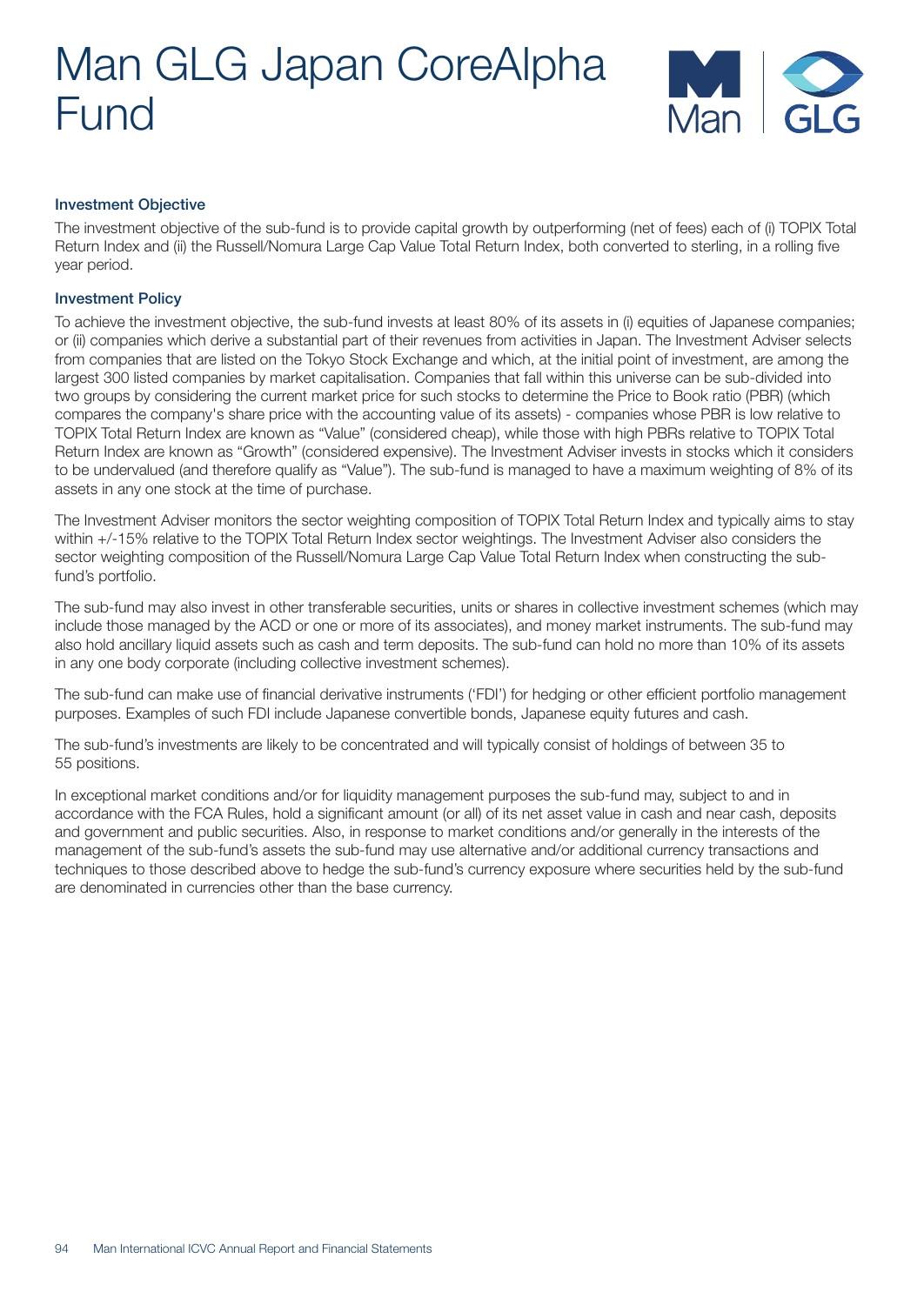#### Risk and Reward Profile

The sub-fund's Synthetic Risk and Reward Indicator (SRRI) is 6 on a scale of 1 (lower) to 7 (higher) as it invests in overseas equities for capital growth. Please see our Key Investor Information Document (KIID) for further information.

Market Risk- The sub-fund is subject to normal market fluctuations and the risks associated with investing in international securities markets. Therefore, the value of your investment and the income from it may rise as well as fall and you may not get back the amount originally invested.

Counterparty Risk - The sub-fund will be exposed to credit risk on counterparties with which it trades in relation to onexchange traded instruments such as futures and options and where applicable, 'over-the-counter' ("OTC", "nonexchange") transactions. OTC instruments may also be less liquid and are not afforded the same protections that may apply to participants trading instruments on an organised exchange.

Currency Risk - The value of investments designated in another currency may rise and fall due to exchange rate fluctuations. Adverse movements in currency exchange rates may result in a decrease in return and a loss of capital. It may not be possible or practicable to successfully hedge against the currency risk exposure in all circumstances.

Liquidity Risk -The sub-fund may make investments or hold trading positions in markets that are volatile and which may become illiquid. Timely and cost efficient sale of trading positions can be impaired by decreased trading volume and/or increased price volatility.

Concentration Risk - The sub-fund may invest in a limited number of investments which can increase the volatility of performance.

Financial Derivatives Instruments - The sub-fund may invest in financial derivative instruments ("FDI") (instruments whose prices are dependent on one or more underlying asset) typically for hedging purposes. The use of FDI involves additional risks such as high sensitivity to price movements of the asset on which it is based. The use of FDI may multiply the gains or losses.

Single Region/Country - The sub-fund is a specialist country-specific or geographic regional fund, the investment carries greater risk than a more internationally diversified portfolio.

A complete description of risks is set out in the Fund's prospectus.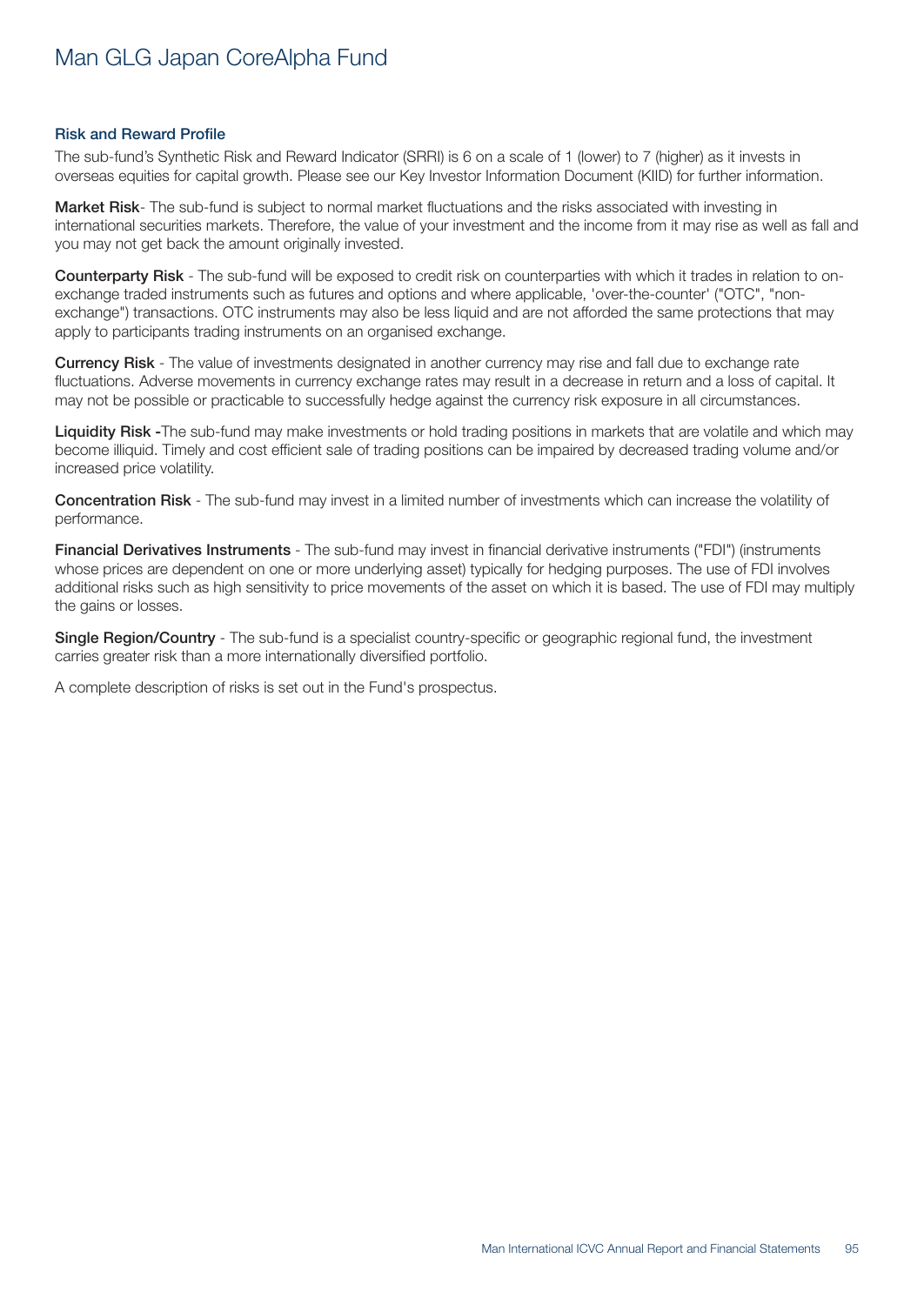#### Manager's Review

Over the 12 months to the end of May 2021, the Tokyo Stock Exchange (TSE) First Section Index (TOPIX) \*1rose by 7.6% (all figures, sterling, total return), while the Man GLG Japan CoreAlpha Fund ("the sub-fund") gained 17.2% on the same basis2. Within the equity market the investment style of the sub-fund (Large Cap Value) finally returned to favour. Reflecting this, the Russell/Nomura Large Cap Value Index<sup>\*</sup> rose by 11.4%, thus beating Topix<sup>3</sup> The sub-fund outperformed both of these indices as a result of being heavily tilted towards large, low price to book stocks – especially financials and economically sensitive cyclical industries. Those sectors were the most depressed within the market following the covid-19 shock, and have led the subsequent rebound.

The period under review really breaks down into two distinct periods, which turned out to be something of a mirror image. From June 2020 until November, prevailing trends within the market were difficult. The bias towards low price to book, the conscious and deliberate investment style of the sub-fund, was the main reason for the poor performance over this first period. Investors were risk averse as the pandemic spread, and preferred to hold more expensive stocks that were seen to be more defensive. In stock market sector terms, the performance can be further dissected. Areas which detracted most from performance included over-representation in Banks, and, to a lesser extent, Real Estate, Transport Equipment and Mining. Further negatives included light exposure to Pharmaceutical, Electric Appliances and Information & Communication, which performed well in the difficult market. There were few offsetting positives.

Conversely, from November onwards and starting with the news of the Pfizer vaccine, the recovery started and those which had been hit hardest, recovered the fastest. So financials, energy and deep cyclicals such as steel led the market, and technology related and economically defensive sectors were notable laggards. Over the period under review, this second period was bigger in magnitude than the first, and so the overall effect on the fund was a net positive.

The contrarian style of the sub-fund was implemented as normal, especially following the strong recovery in 2021, with outperforming holdings being reduced in favour of those offering greater potential returns. This led to a reduction in positions in the economically cyclical areas, especially Iron & Steel and Banks, along with a number of very small decreases across a range of sectors, with reinvestments in laggards in the Land Transport, Insurance, Transport Equipment (autos)Banks, Chemicals and Pharmaceutical sectors.

These transactions were higher than usual, reflecting the strong performance and therefore a recycling of winners, leading to a slight change in the characteristics of the sub-fund. At the end of May it retained a strong tilt towards financial stocks and autos, but the weighting to economically cyclical areas has been quite significantly reduced, especially Iron & Steel. The main areas of under-representation compared to the market however remained the same, being either defensives or technology related (Electric Appliances, Information & Communication, Chemicals, Pharmaceutical and Foods). As ever, the performance of the sub-fund will be significantly determined by the fortunes of large value stocks: a group which still stands near a historically low valuation point compared to the broad equity market, despite the sharp rally seen so far in 2021.

#### Jeff Atherton,Adrian Edwards,Emily Badger and Stephen Harget

Fund Management team

June 2021

Past performance is not indicative of future results. Returns may increase or decrease as a result of currency fluctuations.

<sup>1</sup> The Tokyo Stock Exchange (TSE) First Section Index (TOPIX) is an official benchmark for this fund. Please consult the Prospectus or KIID for more information.

<sup>2</sup> Performance data is calculated net of 0.75% management fees with income reinvested, and does not take into account sales and redemption charges where such costs are applicable. Other share classes charge higher fees.

 $3$ . The Russell Nomura Large Cap Value TR index is an official benchmark for this fund. Please consult the Prospectus or KIID for more information.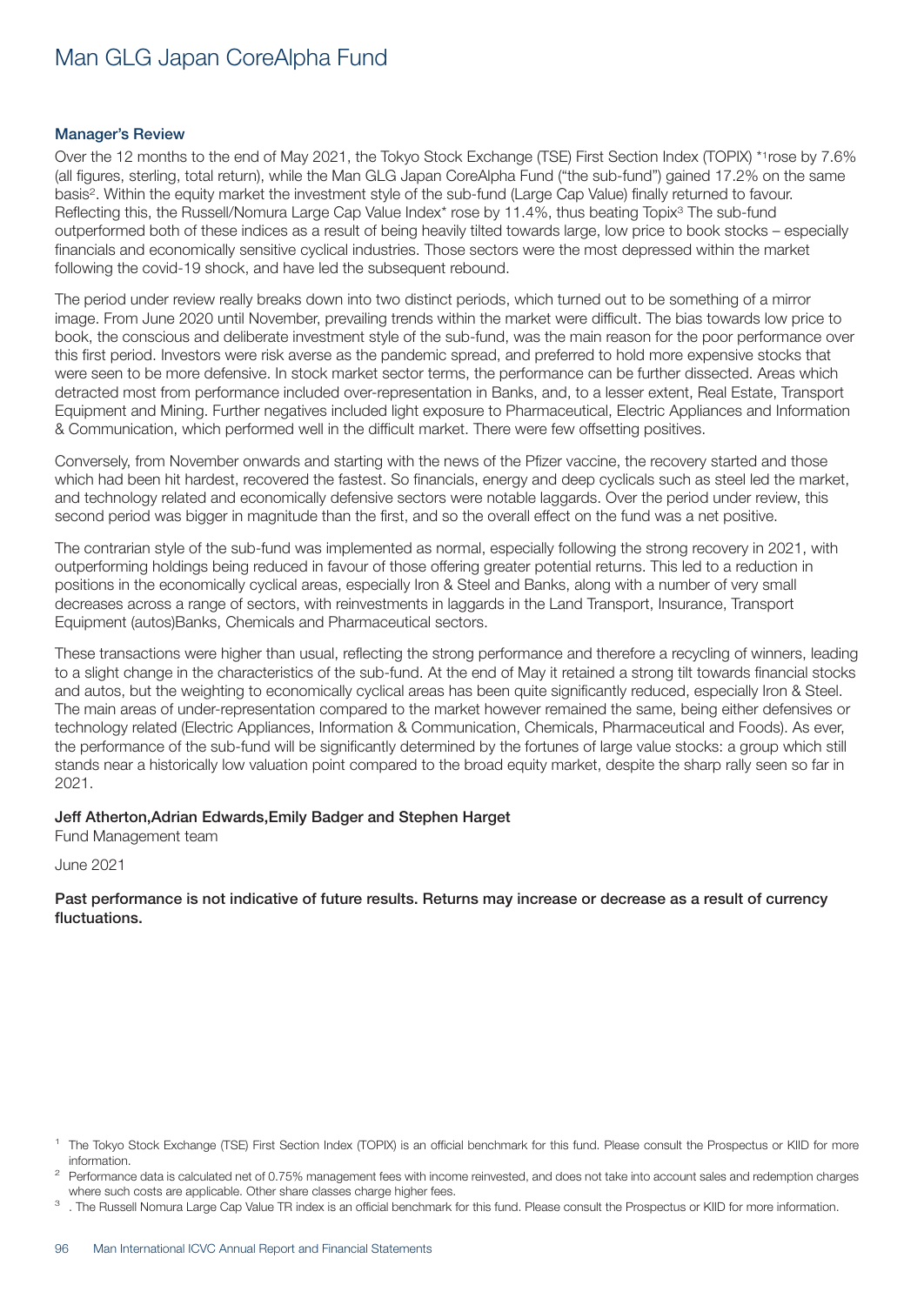### Significant Portfolio Changes

| <b>Purchases</b>    | Cost       | <b>Sales</b>                  | <b>Proceeds</b><br>£ |
|---------------------|------------|-------------------------------|----------------------|
| <b>Toyota Motor</b> | 35,756,564 | Nippon Steel & Sumitomo Metal | 81,855,946           |
| Subaru              | 27,421,479 | Mitsubishi UFJ Financial      | 61,465,352           |
| Mizuho Financial    | 27,049,387 | Japan Post                    | 58,817,596           |
| Mitsubishi Estate   | 22,633,585 | Honda Motor                   | 49,160,084           |
| MS&AD Insurance     | 22,256,564 | JFE                           | 48,988,876           |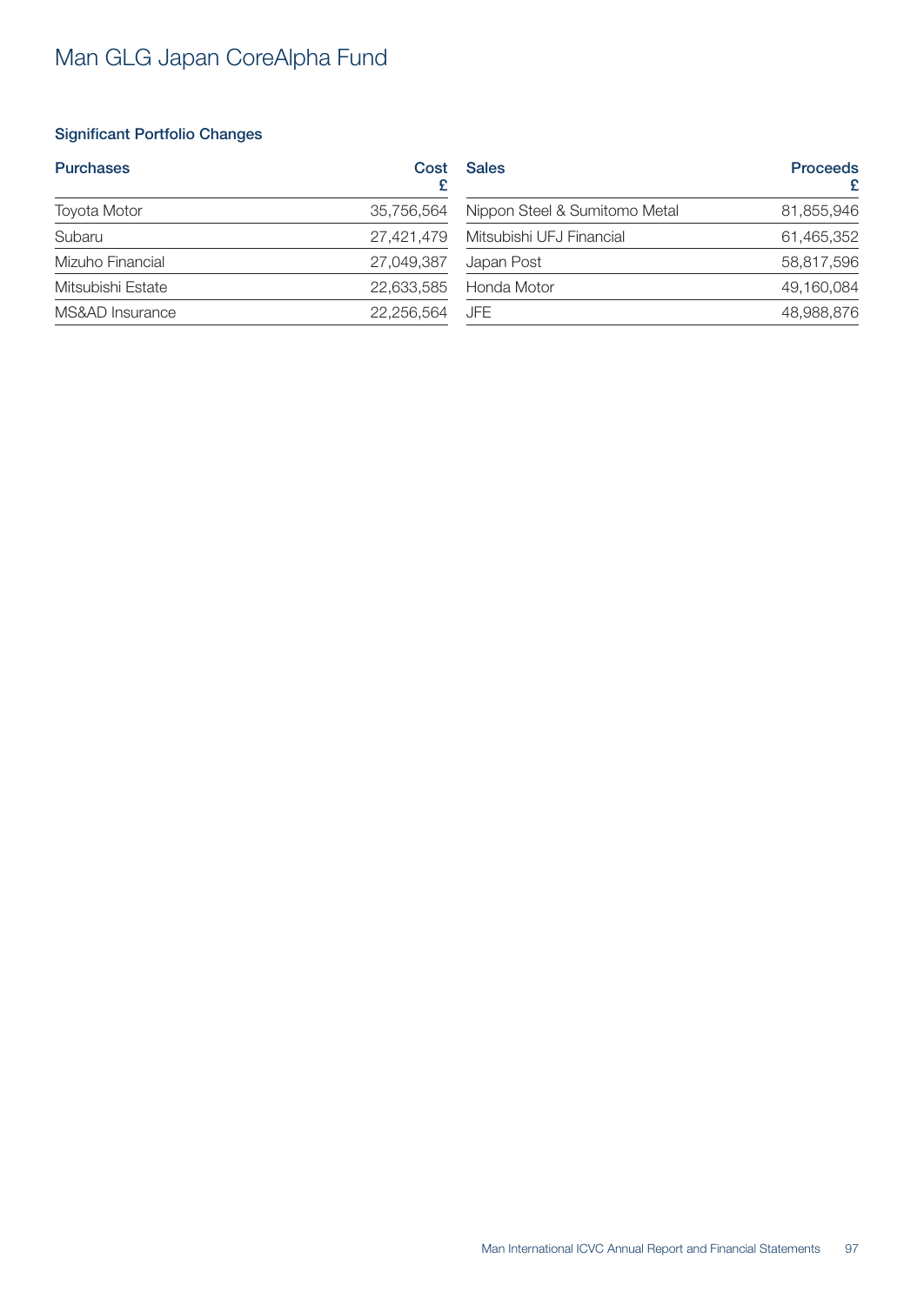#### Comparative Tables

| Year ending:<br><b>Retail accumulation shares</b> | 31.5.2021<br>(pence per share) | 31.5.2020<br>(pence per share) | 31.5.2019<br>(pence per share) |
|---------------------------------------------------|--------------------------------|--------------------------------|--------------------------------|
| Change in net assets per share                    |                                |                                |                                |
| Opening net asset value per share                 | 136.26                         | 152.07                         | 167.07                         |
| Return before operating charges*                  | 23.63                          | (13.31)                        | (12.34)                        |
| Operating charges                                 | (2.32)                         | (2.50)                         | (2.66)                         |
| Return after operating charges                    | 21.31                          | (15.81)                        | (15.00)                        |
| <b>Distributions</b>                              | (1.78)                         | (2.43)                         | (2.18)                         |
| Retained distributions on<br>accumulation shares  | 1.78                           | 2.43                           | 2.18                           |
| Closing net asset value per share                 | 157.57                         | 136.26                         | 152.07                         |
| *After direct transaction costs of                | (0.09)                         | (0.06)                         | (0.06)                         |
| Performance                                       |                                |                                |                                |
| Return after charges                              | 15.64%                         | $(10.39)\%$                    | $(8.98)\%$                     |
| Other information                                 |                                |                                |                                |
| Closing net asset value $(E)$                     | 106,760,416                    | 111,516,386                    | 122,640,624                    |
| Closing number of shares                          | 67,752,376                     | 81,841,195                     | 80,648,774                     |
| Operating charges**                               | 1.65%                          | 1.65%                          | 1.65%                          |
| Direct transaction costs                          | 0.06%                          | 0.04%                          | 0.04%                          |
| <b>Prices</b>                                     |                                |                                |                                |
| Highest share price                               | 166.44                         | 166.68                         | 174.00                         |
| Lowest share price                                | 115.93                         | 113.15                         | 150.00                         |

\* Direct transaction costs comprise commission and taxes, principally applicable to equity investment purchases and sales. Shareholders should note that additionally there may be other transaction costs such as dealing spread and underlying costs with regard to Collective Investment Scheme holdings which may also reduce the sub-fund and share class returns before operating charges.

\*\* The Operating Charges figure represents the annual operating expenses of the sub-fund expressed as a percentage of the average net assets for the year – it does not include initial charges. The Operating Charges figure includes the ACD's periodic charge and all charges which are deducted directly from the sub-fund. The Operating Charges figure is expressed as an annual percentage rate.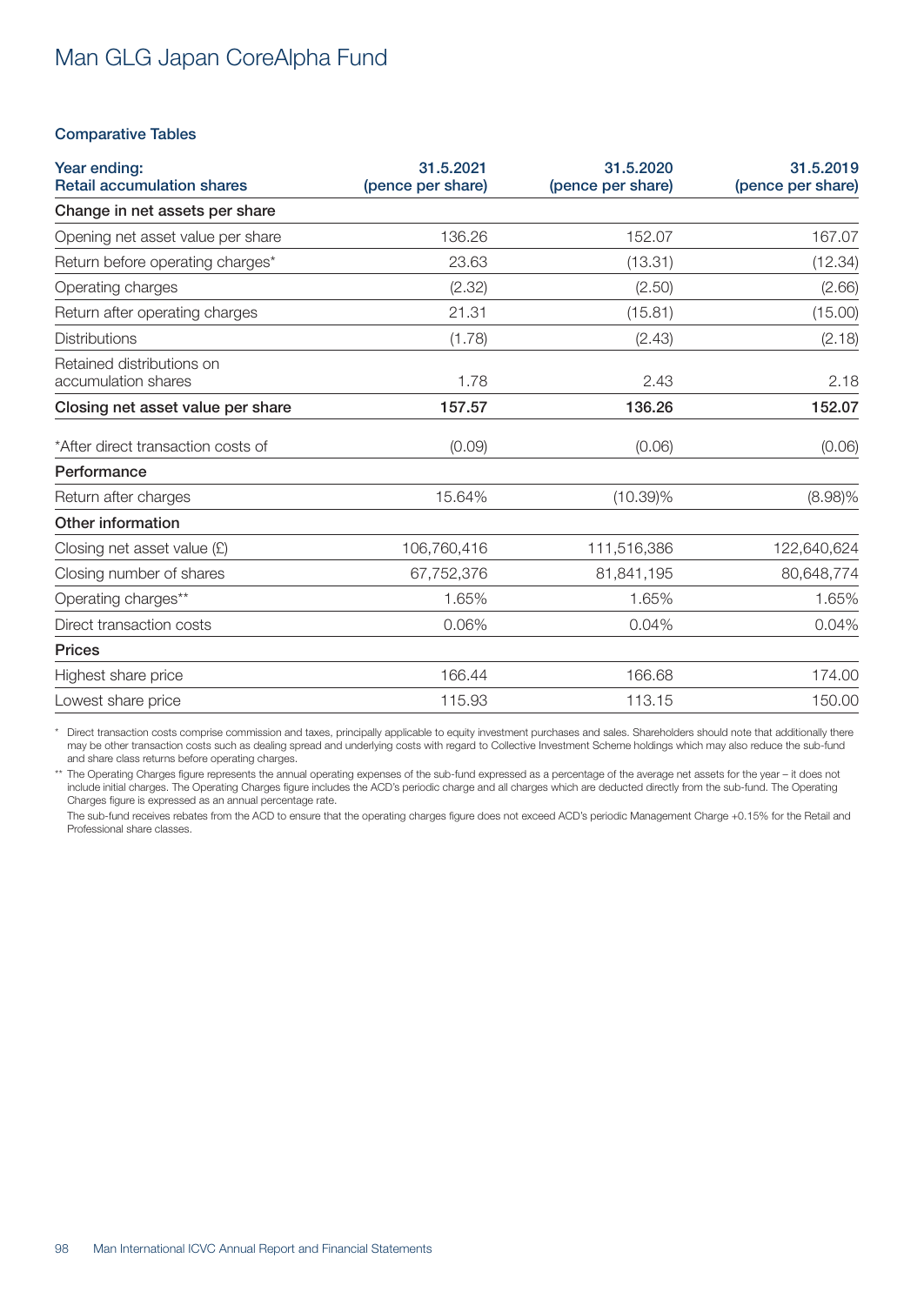#### Comparative Tables (continued)

| Year ending:<br><b>Retail income shares</b>      | 31.5.2021<br>(pence per share) | 31.5.2020<br>(pence per share) | 31.5.2019<br>(pence per share) |
|--------------------------------------------------|--------------------------------|--------------------------------|--------------------------------|
| Change in net assets per share                   |                                |                                |                                |
| Opening net asset value per share                | 177.08                         | 204.75                         | 231.96                         |
| Return before operating charges*                 | 30.68                          | (17.96)                        | (17.13)                        |
| Operating charges                                | (3.01)                         | (3.37)                         | (3.69)                         |
| Return after operating charges                   | 27.67                          | (21.33)                        | (20.82)                        |
| <b>Distributions</b>                             | (5.06)                         | (6.34)                         | (6.39)                         |
| Retained distributions on<br>accumulation shares | 0.00                           | 0.00                           | 0.00                           |
| Closing net asset value per share                | 199.69                         | 177.08                         | 204.75                         |
| *After direct transaction costs of               | (0.11)                         | (0.08)                         | (0.08)                         |
| Performance                                      |                                |                                |                                |
| Return after charges                             | 15.63%                         | $(10.42)\%$                    | $(8.98)\%$                     |
| Other information                                |                                |                                |                                |
| Closing net asset value $(E)$                    | 4,459,915                      | 3,580,994                      | 5,080,821                      |
| Closing number of shares                         | 2,233,409                      | 2,022,243                      | 2,481,478                      |
| Operating charges**                              | 1.65%                          | 1.65%                          | 1.65%                          |
| Direct transaction costs                         | 0.06%                          | 0.04%                          | 0.04%                          |
| <b>Prices</b>                                    |                                |                                |                                |
| Highest share price                              | 216.27                         | 224.36                         | 241.50                         |
| Lowest share price                               | 150.64                         | 152.30                         | 208.20                         |

\* Direct transaction costs comprise commission and taxes, principally applicable to equity investment purchases and sales. Shareholders should note that additionally there may be other transaction costs such as dealing spread and underlying costs with regard to Collective Investment Scheme holdings which may also reduce the sub-fund and share class returns before operating charges.

\*\* The Operating Charges figure represents the annual operating expenses of the sub-fund expressed as a percentage of the average net assets for the year – it does not include initial charges. The Operating Charges figure includes the ACD's periodic charge and all charges which are deducted directly from the sub-fund. The Operating Charges figure is expressed as an annual percentage rate.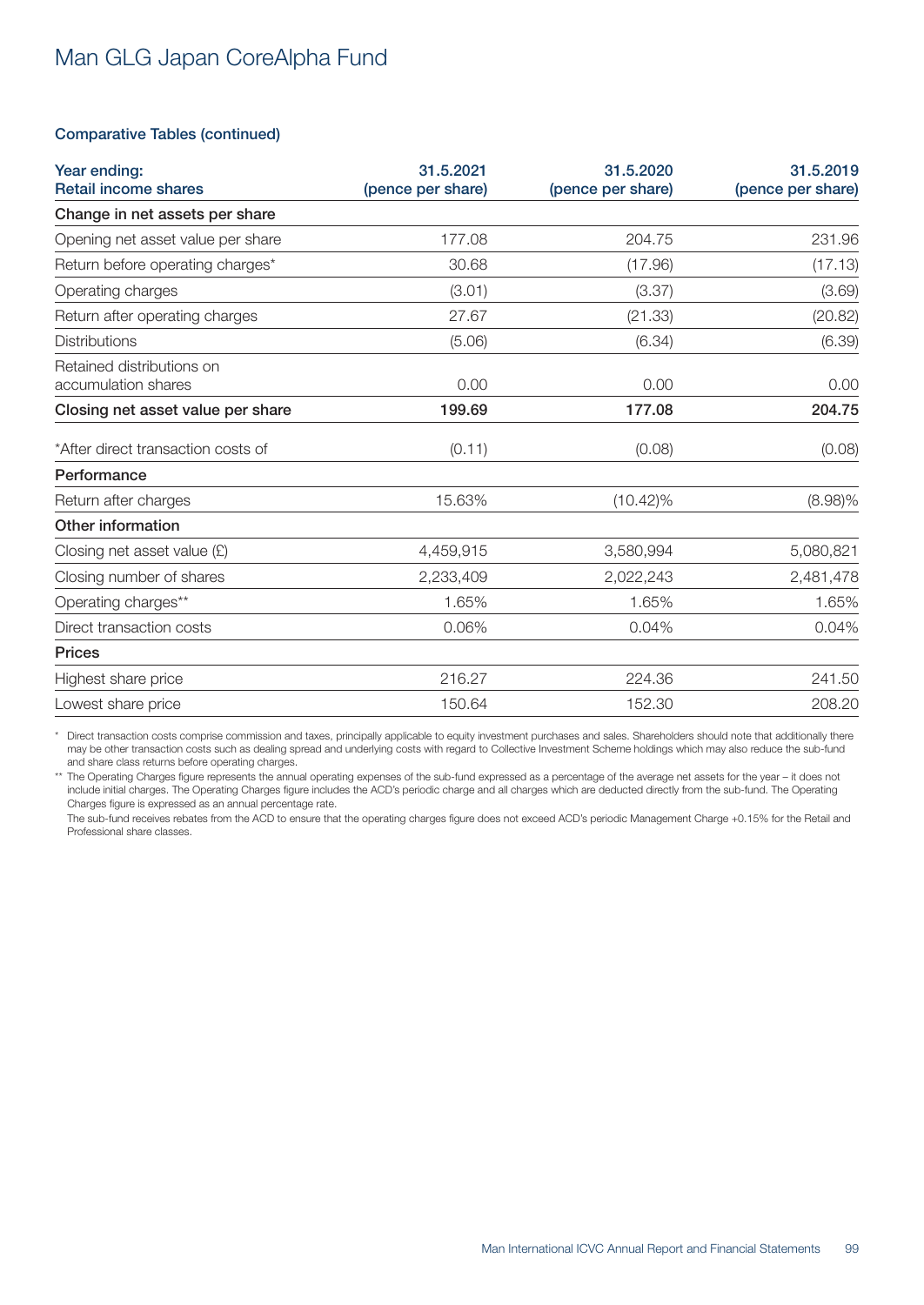#### Comparative Tables (continued)

| Year ending:<br><b>Professional accumulation shares</b> | 31.5.2021<br>(pence per share) | 31.5.2020<br>(pence per share) | 31.5.2019<br>(pence per share) |
|---------------------------------------------------------|--------------------------------|--------------------------------|--------------------------------|
| Change in net assets per share                          |                                |                                |                                |
| Opening net asset value per share                       | 155.56                         | 172.31                         | 187.88                         |
| Return before operating charges*                        | 27.15                          | (15.20)                        | (13.93)                        |
| Operating charges                                       | (1.45)                         | (1.55)                         | (1.64)                         |
| Return after operating charges                          | 25.70                          | (16.75)                        | (15.57)                        |
| <b>Distributions</b>                                    | (3.26)                         | (4.06)                         | (3.83)                         |
| Retained distributions on<br>accumulation shares        | 3.26                           | 4.06                           | 3.83                           |
| Closing net asset value per share                       | 181.26                         | 155.56                         | 172.31                         |
| *After direct transaction costs of                      | (0.10)                         | (0.07)                         | (0.07)                         |
| Performance                                             |                                |                                |                                |
| Return after charges                                    | 16.52%                         | $(9.72)\%$                     | (8.29)%                        |
| Other information                                       |                                |                                |                                |
| Closing net asset value $(E)$                           | 830,395,899                    | 1,008,301,572                  | 1,537,510,975                  |
| Closing number of shares                                | 458,125,050                    | 648,158,421                    | 892,296,008                    |
| Operating charges**                                     | 0.90%                          | 0.90%                          | 0.90%                          |
| Direct transaction costs                                | 0.06%                          | 0.04%                          | 0.04%                          |
| <b>Prices</b>                                           |                                |                                |                                |
| Highest share price                                     | 191.17                         | 189.50                         | 196.20                         |
| Lowest share price                                      | 132.50                         | 128.97                         | 169.90                         |

\* Direct transaction costs comprise commission and taxes, principally applicable to equity investment purchases and sales. Shareholders should note that additionally there may be other transaction costs such as dealing spread and underlying costs with regard to Collective Investment Scheme holdings which may also reduce the sub-fund and share class returns before operating charges.

\*\* The Operating Charges figure represents the annual operating expenses of the sub-fund expressed as a percentage of the average net assets for the year – it does not include initial charges. The Operating Charges figure includes the ACD's periodic charge and all charges which are deducted directly from the sub-fund. The Operating Charges figure is expressed as an annual percentage rate.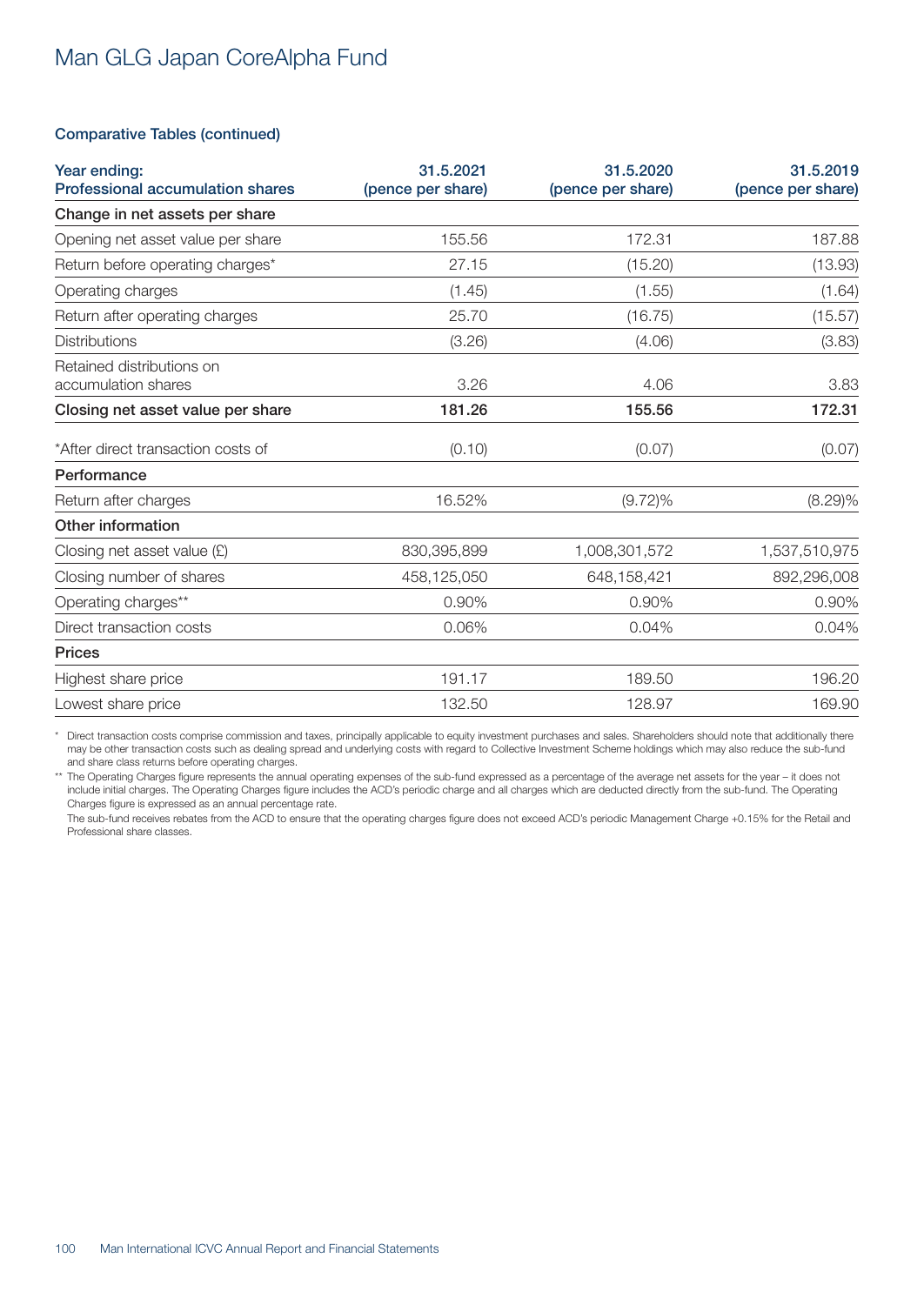#### Comparative Tables (continued)

| Year ending:<br><b>Professional income shares</b> | 31.5.2021<br>(pence per share) | 31.5.2020<br>(pence per share) | 31.5.2019<br>(pence per share) |
|---------------------------------------------------|--------------------------------|--------------------------------|--------------------------------|
| Change in net assets per share                    |                                |                                |                                |
| Opening net asset value per share                 | 192.93                         | 221.35                         | 248.86                         |
| Return before operating charges*                  | 33.60                          | (19.55)                        | (18.46)                        |
| Operating charges                                 | (1.80)                         | (1.99)                         | (2.17)                         |
| Return after operating charges                    | 31.80                          | (21.54)                        | (20.63)                        |
| <b>Distributions</b>                              | (5.54)                         | (6.88)                         | (6.88)                         |
| Retained distributions on<br>accumulation shares  | 0.00                           | 0.00                           | 0.00                           |
| Closing net asset value per share                 | 219.19                         | 192.93                         | 221.35                         |
| *After direct transaction costs of                | (0.12)                         | (0.09)                         | (0.09)                         |
| Performance                                       |                                |                                |                                |
| Return after charges                              | 16.48%                         | $(9.73)\%$                     | (8.29)%                        |
| Other information                                 |                                |                                |                                |
| Closing net asset value $(E)$                     | 231,424,664                    | 289,744,488                    | 412,853,745                    |
| Closing number of shares                          | 105,582,415                    | 150, 182, 333                  | 186,513,043                    |
| Operating charges**                               | 0.90%                          | 0.90%                          | 0.90%                          |
| Direct transaction costs                          | 0.06%                          | 0.04%                          | 0.04%                          |
| <b>Prices</b>                                     |                                |                                |                                |
| Highest share price                               | 237.02                         | 243.39                         | 259.80                         |
| Lowest share price                                | 164.33                         | 165.65                         | 225.00                         |

\* Direct transaction costs comprise commission and taxes, principally applicable to equity investment purchases and sales. Shareholders should note that additionally there may be other transaction costs such as dealing spread and underlying costs with regard to Collective Investment Scheme holdings which may also reduce the sub-fund and share class returns before operating charges.

\*\* The Operating Charges figure represents the annual operating expenses of the sub-fund expressed as a percentage of the average net assets for the year – it does not include initial charges. The Operating Charges figure includes the ACD's periodic charge and all charges which are deducted directly from the sub-fund. The Operating Charges figure is expressed as an annual percentage rate.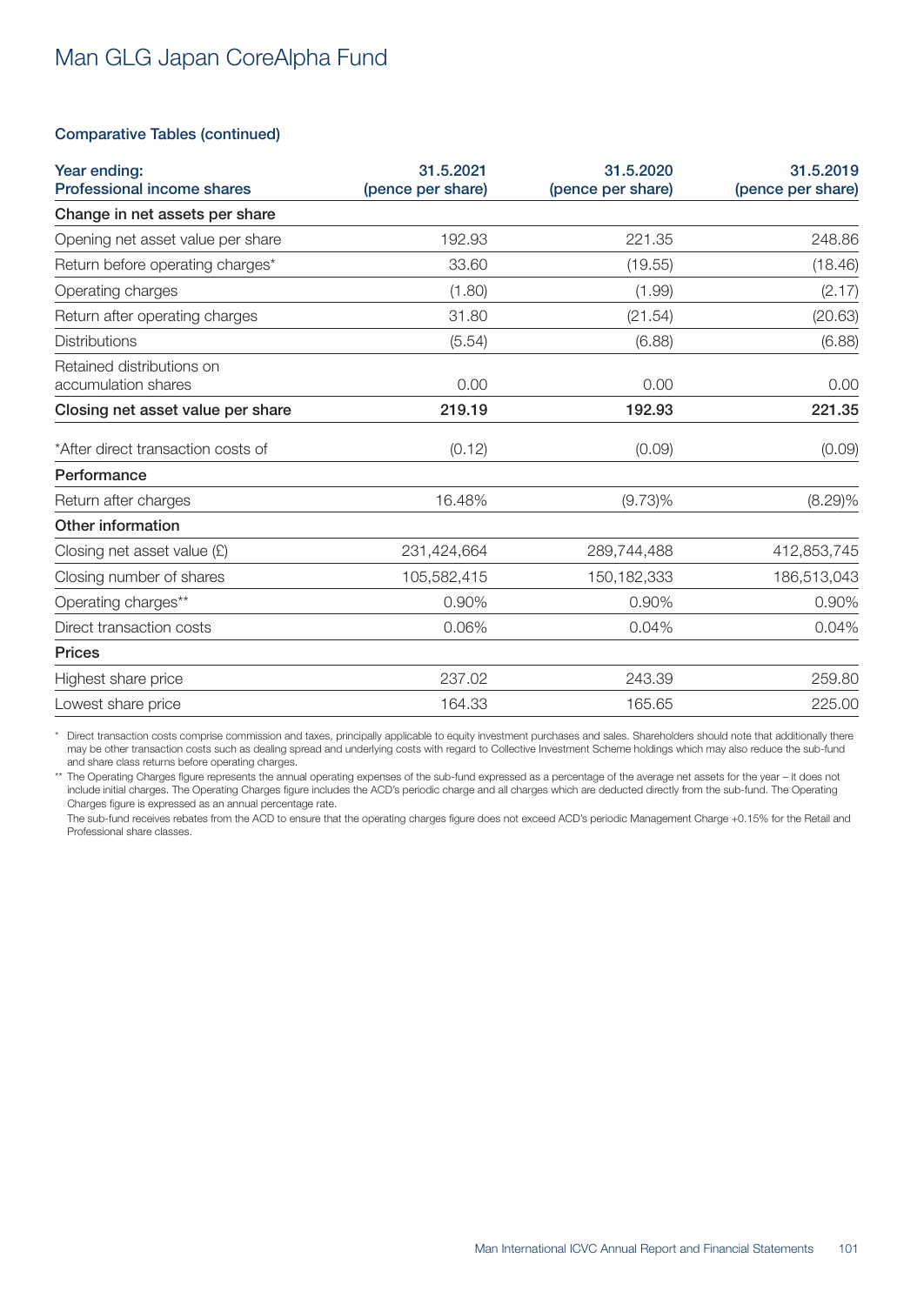#### Comparative Tables (continued)

| Year ending:<br>Institutional accumulation shares | 31.5.2021<br>(pence per share) | 31.5.2020<br>(pence per share) | 31.5.2019<br>(pence per share) |
|---------------------------------------------------|--------------------------------|--------------------------------|--------------------------------|
| Change in net assets per share                    |                                |                                |                                |
| Opening net asset value per share                 | 634.60                         | 696.74                         | 752.93                         |
| Return before operating charges*                  | 111.40                         | (62.14)                        | (56.19)                        |
| Operating charges                                 | 0.00                           | 0.00                           | 0.00                           |
| Return after operating charges                    | 111.40                         | (62.14)                        | (56.19)                        |
| <b>Distributions</b>                              | (19.34)                        | (22.74)                        | (21.99)                        |
| Retained distributions on<br>accumulation shares  | 19.34                          | 22.74                          | 21.99                          |
| Closing net asset value per share                 | 746.00                         | 634.60                         | 696.74                         |
| *After direct transaction costs of                | (0.41)                         | (0.28)                         | (0.27)                         |
| Performance                                       |                                |                                |                                |
| Return after charges                              | 17.55%                         | $(8.92)\%$                     | $(7.46)\%$                     |
| Other information                                 |                                |                                |                                |
| Closing net asset value $(E)$                     | 24,763                         | 21,065                         | 23,128                         |
| Closing number of shares                          | 3,320                          | 3,320                          | 3,320                          |
| Operating charges**                               | 0.00%                          | 0.00%                          | 0.00%                          |
| Direct transaction costs                          | 0.06%                          | 0.04%                          | 0.04%                          |
| <b>Prices</b>                                     |                                |                                |                                |
| Highest share price                               | 785.37                         | 769.36                         | 788.50                         |
| Lowest share price                                | 541.33                         | 525.19                         | 686.50                         |

\* Direct transaction costs comprise commission and taxes, principally applicable to equity investment purchases and sales. Shareholders should note that additionally there may be other transaction costs such as dealing spread and underlying costs with regard to Collective Investment Scheme holdings which may also reduce the sub-fund and share class returns before operating charges.

\*\* The Operating Charges figure represents the annual operating expenses of the sub-fund expressed as a percentage of the average net assets for the year – it does not include initial charges. The Operating Charges figure includes the ACD's periodic charge and all charges which are deducted directly from the sub-fund. The Operating Charges figure is expressed as an annual percentage rate.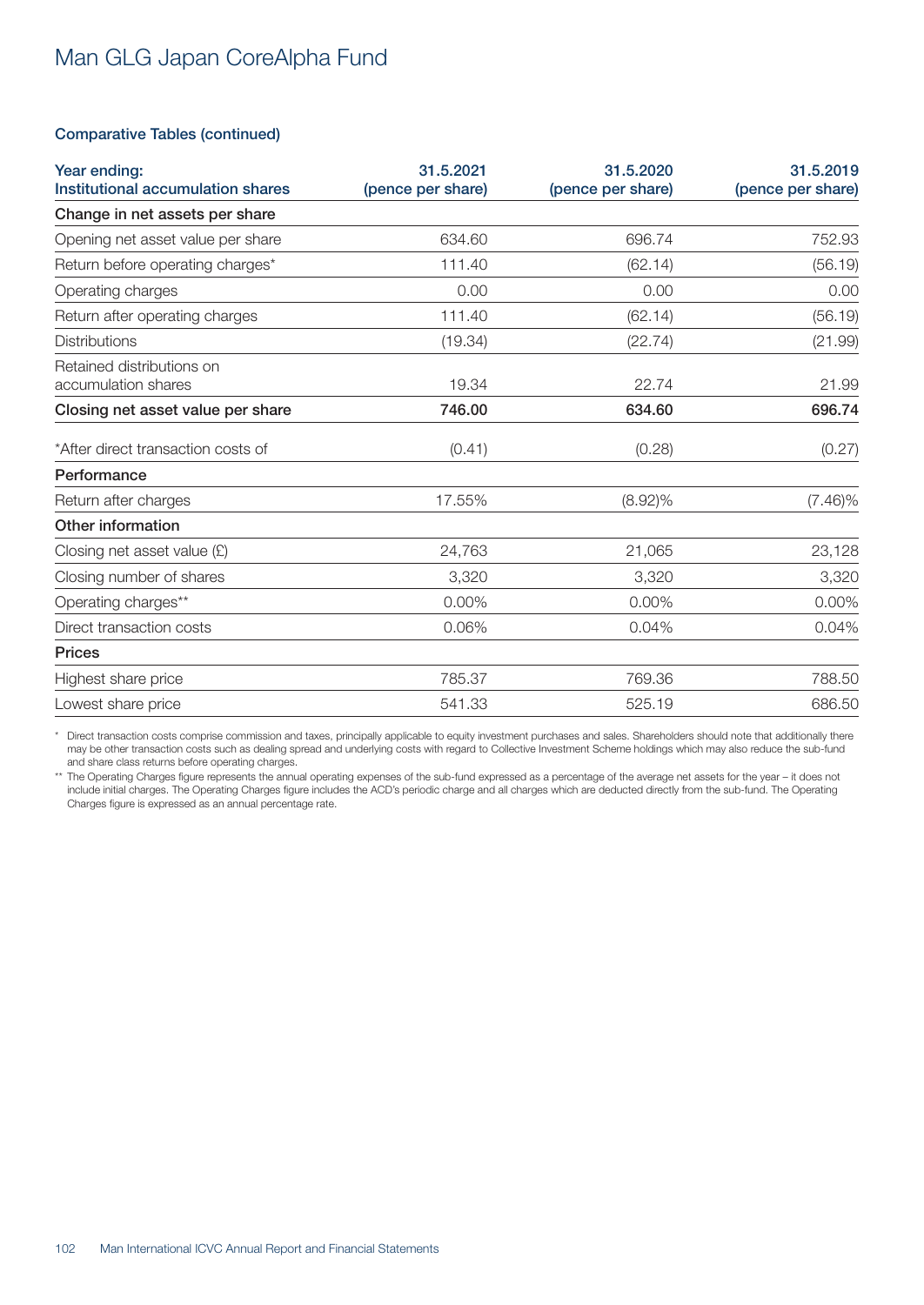#### Statement of Total Return

for the year 1 June 2020 to 31 May 2021

|              |                |                |                       | 1.6.2019 to 31.5.2020 |
|--------------|----------------|----------------|-----------------------|-----------------------|
| <b>Notes</b> | £              | £              | £                     | £                     |
|              |                |                |                       |                       |
| 2            |                | 145,277,934    |                       | (210, 814, 197)       |
| 3            | 37,314,363     |                | 67,486,567            |                       |
| 4            | (11, 453, 014) |                | (17,859,653)          |                       |
| 5            | (8, 133)       |                | (9,234)               |                       |
|              | 25,853,216     |                | 49,617,680            |                       |
| 6            | (3,548,282)    |                | (6,679,773)           |                       |
|              |                | 22,304,934     |                       | 42,937,907            |
|              |                | 167,582,868    |                       | (167, 876, 290)       |
|              |                | (24, 125, 931) |                       | (45,963,632)          |
|              |                |                |                       |                       |
|              |                | 143,456,937    |                       | (213, 839, 922)       |
|              |                |                | 1.6.2020 to 31.5.2021 |                       |

### Statement of Change in Net Assets Attributable to Shareholders

for the year 1 June 2020 to 31 May 2021

|                                                                                                | 1.6.2020 to 31.5.2021 |                 | 1.6.2019 to 31.5.2020 |                 |
|------------------------------------------------------------------------------------------------|-----------------------|-----------------|-----------------------|-----------------|
|                                                                                                | £                     | £               | £                     | £               |
| Opening net assets attributable to<br>shareholders                                             |                       | 1,413,164,505   |                       | 2,078,109,293   |
| Movements due to sales and repurchase of<br>shares:                                            |                       |                 |                       |                 |
| Amounts receivable on creation of<br>shares                                                    | 130,304,504           |                 | 198,640,207           |                 |
| Less: Amounts payable on cancellation<br>of shares                                             | (530, 501, 581)       |                 | (678,068,668)         |                 |
|                                                                                                |                       | (400, 197, 077) |                       | (479, 428, 461) |
| <b>Dilution adjustment</b>                                                                     |                       | 506,280         |                       | 317             |
| Change in net assets attributable to<br>shareholders from investment activities<br>(see above) |                       | 143,456,937     |                       | (213, 839, 922) |
| Retained distributions on accumulation<br>shares                                               |                       | 16,135,012      |                       | 28,323,278      |
| Closing net assets attributable to<br>shareholders                                             |                       | 1,173,065,657   |                       | 1,413,164,505   |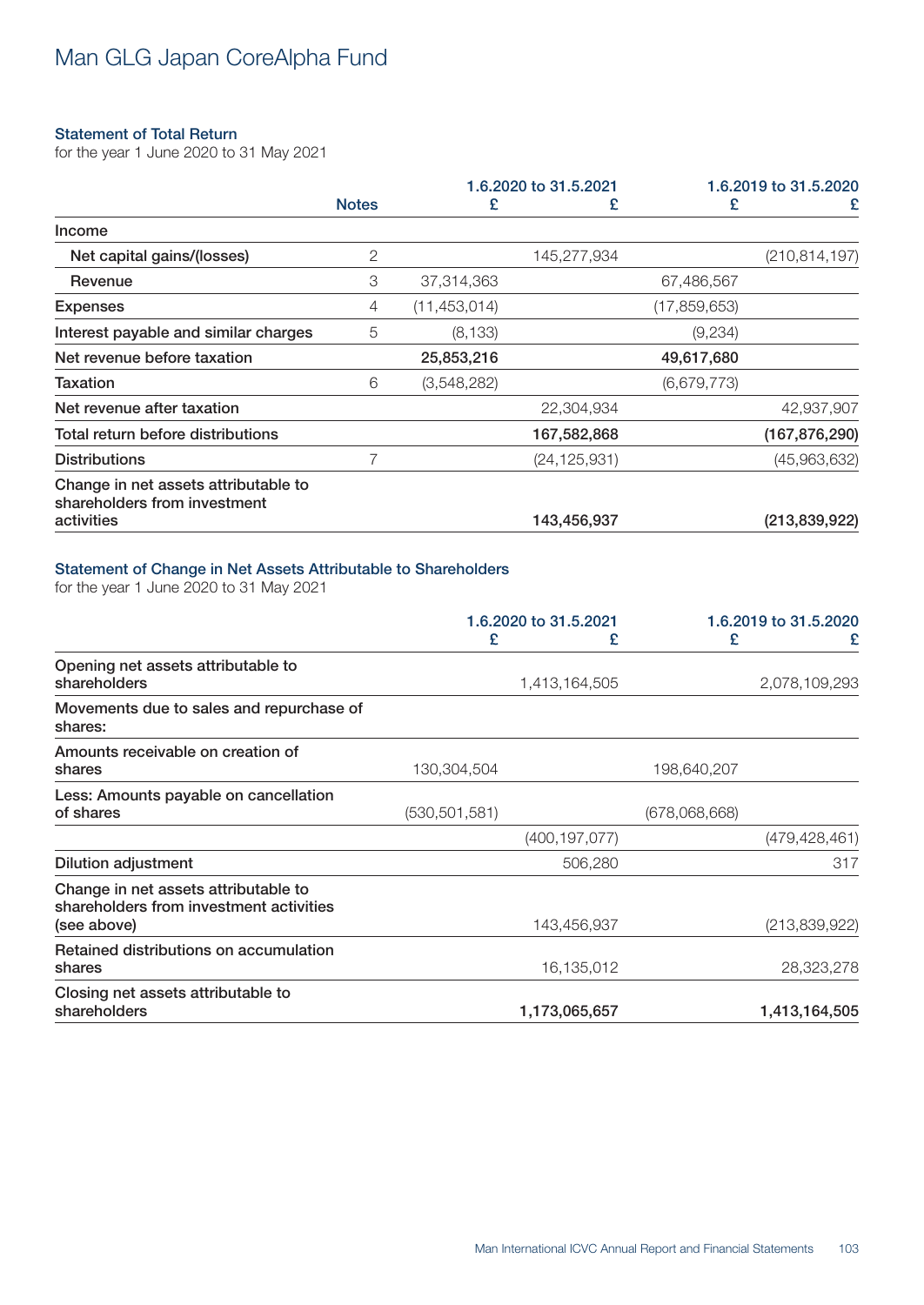#### Balance Sheet

as at 31 May 2021

|                                                       |              |                | 31.5.2021      |                | 31.5.2020      |
|-------------------------------------------------------|--------------|----------------|----------------|----------------|----------------|
|                                                       | <b>Notes</b> | £              | £              | £              | £              |
| Assets:                                               |              |                |                |                |                |
| <b>Fixed assets</b>                                   |              |                |                |                |                |
| Investments                                           |              |                | 1,153,830,525  |                | 1,400,261,448  |
| <b>Current assets</b>                                 |              |                |                |                |                |
| <b>Debtors</b>                                        | 8            | 28,695,447     |                | 32,297,024     |                |
| Cash and bank balances                                | 9            | 8,801,673      |                | 7,782,188      |                |
| <b>Total current assets</b>                           |              |                | 37,497,120     |                | 40,079,212     |
| <b>Total assets</b>                                   |              |                | 1,191,327,645  |                | 1,440,340,660  |
| Liabilities:                                          |              |                |                |                |                |
| <b>Investment liabilities</b>                         |              |                | (37, 471)      |                |                |
| <b>Creditors</b>                                      |              |                |                |                |                |
| Amounts due to futures clearing<br>houses and brokers |              |                |                | (1, 392, 154)  |                |
| <b>Bank overdrafts</b>                                |              | (12,950)       |                | (16, 770)      |                |
| <b>Distribution payable</b>                           | 10           | (5,961,580)    |                | (10, 458, 631) |                |
| Other creditors                                       | 10           | (12, 249, 987) |                | (15,308,600)   |                |
| <b>Total other liabilities</b>                        |              |                | (18, 224, 517) |                | (27, 176, 155) |
| <b>Total liabilities</b>                              |              |                | (18, 261, 988) |                | (27, 176, 155) |
| Net assets attributable to<br>shareholders            |              |                | 1,173,065,657  |                | 1,413,164,505  |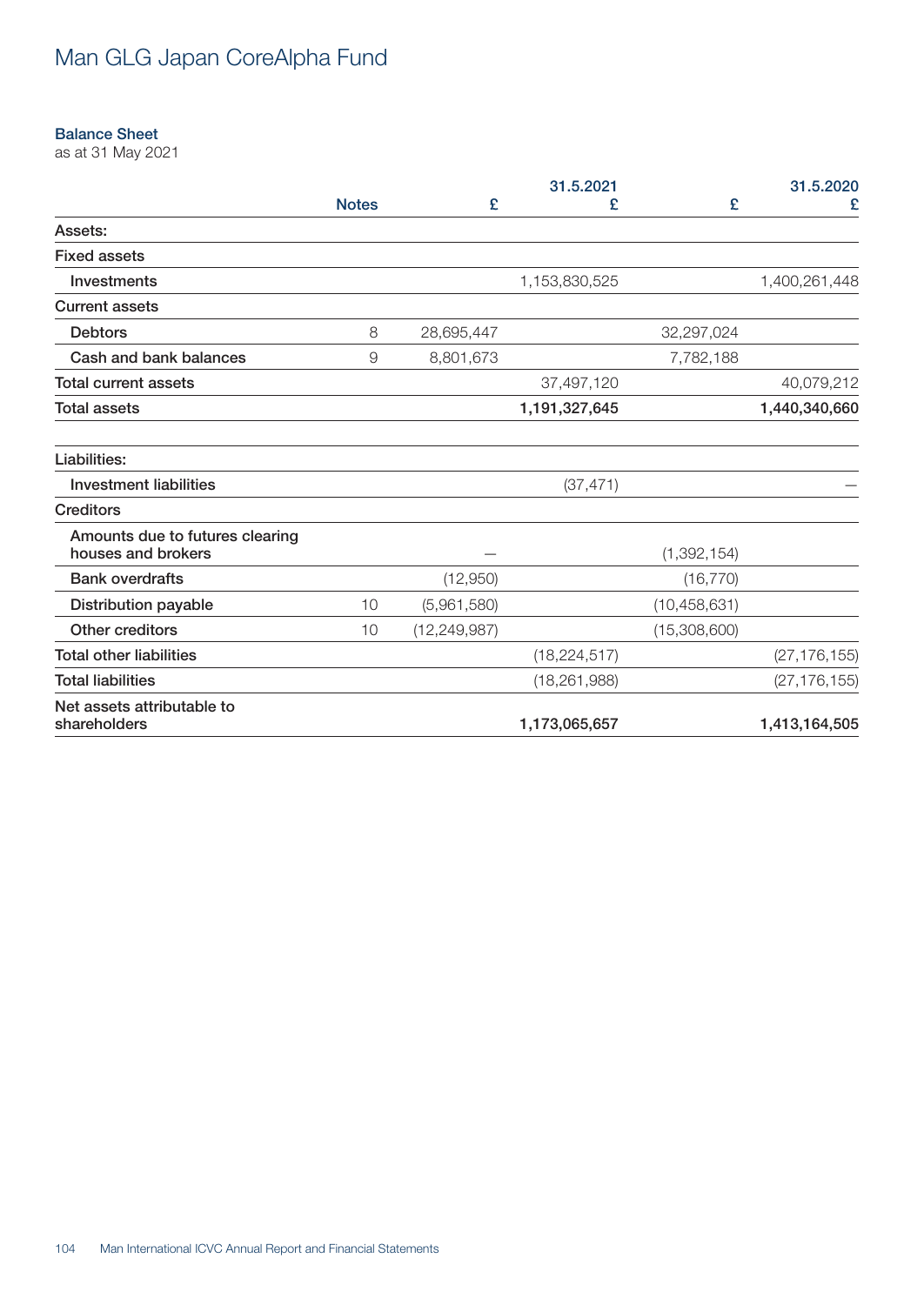### Notes to the Financial Statements

for the year 1 June 2020 to 31 May 2021

### 1 Accounting policies (see pages 20 to 22)

### 2 Net capital gains/(losses)

|                                                          | 1.6.2020<br>to 31.5.2021 | 1.6.2019<br>to 31.5.2020 |
|----------------------------------------------------------|--------------------------|--------------------------|
|                                                          | £                        | £                        |
| The net capital gains/(losses) during the year comprise: |                          |                          |
| Gains/(losses) on non-derivative contracts               | 142,773,413              | (218, 956, 260)          |
| Gains on derivative contracts                            | 3,793,860                | 8,098,247                |
| Losses on forward currency contracts                     | (25, 737)                | (2, 817)                 |
| (Losses)/gains on currencies                             | (1,224,703)              | 81,352                   |
| <b>Transaction fees</b>                                  | (38, 899)                | (34, 719)                |
| Net capital gains/(losses)                               | 145,277,934              | (210, 814, 197)          |
|                                                          |                          |                          |

### 3 Revenue

|                                | 1.6.2020<br>to 31,5,2021 | 1.6.2019<br>to 31.5.2020<br>£ |
|--------------------------------|--------------------------|-------------------------------|
| Interest from UK bank deposits |                          | 204                           |
| Non-taxable overseas dividends | 36,748,606               | 66,797,728                    |
| Securities lending revenue     | 565,757                  | 688,635                       |
| <b>Total Revenue</b>           | 37,314,363               | 67,486,567                    |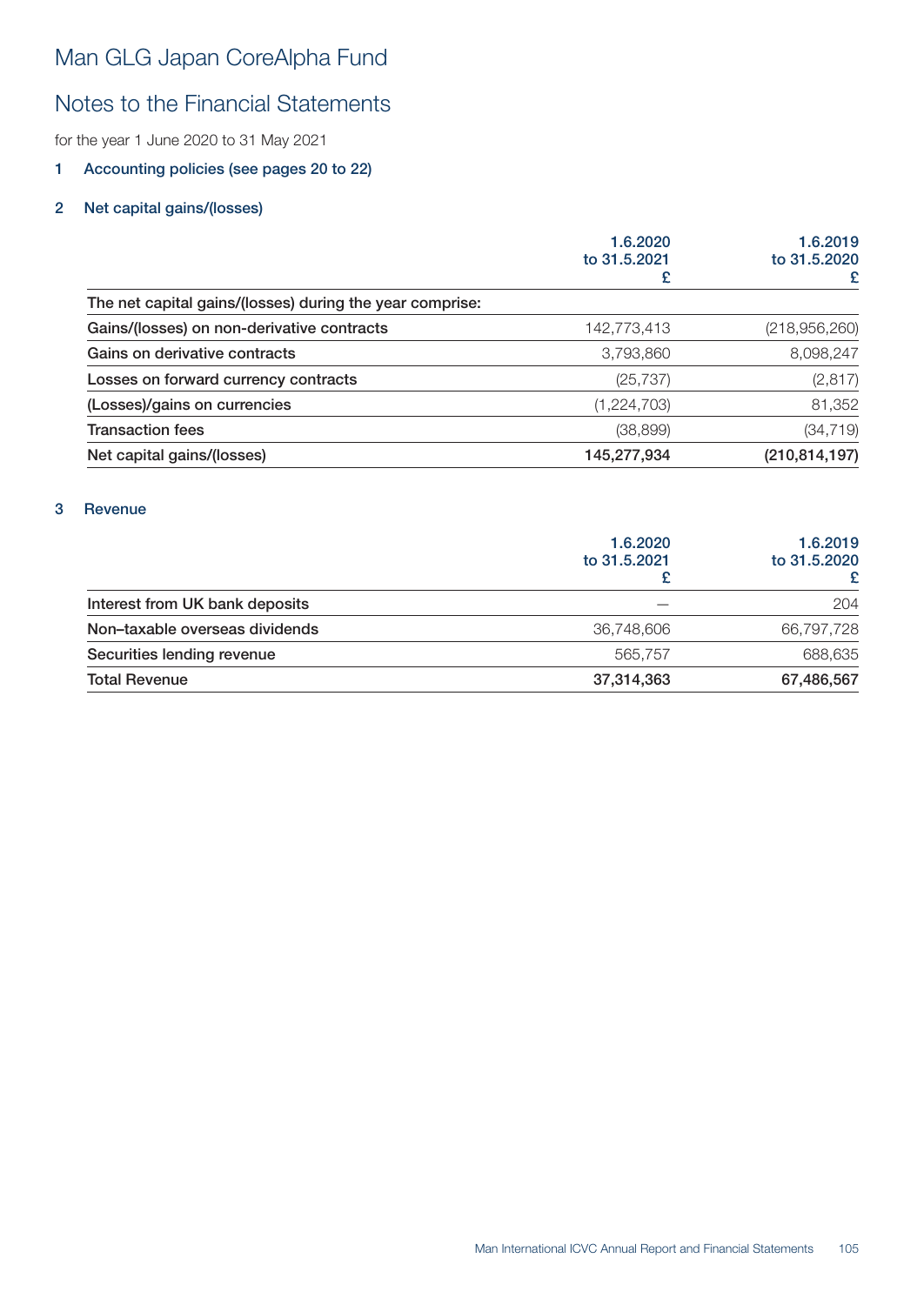# Notes to the Financial Statements (continued)

### 4 Expenses

|                                                                                                            | 1.6.2020<br>to 31.5.2021<br>£ | 1.6.2019<br>to 31.5.2020<br>£ |
|------------------------------------------------------------------------------------------------------------|-------------------------------|-------------------------------|
| Payable to the Authorised Corporate Director (ACD),<br>associates of the ACD and agents of either of them: |                               |                               |
| ACD's periodic charge                                                                                      | 9,713,810                     | 15,077,184                    |
| Directors insurance                                                                                        | 25,572                        | 25,642                        |
| <b>Registration fees</b>                                                                                   | 2,018,476                     | 3,183,475                     |
|                                                                                                            | 11,757,858                    | 18,286,301                    |
| Payable to the Depositary, associates of the<br>Depositary and agents of either of them:                   |                               |                               |
| Depositary's fees                                                                                          | 144,809                       | 309,381                       |
| Safe custody fees                                                                                          | 37,862                        | 135,383                       |
|                                                                                                            | 182,671                       | 444,764                       |
| Other expenses:                                                                                            |                               |                               |
| <b>Administration fees</b>                                                                                 |                               | 2,328                         |
| <b>Audit fees</b>                                                                                          | 29,925                        | (37, 186)                     |
| Expenses refundable by the ACD                                                                             | (566, 294)                    | (878, 481)                    |
| <b>FCA</b> fees                                                                                            | 241                           | 242                           |
| Legal fees                                                                                                 |                               | 623                           |
| Professional services fees                                                                                 | 48,613                        | 41,062                        |
|                                                                                                            | (487, 515)                    | (871, 412)                    |
| Total expenses                                                                                             | 11,453,014                    | 17,859,653                    |

### 5 Interest payable and similar charges

|                                            | 1.6.2020<br>to 31.5.2021 | 1.6.2019<br>to 31.5.2020 |
|--------------------------------------------|--------------------------|--------------------------|
|                                            |                          |                          |
|                                            |                          |                          |
| <b>Bank overdraft interest</b>             | 8.133                    | 9,234                    |
| Total interest payable and similar charges | 8,133                    | 9,234                    |

### 6 Taxation

|                                               | 1.6.2020<br>to 31,5,2021 | 1.6.2019<br>to 31.5.2020 |
|-----------------------------------------------|--------------------------|--------------------------|
| (a) Analysis of tax charge in the year        |                          |                          |
| Overseas tax                                  | 3.548.282                | 6.679.773                |
| Total tax charge for the year (see note 6(b)) | 3,548,282                | 6,679,773                |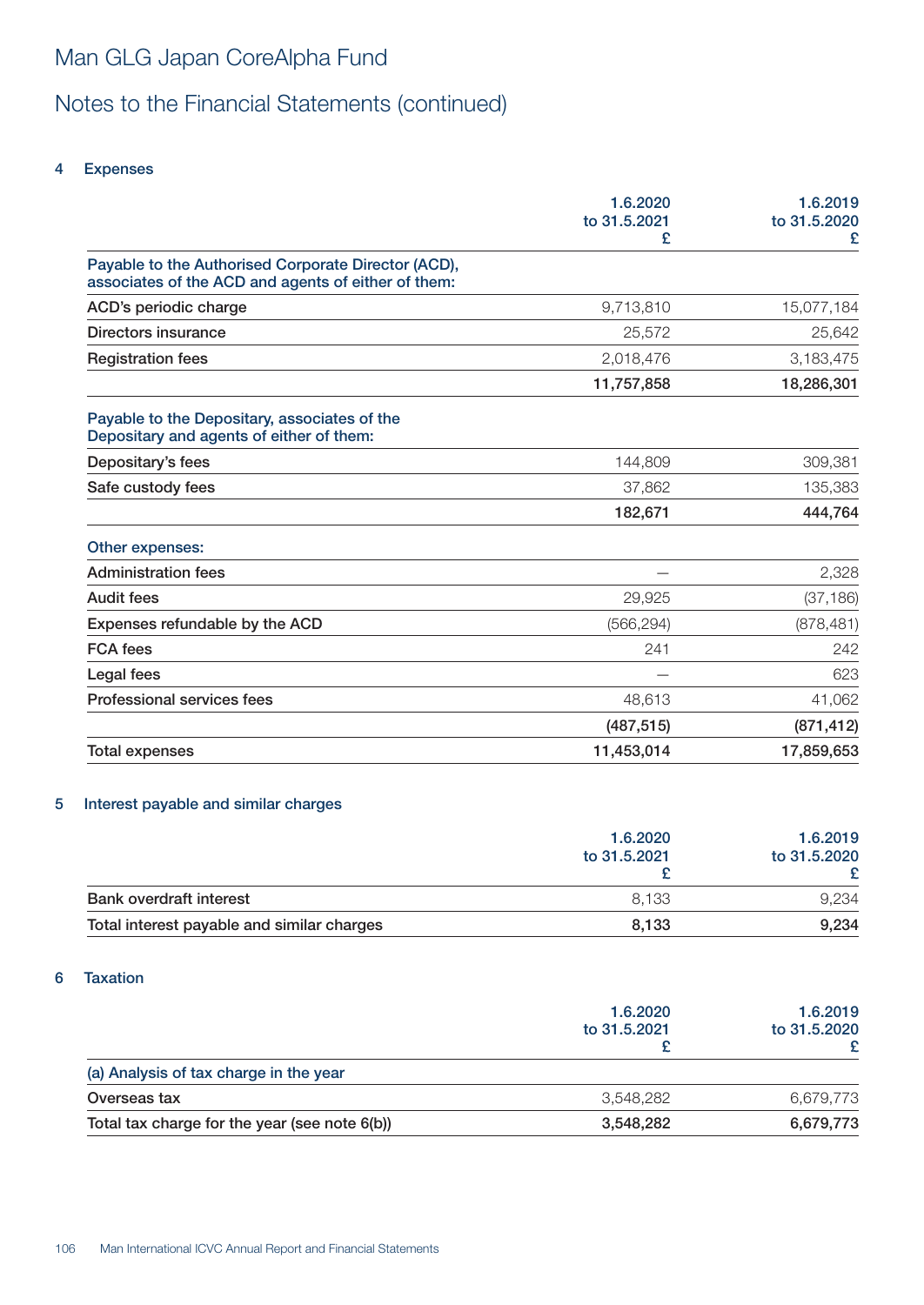### Notes to the Financial Statements (continued)

### 6 Taxation (continued)

### (b) Reconciliation of total tax charge

The tax assessed for the year is lower (2020 - lower) than the amount resulting from applying the standard rate of corporation tax in the UK for an open-ended investment company (20%). The differences are explained below.

|                                               | 1.6.2020<br>to 31.5.2021<br>£ | 1.6.2019<br>to 31.5.2020<br>£ |
|-----------------------------------------------|-------------------------------|-------------------------------|
| Net revenue before taxation for the year      | 25,853,216                    | 49,617,680                    |
| Corporation tax at 20% (2020: 20%)            | 5,170,643                     | 9,923,536                     |
| Effects of:                                   |                               |                               |
| Excess expenses for which tax relief taken    | 2,179,070                     | 3,436,010                     |
| Overseas tax                                  | 3,548,282                     | 6,679,773                     |
| Revenue not subject to corporation tax        | (7, 349, 713)                 | (13, 359, 546)                |
| Total tax charge for the year (see note 6(a)) | 3,548,282                     | 6,679,773                     |

At 31 May 2021, the sub-fund had surplus management expenses of £163,942,522 (31 May 2020 - £153,047,171). It is unlikely that the sub-fund will generate sufficient taxable profits in the future to utilise these expenses and therefore a deferred tax asset of £32,788,504 (31 May 2020 - £30,609,434) has not been recognised in the current or prior year.

### 7 Distributions

The distributions take account of revenue received on the creation of shares and revenue deducted on the cancellation of shares and comprise:

|                                                          | 1.6.2020<br>to 31.5.2021 | 1.6.2019<br>to 31.5.2020 |
|----------------------------------------------------------|--------------------------|--------------------------|
|                                                          |                          | £                        |
| <b>Final distribution</b>                                | 22,096,591               | 38,781,909               |
|                                                          | 22,096,591               | 38,781,909               |
| Add: revenue deducted on cancellation of shares          | 3,373,149                | 8,651,349                |
| Deduct: revenue received on creation of shares           | (1,343,809)              | (1,469,626)              |
| Net distribution for the year                            | 24,125,931               | 45,963,632               |
| The distributable amount has been calculated as follows: |                          |                          |
| Net revenue after taxation for the year                  | 22,304,934               | 42,937,907               |
| Add: capitalised fees                                    | 1,819,457                | 3,015,302                |
| Add: Equalisation on share conversions                   | 1,540                    | 10,423                   |
| Net distribution for the year                            | 24,125,931               | 45,963,632               |

Details of the distribution per share are set out in the distribution table on page 115.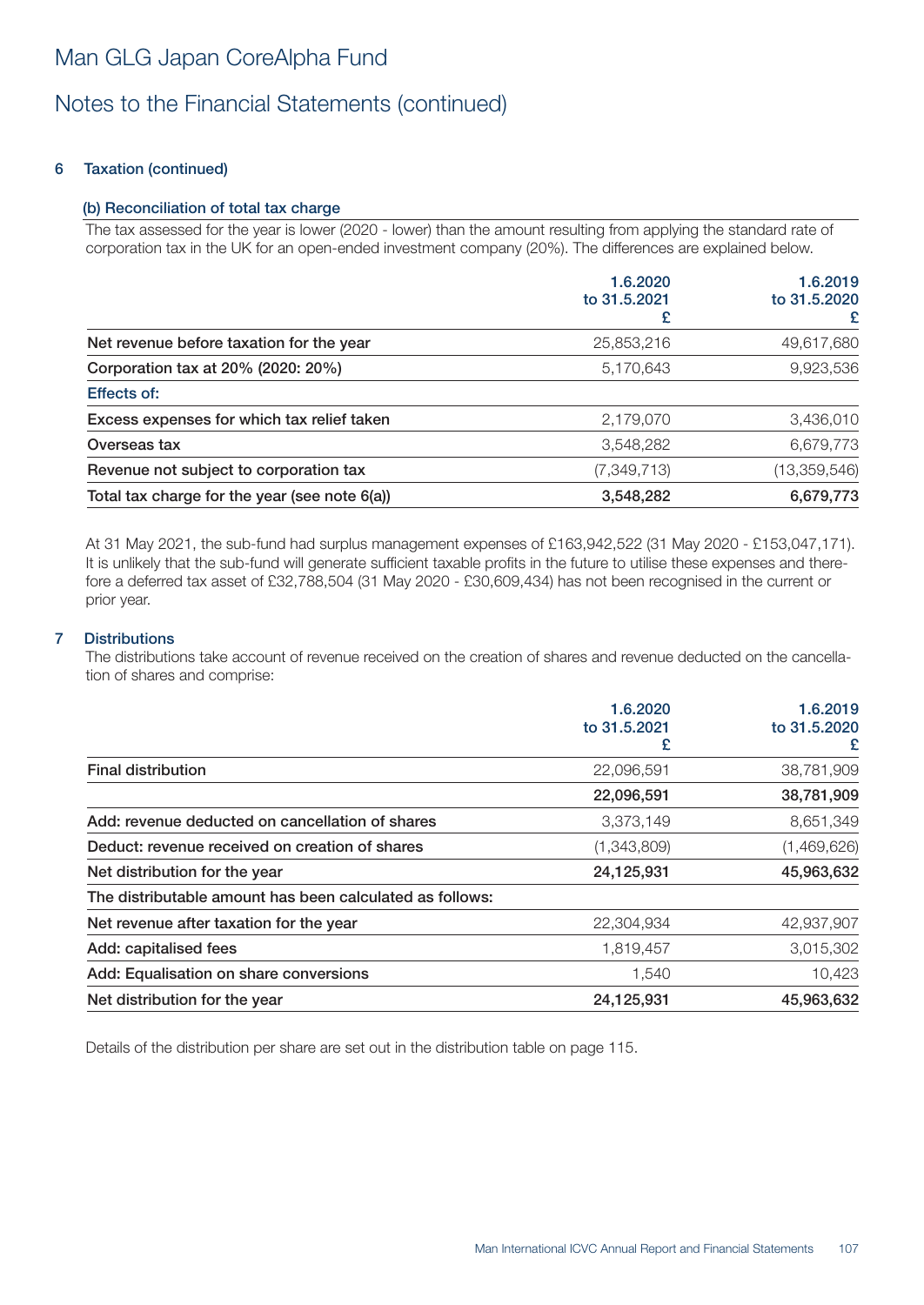# Notes to the Financial Statements (continued)

### 8 Debtors

|                                           | 31.5.2021  | 31.5.2020  |
|-------------------------------------------|------------|------------|
|                                           | £          | £          |
| Accrued revenue                           | 14,244,045 | 19,655,072 |
| Amounts receivable for creation of shares | 3,376,702  | 794,453    |
| Expenses refundable by the ACD            | 233,721    | 313,364    |
| Foreign currency contracts receivable     | 4,120,926  | 2,475,572  |
| Sales awaiting settlement                 | 6,720,053  | 9,058,563  |
| <b>Total debtors</b>                      | 28,695,447 | 32,297,024 |

### 9 Cash and bank balances

|                                                    | 31.5.2021 | 31.5.2020 |
|----------------------------------------------------|-----------|-----------|
| Amount held at futures clearing houses and brokers | 1.081.908 |           |
| Cash and bank balances                             | 7.719.765 | 7.782.188 |
| <b>Total Cash and bank balances</b>                | 8,801,673 | 7,782,188 |

### 10 Creditors

|                                                | 31.5.2021<br>£ | 31.5.2020<br>£ |
|------------------------------------------------|----------------|----------------|
|                                                |                |                |
| (a) Distribution payable                       |                |                |
| <b>Distribution payable</b>                    | 5,961,580      | 10,458,631     |
|                                                | 5,961,580      | 10,458,631     |
| (b) Other creditors                            |                |                |
| Accrued ACD's periodic charge                  | 823,020        | 955,773        |
| <b>Accrued audit fees</b>                      | 18,874         | 7,876          |
| Accrued depositary's fees                      | 13,216         | 27,433         |
| Accrued directors insurance fees               | 86,949         | 61,377         |
| <b>Accrued FCA fees</b>                        | 2,634          | 2,394          |
| Accrued professional services fees             | 5              | 5              |
| <b>Accrued registration fees</b>               | 170,388        | 200,791        |
| Accrued safe custody fees                      | 13,294         | 187,344        |
| Accrued transaction charges                    | 5,791          | 43,539         |
| Amounts payable for cancellation of shares     | 1,234,204      | 5,105,337      |
| Foreign currency contracts awaiting settlement | 4,152,505      | 2,461,989      |
| Purchases awaiting settlement                  | 5,729,107      | 6,254,742      |
| <b>Total creditors</b>                         | 12,249,987     | 15,308,600     |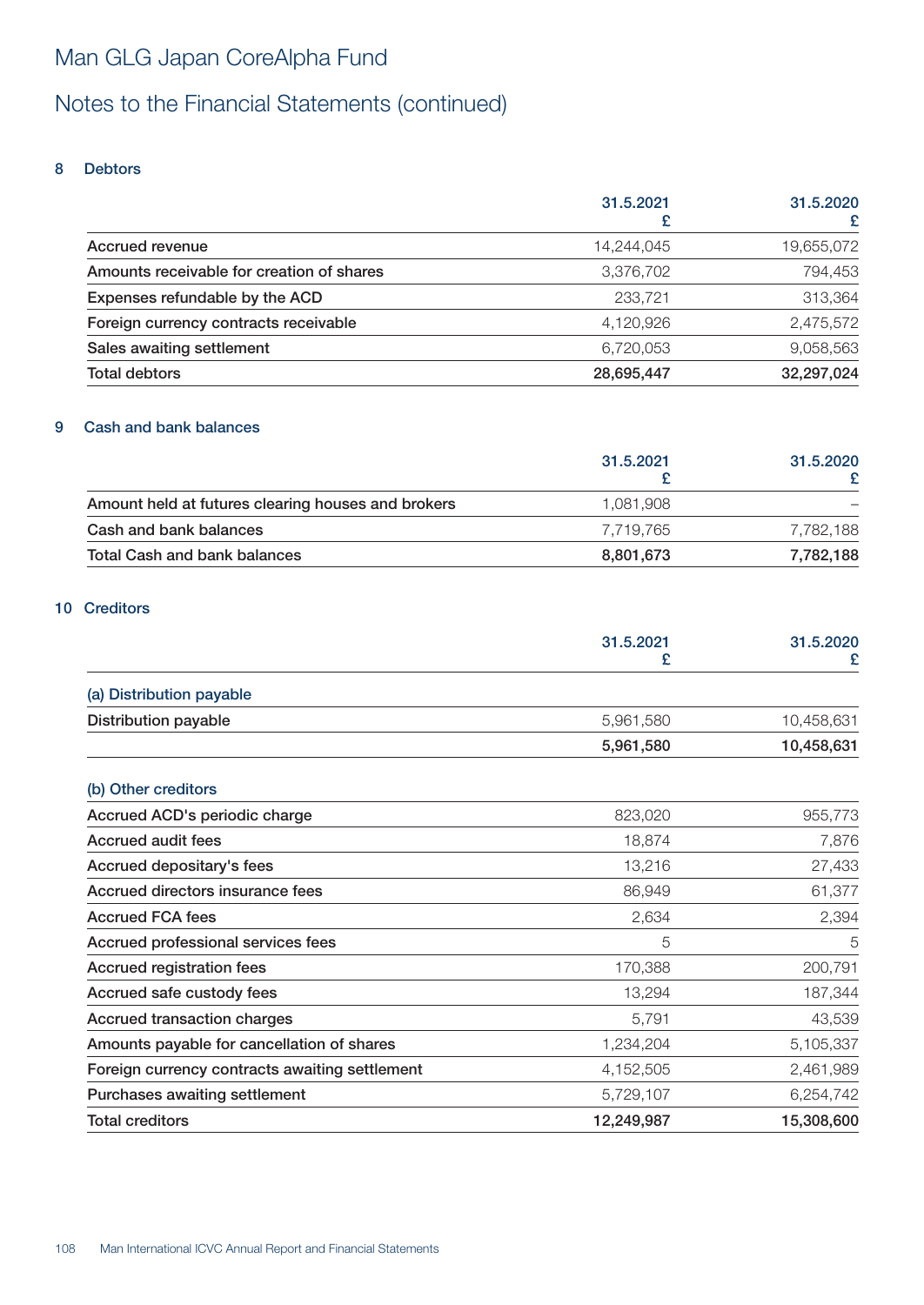# Notes to the Financial Statements (continued)

### 11 Related party transactions

Man Fund Management UK Limited, as ACD, is regarded as a related party and acts as either principal or agent in respect of all transactions of shares of the sub-fund. The aggregate monies received on the issue of shares and paid on the cancellation of shares are disclosed in the Statement of Change in Net Assets Attributable to Shareholders. Any expenses paid to/from the ACD during the accounting period are disclosed in note 4. Any amounts due to, or payable by, the ACD at the end of the accounting period are disclosed in notes 8 and 10.

BNY (OCS) Nominees Limited had a shareholding of 0.00% of the sub-fund as at 31 May 2021 (31 May 2020- 0.01%) on behalf of the Man GLG Balanced Managed Fund. Man GLG Balanced Managed Fund has the same ACD as the sub-fund.

#### 12 Share classes

The sub-fund currently has five share classes in issue. The current annual ACD charge as a percentage of the daily net asset value is as follows:

| Retail accumulation        | 1.50%    |
|----------------------------|----------|
| Retail income              | 1.50%    |
| Professional accumulation  | 0.75%    |
| Professional income        | 0.75%    |
| Institutional accumulation | $0.00\%$ |

The net asset value for each share class, the net asset value per share and the number of shares in issue in each share class are detailed in the Comparative Tables on pages 98 to 102. The distribution per share is given in the Distribution Table on page 115.

All share classes have the same rights on winding up.

#### 13 Derivatives and other financial instruments

The analysis and tables provided refer to the narrative disclosure on Derivatives and other financial instrument risks on pages 22 to 24.

#### a) Risk Management

The ACD uses a risk management process to monitor and measure the risks related to the positions entered into on behalf of the sub-fund, including the risks attached to financial derivative instruments.

As part of this process, the ACD calculates Value-at-Risk (VaR) on the portfolio on a daily basis.

VaR is a statistical measurement that intends to measure the maximum potential loss of a portfolio from adverse market movements in an ordinary market environment.

VaR is calculated at a given confidence level (probability), over a specified time period under normal market conditions. The ACD uses a confidence level of 97.7% with a holding period of 5 business days.

Note that this calculation is distinct from the calculation of Global Exposure of the sub-fund which uses the Commitment Approach as detailed within ESMA's "Guidelines on Risk Measurement and the Calculation of Global Exposure and Counterparty Risk for UCITS" (ref 10-788).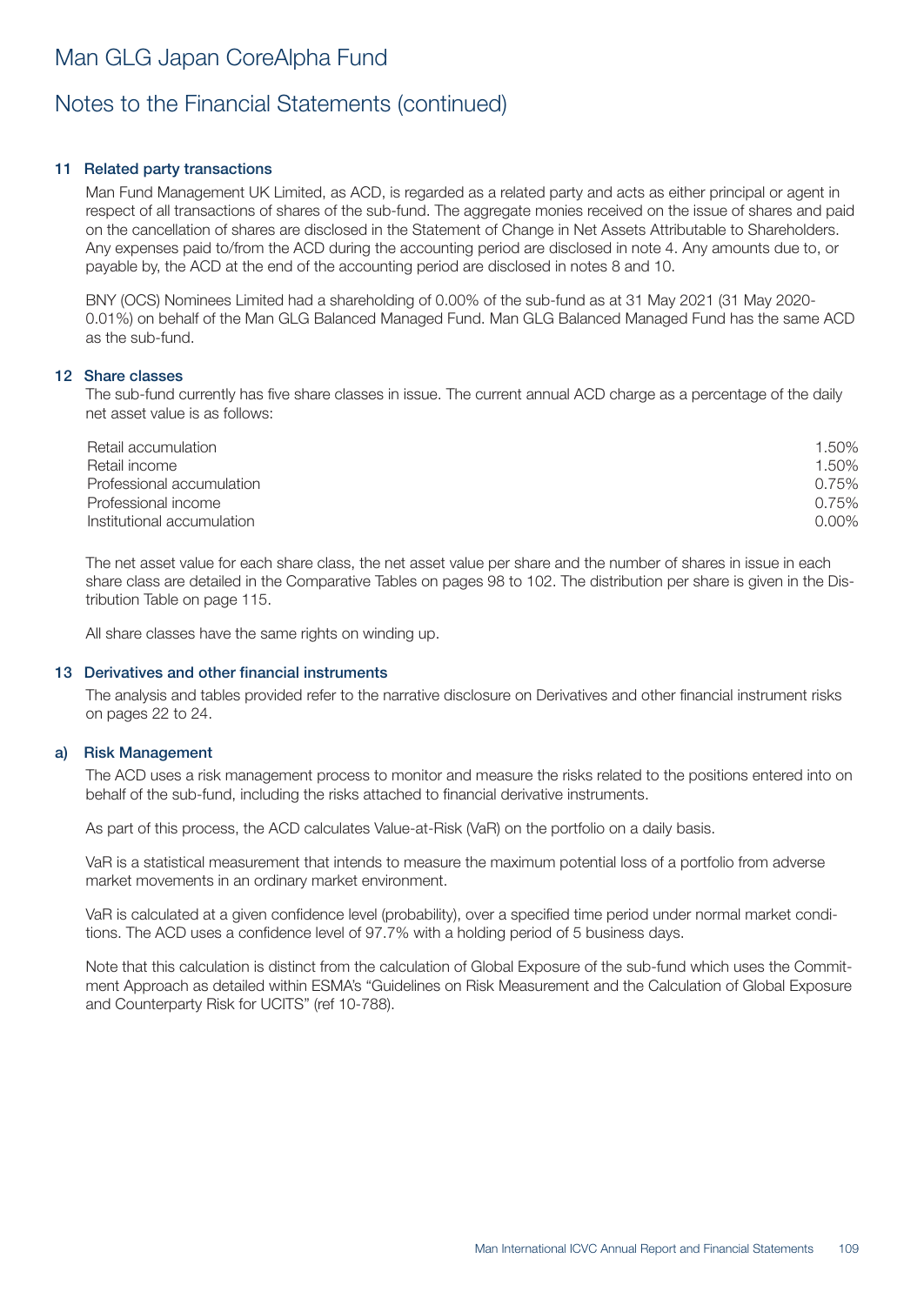# Man GLG Japan CoreAlpha Fund

# Notes to the Financial Statements (continued)

### 13 Derivatives and other financial instruments (continued)

#### a) Risk Management (continued)

The table below details the maximum, minimum, and average VaR over the year.

#### Model and Inputs used for calculation

|                           |                                                                                 |              | 1.6.2020<br>to<br>31,5,2021 | 1.6.2019<br>to<br>31.5.2020 |
|---------------------------|---------------------------------------------------------------------------------|--------------|-----------------------------|-----------------------------|
| <b>Calculation Method</b> | Ex-ante VaR vs benchmark                                                        | Year end VaR | $0.52\%$                    | 0.73%                       |
| <b>Benchmark Name</b>     | Russell Nomura Large Cap Value<br>(GBP,GDTR)                                    | Min VaR      | 0.51%                       | 0.28%                       |
| <b>Type of Model</b>      | MonteCarlo Simulation                                                           | Max VaR      | 1.15%                       | 0.73%                       |
| <b>Model Parameters</b>   | 1 day, 97.7% confidence<br>level VaR, using last 6 month risk<br>factor history | Avg VaR      | 0.81%                       | 0.46%                       |

#### b) Valuation of financial investments

The categorisation of financial investments in the tables below reflects the methodology used to measure their fair value.

|                                 | <b>Assets</b><br>£ | <b>Liabilities</b><br>£ |
|---------------------------------|--------------------|-------------------------|
| 31.5.2021                       |                    |                         |
| Level 1: Quoted prices          | 1,153,830,525      | (37, 471)               |
| Level 2: Observable market data |                    |                         |
| Level 3: Unobservable data      |                    |                         |
| Total                           | 1,153,830,525      | (37, 471)               |
|                                 | <b>Assets</b><br>£ | <b>Liabilities</b><br>£ |
| 31.5.2020                       |                    |                         |
| Level 1: Quoted prices          | 1,400,261,448      |                         |
| Level 2: Observable market data |                    |                         |
| Level 3: Unobservable data      |                    |                         |

Level 1: Unadjusted quoted price in an active market for an identical instrument;

Level 2: Valuation techniques using observable inputs other than quoted prices within level 1;

Total 1,400,261,448 —

Level 3: Valuation techniques using unobservable inputs.

#### c) Sensitivity analysis

As the Man GLG Japan CoreAlpha Fund is not considered to be a sophisticated sub-fund, further numerical analysis of derivatives has not been given.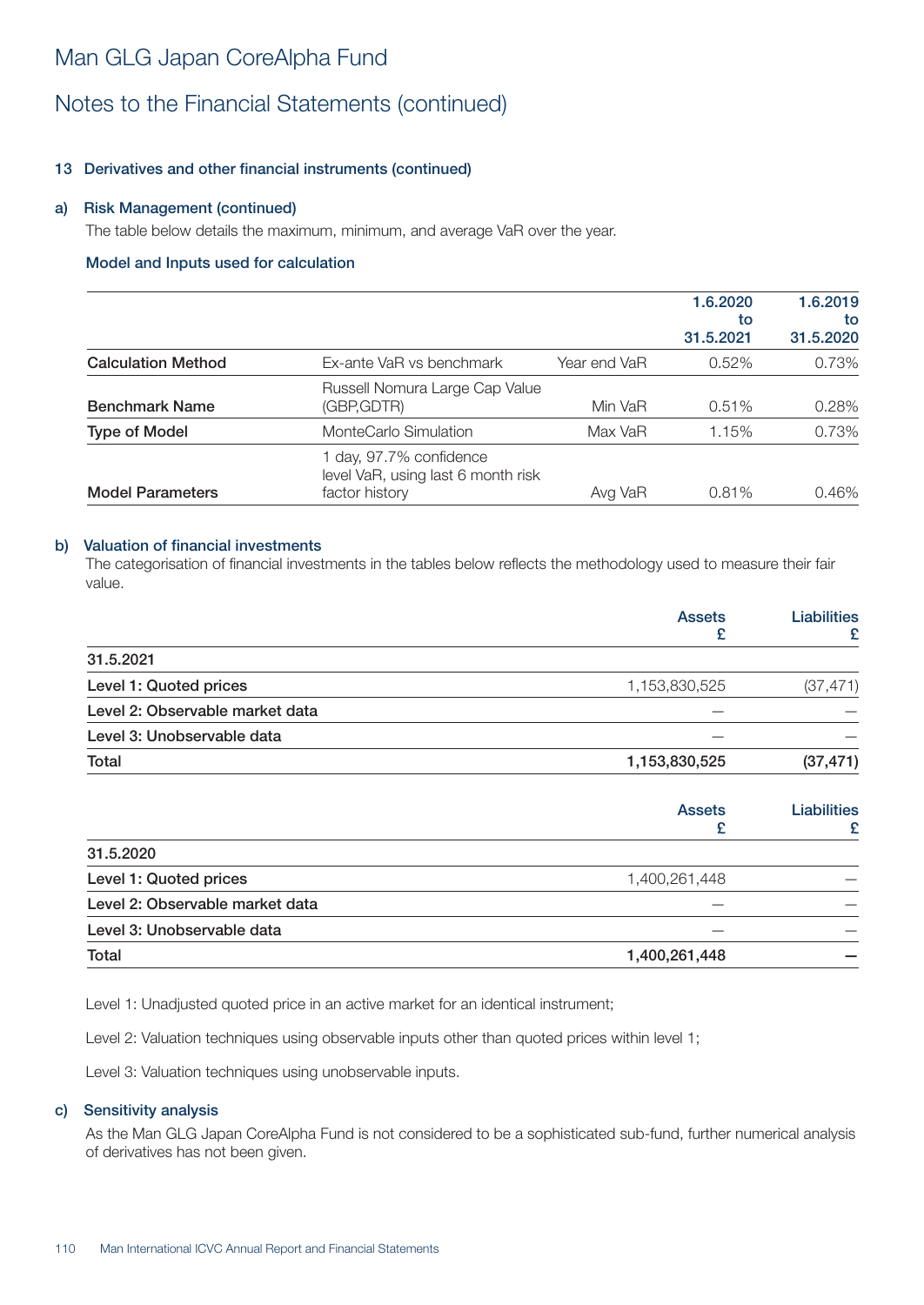# Notes to the Financial Statements (continued)

### 14 Commitments, contingent liabilities and contingent assets

There were no commitments, contingent liabilities and contingent assets at the balance sheet date (31 May 2020 - £Nil).

### 15 Portfolio transaction costs

for the year 1 June 2020 to 31 May 2021:

|                                                    | Value       | <b>Commissions</b> |               | <b>Taxes</b> |               |
|----------------------------------------------------|-------------|--------------------|---------------|--------------|---------------|
| <b>Purchases</b>                                   | £           | £                  | $\%$          | £            | $\frac{0}{0}$ |
| <b>Equity transactions</b>                         | 541,136,006 | 268,250            | 0.05          |              |               |
| Total                                              | 541,136,006 | 268,250            |               |              |               |
| Total purchases including<br>commissions and taxes | 541,404,256 |                    |               |              |               |
| <b>Sales</b>                                       | £           | £                  | $\frac{0}{0}$ | £            | $\frac{0}{0}$ |
| <b>Equity transactions</b>                         | 928,435,106 | 458,223            | 0.05          |              |               |
| Total                                              | 928,435,106 | 458,223            |               |              |               |
| Total sales net of<br>commissions and taxes        | 927,976,883 |                    |               |              |               |
| Derivative transaction<br>costs                    |             | 5,076              |               |              |               |
| <b>Total transaction costs</b>                     |             | 731,549            |               |              |               |
| Commissions as % of<br>average net asset value     | 0.06%       |                    |               |              |               |
| Taxes as % of average<br>net asset value           | $0.00\%$    |                    |               |              |               |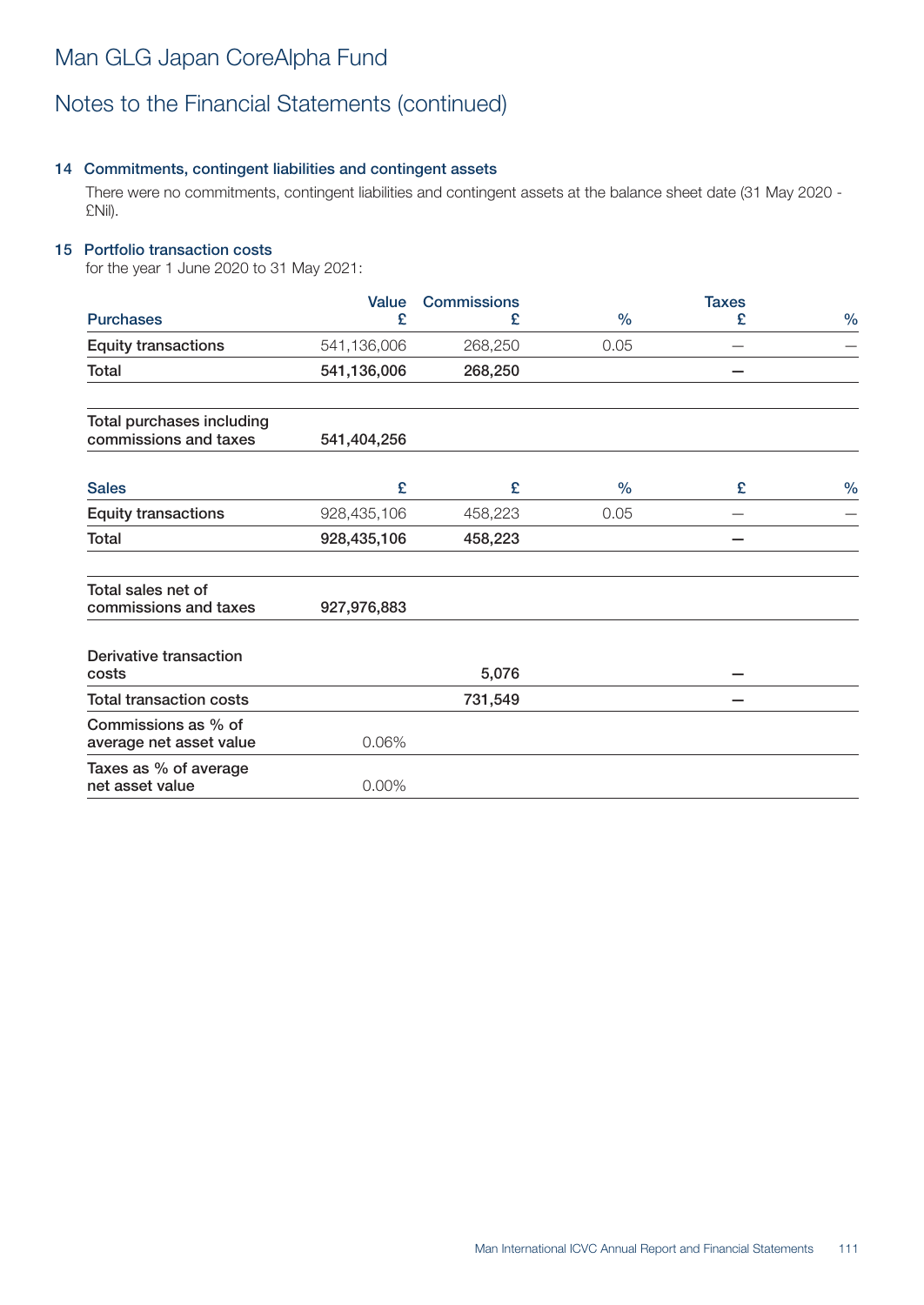# Man GLG Japan CoreAlpha Fund

# Notes to the Financial Statements (continued)

### 15 Portfolio transaction costs (continued)

for the year 1 June 2019 to 31 May 2020:

|                                                    |             | <b>Value Commissions</b> |      | <b>Taxes</b> |               |
|----------------------------------------------------|-------------|--------------------------|------|--------------|---------------|
| <b>Purchases</b>                                   | £           | £                        | $\%$ | £            | $\%$          |
| <b>Equity transactions</b>                         | 540,922,210 | 264,366                  | 0.05 |              |               |
| Total                                              | 540,922,210 | 264,366                  |      |              |               |
| Total purchases including<br>commissions and taxes | 541,186,576 |                          |      |              |               |
| <b>Sales</b>                                       | £           | £                        | $\%$ | £            | $\frac{0}{0}$ |
| <b>Equity transactions</b>                         | 974,962,757 | 472,976                  | 0.05 |              |               |
| Total                                              | 974,962,757 | 472,976                  |      |              |               |
| Total sales net of<br>commissions and taxes        | 974,489,781 |                          |      |              |               |
| Derivative transaction<br>costs                    |             | 7,317                    |      |              |               |
| <b>Total transaction costs</b>                     |             | 744,659                  |      |              |               |
| Commissions as % of<br>average net asset value     | 0.04%       |                          |      |              |               |
| Taxes as % of average<br>net asset value           | 0.00%       |                          |      |              |               |

The above analysis covers any direct transaction costs suffered by the sub-fund during the year. However, it is important to understand the nature of other transaction costs associated with different investment asset classes and instruments types.

Separately identifiable direct transaction costs (commissions and taxes etc.) are attributable to the sub-fund's purchase and sale of equity shares. Additionally, for equity shares there is a dealing spread cost (the difference between the buying and selling prices) which will be suffered on purchase and sale transactions.

For the sub-fund's investment transactions in debt and money market instruments any applicable transaction charges form part of the dealing spread for these instruments. Transactions in money market instruments to manage the sub-fund's daily liquidity position are excluded from the analysis.

For the sub-fund's investment in collective investment scheme holdings there will potentially be dealing spread costs applicable to purchases and sales. However, additionally, there are indirect transaction costs suffered in those underlying funds, throughout the holding period for the instruments, which are not separately identifiable and do not form part of the analysis above.

During the year the sub-fund utilised derivative instruments including total return swaps, forward currency contracts and futures covering different underlying asset classes. The settlement values for opening and closing derivative positions are not comparable to principal values for transactions in direct holding investments and therefore purchase and sale amounts for derivative transactions are not quantified in the analysis above.

Transaction costs for derivatives positions will be either suffered as direct costs or form part of the dealing spread for the instruments. Any direct costs are identified in the analysis above.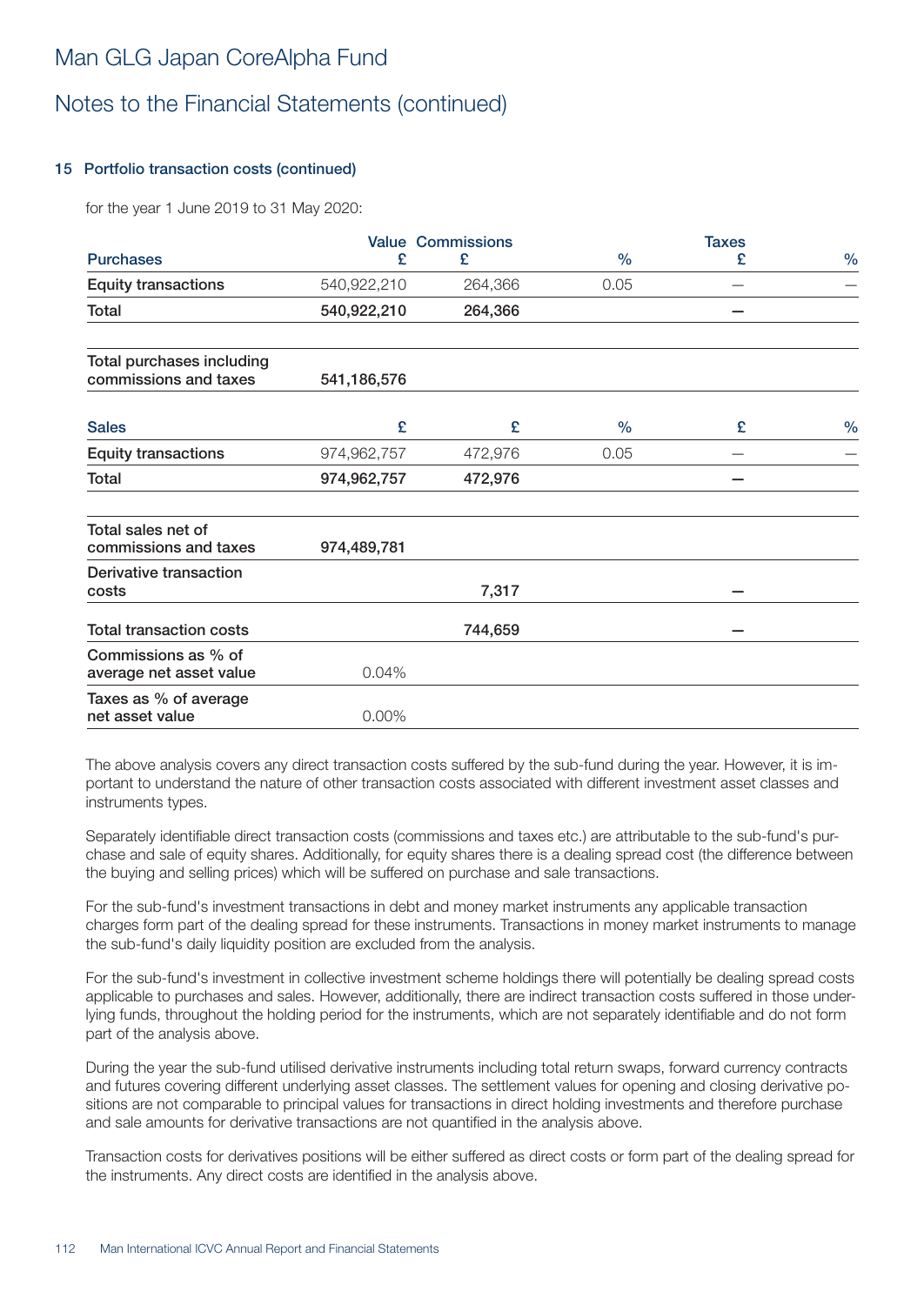# Notes to the Financial Statements (continued)

### 15 Portfolio transaction costs (continued)

Dealing spread costs suffered by the sub-fund vary considerably for the different asset/instrument types depending on a number of factors including transaction value and market sentiment.

At the balance sheet date the average portfolio dealing spread (difference between bid and offer prices of all investments expressed as a percentage of the offer price value) was 0.12% (31 May 2020 - 0.43%).

#### 16 Securities lending

During the year, the sub-fund engaged in securities lending, subject to the conditions and within the limits laid down by the Financial Conduct Authority.

The sub-fund receives securities as collateral for a value in excess of the market value of the security loaned. The collateral is registered in the name of the Depositary, The Bank of New York Mellon (International) Limited, on behalf of the sub-fund with the collateral agents and central securities depository Bank of New York Mellon.

The Investment Manager monitors the fair value of the securities loaned and additional collateral is obtained if necessary.

The securities lending agent appointed, pursuant to the securities lending agreement is GLG Partners UK Limited. Securities lending revenue is split between the sub-fund and the securities lending agent in the ratio 80:20.

|                                                          | 31.5.2021<br>$\%$ | 31.5.2020<br>$\frac{0}{0}$ |
|----------------------------------------------------------|-------------------|----------------------------|
| Value of securities on loan at the year end              |                   |                            |
| Value of collateral held by the sub-fund at the year end |                   |                            |
| Gross revenue earned during the year                     | 707.196           | 860,794                    |
| Less: fees paid to custodian                             | (141,439)         | (172, 159)                 |
| Net revenue earned during the year (as per note 3)       | 565,757           | 688,635                    |

#### 17 Share movement

For the year 1 June 2020 to 31 May 2021:

|                  | <b>Retail</b><br>accumulation<br>shares | <b>Retail</b><br><i>income</i><br>shares | Professional<br>accumulation<br>shares         |
|------------------|-----------------------------------------|------------------------------------------|------------------------------------------------|
| Opening shares   | 81,841,195                              | 2,022,243                                | 648,158,421                                    |
| Shares issued    | 5,120,149                               | 642,401                                  | 37,660,369                                     |
| Shares redeemed  | (18, 807, 958)                          | (420, 263)                               | (228, 035, 414)                                |
| Shares converted | (401, 010)                              | (10, 972)                                | 341,674                                        |
| Closing shares   | 67,752,376                              | 2,233,409                                | 458,125,050                                    |
|                  |                                         | Professional<br>income<br>shares         | <b>Institutional</b><br>accumulation<br>shares |
| Opening shares   |                                         | 150,182,333                              | 3,320                                          |
| Shares issued    |                                         | 29,797,087                               |                                                |
| Shares redeemed  |                                         | (74, 413, 858)                           |                                                |
| Shares converted |                                         | 16,853                                   |                                                |
| Closing shares   |                                         | 105,582,415                              | 3,320                                          |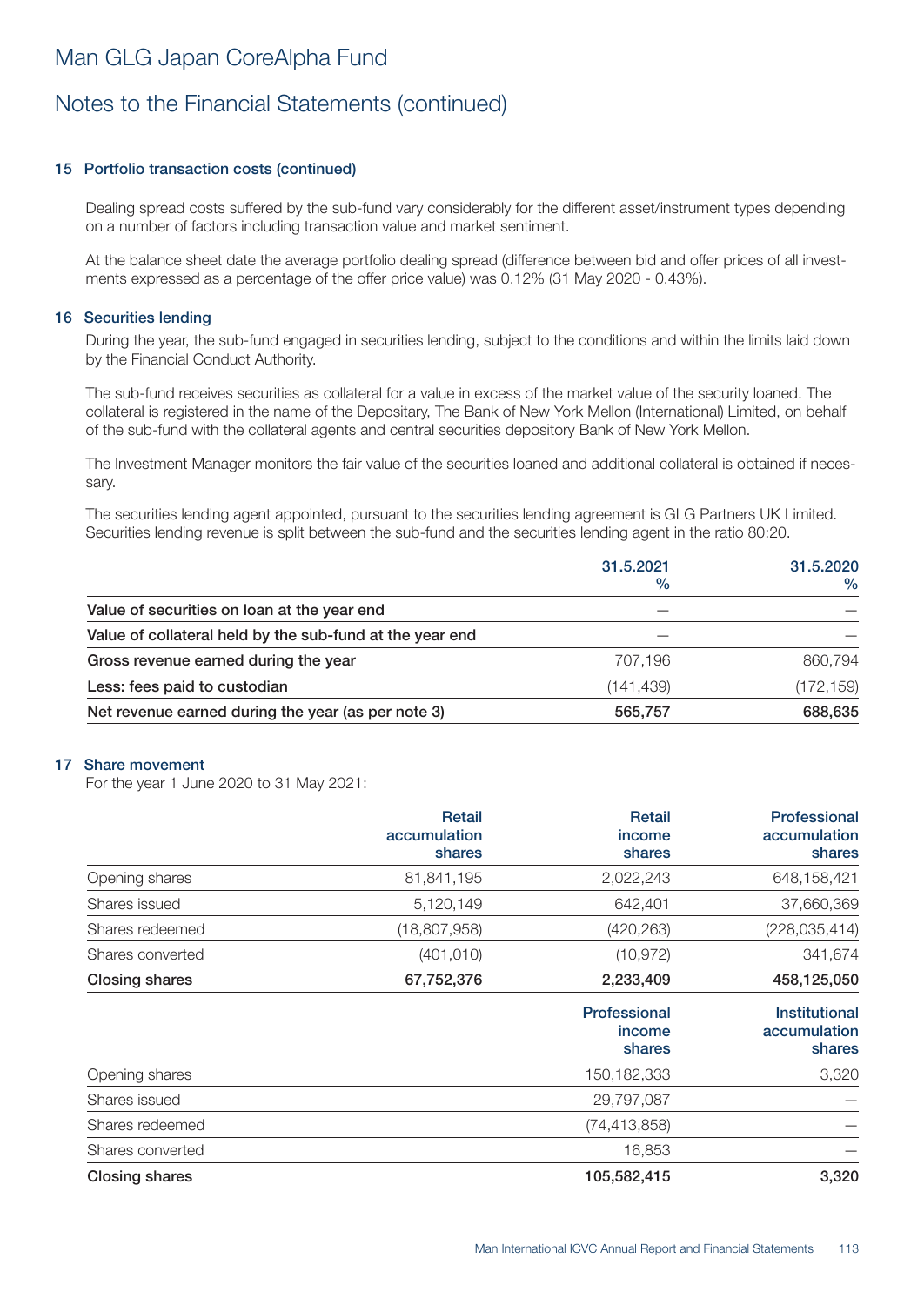# Man GLG Japan CoreAlpha Fund

# Notes to the Financial Statements (continued)

### 18 Post balance sheet events Outbreak of COVID-19

The Directors and the Investment Manager acknowledge the current outbreak of COVID-19 which is causing economic disruption in most countries and its potentially adverse economic impact on the issuers of the instruments in which the sub-fund invests. This is an additional risk factor which could impact the operations and valuation of the sub-fund's assets after the period end.

The Investment Manager is actively monitoring developments closely. Given the nature of the outbreak and the ongoing developments, there is a high degree of uncertainty and it is not possible at this time to predict the extent and nature of the overall future impact on the sub-fund.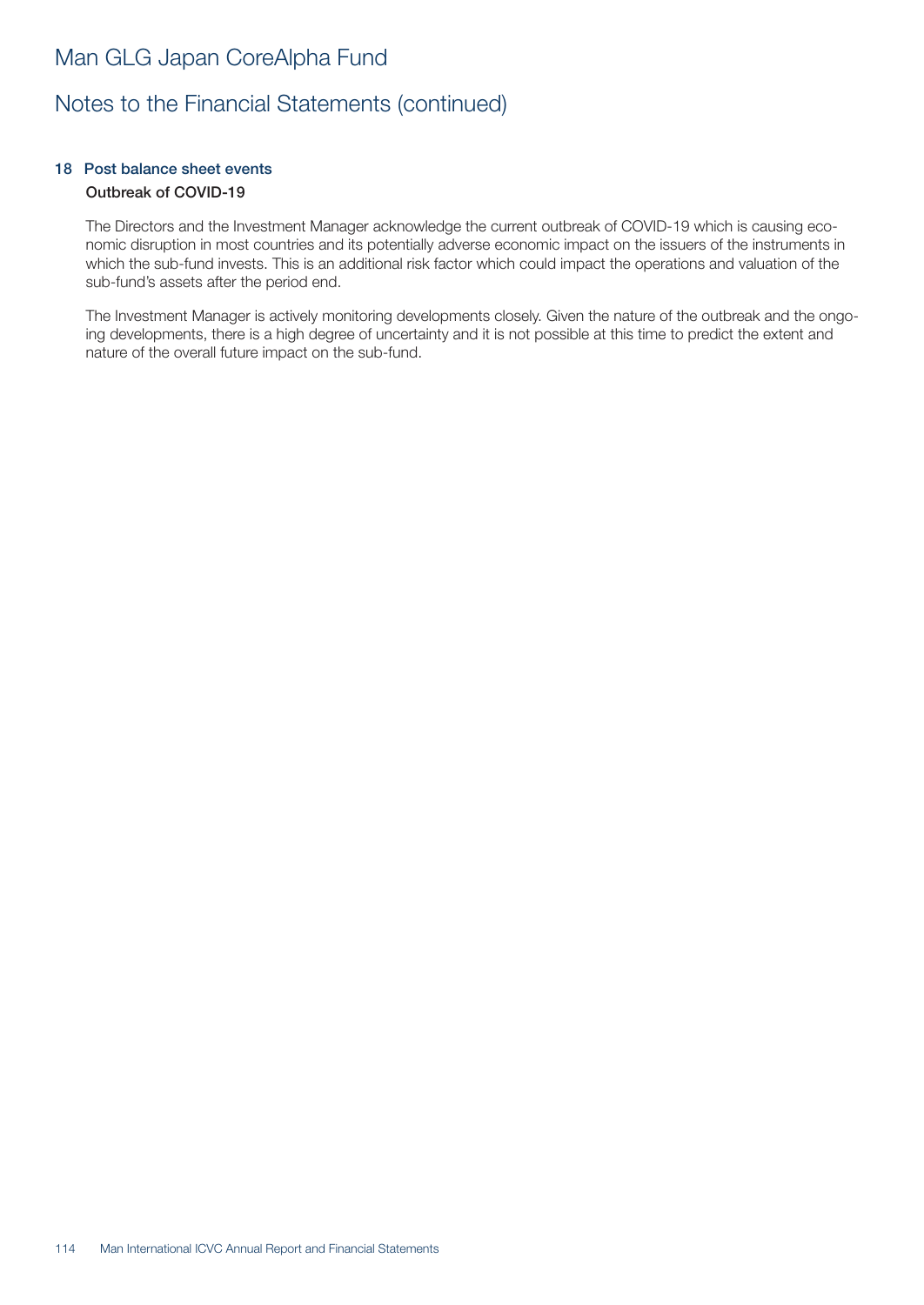# Man GLG Japan CoreAlpha Fund

## Distribution Table

for the year 1 June 2020 to 31 May 2021

### Final Distribution

Dividend distribution in pence per share

Group 1 - Shares purchased before 1 June 2020 Group 2 - Shares purchased from 1 June 2020 to 31 May 2021

|                               |            |                           | <b>Distribution</b> | <b>Distribution</b> |
|-------------------------------|------------|---------------------------|---------------------|---------------------|
|                               | <b>Net</b> |                           | payable             | paid                |
|                               | revenue    | Equalisation <sup>#</sup> | 31.7.2021           | 31.7.2020           |
| <b>Retail accumulation</b>    |            |                           |                     |                     |
| Group 1                       | 1.7833     |                           | 1.7833              | 2.4333              |
| Group 2                       | 1.3003     | 0.4830                    | 1.7833              | 2.4333              |
| Retail income                 |            |                           |                     |                     |
| Group 1                       | 5.0647     |                           | 5.0647              | 6.3365              |
| Group 2                       | 3.2189     | 1.8458                    | 5.0647              | 6.3365              |
| Professional<br>accumulation  |            |                           |                     |                     |
| Group 1                       | 3.2581     |                           | 3.2581              | 4.0625              |
| Group 2                       | 1.8472     | 1.4109                    | 3.2581              | 4.0625              |
| Professional income           |            |                           |                     |                     |
| Group 1                       | 5.5392     |                           | 5.5392              | 6.8786              |
| Group 2                       | 3.2914     | 2.2478                    | 5.5392              | 6.8786              |
| Institutional<br>accumulation |            |                           |                     |                     |
| Group 1                       | 19.3427    |                           | 19.3427             | 22.7372             |
| Group 2                       | 19.3427    | 0.0000                    | 19.3427             | 22.7372             |

# Equalisation applies only to shares purchased during the distribution period (Group 2 shares). It is the average amount of revenue included in the purchase price of all Group 2 shares and is refunded to holders of these shares as a return of capital. Being capital, it is not liable to income tax but must be deducted from the cost of shares for capital gains tax purposes.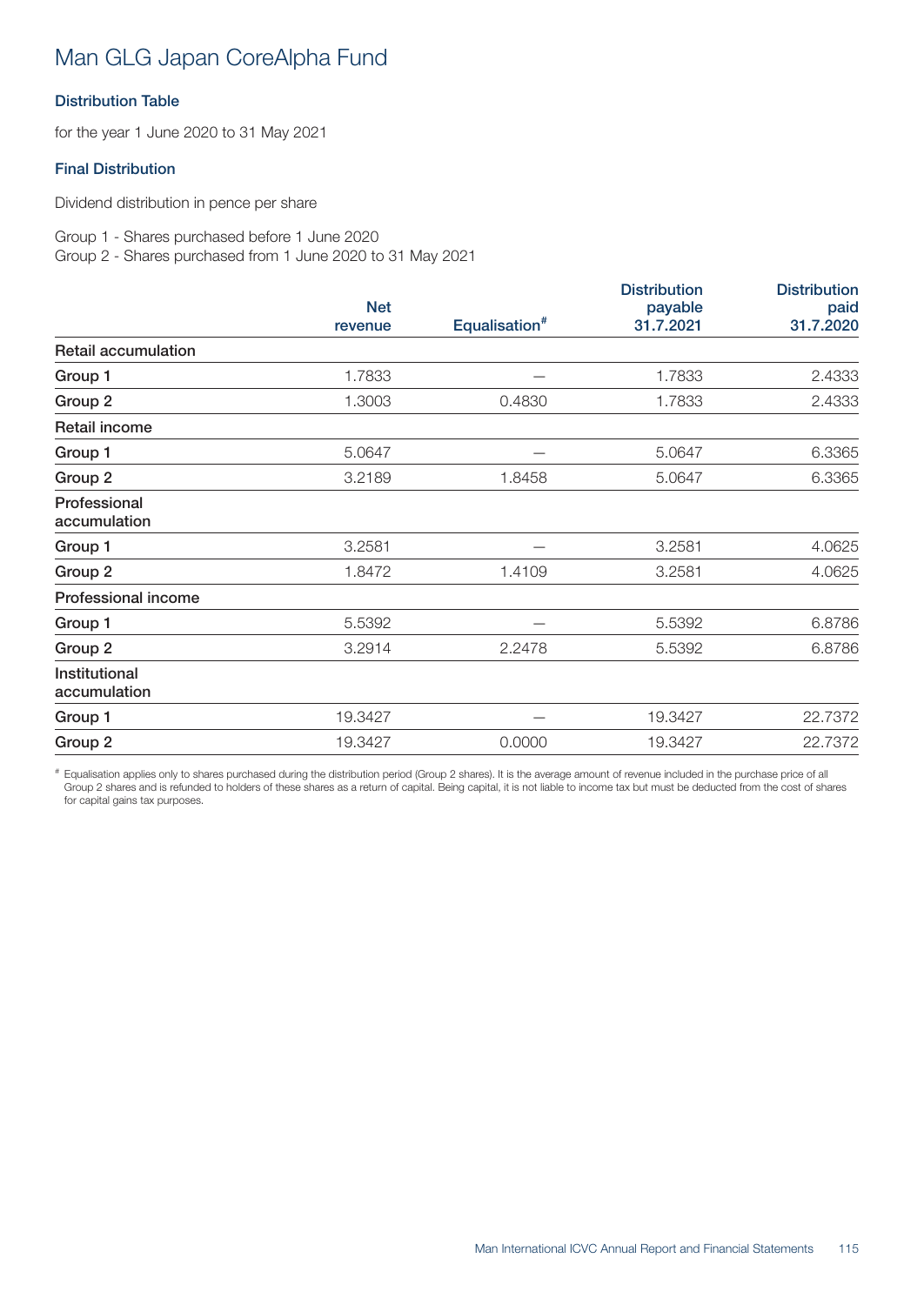

### Investment Objective and Investment Policy

The sub-fund closed on 8 April 2019, sold all investment assets and is currently in the process of winding up.

### Manager's Review

All shares in the sub-fund were redeemed and cancelled on 8 April 2019, therefore the sub-fund is currently winding up.

Fund Manager September 2021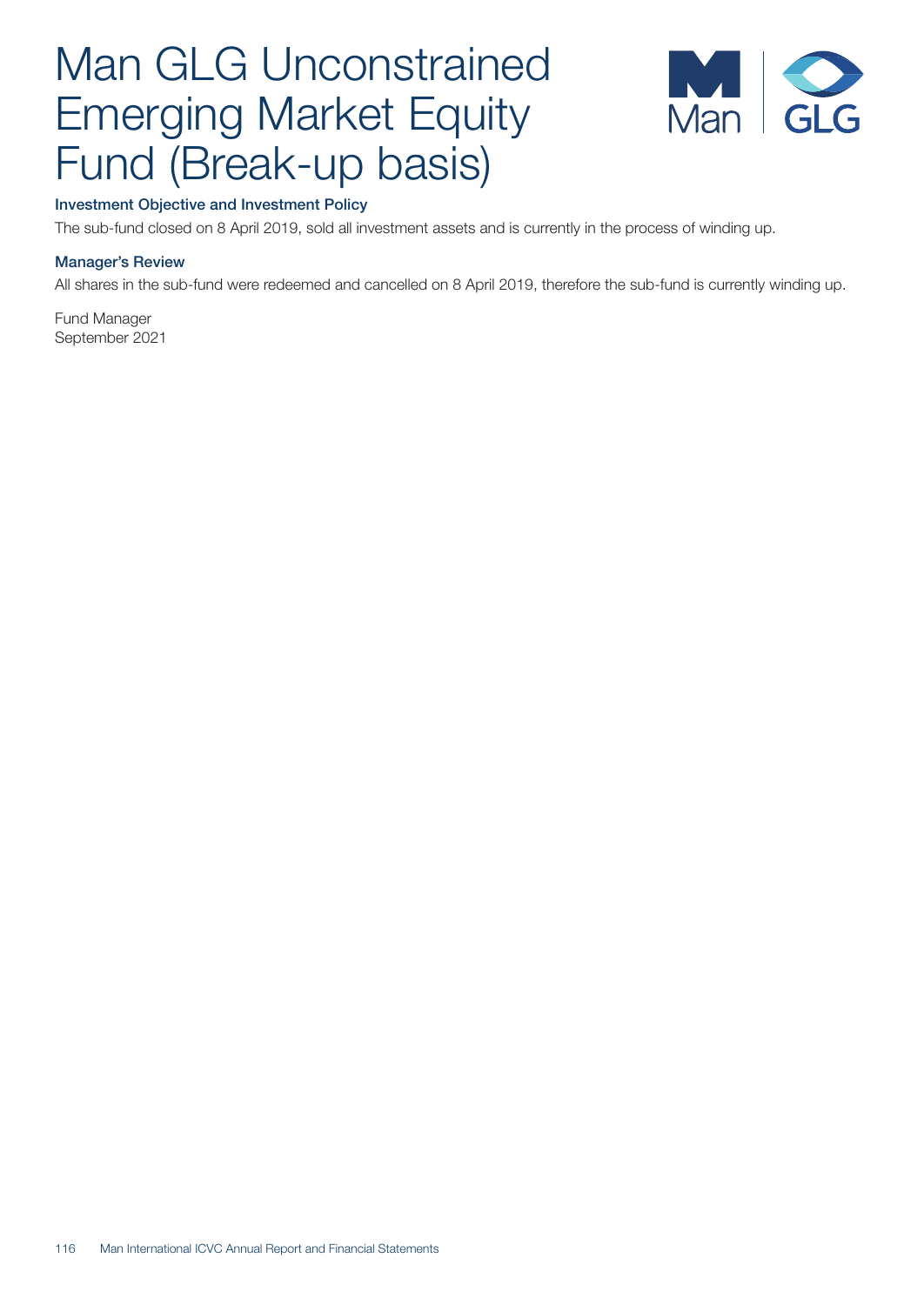### Statement of Total Return

for the year 1 June 2020 to 31 May 2021

|                                                                      |              |          | 1.6.2020 to 31.5.2021 |           | 1.6.2019 to 31.5.2020 |
|----------------------------------------------------------------------|--------------|----------|-----------------------|-----------|-----------------------|
|                                                                      | <b>Notes</b> | £        | £                     | £         | £                     |
| Income                                                               |              |          |                       |           |                       |
| Net capital (losses)/gains                                           | 2            |          | (4,052)               |           | 9,929                 |
| Revenue                                                              | 3            | 5,218    |                       | 921       |                       |
| <b>Expenses</b>                                                      | 4            | (6,534)  |                       | (24, 458) |                       |
| Interest payable and similar charges                                 | 5            | (26)     |                       | (4,064)   |                       |
| Net expense before taxation                                          |              | (1, 342) |                       | (27, 601) |                       |
| <b>Taxation</b>                                                      | 6            |          |                       | (5,677)   |                       |
| Net expense after taxation                                           |              |          | (1, 342)              |           | (33, 278)             |
| Total return before distributions                                    |              |          | (5, 394)              |           | (23, 349)             |
| <b>Distributions</b>                                                 |              |          |                       |           |                       |
| Change in net assets attributable to<br>shareholders from investment |              |          |                       |           |                       |
| activities                                                           |              |          | (5, 394)              |           | (23, 349)             |

### Statement of Change in Net Assets Attributable to Shareholders

for the year 1 June 2020 to 31 May 2021

|                                                                                 |   | 1.6.2020 to 31.5.2021 | 1.6.2019 to 31.5.2020 |           |
|---------------------------------------------------------------------------------|---|-----------------------|-----------------------|-----------|
|                                                                                 | £ | £                     | £                     | £         |
| Opening net assets attributable to<br>shareholders                              |   |                       |                       |           |
| Movements due to sales and repurchase of<br>shares:                             |   |                       |                       |           |
| Amounts receivable on creation of<br>shares                                     |   |                       |                       |           |
| Less: Amounts payable on cancellation<br>of shares                              |   |                       |                       |           |
|                                                                                 |   |                       |                       |           |
| Change in net assets attributable to<br>shareholders from investment activities |   | (5, 394)              |                       |           |
| (see above)                                                                     |   |                       |                       | (23, 349) |
| Amounts payable from ACD on termination                                         |   | 5,394                 |                       | 23,349    |
| Closing net assets attributable to<br>shareholders                              |   |                       |                       |           |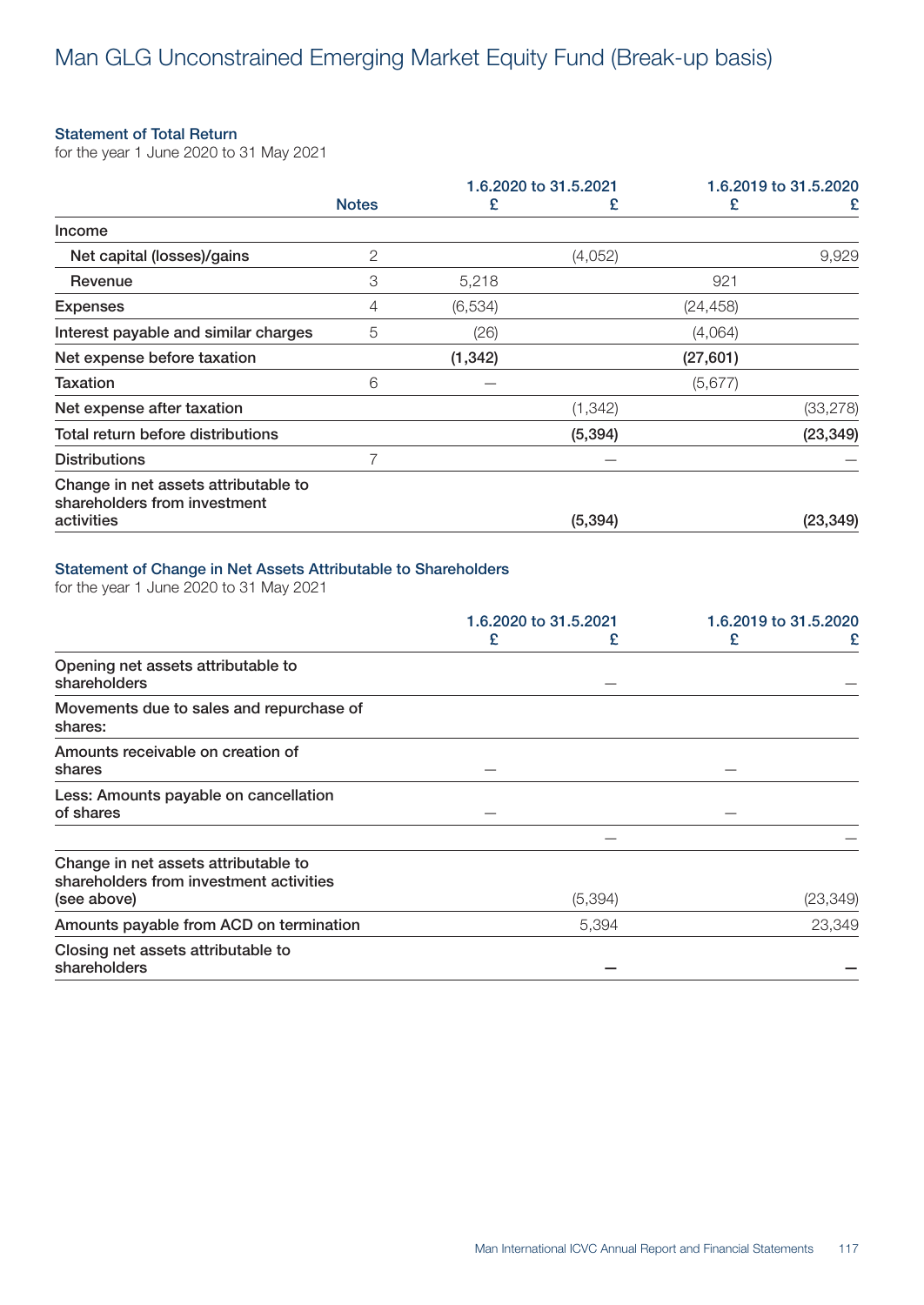#### Balance Sheet

as at 31 May 2021

|                                                       |              |          | 31.5.2021 |           | 31.5.2020 |
|-------------------------------------------------------|--------------|----------|-----------|-----------|-----------|
|                                                       | <b>Notes</b> | £        | £         | £         | £         |
| Assets:                                               |              |          |           |           |           |
| <b>Fixed assets</b>                                   |              |          |           |           |           |
| Investments                                           |              |          |           |           |           |
| <b>Current assets</b>                                 |              |          |           |           |           |
| <b>Debtors</b>                                        | 8            | 37,479   |           | 26,557    |           |
| Cash and bank balances                                | 9            | 103      |           | 15,272    |           |
| <b>Total current assets</b>                           |              |          | 37,582    |           | 41,829    |
| <b>Total assets</b>                                   |              |          | 37,582    |           | 41,829    |
| Liabilities:                                          |              |          |           |           |           |
| <b>Creditors</b>                                      |              |          |           |           |           |
| Amounts due to futures clearing<br>houses and brokers |              |          |           | (4, 132)  |           |
| <b>Bank overdrafts</b>                                |              | (483)    |           |           |           |
| Other creditors                                       | 10           | (37,099) |           | (37, 697) |           |
| <b>Total other liabilities</b>                        |              |          | (37, 582) |           | (41, 829) |
| <b>Total liabilities</b>                              |              |          | (37, 582) |           | (41, 829) |
| Net assets attributable to<br>shareholders            |              |          |           |           |           |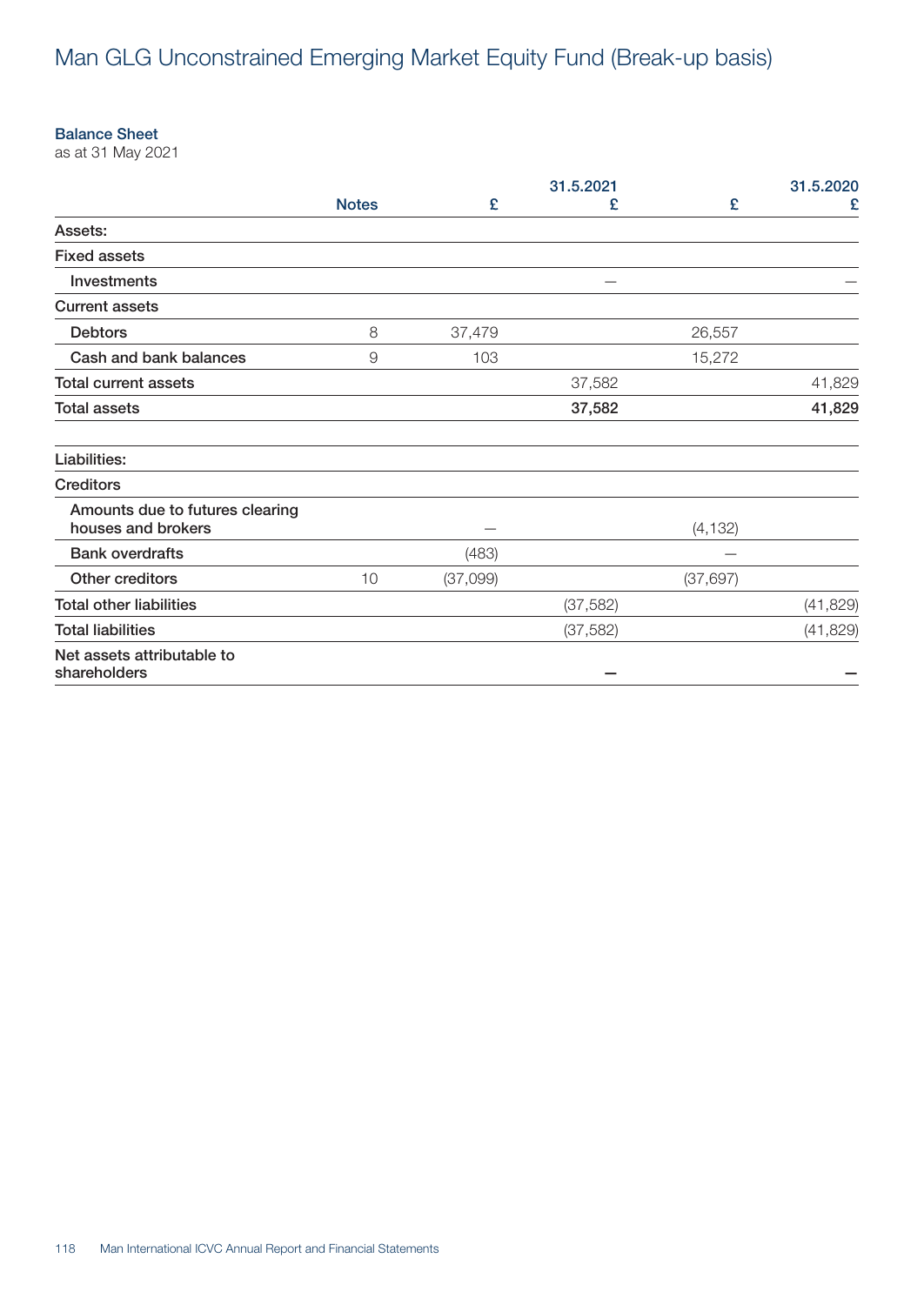# Notes to the Financial Statements

for the year 1 June 2020 to 31 May 2021

### 1 Accounting policies (see pages 20 to 22)

### 2 Net capital (losses)/gains

|                                                          | 1.6.2020<br>to 31,5,2021 | 1.6.2019<br>to 31.5.2020 |
|----------------------------------------------------------|--------------------------|--------------------------|
|                                                          |                          |                          |
| The net capital (losses)/gains during the year comprise: |                          |                          |
| (Losses)/gains on non-derivative contracts               | (11,650)                 | 32                       |
| Losses on forward currency contracts                     |                          | (1,076)                  |
| Gains on currencies                                      | 12,063                   | 42                       |
| <b>Transaction fees</b>                                  | (4, 465)                 | 10,931                   |
| Net capital (losses)/gains                               | (4,052)                  | 9,929                    |

#### 3 Revenue

|                                        | 1.6.2020<br>to 31.5.2021 | 1.6.2019<br>to 31.5.2020 |
|----------------------------------------|--------------------------|--------------------------|
| Interest from Overseas debt securities |                          | 880                      |
| Interest from UK bank deposits         | 1.098                    | 236                      |
| <b>Collateral interest</b>             | 3.586                    |                          |
| Non-taxable overseas dividends         | 534                      | (195)                    |
| <b>Total Revenue</b>                   | 5,218                    | 921                      |

#### 4 Expenses

|                                                                                                            | 1.6.2020<br>to 31.5.2021 | 1.6.2019<br>to 31,5,2020 |
|------------------------------------------------------------------------------------------------------------|--------------------------|--------------------------|
|                                                                                                            | £                        | £                        |
| Payable to the Authorised Corporate Director (ACD),<br>associates of the ACD and agents of either of them: |                          |                          |
|                                                                                                            |                          |                          |
| Payable to the Depositary, associates of the<br>Depositary and agents of either of them:                   |                          |                          |
| Depositary's fees                                                                                          |                          | (113)                    |
| Safe custody fees                                                                                          |                          | (3,698)                  |
|                                                                                                            |                          | (3, 811)                 |
| Other expenses:                                                                                            |                          |                          |
| <b>Administration fees</b>                                                                                 |                          | 684                      |
| <b>Professional services fees</b>                                                                          | 6,534                    | 27,585                   |
|                                                                                                            | 6,534                    | 28,269                   |
| <b>Total expenses</b>                                                                                      | 6,534                    | 24,458                   |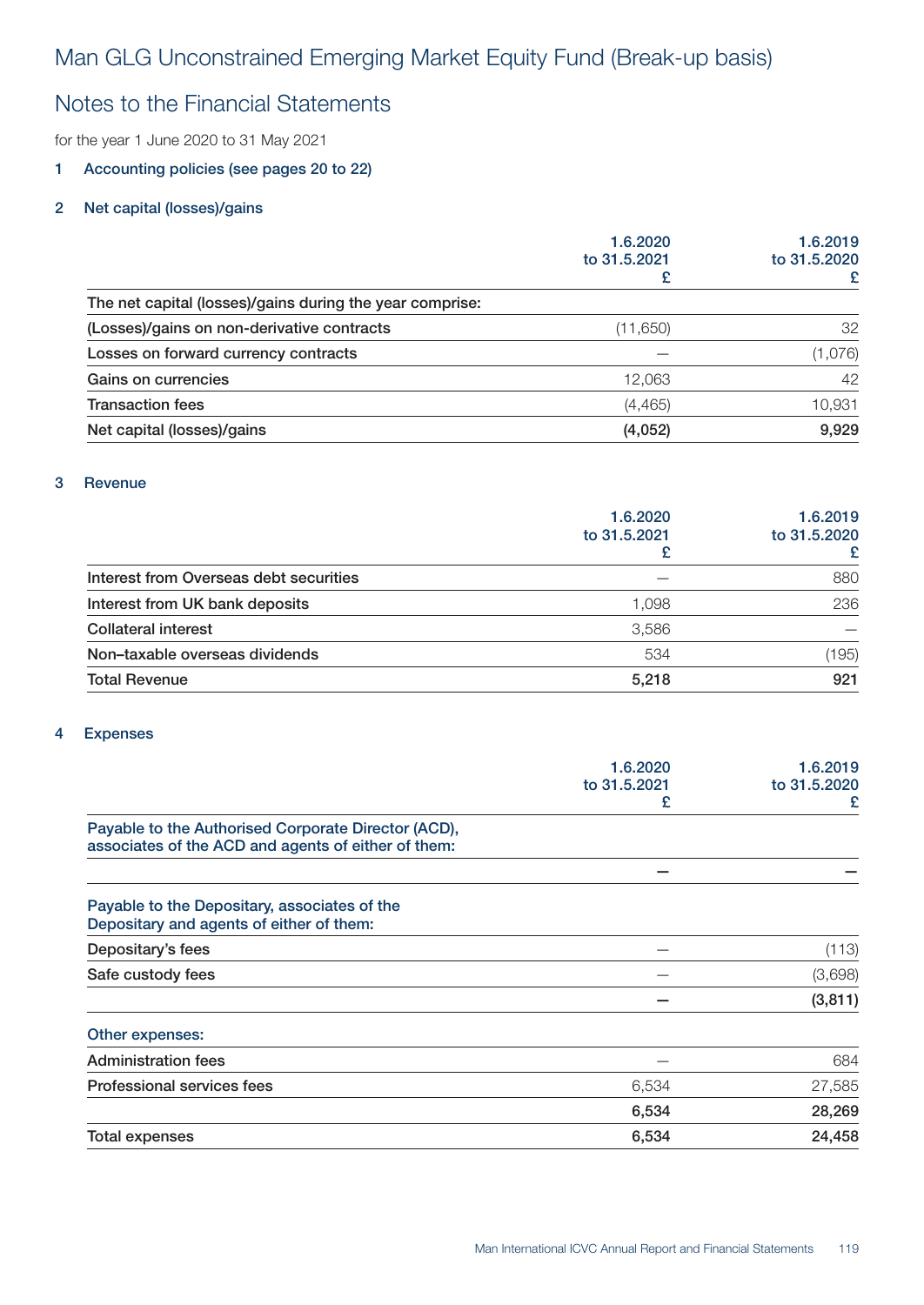# Notes to the Financial Statements (continued)

### 5 Interest payable and similar charges

|                                            | 1.6.2020<br>to 31.5.2021 | 1.6.2019<br>to 31.5.2020 |
|--------------------------------------------|--------------------------|--------------------------|
| <b>Bank overdraft interest</b>             | 26                       | 140                      |
| <b>Collateral interest</b>                 |                          | 3.924                    |
| Total interest payable and similar charges | 26                       | 4,064                    |

### 6 Taxation

|                                               | 1.6.2020<br>to 31,5,2021 | 1.6.2019<br>to 31.5.2020 |
|-----------------------------------------------|--------------------------|--------------------------|
| (a) Analysis of tax charge in the year        |                          |                          |
| Prior year adjustment                         |                          | 98                       |
| Overseas tax                                  |                          | 5,579                    |
| Total tax charge for the year (see note 6(b)) |                          | 5,677                    |

#### (b) Reconciliation of total tax charge

The tax assessed for the year is higher (2020 - higher) than the amount resulting from applying the standard rate of corporation tax in the UK for an open-ended investment company (20%). The differences are explained below.

|                                               | 1.6.2020<br>to 31.5.2021 | 1.6.2019<br>to 31.5.2020<br>£ |
|-----------------------------------------------|--------------------------|-------------------------------|
| Net expense before taxation for the year      | (1, 342)                 | (27, 601)                     |
| Corporation tax at 20% (2020: 20%)            | (268)                    | (5,520)                       |
| Effects of:                                   |                          |                               |
| Excess expenses for which tax relief taken    | 377                      | 6,622                         |
| Overseas tax                                  |                          | 5,579                         |
| Prior year adjustment                         |                          | 98                            |
| Relief on overseas tax expensed               |                          | (1, 141)                      |
| Revenue not subject to corporation tax        | (109)                    | 39                            |
| Total tax charge for the year (see note 6(a)) |                          | 5,677                         |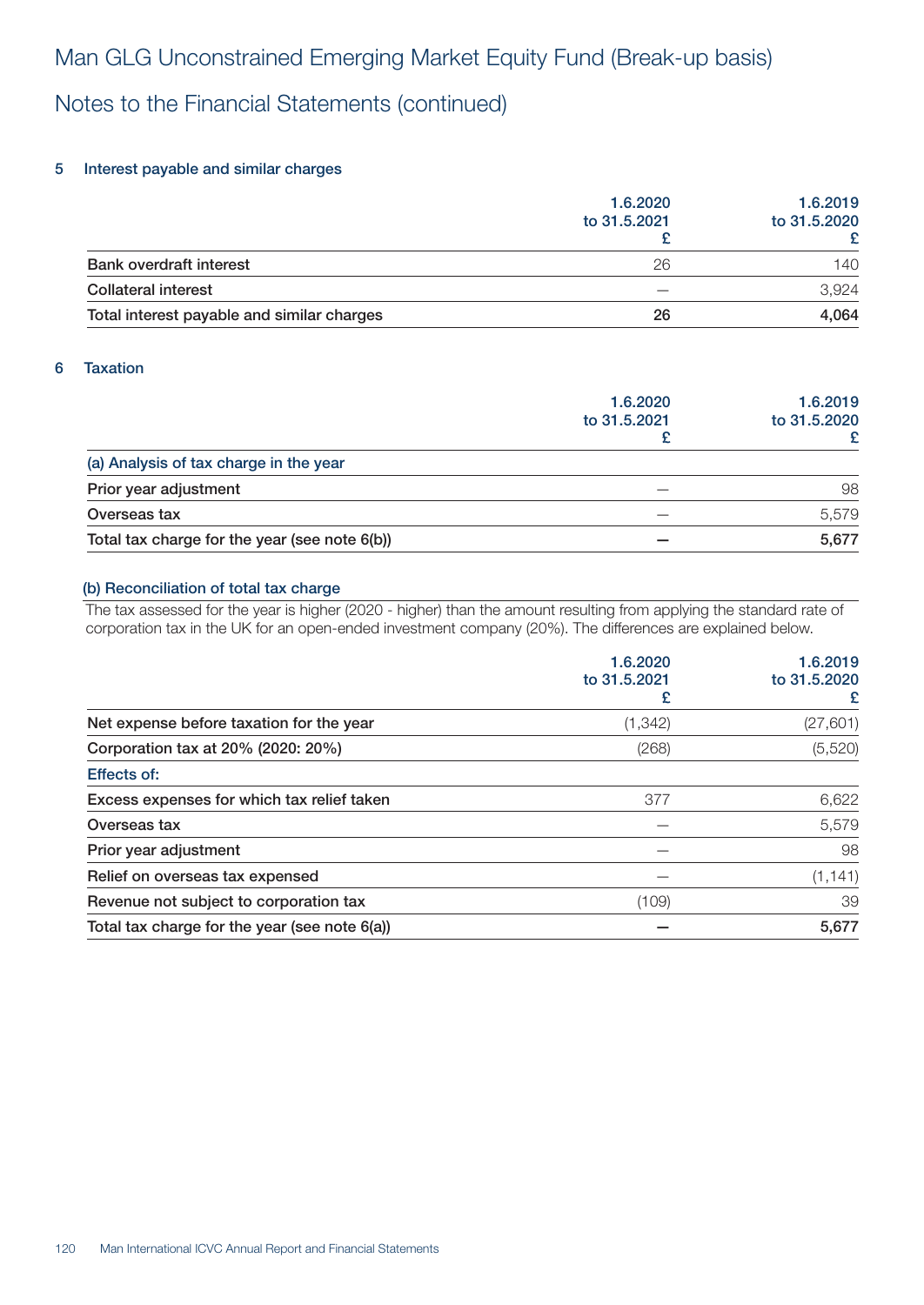# Notes to the Financial Statements (continued)

### 7 Distributions

The distributions take account of revenue received on the creation of shares and revenue deducted on the cancellation of shares and comprise:

|                                                          | 1.6.2020     | 1.6.2019          |
|----------------------------------------------------------|--------------|-------------------|
|                                                          | to 31.5.2021 | to 31.5.2020<br>£ |
| <b>Final distribution</b>                                |              |                   |
| Add: revenue deducted on cancellation of shares          |              |                   |
| Deduct: revenue received on creation of shares           |              |                   |
| Net distribution for the year                            |              |                   |
| The distributable amount has been calculated as follows: |              |                   |
| Net expense after taxation for the year                  | (1, 342)     | (33, 278)         |
| Amounts payable on termination                           | 1,342        | 33,278            |
| Net distribution for the year                            |              |                   |

#### 8 Debtors

|                                                    | 31.5.2021 | 31.5.2020 |
|----------------------------------------------------|-----------|-----------|
| Accrued revenue                                    | (107)     |           |
| Amounts transferable from/ (to) ACD on termination | 37.119    | 23,013    |
| Prepaid expenses                                   | 467       | 3.544     |
| Total debtors                                      | 37.479    | 26,557    |

### 9 Cash and bank balances

|                                                    | 31.5.2021 | 31.5.2020 |
|----------------------------------------------------|-----------|-----------|
|                                                    |           |           |
| Amount held at futures clearing houses and brokers |           |           |
| Cash and bank balances                             | 103       | 15.268    |
| <b>Total Cash and bank balances</b>                | 103       | 15.272    |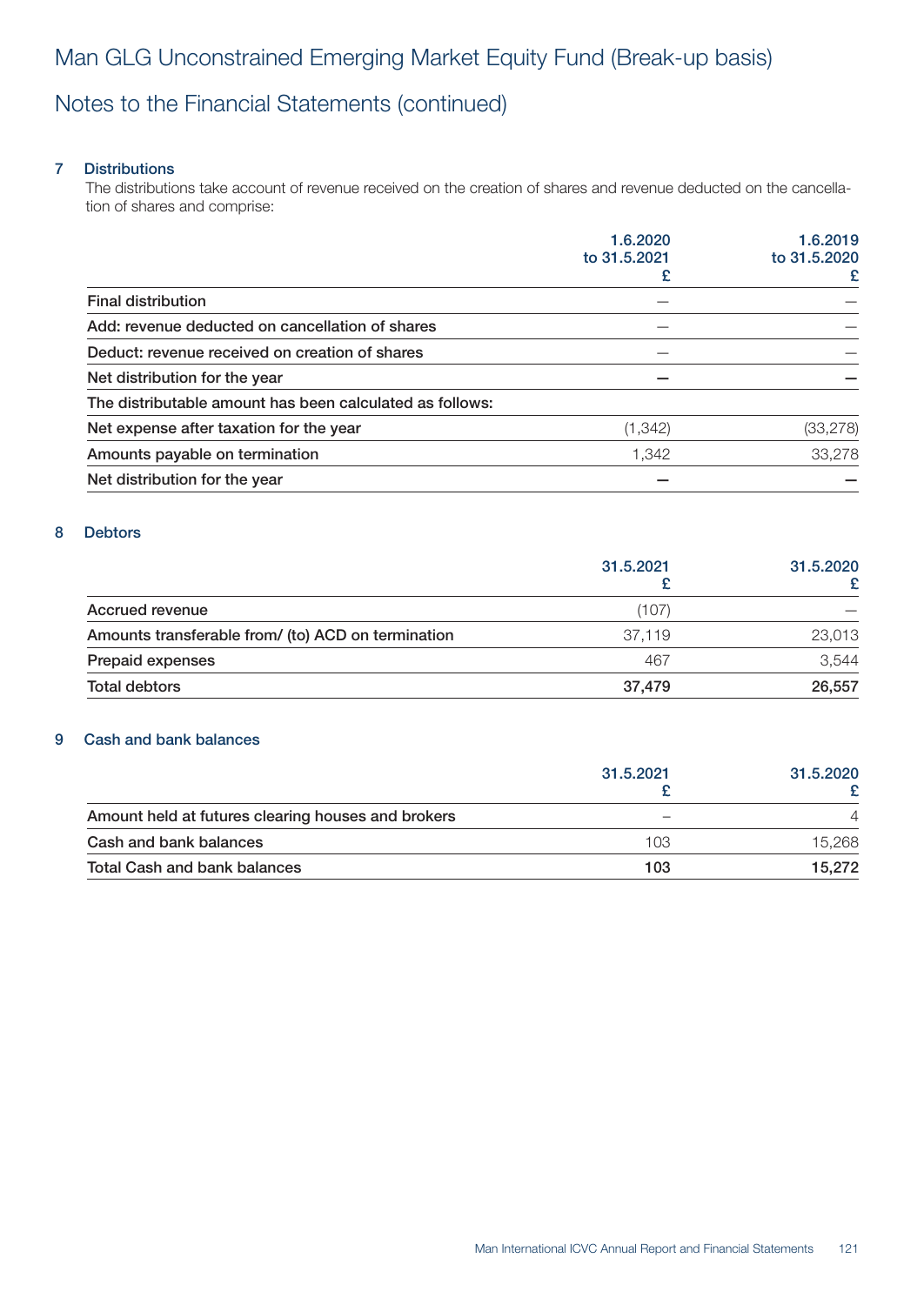# Notes to the Financial Statements (continued)

#### 10 Creditors

|                                                 | 31.5.2021<br>£ | 31.5.2020<br>£ |
|-------------------------------------------------|----------------|----------------|
| <b>Other creditors</b>                          |                |                |
|                                                 |                |                |
| Accrued audit fees                              | 2,504          | 2,505          |
| <b>Accrued Closure expense buffer</b>           | 12,214         | 12,214         |
| Accrued directors insurance fees                | 540            | 540            |
| Accrued professional services fees              | 13,116         | 9,974          |
| <b>Accrued registration fees</b>                | 2              | 2              |
| Amounts payable to counterparties in respect of |                |                |
| collateral on derivatives                       |                | 4,132          |
| <b>Corporation Tax</b>                          |                | 3,614          |
| Overseas capital gains tax provision            | 8,723          | 8,723          |
| Overseas tax                                    |                | 125            |
| <b>Total creditors</b>                          | 37,099         | 41,829         |

#### 11 Share classes

All share classes of the sub-fund were fully liquidated on 8 April 2019.

#### 12 Derivatives and other financial instruments

Due to the redemption and cancellation of shares on 8 April 2019, the sub-fund is in the process of liquidation. Hence, no quantitative data on market risk or sensitivity analysis has been presented.

#### a) Risk Management

The ACD uses a risk management process to monitor and measure the risks related to the positions entered into on behalf of the sub-fund, including the risks attached to financial derivative instruments.

As part of this process, the ACD calculates Value-at-Risk (VaR) on the portfolio on a daily basis.

VaR is a statistical measurement that intends to measure the maximum potential loss of a portfolio from adverse market movements in an ordinary market environment.

VaR is calculated at a given confidence level (probability), over a specified time period under normal market conditions. The ACD uses a confidence level of 97.7% with a holding period of 5 business days.

Note that this calculation is distinct from the calculation of Global Exposure of the sub-fund which uses the Commitment Approach as detailed within ESMA's "Guidelines on Risk Measurement and the Calculation of Global Exposure and Counterparty Risk for UCITS" (ref 10-788).

#### b) Valuation of financial investments

The sub-fund closed on 8 April 2019, as such the sub-fund held no investments at the end of current year or prior year.

#### c) Credit rating and counterparty exposure

The sub-fund closed on 8 April 2019, as such the sub-fund had no financial investments at the balance sheet date.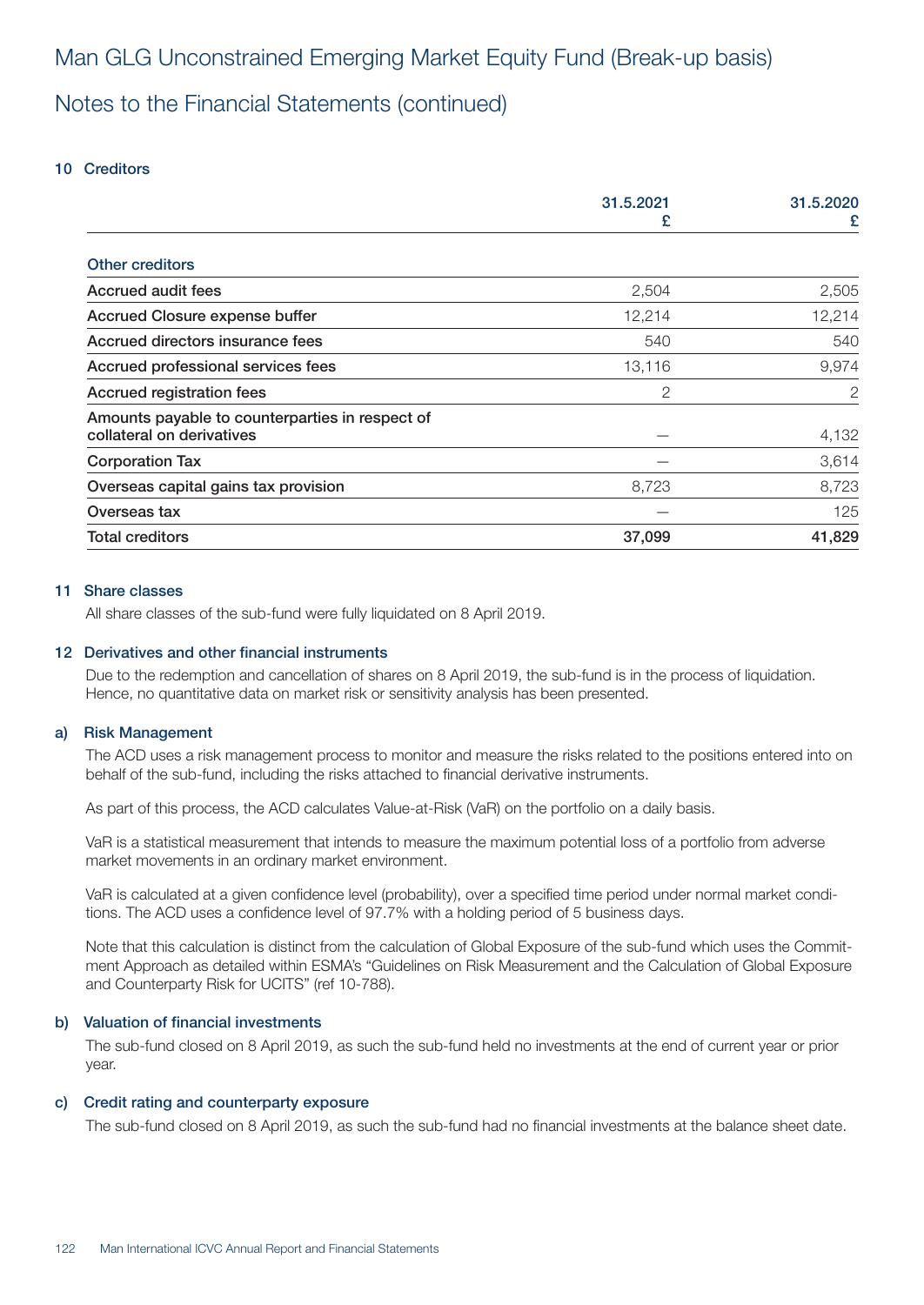# Notes to the Financial Statements (continued)

#### 13 Commitments, contingent liabilities and contingent assets

There were no commitments, contingent liabilities and contingent assets at the balance sheet date (31 May 2020 - £Nil).

#### 14 Portfolio transaction costs

There were no portfolio transaction costs in the current or prior year.

### 15 Post balance sheet events

### Outbreak of COVID-19

The Directors and the Investment Manager acknowledge the current outbreak of COVID-19 which is causing economic disruption in most countries and its potentially adverse economic impact on the issuers of the instruments in which the sub-fund invests. This is an additional risk factor which could impact the operations and valuation of the sub-fund's assets after the period end.

The Investment Manager is actively monitoring developments closely. Given the nature of the outbreak and the ongoing developments, there is a high degree of uncertainty and it is not possible at this time to predict the extent and nature of the overall future impact on the sub-fund.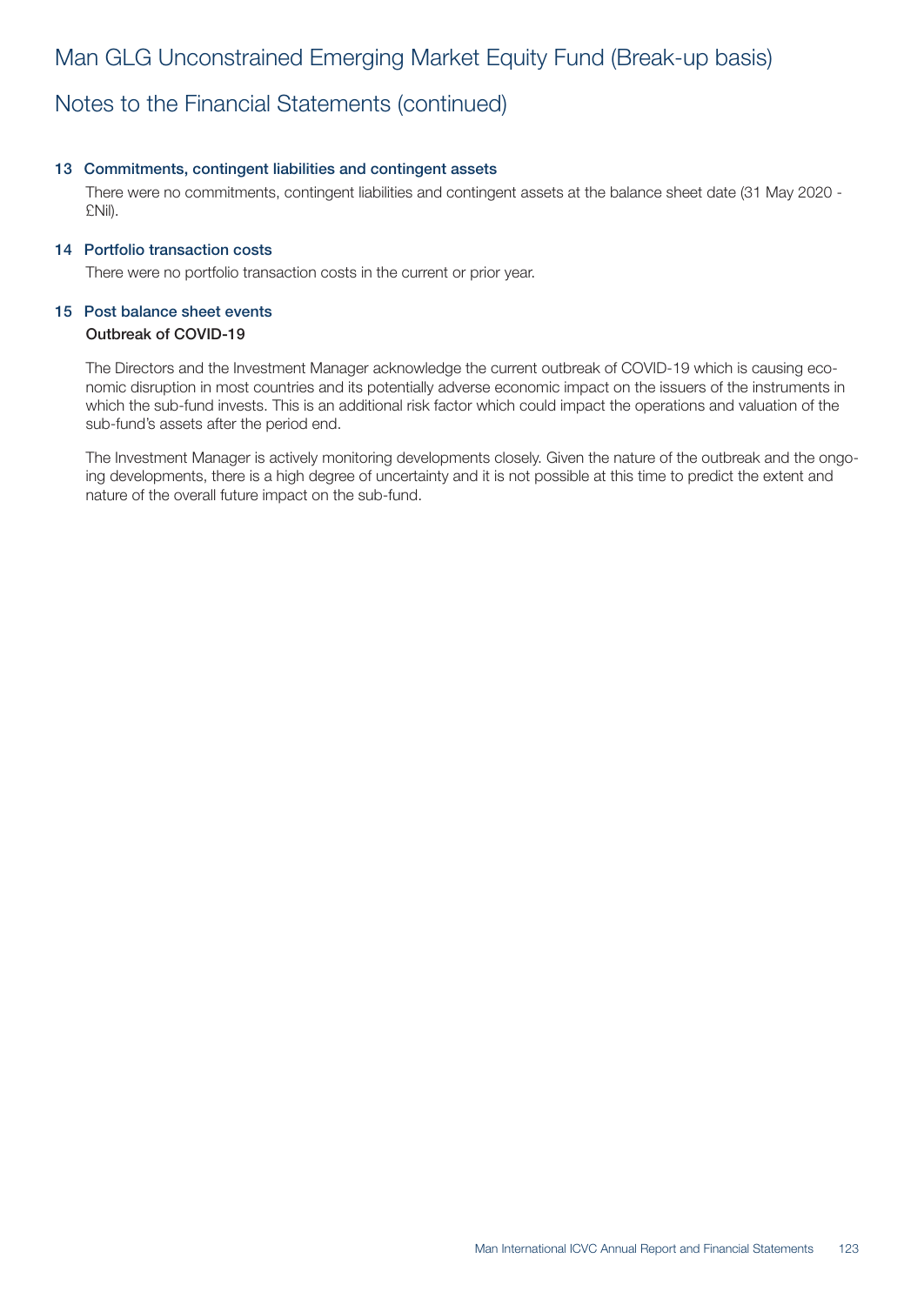## Distribution Table

for the year 1 June 2020 to 31 May 2021

The sub-fund closed on 8 April 2019, therefore there were no distributions in the current or prior year.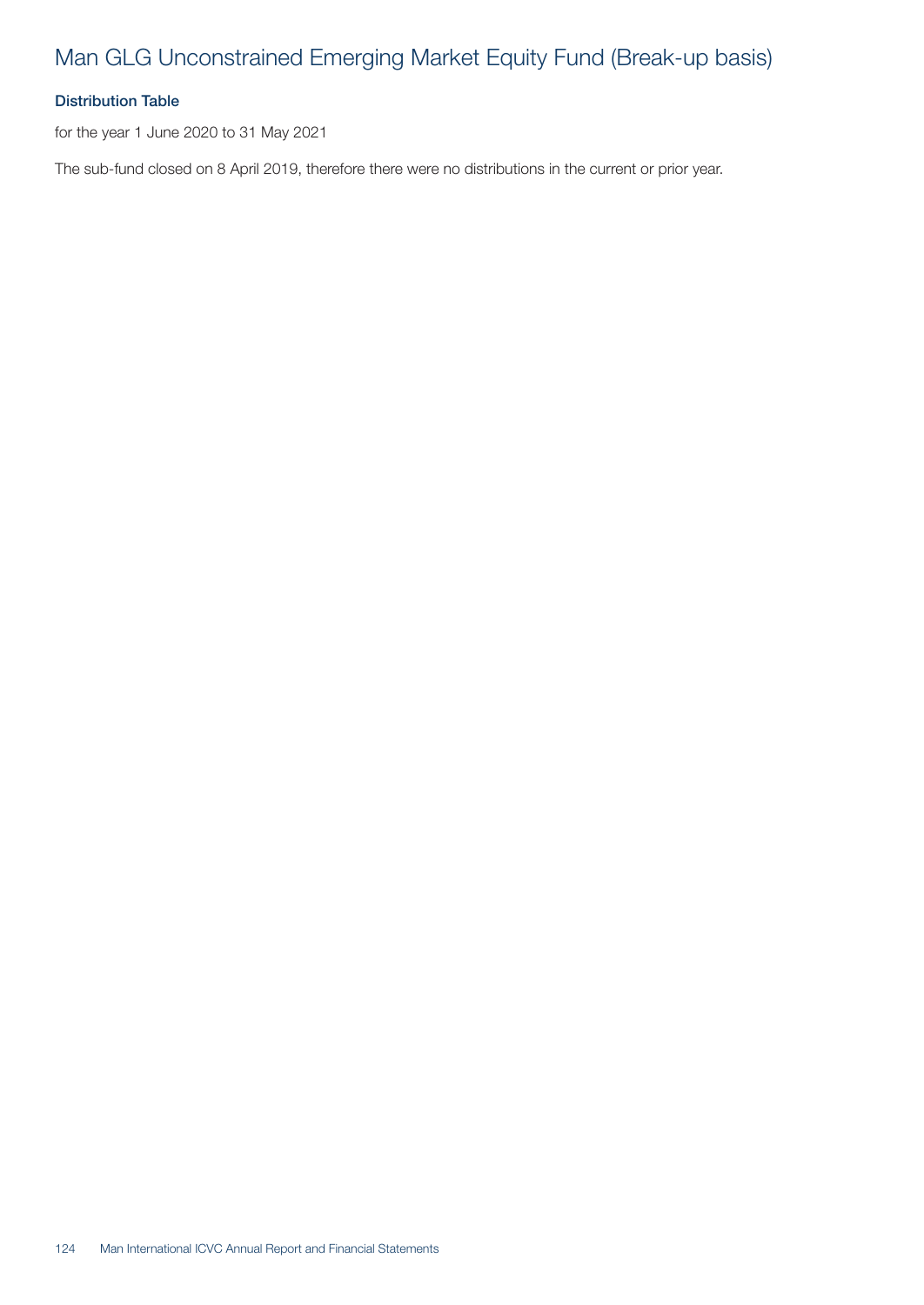

#### Investment Objective

The objective of the sub-fund is to provide capital growth (net of fees) over the medium to long-term (3 to 5 year rolling periods).

#### Investment Policy

The sub-fund seeks to achieve its objective by investing at least 80% of its assets in companies based in, or deriving a majority of their revenues from, Asian markets excluding Japanese markets (as described below in more detail) across all market capitalisations.

The sub-fund may invest in: (i) transferable securities (as described below), (ii) exchange traded and OTC financial derivative instruments, (iii) money market investments, (iv) deposits, cash or cash equivalents (as described in further detail below), and (v) other collective investment schemes (which may include those managed by the ACD or by one or more of its associates), including but not limited to eligible ETFs.

The sub-fund will invest, either directly or indirectly, 80% of its assets in the securities of issuers with a registered office in Asia (ex Japan) or in the securities of issuers which derive the majority of their revenues from activities in Asia (ex Japan) by investing in transferable securities, including ordinary shares, preference shares, common stocks, depositary receipts (including American Depositary Receipts ("ADRs") and Global Depositary Receipts ("GDRs")), rights, warrants and other equity related securities which are listed or traded on Eligible Markets.

The sub-fund will invest at least 70% of its net assets (after deduction of ancillary liquid assets) in equity securities. The sub-fund will invest no more than 30% of its net assets (after deduction of ancillary liquid assets) in money market securities (including certificates of deposit, commercial paper and bankers acceptances), fixed and floating rate instruments, investment grade instruments, government and corporate bonds, bonds convertible into common stock (which may embed derivatives and/or leverage), preferred shares and other fixed income and equity linked investments, which may include but are not limited to such instruments as stock options and equity swaps, listed or traded on Eligible Markets.

The sub-fund may also invest in collective investment schemes where the Investment Adviser and/or Sub Investment Adviser believes that such investment provides efficient or cost-effective exposure to some or all of the equities, fixed income, money market and other instruments outlined above. However, the sub-fund is prohibited from having more than 10% in value of its scheme property consisting of units in collective investment schemes. There is no limit on the extent to which the sub-fund may invest in emerging markets, though it may also invest in developed markets.

For the avoidance of doubt, and subject to the requirements and restrictions set out above, the sub-fund's investments may have any geographic focus and the composition of the sub-fund's portfolio can respond dynamically to the Investment Adviser's and/or Sub Investment Adviser's analysis of changing market trends and opportunities in different jurisdictions. The sub-fund may invest up to 5% (but no more than 5%) of its assets, in Japanese equities and other equity related securities.

The sub-fund is actively managed, however, the Investment Adviser and/or Sub Investment Adviser may use the MSCI All Country Asia ex-Japan Index as a guide in selecting assets for the sub-fund, along with evaluating a number of additional stocks that are not constituents of the MSCI All Country Asia ex-Japan Index to formulate an initial investment universe of approximately 1,200 stocks.

Please refer to the Prospectus for more details.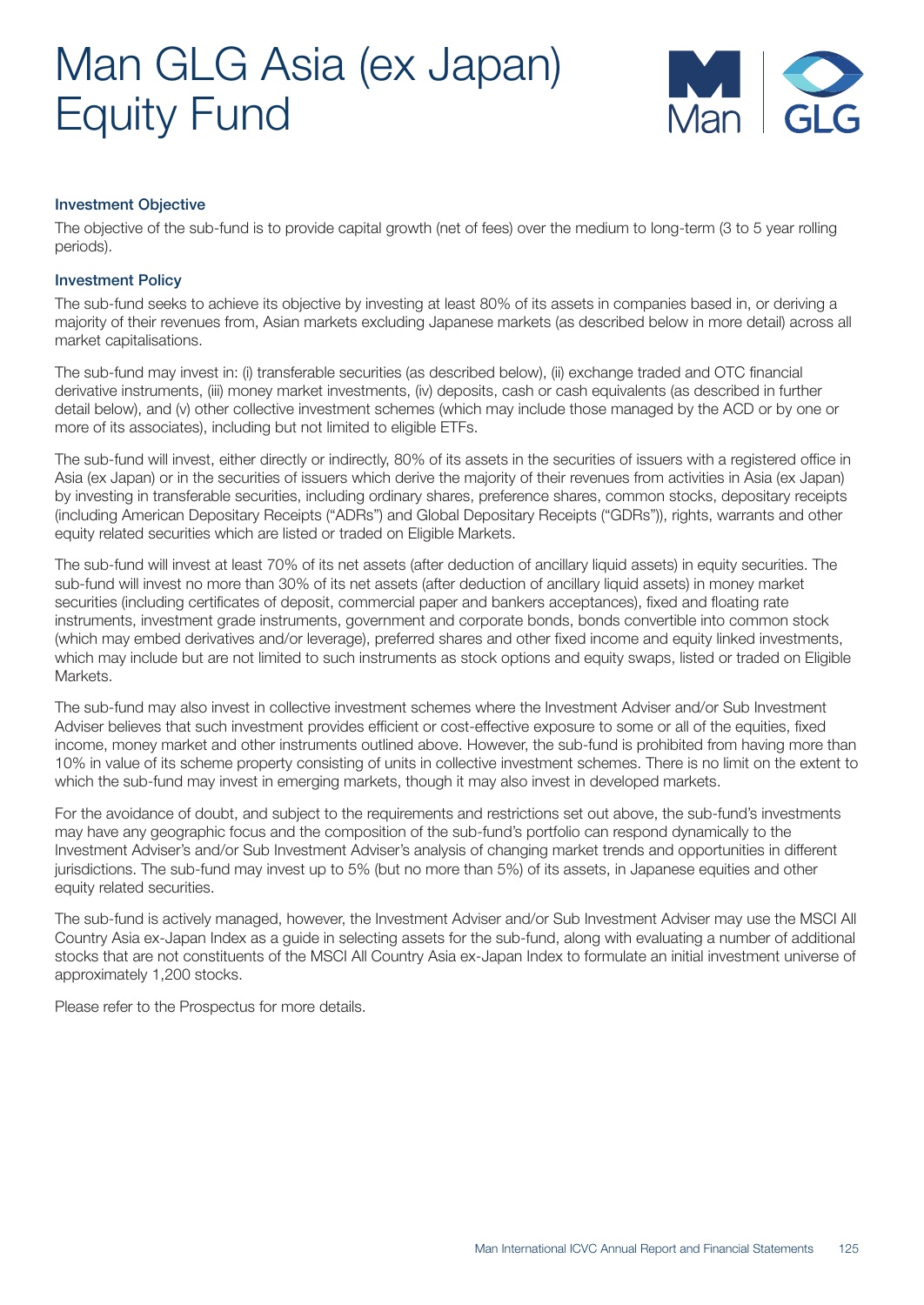#### Risk and Reward Profile

The sub-fund's Synthetic Risk and Reward Indicator (SRRI) is 6 on a scale of 1 (lower) to 7 (higher) as funds of this nature engage in strategies that typically have a high volatility.

Market Risk - The sub-fund is subject to normal market fluctuations and the risks associated with investing in international securities markets. Therefore, the value of your investment and the income from it may rise as well as fall and you may not get back the amount originally invested.

Counterparty Risk - The sub-fund will be exposed to credit risk on counterparties with which it trades in relation to onexchange traded instruments such as futures and options and where applicable, 'over-the-counter' ("OTC", "nonexchange") transactions. OTC instruments may also be less liquid and are not afforded the same protections that may apply to participants trading instruments on an organised exchange.

Currency Risk - The value of investments designated in another currency may rise and fall due to exchange rate fluctuations. Adverse movements in currency exchange rates may result in a decrease in return and a loss of capital. It may not be possible or practicable to successfully hedge against the currency risk exposure in all circumstances.

Concentration Risk - The sub-fund may invest in a limited number of investments which can increase the volatility of performance.

Liquidity Risk -The sub-fund may make investments or hold trading positions in markets that are volatile and which may become illiquid. Timely and cost efficient sale of trading positions can be impaired by decreased trading volume and/or increased price volatility.

Financial Derivatives Instruments - The sub-fund may invest in financial derivative instruments ("FDI") (instruments whose prices are dependent on one or more underlying asset) typically for hedging purposes. The use of FDI involves additional risks such as high sensitivity to price movements of the asset on which it is based. The use of FDI may multiply the gains or losses.

Single Region/Country - The sub-fund is a specialist country-specific or geographic regional fund, the investment carries greater risk than a more internationally diversified portfolio.

A complete description of risks is set out in the sub-fund's prospectus.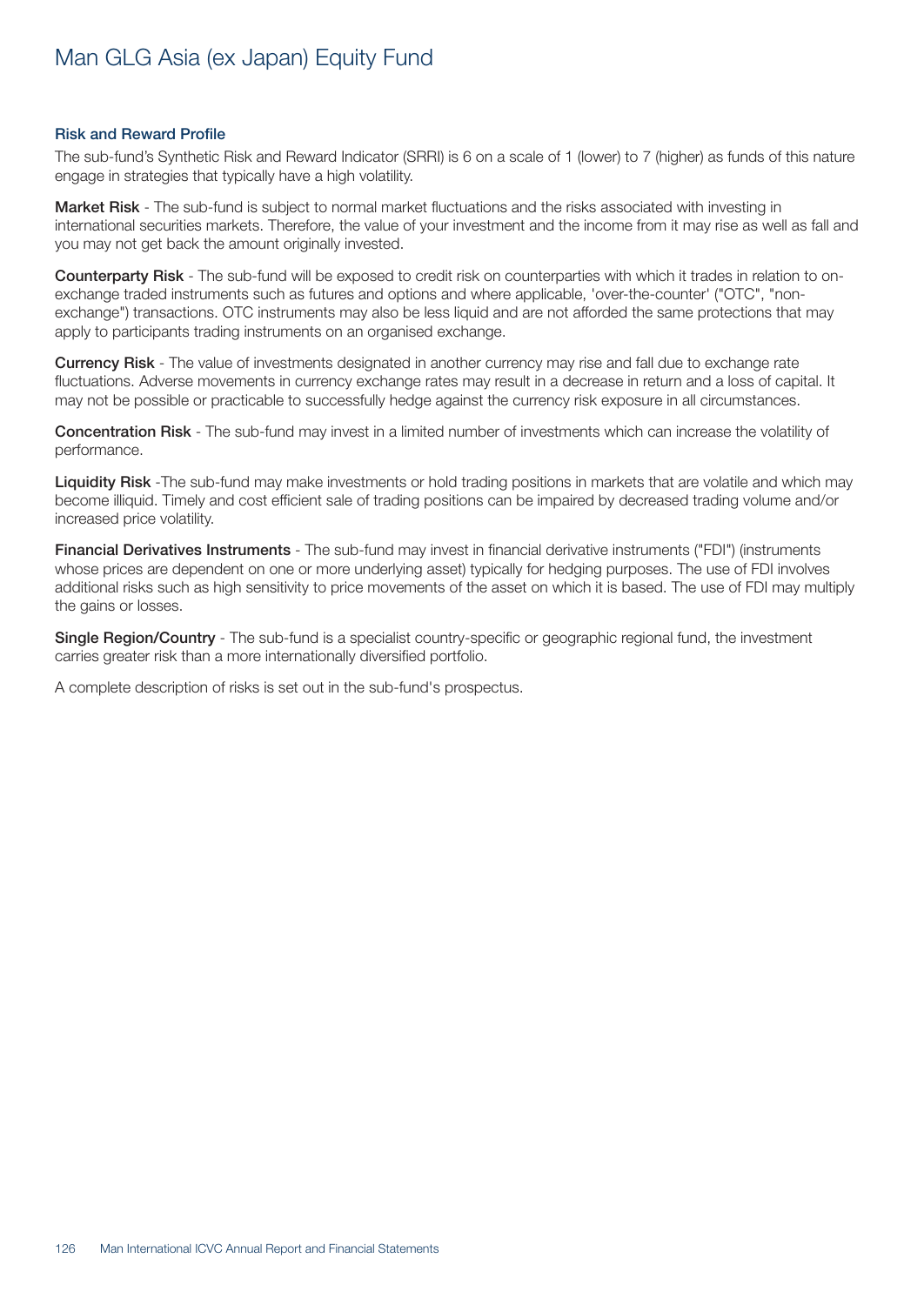#### Manager's Review

#### Market Review

The Fund began trading in October, and while it was a poor month for equity beta in global aggregates, it was a good month for Asian markets. The message from high frequency macro data around this time was increasingly clear: that north Asia's capable response in containing covid has resulted in a materially stronger economic recovery from the shock of the first half of the year. This was most notable in Taiwan, where real GDP in Q3 was higher than pre-covid levels, and in China where the region was enjoying a strong demand environment, which helped drive a remarkably robust earnings set-up for the Q3 reporting season.

After a change of power in the White House and consistent positive vaccine news, November witnessed the biggest rally in MSCI World for over 45 years, and the biggest rally in energy stocks since inception of the index. It was also, the largest decline in momentum long/short factor baskets since data began, following the vaccine news from Pfizer, which was the impulse for a material rotation out of prior covid winners into stocks that will benefit from reopening. In Asia, this rotation had some additional impetus from regulatory intervention in megacap Chinese platform tech companies. The Ant Financial IPO was halted and Beijing signalled some concerns about monopolistic characteristics for large tech companies. Typical seasonality once again favoured strong investment returns in December, and despite the large moves in Chinese tech, long/short momentum rebounded strongly after November's decline.

Asian ex Japan equities<sup>1</sup> began the new year strong – extending their gains versus the rest of the world<sup>2</sup>, with the continuing weak USD, more concrete signs of US fiscal expansion, and persistent optimism from global manufacturing surveys adding impetus to an already bullish environment of continuing earnings revision improvement. Where January was marked by gains in thematic momentum winners, February was marked by their reversal, with the benchmark losing almost 8% in a period of 6 days, driven by a rapid repricing of 2023 Fed policy rates, the result of increasing clarity over large fiscal stimulus in the US, and the scope for inflation. This sparked a material rotation away from momentum winners in Asia, which albeit evident in many parts of the world, was absent up until that point. Further sell-off in treasury markets in March continued to have profound effects on earnings revisions, sectors, factors and currencies. Momentum factor returns were deflated globally, and the prospect of a faster recovery in the US versus the rest of the world started to support a rally in the USD. Together, this represented a headwind for MSCI AC Asia ex Japan Net Total Return Index.

By the end of Q1, long-dated Treasuries were at the trough of their deepest drawdown in history, by which point, forward rates markets had priced a hiking cycle consistent with the Fed's median longer-run dot-plot projections (2.5%). From such an extreme position, Treasuries bounced solidly in April and contributed to a material reversal of recent trends, with growth stocks broadly outperforming, and value underperforming. In Asia, this was exacerbated by the tragic surge in covid cases and deaths in India and parts of southeast Asia. With the dollar weakening alongside rallying treasuries, MSCI AC Asia ex Japan Net Total Return Index more than recovered from the decline in March.

May saw modest gains amidst a backdrop of rising commodity prices and a weaker USD. Inflation data globally had been surprising to the upside, and in some parts of the world there was a shift towards a more hawkish tone from central banks, including a nod from the Fed that tapering could start to become a more active discussion in coming months.

#### Fund summary

Man GLG Asia ex-Japan Equity Fund ('the Fund') launched on 15th October 2020 and has generated 11.60%<sup>3</sup> net of fees to the end of May 2021. Comparatively, the MSCI AC Asia ex Japan Net Total Return GBP Index returned 10.58% during that period. The largest contributors to performance in terms of stock attribution were SK Hynix Inc, ICICI Bank, and China Merchants Bank Co., Ltd., while the largest detractors were DB Insurance Co., Ltd., Meituan, and VIPShop Holdings Limited.

Geographically, the largest contributors were in China, Taiwan, and India, while detractors were in Singapore and Malaysia. Meanwhile, the largest sector contributors were in Financials, Information Technology, and Communication Services, while detractors came from positions in Consumer Discretionary.

Measured by the MSCI AC Asia ex Japan Net Total Return Index.

<sup>&</sup>lt;sup>2</sup> The investment manager refers to the MSCI ACWI index for comparative purposes. This index has been provided for information purposes only, it is intended to provide a comparative indication of particular asset classes, investment sectors, or financial markets more widely ("market backdrop").Unless indicated otherwise, the investment process of the fund is independent of such measures.

<sup>3</sup> Man GLG Asia (ex-Japan) Equity Fund (Class C Acc). Performance data is shown net of fees with income reinvested, and does not take into account sales and redemption charges where such costs are applicable. Returns are calculated net of (up to) 0.75% management fees. Other share classes may charge higher fees.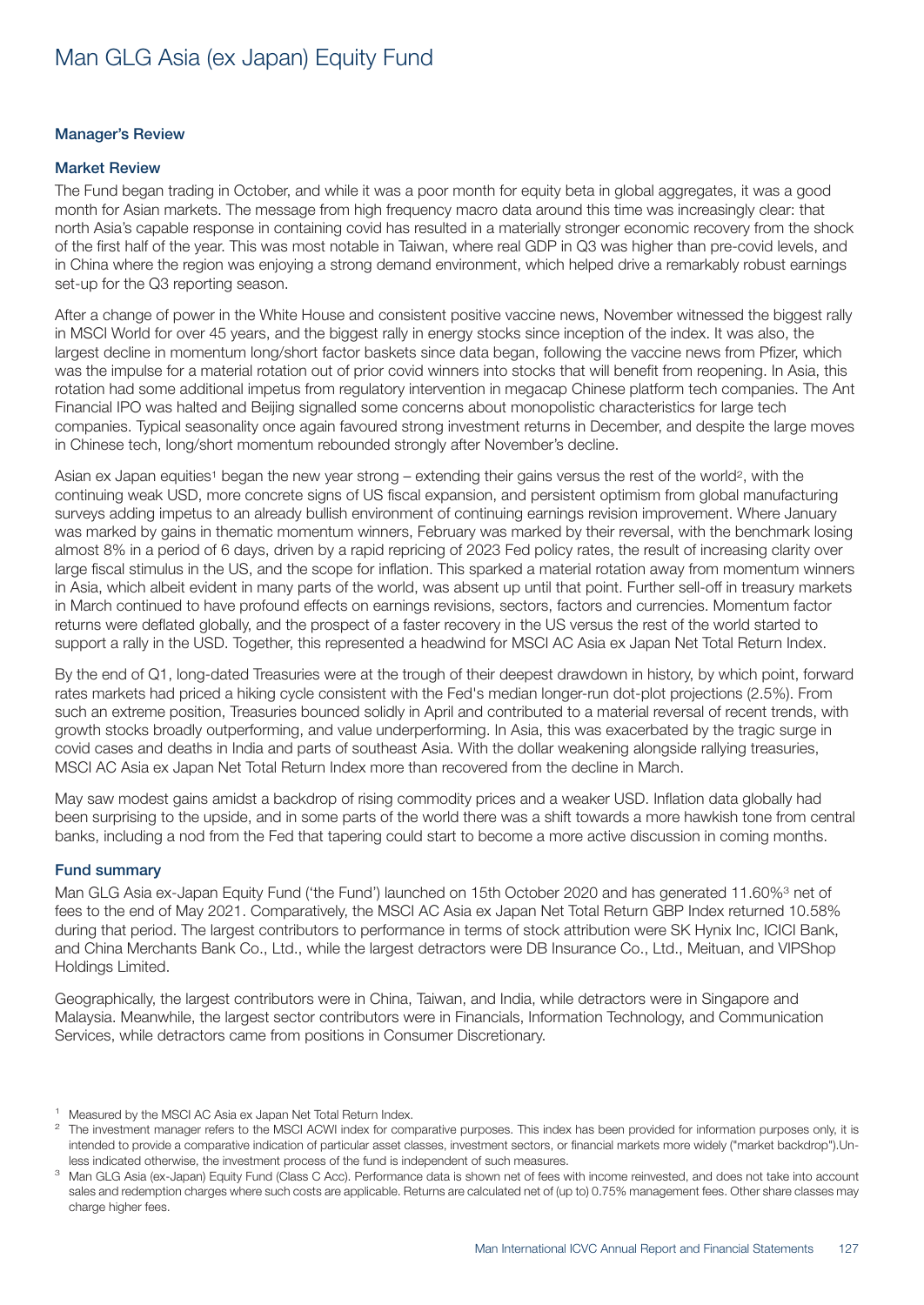#### Manager's Review (continued)

We also observed some interesting progress on corporate engagement with ESG in Ultratech Cement during May. Our discussions with management have illustrated a real commitment to corporate responsibility that seems to be overlooked by ratings services. The company issued a \$400m bond with a coupon step-up if it fails to deliver material emissions reductions per ton of cement by 2030. The targets it has adopted are not far behind Lafarge-Holcim, which is one of the industry's global leaders in carbon efficiency.

#### **Outook**

We believe concerns about the impact of inflation on corporate margins and fed policy will remain a dominant theme in markets. It is currently very difficult to judge definitively whether inflation will prove transitory or structural, although any real damage to asset prices from inflationary concerns has been limited to some of the more speculative and liquidity dependent components of global markets, namely unprofitable companies, SPACs, bitcoin, and other cryptocurrencies. All of this has happened with minimal impact on headline indices which is encouraging.

Nonetheless, we are cognisant that there are some signs of slowing economic momentum in China – property data, heavy truck and excavator sales have started to decelerate, following several months of moderating credit stimulus – and the earnings revision ratio for the region is starting to show some signs of topping out, although this probably reflects the slow pace of vaccine deployment, and as such speaks to a more back-end loaded recovery versus the west. Our view is that Chinese authorities are only tightening because of conviction in the strength of the external recovery, and that they will stimulate again in the event of a slowdown, and the Fed's commitment to running the economy deliberately hot to stimulate higher nominal GDP – nirvana for Asia – has never been greater in most of our lifetimes.

While earnings revisions for the MSCI AC Asia ex Japan Net Total Return Index have flatlined recently, the fund's loading to revisions continued to be positive over all time horizons. This underpins the broader opportunity we see right now, namely that the market has turned prematurely defensive, and that there is now an even more compelling opportunity to position in stocks whose positive revisions profile is going unrewarded.

GLG Partners, LLP Riverbank House 2 Swan Lane, London EC4R 3AD, England

July 20214

The organisations and/or financial instruments mentioned are for reference purposes only. The content of this material should not be construed as a recommendation for their purchase or sale. Past performance is no indicator of future performance. Returns may increase or decrease as a result of currency fluctuations. The MSCI AC Asia ex Japan Net Total Return GBP Index is an appropriate benchmark for the fund.

<sup>&</sup>lt;sup>4</sup> The above Investment Manager's report is a commentary for the period of 15<sup>th</sup> October 2020 to 31<sup>st</sup> May 2021. It does not include or take into account any movements, returns or market information for subsequent periods.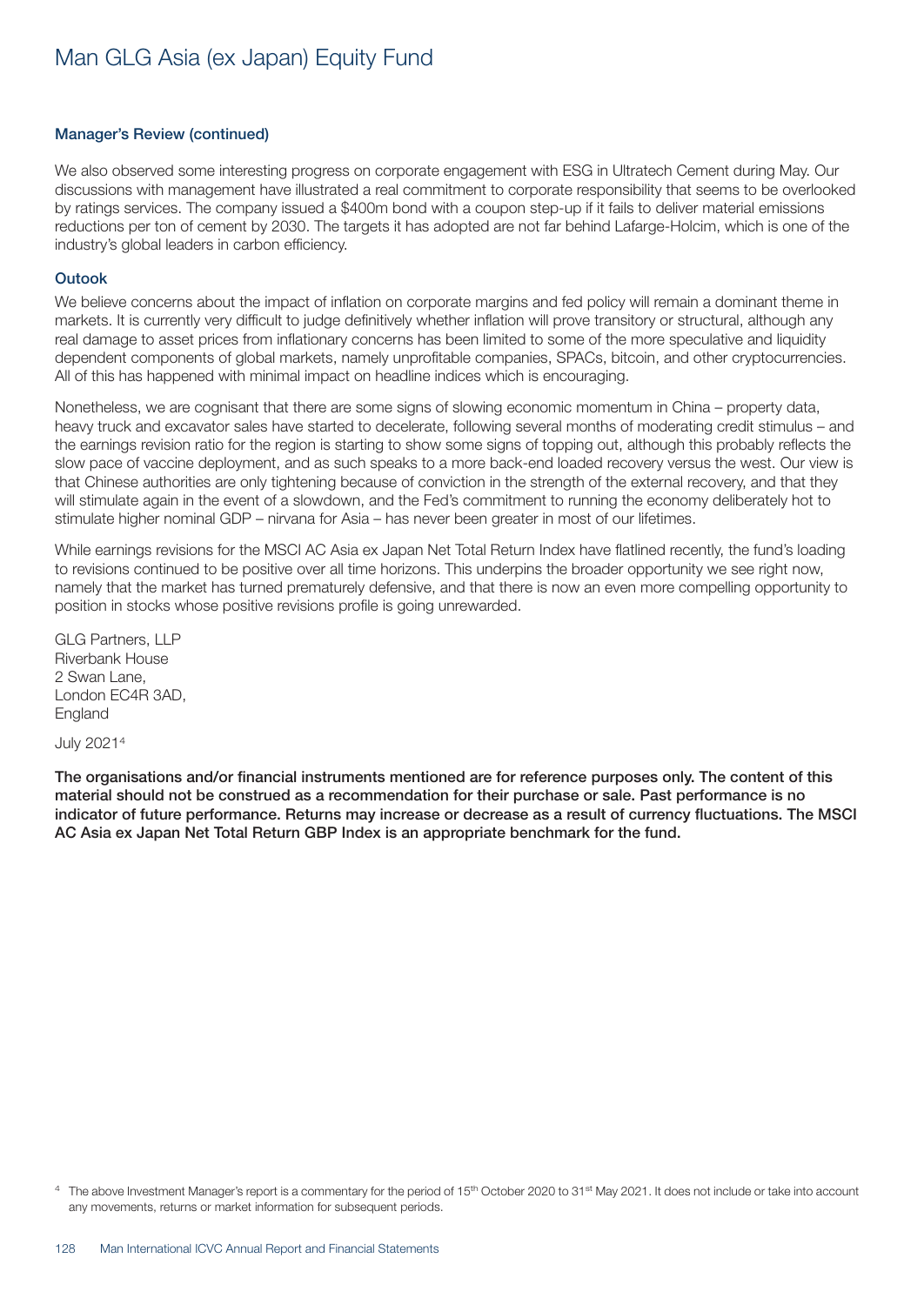## Significant Portfolio Changes

| <b>Purchases</b>                   | Cost      | <b>Sales</b>                   | <b>Proceeds</b><br>£ |
|------------------------------------|-----------|--------------------------------|----------------------|
| Alibaba                            | ,858,358  | Alibaba                        | 1,634,809            |
| <b>Tencent</b>                     | 1,797,380 | Meituan                        | 638,136              |
| Taiwan Semiconductor Manufacturing | 1,725,053 | <b>ENN Energy</b>              | 502,717              |
| Meituan                            | 858,879   | Baoshan Iron & Steel           | 483,141              |
| <b>ICICI Bank</b>                  | 840,606   | <b>China Construction Bank</b> | 475,514              |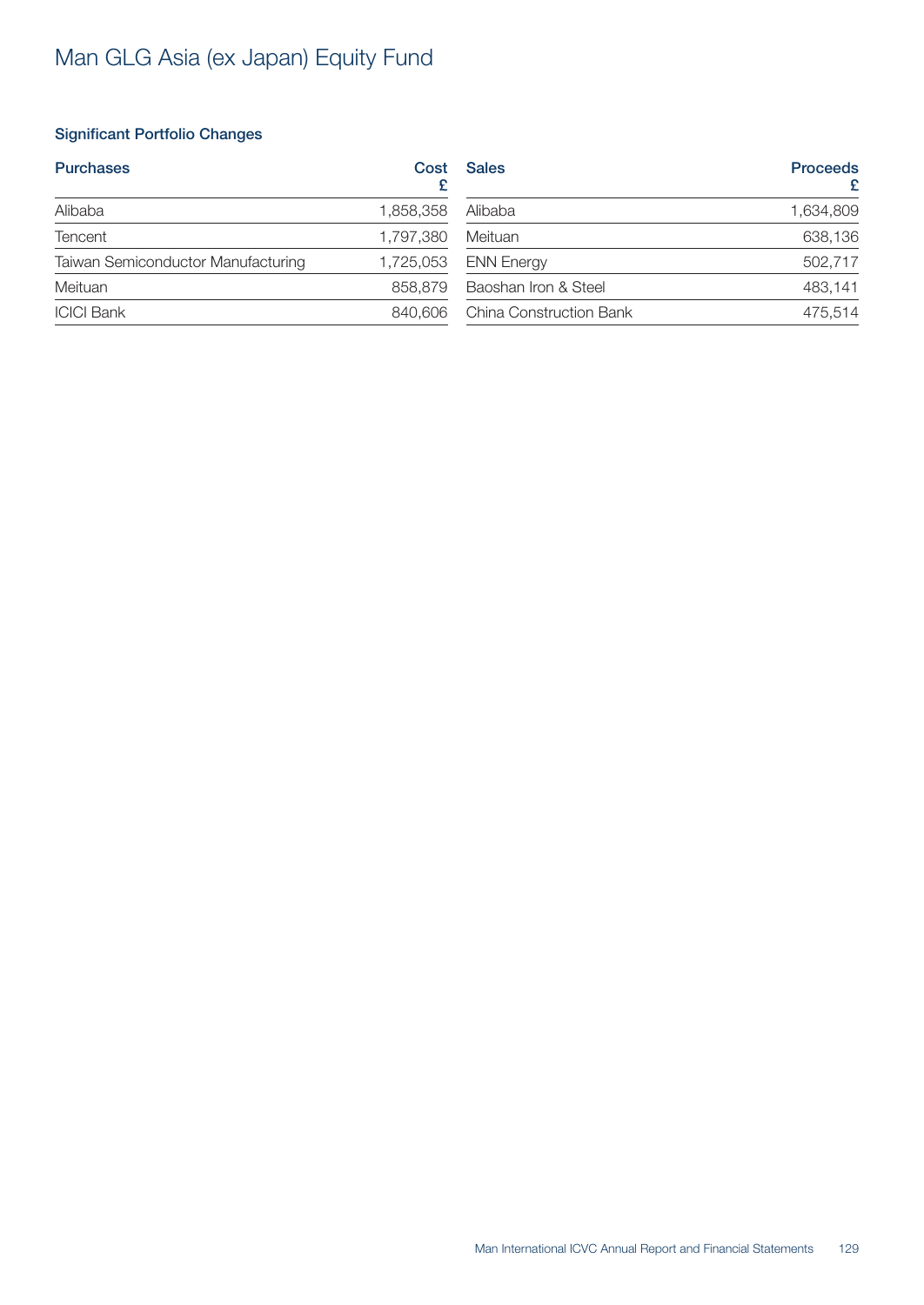#### Comparative Tables

| Period ending:<br><b>Professional Accumulation shares</b> | 31.5.2021***<br>(pence per share) |
|-----------------------------------------------------------|-----------------------------------|
| Change in net assets per share                            |                                   |
| Opening net asset value per share                         | 100.00                            |
| Return before operating charges*                          | 12.91                             |
| Operating charges                                         | (0.64)                            |
| Return after operating charges                            | 12.27                             |
| <b>Distributions</b>                                      | (0.19)                            |
| Retained distributions on accumulation shares             | 0.19                              |
| Closing net asset value per share                         | 112.27                            |
| *After direct transaction costs of                        | (0.21)                            |
| Performance                                               |                                   |
| Return after charges                                      | 12.27%                            |
| Other information                                         |                                   |
| Closing net asset value $(E)$                             | 312,130                           |
| Closing number of shares                                  | 278,017                           |
| Operating charges**                                       | 0.91%                             |
| Direct transaction costs                                  | 0.30%                             |
| <b>Prices</b>                                             |                                   |
| Highest share price                                       | 122.00                            |
| Lowest share price                                        | 99.75                             |

\* Direct transaction costs comprise commission and taxes, principally applicable to equity investment purchases and sales. Shareholders should note that additionally there may be other transaction costs such as dealing spread and underlying costs with regard to Collective Investment Scheme holdings which may also reduce the sub-fund and share class returns before operating charges.

\*\* The Operating Charges figure represents the annual operating expenses of the sub-fund expressed as a percentage of the average net assets for the period – it does not include initial charges. The Operating Charges figure includes the ACD's periodic charge and all charges which are deducted directly from the sub-fund. The Operating Charges figure is expressed as an annual percentage rate.

\*\*\* The sub-fund launched on 15 October 2020. Consequently there is no past performance information for the sub-fund.

The sub-fund receives rebates from the ACD to ensure that the operating charges figure does not exceed ACD's periodic Management Charge +0.15% for the Retail and Professional share classes.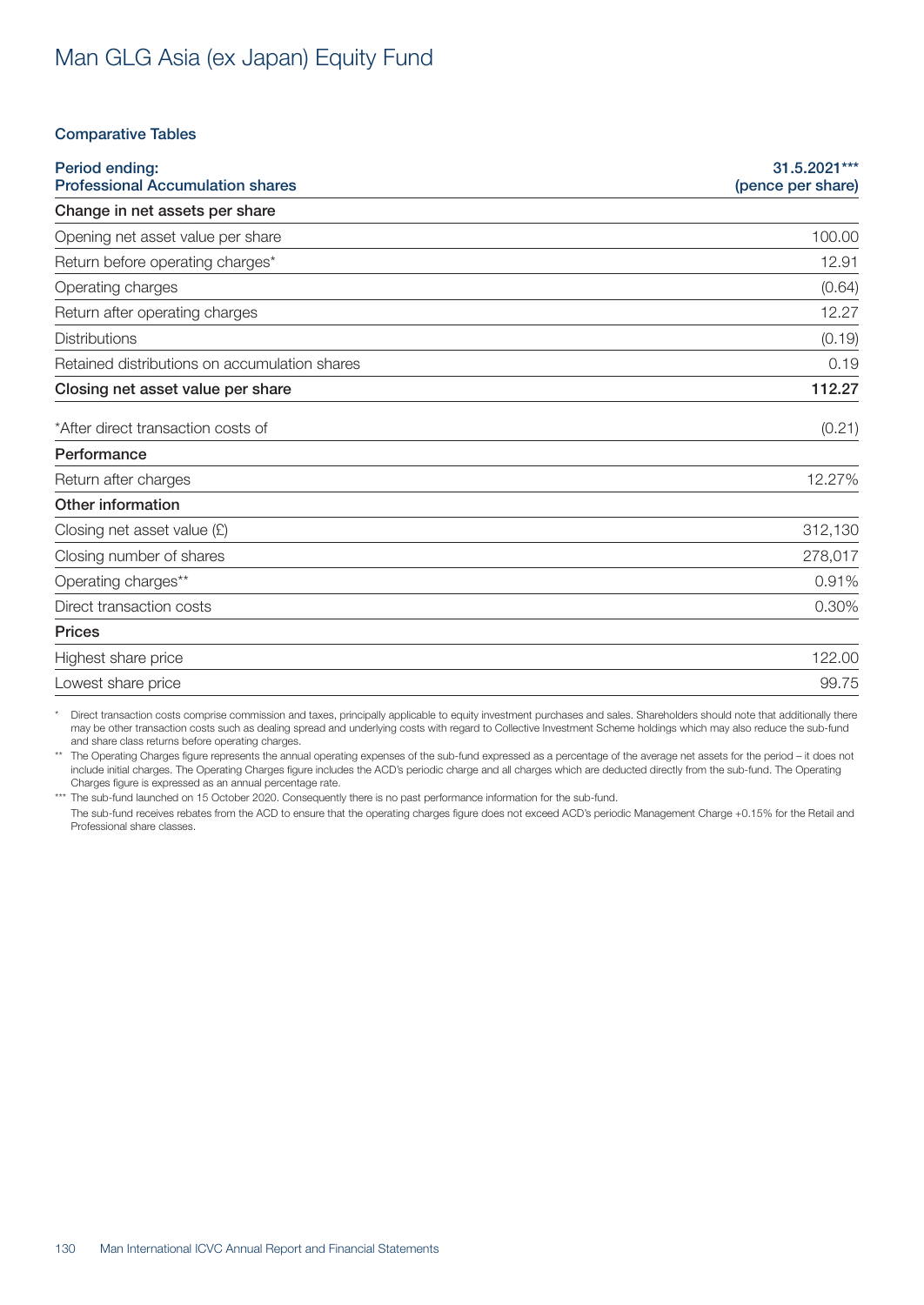#### Comparative Tables (continued)

| Period ending:<br><b>Professional Income shares</b> | 31.5.2021***<br>(pence per share) |
|-----------------------------------------------------|-----------------------------------|
| Change in net assets per share                      |                                   |
| Opening net asset value per share                   | 100.00                            |
| Return before operating charges*                    | 12.87                             |
| Operating charges                                   | (0.64)                            |
| Return after operating charges                      | 12.23                             |
| <b>Distributions</b>                                | (0.17)                            |
| Retained distributions on accumulation shares       | 0.00                              |
| Closing net asset value per share                   | 112.06                            |
| *After direct transaction costs of                  | (0.21)                            |
| Performance                                         |                                   |
| Return after charges                                | 12.23%                            |
| Other information                                   |                                   |
| Closing net asset value $(E)$                       | 15,815                            |
| Closing number of shares                            | 14,113                            |
| Operating charges**                                 | 0.91%                             |
| Direct transaction costs                            | 0.30%                             |
| <b>Prices</b>                                       |                                   |
| Highest share price                                 | 121.97                            |
| Lowest share price                                  | 99.75                             |

\* Direct transaction costs comprise commission and taxes, principally applicable to equity investment purchases and sales. Shareholders should note that additionally there may be other transaction costs such as dealing spread and underlying costs with regard to Collective Investment Scheme holdings which may also reduce the sub-fund and share class returns before operating charges.

The Operating Charges figure represents the annual operating expenses of the sub-fund expressed as a percentage of the average net assets for the period – it does not include initial charges. The Operating Charges figure includes the ACD's periodic charge and all charges which are deducted directly from the sub-fund. The Operating Charges figure is expressed as an annual percentage rate.

\*\*\* The sub-fund launched on 15 October 2020. Consequently there is no past performance information for the sub-fund.

The sub-fund receives rebates from the ACD to ensure that the operating charges figure does not exceed ACD's periodic Management Charge +0.15% for the Retail and Professional share classes.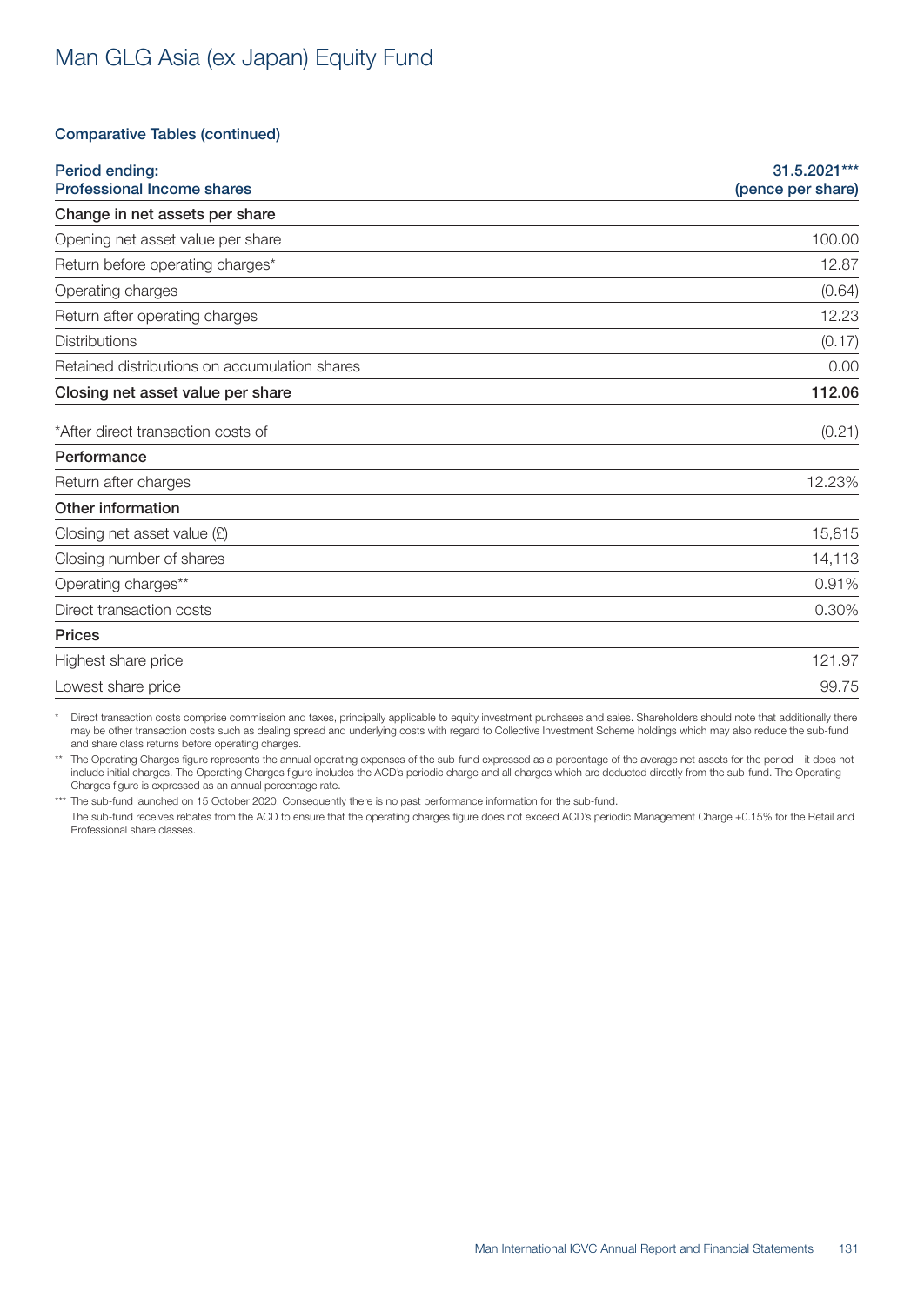#### Comparative Tables (continued)

| Period ending:<br><b>Institutional Accumulation 'E' shares</b> | 31.5.2021***<br>(pence per share) |
|----------------------------------------------------------------|-----------------------------------|
| Change in net assets per share                                 |                                   |
| Opening net asset value per share                              | 100.00                            |
| Return before operating charges*                               | 12.80                             |
| Operating charges                                              | 0.00                              |
| Return after operating charges                                 | 12.80                             |
| <b>Distributions</b>                                           | (0.67)                            |
| Retained distributions on accumulation shares                  | 0.67                              |
| Closing net asset value per share                              | 112.80                            |
| *After direct transaction costs of                             | (0.21)                            |
| Performance                                                    |                                   |
| Return after charges                                           | 12.80%                            |
| Other information                                              |                                   |
| Closing net asset value $(E)$                                  | 17,484,545                        |
| Closing number of shares                                       | 15,500,000                        |
| Operating charges**                                            | $0.00\%$                          |
| Direct transaction costs                                       | 0.30%                             |
| <b>Prices</b>                                                  |                                   |
| Highest share price                                            | 122.27                            |
| Lowest share price                                             | 99.78                             |

\* Direct transaction costs comprise commission and taxes, principally applicable to equity investment purchases and sales. Shareholders should note that additionally there may be other transaction costs such as dealing spread and underlying costs with regard to Collective Investment Scheme holdings which may also reduce the sub-fund and share class returns before operating charges.

The Operating Charges figure represents the annual operating expenses of the sub-fund expressed as a percentage of the average net assets for the period - it does not include initial charges. The Operating Charges figure includes the ACD's periodic charge and all charges which are deducted directly from the sub-fund. The Operating Charges figure is expressed as an annual percentage rate.

\*\*\* The sub-fund launched on 15 October 2020. Consequently there is no past performance information for the sub-fund.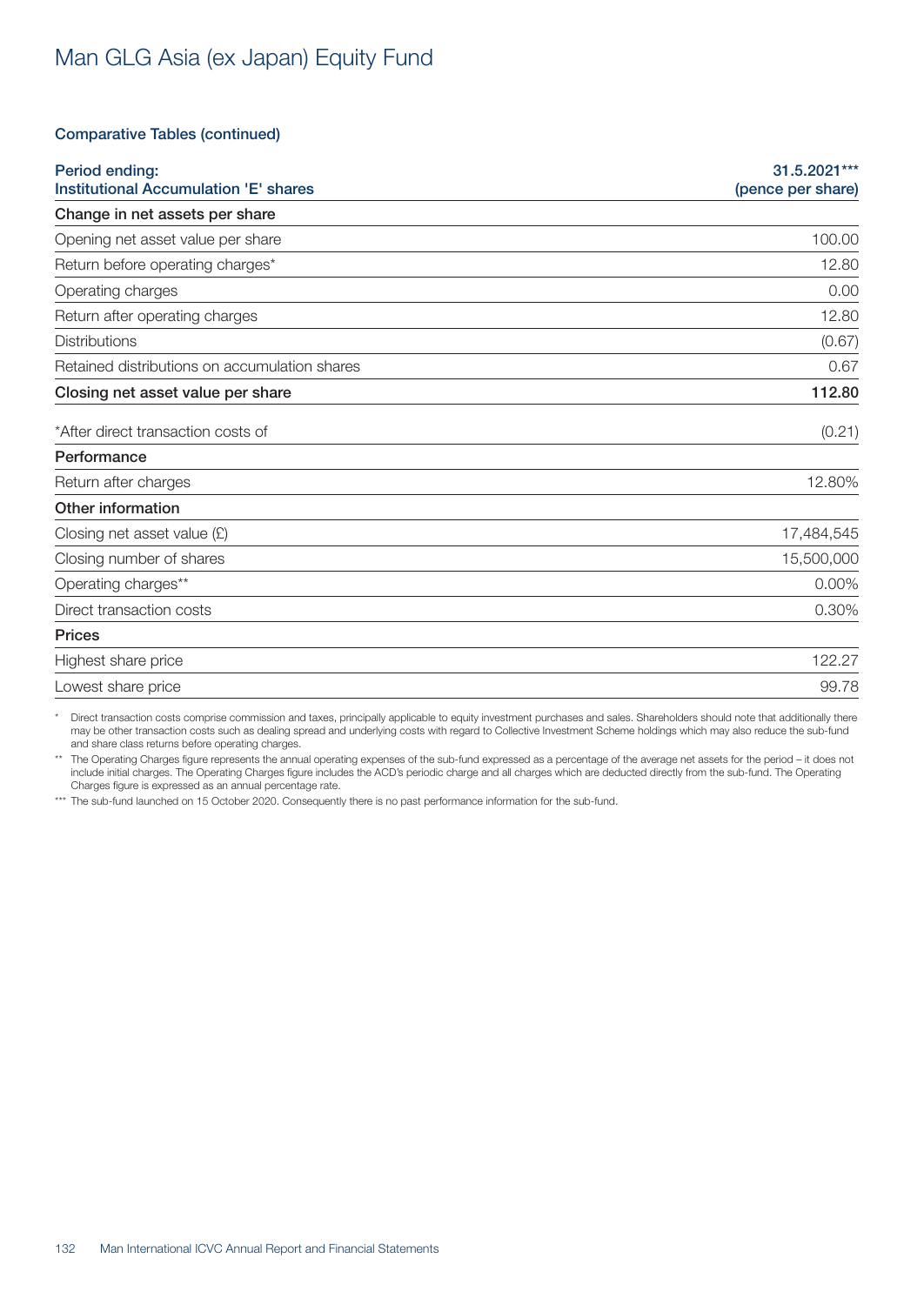### Comparative Tables (continued)

| Period ending:<br><b>Institutional Accumulation 'F' shares</b> | 31.5.2021***<br>(pence per share) |
|----------------------------------------------------------------|-----------------------------------|
| Change in net assets per share                                 |                                   |
| Opening net asset value per share                              | 100.00                            |
| Return before operating charges*                               | 12.86                             |
| Operating charges                                              | (0.53)                            |
| Return after operating charges                                 | 12.33                             |
| <b>Distributions</b>                                           | (0.24)                            |
| Retained distributions on accumulation shares                  | 0.24                              |
| Closing net asset value per share                              | 112.33                            |
| *After direct transaction costs of                             | (0.21)                            |
| Performance                                                    |                                   |
| Return after charges                                           | 12.33%                            |
| Other information                                              |                                   |
| Closing net asset value $(E)$                                  | 4,106,919                         |
| Closing number of shares                                       | 3,656,000                         |
| Operating charges**                                            | 0.76%                             |
| Direct transaction costs                                       | 0.30%                             |
| <b>Prices</b>                                                  |                                   |
| Highest share price                                            | 122.02                            |
| Lowest share price                                             | 99.75                             |

\* Direct transaction costs comprise commission and taxes, principally applicable to equity investment purchases and sales. Shareholders should note that additionally there may be other transaction costs such as dealing spread and underlying costs with regard to Collective Investment Scheme holdings which may also reduce the sub-fund and share class returns before operating charges.

The Operating Charges figure represents the annual operating expenses of the sub-fund expressed as a percentage of the average net assets for the period - it does not include initial charges. The Operating Charges figure includes the ACD's periodic charge and all charges which are deducted directly from the sub-fund. The Operating Charges figure is expressed as an annual percentage rate.

\*\*\* The sub-fund launched on 15 October 2020. Consequently there is no past performance information for the sub-fund.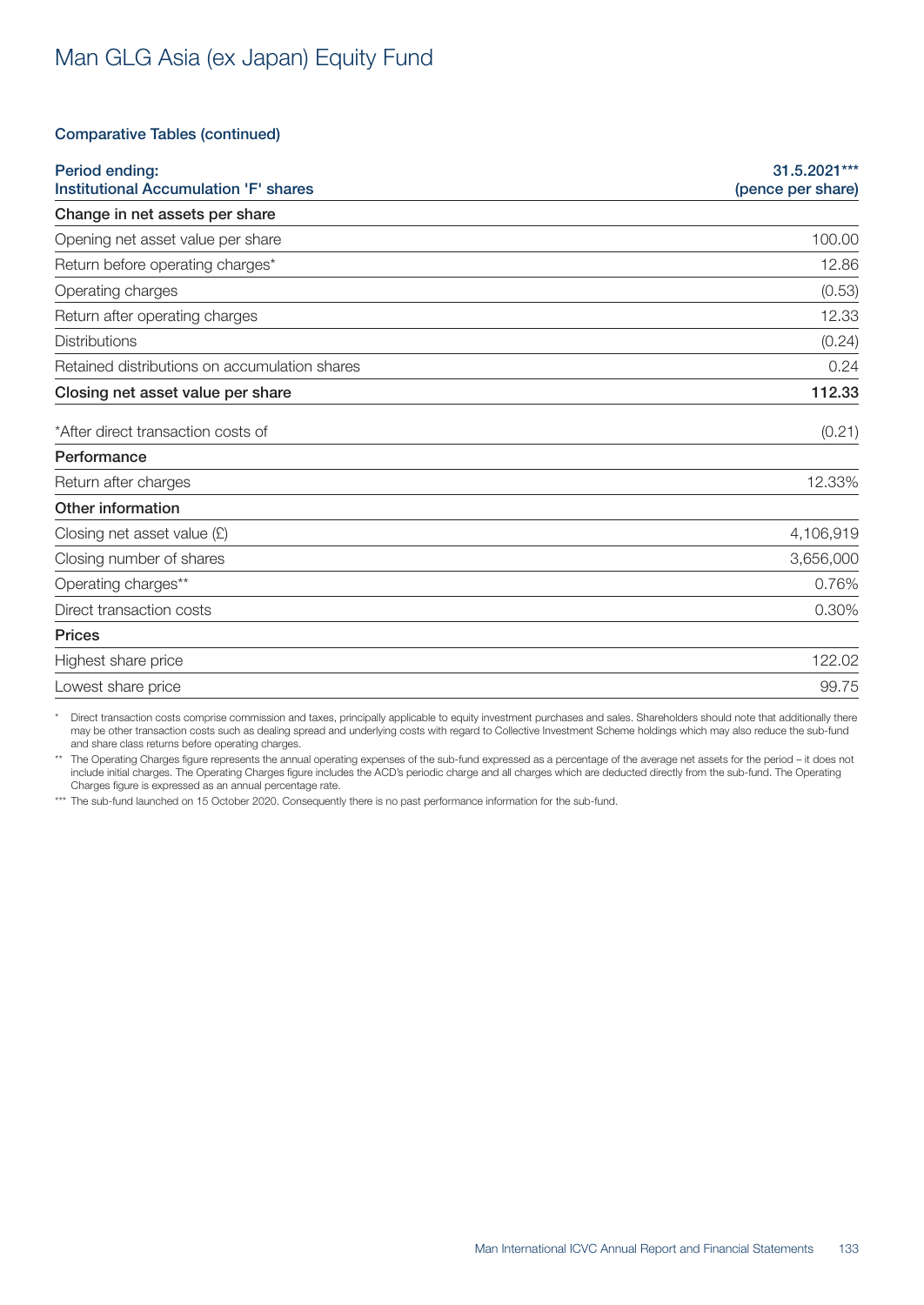#### Statement of Total Return

for the period 15 October 2020 to 31 May 2021

|                                                                      |                |           | 15.10.2020 to 31.5.2021* |
|----------------------------------------------------------------------|----------------|-----------|--------------------------|
|                                                                      | <b>Notes</b>   | £         | £                        |
| Income                                                               |                |           |                          |
| Net capital gains                                                    | $\mathbf{2}$   |           | 1,998,515                |
| Revenue                                                              | 3              | 144,995   |                          |
| <b>Expenses</b>                                                      | $\overline{4}$ | (15, 170) |                          |
| Interest payable and similar charges                                 | 5              | (479)     |                          |
| Net revenue before taxation                                          |                | 129,346   |                          |
| Taxation                                                             | 6              | (15,866)  |                          |
| Net revenue after taxation                                           |                |           | 113,480                  |
| Total return before distributions                                    |                |           | 2,111,995                |
| <b>Distributions</b>                                                 | 7              |           | (113,480)                |
| Change in net assets attributable to<br>shareholders from investment |                |           |                          |
| activities                                                           |                |           | 1,998,515                |
|                                                                      |                |           |                          |

\* The sub-fund launched on 15 October 2020. Consequently there is no past performance information for the sub-fund.

#### Statement of Change in Net Assets Attributable to Shareholders

for the period 15 October 2020 to 31 May 2021

|                                                                                                | 15.10.2020 to 31.5.2021* |  |
|------------------------------------------------------------------------------------------------|--------------------------|--|
|                                                                                                | £<br>£                   |  |
| Opening net assets attributable to<br>shareholders                                             |                          |  |
| Movements due to sales and repurchase of shares:                                               |                          |  |
| Amounts receivable on creation of<br>shares                                                    | 19,869,695               |  |
| Less: Amounts payable on cancellation<br>of shares                                             | (63,948)                 |  |
|                                                                                                | 19,805,747               |  |
| <b>Dilution adjustment</b>                                                                     | 1,506                    |  |
| Change in net assets attributable to<br>shareholders from investment activities<br>(see above) | 1,998,515                |  |
| Retained distributions on accumulation<br>shares                                               | 113,641                  |  |
| Closing net assets attributable to<br>shareholders                                             | 21,919,409               |  |

\* The sub-fund launched on 15 October 2020. Consequently there is no past performance information for the sub-fund.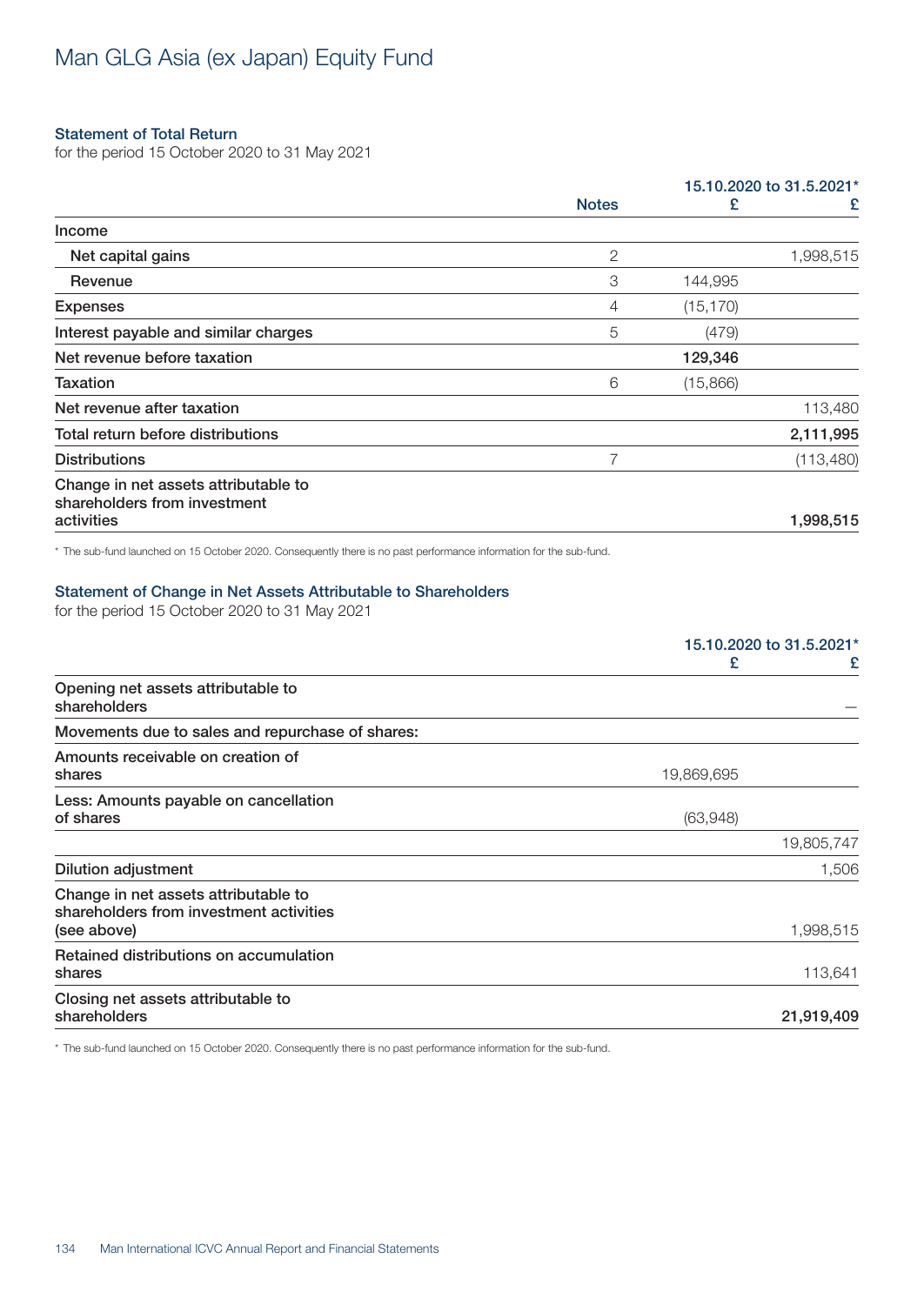#### Balance Sheet

as at 31 May 2021

|                                            |              |           | 31.5.2021* |
|--------------------------------------------|--------------|-----------|------------|
|                                            | <b>Notes</b> | £         | £          |
| Assets:                                    |              |           |            |
| <b>Fixed assets</b>                        |              |           |            |
| Investments                                |              |           | 19,514,692 |
| <b>Current assets</b>                      |              |           |            |
| <b>Debtors</b>                             | $\,8\,$      | 417,555   |            |
| Cash and bank balances                     | $\Theta$     | 2,087,122 |            |
| <b>Total current assets</b>                |              |           | 2,504,677  |
| <b>Total assets</b>                        |              |           | 22,019,369 |
| Liabilities:                               |              |           |            |
| <b>Investment liabilities</b>              |              |           | (10, 242)  |
| <b>Creditors</b>                           |              |           |            |
| <b>Distribution payable</b>                | 10           | (23)      |            |
| Other creditors                            | 10           | (89, 695) |            |
| <b>Total other liabilities</b>             |              |           | (89, 718)  |
| <b>Total liabilities</b>                   |              |           | (99,960)   |
| Net assets attributable to<br>shareholders |              |           | 21,919,409 |

\* The sub-fund launched on 15 October 2020. Consequently there is no past performance information for the sub-fund.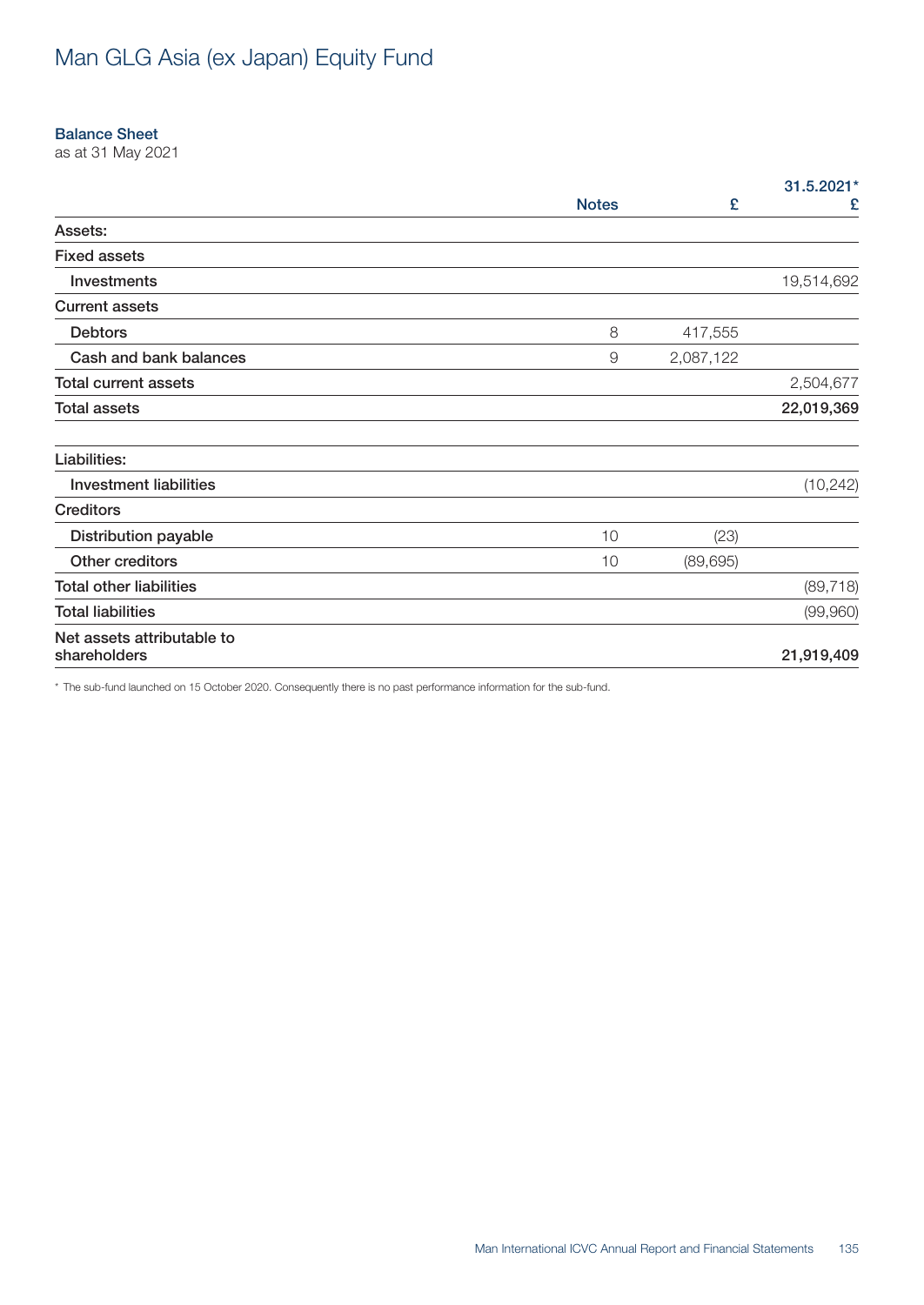# Notes to the Financial Statements

for the period 15 October 2020 to 31 May 2021

### 1 Accounting policies (see pages 20 to 22)

### 2 Net capital gains

|                                                   | 15.10.2020<br>to 31,5,2021 |  |
|---------------------------------------------------|----------------------------|--|
|                                                   | £                          |  |
| The net capital gains during the period comprise: |                            |  |
| Gains on non-derivative contracts                 | 1,586,900                  |  |
| Gains on derivative contracts                     | 727,091                    |  |
| Losses on forward currency contracts              | (214, 947)                 |  |
| Losses on currencies                              | (99, 477)                  |  |
| <b>Transaction fees</b>                           | (1,052)                    |  |
| Net capital gains                                 | 1,998,515                  |  |

### 3 Revenue

|                                        | 15.10.2020<br>to 31,5,2021 |
|----------------------------------------|----------------------------|
| Interest from UK bank deposits         | 251                        |
| Non-taxable overseas dividends         | 124,030                    |
| Revenue from total return swaps        | 13,080                     |
| Taxable non-US overseas REIT dividends | 4,422                      |
| <b>Franked UK dividends</b>            | 3,212                      |
| <b>Total Revenue</b>                   | 144,995                    |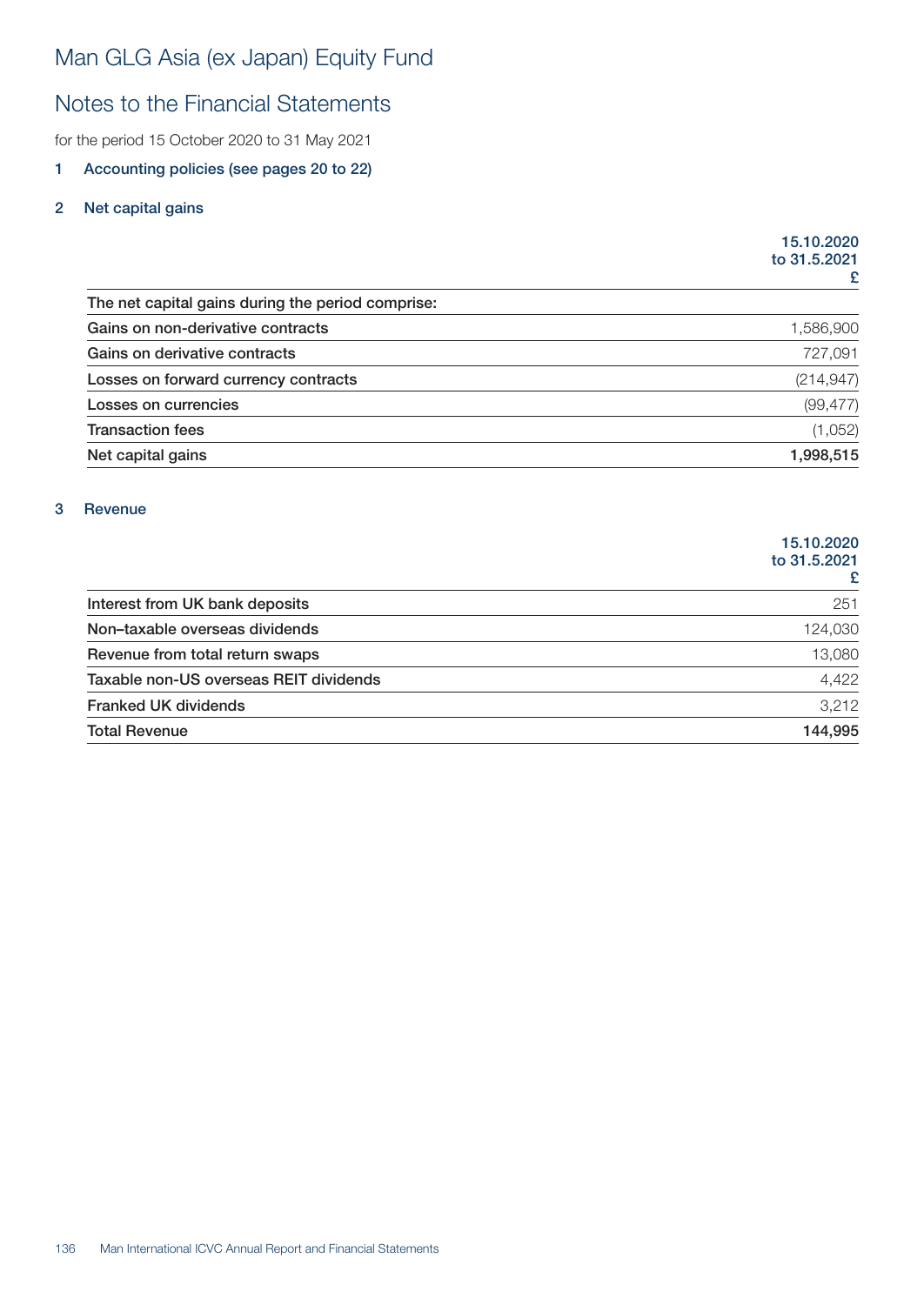# Notes to the Financial Statements (continued)

### 4 Expenses

|                                                                                                            | 15.10.2020<br>to 31.5.2021<br>£ |
|------------------------------------------------------------------------------------------------------------|---------------------------------|
| Payable to the Authorised Corporate Director (ACD),<br>associates of the ACD and agents of either of them: |                                 |
| ACD's periodic charge                                                                                      | 11,757                          |
| Directors insurance                                                                                        | 499                             |
| <b>Registration fees</b>                                                                                   | 3,312                           |
|                                                                                                            | 15,568                          |
| Payable to the Depositary, associates of the<br>Depositary and agents of either of them:                   |                                 |
| Depositary's fees                                                                                          | 1,676                           |
| Safe custody fees                                                                                          | 2,874                           |
|                                                                                                            | 4,550                           |
| Other expenses:                                                                                            |                                 |
| <b>ADR</b> fees                                                                                            | 219                             |
| <b>Audit fees</b>                                                                                          | 7,800                           |
| Data costs                                                                                                 | 1,382                           |
| Expenses refundable by the ACD                                                                             | (26, 880)                       |
| <b>FCA</b> fees                                                                                            | 331                             |
| Fund set up fees                                                                                           | 7,287                           |
| Professional services fees                                                                                 | 4,913                           |
|                                                                                                            | (4,948)                         |
| <b>Total expenses</b>                                                                                      | 15,170                          |

### 5 Interest payable and similar charges

|                                            | 15.10.2020<br>to 31.5.2021 |
|--------------------------------------------|----------------------------|
| <b>Bank overdraft interest</b>             | 479                        |
| Total interest payable and similar charges | 479                        |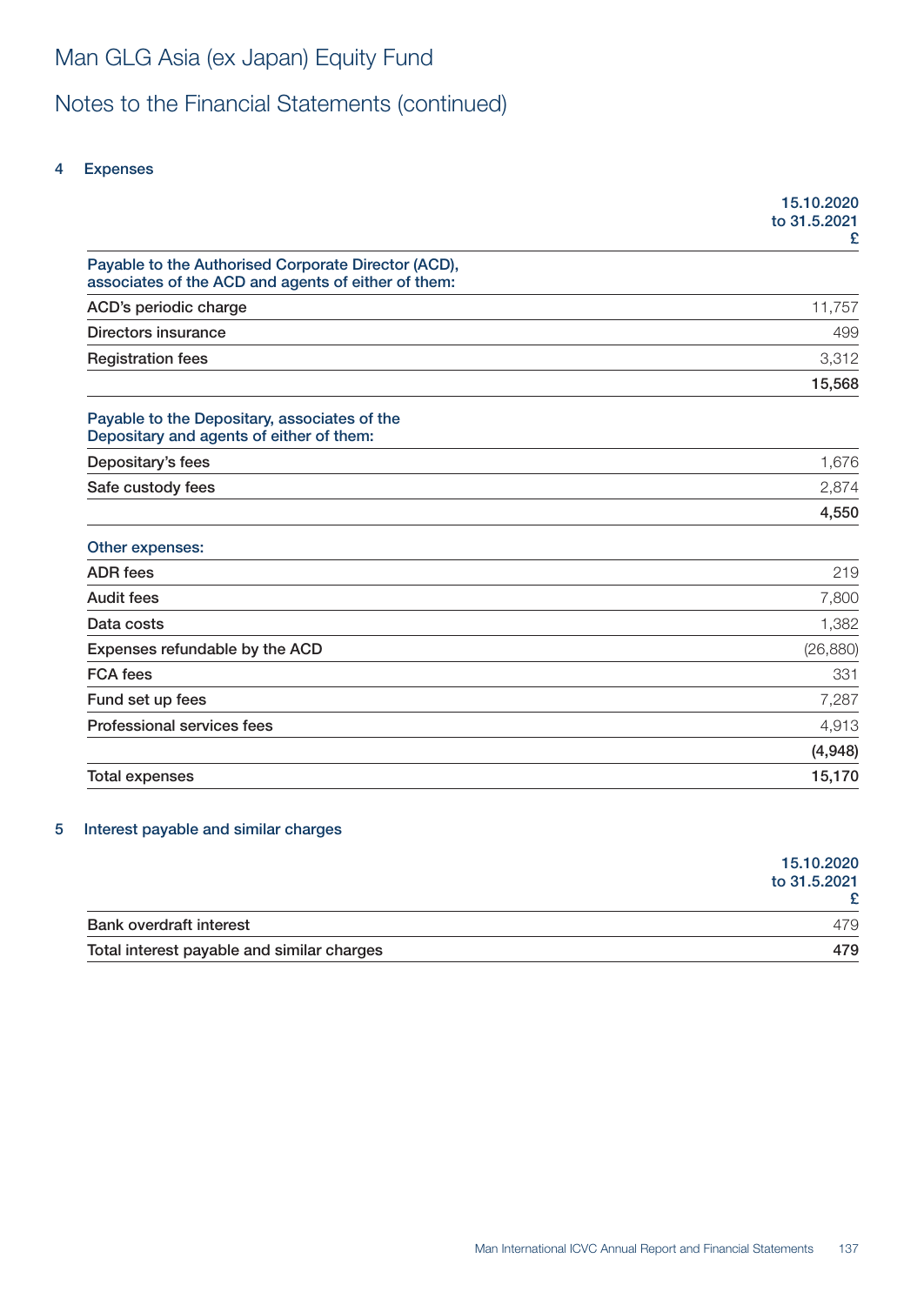# Notes to the Financial Statements (continued)

### 6 Taxation

|                                                 | 15.10.2020<br>to 31,5,2021<br>£ |
|-------------------------------------------------|---------------------------------|
| (a) Analysis of tax charge in the period        |                                 |
| Corporation tax                                 | 1,878                           |
| Less: Double taxation relief                    | (595)                           |
| Overseas tax                                    | 14,583                          |
| Total tax charge for the period (see note 6(b)) | 15,866                          |

### (b) Reconciliation of total tax charge

The tax assessed for the period is lower than the amount resulting from applying the standard rate of corporation tax in the UK for an open-ended investment company (20%). The differences are explained below.

|                                                 | 15.10.2020        |
|-------------------------------------------------|-------------------|
|                                                 | to 31.5.2021<br>£ |
| Net revenue before taxation for the period      | 129,346           |
| Corporation tax at 20% (2020: 20%)              | 25,869            |
| <b>Effects of:</b>                              |                   |
| Double taxation relief                          | (595)             |
| Excess expenses for which no tax relief taken   | 1,457             |
| Overseas tax                                    | 14,583            |
| Revenue not subject to corporation tax          | (25, 448)         |
| Total tax charge for the period (see note 6(a)) | 15,866            |

### 7 Distributions

The distributions take account of revenue received on the creation of shares and revenue deducted on the cancellation of shares and comprise:

|                                                          | 15.10.2020<br>to 31.5.2021<br>£ |
|----------------------------------------------------------|---------------------------------|
| <b>Final distribution</b>                                | 113,665                         |
|                                                          | 113,665                         |
| Add: revenue deducted on cancellation of shares          | 20                              |
| Deduct: revenue received on creation of shares           | (205)                           |
| Net distribution for the period                          | 113,480                         |
| The distributable amount has been calculated as follows: |                                 |
| Net revenue after taxation for the period                | 113,480                         |
| Net distribution for the period                          | 113,480                         |

Details of the distribution per share are set out in the distribution table on page 145.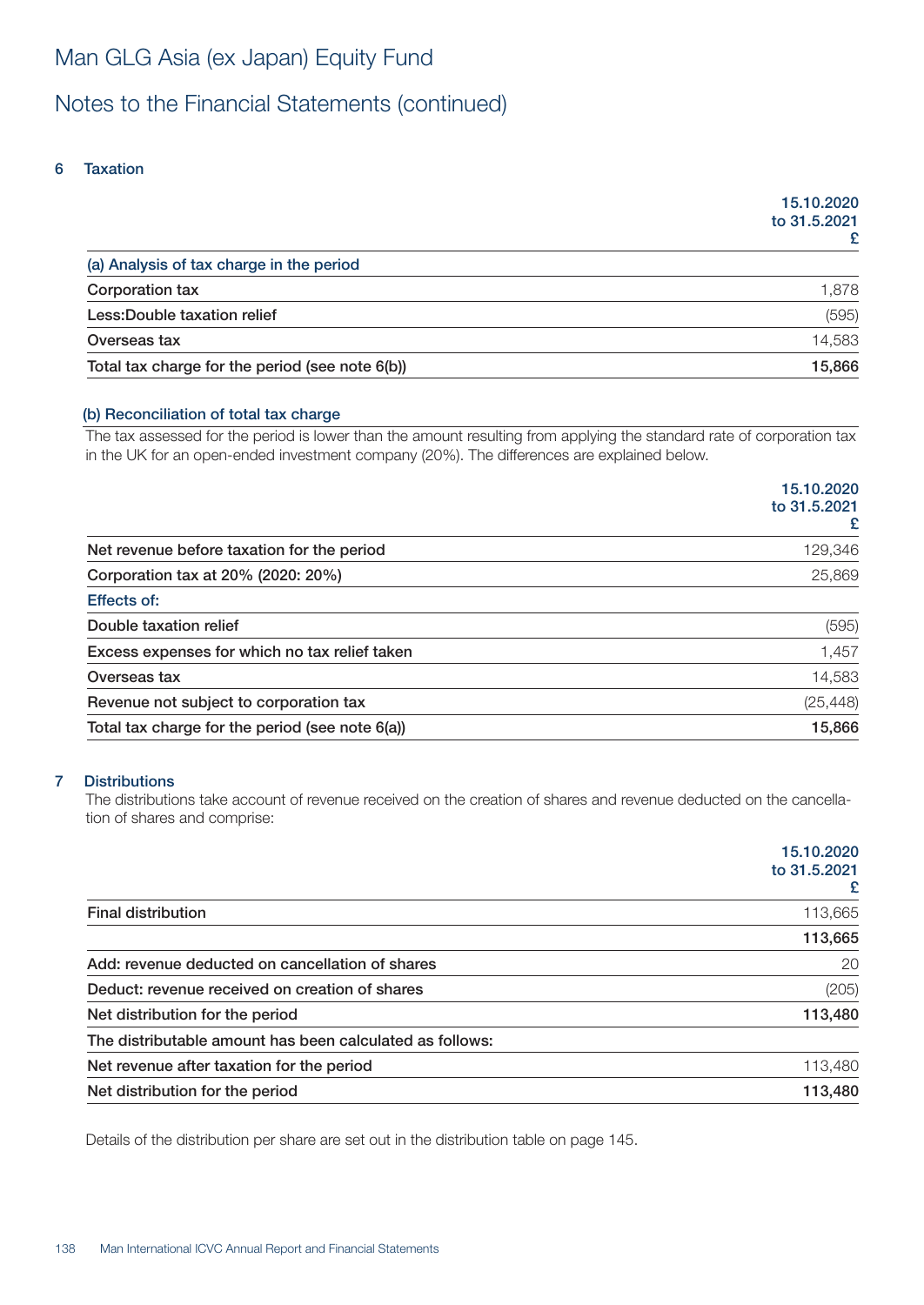# Notes to the Financial Statements (continued)

### 8 Debtors

|                                                                                | 31.5.2021 |
|--------------------------------------------------------------------------------|-----------|
|                                                                                |           |
| Accrued interest receivable from total return swaps                            | 440       |
| Accrued revenue                                                                | 26,643    |
| Amounts receivable for creation of shares                                      | 2,000     |
| Amounts receivable from counterparties in respect of collateral on derivatives | 320,059   |
| Expenses refundable by the ACD                                                 | 23,245    |
| Foreign currency contracts receivable                                          | 45,168    |
| <b>Total debtors</b>                                                           | 417,555   |

### 9 Cash and bank balances

|                                                    | 31.5.2021 |
|----------------------------------------------------|-----------|
| Amount held at futures clearing houses and brokers | 88.641    |
| Cash and bank balances                             | 1.998.481 |
| <b>Total Cash and bank balances</b>                | 2,087,122 |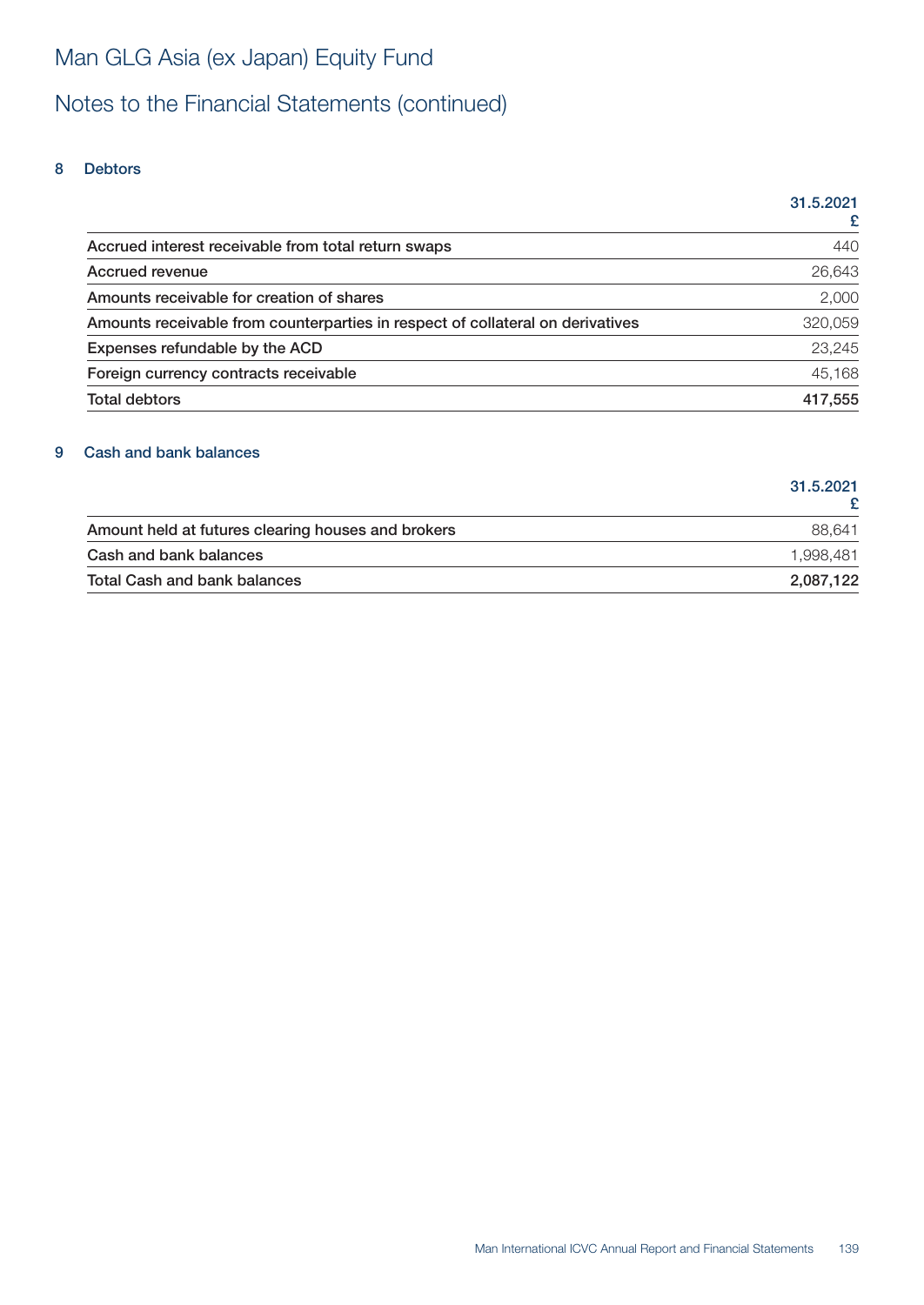# Notes to the Financial Statements (continued)

### 10 Creditors

|                                                | 31.5.2021<br>£ |
|------------------------------------------------|----------------|
| (a) Distribution payable                       |                |
| <b>Distribution payable</b>                    | 23             |
|                                                | 23             |
| (b) Other creditors                            |                |
| Accrued ACD's periodic charge                  | 2,271          |
| <b>Accrued audit fees</b>                      | 7,800          |
| <b>Accrued data costs</b>                      | 1,382          |
| Accrued depositary's fees                      | 249            |
| Accrued directors insurance fees               | 499            |
| <b>Accrued FCA fees</b>                        | 331            |
| Accrued fund set-up costs                      | (27, 709)      |
| <b>Accrued registration fees</b>               | 631            |
| Accrued safe custody fees                      | 844            |
| <b>Accrued transaction charges</b>             | 417            |
| Amounts payable for cancellation of shares     | 11,420         |
| <b>Corporation Tax</b>                         | 1,283          |
| Foreign currency contracts awaiting settlement | 45,109         |
| Purchases awaiting settlement                  | 45,168         |
| <b>Total creditors</b>                         | 89,695         |

### 11 Related party transactions

Man Fund Management UK Limited, as ACD, is regarded as a related party and acts as either principal or agent in respect of all transactions of shares of the sub-fund. The aggregate monies received on the issue of shares and paid on the cancellation of shares are disclosed in the Statement of Change in Net Assets Attributable to Shareholders. Any expenses paid to/from the ACD during the accounting period are disclosed in note 4. Any amounts due to, or payable by, the ACD at the end of the accounting period are disclosed in notes 8 and 10.

BNY (OCS) Nominees Limited had a shareholding of 79.70% of the sub-fund as at 31 May 2021 on behalf of the Man GLG Balanced Managed Fund. Man GLG Balanced Managed Fund has the same ACD as the sub-fund.

#### 12 Share classes

The sub-fund currently has four share classes in issue. The current annual ACD charge as a percentage of the daily net asset value is as follows:

| Professional Accumulation      | 0.75%    |
|--------------------------------|----------|
| Professional Income            | 0.75%    |
| Institutional Accumulation 'E' | $0.00\%$ |
| Institutional Accumulation 'F' | $0.60\%$ |

The net asset value for each share class, the net asset value per share and the number of shares in issue in each share class are detailed in the Comparative Tables on pages 130 to 133. The distribution per share is given in the Distribution Table on page 145.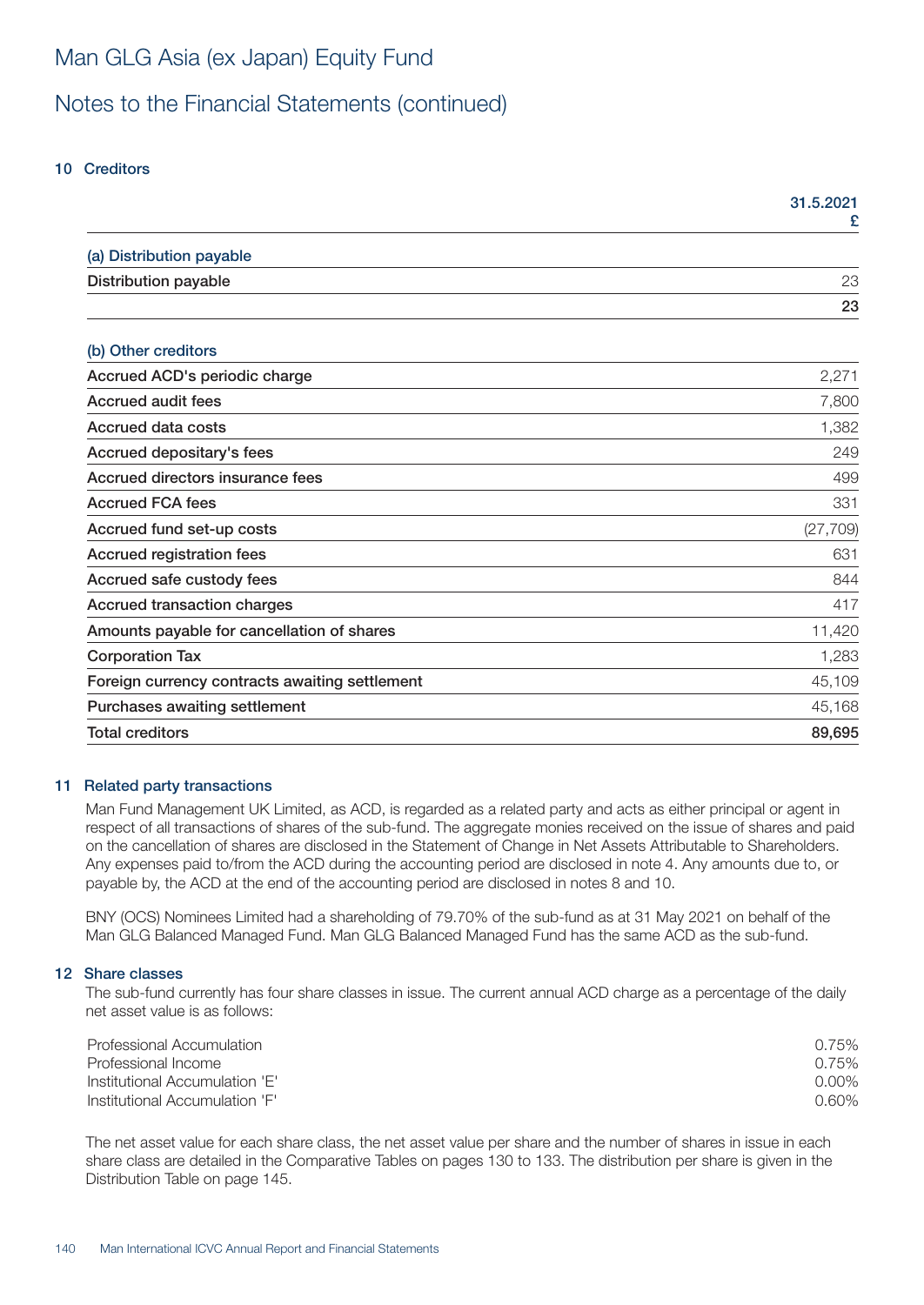# Notes to the Financial Statements (continued)

### 12 Share classes (continued)

All share classes have the same rights on winding up.

#### 13 Derivatives and other financial instruments

The analysis and tables provided refer to the narrative disclosure on Derivatives and other financial instrument risks on pages 22 to 24.

#### a) Risk Management

The ACD uses a risk management process to monitor and measure the risks related to the positions entered into on behalf of the sub-fund, including the risks attached to financial derivative instruments.

As part of this process, the ACD calculates Value-at-Risk (VaR) on the portfolio on a daily basis.

VaR is a statistical measurement that intends to measure the maximum potential loss of a portfolio from adverse market movements in an ordinary market environment.

VaR is calculated at a given confidence level (probability), over a specified time period under normal market conditions. The ACD uses a confidence level of 97.7% with a holding period of 5 business days.

Note that this calculation is distinct from the calculation of Global Exposure of the sub-fund which uses the Commitment Approach as detailed within ESMA's "Guidelines on Risk Measurement and the Calculation of Global Exposure and Counterparty Risk for UCITS" (ref 10-788).

The table below details the maximum, minimum, and average VaR over the period.

#### Model and Inputs used for calculation

|                           |                                                                            |              | 15.10.2020<br>tο<br>31.5.2021 |
|---------------------------|----------------------------------------------------------------------------|--------------|-------------------------------|
| <b>Calculation Method</b> | Ex Ante VaR vs Benchmark                                                   | Year end VaR | 0.62%                         |
| <b>Benchmark Name</b>     | MSCI AC Asia Ex Japan (GBP, NDTR)                                          | Min VaR      | 0.54%                         |
| <b>Type of Model</b>      | MonteCarlo Simulation                                                      | Max VaR      | 0.83%                         |
| <b>Model Parameters</b>   | day, 97.7% confidence level VaR, using<br>last 6 month risk factor history | Avg VaR      | 0.66%                         |

#### b) Valuation of financial investments

The categorisation of financial investments in the tables below reflects the methodology used to measure their fair value.

|                                 | <b>Assets</b> | <b>Liabilities</b><br>₽ |
|---------------------------------|---------------|-------------------------|
| 31.5.2021                       |               |                         |
| Level 1: Quoted prices          | 19,127,897    |                         |
| Level 2: Observable market data | 386,795       | (10, 242)               |
| Level 3: Unobservable data      |               |                         |
| Total                           | 19,514,692    | (10, 242)               |

Level 1: Unadjusted quoted price in an active market for an identical instrument;

Level 2: Valuation techniques using observable inputs other than quoted prices within level 1;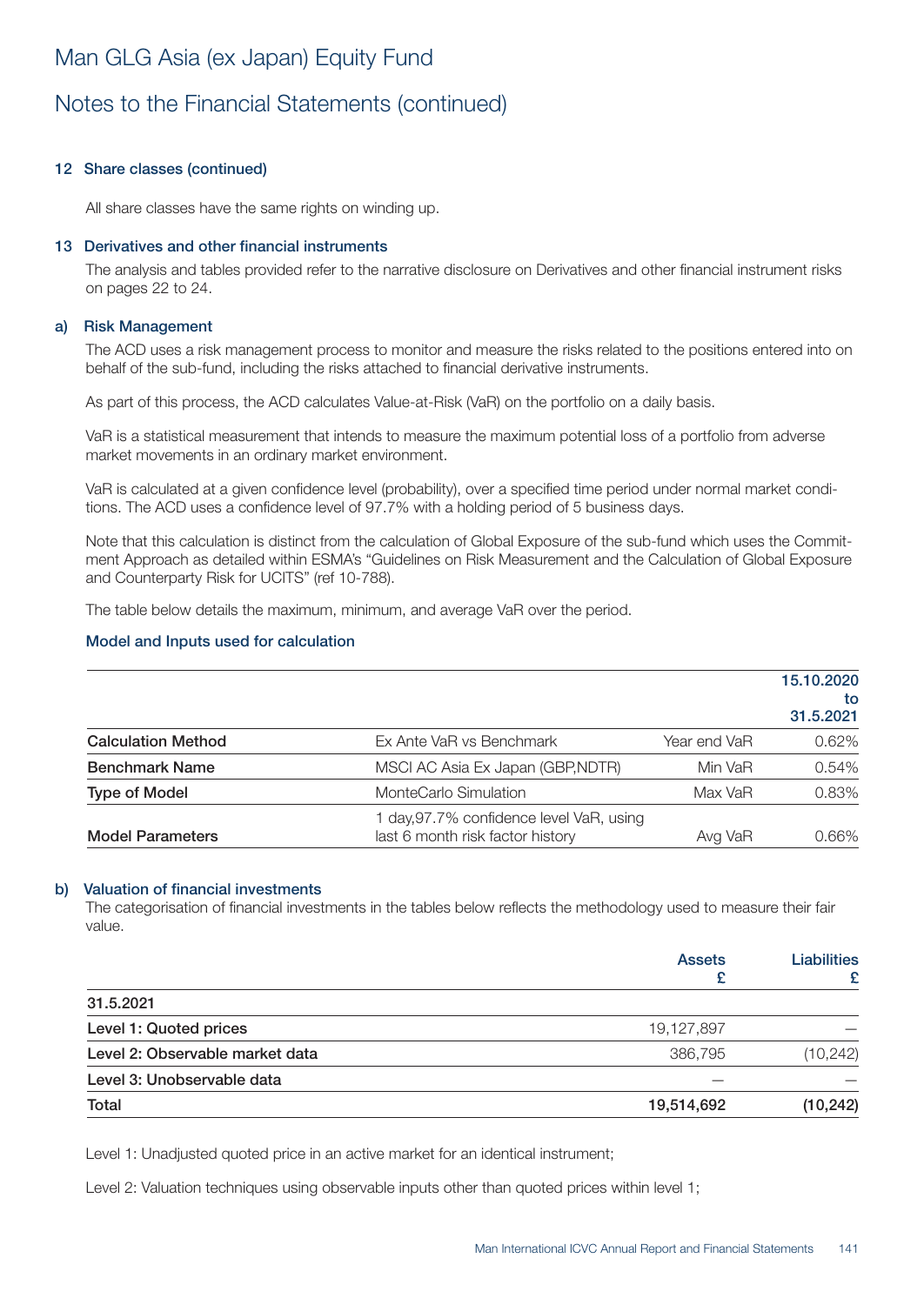# Notes to the Financial Statements (continued)

### 13 Derivatives and other financial instruments (continued)

### b) Valuation of financial investments (continued)

Level 3: Valuation techniques using unobservable inputs.

The Sub-fund launched on 15 October 2020, hence there are no comparatives.

#### c) Counterparty exposure

The counterparty exposure of Over-the-Counter financial derivative transactions as at 31 May 2021:

| <b>Counterparty Details of OTC</b><br><b>Financial Derivative Transactions</b> | <b>Forward</b><br>Foreign<br><b>Exchange</b><br><b>Contracts</b> | <b>Total</b><br><b>Return</b><br><b>Swaps</b> | <b>Total</b><br><b>Exposure</b><br>£ |
|--------------------------------------------------------------------------------|------------------------------------------------------------------|-----------------------------------------------|--------------------------------------|
| <b>Bank of New York Mellon</b>                                                 | 9,683                                                            |                                               | 9,683                                |
| <b>Credit Suisse International</b>                                             |                                                                  | 366,679                                       | 366,679                              |
| <b>Goldman Sachs International</b>                                             | 191                                                              |                                               | 191                                  |
| Total                                                                          | 9.874                                                            | 366,679                                       | 376,553                              |

The Sub-fund launched on 15 October 2020, hence there are no comparatives.

Collateral received from these counterparties in respect of derivative contracts was £Nil.

Collateral pledged to these counterparties in respect of derivative contracts was £320,059.

### d) Sensitivity analysis

As the Man GLG Asia (ex Japan) Equity Fund is not considered to be a sophisticated sub-fund, further numerical analysis of derivatives has not been given.

### 14 Commitments, contingent liabilities and contingent assets

There were no commitments, contingent liabilities and contingent assets at the balance sheet date.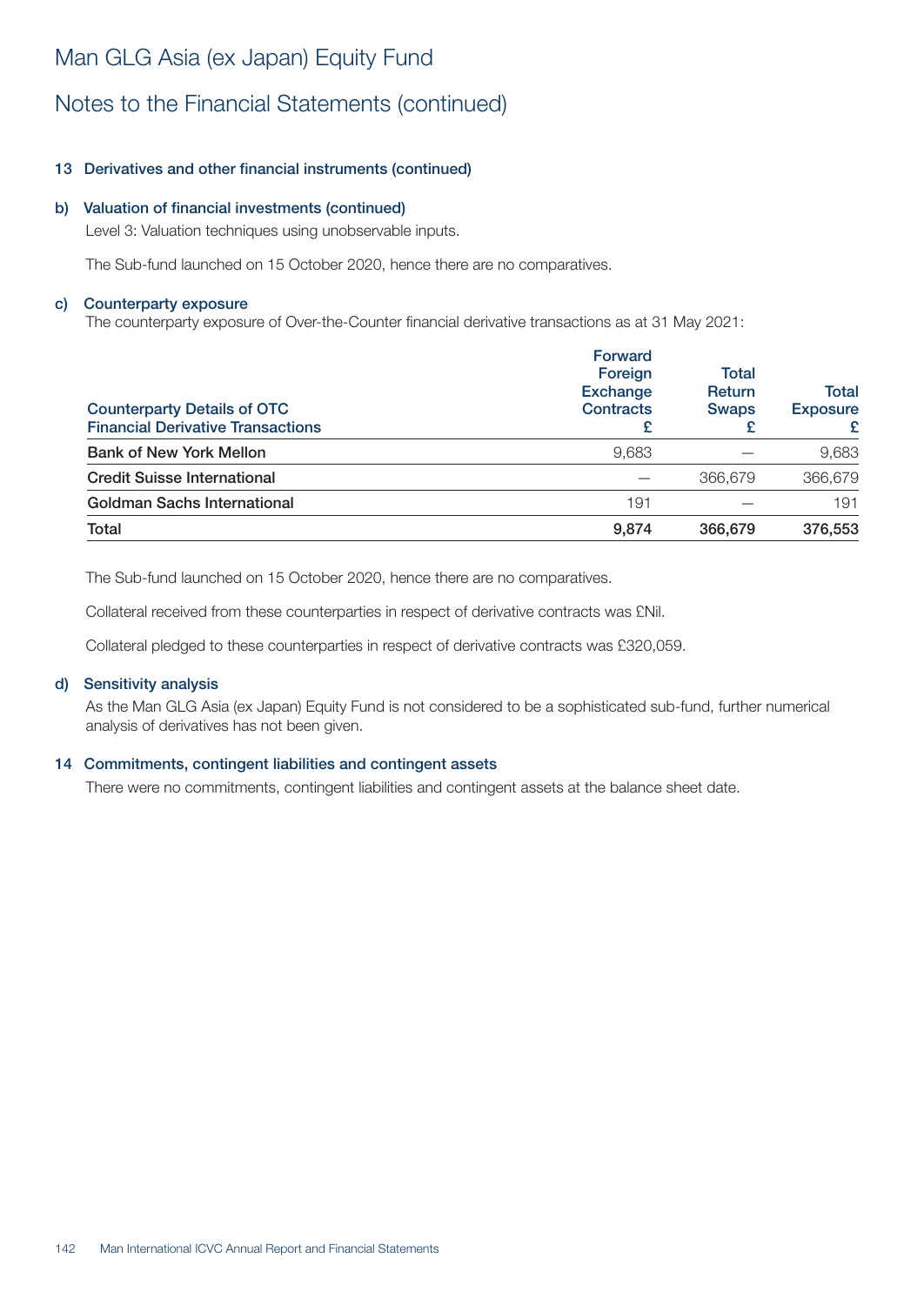# Notes to the Financial Statements (continued)

### 15 Portfolio transaction costs

for the period 15 October 2020 to 31 May 2021:

|                                                    | <b>Value</b> | <b>Commissions</b> |               | <b>Taxes</b> |               |
|----------------------------------------------------|--------------|--------------------|---------------|--------------|---------------|
| <b>Purchases</b>                                   | £            | £                  | $\frac{0}{0}$ | £            | $\frac{0}{0}$ |
| <b>Equity transactions</b>                         | 25,554,514   | 11,641             | 0.05          | 14,111       | 0.06          |
| Total                                              | 25,554,514   | 11,641             |               | 14,111       |               |
| Total purchases including<br>commissions and taxes | 25,580,266   |                    |               |              |               |
| <b>Sales</b>                                       | £            | £                  | $\frac{0}{0}$ | £            | $\frac{0}{0}$ |
| <b>Equity transactions</b>                         | 8,063,266    | 4,732              | 0.06          | 8,880        | 0.11          |
| Total                                              | 8,063,266    | 4,732              |               | 8,880        |               |
| Total sales net of                                 |              |                    |               |              |               |
| commissions and taxes                              | 8,049,654    |                    |               |              |               |
| Derivative transaction<br>costs                    |              | 10,592             |               |              |               |
| <b>Total transaction costs</b>                     |              | 26,965             |               | 22,991       |               |
| Commissions as % of<br>average net asset value     | 0.13%        |                    |               |              |               |
| Taxes as % of average<br>net asset value           | 0.11%        |                    |               |              |               |

The above analysis covers any direct transaction costs suffered by the sub-fund during the period. However, it is important to understand the nature of other transaction costs associated with different investment asset classes and instruments types.

Separately identifiable direct transaction costs (commissions and taxes etc.) are attributable to the sub-fund's purchase and sale of equity shares. Additionally, for equity shares there is a dealing spread cost (the difference between the buying and selling prices) which will be suffered on purchase and sale transactions.

For the sub-fund's investment transactions in debt and money market instruments any applicable transaction charges form part of the dealing spread for these instruments. Transactions in money market instruments to manage the sub-fund's daily liquidity position are excluded from the analysis.

For the sub-fund's investment in collective investment scheme holdings there will potentially be dealing spread costs applicable to purchases and sales. However, additionally, there are indirect transaction costs suffered in those underlying funds, throughout the holding period for the instruments, which are not separately identifiable and do not form part of the analysis above.

During the period the sub-fund utilised derivative instruments including total return swaps, forward currency contracts and futures covering different underlying asset classes. The settlement values for opening and closing derivative positions are not comparable to principal values for transactions in direct holding investments and therefore purchase and sale amounts for derivative transactions are not quantified in the analysis above.

Transaction costs for derivatives positions will be either suffered as direct costs or form part of the dealing spread for the instruments. Any direct costs are identified in the analysis above.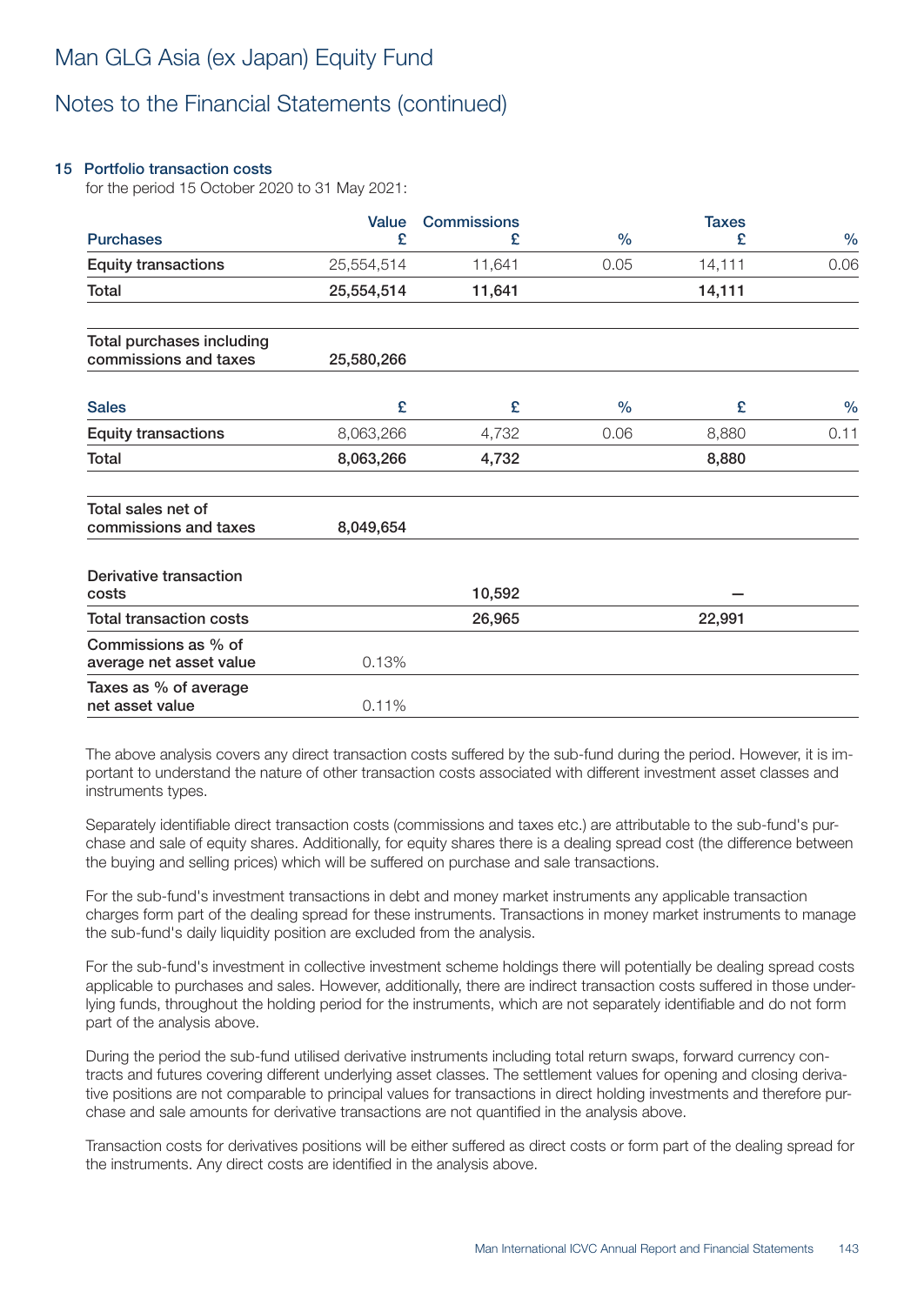# Notes to the Financial Statements (continued)

### 15 Portfolio transaction costs (continued)

Dealing spread costs suffered by the sub-fund vary considerably for the different asset/instrument types depending on a number of factors including transaction value and market sentiment.

At the balance sheet date the average portfolio dealing spread (difference between bid and offer prices of all investments expressed as a percentage of the offer price value) was 0.18%.

#### 16 Share movement

For the period 15 October 2020 to 31 May 2021:

|                       | <b>Professional</b><br><b>Accumulation shares</b> | <b>Professional Income Institutional Accumulation</b><br>shares | 'E' shares                                      |
|-----------------------|---------------------------------------------------|-----------------------------------------------------------------|-------------------------------------------------|
| Opening shares        |                                                   |                                                                 |                                                 |
| Shares issued         | 307,858                                           | 41,648                                                          | 15,500,000                                      |
| Shares redeemed       | (29, 841)                                         | (27, 535)                                                       |                                                 |
| Shares converted      |                                                   |                                                                 |                                                 |
| <b>Closing shares</b> | 278,017                                           | 14,113                                                          | 15,500,000                                      |
|                       |                                                   |                                                                 | <b>Institutional Accumulation</b><br>'F' shares |
| Opening shares        |                                                   |                                                                 |                                                 |
| Shares issued         |                                                   |                                                                 | 3,656,000                                       |
| Shares redeemed       |                                                   |                                                                 |                                                 |
| Shares converted      |                                                   |                                                                 |                                                 |
| Closing shares        |                                                   |                                                                 | 3,656,000                                       |

### 17 Post balance sheet events

#### Outbreak of COVID-19

The Directors and the Investment Manager acknowledge the current outbreak of COVID-19 which is causing economic disruption in most countries and its potentially adverse economic impact on the issuers of the instruments in which the sub-fund invests. This is an additional risk factor which could impact the operations and valuation of the sub-fund's assets after the period end.

The Investment Manager is actively monitoring developments closely. Given the nature of the outbreak and the ongoing developments, there is a high degree of uncertainty and it is not possible at this time to predict the extent and nature of the overall future impact on the sub-fund.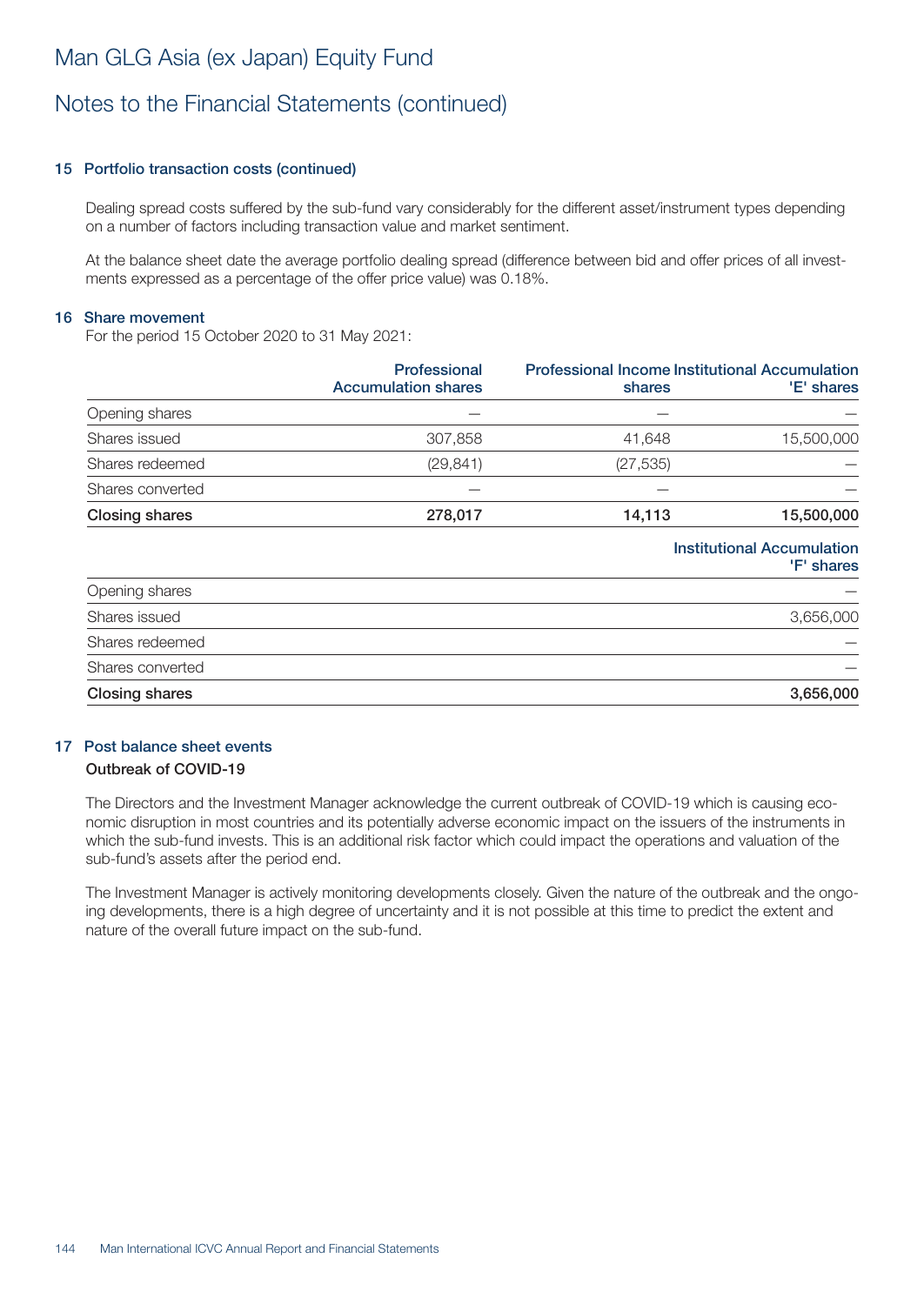## Man GLG Asia (ex Japan) Equity Fund

### Distribution Table

for the period 15 October 2020 to 31 May 2021

### Final Distribution

Dividend distribution in pence per share

Group 1 - Shares purchased before 15 October 2020 Group 2 - Shares purchased from 15 October 2020 to 31 May 2021

|                                          |            |                           | <b>Distribution</b> | <b>Distribution</b> |
|------------------------------------------|------------|---------------------------|---------------------|---------------------|
|                                          | <b>Net</b> |                           | payable             | paid                |
|                                          | revenue    | Equalisation <sup>#</sup> | 31.7.2021           | 31.7.2020           |
| Professional<br>Accumulation             |            |                           |                     |                     |
| Group 1                                  | 0.1888     |                           | 0.1888              | 0.0000              |
| Group 2                                  | 0.1725     | 0.0163                    | 0.1888              | 0.0000              |
| <b>Professional Income</b>               |            |                           |                     |                     |
| Group 1                                  | 0.1669     |                           | 0.1669              | 0.0000              |
| Group 2                                  | 0.1452     | 0.0217                    | 0.1669              | 0.0000              |
| Institutional<br><b>Accumulation 'E'</b> |            |                           |                     |                     |
| Group 1                                  | 0.6726     |                           | 0.6726              | 0.0000              |
| Group 2                                  | 0.6726     | 0.0000                    | 0.6726              | 0.0000              |
| Institutional<br><b>Accumulation 'F'</b> |            |                           |                     |                     |
| Group 1                                  | 0.2426     |                           | 0.2426              | 0.0000              |
| Group 2                                  | 0.2383     | 0.0043                    | 0.2426              | 0.0000              |
|                                          |            |                           |                     |                     |

# Equalisation applies only to shares purchased during the distribution period (Group 2 shares). It is the average amount of revenue included in the purchase price of all Group 2 shares and is refunded to holders of these shares as a return of capital. Being capital, it is not liable to income tax but must be deducted from the cost of shares for capital gains tax purposes.

The Sub-fund launched on 15 October 2020, hence there are no comparatives.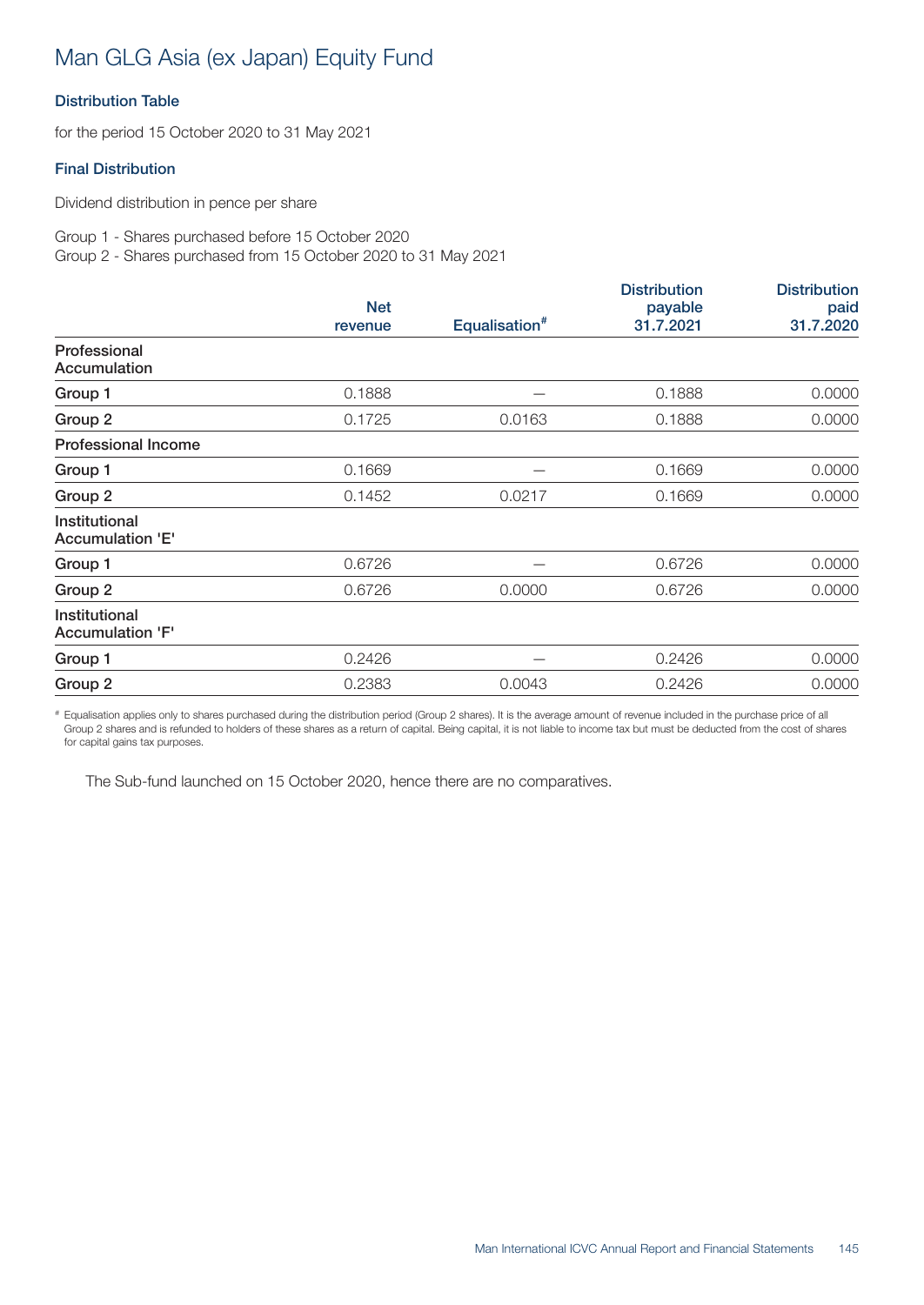# Man Dynamic Allocation Fund

## Portfolio Statement

| NORTH AMERICA DEBT SECURITIES 14.33%; (31 May 2020 - 12.20%)<br>Canada 0.49%; (31 May 2020 - 0.17%)<br>\$335,000<br>Brookfield Finance 4.35% 15/4/2030<br>268,435<br>0.27<br>\$220,000<br>Glencore Finance Canada 5.55% 25/10/2042<br>190,830<br>0.19<br>\$30,000<br>25,352<br>Shopify 0.125% 1/11/2025<br>0.03<br>484,617<br>0.49<br>Cayman Islands 0.12%; (31 May 2020 - 0.00%)<br>Southern Water Services Finance 1.625% 30/3/2027<br>£120,000<br>119,085<br>0.12<br>119,085<br>0.12<br>Mexico 0.11%; (31 May 2020 - 0.01%)<br>\$163,000<br>Petroleos Mexicanos 5.95% 28/1/2031<br>111,514<br>0.11<br>111,514<br>0.11<br>United States 13.61%; (31 May 2020 - 12.02%)<br>\$40,000<br>Airbnb 0% 15/3/2026<br>26,226<br>0.03<br>\$30,000<br>Akamai Technologies 0.125% 1/5/2025<br>27,341<br>0.03<br>\$20,000<br>Akamai Technologies 0.375% 1/9/2027<br>16,124<br>0.02<br>\$236,000<br>Anheuser-Busch InBey Worldwide 8.2% 15/1/2039<br>267,560<br>0.27<br>\$80,000<br>AT&T 5.25% 1/3/2037<br>69,625<br>0.07<br>\$310,000<br>AT&T 6.375% 1/3/2041<br>0.30<br>300,050<br>\$9,000<br>Bausch Health Cos 4.875% 1/6/2028<br>6,379<br>0.01<br>\$280,000<br>Bayer US Finance II 4.375% 15/12/2028<br>224,204<br>0.23<br>\$90,000<br>BioMarin Pharmaceutical 0.599% 1/8/2024<br>63,946<br>0.06<br>\$25,000<br>Booking 0.75% 1/5/2025<br>25,862<br>0.03<br>\$235,000<br>Charles Schwab 5.375% Perpetual<br>0.18<br>182,429<br>Crestwood Midstream Partners LP / Crestwood Midstream Finance<br>\$13,000<br>6% 1/2/2029<br>9,214<br>0.01<br>\$292,000<br>Dell International / EMC 8.1% 15/7/2036<br>303,198<br>0.31<br>\$140,000<br>Delta Air Lines 7% 1/5/2025<br>114,518<br>0.12<br>\$13,000<br>9,385<br>Diebold Nixdorf 8.5% 15/4/2024<br>0.01<br>\$25,000<br>DISH Network 0% 15/12/2025<br>21,104<br>0.02<br>\$40,000<br>Dropbox 0% 1/3/2028<br>28,772<br>0.03<br>Enable Midstream Partners LP 5% 15/5/2044<br>\$196,000<br>144,031<br>0.15<br>\$170,000<br>Energy Transfer LP 6.25% Perpetual<br>104,959<br>0.11<br>\$327,000<br>Energy Transfer LP 7.5% 1/7/2038<br>313,679<br>0.32<br>\$20,000<br>Enphase Energy 0% 1/3/2028<br>12,185<br>0.01<br>\$20,000<br>Etsy 0.125% 1/9/2027<br>16,293<br>0.02<br>\$20,000<br>Euronet Worldwide 0.75% 15/3/2049<br>0.02<br>16,497<br>\$18,000<br>Exact Sciences 0.375% 1/3/2028<br>0.01<br>14,562<br>\$20,000<br>Ford Motor 0% 15/3/2026<br>15,470<br>0.02<br>\$60,000<br>Fortive 0.875% 15/2/2022<br>42,399<br>0.04<br>\$345,000<br>GLP Capital LP / GLP Financing II 5.75% 1/6/2028<br>284,737<br>0.29<br>Guitar Center 8.5% 15/1/2026<br>\$130,000<br>96,940<br>0.10<br>\$20,000<br>Halozyme Therapeutics 0.25% 1/3/2027<br>12,540<br>0.01<br>\$373,000<br>Harley-Davidson Financial Services 3.35% 8/6/2025<br>280,054<br>0.28<br>Herbalife Nutrition 2.625% 15/3/2024<br>\$50,000<br>38,164<br>0.04<br>\$50,000<br>Illumina 0% 15/8/2023<br>42,077<br>0.04 | <b>Holding or</b><br><b>Nominal</b><br>value | Investment | <b>Market</b><br>value<br>£ | $%$ of<br>net assets<br>31.5.2021 |
|------------------------------------------------------------------------------------------------------------------------------------------------------------------------------------------------------------------------------------------------------------------------------------------------------------------------------------------------------------------------------------------------------------------------------------------------------------------------------------------------------------------------------------------------------------------------------------------------------------------------------------------------------------------------------------------------------------------------------------------------------------------------------------------------------------------------------------------------------------------------------------------------------------------------------------------------------------------------------------------------------------------------------------------------------------------------------------------------------------------------------------------------------------------------------------------------------------------------------------------------------------------------------------------------------------------------------------------------------------------------------------------------------------------------------------------------------------------------------------------------------------------------------------------------------------------------------------------------------------------------------------------------------------------------------------------------------------------------------------------------------------------------------------------------------------------------------------------------------------------------------------------------------------------------------------------------------------------------------------------------------------------------------------------------------------------------------------------------------------------------------------------------------------------------------------------------------------------------------------------------------------------------------------------------------------------------------------------------------------------------------------------------------------------------------------------------------------------------------------------------------------------------------------------------------------------------------------------------------------------------------------------------------------------------------------------------------------------------------------------------------------------------------------------------------------------------------------------------------------------------------------------------------|----------------------------------------------|------------|-----------------------------|-----------------------------------|
|                                                                                                                                                                                                                                                                                                                                                                                                                                                                                                                                                                                                                                                                                                                                                                                                                                                                                                                                                                                                                                                                                                                                                                                                                                                                                                                                                                                                                                                                                                                                                                                                                                                                                                                                                                                                                                                                                                                                                                                                                                                                                                                                                                                                                                                                                                                                                                                                                                                                                                                                                                                                                                                                                                                                                                                                                                                                                                      |                                              |            |                             |                                   |
|                                                                                                                                                                                                                                                                                                                                                                                                                                                                                                                                                                                                                                                                                                                                                                                                                                                                                                                                                                                                                                                                                                                                                                                                                                                                                                                                                                                                                                                                                                                                                                                                                                                                                                                                                                                                                                                                                                                                                                                                                                                                                                                                                                                                                                                                                                                                                                                                                                                                                                                                                                                                                                                                                                                                                                                                                                                                                                      |                                              |            |                             |                                   |
|                                                                                                                                                                                                                                                                                                                                                                                                                                                                                                                                                                                                                                                                                                                                                                                                                                                                                                                                                                                                                                                                                                                                                                                                                                                                                                                                                                                                                                                                                                                                                                                                                                                                                                                                                                                                                                                                                                                                                                                                                                                                                                                                                                                                                                                                                                                                                                                                                                                                                                                                                                                                                                                                                                                                                                                                                                                                                                      |                                              |            |                             |                                   |
|                                                                                                                                                                                                                                                                                                                                                                                                                                                                                                                                                                                                                                                                                                                                                                                                                                                                                                                                                                                                                                                                                                                                                                                                                                                                                                                                                                                                                                                                                                                                                                                                                                                                                                                                                                                                                                                                                                                                                                                                                                                                                                                                                                                                                                                                                                                                                                                                                                                                                                                                                                                                                                                                                                                                                                                                                                                                                                      |                                              |            |                             |                                   |
|                                                                                                                                                                                                                                                                                                                                                                                                                                                                                                                                                                                                                                                                                                                                                                                                                                                                                                                                                                                                                                                                                                                                                                                                                                                                                                                                                                                                                                                                                                                                                                                                                                                                                                                                                                                                                                                                                                                                                                                                                                                                                                                                                                                                                                                                                                                                                                                                                                                                                                                                                                                                                                                                                                                                                                                                                                                                                                      |                                              |            |                             |                                   |
|                                                                                                                                                                                                                                                                                                                                                                                                                                                                                                                                                                                                                                                                                                                                                                                                                                                                                                                                                                                                                                                                                                                                                                                                                                                                                                                                                                                                                                                                                                                                                                                                                                                                                                                                                                                                                                                                                                                                                                                                                                                                                                                                                                                                                                                                                                                                                                                                                                                                                                                                                                                                                                                                                                                                                                                                                                                                                                      |                                              |            |                             |                                   |
|                                                                                                                                                                                                                                                                                                                                                                                                                                                                                                                                                                                                                                                                                                                                                                                                                                                                                                                                                                                                                                                                                                                                                                                                                                                                                                                                                                                                                                                                                                                                                                                                                                                                                                                                                                                                                                                                                                                                                                                                                                                                                                                                                                                                                                                                                                                                                                                                                                                                                                                                                                                                                                                                                                                                                                                                                                                                                                      |                                              |            |                             |                                   |
|                                                                                                                                                                                                                                                                                                                                                                                                                                                                                                                                                                                                                                                                                                                                                                                                                                                                                                                                                                                                                                                                                                                                                                                                                                                                                                                                                                                                                                                                                                                                                                                                                                                                                                                                                                                                                                                                                                                                                                                                                                                                                                                                                                                                                                                                                                                                                                                                                                                                                                                                                                                                                                                                                                                                                                                                                                                                                                      |                                              |            |                             |                                   |
|                                                                                                                                                                                                                                                                                                                                                                                                                                                                                                                                                                                                                                                                                                                                                                                                                                                                                                                                                                                                                                                                                                                                                                                                                                                                                                                                                                                                                                                                                                                                                                                                                                                                                                                                                                                                                                                                                                                                                                                                                                                                                                                                                                                                                                                                                                                                                                                                                                                                                                                                                                                                                                                                                                                                                                                                                                                                                                      |                                              |            |                             |                                   |
|                                                                                                                                                                                                                                                                                                                                                                                                                                                                                                                                                                                                                                                                                                                                                                                                                                                                                                                                                                                                                                                                                                                                                                                                                                                                                                                                                                                                                                                                                                                                                                                                                                                                                                                                                                                                                                                                                                                                                                                                                                                                                                                                                                                                                                                                                                                                                                                                                                                                                                                                                                                                                                                                                                                                                                                                                                                                                                      |                                              |            |                             |                                   |
|                                                                                                                                                                                                                                                                                                                                                                                                                                                                                                                                                                                                                                                                                                                                                                                                                                                                                                                                                                                                                                                                                                                                                                                                                                                                                                                                                                                                                                                                                                                                                                                                                                                                                                                                                                                                                                                                                                                                                                                                                                                                                                                                                                                                                                                                                                                                                                                                                                                                                                                                                                                                                                                                                                                                                                                                                                                                                                      |                                              |            |                             |                                   |
|                                                                                                                                                                                                                                                                                                                                                                                                                                                                                                                                                                                                                                                                                                                                                                                                                                                                                                                                                                                                                                                                                                                                                                                                                                                                                                                                                                                                                                                                                                                                                                                                                                                                                                                                                                                                                                                                                                                                                                                                                                                                                                                                                                                                                                                                                                                                                                                                                                                                                                                                                                                                                                                                                                                                                                                                                                                                                                      |                                              |            |                             |                                   |
|                                                                                                                                                                                                                                                                                                                                                                                                                                                                                                                                                                                                                                                                                                                                                                                                                                                                                                                                                                                                                                                                                                                                                                                                                                                                                                                                                                                                                                                                                                                                                                                                                                                                                                                                                                                                                                                                                                                                                                                                                                                                                                                                                                                                                                                                                                                                                                                                                                                                                                                                                                                                                                                                                                                                                                                                                                                                                                      |                                              |            |                             |                                   |
|                                                                                                                                                                                                                                                                                                                                                                                                                                                                                                                                                                                                                                                                                                                                                                                                                                                                                                                                                                                                                                                                                                                                                                                                                                                                                                                                                                                                                                                                                                                                                                                                                                                                                                                                                                                                                                                                                                                                                                                                                                                                                                                                                                                                                                                                                                                                                                                                                                                                                                                                                                                                                                                                                                                                                                                                                                                                                                      |                                              |            |                             |                                   |
|                                                                                                                                                                                                                                                                                                                                                                                                                                                                                                                                                                                                                                                                                                                                                                                                                                                                                                                                                                                                                                                                                                                                                                                                                                                                                                                                                                                                                                                                                                                                                                                                                                                                                                                                                                                                                                                                                                                                                                                                                                                                                                                                                                                                                                                                                                                                                                                                                                                                                                                                                                                                                                                                                                                                                                                                                                                                                                      |                                              |            |                             |                                   |
|                                                                                                                                                                                                                                                                                                                                                                                                                                                                                                                                                                                                                                                                                                                                                                                                                                                                                                                                                                                                                                                                                                                                                                                                                                                                                                                                                                                                                                                                                                                                                                                                                                                                                                                                                                                                                                                                                                                                                                                                                                                                                                                                                                                                                                                                                                                                                                                                                                                                                                                                                                                                                                                                                                                                                                                                                                                                                                      |                                              |            |                             |                                   |
|                                                                                                                                                                                                                                                                                                                                                                                                                                                                                                                                                                                                                                                                                                                                                                                                                                                                                                                                                                                                                                                                                                                                                                                                                                                                                                                                                                                                                                                                                                                                                                                                                                                                                                                                                                                                                                                                                                                                                                                                                                                                                                                                                                                                                                                                                                                                                                                                                                                                                                                                                                                                                                                                                                                                                                                                                                                                                                      |                                              |            |                             |                                   |
|                                                                                                                                                                                                                                                                                                                                                                                                                                                                                                                                                                                                                                                                                                                                                                                                                                                                                                                                                                                                                                                                                                                                                                                                                                                                                                                                                                                                                                                                                                                                                                                                                                                                                                                                                                                                                                                                                                                                                                                                                                                                                                                                                                                                                                                                                                                                                                                                                                                                                                                                                                                                                                                                                                                                                                                                                                                                                                      |                                              |            |                             |                                   |
|                                                                                                                                                                                                                                                                                                                                                                                                                                                                                                                                                                                                                                                                                                                                                                                                                                                                                                                                                                                                                                                                                                                                                                                                                                                                                                                                                                                                                                                                                                                                                                                                                                                                                                                                                                                                                                                                                                                                                                                                                                                                                                                                                                                                                                                                                                                                                                                                                                                                                                                                                                                                                                                                                                                                                                                                                                                                                                      |                                              |            |                             |                                   |
|                                                                                                                                                                                                                                                                                                                                                                                                                                                                                                                                                                                                                                                                                                                                                                                                                                                                                                                                                                                                                                                                                                                                                                                                                                                                                                                                                                                                                                                                                                                                                                                                                                                                                                                                                                                                                                                                                                                                                                                                                                                                                                                                                                                                                                                                                                                                                                                                                                                                                                                                                                                                                                                                                                                                                                                                                                                                                                      |                                              |            |                             |                                   |
|                                                                                                                                                                                                                                                                                                                                                                                                                                                                                                                                                                                                                                                                                                                                                                                                                                                                                                                                                                                                                                                                                                                                                                                                                                                                                                                                                                                                                                                                                                                                                                                                                                                                                                                                                                                                                                                                                                                                                                                                                                                                                                                                                                                                                                                                                                                                                                                                                                                                                                                                                                                                                                                                                                                                                                                                                                                                                                      |                                              |            |                             |                                   |
|                                                                                                                                                                                                                                                                                                                                                                                                                                                                                                                                                                                                                                                                                                                                                                                                                                                                                                                                                                                                                                                                                                                                                                                                                                                                                                                                                                                                                                                                                                                                                                                                                                                                                                                                                                                                                                                                                                                                                                                                                                                                                                                                                                                                                                                                                                                                                                                                                                                                                                                                                                                                                                                                                                                                                                                                                                                                                                      |                                              |            |                             |                                   |
|                                                                                                                                                                                                                                                                                                                                                                                                                                                                                                                                                                                                                                                                                                                                                                                                                                                                                                                                                                                                                                                                                                                                                                                                                                                                                                                                                                                                                                                                                                                                                                                                                                                                                                                                                                                                                                                                                                                                                                                                                                                                                                                                                                                                                                                                                                                                                                                                                                                                                                                                                                                                                                                                                                                                                                                                                                                                                                      |                                              |            |                             |                                   |
|                                                                                                                                                                                                                                                                                                                                                                                                                                                                                                                                                                                                                                                                                                                                                                                                                                                                                                                                                                                                                                                                                                                                                                                                                                                                                                                                                                                                                                                                                                                                                                                                                                                                                                                                                                                                                                                                                                                                                                                                                                                                                                                                                                                                                                                                                                                                                                                                                                                                                                                                                                                                                                                                                                                                                                                                                                                                                                      |                                              |            |                             |                                   |
|                                                                                                                                                                                                                                                                                                                                                                                                                                                                                                                                                                                                                                                                                                                                                                                                                                                                                                                                                                                                                                                                                                                                                                                                                                                                                                                                                                                                                                                                                                                                                                                                                                                                                                                                                                                                                                                                                                                                                                                                                                                                                                                                                                                                                                                                                                                                                                                                                                                                                                                                                                                                                                                                                                                                                                                                                                                                                                      |                                              |            |                             |                                   |
|                                                                                                                                                                                                                                                                                                                                                                                                                                                                                                                                                                                                                                                                                                                                                                                                                                                                                                                                                                                                                                                                                                                                                                                                                                                                                                                                                                                                                                                                                                                                                                                                                                                                                                                                                                                                                                                                                                                                                                                                                                                                                                                                                                                                                                                                                                                                                                                                                                                                                                                                                                                                                                                                                                                                                                                                                                                                                                      |                                              |            |                             |                                   |
|                                                                                                                                                                                                                                                                                                                                                                                                                                                                                                                                                                                                                                                                                                                                                                                                                                                                                                                                                                                                                                                                                                                                                                                                                                                                                                                                                                                                                                                                                                                                                                                                                                                                                                                                                                                                                                                                                                                                                                                                                                                                                                                                                                                                                                                                                                                                                                                                                                                                                                                                                                                                                                                                                                                                                                                                                                                                                                      |                                              |            |                             |                                   |
|                                                                                                                                                                                                                                                                                                                                                                                                                                                                                                                                                                                                                                                                                                                                                                                                                                                                                                                                                                                                                                                                                                                                                                                                                                                                                                                                                                                                                                                                                                                                                                                                                                                                                                                                                                                                                                                                                                                                                                                                                                                                                                                                                                                                                                                                                                                                                                                                                                                                                                                                                                                                                                                                                                                                                                                                                                                                                                      |                                              |            |                             |                                   |
|                                                                                                                                                                                                                                                                                                                                                                                                                                                                                                                                                                                                                                                                                                                                                                                                                                                                                                                                                                                                                                                                                                                                                                                                                                                                                                                                                                                                                                                                                                                                                                                                                                                                                                                                                                                                                                                                                                                                                                                                                                                                                                                                                                                                                                                                                                                                                                                                                                                                                                                                                                                                                                                                                                                                                                                                                                                                                                      |                                              |            |                             |                                   |
|                                                                                                                                                                                                                                                                                                                                                                                                                                                                                                                                                                                                                                                                                                                                                                                                                                                                                                                                                                                                                                                                                                                                                                                                                                                                                                                                                                                                                                                                                                                                                                                                                                                                                                                                                                                                                                                                                                                                                                                                                                                                                                                                                                                                                                                                                                                                                                                                                                                                                                                                                                                                                                                                                                                                                                                                                                                                                                      |                                              |            |                             |                                   |
|                                                                                                                                                                                                                                                                                                                                                                                                                                                                                                                                                                                                                                                                                                                                                                                                                                                                                                                                                                                                                                                                                                                                                                                                                                                                                                                                                                                                                                                                                                                                                                                                                                                                                                                                                                                                                                                                                                                                                                                                                                                                                                                                                                                                                                                                                                                                                                                                                                                                                                                                                                                                                                                                                                                                                                                                                                                                                                      |                                              |            |                             |                                   |
|                                                                                                                                                                                                                                                                                                                                                                                                                                                                                                                                                                                                                                                                                                                                                                                                                                                                                                                                                                                                                                                                                                                                                                                                                                                                                                                                                                                                                                                                                                                                                                                                                                                                                                                                                                                                                                                                                                                                                                                                                                                                                                                                                                                                                                                                                                                                                                                                                                                                                                                                                                                                                                                                                                                                                                                                                                                                                                      |                                              |            |                             |                                   |
|                                                                                                                                                                                                                                                                                                                                                                                                                                                                                                                                                                                                                                                                                                                                                                                                                                                                                                                                                                                                                                                                                                                                                                                                                                                                                                                                                                                                                                                                                                                                                                                                                                                                                                                                                                                                                                                                                                                                                                                                                                                                                                                                                                                                                                                                                                                                                                                                                                                                                                                                                                                                                                                                                                                                                                                                                                                                                                      |                                              |            |                             |                                   |
|                                                                                                                                                                                                                                                                                                                                                                                                                                                                                                                                                                                                                                                                                                                                                                                                                                                                                                                                                                                                                                                                                                                                                                                                                                                                                                                                                                                                                                                                                                                                                                                                                                                                                                                                                                                                                                                                                                                                                                                                                                                                                                                                                                                                                                                                                                                                                                                                                                                                                                                                                                                                                                                                                                                                                                                                                                                                                                      |                                              |            |                             |                                   |
|                                                                                                                                                                                                                                                                                                                                                                                                                                                                                                                                                                                                                                                                                                                                                                                                                                                                                                                                                                                                                                                                                                                                                                                                                                                                                                                                                                                                                                                                                                                                                                                                                                                                                                                                                                                                                                                                                                                                                                                                                                                                                                                                                                                                                                                                                                                                                                                                                                                                                                                                                                                                                                                                                                                                                                                                                                                                                                      |                                              |            |                             |                                   |
|                                                                                                                                                                                                                                                                                                                                                                                                                                                                                                                                                                                                                                                                                                                                                                                                                                                                                                                                                                                                                                                                                                                                                                                                                                                                                                                                                                                                                                                                                                                                                                                                                                                                                                                                                                                                                                                                                                                                                                                                                                                                                                                                                                                                                                                                                                                                                                                                                                                                                                                                                                                                                                                                                                                                                                                                                                                                                                      |                                              |            |                             |                                   |
|                                                                                                                                                                                                                                                                                                                                                                                                                                                                                                                                                                                                                                                                                                                                                                                                                                                                                                                                                                                                                                                                                                                                                                                                                                                                                                                                                                                                                                                                                                                                                                                                                                                                                                                                                                                                                                                                                                                                                                                                                                                                                                                                                                                                                                                                                                                                                                                                                                                                                                                                                                                                                                                                                                                                                                                                                                                                                                      |                                              |            |                             |                                   |
|                                                                                                                                                                                                                                                                                                                                                                                                                                                                                                                                                                                                                                                                                                                                                                                                                                                                                                                                                                                                                                                                                                                                                                                                                                                                                                                                                                                                                                                                                                                                                                                                                                                                                                                                                                                                                                                                                                                                                                                                                                                                                                                                                                                                                                                                                                                                                                                                                                                                                                                                                                                                                                                                                                                                                                                                                                                                                                      |                                              |            |                             |                                   |
|                                                                                                                                                                                                                                                                                                                                                                                                                                                                                                                                                                                                                                                                                                                                                                                                                                                                                                                                                                                                                                                                                                                                                                                                                                                                                                                                                                                                                                                                                                                                                                                                                                                                                                                                                                                                                                                                                                                                                                                                                                                                                                                                                                                                                                                                                                                                                                                                                                                                                                                                                                                                                                                                                                                                                                                                                                                                                                      |                                              |            |                             |                                   |
|                                                                                                                                                                                                                                                                                                                                                                                                                                                                                                                                                                                                                                                                                                                                                                                                                                                                                                                                                                                                                                                                                                                                                                                                                                                                                                                                                                                                                                                                                                                                                                                                                                                                                                                                                                                                                                                                                                                                                                                                                                                                                                                                                                                                                                                                                                                                                                                                                                                                                                                                                                                                                                                                                                                                                                                                                                                                                                      |                                              |            |                             |                                   |
|                                                                                                                                                                                                                                                                                                                                                                                                                                                                                                                                                                                                                                                                                                                                                                                                                                                                                                                                                                                                                                                                                                                                                                                                                                                                                                                                                                                                                                                                                                                                                                                                                                                                                                                                                                                                                                                                                                                                                                                                                                                                                                                                                                                                                                                                                                                                                                                                                                                                                                                                                                                                                                                                                                                                                                                                                                                                                                      |                                              |            |                             |                                   |
|                                                                                                                                                                                                                                                                                                                                                                                                                                                                                                                                                                                                                                                                                                                                                                                                                                                                                                                                                                                                                                                                                                                                                                                                                                                                                                                                                                                                                                                                                                                                                                                                                                                                                                                                                                                                                                                                                                                                                                                                                                                                                                                                                                                                                                                                                                                                                                                                                                                                                                                                                                                                                                                                                                                                                                                                                                                                                                      |                                              |            |                             |                                   |
|                                                                                                                                                                                                                                                                                                                                                                                                                                                                                                                                                                                                                                                                                                                                                                                                                                                                                                                                                                                                                                                                                                                                                                                                                                                                                                                                                                                                                                                                                                                                                                                                                                                                                                                                                                                                                                                                                                                                                                                                                                                                                                                                                                                                                                                                                                                                                                                                                                                                                                                                                                                                                                                                                                                                                                                                                                                                                                      |                                              |            |                             |                                   |
|                                                                                                                                                                                                                                                                                                                                                                                                                                                                                                                                                                                                                                                                                                                                                                                                                                                                                                                                                                                                                                                                                                                                                                                                                                                                                                                                                                                                                                                                                                                                                                                                                                                                                                                                                                                                                                                                                                                                                                                                                                                                                                                                                                                                                                                                                                                                                                                                                                                                                                                                                                                                                                                                                                                                                                                                                                                                                                      |                                              |            |                             |                                   |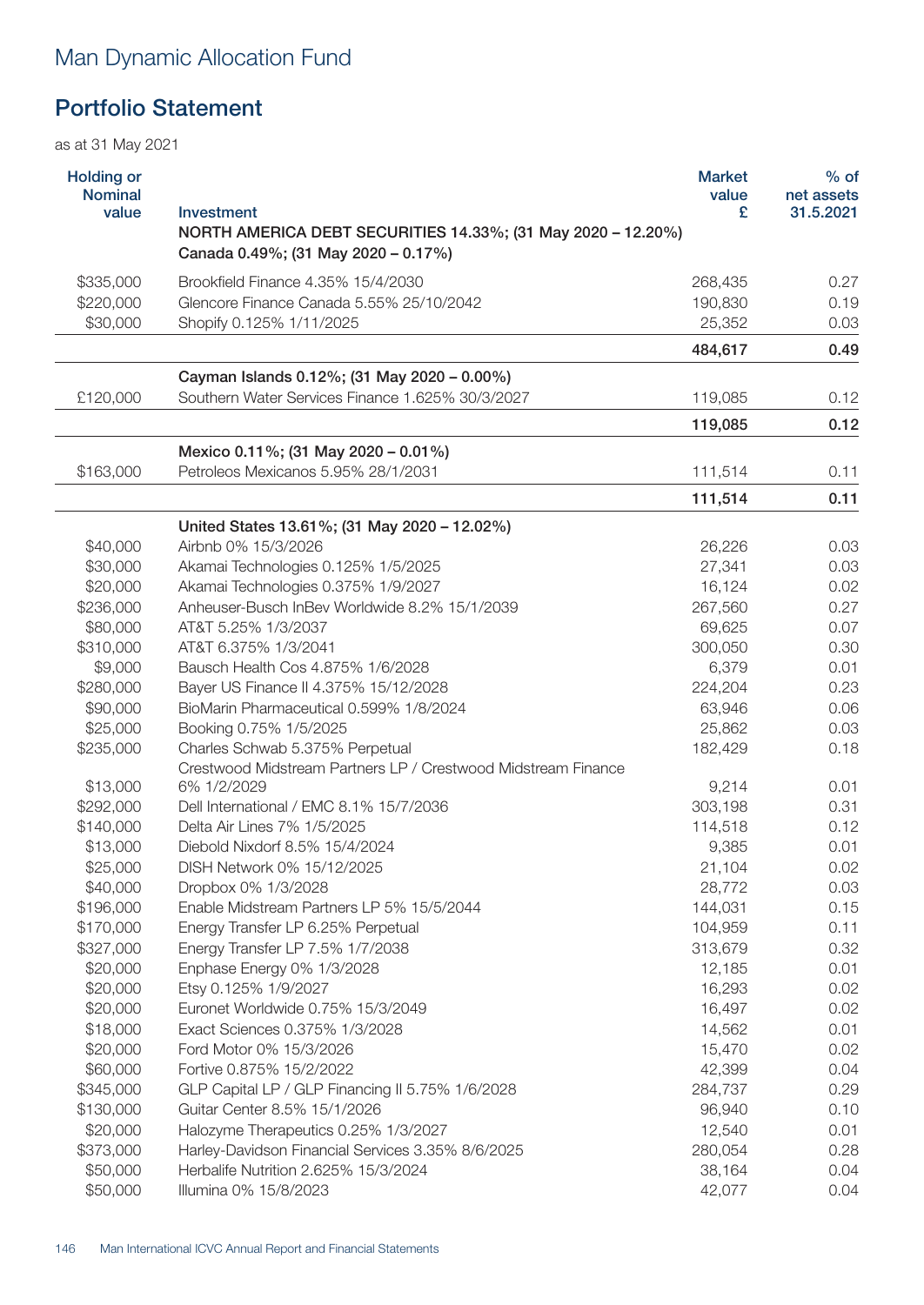| <b>Holding or</b><br><b>Nominal</b><br>value | Investment                                                      | <b>Market</b><br>value<br>£ | $%$ of<br>net assets<br>31.5.2021 |
|----------------------------------------------|-----------------------------------------------------------------|-----------------------------|-----------------------------------|
|                                              | <b>United States (continued)</b>                                |                             |                                   |
| \$25,000                                     | Integra LifeSciences 0.5% 15/8/2025                             | 19,576                      | 0.02                              |
| \$15,000                                     | Ionis Pharmaceuticals 0.125% 15/12/2024                         | 9,604                       | 0.01                              |
| \$50,000                                     | J2 Global 1.75% 1/11/2026                                       | 42,606                      | 0.04                              |
| \$310,000                                    | Jefferies Financial 6.625% 23/10/2043                           | 292,340                     | 0.29                              |
| \$139,000                                    | Laredo Petroleum 9.5% 15/1/2025                                 | 102,563                     | 0.10                              |
| \$10,000                                     | LendingTree 0.5% 15/7/2025                                      | 6,208                       | 0.01                              |
| \$100,000                                    | Liberty Broadband 1.25% 30/9/2050                               | 70,524                      | 0.07                              |
| \$50,000                                     | Liberty Media 1.375% 15/10/2023                                 | 44,634                      | 0.04                              |
| \$70,000                                     | Liberty Media Corp-Liberty Formula One 1% 30/1/2023             | 63,007                      | 0.06                              |
| \$10,000                                     | Ligand Pharmaceuticals 0.75% 15/5/2023                          | 6,835                       | 0.01                              |
| \$8,000                                      | Live Nation Entertainment 2.5% 15/3/2023                        | 8,041                       | 0.01                              |
| \$10,000                                     | Lumentum 0.5% 15/12/2026                                        | 7,554                       | 0.01                              |
| \$170,000                                    | Macy's Retail 5.875% 1/4/2029                                   | 127,389                     | 0.13                              |
| \$100,000                                    | Men's Wearhouse LLC/The 7% 1/7/2022                             | 616                         |                                   |
|                                              | Mileage Plus / Mileage Plus Intellectual Property Assets 6.5%   |                             |                                   |
| \$248,000                                    | 20/6/2027                                                       | 190,984                     | 0.19                              |
| \$15,000                                     | MP Materials 0.25% 1/4/2026                                     | 9,662                       | 0.01                              |
| £110,000                                     | MPT Operating Partnership LP / MPT Finance 3.375% 24/4/2030     | 112,208                     | 0.11                              |
| \$20,000                                     | New Relic 0.5% 1/5/2023                                         | 13,806                      | 0.01                              |
| \$30,000                                     | NRG Energy 2.75% 1/6/2048                                       | 22,687                      | 0.02                              |
| \$9,000                                      | Nutanix 0% 15/1/2023                                            | 6,363                       | 0.01                              |
| \$82,000                                     | Occidental Petroleum 4.3% 15/8/2039                             | 49,321                      | 0.05                              |
| \$35,000                                     | Palo Alto Networks 0.75% 1/7/2023                               | 35,394                      | 0.04                              |
| \$20,000                                     | Pegasystems 0.75% 1/3/2025                                      | 15,547                      | 0.02                              |
| \$10,000                                     | Proofpoint 0.25% 15/8/2024                                      | 8,776                       | 0.01                              |
| \$70,000                                     | Pure Storage 0.125% 15/4/2023                                   | 51,367                      | 0.05                              |
| \$169,000                                    | Rite Aid 8% 15/11/2026                                          | 123,409                     | 0.12                              |
| \$286,000                                    | Sizzling Platter / Sizzling Platter Finance 8.5% 28/11/2025     | 202,202                     | 0.20                              |
| \$42,000                                     | Southwest Airlines 2.625% 10/2/2030                             | 29,952                      | 0.03                              |
| \$102,000                                    | Southwestern Energy 8.375% 15/9/2028                            | 79,509                      | 0.08                              |
| \$5,000                                      | Splunk 0.5% 15/9/2023                                           | 3,836                       |                                   |
| \$11,000                                     | Splunk 1.125% 15/9/2025                                         | 8,589                       | 0.01                              |
| \$27,000                                     | T-Mobile USA 3.375% 15/4/2029                                   | 19,307                      | 0.02                              |
| \$27,000                                     | United Airlines 4.375% 15/4/2026                                | 19,683                      | 0.02                              |
| \$4,690,000                                  | United States Treasury Inflation Indexed Bonds 0.125% 15/1/2030 | 3,738,222                   | 3.77                              |
| \$4,650,000                                  | United States Treasury Inflation Indexed Bonds 0.125% 15/7/2030 | 3,733,653                   | 3.77                              |
| \$1,300,000                                  | United States Treasury Inflation Indexed Bonds 0.125% 15/1/2031 | 1,004,002                   | 1.01                              |
| \$40,000                                     | Viavi Solutions 1% 1/3/2024                                     | 39,624                      | 0.04                              |
| \$20,000                                     | Vishay Intertechnology 2.25% 15/6/2025                          | 15,246                      | 0.02                              |
| \$15,000                                     | Zynga 0.25% 1/6/2024                                            | 14,852                      | 0.01                              |
|                                              |                                                                 | 13,480,222                  | 13.61                             |
|                                              | NORTH AMERICA EQUITIES 0.66%; (31 May 2020 - 0.00%)             |                             |                                   |
|                                              | United States 0.66%; (31 May 2020 - 0.00%)                      |                             |                                   |
| 198                                          | Adobe                                                           | 70,241                      | 0.07                              |
| 272                                          | <b>ANSYS</b>                                                    | 64,662                      | 0.07                              |
| 214                                          | <b>APA</b>                                                      | 3,130                       |                                   |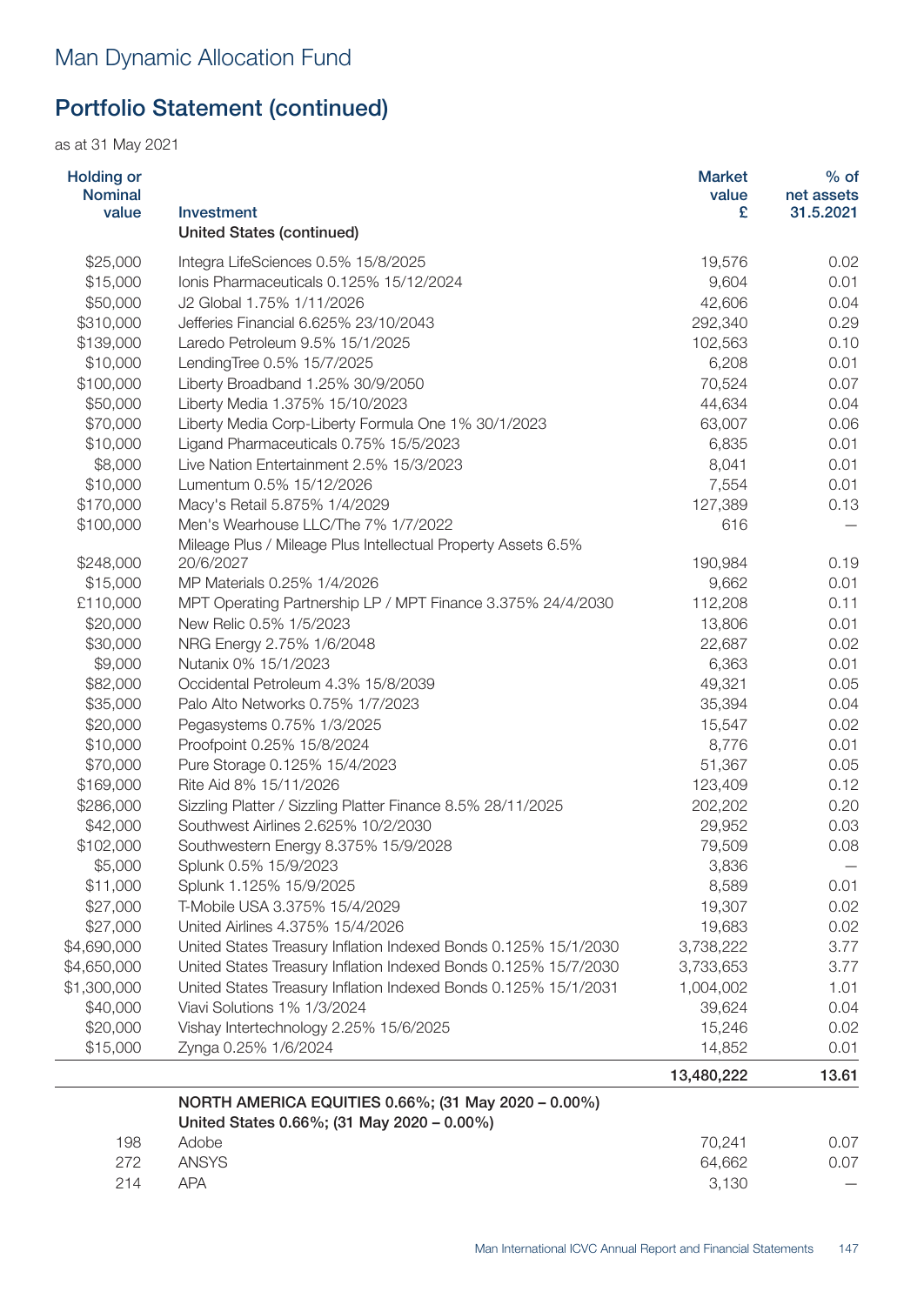as at 31 May 2021

| <b>Holding or</b><br><b>Nominal</b><br>value | Investment<br><b>United States (continued)</b>                                                                 | <b>Market</b><br>value<br>£ | $%$ of<br>net assets<br>31.5.2021 |
|----------------------------------------------|----------------------------------------------------------------------------------------------------------------|-----------------------------|-----------------------------------|
| $\overline{4}$                               | <b>Bank of America</b>                                                                                         | 119                         |                                   |
| $\overline{4}$                               | Bank of New York Mellon                                                                                        | 147                         |                                   |
| 283                                          | Cabot Oil & Gas                                                                                                | 3,265                       |                                   |
| 3                                            | CenterPoint Energy                                                                                             | 53                          |                                   |
| 71                                           | ConocoPhillips                                                                                                 | 2,784                       |                                   |
| 164                                          | Devon Energy                                                                                                   | 3,064                       |                                   |
| 755                                          | <b>Edwards Lifesciences</b>                                                                                    | 50,941                      | 0.05                              |
| 1                                            | Fiserv                                                                                                         | 81                          |                                   |
| 1                                            | Gartner                                                                                                        | 163                         |                                   |
| 141                                          | Halliburton                                                                                                    | 2,227                       |                                   |
| 121                                          | <b>IDEXX Laboratories</b>                                                                                      | 47,504                      | 0.05                              |
| 132                                          | Illumina                                                                                                       | 37,668                      | 0.04                              |
| 3                                            | Kinder Morgan                                                                                                  | 39                          |                                   |
| 216                                          | Marathon Oil                                                                                                   | 1,839                       |                                   |
| 416                                          | Microsoft                                                                                                      | 73,101                      | 0.07                              |
| 920                                          | <b>NIKE</b>                                                                                                    | 88,324                      | 0.09                              |
| 194                                          | <b>NOV</b>                                                                                                     | 2,200                       |                                   |
| 1                                            | Progressive                                                                                                    | 70                          |                                   |
| 571                                          | Qualtrics International                                                                                        | 13,834                      | 0.01                              |
| 221                                          | S&P Global                                                                                                     | 58,949                      | 0.06                              |
| 399                                          | <b>Talos Energy</b>                                                                                            | 3,980                       | 0.01                              |
| 1,772                                        | Transocean                                                                                                     | 4,699                       | 0.01                              |
| 4                                            | <b>Truist Financial</b>                                                                                        | 174                         |                                   |
| 504                                          | Visa                                                                                                           | 80,640                      | 0.08                              |
| 358                                          | Zoetis                                                                                                         | 44,496                      | 0.05                              |
|                                              |                                                                                                                | 658,394                     | 0.66                              |
|                                              | UNITED KINGDOM DEBT SECURITIES 43.11%; (31 May 2020 - 58.07%)<br>United Kingdom 43.11%; (31 May 2020 - 58.07%) |                             |                                   |
| £100,000                                     | Bellis Finco 4% 16/2/2027                                                                                      | 99,790                      | 0.10                              |
| £100,000                                     | BP Capital Markets 1% 28/4/2023                                                                                | 104,144                     | 0.10                              |
| £300,000                                     | BP Capital Markets 4.25% Perpetual                                                                             | 315,954                     | 0.32                              |
| £176,000                                     | Co-Operative Bank Finance 9% 27/11/2025                                                                        | 193,600                     | 0.20                              |
| \$499,660                                    | EnQuest 7% 15/10/2023                                                                                          | 308,443                     | 0.31                              |
| £255,000                                     | Galaxy Bidco 6.5% 31/7/2026                                                                                    | 268,413                     | 0.27                              |
| £124,000                                     | Gatwick Airport Finance 4.375% 7/4/2026                                                                        | 125,304                     | 0.13                              |
| £100,000                                     | Iceland Bondco 4.625% 15/3/2025                                                                                | 98,063                      | 0.10                              |
| £155,000                                     | Inspired Entertainment Financing 7.875% 1/6/2026                                                               | 158,102                     | 0.16                              |
| \$376,000                                    | Ithaca Energy North Sea 9.375% 15/7/2024                                                                       | 267,154                     | 0.27                              |
| £119,000                                     | Jerrold Finco 4.875% 15/1/2026                                                                                 | 122,576                     | 0.12                              |
| £212,000                                     | Jerrold Finco 5.25% 15/1/2027                                                                                  | 218,865                     | 0.22                              |
| £286,000                                     | Legal & General 5.625% Perpetual                                                                               | 314,580                     | 0.32                              |

£200,000 Matalan Finance 6.75% 31/1/2023 181,770 0.18 \$200,000 Phoenix 4.75% 4/9/2031 150,545 150,545 0.15 £56,613 Pizza Express 8% Notes 11/05/25 0% 11/5/2025 99,072 0.10 £13,862 Pizza Express A 7.5% Bonds 31/12/49 0% 31/12/2049 36,734 0.04 £5,659 Pizza Express B 0% Bonds 31/12/49 0% 31/12/2049 — —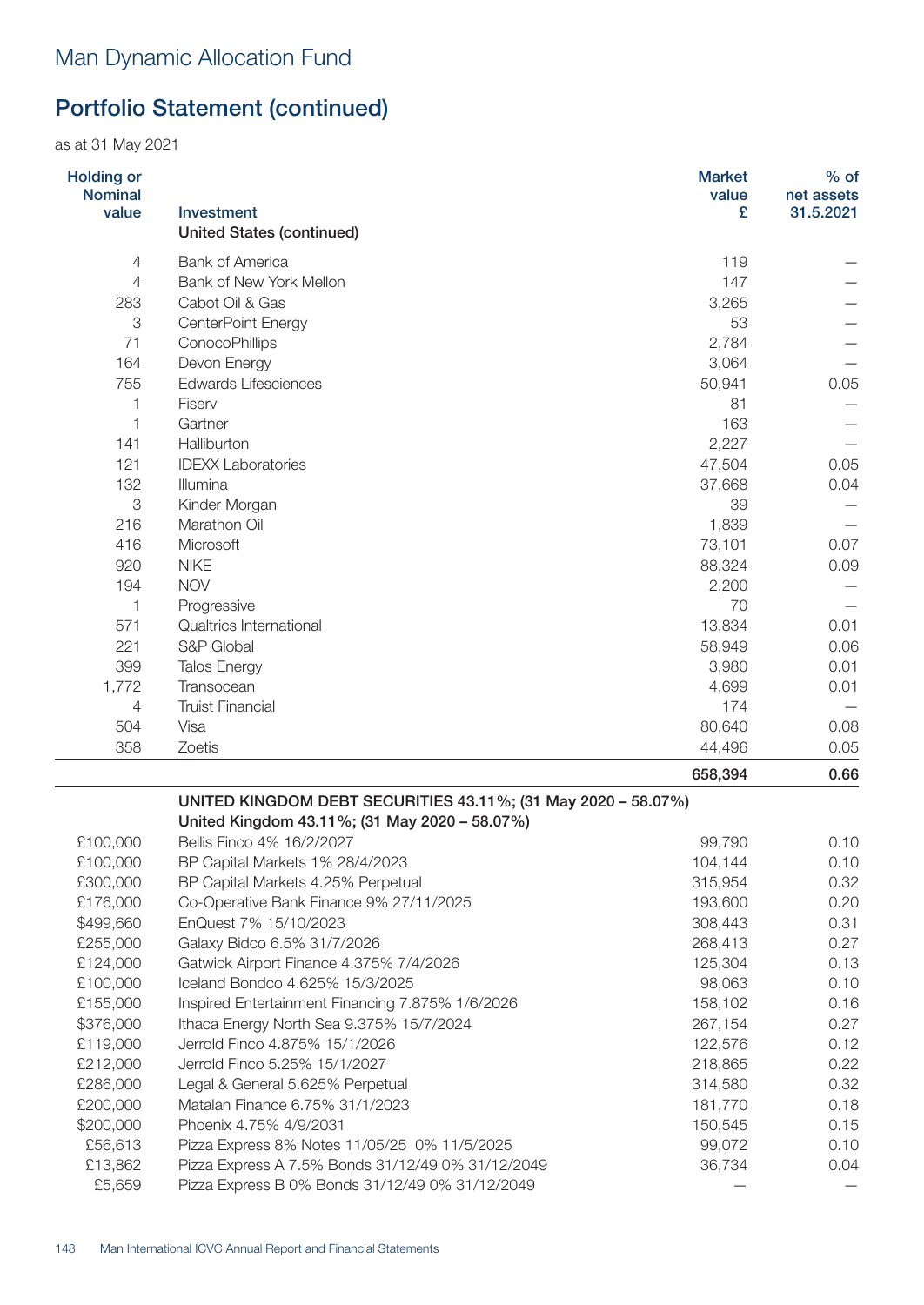as at 31 May 2021

| <b>Holding or</b><br><b>Nominal</b><br>value | Investment<br><b>United Kingdom (continued)</b>      | <b>Market</b><br>value<br>£ | $%$ of<br>net assets<br>31.5.2021 |
|----------------------------------------------|------------------------------------------------------|-----------------------------|-----------------------------------|
| £19,808                                      | Pizza Express C 0% Bonds 31/12/49 0% 31/12/2049      |                             |                                   |
| £106,000                                     | Provident Financial 8.25% 4/6/2023                   | 106,526                     | 0.11                              |
| \$200,000                                    | Siccar Point Energy Bonds 9% 4/3/2026                | 140,696                     | 0.14                              |
| £130,000                                     | Tesco 6% 14/12/2029                                  | 167,505                     | 0.17                              |
| £10,000,000                                  | United Kingdom Gilt 3.75% 7/9/2021                   | 10,093,150                  | 10.19                             |
| £7,000,000                                   | United Kingdom Treasury Bill 0% 26/7/2021            | 6,999,370                   | 7.07                              |
| £4,000,000                                   | United Kingdom Treasury Bill 0% 16/8/2021            | 3,999,480                   | 4.04                              |
| £8,000,000                                   | United Kingdom Treasury Bill 0% 4/10/2021            | 7,998,320                   | 8.07                              |
| £10,000,000                                  | United Kingdom Treasury Bond 8% 7/6/2021             | 10,005,950                  | 10.10                             |
| £127,000                                     | Very Funding 7.75% 15/11/2022                        | 128,000                     | 0.13                              |
|                                              |                                                      | 42,702,106                  | 43.11                             |
|                                              | UNITED KINGDOM EQUITIES 6.15%; (31 May 2020 - 4.87%) |                             |                                   |
|                                              | United Kingdom 6.15%; (31 May 2020 - 4.87%)          |                             |                                   |
| 17,231                                       | 3i                                                   | 214,095                     | 0.22                              |
| 2,462                                        | Abcam                                                | 34,862                      | 0.04                              |
| 8                                            | Admiral                                              | 235                         |                                   |
| 2,713                                        | Anglo American                                       | 85,052                      | 0.09                              |
| 2,738                                        | Ashtead                                              | 140,952                     | 0.14                              |
| 5,229                                        | AstraZeneca                                          | 420,725                     | 0.43                              |
| 12,209                                       | Auto Trader                                          | 68,542                      | 0.07                              |
| 3,493                                        | <b>AVEVA</b>                                         | 122,115                     | 0.12                              |
| 78,437                                       | <b>Barclays</b>                                      | 143,618                     | 0.14                              |
| 1,489                                        | Berkeley                                             | 69,626                      | 0.07                              |
| 25,395                                       | BT                                                   | 44,403                      | 0.05                              |
| 11,853                                       | Capita                                               | 4,772                       | 0.01                              |
| 7,070                                        | Cineworld                                            | 6,557                       | 0.01                              |
| 1,481                                        | Croda International                                  | 103,433                     | 0.11                              |
| 8,853                                        | Diageo                                               | 301,356                     | 0.30                              |
| 2,932                                        | Dr. Martens                                          | 14,337                      | 0.01                              |
| 2,602                                        | Dunelm                                               | 38,119                      | 0.04                              |
| 11,108                                       | easyJet                                              | 111,802                     | 0.11                              |
| 8,403                                        | Electrocomponents                                    | 83,148                      | 0.08                              |
| 2,158                                        | Ferguson                                             | 206,823                     | 0.21                              |
| 1,490                                        | Greggs                                               | 37,071                      | 0.04                              |
| 19,435                                       | Hammerson                                            | 7,764                       | 0.01                              |
| 44,192                                       | Hays                                                 | 76,452                      | 0.08                              |
| 8,826                                        | Howden Joinery                                       | 70,343                      | 0.07                              |
| 3,219                                        | IMI                                                  | 53,403                      | 0.05                              |
| 5,553                                        | Inchcape                                             | 43,397                      | 0.05                              |

2,848 InterContinental Hotels 140,150 0.14 5,750 Intermediate Capital 120,808 0.12 8,246 JD Sports Fashion 2008 2009 12:00 12:00 12:00 12:00 12:00 12:00 12:00 12:00 12:00 12:00 12:00 12:00 12:0 75,537 Legal & General 214,676 0.22 2,831 London Stock Exchange 214,363 0.22 15,578 Meggitt 79,230 0.08 83,367 Melrose Industries 2008 143,975 0.15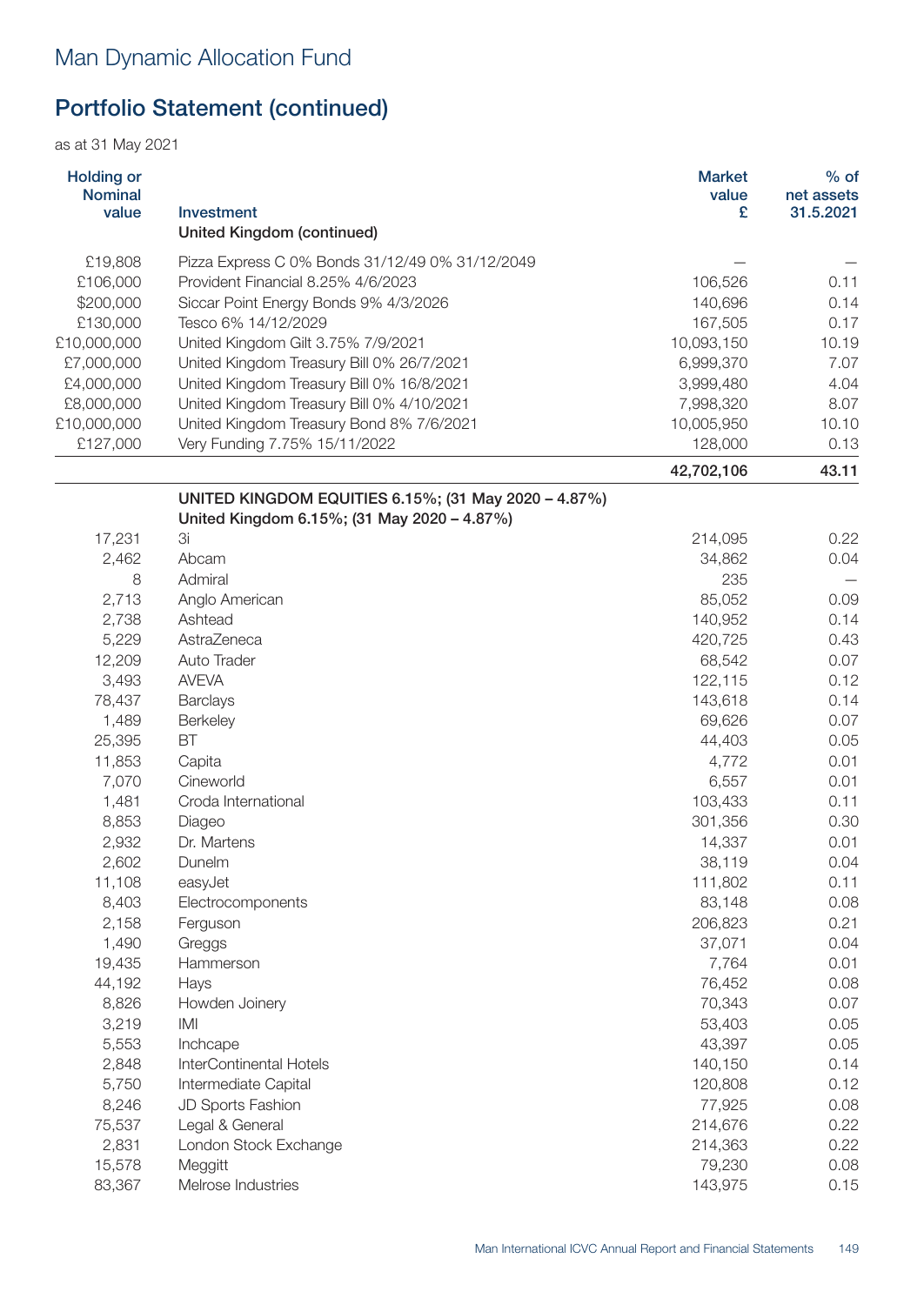| <b>Holding or</b><br><b>Nominal</b><br>value | Investment                                                                                  | <b>Market</b><br>value<br>£ | $%$ of<br>net assets<br>31.5.2021 |
|----------------------------------------------|---------------------------------------------------------------------------------------------|-----------------------------|-----------------------------------|
|                                              | <b>United Kingdom (continued)</b>                                                           |                             |                                   |
| 1,086                                        | Micro Focus International                                                                   | 5,647                       | 0.01                              |
| 5,372                                        | Mondi<br>NatWest                                                                            | 102,417                     | 0.10                              |
| 59,999<br>2,042                              | <b>Next</b>                                                                                 | 124,198<br>166,586          | 0.13<br>0.17                      |
| 1,454                                        | Ocado                                                                                       | 27,459                      | 0.03                              |
| 1,658                                        | Pizza Express                                                                               |                             |                                   |
| 28,451                                       | Pizza Express Preference Shares                                                             |                             |                                   |
| 6,332                                        | Prudential                                                                                  | 95,044                      | 0.09                              |
| 1,286                                        | <b>Reckitt Benckiser</b>                                                                    | 81,880                      | 0.08                              |
| 12,083                                       | <b>RELX</b>                                                                                 | 222,146                     | 0.22                              |
| 37,126                                       | Rentokil Initial                                                                            | 175,903                     | 0.18                              |
| 3,278                                        | Rio Tinto                                                                                   | 198,778                     | 0.20                              |
| 7,052                                        | S4 Capital                                                                                  | 39,139                      | 0.04                              |
| $\Theta$                                     | Sage                                                                                        | 59                          |                                   |
| 10,250                                       | Segro                                                                                       | 106,959                     | 0.11                              |
| 53,999                                       | Serco                                                                                       | 72,899                      | 0.07                              |
| 3                                            | Spectris                                                                                    | 96                          |                                   |
| 4,695                                        | <b>SSE</b>                                                                                  | 72,397                      | 0.07                              |
| 8,532                                        | St James's Place                                                                            | 119,192                     | 0.12                              |
| 25,933                                       | <b>Standard Chartered</b>                                                                   | 131,688                     | 0.13                              |
| 8,566                                        | Tate & Lyle                                                                                 | 65,615                      | 0.06                              |
| 48,516                                       | <b>Taylor Wimpey</b>                                                                        | 83,156                      | 0.08                              |
| 1,595                                        | TechnipFMC                                                                                  | 9,638                       | 0.01                              |
| 47                                           | Tesco                                                                                       | 105                         |                                   |
| 6,736                                        | <b>THG</b>                                                                                  | 41,022                      | 0.04                              |
| 2,004                                        | <b>Travis Perkins</b>                                                                       | 32,905                      | 0.03                              |
| 11,922                                       | <b>Tullow Oil</b>                                                                           | 6,114                       | 0.01                              |
| 1,086                                        | Unilever                                                                                    | 45,552                      | 0.05                              |
| 3,393                                        | <b>UNITE</b>                                                                                | 38,511                      | 0.04                              |
| 5                                            | <b>Victrex</b>                                                                              | 121                         |                                   |
| 49,150                                       | Vodafone                                                                                    | 63,060                      | 0.06                              |
| 10,053                                       | Watches of Switzerland                                                                      | 79,016                      | 0.08                              |
| 7,312                                        | Weir                                                                                        | 140,317                     | 0.14                              |
| 4,085                                        | <b>WH Smith</b>                                                                             | 70,630                      | 0.07                              |
| 5,294                                        | Whitbread                                                                                   | 168,455                     | 0.17                              |
| 2,246                                        | Wickes                                                                                      | 5,750                       |                                   |
| 113                                          | Wm Morrison Supermarkets                                                                    | 200                         |                                   |
|                                              |                                                                                             | 6,086,783                   | 6.15                              |
|                                              | EUROPE DEBT SECURITIES 7.82%; (31 May 2020 - 5.35%)<br>Austria 0.09%; (31 May 2020 - 0.00%) |                             |                                   |
| €100,000                                     | Lenzing 5.75% Perpetual                                                                     | 90,120                      | 0.09                              |
|                                              |                                                                                             | 90,120                      | 0.09                              |
|                                              | Belgium 0.09%; (31 May 2020 - 0.00%)                                                        |                             |                                   |
| €100,000                                     | Umicore 0% 23/6/2025                                                                        | 94,185                      | 0.09                              |
|                                              |                                                                                             | 94,185                      | 0.09                              |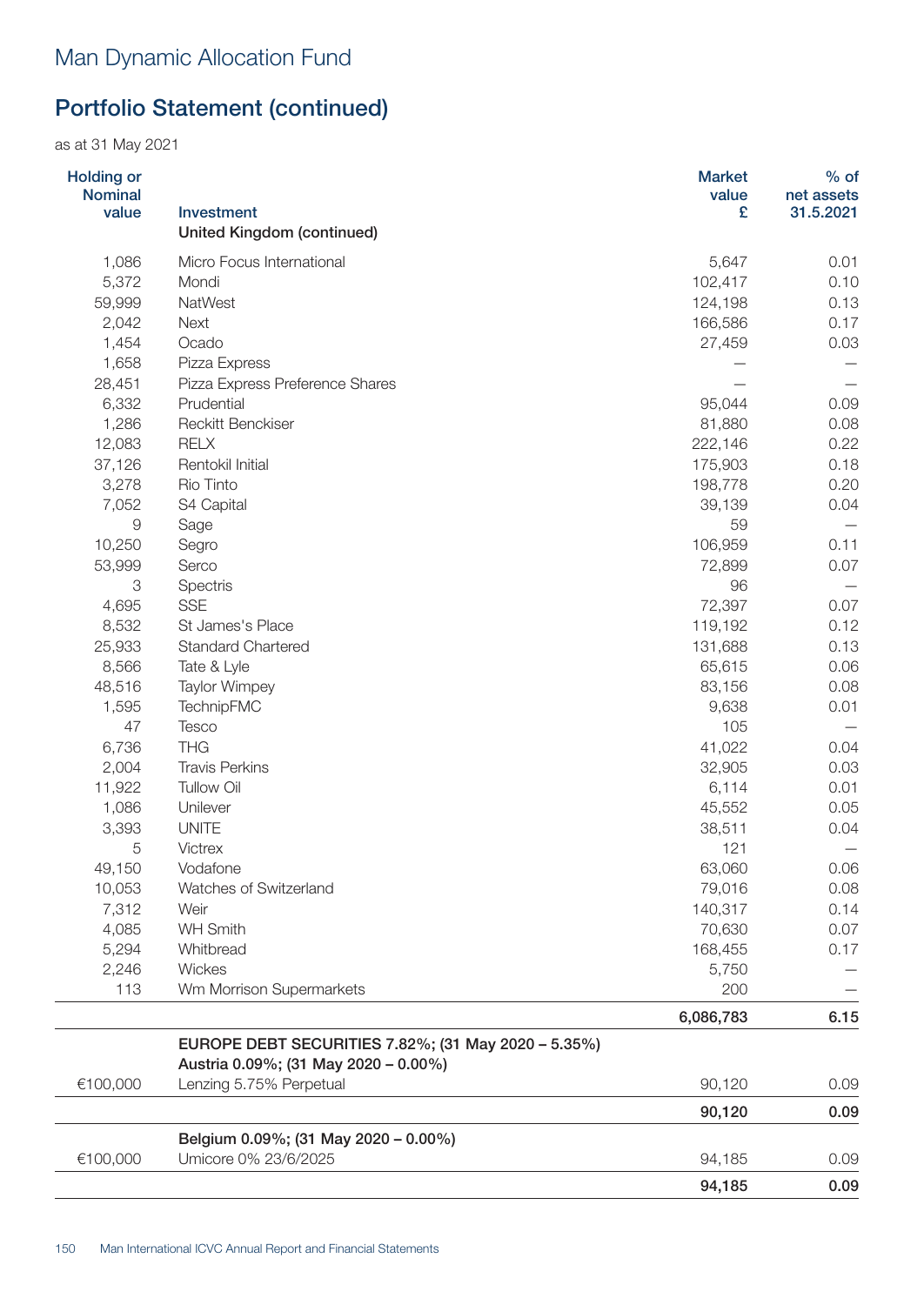| <b>Holding or</b><br><b>Nominal</b><br>value | Investment<br>Czech Republic 0.08%; (31 May 2020 - 0.08%)                                       | <b>Market</b><br>value<br>£ | $%$ of<br>net assets<br>31.5.2021 |
|----------------------------------------------|-------------------------------------------------------------------------------------------------|-----------------------------|-----------------------------------|
| €100,000                                     | Sazka 3.875% 15/2/2027                                                                          | 84,459                      | 0.08                              |
|                                              |                                                                                                 | 84,459                      | 0.08                              |
|                                              | France 0.62%; (31 May 2020 - 0.78%)                                                             |                             |                                   |
| €4,500                                       | Electricite de France 0% 14/9/2024                                                              | 58,272                      | 0.06                              |
| €200,000                                     | Electricite de France 3.375% Perpetual                                                          | 178,264                     | 0.18                              |
| €162,000                                     | Goldstory SASU 5.375% 1/3/2026                                                                  | 141,978                     | 0.14                              |
| €1,000                                       | Korian 0.875% 6/3/2027                                                                          | 48,790                      | 0.05                              |
| €250                                         | Safran 0% 21/6/2023                                                                             | 32,359                      | 0.03                              |
| \$200,000                                    | TotalEnergies 0.5% 2/12/2022                                                                    | 144,031                     | 0.15                              |
| €150                                         | Ubisoft Entertainment 0% 24/9/2024                                                              | 14,821                      | 0.01                              |
|                                              |                                                                                                 | 618,515                     | 0.62                              |
|                                              | Germany 0.75%; (31 May 2020 - 0.89%)                                                            |                             |                                   |
| €145,000                                     | Adler Pelzer 4.125% 1/4/2024                                                                    | 119,408                     | 0.12                              |
| \$250,000                                    | BASF 0.925% 9/3/2023                                                                            | 176,858                     | 0.18                              |
| €115,000                                     | HT Troplast 9.25% 15/7/2025                                                                     | 108,594                     | 0.11                              |
| €100,000                                     | IKB Deutsche Industriebank 4% 31/1/2028                                                         | 87,136                      | 0.09                              |
| €300,000                                     | Safari Verwaltungs 5.375% 30/11/2022                                                            | 248,366                     | 0.25                              |
|                                              |                                                                                                 | 740,362                     | 0.75                              |
|                                              | Guernsey 0.18%; (31 May 2020 - 0.00%)                                                           |                             |                                   |
| \$250,000                                    | Pershing Square 3.25% 15/11/2030                                                                | 174,637                     | 0.18                              |
|                                              |                                                                                                 | 174,637                     | 0.18                              |
|                                              | Isle of Man 0.09%; (31 May 2020 - 0.19%)                                                        |                             |                                   |
| €100,000                                     | Playtech 4.25% 7/3/2026                                                                         | 88,625                      | 0.09                              |
|                                              |                                                                                                 | 88,625                      | 0.09                              |
|                                              | Italy 0.87%; (31 May 2020 - 1.03%)                                                              |                             |                                   |
| €300,000                                     | Almaviva-The Italian Innovation 7.25% 15/10/2022                                                | 262,491                     | 0.26                              |
| €100,000                                     | Assicurazioni Generali 4.596% Perpetual                                                         | 96,229                      | 0.10                              |
| €267,000                                     | Banca Monte dei Paschi di Siena 2.625% 28/4/2025                                                | 235,803                     | 0.24                              |
| €100,000                                     | Centurion Bidco 5.875% 30/9/2026                                                                | 89,784                      | 0.09                              |
| €100,000                                     | Marcolin 6.125% 15/11/2026                                                                      | 87,266                      | 0.09                              |
| €100,000                                     | Snam 0% 20/3/2022                                                                               | 88,801                      | 0.09                              |
|                                              |                                                                                                 | 860,374                     | 0.87                              |
|                                              | Jersey 0.23%; (31 May 2020 - 0.00%)                                                             |                             |                                   |
| £200,000                                     | AA Bond 6.269% 2/7/2043                                                                         | 224,973                     | 0.23                              |
|                                              |                                                                                                 | 224,973                     | 0.23                              |
|                                              | Luxembourg 2.26%; (31 May 2020 - 0.89%)                                                         |                             |                                   |
| £174,000                                     | Allied Universal Holdco LLC/Allied Universal Finance Corp/Atlas<br>Luxco 4 Sarl 4.875% 1/6/2028 | 174,155                     | 0.18                              |
| £100,000                                     | Aroundtown 4.75% Perpetual                                                                      | 105,625                     | 0.11                              |
| \$144,000                                    | Atento Luxco 1 8% 10/2/2026                                                                     | 110,175                     | 0.11                              |
| \$200,000                                    | Cirsa Finance International Sarl 7.875% 20/12/2023                                              | 143,159                     | 0.14                              |
| €100,000                                     | Citigroup Global Markets Funding Luxembourg 0.5% 4/8/2023                                       | 91,248                      | 0.09                              |
|                                              |                                                                                                 |                             |                                   |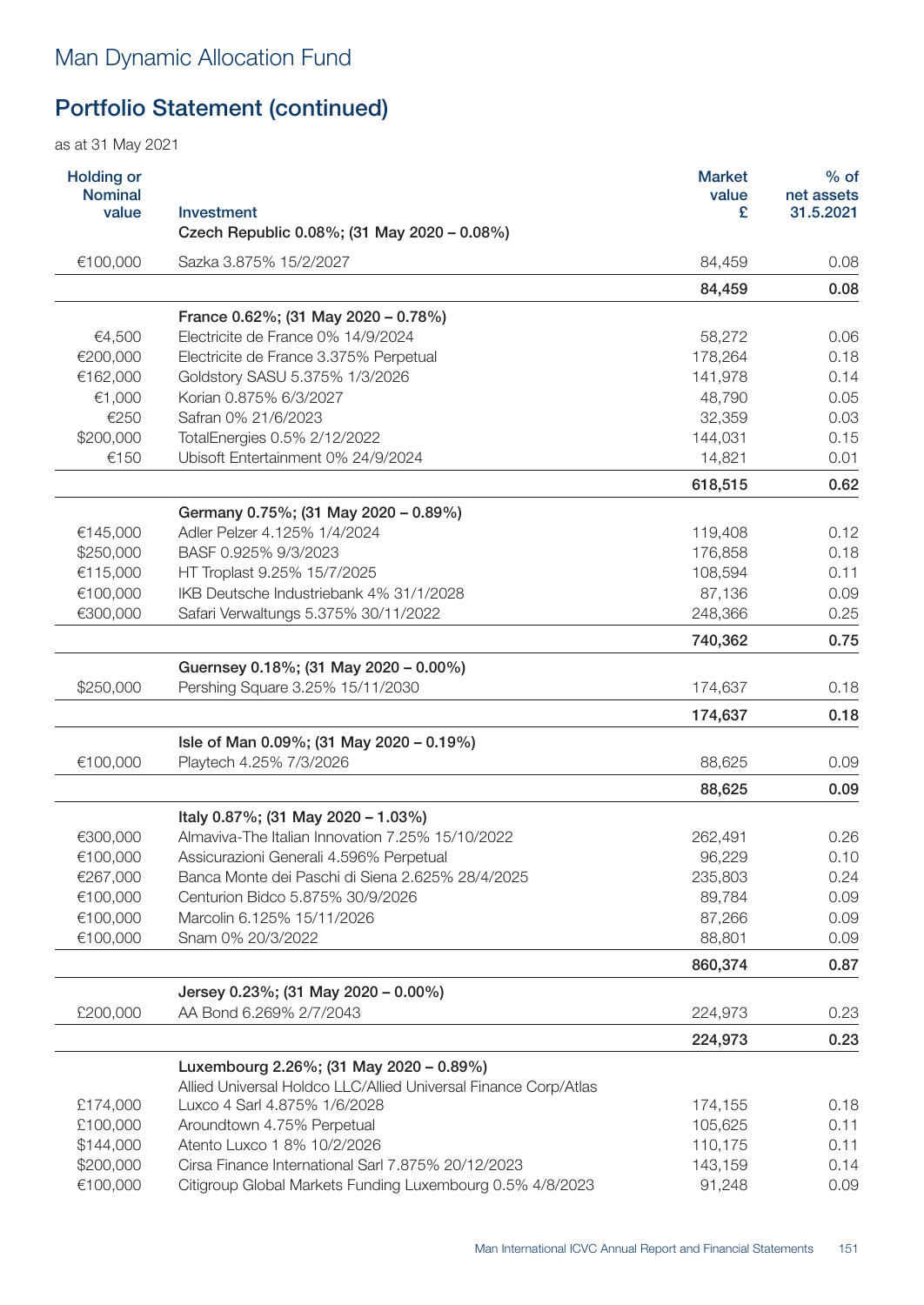| <b>Holding or</b><br><b>Nominal</b><br>value | Investment<br>Luxembourg (continued)                     | <b>Market</b><br>value<br>£ | $%$ of<br>net assets<br>31.5.2021 |
|----------------------------------------------|----------------------------------------------------------|-----------------------------|-----------------------------------|
| €100,000                                     | ContourGlobal Power 2.75% 1/1/2026                       | 86,603                      | 0.09                              |
| \$555,000                                    | GOL Equity Finance 3.75% 15/7/2024                       | 361,605                     | 0.37                              |
| €164,744                                     | LHMC Finco 2 Sarl 7.25% 2/10/2025                        | 135,858                     | 0.14                              |
| €393,000                                     | Odyssey Europe Holdco Sarl 8% 15/5/2023                  | 299,161                     | 0.30                              |
| €100,000                                     | Oliver Capital Sarl 0% 29/12/2023                        | 93,888                      | 0.09                              |
| €164,000                                     | Paper Industries Intermediate Financing Sarl 6% 1/3/2025 | 105,685                     | 0.11                              |
| €127,000                                     | Summer BC Holdco A Sarl 9.25% 31/10/2027                 | 106,053                     | 0.11                              |
| €233,000                                     | Summer BC Holdco B SARL 5.75% 31/10/2026                 | 208,778                     | 0.21                              |
| €35,000                                      | Telecom Italia Finance 7.75% 24/1/2033                   | 43,995                      | 0.04                              |
| €200,000                                     | Vivion Investments Sarl 3% 8/8/2024                      | 170,119                     | 0.17                              |
|                                              |                                                          | 2,236,107                   | 2.26                              |
|                                              | Netherlands 1.44%; (31 May 2020 - 0.52%)                 |                             |                                   |
| €100,000                                     | America Movil 0% 2/3/2024                                | 90,865                      | 0.09                              |
| \$225,587                                    | Bluewater 10% 28/11/2023                                 | 155,523                     | 0.16                              |
| €103,000                                     | Diebold Nixdorf Dutch 9% 15/7/2025                       | 97,621                      | 0.10                              |
| €64,900                                      | ING Groep 0.25% Perpetual                                | 54,445                      | 0.06                              |
| €105,000                                     | IPD 3 5.5% 1/12/2025                                     | 91,204                      | 0.09                              |
| €100,000                                     | Just Eat Takeaway.com 0% 9/8/2025                        | 80,617                      | 0.08                              |
| €100,000                                     | Maxeda DIY 5.875% 1/10/2026                              | 88,284                      | 0.09                              |
| \$200,000                                    | Qiagen 0.5% 13/9/2023                                    | 178,639                     | 0.18                              |
| €69,358                                      | Selecta 8% 1/4/2026                                      | 60,814                      | 0.06                              |
| €23,991                                      | Selecta 10% 1/7/2026                                     | 19,191                      | 0.02                              |
| \$400,000                                    | Syngenta Finance 5.182% 24/4/2028                        | 310,075                     | 0.31                              |
| €200,000                                     | Volkswagen International Finance 4.625% Perpetual        | 198,171                     | 0.20                              |
|                                              |                                                          | 1,425,449                   | 1.44                              |
|                                              | Norway 0.44%; (31 May 2020 - 0.12%)                      |                             |                                   |
| \$200,000                                    | Airswift Global 8.6675% 12/5/2025                        | 139,022                     | 0.14                              |
| \$260,000                                    | Aker BP 3.75% 15/1/2030                                  | 193,349                     | 0.19                              |
| \$150,000                                    | Norwegian Energy 9% 17/6/2026                            | 105,522                     | 0.11                              |
|                                              |                                                          | 437,893                     | 0.44                              |
|                                              | Portugal 0.35%; (31 May 2020 - 0.24%)                    |                             |                                   |
| €100,000                                     | Banco Comercial Portugues 3.871% 27/3/2030               | 85,154                      | 0.09                              |
| €100,000                                     | Banco Comercial Portugues 4.5% 7/12/2027                 | 87,749                      | 0.09                              |
| €200,000                                     | Novo Banco 8.5% 6/7/2028                                 | 172,888                     | 0.17                              |
|                                              |                                                          | 345,791                     | 0.35                              |
|                                              | Republic of Ireland 0.16%; (31 May 2020 - 0.16%)         |                             |                                   |
| \$200,000                                    | Jazz Investments   1.5% 15/8/2024                        | 155,386                     | 0.16                              |
|                                              |                                                          | 155,386                     | 0.16                              |
|                                              | Spain 0.17%; (31 May 2020 - 0.30%)                       |                             |                                   |
| €100,000                                     | Tendam Brands SAU 5% 15/9/2024                           | 82,400                      | 0.08                              |
| €100,000                                     | Tendam Brands SAU 5.25% 15/9/2024                        | 82,931                      | 0.09                              |
|                                              |                                                          | 165,331                     | 0.17                              |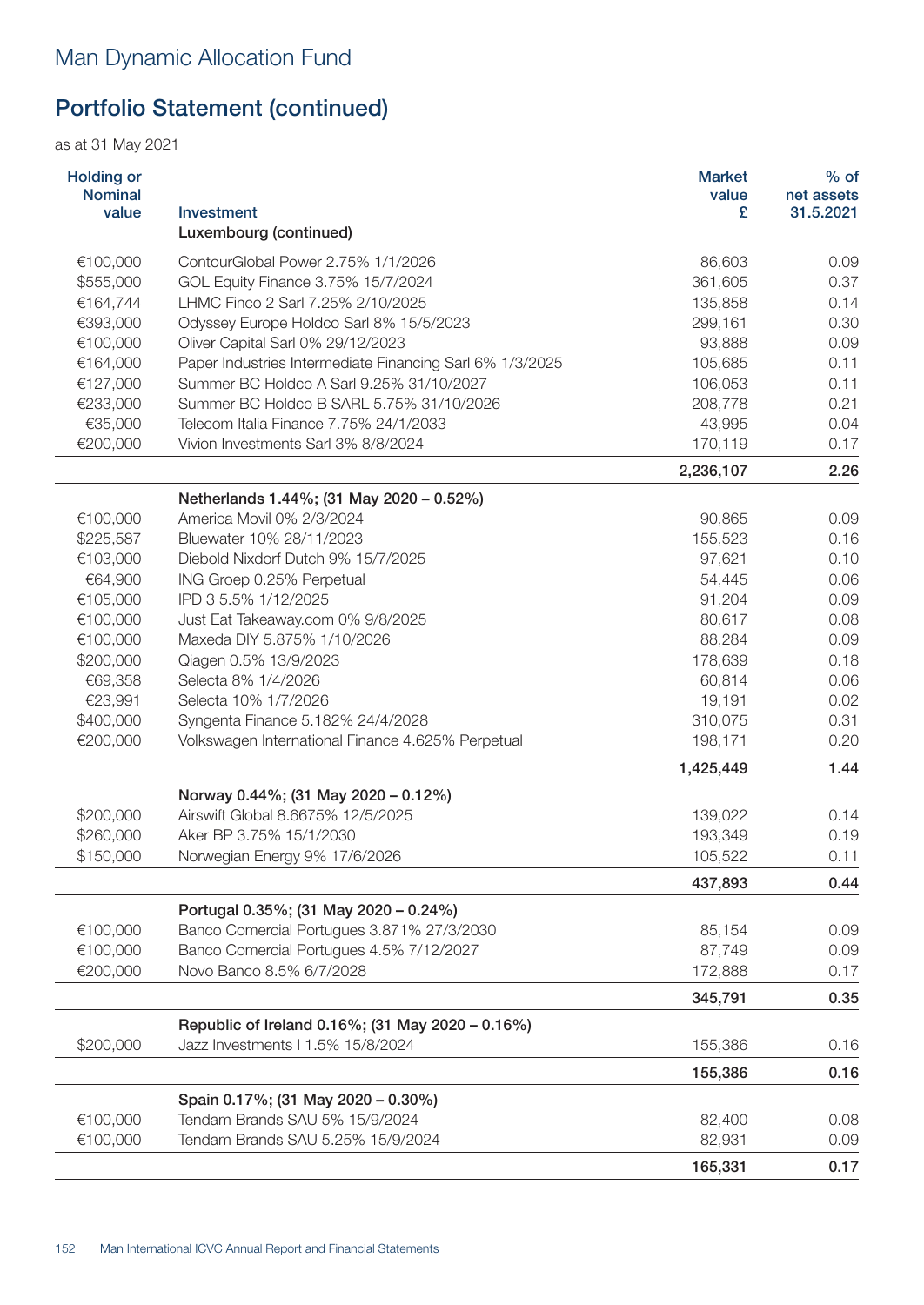as at 31 May 2021

| <b>Holding or</b><br><b>Nominal</b> |                                                                                      | <b>Market</b><br>value | $%$ of<br>net assets |
|-------------------------------------|--------------------------------------------------------------------------------------|------------------------|----------------------|
| value                               | Investment                                                                           | £                      | 31.5.2021            |
|                                     | Sweden 0.00%; (31 May 2020 - 0.09%)                                                  |                        |                      |
|                                     | Switzerland 0.00%; (31 May 2020 - 0.06%)                                             |                        |                      |
|                                     | EUROPE EQUITIES 3.71%; (31 May 2020 - 0.66%)<br>Austria 0.01%; (31 May 2020 - 0.00%) |                        |                      |
| 303                                 | Raiffeisen Bank International                                                        | 5,082                  | 0.01                 |
|                                     |                                                                                      |                        |                      |
|                                     |                                                                                      | 5,082                  | 0.01                 |
|                                     | Denmark 0.38%; (31 May 2020 - 0.00%)                                                 |                        |                      |
| 936                                 | Carlsberg                                                                            | 120,641                | 0.12                 |
| 1,036                               | Christian Hansen                                                                     | 65,633                 | 0.07                 |
| 1,608                               | Novo Nordisk class "B" shares                                                        | 89,653                 | 0.09                 |
| 3,806                               | Vestas Wind Systems                                                                  | 104,317                | 0.10                 |
|                                     |                                                                                      | 380,244                | 0.38                 |
|                                     | Finland 0.10%; (31 May 2020 - 0.00%)                                                 |                        |                      |
| 2,115                               | Neste                                                                                | 97,727                 | 0.10                 |
|                                     |                                                                                      | 97,727                 | 0.10                 |
|                                     | France 0.25%; (31 May 2020 - 0.00%)                                                  |                        |                      |
| 25                                  | Air France-KLM                                                                       | 99                     |                      |
| 118                                 | <b>BNP Paribas</b>                                                                   | 5,669                  |                      |
| 380                                 | <b>CNP Assurances</b>                                                                | 4,846                  | 0.01                 |
| $\overline{7}$                      | <b>Credit Agricole</b>                                                               | 73                     |                      |
| 11                                  | Electricite de France                                                                | 108                    |                      |
| 255                                 | <b>Essilor International</b>                                                         | 31,111                 | 0.03                 |
| 280                                 | Klepierre                                                                            | 5,694                  | 0.01                 |
| 357                                 | L'Oreal                                                                              | 113,063                | 0.11                 |
| 131                                 | LVMH Moet Hennessy                                                                   | 73,455                 | 0.08                 |
| 192                                 | <b>SCOR</b>                                                                          | 4,391                  |                      |
| 303                                 | Societe Generale                                                                     | 6,830                  | 0.01                 |
| 81                                  | Unibail-Rodamco-Westfield                                                            | 4,959                  |                      |
|                                     |                                                                                      | 250,298                | 0.25                 |
|                                     | Germany 0.69%; (31 May 2020 - 0.00%)                                                 |                        |                      |
| 809                                 | Delivery Hero                                                                        | 78,040                 | 0.08                 |
| 1,318                               | Deutsche Wohnen                                                                      | 59,155                 | 0.06                 |
| 1,171                               | <b>KION</b>                                                                          | 87,890                 | 0.09                 |
| 858                                 | <b>MYT Netherlands Parent</b>                                                        | 19,001                 | 0.02                 |
| 1,262                               | Puma                                                                                 | 102,124                | 0.10                 |
| 36                                  | Rational                                                                             | 22,685                 | 0.02                 |
| 2,693                               | <b>RWE</b>                                                                           | 71,575                 | 0.07                 |
| 1,700                               | <b>SAP</b>                                                                           | 166,023                | 0.17                 |
| 304                                 | Siemens                                                                              | 34,667                 | 0.04                 |
| $\overline{4}$                      | TAG Immobilien                                                                       | 89                     |                      |
| 1,179                               | <b>TeamViewer</b>                                                                    | 32,857                 | 0.03                 |
| 1,773                               | TUI                                                                                  | 7,661                  | 0.01                 |
|                                     |                                                                                      | 681,767                | 0.69                 |
|                                     |                                                                                      |                        |                      |
|                                     | Italy 0.17%; (31 May 2020 - 0.00%)                                                   |                        |                      |

4,845 A2A 7,124 0.01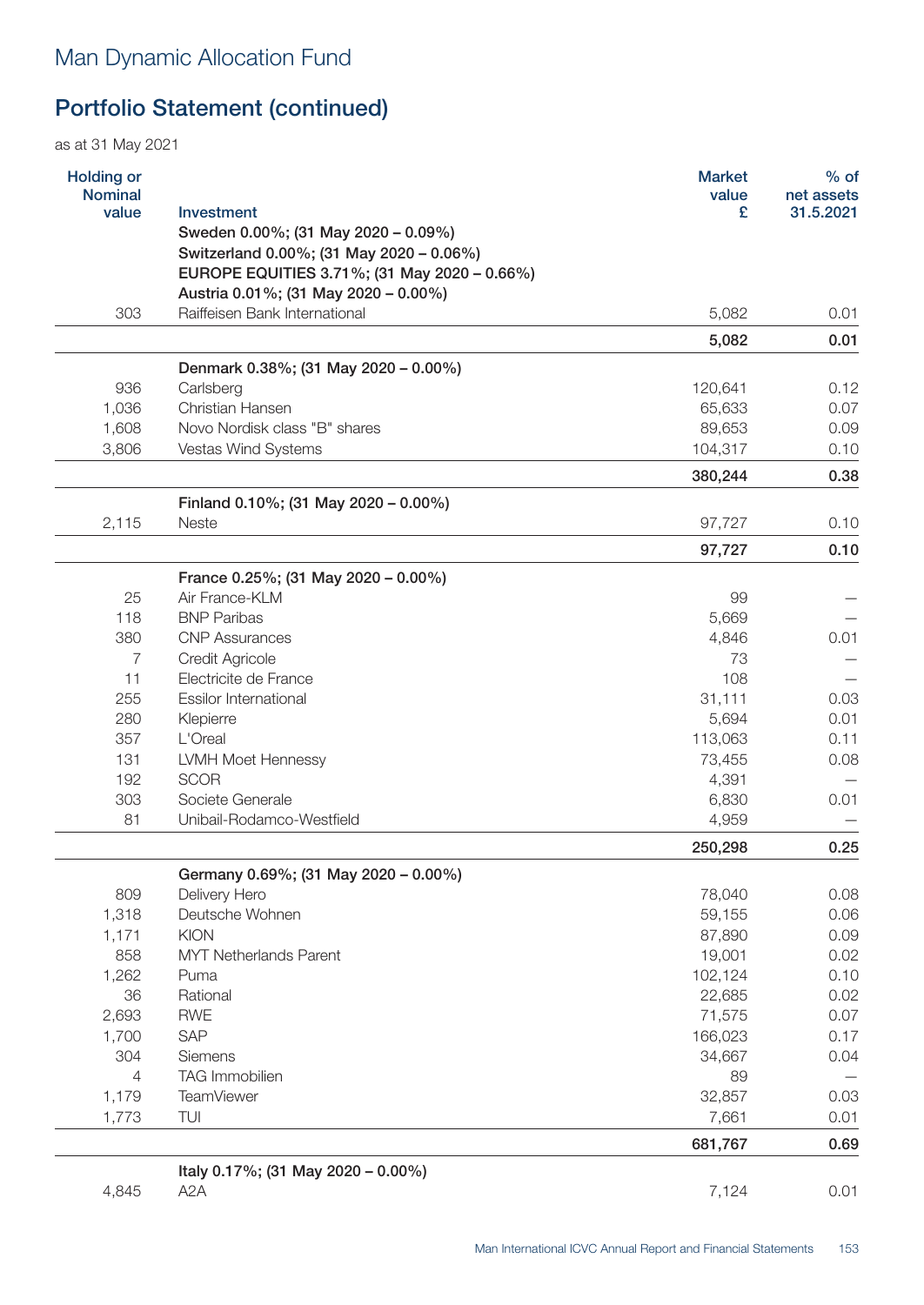| <b>Holding or</b><br><b>Nominal</b><br>value | <b>Investment</b>                                        | <b>Market</b><br>value<br>£ | $%$ of<br>net assets<br>31.5.2021 |
|----------------------------------------------|----------------------------------------------------------|-----------------------------|-----------------------------------|
|                                              | Italy (continued)                                        |                             |                                   |
| 5                                            | Eni                                                      | 43                          |                                   |
| 390                                          | Ferrari                                                  | 58,017                      | 0.06                              |
| 1,122                                        | <b>GVS</b>                                               | 13,994<br>40                | 0.01                              |
| 822                                          | Interpump                                                |                             |                                   |
|                                              | Leonardo<br>Moncler                                      | 5,027<br>79,986             | 0.08                              |
| 1,600<br>667                                 | UniCredit                                                | 6,024                       |                                   |
|                                              |                                                          |                             | 0.01                              |
|                                              |                                                          | 170,255                     | 0.17                              |
| 24,091                                       | Luxembourg 0.02%; (31 May 2020 - 0.00%)<br>Selecta FinCo | 13,933                      | 0.02                              |
|                                              |                                                          |                             |                                   |
|                                              |                                                          | 13,933                      | 0.02                              |
|                                              | Netherlands 0.64%; (31 May 2020 - 0.32%)                 |                             |                                   |
| 652                                          | <b>ABN AMRO Bank</b>                                     | 6,124                       | 0.01                              |
| 71                                           | Adyen                                                    | 115,447                     | 0.12                              |
| 1,573                                        | Aegon                                                    | 5,216                       |                                   |
| 456                                          | <b>ASML</b>                                              | 214,586                     | 0.22                              |
| 2                                            | <b>ASR Nederland</b>                                     | 60                          |                                   |
| 8                                            | Heineken                                                 | 606                         |                                   |
| 354                                          | <b>ING Groep</b>                                         | 3,453                       |                                   |
| 739                                          | <b>JDE Peets</b>                                         | 20,506                      | 0.02                              |
| 2,044                                        | Koninklijke Philips                                      | 80,918                      | 0.08                              |
| 9,211                                        | Royal Dutch Shell                                        | 123,943                     | 0.12                              |
| 5,434                                        | <b>SBM Offshore</b>                                      | 66,044                      | 0.07                              |
| 1                                            | <b>Wolters Kluwer</b>                                    | 68                          |                                   |
|                                              |                                                          | 636,971                     | 0.64                              |
|                                              | Norway 0.00%; (31 May 2020 - 0.00%)                      |                             |                                   |
| 17                                           | Storebrand                                               | 120                         |                                   |
|                                              |                                                          | 120                         |                                   |
|                                              | Republic of Ireland 0.70%; (31 May 2020 - 0.21%)         |                             |                                   |
| 4,832                                        | <b>CRH</b>                                               | 178,156                     | 0.18                              |
| 6,102                                        | Experian                                                 | 164,937                     | 0.17                              |
| 549                                          | <b>Flutter Entertainment</b>                             | 72,386                      | 0.07                              |
| 5,335                                        | Grafton                                                  | 62,740                      | 0.06                              |
| 1,229                                        | Kingspan                                                 | 81,228                      | 0.08                              |
| 3,632                                        | Smurfit Kappa                                            | 136,055                     | 0.14                              |
| $\overline{7}$                               | <b>UDG Healthcare</b>                                    | 74                          |                                   |
|                                              |                                                          | 695,576                     | 0.70                              |
|                                              | Spain 0.04%; (31 May 2020 - 0.00%)                       |                             |                                   |
| 14,532                                       | Banco de Sabadell                                        | 7,832                       | 0.01                              |
| 1,781                                        | Grifols                                                  | 34,974                      | 0.03                              |
| $\overline{2}$                               | Naturgy Energy                                           | 37                          |                                   |
|                                              |                                                          | 42,843                      | 0.04                              |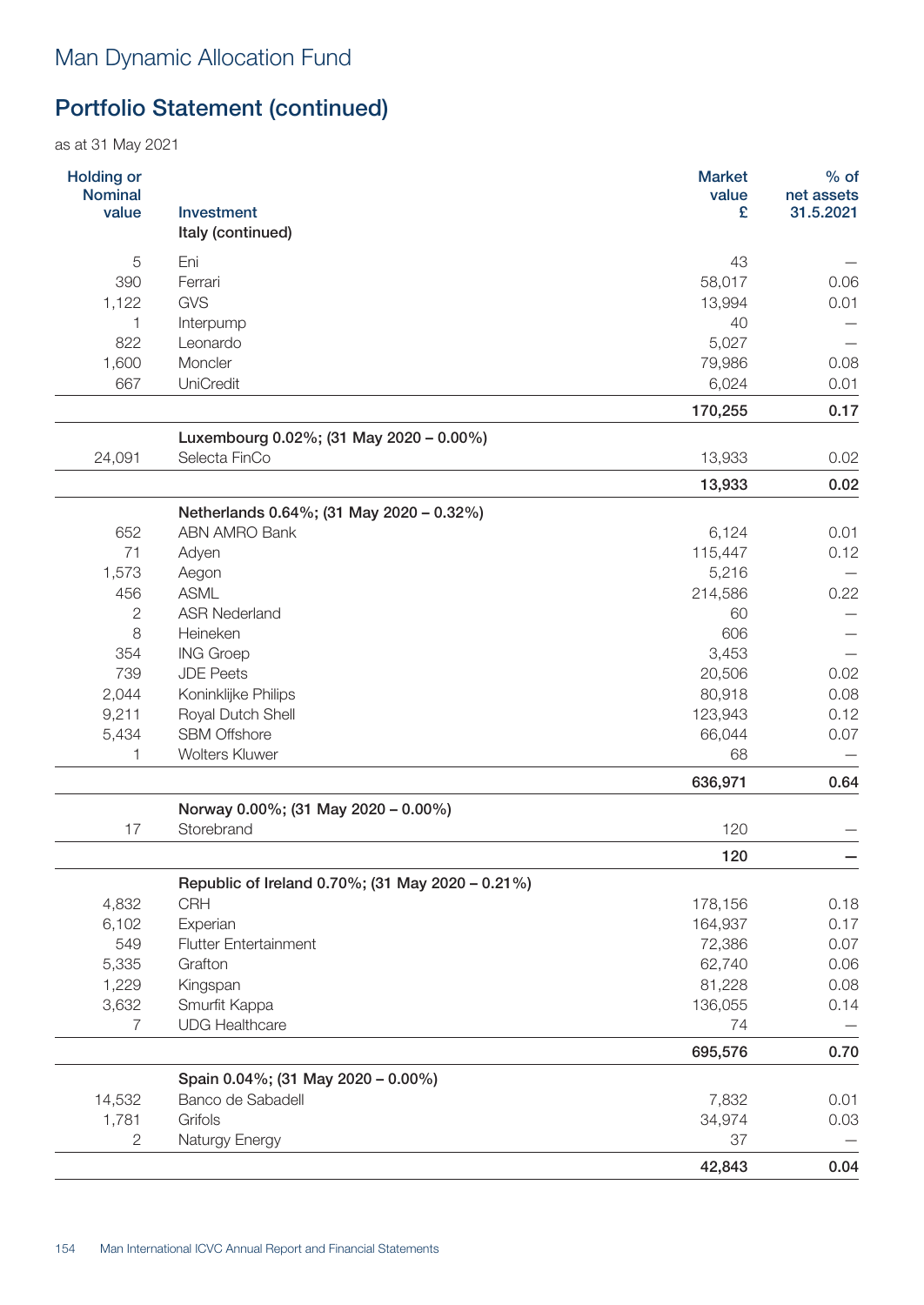| <b>Holding or</b><br><b>Nominal</b><br>value | <b>Investment</b><br>Sweden 0.09%; (31 May 2020 - 0.00%)                                  | <b>Market</b><br>value<br>£ | $%$ of<br>net assets<br>31.5.2021 |
|----------------------------------------------|-------------------------------------------------------------------------------------------|-----------------------------|-----------------------------------|
| 681                                          | Assa Abloy                                                                                | 14,790                      | 0.01                              |
| 274                                          | Loomis                                                                                    | 6,106                       | 0.01                              |
| 15                                           | Skandinaviska Enskilda Banken                                                             | 135                         |                                   |
| 226                                          | Spotify                                                                                   | 38,378                      | 0.04                              |
| 21                                           | Telia                                                                                     | 65                          |                                   |
| 993                                          | Vitrolife                                                                                 | 28,643                      | 0.03                              |
|                                              |                                                                                           | 88,117                      | 0.09                              |
|                                              | Switzerland 0.62%; (31 May 2020 - 0.13%)                                                  |                             |                                   |
| 1                                            | Clariant                                                                                  | 15                          |                                   |
| 2,896                                        | Coca-Cola HBC                                                                             | 74,369                      | 0.07                              |
| 10                                           | Givaudan                                                                                  | 31,391                      | 0.03                              |
| 23,315                                       | Glencore                                                                                  | 74,946                      | 0.08                              |
| 473                                          | Logitech International                                                                    | 41,199                      | 0.04                              |
| 759                                          | <b>Nestle</b>                                                                             | 65,712                      | 0.07                              |
| 46                                           | Partners                                                                                  | 49,152                      | 0.05                              |
| 243                                          | Roche                                                                                     | 59,438                      | 0.06                              |
| 4,740                                        | Siemens Energy                                                                            | 105,841                     | 0.11                              |
| 3,805                                        | SIG Combibloc                                                                             | 71,195                      | 0.07                              |
| 71                                           | Sika                                                                                      | 16,062                      | 0.02                              |
| 113                                          | VAT                                                                                       | 24,396                      | 0.02                              |
|                                              |                                                                                           | 613,716                     | 0.62                              |
|                                              | ASIA AND PACIFIC DEBT SECURITIES 0.12%; (31 May 2020 - 0.26%)                             |                             |                                   |
|                                              | China 0.06%; (31 May 2020 - 0.17%)                                                        |                             |                                   |
| \$75,000                                     | iQIYI 2% 1/4/2025                                                                         | 48,247                      | 0.05                              |
| \$10,000                                     | JOYY 0.75% 15/6/2025                                                                      | 7,532                       | 0.01                              |
|                                              |                                                                                           | 55,779                      | 0.06                              |
|                                              | Japan 0.06%; (31 May 2020 - 0.08%)                                                        |                             |                                   |
| ¥10,000,000                                  | Toray Industries 0% 31/8/2021                                                             | 64,419                      | 0.06                              |
|                                              |                                                                                           | 64,419                      | 0.06                              |
|                                              | Taiwan 0.00%; (31 May 2020 - 0.01%)                                                       |                             |                                   |
|                                              | AUSTRALIA EQUITIES 0.13%; (31 May 2020 - 0.38%)<br>Australia 0.13%; (31 May 2020 - 0.38%) |                             |                                   |
| 5,946                                        | <b>BHP</b>                                                                                | 126,234                     | 0.13                              |
|                                              |                                                                                           |                             |                                   |
|                                              |                                                                                           | 126,234                     | 0.13                              |
|                                              | MIDDLE EAST DEBT SECURITIES 0.00%; (31 May 2020 - 0.04%)                                  |                             |                                   |
|                                              | Israel 0.00%; (31 May 2020 - 0.04%)                                                       |                             |                                   |
|                                              | AFRICA DEBT SECURITIES 0.00%; (31 May 2020 - 0.10%)                                       |                             |                                   |
|                                              | South Africa 0.00%; (31 May 2020 - 0.10%)                                                 |                             |                                   |
|                                              | Investment Funds 9.06%; (31 May 2020 - 5.75%)                                             |                             |                                   |
| 36,703                                       | Man Funds VI - Man GLG Global Emerging Markets Debt Total<br>Return                       | 3,821,551                   | 3.86                              |
| 45,559                                       | Man Numeric RI European Equity+                                                           | 5,151,352                   | 5.20                              |
|                                              |                                                                                           |                             |                                   |
|                                              |                                                                                           | 8,972,903                   | 9.06                              |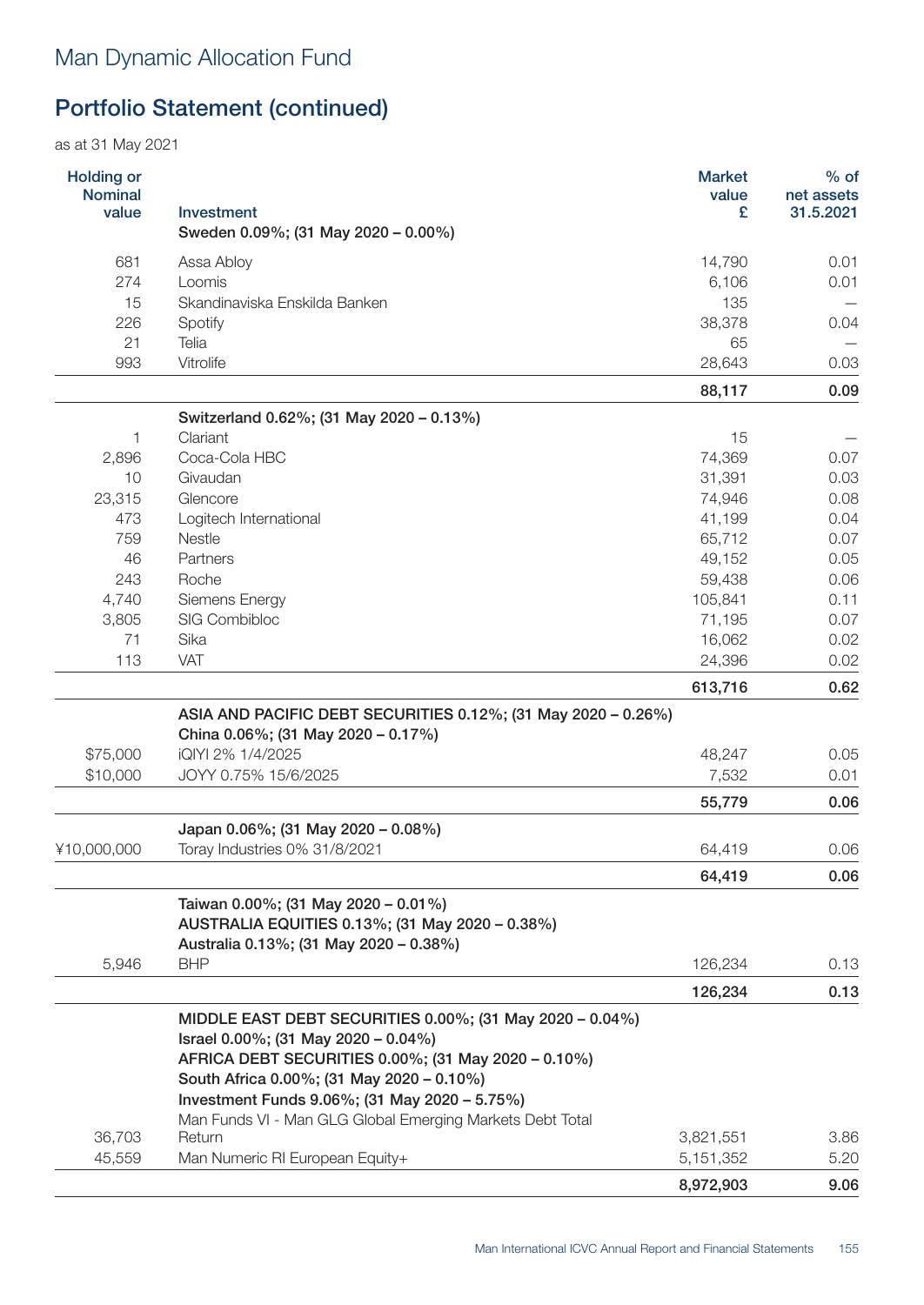| <b>Holding or</b><br><b>Nominal</b><br>value | <b>Investment</b>                                                                                         | <b>Market</b><br>value<br>£ | $%$ of<br>net assets<br>31.5.2021 |
|----------------------------------------------|-----------------------------------------------------------------------------------------------------------|-----------------------------|-----------------------------------|
|                                              | South Africa (continued)                                                                                  |                             |                                   |
|                                              | DERIVATIVES (2.04%); (31 May 2020 - 3.27%)                                                                |                             |                                   |
|                                              | Credit Default Swaps (0.25%); (31 May 2020 - (0.05%))                                                     |                             |                                   |
| 193,000                                      | Auchan                                                                                                    | (3, 472)                    | (0.01)                            |
| 40,000                                       | Auchan                                                                                                    | (719)                       |                                   |
| 30,000                                       | Auchan                                                                                                    | (540)                       |                                   |
| 2,500,000                                    | <b>CDX</b>                                                                                                | (187, 994)                  | (0.19)                            |
| 71,000                                       | Cnh Industries                                                                                            | (10, 199)                   | (0.01)                            |
| 260,000                                      | Grifols                                                                                                   | (31,905)                    | (0.03)                            |
| 145,334                                      | <b>HSBC</b>                                                                                               | (1,949)                     |                                   |
| 72,666                                       | <b>HSBC</b>                                                                                               | (974)                       |                                   |
| 72,000                                       | <b>HSBC</b>                                                                                               | (795)                       |                                   |
| 183,000                                      | Koninklijke                                                                                               | 229                         |                                   |
| 82,250                                       | Stonegate                                                                                                 | (383)                       |                                   |
| 112,000                                      | Stonegate                                                                                                 | (522)                       |                                   |
| 139,000                                      | Volvo                                                                                                     | (3,380)                     | (0.01)                            |
|                                              |                                                                                                           | (242, 603)                  | (0.25)                            |
|                                              | Forward Foreign Currency Contracts (0.10%); (31 May 2020 - (0.12%))                                       |                             |                                   |
| £7,419,011                                   | Open forward foreign exchange contract:                                                                   |                             |                                   |
|                                              | purchase UK Sterling 7,419,011 vs sale Euro (8,621,571)                                                   | 1,378                       |                                   |
| £63,622                                      | Open forward foreign exchange contract:<br>purchase UK Sterling 63,622 vs sale Japanese Yen (9,822,056)   | 454                         |                                   |
| £23,855,347                                  | Open forward foreign exchange contract:                                                                   |                             |                                   |
|                                              | purchase UK Sterling 23,855,347 vs sale US Dollar (33,847,973)                                            | 44,361                      | 0.04                              |
| ¥22,416,076                                  | Open forward foreign exchange contract:                                                                   |                             |                                   |
| ¥615,924,030                                 | purchase Japanese Yen 22,416,076 vs sale UK Sterling (145,423)<br>Open forward foreign exchange contract: | (1,258)                     |                                   |
|                                              | purchase Japanese Yen 615,924,030 vs sale UK Sterling (4,002,797)                                         | (41,948)                    | (0.04)                            |
| €89,067                                      | Open forward foreign exchange contract:                                                                   |                             |                                   |
|                                              | purchase Euro 89,067 vs sale UK Sterling (76,785)                                                         | (156)                       |                                   |
| €2,532,029                                   | Open forward foreign exchange contract:                                                                   |                             |                                   |
|                                              | purchase Euro 2,532,029 vs sale UK Sterling (2,186,261)                                                   | (8, 287)                    | (0.01)                            |
| CHF81,895                                    | Open forward foreign exchange contract:                                                                   |                             |                                   |
|                                              | purchase Swiss Franc 81,895 vs sale UK Sterling (64,544)                                                  | (481)                       |                                   |
| DKK1,804,038                                 | Open forward foreign exchange contract:<br>purchase Danish Krone 1,804,038 vs sale UK Sterling (209,461)  | (821)                       |                                   |
| US\$1,226,286                                | Open forward foreign exchange contract:                                                                   |                             |                                   |
|                                              | purchase US Dollar 1,226,286 vs sale UK Sterling (866,567)                                                | (3,913)                     |                                   |
| US\$26,654,798                               | Open forward foreign exchange contract:                                                                   |                             |                                   |
|                                              | purchase US Dollar 26,654,798 vs sale UK Sterling (18,844,006)                                            | (92, 878)                   | (0.09)                            |
|                                              |                                                                                                           | (103, 549)                  | (0.10)                            |
|                                              | Futures 0.79%; (31 May 2020 - 3.98%)                                                                      |                             |                                   |
| (89)                                         | Euro Stoxx 50 June 2021                                                                                   | (196, 882)                  | (0.20)                            |
| 43                                           | Euro-BTP Future June 2021                                                                                 | (65, 207)                   | (0.07)                            |
| (47)                                         | FTSE 100 Index Future June 2021                                                                           | (150, 165)                  | (0.15)                            |
| 45                                           | Long Gilt Future September 2021                                                                           | 5,400                       | 0.01                              |
| 131                                          | S&P 500 Emini Future June 2021                                                                            | 1,096,242                   | 1.11                              |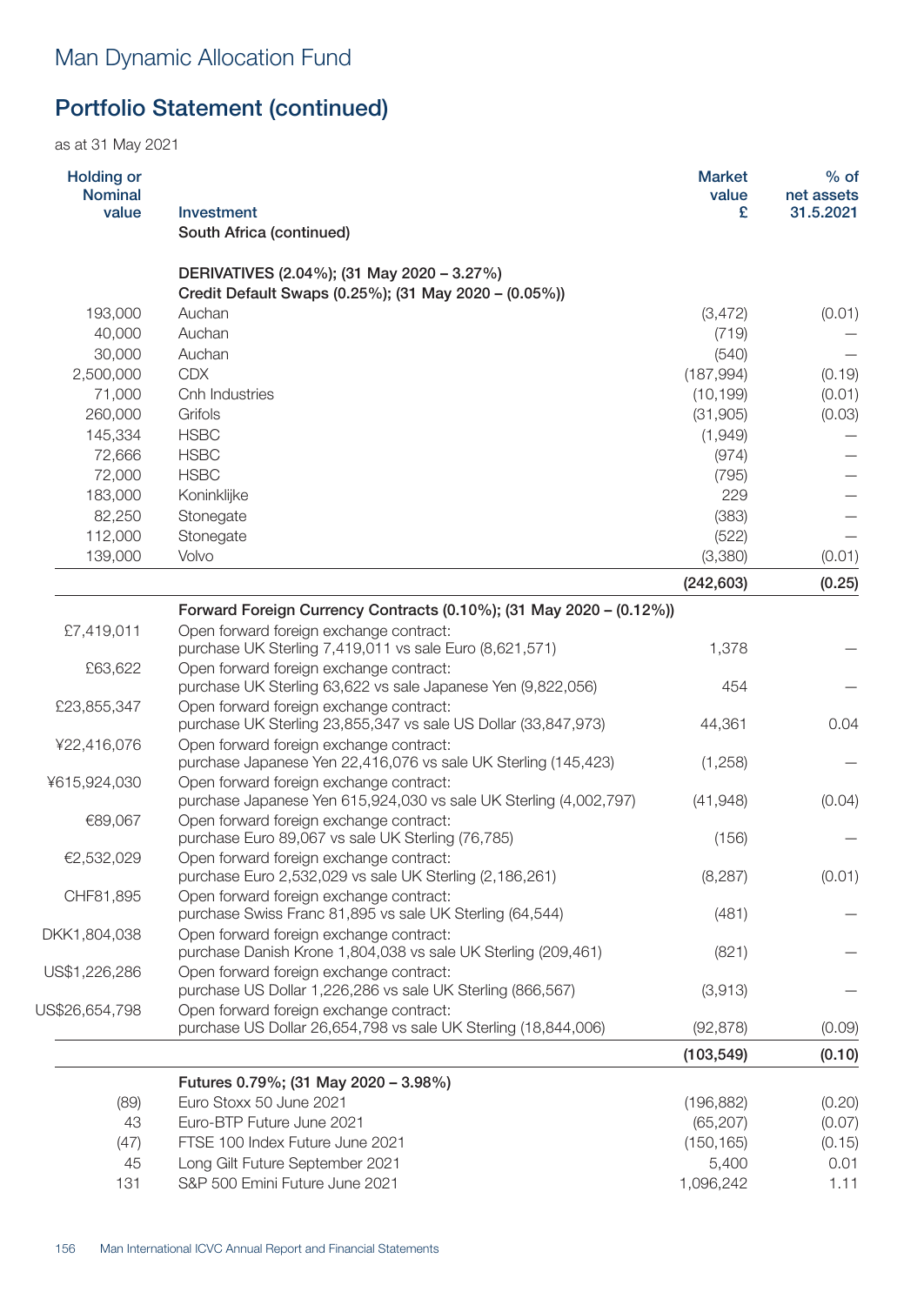| <b>Holding or</b><br><b>Nominal</b><br>value | Investment<br><b>Futures (continued)</b>          | <b>Notional</b><br>value<br>£ | <b>Market</b><br>value<br>£ | % of<br>net assets<br>31.5.2021 |
|----------------------------------------------|---------------------------------------------------|-------------------------------|-----------------------------|---------------------------------|
| 34                                           | Topix Index Future June 2021                      |                               | 69,258                      | 0.07                            |
| 102                                          | US 10 Year Ultra Future September 2021            |                               | 22,984                      | 0.02                            |
|                                              |                                                   |                               | 781,630                     | 0.79                            |
|                                              | Options (2.90%); (31 May 2020 – (0.04%))          |                               |                             |                                 |
| (25)                                         | ESTX 50 Call Option 18/06/2021 3050               |                               | (212,003)                   | (0.22)                          |
| (5)                                          | ESTX 50 Call Option 18/06/2021 3100               |                               | (40, 259)                   | (0.04)                          |
| (5)                                          | ESTX 50 Put Option 18/06/2021 1900                |                               | (4)                         |                                 |
| 44                                           | ESTX 50 Put Option 18/06/2021 2900                |                               | 151                         |                                 |
| (5)                                          | FTSE100 Call Option 18/06/2021 6400               |                               | (31,500)                    | (0.03)                          |
| (5)                                          | FTSE100 Put Option 18/06/2021 3900                |                               |                             |                                 |
| 12                                           | FTSE100 Put Option 18/06/2021 5700                |                               | 120                         |                                 |
| (2)                                          | NIKKEI Call Option 11/06/2021 21000               |                               | (102, 633)                  | (0.10)                          |
| (2)                                          | NIKKEI Call Option 11/06/2021 22000               |                               | (89, 772)                   | (0.09)                          |
| (2)                                          | NIKKEI Put Option 11/06/2021 13000                |                               | (13)                        |                                 |
| $\sqrt{2}$                                   | NIKKEI Put Option 11/06/2021 17500                |                               | 13                          |                                 |
| $\overline{2}$                               | NIKKEI Put Option 11/06/2021 18250                |                               | 13                          |                                 |
| (6)                                          | S&P 500 Call Option 17/09/2021 3650               |                               | (262, 801)                  | (0.27)                          |
|                                              |                                                   |                               |                             |                                 |
| (15)                                         | S&P 500 Call Option 18/06/2021 3100               |                               | (1, 115, 973)               | (1.13)                          |
| (16)                                         | S&P 500 Call Option 18/06/2021 3300               |                               | (1,022,582)                 | (1.03)                          |
| (6)                                          | S&P 500 Put Option 17/09/2021 2200                |                               | (2, 110)                    |                                 |
| 6                                            | S&P 500 Put Option 17/09/2021 3050                |                               | 5,951                       | 0.01                            |
| (5)                                          | S&P 500 Put Option 18/06/2021 1900                |                               | (18)                        |                                 |
| 15                                           | S&P 500 Put Option 18/06/2021 2750                |                               | 264                         |                                 |
| 16                                           | S&P 500 Put Option 18/06/2021 2775                |                               | 394                         |                                 |
|                                              |                                                   |                               | (2,872,762)                 | (2.90)                          |
|                                              | Total Return Swaps 0.42%; (31 May 2020 - (0.50%)) |                               |                             |                                 |
| (86)                                         | Activision Blizzar 0% 31/12/2049                  | (5,600)                       | (408)                       |                                 |
| (14)                                         | Adavanced Micro Devices 0% 31/12/2049             | (745)                         | (45)                        |                                 |
| (530)                                        | Adevinta 0% 31/12/2049                            | (6, 127)                      | (1,065)                     |                                 |
| (3)                                          | Adidas 0% 31/12/2049                              | (760)                         | (12)                        |                                 |
| (25)                                         | Air France 0% 31/12/2049                          | (108)                         | 6                           |                                 |
| (1)                                          | Aker BP 0% 31/12/2049                             | (20)                          | (1)                         |                                 |
| (6)                                          | Align Technologies 0% 31/12/2049                  | (2, 443)                      | (52)                        |                                 |
| (181)                                        | Allegro 0% 31/12/2049                             | (2, 817)                      | 861                         |                                 |
|                                              | Alpha Services 4.25% Floating Rate Notes          |                               |                             |                                 |
| 217,070                                      | 13/2/2030 0% 13/2/2030                            | (885)                         | (762)                       |                                 |
| (4)                                          | Alphabet 0% 31/12/2049                            | (5, 123)                      | (1,653)                     |                                 |
| 1,767                                        | Amadeus IT 0% 31/12/2049                          | 85,747                        | 8,472                       | 0.01                            |
| (2)                                          | Amazon 0% 13/11/2021                              | (4, 614)                      | 10                          |                                 |
| (220)                                        | Amplifon 0% 31/12/2049                            | (6,326)                       | (1,064)                     |                                 |
| (1)                                          | Applied Materials 0% 31/12/2049                   | (69)                          | (30)                        |                                 |
| (14, 350)                                    | Arcelormitta 0% 31/12/2049                        | (271, 372)                    | (64, 653)                   | (0.07)                          |
| (24)                                         | Argenx 0% 31/12/2049                              | (4, 522)                      | (153)                       |                                 |
| (14)                                         | ASM International 0% 31/12/2049                   | (2,879)                       | (228)                       |                                 |
| 1,856                                        | AstraZeneca 0% 31/12/2049                         | 134,107                       | 15,197                      | 0.01                            |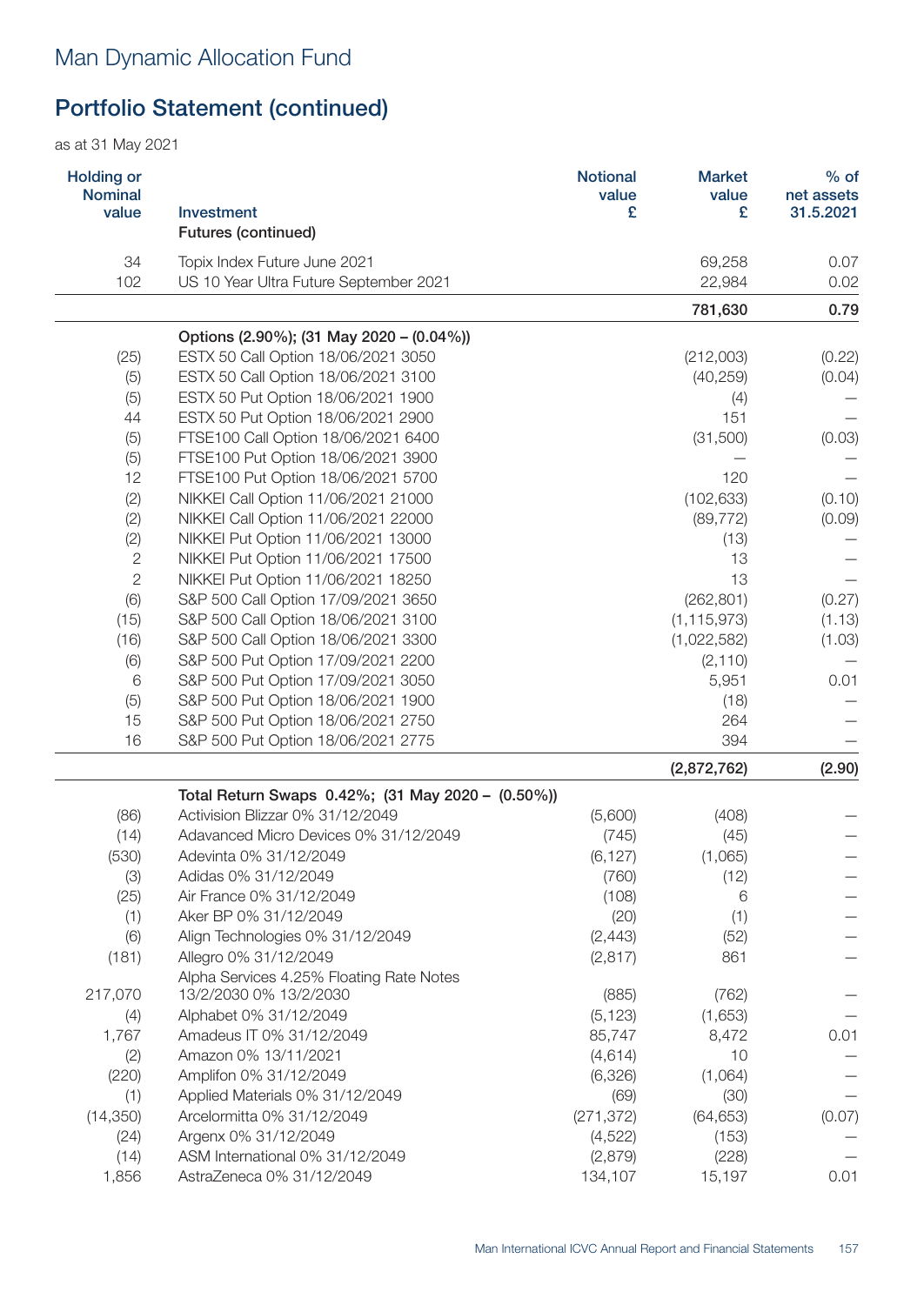| <b>Holding or</b><br><b>Nominal</b> |                                                     | <b>Notional</b><br>value | <b>Market</b><br>value | $%$ of<br>net assets |
|-------------------------------------|-----------------------------------------------------|--------------------------|------------------------|----------------------|
| value                               | Investment<br><b>Total Return Swaps (continued)</b> | £                        | £                      | 31.5.2021            |
|                                     | AT&T 0% 31/12/2049                                  |                          |                        |                      |
| (4)<br>(32)                         | Atlassian 0% 31/12/2049                             | (85)<br>(4,938)          | 1<br>(321)             |                      |
| 97,420                              | Auchan 0% 28/1/2027                                 | (4, 135)                 | (3,557)                |                      |
| (542)                               | Auto Trader 0% 31/12/2049                           | (3, 175)                 | 131                    |                      |
| (43)                                | Autodesk 0% 31/12/2049                              | (9,022)                  | 240                    |                      |
| (48)                                | Avanza Bank 0% 31/12/2049                           | (1,097)                  | (50)                   |                      |
| (857)                               | Avast 0% 31/12/2049                                 | (4,597)                  | 560                    |                      |
| (24)                                | Aveva 0% 31/12/2049                                 | (780)                    | (59)                   |                      |
| (874)                               | B&Meuropean Value Retail 0% 31/12/2049              | (4,680)                  | (356)                  |                      |
|                                     | Banca Monte Dei Paschi 5.375% Floating Rate         |                          |                        |                      |
| 90,574                              | Notes 18/1/2028 0% 18/1/2028                        | (1,960)                  | (1,686)                |                      |
| (3)                                 | Barry Callebaut 0% 31/12/2049                       | (4, 818)                 | (8)                    |                      |
| (2)                                 | Bayer 0% 31/12/2049                                 | (124)                    | (26)                   |                      |
| (52)                                | Bechtle 0% 31/12/2049                               | (7, 401)                 | 317                    |                      |
| (7)                                 | Belimo 0% 31/12/2049                                | (2, 133)                 | 48                     |                      |
| (14)                                | Biomerieux 0% 31/12/2049                            | (1, 138)                 | 3                      |                      |
|                                     | Bloomberg Commodity ex- Agriculture and             |                          |                        |                      |
| 2,721,000                           | Livestock capped Index 0% 7/6/2021                  | 72,219                   | 50,805                 | 0.05                 |
| (11)                                | Bollore 0% 31/12/2049                               | (33)                     | (7)                    |                      |
| 257,573                             | Boparan Bonds 7.625% 30/11/2025                     | 19,176                   | 19,176                 | 0.02                 |
| (6)                                 | Boston Scientific 0% 31/12/2049                     | (158)                    | (26)                   |                      |
| (100)                               | Cadence Design Systems 0% 31/12/2049                | (9, 176)                 | 116                    |                      |
| (73)                                | Carl Zeiss Meditec 0% 31/12/2049                    | (7, 712)                 | (1,839)                |                      |
| (133)                               | Cellnex Telecom 0% 31/12/2049                       | (5,210)                  | (427)                  |                      |
| (1)                                 | Cerner 0% 31/12/2049                                | (57)                     | $\mathbf 1$            |                      |
| (67)                                | CIE Financiere Richemo 0% 31/12/2049                | (4, 404)                 | (1, 330)               |                      |
| (65)                                | Coloplast B 0% 31/12/2049                           | (7,001)                  | (248)                  |                      |
| (2, 338)                            | Compass 0% 31/12/2049                               | (37,588)                 | (19)                   |                      |
| (2,206)                             | Convatec 0% 31/12/2049                              | (4, 594)                 | (647)                  |                      |
| (9)                                 | Costco Wholesale 0% 31/12/2049                      | (2, 398)                 | (57)                   |                      |
| 10,780                              | Credit Agricole 0% 31/12/2049                       | 94,372                   | 19,078                 | 0.02                 |
| (27)                                | Danaher 0% 31/12/2049                               | (4, 719)                 | (274)                  |                      |
| (51)                                | Dassault Systemes 0% 31/12/2049                     | (7,600)                  | (685)                  |                      |
| (249)                               | Demant 0% 31/12/2049                                | (7, 433)                 | (2,200)                |                      |
| (10)                                | Dexcom 0% 31/12/2049                                | (2,368)                  | (234)                  |                      |
| (8)                                 | Diamondback Energy 0% 31/12/2049                    | (348)                    | (111)                  |                      |
| (30)                                | Diasorin 0% 31/12/2049                              | (3,666)                  | (75)                   |                      |
| 36,920                              | Diebold Nixdore Bonds 8.5% 15/4/2024                | (161)                    | (113)                  |                      |
| (56)                                | Dino Polska 0% 31/12/2049                           | (3,002)                  | (4)                    |                      |
| (55)                                | Docusign 0% 31/12/2049                              | (7, 199)                 | (628)                  |                      |
| (30)                                | Dollar General 0% 31/12/2049                        | (4,700)                  | 292                    |                      |
| (3,787)                             | Domino's Pizza 0% 31/12/2049                        | (13,992)                 | 162                    |                      |
| (2, 252)                            | Dow Jones Stoxx 600 Price Index 0% 31/12/2049       | (798, 652)               | (70, 591)              | (0.07)               |
| (36)                                | Dsv Panalpin 0% 31/12/2049                          | (4,292)                  | (1,894)                |                      |
| 32,359                              | EDP Energias 0% 31/12/2049                          | 137,437                  | (6, 261)               | (0.01)               |
| (7)                                 | EMS Chemie 0% 31/12/2049                            | (4,634)                  | 28                     |                      |
| (51)                                | Enphase Energy 0% 31/12/2049                        | (4, 441)                 | (696)                  |                      |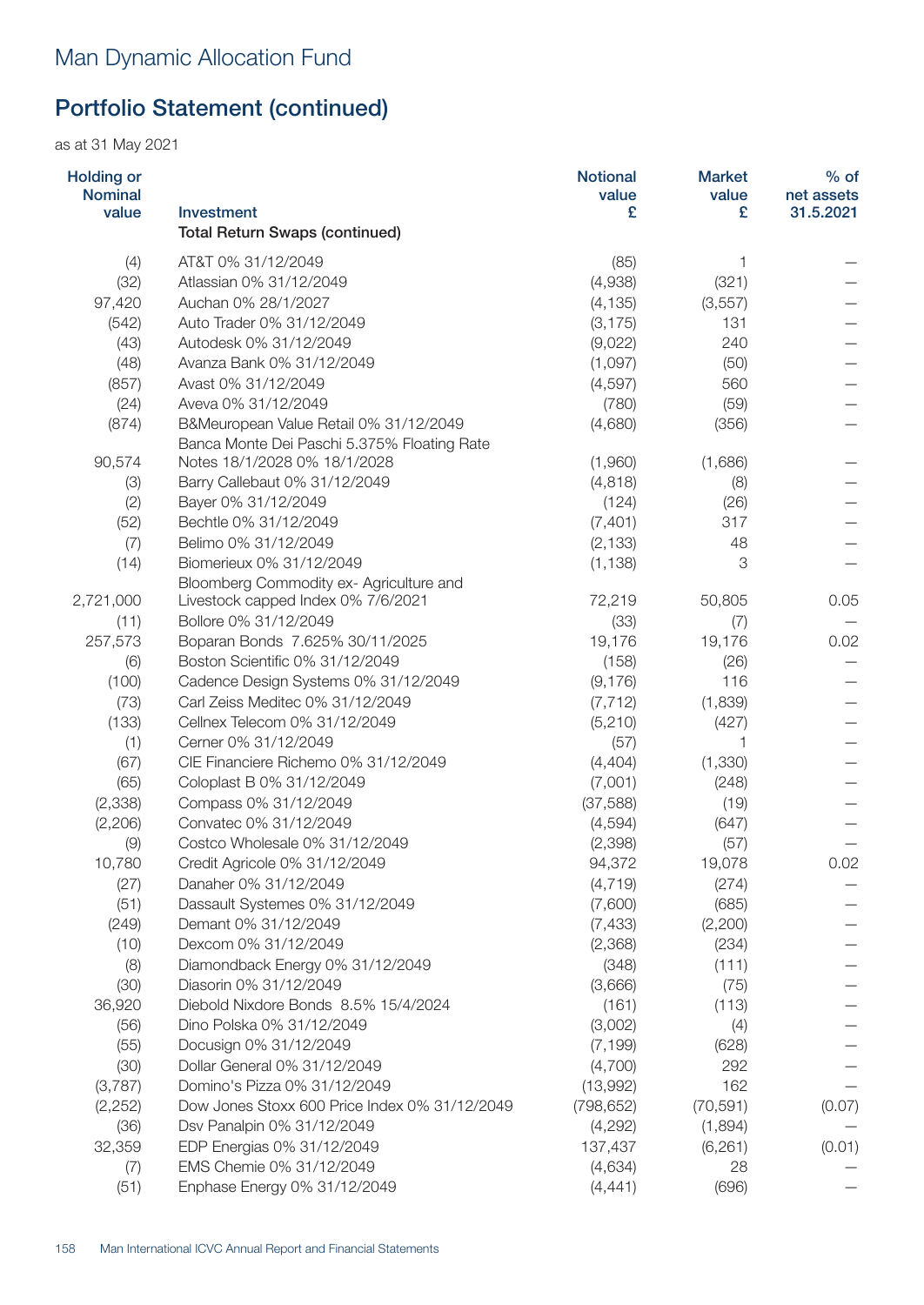| <b>Holding or</b><br><b>Nominal</b> |                                            | <b>Notional</b><br>value | <b>Market</b><br>value | $%$ of<br>net assets |
|-------------------------------------|--------------------------------------------|--------------------------|------------------------|----------------------|
| value                               | Investment                                 | £                        | £                      | 31.5.2021            |
|                                     | <b>Total Return Swaps (continued)</b>      |                          |                        |                      |
| (8)                                 | Epiroc AB 0% 31/12/2049                    | (107)                    | (20)                   |                      |
| (299)                               | EQT 0% 31/12/2049                          | (5,735)                  | (1,850)                |                      |
| (5)                                 | Erste 0% 31/12/2049                        | (120)                    | (25)                   |                      |
| (22)                                | Etsy 0% 31/12/2049                         | (2,621)                  | 67                     |                      |
| (82)                                | Eurofins Scientific 0% 31/12/2049          | (5,254)                  | (988)                  |                      |
| (77)                                | Evolution Gaming 0% 31/12/2049             | (6, 348)                 | (4,047)                | (0.01)               |
| (189)                               | Evotec 0% 31/12/2049                       | (5,616)                  | (286)                  |                      |
| (2)                                 | Experian 0% 31/12/2049                     | (55)                     | 1                      |                      |
| (11)                                | Facebook 0% 31/12/2049                     | (2, 147)                 | (460)                  |                      |
| (64)                                | Fortinet 0% 31/12/2049                     | (7,537)                  | (2,429)                |                      |
| (2)                                 | Fortum 0% 31/12/2049                       | (37)                     | (4)                    |                      |
| (26)                                | Galapagos 0% 31/12/2049                    | (1, 332)                 | (39)                   |                      |
| (91)                                | Galenica 0% 31/12/2049                     | (4,346)                  | (141)                  |                      |
| (26)                                | Games Workshop 0% 31/12/2049               | (2,998)                  | (107)                  |                      |
| (125)                               | Genius 0% 31/12/2049                       | (5,587)                  | (728)                  |                      |
| (15)                                | Genmab 0% 31/12/2049                       | (4,010)                  | (290)                  |                      |
| (57)                                | Gerresheimer 0% 31/12/2049                 | (4,400)                  | (54)                   |                      |
| (368)                               | Getinge 0% 31/12/2049                      | (6,907)                  | (2, 235)               |                      |
| (29)                                | GN Store Nord 0% 31/12/2049                | (1,655)                  | (81)                   |                      |
| 3,049                               | Grifols 0% 31/12/2049                      | 62,066                   | (1,945)                |                      |
| (177)                               | Halma 0% 31/12/2049                        | (4, 562)                 | (48)                   |                      |
| (150)                               | Hellofresh 0% 31/12/2049                   | (9,339)                  | (329)                  |                      |
| (56)                                | Henkel 0% 31/12/2049                       | (4, 416)                 | (119)                  |                      |
| (30)                                | Hera 0% 31/12/2049                         | (79)                     | (11)                   |                      |
| (8)                                 | Hermes 0% 31/12/2049                       | (6, 547)                 | (1, 410)               |                      |
| (457)                               | Hexagon AB 0% 31/12/2049                   | (4, 194)                 | (422)                  |                      |
| (175)                               | Hikma Pharmaceuticals 0% 31/12/2049        | (4,650)                  | 373                    |                      |
| (7)                                 | HIS Markit 0% 31/12/2049                   | (458)                    | (73)                   |                      |
| (24)                                | Huntington Bancshares 0% 31/12/2049        | (259)                    | (13)                   |                      |
| (469)                               | Husqvarna 0% 31/12/2049                    | (4,288)                  | (547)                  |                      |
| (688)                               | Inchcape 0% 31/12/2049                     | (4,648)                  | (730)                  |                      |
| (246)                               | Indiviour 0% 31/12/2049                    | (256)                    | (129)                  |                      |
| (362)                               | Indorsia 0% 31/12/2049                     | (7,064)                  | 123                    |                      |
| (268)                               | Infrastrutture Wireless Ital 0% 31/12/2049 | (2, 204)                 | 82                     |                      |
| (6)                                 | Intuit 0% 31/12/2049                       | (1,790)                  | (67)                   |                      |
| (5)                                 | Intuitive 0% 31/12/2049                    | (2,907)                  | (137)                  |                      |
| (1)                                 | lqvia 0% 31/12/2049                        | (136)                    | (37)                   |                      |
| 149                                 | Kering 0% 31/12/2049                       | 70,808                   | 25,372                 | 0.02                 |
| 242,960                             | Kleopatra Bonds 6.25% 1/9/2026             | (9,315)                  | (8,012)                | (0.01)               |
| (36)                                | Koninklijke 0% 31/12/2049                  | (4,360)                  | (328)                  |                      |
| (38)                                | Legal & General 0% 31/12/2049              | (104)                    | (4)                    |                      |
| 262,062                             | Llyods Banking 0% 31/12/2049               | 96,971                   | 33,751                 | 0.03                 |
| 1,876                               | London Stock Exchange 0% 31/12/2049        | 139,402                  | 2,619                  |                      |
| (2)                                 | Lundbergs 0% 31/12/2049                    | (79)                     | (9)                    |                      |
| 167                                 | LVMH Moet Hennessy 0% 31/12/2049           | 76,265                   | 17,715                 | 0.02                 |
| (73)                                | M&G 0% 31/12/2049                          | (147)                    | (31)                   |                      |
| 139,503                             | Man Ahl Dna 0% 31/12/2049+                 | 13,403,148               | 405,462                | 0.41                 |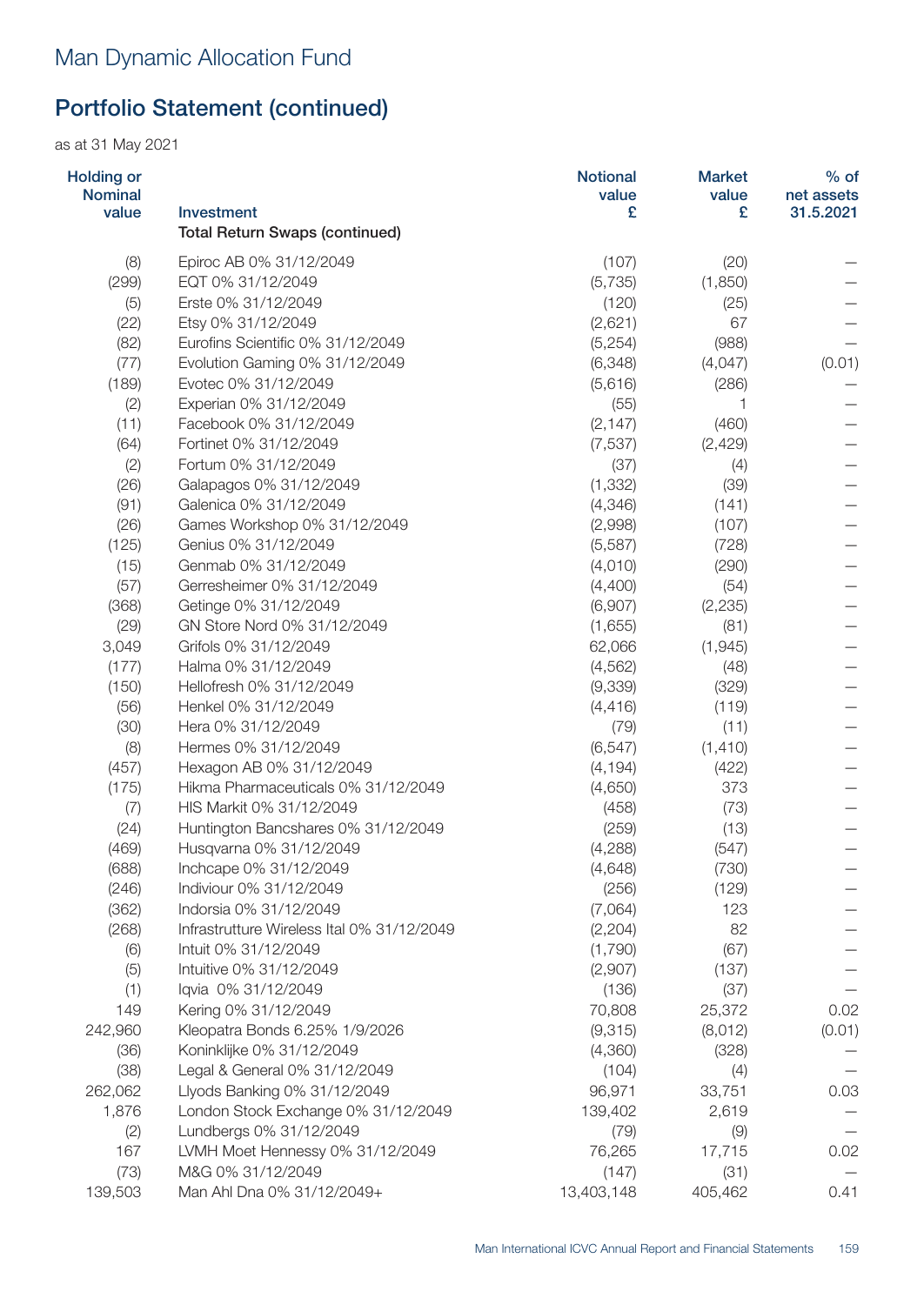| <b>Holding or</b><br><b>Nominal</b> |                                                     | <b>Notional</b><br>value | <b>Market</b><br>value | $%$ of<br>net assets |
|-------------------------------------|-----------------------------------------------------|--------------------------|------------------------|----------------------|
| value                               | Investment<br><b>Total Return Swaps (continued)</b> | £                        | £                      | 31.5.2021            |
| (6)                                 | Match Group 0% 31/12/2049                           | (600)                    | (5)                    |                      |
| (3)                                 | Mercadolibre 0% 31/12/2049                          | (2,771)                  | (107)                  |                      |
| (2)                                 | Metlife 0% 31/12/2049                               | (82)                     | (11)                   |                      |
| (5)                                 | Mettler-Toledo 0% 31/12/2049                        | (4, 416)                 | (285)                  |                      |
| (33)                                | Moderna 0% 31/12/2049                               | (3,760)                  | (544)                  |                      |
| (35)                                | Morphosys 0% 31/12/2049                             | (2, 239)                 | 69                     |                      |
| (5)                                 | Nasdaq 100 Total Return 0% 31/12/2049               | (51, 852)                | (5,622)                | (0.01)               |
| 25,001                              | National Express 0% 31/12/2049                      | 75,872                   | (335)                  |                      |
| (1,076)                             | Nel 0% 31/12/2049                                   | (1,538)                  | (122)                  |                      |
| (168)                               | Nemetschek 0% 31/12/2049                            | (8,378)                  | (413)                  |                      |
| (120)                               | Netcompany 0% 31/12/2049                            | (9, 198)                 | (624)                  |                      |
| (82)                                | Nexi 0% 31/12/2049                                  | (1, 119)                 | (47)                   |                      |
| (33)                                | Nordic Entertainment 0% 31/12/2049                  | (1,289)                  | 155                    |                      |
| (63)                                | Nordic Semiconductor 0% 31/12/2049                  | (1,045)                  | (200)                  |                      |
| (44)                                | Novartis 0% 31/12/2049                              | (2,839)                  | 128                    |                      |
| (108)                               | Novozymes 0% 31/12/2049                             | (4, 410)                 | (1, 159)               |                      |
|                                     | Numeric Free Cash Seg Portfolio                     |                          |                        |                      |
| 43,077                              | Index 0% 31/12/2049                                 | 4,618,520                | 48,418                 | 0.05                 |
| 179,688                             | Numeric Risk Premia 0% 31/12/2049+                  | 11,219,978               | (21, 462)              | (0.02)               |
| (2)                                 | Nvidia 0% 31/12/2049                                | (805)                    | (111)                  |                      |
| 123,871                             | Occidental Petroleum Bonds 6.125% 1/1/2031          | (5,323)                  | (3,745)                | (0.01)               |
| (5)                                 | OMV 0% 31/12/2049                                   | (169)                    | (33)                   |                      |
| (78)                                | Oracle 0% 31/12/2049                                | (3,601)                  | (818)                  |                      |
| (448)                               | Oxford Biomedica 0% 31/12/2049                      | (4, 522)                 | (586)                  |                      |
| (23)                                | Paycom Software 0% 31/12/2049                       | (5,301)                  | (37)                   |                      |
| (34)                                | Paypal 0% 31/12/2049                                | (5,745)                  | (599)                  |                      |
| (48)                                | Peloton Interactive 0% 31/12/2049                   | (3,260)                  | (471)                  |                      |
| (1)                                 | Perkinelmer 0% 31/12/2049                           | (117)                    | 11                     |                      |
| 634                                 | Pernod Ricard 0% 31/12/2049                         | 89,152                   | 9,390                  | 0.01                 |
| (691)                               | Pets At Home 0% 31/12/2049                          | (3, 174)                 | 70                     |                      |
| (40)                                | Pinduoduo 0% 31/12/2049                             | (3, 475)                 | (42)                   |                      |
| (24)                                | Projekt 0% 31/12/2049                               | (775)                    | 2                      |                      |
| (88)                                | Prosus 0% 31/12/2049                                | (6,503)                  | 47                     |                      |
| (32)                                | PTC 0% 31/12/2049                                   | (2,921)                  | (104)                  |                      |
| (2,918)                             | Qiagen 0% 31/12/2049                                | (90, 854)                | (13,003)               | (0.01)               |
| 1,494                               | Reckitt Benckiser 0% 31/12/2049                     | 92,184                   | 2,939                  |                      |
| (68)                                | Reckitt Benckiser 0% 31/12/2049                     | (4, 547)                 | 195                    |                      |
| (111)                               | Recordati Industria Chimica 0% 31/12/2049           | (4,048)                  | (315)                  |                      |
| (888)                               | Rentokil Initial 0% 31/12/2049                      | (4,824)                  | 615                    |                      |
| (33)                                | Royal Bank Of Scotland 0% 31/12/2049                | (56)                     | (12)                   |                      |
| (449)                               | RSA Insurance 0% 31/12/2049                         | (3,051)                  | (23)                   |                      |
| 17,226                              | Ryanair 0% 31/12/2049                               | 248,169                  | 2,521                  |                      |
| (45)                                | Salesforce 0% 31/12/2049                            | (7,026)                  | (637)                  |                      |
| 1,440                               | Sanofi 0% 31/12/2049                                | 104,640                  | 3,764                  |                      |
| (17)                                | Sartorius 0% 31/12/2049                             | (5,984)                  | 56                     |                      |
| (26)                                | Sartorius 0% 31/12/2049                             | (7,926)                  | (28)                   |                      |
| (23)                                | Schindler 0% 31/12/2049                             | (4,376)                  | (395)                  |                      |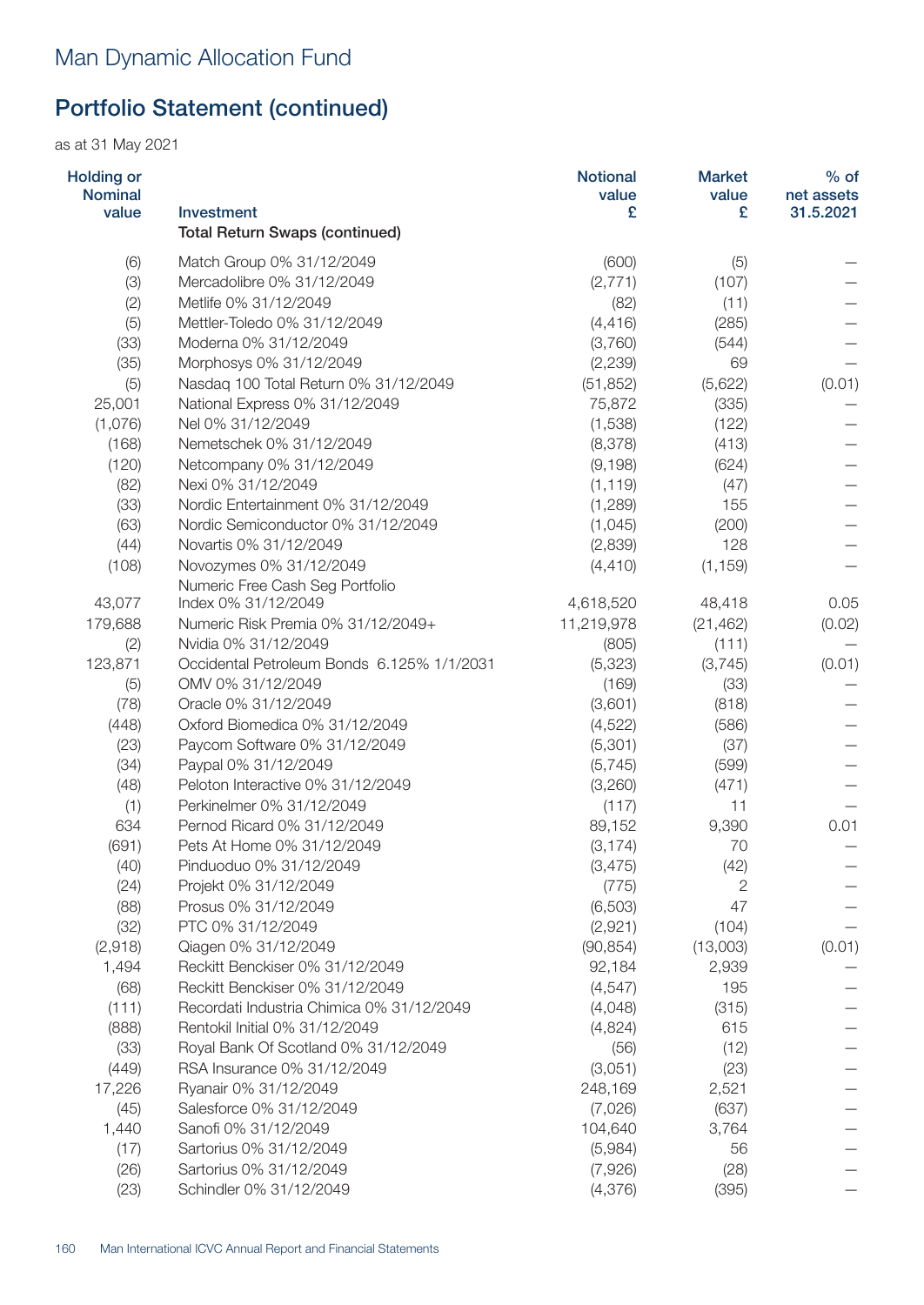| <b>Holding or</b><br><b>Nominal</b> |                                             | <b>Notional</b><br>value | <b>Market</b><br>value | $%$ of<br>net assets |
|-------------------------------------|---------------------------------------------|--------------------------|------------------------|----------------------|
| value                               | Investment                                  | £                        | £                      | 31.5.2021            |
|                                     | <b>Total Return Swaps (continued)</b>       |                          |                        |                      |
| 764                                 | Schneider Electric 0% 31/12/2049            | 82,227                   | 3,162                  |                      |
| (80)                                | Scout24 0% 31/12/2049                       | (4, 479)                 | (114)                  |                      |
| (9)                                 | Seagen 0% 31/12/2049                        | (964)                    | (21)                   |                      |
| (1,625)                             | Securitas 0% 31/12/2049                     | (18, 784)                | 384                    |                      |
| (18)                                | Servicenow 0% 31/12/2049                    | (5,823)                  | (189)                  |                      |
| (208)                               | Shop Apotheke 0% 31/12/2049                 | (27, 848)                | 525                    |                      |
| (12)                                | Siegfried 0% 31/12/2049                     | (6,870)                  | (792)                  |                      |
| (95)                                | Siemens Energy 0% 31/12/2049                | (2,680)                  | 545                    |                      |
| (124)                               | Siemens Healthineers 0% 31/12/2049          | (4,750)                  | (189)                  |                      |
| (29)                                | Simcorp 0% 31/12/2049                       | (2,582)                  | (195)                  |                      |
| (6)                                 | Skansa 0% 31/12/2049                        | (114)                    | (5)                    |                      |
| (4)                                 | Smith & Nephew 0% 31/12/2049                | (65)                     | (2)                    |                      |
| 4,516                               | Smith & Nephew 0% 31/12/2049                | 69,240                   | 329                    |                      |
| 1,606                               | Smurfit Kappa 0% 31/12/2049                 | 59,109                   | 1,187                  |                      |
| (529)                               | Softcat 0% 31/12/2049                       | (8,592)                  | (1,075)                |                      |
| (47)                                | Soitec 0% 31/12/2049                        | (6, 537)                 | (234)                  |                      |
| (39)                                | Spirax-Sarco Engineering 0% 31/12/2049      | (4, 566)                 | (388)                  |                      |
| (9)                                 | Splunk 0% 31/12/2049                        | (738)                    | (31)                   |                      |
| (5)                                 | Straumann 0% 31/12/2049                     | (3,904)                  | (1,592)                |                      |
| (64)                                | Swatch 0% 31/12/2049                        | (15,003)                 | (1, 367)               |                      |
| (46)                                | Symrise 0% 31/12/2049                       | (4,223)                  | (90)                   |                      |
| (27)                                | Synopsys 0% 31/12/2049                      | (4, 971)                 | 17                     |                      |
| (50)                                | Take Two Interactive Software 0% 31/12/2049 | (6, 849)                 | 195                    |                      |
| (35)                                | Target 0% 31/12/2049                        | (4,850)                  | (872)                  |                      |
| (25)                                | Tecan 0% 31/12/2049                         | (8, 233)                 | (514)                  |                      |
| (5)                                 | Temenos 0% 31/12/2049                       | (519)                    | (24)                   |                      |
| 28,538                              | Tesco 0% 31/12/2049                         | 84,577                   | (20, 885)              | (0.02)               |
| (7)                                 | Tesla Motors 0% 31/12/2049                  | (2,933)                  | (152)                  |                      |
| (131)                               | Tomra Systems 0% 31/12/2049                 | (4,527)                  | (212)                  |                      |
| 2,642                               | Total 0% 31/12/2049                         | 80,186                   | 6,299                  |                      |
| (16)                                | Twitter 0% 31/12/2049                       | (608)                    | (46)                   |                      |
| (2)                                 | Tyler Technologies 0% 31/12/2049            | (175)                    | 3                      |                      |
| (5)                                 | Tyler Technologies 0% 31/12/2049            | (1, 398)                 | (23)                   |                      |
| 1,323                               | Vinci 0% 31/12/2049                         | 98,636                   | 7,497                  | 0.01                 |
| 3,446                               | Vivendi 0% 31/12/2049                       | 78,911                   | 9,503                  | 0.01                 |
| 100,015                             | Webuild Senior Notes 3.625% 28/1/2027       | (1, 541)                 | (1, 325)               |                      |
| (20)                                | Workday 0% 31/12/2049                       | (3,220)                  | (4)                    |                      |
| (15)                                | Worldline 0% 31/12/2049                     | (973)                    | (41)                   |                      |
| 250,480                             | Yapi Kredi Bankas FRN 7.875% 22/1/2031      | (10, 389)                | (7,308)                | (0.01)               |
| (119)                               | Zalando 0% 31/12/2049                       | (9,319)                  | 372                    |                      |
| (3)                                 | Zions Bancorp 0% 31/12/2049                 | (115)                    | (9)                    |                      |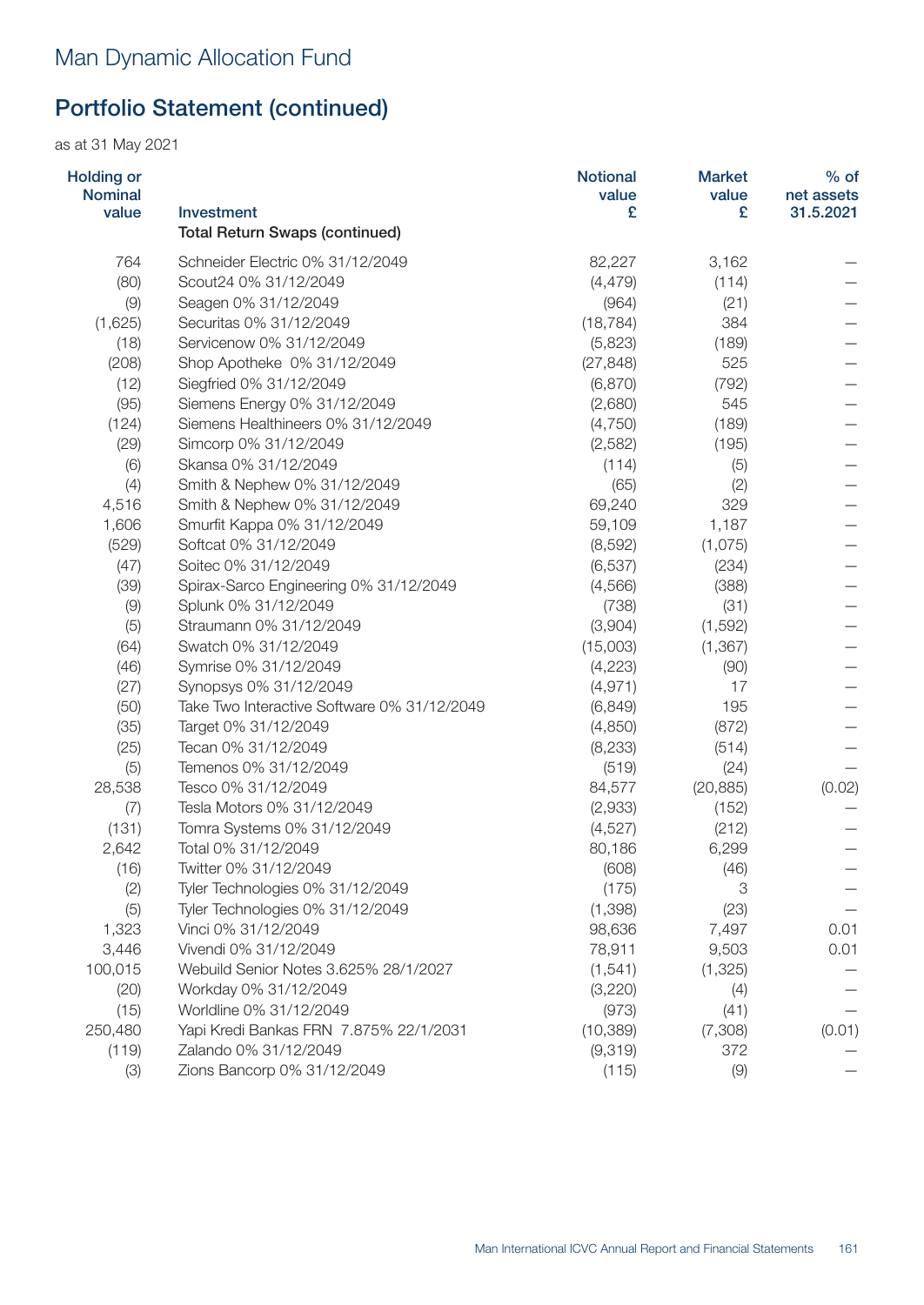as at 31 May 2021

| <b>Holding or</b><br><b>Nominal</b><br>value | Investment<br><b>Total Return Swaps (continued)</b> | <b>Notional</b><br>value<br>£ | <b>Market</b><br>value<br>£ | $%$ of<br>net assets<br>31.5.2021 |
|----------------------------------------------|-----------------------------------------------------|-------------------------------|-----------------------------|-----------------------------------|
| (37)                                         | Zoom Video Communications 0% 31/12/2049             | (7,960)                       | (699)                       |                                   |
| (15)                                         | Zur Rose 0% 31/12/2049                              | (3,859)                       | (78)                        |                                   |
|                                              |                                                     |                               | 416,356                     | 0.42                              |
|                                              |                                                     |                               |                             |                                   |

| Portfolio of investments* | 82.259.984 | 83.05  |
|---------------------------|------------|--------|
| Net other assets          | 16,791,203 | 16.95  |
| <b>Net Assets</b>         | 99,051,187 | 100.00 |

\* Including investment liabilities.

+ Related party.

All investments are ordinary shares unless otherwise stated and admitted to official stock exchange listings.

Prior year comparatives have been restated in order to be consistent with the current year.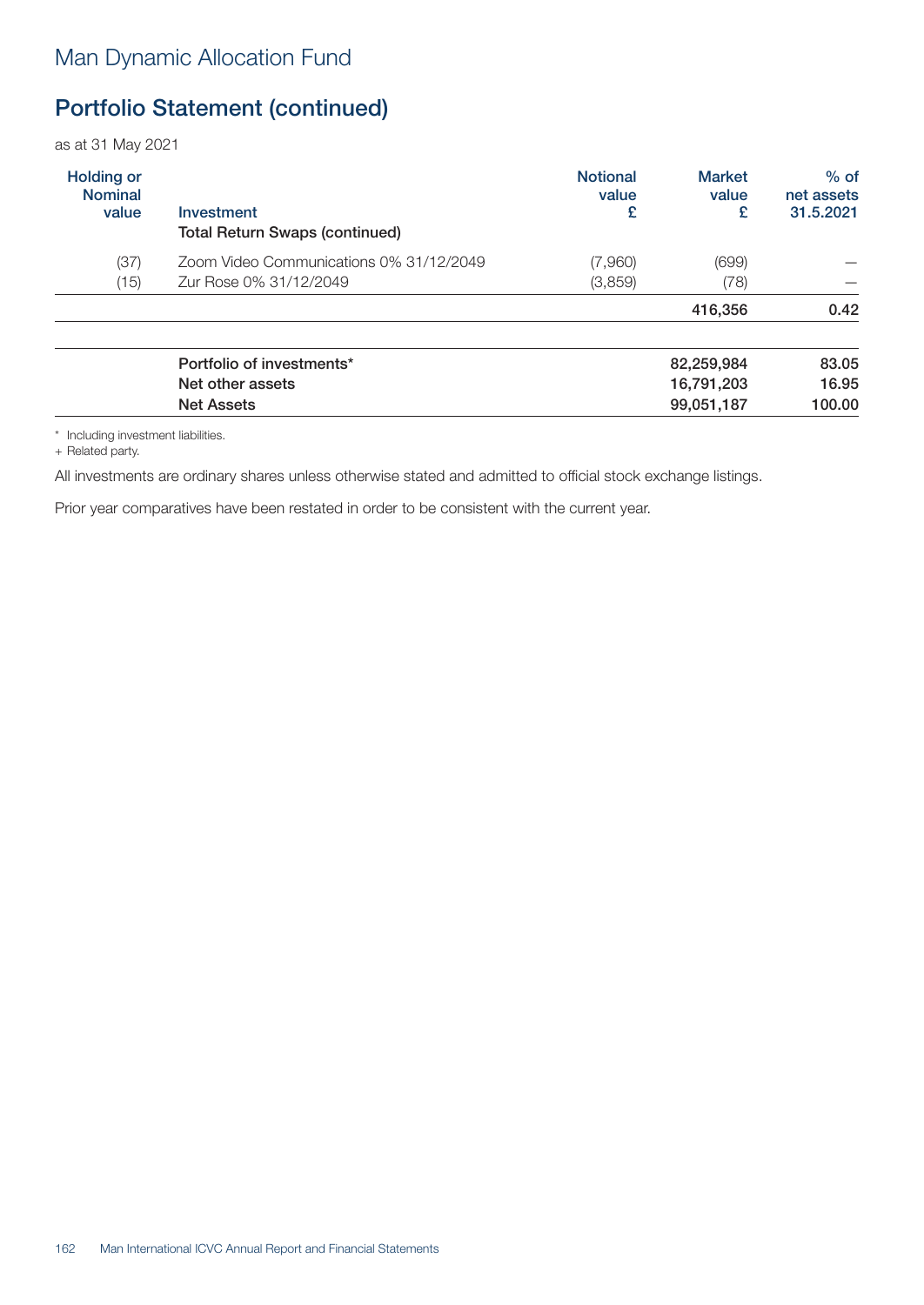# Man GLG Continental European Growth Fund

## Portfolio Statement

| <b>Holding or</b><br><b>Nominal</b><br>value | Investment                                                                                          | <b>Market</b><br>value<br>£ | $%$ of<br>net assets<br>31.5.2021 |
|----------------------------------------------|-----------------------------------------------------------------------------------------------------|-----------------------------|-----------------------------------|
|                                              | UNITED KINGDOM EQUITIES 4.36%; (31 May 2020 - 3.11%)<br>United Kingdom 4.36%; (31 May 2020 - 3.11%) |                             |                                   |
| 3,109,547                                    | Abcam                                                                                               | 44,031,186                  | 2.57                              |
| 2,379,779                                    | Dr. Martens                                                                                         | 11,637,119                  | 0.68                              |
| 1,013,836                                    | Ocado                                                                                               | 19,146,293                  | 1.11                              |
|                                              |                                                                                                     | 74,814,598                  | 4.36                              |
|                                              | EUROPE EQUITIES 94.29%; (31 May 2020 - 93.54%)<br>Denmark 11.01%; (31 May 2020 - 11.82%)            |                             |                                   |
| 1,136,634                                    | Christian Hansen                                                                                    | 72,008,246                  | 4.20                              |
| 2,095,005                                    | Novo Nordisk class "B" shares                                                                       | 116,805,088                 | 6.81                              |
|                                              |                                                                                                     | 188,813,334                 | 11.01                             |
|                                              | France 14.16%; (31 May 2020 - 13.86%)                                                               |                             |                                   |
| 422,651                                      | <b>Essilor International</b>                                                                        | 51,564,440                  | 3.01                              |
| 357,836                                      | L'Oreal                                                                                             | 113,328,071                 | 6.60                              |
| 139,257                                      | <b>LVMH Moet Hennessy</b>                                                                           | 78,085,015                  | 4.55                              |
|                                              |                                                                                                     | 242,977,526                 | 14.16                             |
|                                              | Germany 18.09%; (31 May 2020 - 21.61%)                                                              |                             |                                   |
| 1,015,453                                    | Delivery Hero                                                                                       | 97,955,491                  | 5.71                              |
| 1,009,205                                    | Puma                                                                                                | 81,666,959                  | 4.76                              |
| 38,939                                       | Rational                                                                                            | 24,536,996                  | 1.43                              |
| 690,853                                      | SAP                                                                                                 | 67,468,992                  | 3.93                              |
| 1,388,125                                    | <b>TeamViewer</b>                                                                                   | 38,685,059                  | 2.26                              |
|                                              |                                                                                                     | 310,313,497                 | 18.09                             |
|                                              | Italy 8.69%; (31 May 2020 - 8.97%)                                                                  |                             |                                   |
| 459,533                                      | Ferrari                                                                                             | 68,360,771                  | 3.98                              |
| 1,615,056                                    | Moncler                                                                                             | 80,738,908                  | 4.71                              |
|                                              |                                                                                                     | 149,099,679                 | 8.69                              |
|                                              | Netherlands 11.11%; (31 May 2020 - 10.93%)                                                          |                             |                                   |
| 47,620                                       | Adyen                                                                                               | 77,430,628                  | 4.51                              |
| 201,390                                      | <b>ASML</b>                                                                                         | 94,770,745                  | 5.52                              |
| 666,280                                      | <b>JDE Peets</b>                                                                                    | 18,488,038                  | 1.08                              |
|                                              |                                                                                                     | 190,689,411                 | 11.11                             |
|                                              | Republic of Ireland 8.30%; (31 May 2020 – 6.55%)                                                    |                             |                                   |
| 777,913                                      | Kingspan                                                                                            | 51,414,790                  | 3.00                              |
| 6,275,396                                    | Ryanair                                                                                             | 91,032,645                  | 5.30                              |
|                                              |                                                                                                     | 142,447,435                 | 8.30                              |
|                                              | Spain 1.23%; (31 May 2020 - 3.81%)                                                                  |                             |                                   |
| 1,073,490                                    | Grifols                                                                                             | 21,080,145                  | 1.23                              |
|                                              |                                                                                                     | 21,080,145                  | 1.23                              |
|                                              | Sweden 5.89%; (31 May 2020 - 2.28%)                                                                 |                             |                                   |
| 1,019,037                                    | Assa Abloy                                                                                          | 22, 131, 741                | 1.29                              |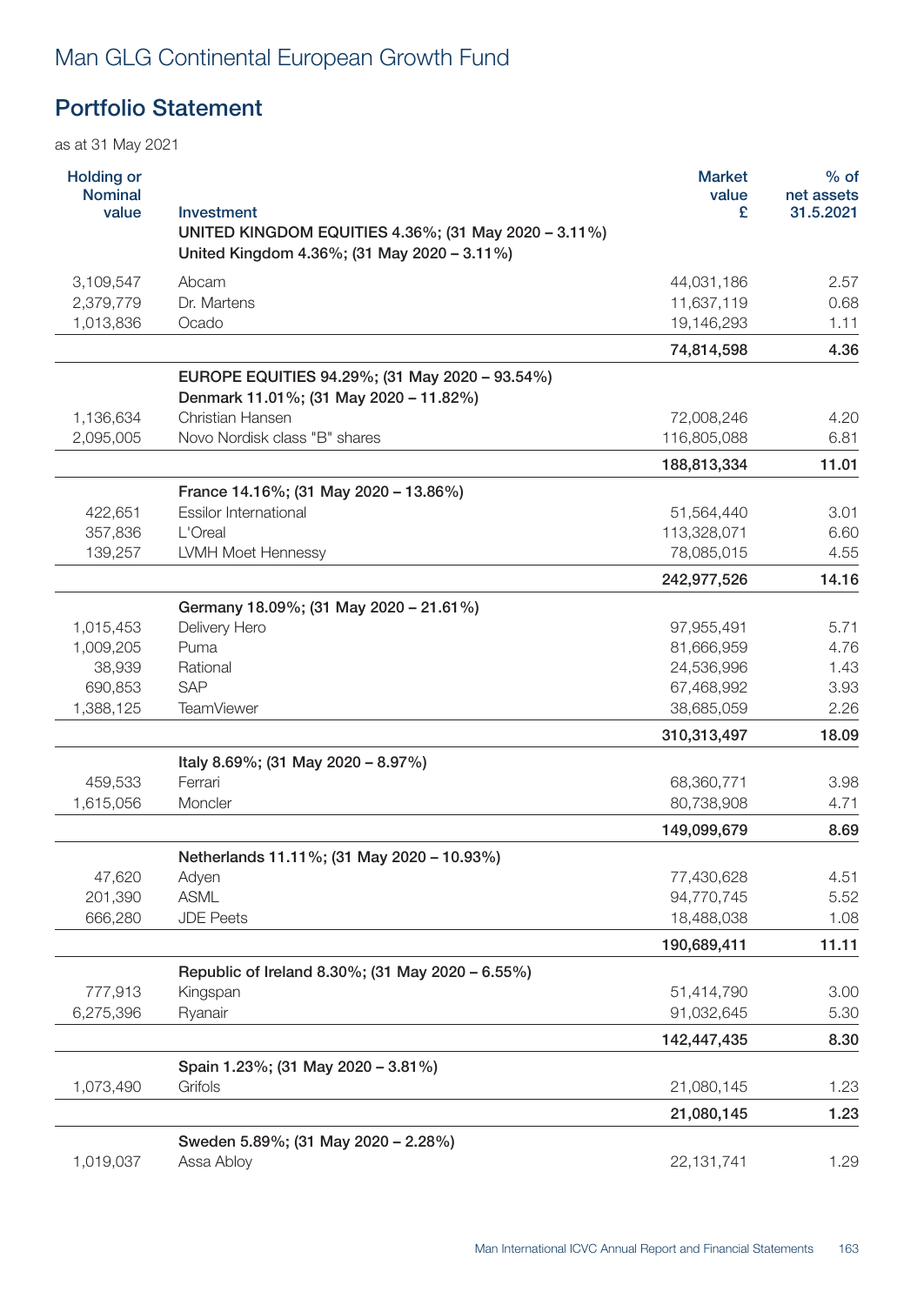| <b>Holding or</b><br><b>Nominal</b><br>value | Investment<br>Sweden (continued)                                                                                                                     | <b>Market</b><br>value<br>£ | $%$ of<br>net assets<br>31.5.2021 |
|----------------------------------------------|------------------------------------------------------------------------------------------------------------------------------------------------------|-----------------------------|-----------------------------------|
| 329,622                                      | Spotify                                                                                                                                              | 55,974,291                  | 3.26                              |
| 797,878                                      | Vitrolife                                                                                                                                            | 23,014,475                  | 1.34                              |
|                                              |                                                                                                                                                      | 101,120,507                 | 5.89                              |
|                                              | Switzerland 15.81%; (31 May 2020 - 13.71%)                                                                                                           |                             |                                   |
| 460,003                                      | Logitech International                                                                                                                               | 40,066,751                  | 2.34                              |
| 1,139,958                                    | <b>Nestle</b>                                                                                                                                        | 98,694,111                  | 5.75                              |
| 57,246                                       | Partners                                                                                                                                             | 61,168,676                  | 3.56                              |
| 216,412                                      | Roche                                                                                                                                                | 52,934,944                  | 3.09                              |
| 84,970                                       | VAT                                                                                                                                                  | 18,344,587                  | 1.07                              |
|                                              |                                                                                                                                                      | 271,209,069                 | 15.81                             |
|                                              | NORTH AMERICA EQUITIES 0.00%; (31 May 2020 - 1.79%)<br>United States 0.00%; (31 May 2020 - 1.79%)                                                    |                             |                                   |
|                                              | DERIVATIVES (0.03%); (31 May 2020 - 0.10%)                                                                                                           |                             |                                   |
|                                              | Forward Foreign Currency Contracts (0.03%); (31 May 2020 - 0.10%)                                                                                    |                             |                                   |
| £116,380,084                                 | Open forward foreign exchange contract:<br>purchase UK Sterling 116,380,084 vs sale Danish Krone<br>(1,006,156,811)                                  | (4, 322)                    |                                   |
| £1,618,457                                   | Open forward foreign exchange contract:                                                                                                              |                             |                                   |
|                                              | purchase UK Sterling 1,618,457 vs sale Danish Krone (13,939,379)                                                                                     | 6,344                       |                                   |
| £22,011,080                                  | Open forward foreign exchange contract:<br>purchase UK Sterling 22,011,080 vs sale Euro (25,492,251)                                                 | 83,412                      |                                   |
| £50,972,495                                  | Open forward foreign exchange contract:<br>purchase UK Sterling 50,972,495 vs sale Euro (59,069,609)                                                 | 151,510                     | 0.01                              |
| £419,998                                     | Open forward foreign exchange contract:<br>purchase UK Sterling 419,998 vs sale Norwegian Krone (4,970,071)                                          | (279)                       |                                   |
| £2,417,412                                   | Open forward foreign exchange contract:<br>purchase UK Sterling 2,417,412 vs sale Swedish Krona (28,471,446)                                         | 1,946                       |                                   |
| £5,734,663                                   | Open forward foreign exchange contract:<br>purchase UK Sterling 5,734,663 vs sale Swiss Franc (7,299,211)                                            | 22,984                      |                                   |
| £6,138,766                                   | Open forward foreign exchange contract:<br>purchase UK Sterling 6,138,766 vs sale Swiss Franc (7,789,179)                                            | 45,566                      |                                   |
| £50,476,120<br>£45,528                       | Open forward foreign exchange contract:<br>purchase UK Sterling 50,476,120 vs sale US Dollar (71,630,831)<br>Open forward foreign exchange contract: | 86,077                      |                                   |
|                                              | purchase UK Sterling 45,528 vs sale US Dollar (64,399)<br>Open forward foreign exchange contract:                                                    | 224                         |                                   |
| €164,201,955                                 | purchase Euro 164,201,955 vs sale UK Sterling (141,498,570)                                                                                          | (226, 173)                  | (0.01)                            |
| €108,199                                     | Open forward foreign exchange contract:<br>purchase Euro 108,199 vs sale UK Sterling (93,381)                                                        | (312)                       |                                   |
| CHF33,089                                    | Open forward foreign exchange contract:<br>purchase Swiss Franc 33,089 vs sale UK Sterling (26,043)                                                  | (159)                       |                                   |
| CHF81,543,513                                | Open forward foreign exchange contract:<br>purchase Swiss Franc 81,543,513 vs sale UK Sterling (64,077,389)                                          | (269,068)                   | (0.01)                            |
| DKK121,988,046                               | Open forward foreign exchange contract:<br>purchase Danish Krone 121,988,046 vs sale UK<br>Sterling (14,133,930)                                     | (23, 299)                   |                                   |
|                                              |                                                                                                                                                      |                             |                                   |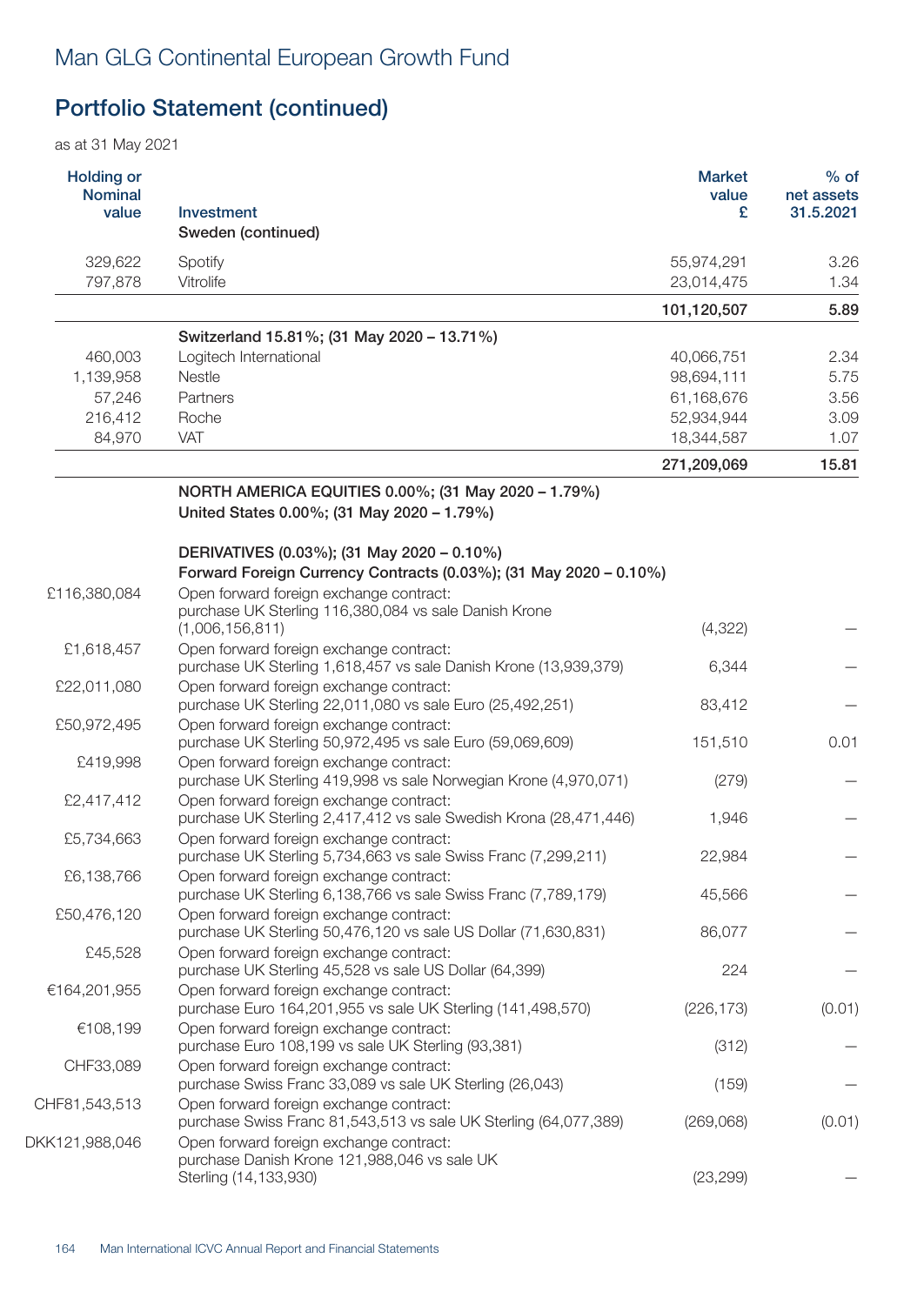as at 31 May 2021

| <b>Holding or</b><br><b>Nominal</b><br>value | Investment<br><b>Forward Foreign Currency Contracts (continued)</b>                                                 | <b>Market</b><br>value<br>£ | $%$ of<br>net assets<br>31.5.2021 |
|----------------------------------------------|---------------------------------------------------------------------------------------------------------------------|-----------------------------|-----------------------------------|
| DKK59,162                                    | Open forward foreign exchange contract:<br>purchase Danish Krone 59,162 vs sale UK Sterling (6,866)                 | (24)                        |                                   |
| NOK264,658,024                               | Open forward foreign exchange contract:<br>purchase Norwegian Krone 264,658,024 vs sale UK<br>Sterling (22,681,506) | (301, 466)                  | (0.02)                            |
| NOK21,051                                    | Open forward foreign exchange contract:<br>purchase Norwegian Krone 21,051 vs sale UK Sterling (1,781)              |                             |                                   |
| SEK983,911,145                               | Open forward foreign exchange contract:<br>purchase Swedish Krona 983,911,145 vs sale UK<br>Sterling (83,562,411)   | (81, 630)                   |                                   |
| SEK120,535                                   | Open forward foreign exchange contract:<br>purchase Swedish Krona 120,535 vs sale UK Sterling (10,257)              | (29)                        |                                   |
| <b>US\$274</b>                               | Open forward foreign exchange contract:<br>purchase US Dollar 274 vs sale UK Sterling (191)                         |                             |                                   |
|                                              |                                                                                                                     | (508, 698)                  | (0.03)                            |
|                                              | Portfolio of investments*                                                                                           | 1,692,056,503               | 98.62                             |
|                                              | Net other assets<br><b>Net Assets</b>                                                                               | 23,710,100<br>1,715,766,603 | 1.38<br>100.00                    |

\* Including investment liabilities.

All investments are ordinary shares unless otherwise stated and admitted to official stock exchange listings.

Prior year comparatives have been restated in order to be consistent with the current year.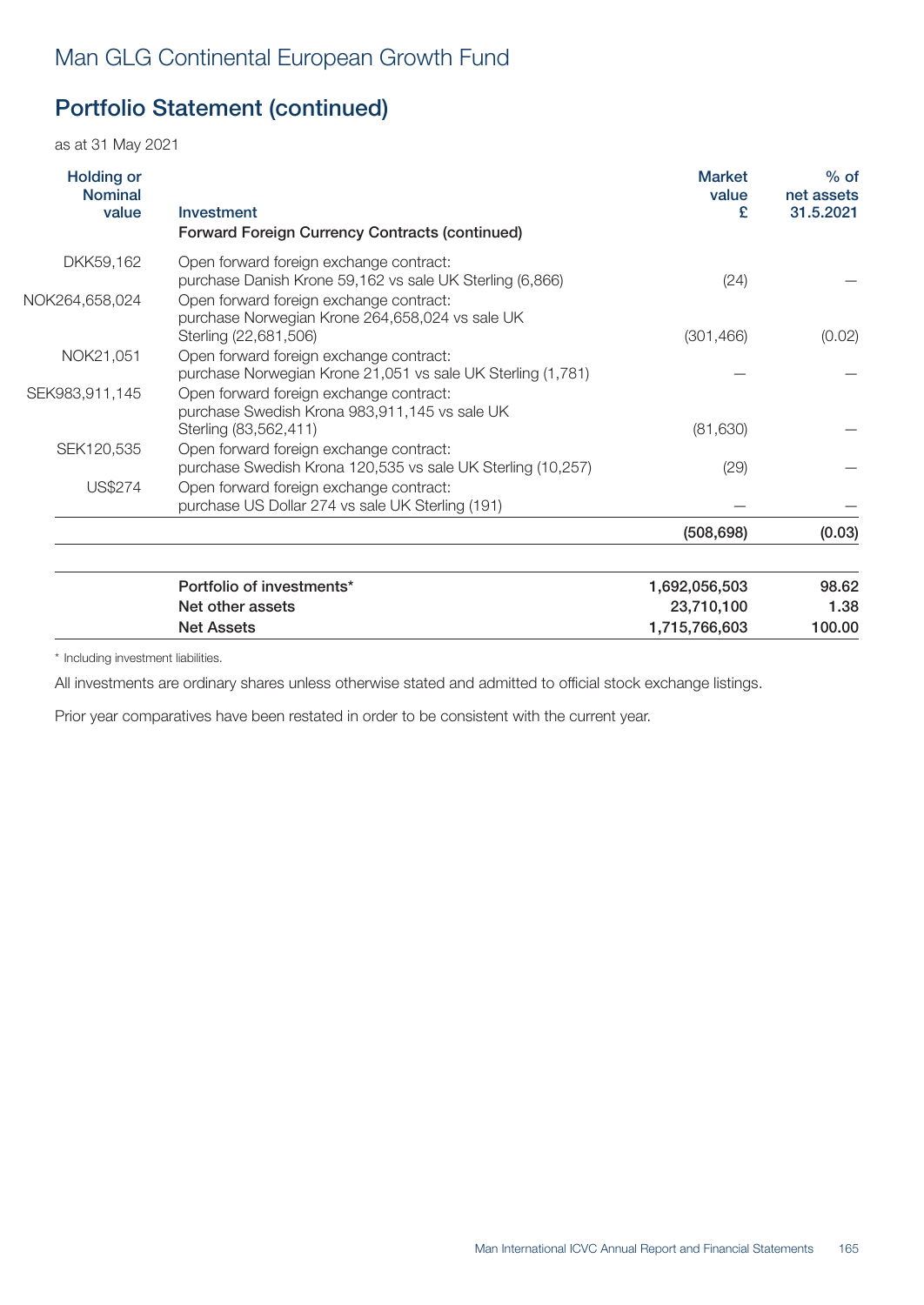# Man GLG European Alpha Income Fund

## Portfolio Statement

| <b>Holding or</b><br><b>Nominal</b><br>value | Investment<br>EUROPE EQUITIES 101.77%; (31 May 2020 - 92.17%)<br>Denmark 8.46%; (31 May 2020 - 3.16%) | <b>Market</b><br>value<br>£ | $%$ of<br>net assets<br>31.5.2021 |
|----------------------------------------------|-------------------------------------------------------------------------------------------------------|-----------------------------|-----------------------------------|
| 10,000                                       | Novo Nordisk class "B" shares                                                                         | 557,541                     | 3.88                              |
| 40,000                                       | Tryg                                                                                                  | 659,658                     | 4.58                              |
|                                              |                                                                                                       | 1,217,199                   | 8.46                              |
|                                              | France 28.62%; (31 May 2020 - 27.67%)                                                                 |                             |                                   |
| 4,000                                        | Air Liquide                                                                                           | 478,238                     | 3.33                              |
| 54,500                                       | Credit Agricole                                                                                       | 571,439                     | 3.97                              |
| 5,000                                        | Danone                                                                                                | 250,731                     | 1.74                              |
| 6,000                                        | Imerys                                                                                                | 219,749                     | 1.53                              |
| 1,000                                        | <b>LVMH Moet Hennessy</b>                                                                             | 560,726                     | 3.90                              |
| 5,000                                        | Nexity                                                                                                | 182,780                     | 1.27                              |
| 7,500                                        | Sanofi                                                                                                | 560,984                     | 3.90                              |
| 20,000                                       | TotalEnergies                                                                                         | 651,987                     | 4.53                              |
| 8,000                                        | Vinci                                                                                                 | 639,395                     | 4.45                              |
|                                              |                                                                                                       | 4,116,029                   | 28.62                             |
|                                              | Germany 17.04%; (31 May 2020 - 28.04%)                                                                |                             |                                   |
| 3,500                                        | Allianz                                                                                               | 648,159                     | 4.50                              |
| 5,000                                        | Brenntag                                                                                              | 331,499                     | 2.31                              |
| 5,000                                        | Deutsche Boerse                                                                                       | 574,359                     | 3.99                              |
| 2,250                                        | Muenchener Rueckversicherungs-Gesellschaft in Muenchen                                                | 457,122                     | 3.18                              |
| 4,500                                        | <b>SAP</b>                                                                                            | 439,472                     | 3.06                              |
|                                              |                                                                                                       | 2,450,611                   | 17.04                             |
|                                              | Italy 5.30%; (31 May 2020 - 6.43%)                                                                    |                             |                                   |
| 50,000                                       | Enel                                                                                                  | 346,465                     | 2.41                              |
| 200,000                                      | Intesa Sanpaolo                                                                                       | 415,706                     | 2.89                              |
|                                              |                                                                                                       | 762,171                     | 5.30                              |
|                                              | Luxembourg 1.03%; (31 May 2020 - 0.00%)                                                               |                             |                                   |
| 6,400                                        | ArcelorMittal                                                                                         | 148,054                     | 1.03                              |
|                                              |                                                                                                       | 148,054                     | 1.03                              |
|                                              | Norway 0.00%; (31 May 2020 - 3.47%)                                                                   |                             |                                   |
|                                              | Republic of Ireland 3.55%; (31 May 2020 - 6.19%)                                                      |                             |                                   |
| 10,000                                       | <b>CRH</b>                                                                                            | 366,162                     | 2.54                              |
| 10,000                                       | Ryanair                                                                                               | 145,063                     | 1.01                              |
|                                              |                                                                                                       | 511,225                     | 3.55                              |
|                                              | Spain 15.18%; (31 May 2020 - 2.45%)                                                                   |                             |                                   |
| 8,000                                        | Amadeus IT                                                                                            | 424,841                     | 2.95                              |
| 75,000                                       | Grifols                                                                                               | 944,435                     | 6.57                              |
| 50,000                                       | Iberdrola                                                                                             | 472,863                     | 3.29                              |
| 12,500                                       | Industria de Diseno Textil                                                                            | 340,723                     | 2.37                              |
|                                              |                                                                                                       | 2,182,862                   | 15.18                             |
|                                              | Sweden 7.64%; (31 May 2020 - 3.64%)                                                                   |                             |                                   |
| 22,000                                       | Essity                                                                                                | 535,475                     | 3.72                              |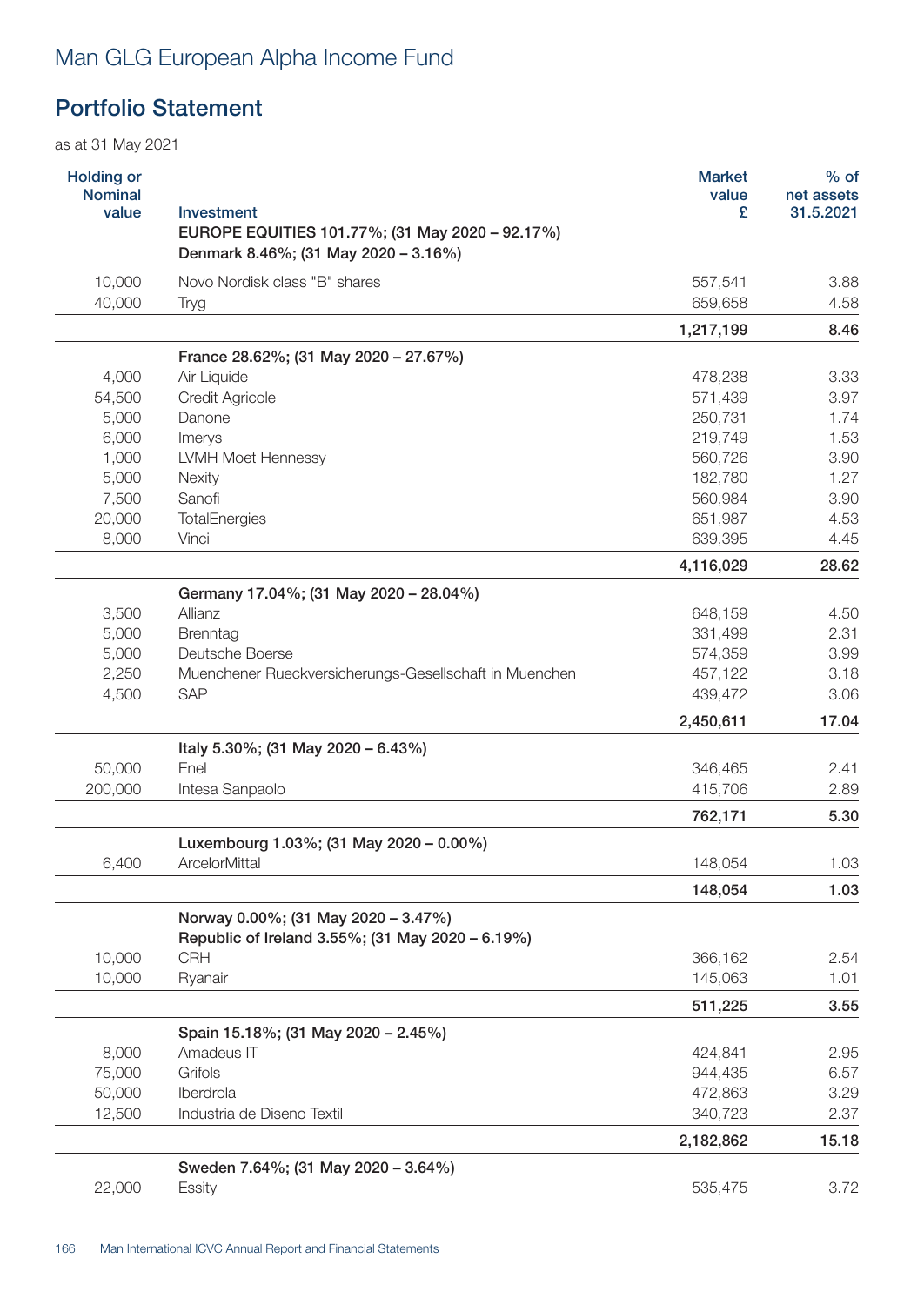| <b>Holding or</b><br><b>Nominal</b><br>value | <b>Investment</b><br>Sweden (continued)                                                                                                                                                           | <b>Market</b><br>value<br>£ | $%$ of<br>net assets<br>31.5.2021 |
|----------------------------------------------|---------------------------------------------------------------------------------------------------------------------------------------------------------------------------------------------------|-----------------------------|-----------------------------------|
| 20,000                                       | Tele <sub>2</sub>                                                                                                                                                                                 | 190,035                     | 1.32                              |
| 40,000                                       | Telefonaktiebolaget LM Ericsson                                                                                                                                                                   | 374,097                     | 2.60                              |
|                                              |                                                                                                                                                                                                   | 1,099,607                   | 7.64                              |
|                                              | Switzerland 14.95%; (31 May 2020 - 11.12%)                                                                                                                                                        |                             |                                   |
| 5,000                                        | Nestle                                                                                                                                                                                            | 432,885                     | 3.01                              |
| 3,000                                        | Roche                                                                                                                                                                                             | 733,808                     | 5.10                              |
| 150                                          | SGS                                                                                                                                                                                               | 328,887                     | 2.29                              |
| 35,000                                       | SIG Combibloc                                                                                                                                                                                     | 654,881                     | 4.55                              |
|                                              |                                                                                                                                                                                                   | 2,150,461                   | 14.95                             |
|                                              | UNITED KINGDOM EQUITIES 0.00%; (31 May 2020 - 2.49%)<br>United Kingdom 0.00%; (31 May 2020 - 2.49%)<br>NORTH AMERICA EQUITIES 0.00%; (31 May 2020 - 2.67%)<br>Canada 0.00%; (31 May 2020 - 2.67%) |                             |                                   |
|                                              | DERIVATIVES (0.06%); (31 May 2020 – (0.35%))                                                                                                                                                      |                             |                                   |
|                                              | Forward Foreign Currency Contracts (0.06%); (31 May 2020 - (0.35%))                                                                                                                               |                             |                                   |
| £492,899                                     | Open forward foreign exchange contract:<br>purchase UK Sterling 492,899 vs sale Danish Krone (4,261,436)                                                                                          | (30)                        |                                   |
| £4,881                                       | Open forward foreign exchange contract:<br>purchase UK Sterling 4,881 vs sale Danish Krone (42,036)                                                                                               | 19                          |                                   |
| £66,375                                      | Open forward foreign exchange contract:<br>purchase UK Sterling 66,375 vs sale Euro (76,873)                                                                                                      | 251                         |                                   |
| £1,293,826                                   | Open forward foreign exchange contract:<br>purchase UK Sterling 1,293,826 vs sale Euro (1,504,304)                                                                                                | (413)                       |                                   |
| £1,266                                       | Open forward foreign exchange contract:<br>purchase UK Sterling 1,266 vs sale Norwegian Krone (14,989)                                                                                            | (1)                         |                                   |
| £7,290                                       | Open forward foreign exchange contract:<br>purchase UK Sterling 7,290 vs sale Swedish Krona (85,863)                                                                                              | 5                           |                                   |
| £132,015                                     | Open forward foreign exchange contract:<br>purchase UK Sterling 132,015 vs sale Swedish Krona (1,556,657)                                                                                         | (61)                        |                                   |
| £18,512                                      | Open forward foreign exchange contract:<br>purchase UK Sterling 18,512 vs sale Swiss Franc (23,488)                                                                                               | 138                         |                                   |
| £415,565                                     | Open forward foreign exchange contract:<br>purchase UK Sterling 415,565 vs sale Swiss Franc (529,942)                                                                                             | 882                         |                                   |
| £138                                         | Open forward foreign exchange contract:<br>purchase UK Sterling 138 vs sale US Dollar (194)                                                                                                       | 1                           |                                   |
| €156                                         | Open forward foreign exchange contract:<br>purchase Euro 156 vs sale UK Sterling (134)                                                                                                            |                             |                                   |
| €867,611                                     | Open forward foreign exchange contract:<br>purchase Euro 867,611 vs sale UK Sterling (750,772)                                                                                                    | (4, 316)                    | (0.03)                            |
| CHF1,278,148                                 | Open forward foreign exchange contract:<br>purchase Swiss Franc 1,278,148 vs sale UK Sterling (1,003,689)                                                                                         | (3,530)                     | (0.02)                            |
| CHF48                                        | Open forward foreign exchange contract:<br>purchase Swiss Franc 48 vs sale UK Sterling (37)                                                                                                       |                             |                                   |
| DKK85                                        | Open forward foreign exchange contract:<br>purchase Danish Krone 85 vs sale UK Sterling (10)                                                                                                      |                             |                                   |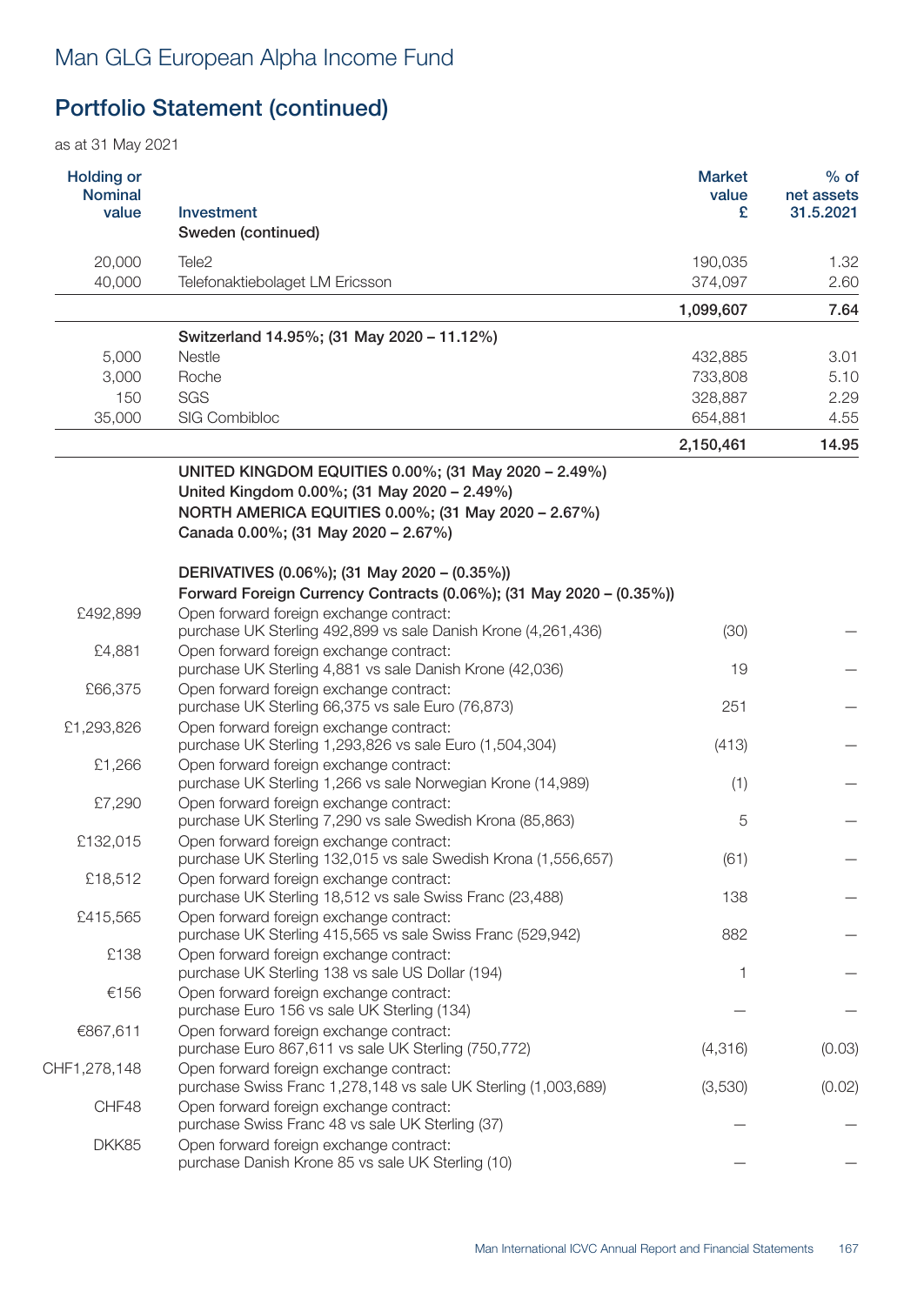as at 31 May 2021

| <b>Holding or</b><br><b>Nominal</b><br>value | Investment<br><b>Forward Foreign Currency Contracts (continued)</b>                                         | <b>Market</b><br>value<br>£ | $%$ of<br>net assets<br>31.5.2021 |
|----------------------------------------------|-------------------------------------------------------------------------------------------------------------|-----------------------------|-----------------------------------|
| NOK1,841,808                                 | Open forward foreign exchange contract:<br>purchase Norwegian Krone 1,841,808 vs sale UK Sterling (157,845) | (2,098)                     | (0.01)                            |
| NOK30                                        | Open forward foreign exchange contract:<br>purchase Norwegian Krone 30 vs sale UK Sterling (3)              |                             |                                   |
| <b>SEK174</b>                                | Open forward foreign exchange contract:<br>purchase Swedish Krona 174 vs sale UK Sterling (15)              |                             |                                   |
| SEK1,406,384                                 | Open forward foreign exchange contract:<br>purchase Swedish Krona 1,406,384 vs sale UK Sterling (119,378)   | (52)                        |                                   |
|                                              |                                                                                                             | (9,205)                     | (0.06)                            |
|                                              | Portfolio of investments*<br>Net other liabilities                                                          | 14,629,014<br>(245, 802)    | 101.71<br>(1.71)                  |

Net Assets 14,383,212 100.00

\* Including investment liabilities.

All investments are ordinary shares unless otherwise stated and admitted to official stock exchange listings.

Prior year comparatives have been restated in order to be consistent with the current year.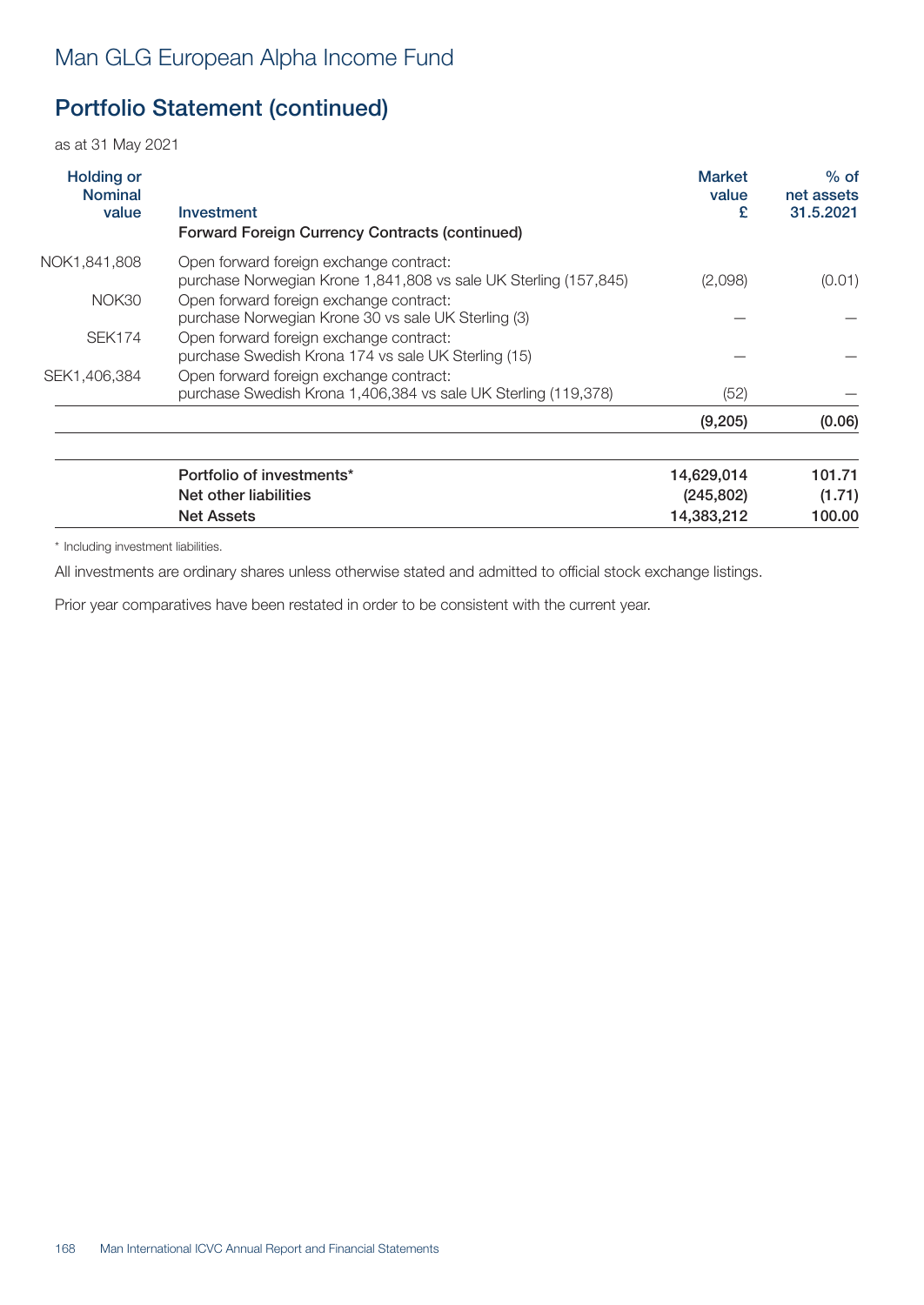# Man GLG Japan CoreAlpha Fund

### Portfolio Statement

| <b>Holding or</b><br><b>Nominal</b> |                                                                        | <b>Market</b><br>value | $%$ of<br>net assets |
|-------------------------------------|------------------------------------------------------------------------|------------------------|----------------------|
| value                               | Investment<br>ASIA AND PACIFIC EQUITIES 98.36%; (31 May 2020 - 98.90%) | £                      | 31.5.2021            |
|                                     | Japan 98.36%; (31 May 2020 - 98.90%)                                   |                        |                      |
|                                     | Advertising 0.76%; (31 May 2020 - 1.18%)                               |                        |                      |
| 369,900                             | Dentsu                                                                 | 8,920,131              | 0.76                 |
|                                     |                                                                        | 8,920,131              | 0.76                 |
|                                     | Airlines 1.58%; (31 May 2020 - 0.96%)                                  |                        |                      |
| 1,150,900                           | Japan Airlines                                                         | 18,487,818             | 1.58                 |
|                                     |                                                                        | 18,487,818             | 1.58                 |
|                                     | Auto Parts & Equipment 1.53%; (31 May 2020 - 4.24%)                    |                        |                      |
| 1,669,700                           | Sumitomo Electric                                                      | 17,995,673             | 1.53                 |
|                                     |                                                                        | 17,995,673             | 1.53                 |
|                                     | Automobile Manufacturers 18.50%; (31 May 2020 - 14.19%)                |                        |                      |
| 2,939,400                           | Honda Motor                                                            | 63,360,463             | 5.40                 |
| 3,576,900                           | Mazda Motor                                                            | 21,483,712             | 1.83                 |
| 9,667,400                           | Nissan Motor                                                           | 33,508,431             | 2.86                 |
| 1,899,500                           | Subaru                                                                 | 25,993,608             | 2.21                 |
| 1,241,926                           | Toyota Motor                                                           | 72,724,209             | 6.20                 |
|                                     |                                                                        | 217,070,423            | 18.50                |
|                                     | Banks 16.82%; (31 May 2020 - 19.67%)                                   |                        |                      |
| 3,964,800                           | Concordia Financial                                                    | 10,224,011             | 0.87                 |
| 14,411,056                          | Mitsubishi UFJ Financial                                               | 57,457,025             | 4.90                 |
| 2,526,800                           | Mizuho Financial                                                       | 27,176,444             | 2.32                 |
| 10,571,800                          | Resona                                                                 | 31,734,775             | 2.71                 |
| 1,825,769                           | Sumitomo Mitsui Financial                                              | 46,388,305             | 3.95                 |
| 1,003,819                           | Sumitomo Mitsui Trust                                                  | 24,329,725             | 2.07                 |
|                                     |                                                                        | 197,310,285            | 16.82                |
|                                     | Building Materials 0.78%; (31 May 2020 - 2.99%)                        |                        |                      |
| 297,100                             | <b>AGC</b>                                                             | 9,132,427              | 0.78                 |
|                                     |                                                                        | 9,132,427              | 0.78                 |
|                                     | Chemicals 3.24%; (31 May 2020 - 2.37%)                                 |                        |                      |
| 1,719,200                           | Mitsubishi Chemical                                                    | 9,679,172              | 0.82                 |
| 4,163,500                           | Sumitomo Chemical                                                      | 16,037,661             | 1.37                 |
| 2,702,500                           | Toray                                                                  | 12,337,254             | 1.05                 |
|                                     |                                                                        | 38,054,087             | 3.24                 |
|                                     | Distribution & Wholesale 4.73%; (31 May 2020 - 3.67%)                  |                        |                      |
| 1,200,200                           | Mitsubishi                                                             | 23,023,032             | 1.96                 |
| 902,600                             | Mitsui                                                                 | 14,008,714             | 1.20                 |
| 1,875,600                           | Sumitomo                                                               | 18,423,710             | 1.57                 |
|                                     |                                                                        | 55,455,456             | 4.73                 |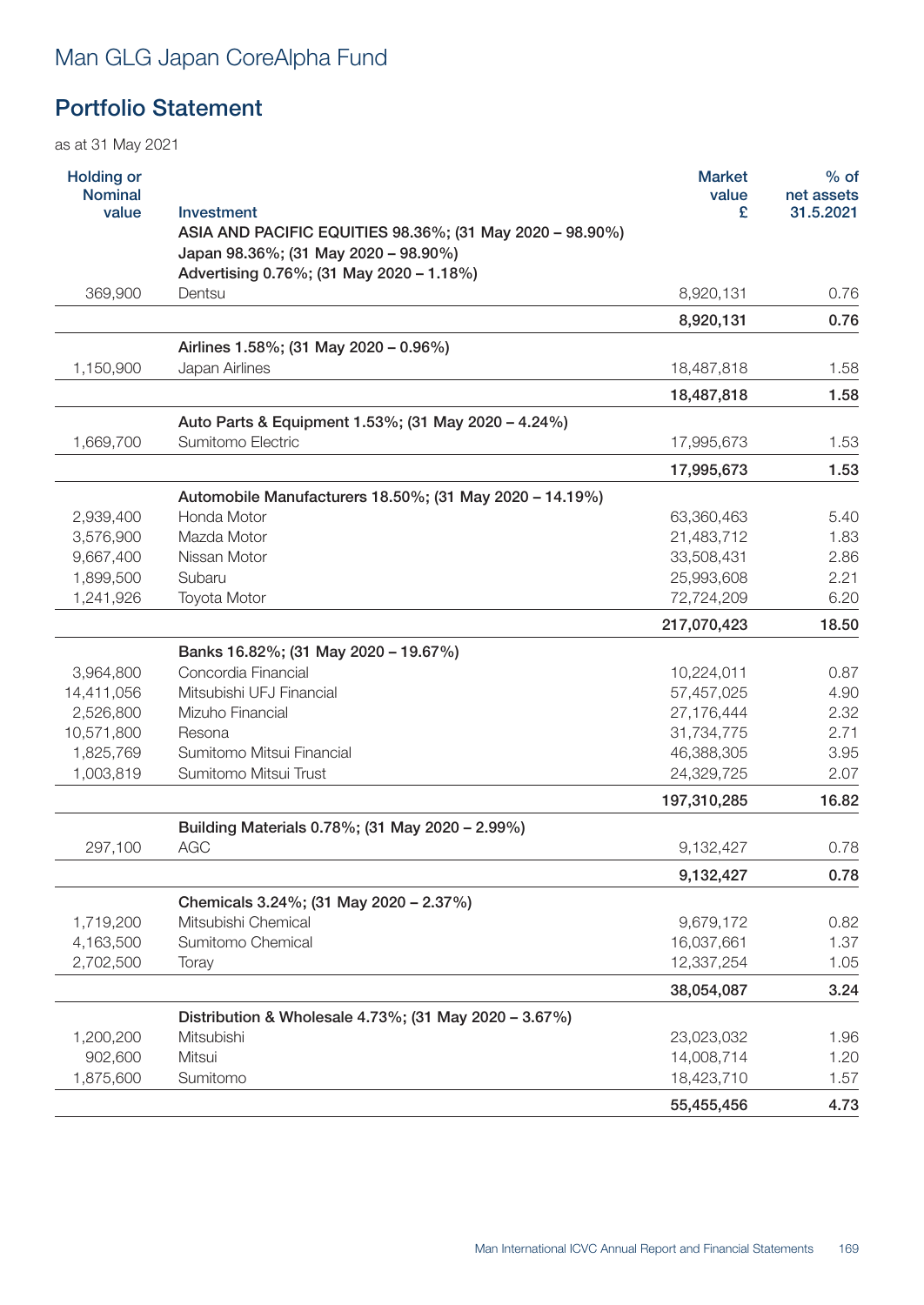# Man GLG Japan CoreAlpha Fund

# Portfolio Statement (continued)

| <b>Holding or</b><br><b>Nominal</b><br>value | Investment                                                   | <b>Market</b><br>value<br>£ | $%$ of<br>net assets<br>31.5.2021 |
|----------------------------------------------|--------------------------------------------------------------|-----------------------------|-----------------------------------|
|                                              | Diversified Financial Services 3.28%; (31 May 2020 - 5.31%)  |                             |                                   |
| 5,866,700                                    | Daiwa Securities                                             | 23,737,678                  | 2.02                              |
| 3,811,800                                    | Nomura                                                       | 14,727,047                  | 1.26                              |
|                                              |                                                              | 38,464,725                  | 3.28                              |
|                                              | Electricity 0.00%; (31 May 2020 - 1.59%)                     |                             |                                   |
|                                              | Electronics 0.00%; (31 May 2020 - 0.84%)                     |                             |                                   |
|                                              | Engineering & Construction 1.25%; (31 May 2020 - 0.00%)      |                             |                                   |
| 2,477,000                                    | Obayashi                                                     | 14,670,377                  | 1.25                              |
|                                              |                                                              | 14,670,377                  | 1.25                              |
|                                              | Food Producers 2.29%; (31 May 2020 - 1.82%)                  |                             |                                   |
| 883,100                                      | Seven & i                                                    | 26,872,636                  | 2.29                              |
|                                              |                                                              | 26,872,636                  | 2.29                              |
|                                              | Gas 0.91%; (31 May 2020 - 0.00%)                             |                             |                                   |
| 765,100                                      | Tokyo Gas                                                    | 10,659,395                  | 0.91                              |
|                                              |                                                              | 10,659,395                  | 0.91                              |
|                                              | Home Furnishings 0.83%; (31 May 2020 - 0.00%)                |                             |                                   |
| 1,211,900                                    | Panasonic                                                    | 9,714,372                   | 0.83                              |
|                                              |                                                              | 9,714,372                   | 0.83                              |
|                                              | Insurance 8.09%; (31 May 2020 - 9.00%)                       |                             |                                   |
| 1,140,000                                    | Dai-ichi Life                                                | 16,362,690                  | 1.40                              |
| 4,022,400                                    | Japan Post                                                   | 23,556,797                  | 2.01                              |
| 1,018,300                                    | MS&AD Insurance                                              | 21,858,367                  | 1.86                              |
| 432,100                                      | Sompo                                                        | 12,220,673                  | 1.04                              |
| 2,182,200                                    | T&D                                                          | 20,895,121                  | 1.78                              |
|                                              |                                                              | 94,893,648                  | 8.09                              |
|                                              | Iron & Steel 3.25%; (31 May 2020 - 8.05%)                    |                             |                                   |
| 1,909,600                                    | <b>JFE</b>                                                   | 17,904,227                  | 1.53                              |
| 1,527,200                                    | Nippon Steel & Sumitomo Metal                                | 20,177,051                  | 1.72                              |
|                                              |                                                              | 38,081,278                  | 3.25                              |
|                                              | Machinery Construction & Mining 1.69%; (31 May 2020 - 1.18%) |                             |                                   |
| 930,200                                      | Mitsubishi Heavy Industries                                  | 19,811,726                  | 1.69                              |
|                                              |                                                              | 19,811,726                  | 1.69                              |
|                                              | Media 0.00%; (31 May 2020 - 0.16%)                           |                             |                                   |
|                                              | Miscellaneous Manufacturing 1.97%; (31 May 2020 - 1.76%)     |                             |                                   |
| 3,202,700                                    | Nikon                                                        | 23,066,937                  | 1.97                              |
|                                              |                                                              | 23,066,937                  | 1.97                              |
|                                              | Office & Business Equipment 5.04%; (31 May 2020 - 4.96%)     |                             |                                   |
| 2,869,169                                    | Canon                                                        | 47,205,999                  | 4.03                              |
| 1,426,107                                    | Ricoh                                                        | 11,885,371                  | 1.01                              |
|                                              |                                                              | 59,091,370                  | 5.04                              |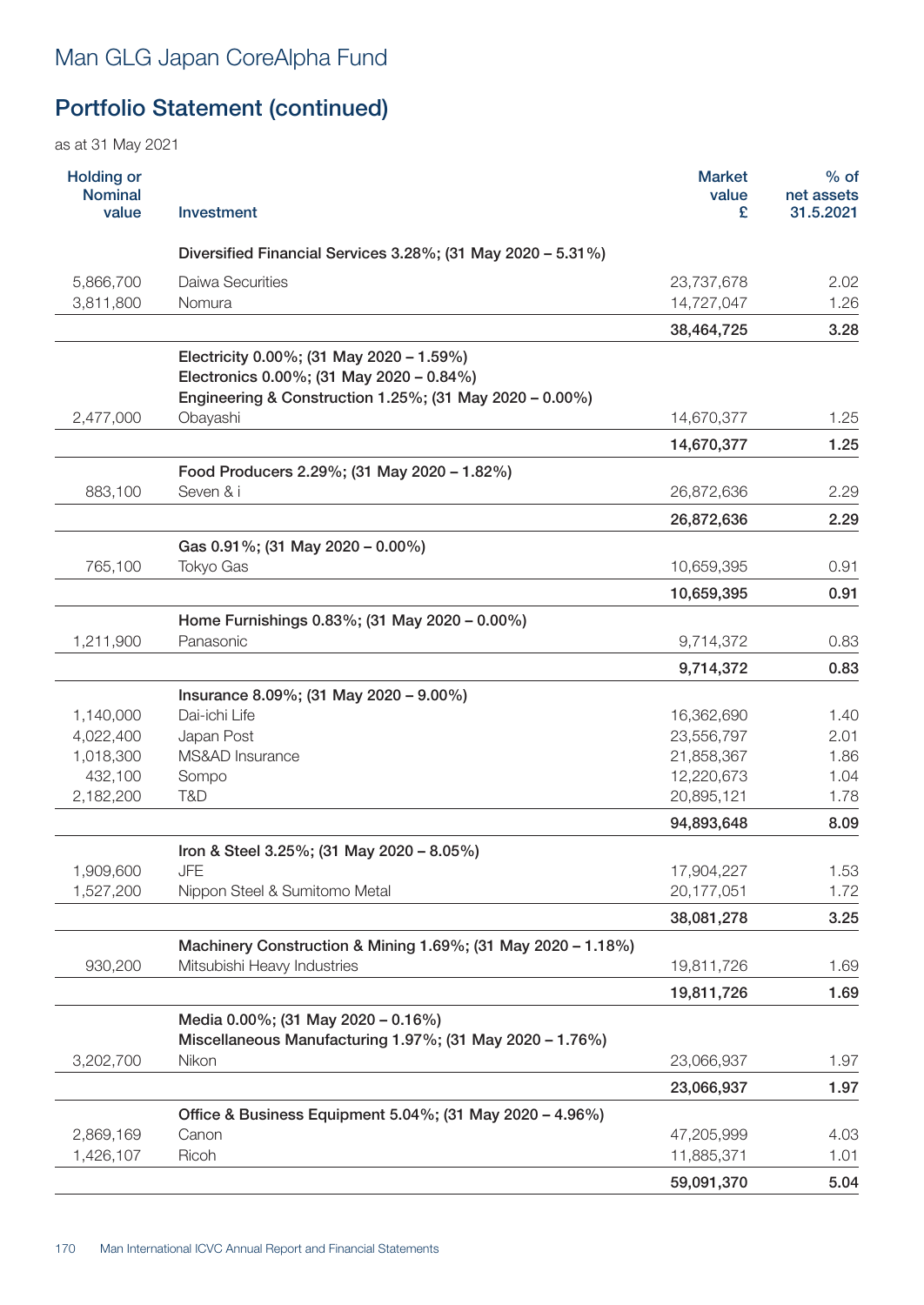as at 31 May 2021

| <b>Holding or</b><br><b>Nominal</b><br>value | Investment                                                     | <b>Market</b><br>value<br>£ | $%$ of<br>net assets<br>31.5.2021 |
|----------------------------------------------|----------------------------------------------------------------|-----------------------------|-----------------------------------|
|                                              | Oil & Gas Producers 3.82%; (31 May 2020 - 3.16%)               |                             |                                   |
| 5,255,100                                    | <b>ENEOS</b>                                                   | 15,284,922                  | 1.30                              |
| 6,112,900                                    | Inpex                                                          | 29,561,112                  | 2.52                              |
|                                              |                                                                | 44,846,034                  | 3.82                              |
|                                              | Pharmaceuticals 3.36%; (31 May 2020 - 2.96%)                   |                             |                                   |
| 1,648,900                                    | Takeda Pharmaceutical                                          | 39,413,275                  | 3.36                              |
|                                              |                                                                | 39,413,275                  | 3.36                              |
|                                              | Real Estate Investment & Services 7.10%; (31 May 2020 - 6.61%) |                             |                                   |
| 3,899,000                                    | Mitsubishi Estate                                              | 44,442,156                  | 3.79                              |
| 2,376,700                                    | Mitsui Fudosan                                                 | 38,897,151                  | 3.31                              |
|                                              |                                                                | 83,339,307                  | 7.10                              |
|                                              | Telecommunications 1.52%; (31 May 2020 - 0.00%)                |                             |                                   |
| 948,100                                      | Nippon Telegraph & Telephone                                   | 17,857,850                  | 1.52                              |
|                                              |                                                                | 17,857,850                  | 1.52                              |
|                                              | Textiles 0.69%; (31 May 2020 - 0.00%)                          |                             |                                   |
| 709,100                                      | Teijin                                                         | 8,057,488                   | 0.69                              |
|                                              |                                                                | 8,057,488                   | 0.69                              |
|                                              | Transportation 5.33%; (31 May 2020 - 2.23%)                    |                             |                                   |
| 120,700                                      | Central Japan Railway                                          | 12,612,939                  | 1.07                              |
| 625,600                                      | East Japan Railway                                             | 30,764,047                  | 2.62                              |
| 1,005,800                                    | Tokyu                                                          | 9,469,092                   | 0.81                              |
| 242,600                                      | West Japan Railway                                             | 9,717,729                   | 0.83                              |
|                                              |                                                                | 62,563,807                  | 5.33                              |
|                                              | DERIVATIVES (0.00%); (31 May 2020 - 0.19%)                     |                             |                                   |
|                                              | Futures (0.00%); (31 May 2020 - 0.19%)                         |                             |                                   |
| 180                                          | Topix Index Future June 2021                                   | (37, 471)                   |                                   |
|                                              |                                                                | (37, 471)                   |                                   |
|                                              |                                                                |                             |                                   |
|                                              | Portfolio of investments*                                      | 1,153,793,054               | 98.36                             |
|                                              | Net other assets                                               | 19,272,603                  | 1.64                              |
|                                              | <b>Net Assets</b>                                              | 1,173,065,657               | 100.00                            |

\* Including investment liabilities.

All investments are ordinary shares unless otherwise stated and admitted to official stock exchange listings.

Prior year comparatives have been restated in order to be consistent with the current year.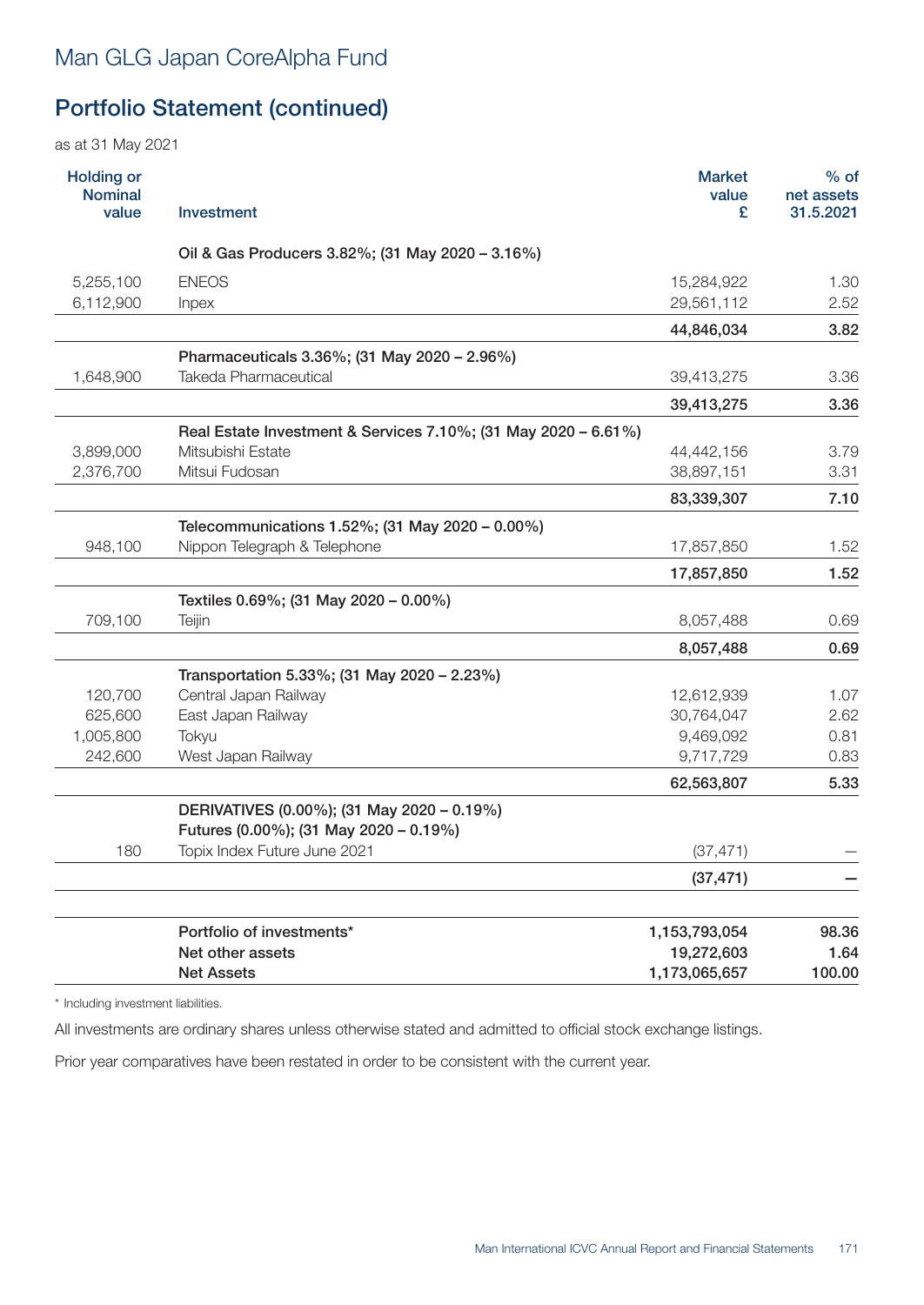# Man GLG Asia (ex Japan) Equity Fund

## Portfolio Statement

| <b>Holding or</b><br><b>Nominal</b> |                                                | <b>Market</b><br>value | $%$ of<br>net assets |
|-------------------------------------|------------------------------------------------|------------------------|----------------------|
| value                               | Investment<br>ASIA AND PACIFIC EQUITIES 85.22% | £                      | 31.5.2021            |
|                                     | China 27.52%                                   |                        |                      |
| 335,400                             | Baoshan Iron & Steel                           | 291,390                | 1.33                 |
| 4,665                               | <b>Bilibili</b>                                | 351,705                | 1.60                 |
| 104,000                             | China Merchants Bank                           | 675,882                | 3.08                 |
| 580,000                             | <b>CSPC Pharmaceutical</b>                     | 638,212                | 2.91                 |
| 42,800                              | Han's Laser Technology Industry                | 177,179                | 0.81                 |
| 8,500                               | Jiangsu Hengli Hydraulic                       | 74,728                 | 0.34                 |
| 43,500                              | NetEase                                        | 740,462                | 3.38                 |
| 4,700                               | Shenzhen Mindray Bio-Medical Electronics       | 250,512                | 1.14                 |
| 28,900                              | <b>Tencent</b>                                 | 1,620,152              | 7.39                 |
| 17,234                              | Trip.com                                       | 507,139                | 2.31                 |
| 18,938                              | Vipshop                                        | 308,017                | 1.41                 |
| 37,600                              | Wuxi Lead Intelligent Equipment                | 397,640                | 1.82                 |
|                                     |                                                | 6,033,018              | 27.52                |
|                                     | Hong Kong 13.80%                               |                        |                      |
| 89,800                              | <b>AIA</b>                                     | 807,432                | 3.69                 |
| 168,000                             | China Resources Land                           | 552,757                | 2.52                 |
| 13,200                              | Hong Kong Exchanges & Clearing                 | 580,993                | 2.65                 |
| 107,800                             | Hongkong Land                                  | 368,560                | 1.68                 |
| 71,121                              | Link REIT                                      | 476,065                | 2.17                 |
| 899,000                             | Pacific Basin Shipping                         | 239,566                | 1.09                 |
|                                     |                                                | 3,025,373              | 13.80                |
|                                     | India 7.68%                                    |                        |                      |
| 72,093                              | <b>ICICI Bank</b>                              | 912,891                | 4.16                 |
| 56,654                              | Infosys                                        | 770,797                | 3.52                 |
|                                     |                                                | 1,683,688              | 7.68                 |
|                                     | Indonesia 3.99%                                |                        |                      |
| 2,810,632                           | Bank Rakyat Indonesia Persero                  | 589,846                | 2.69                 |
| 593,000                             | Semen Indonesia Persero                        | 283,368                | 1.30                 |
|                                     |                                                | 873,214                | 3.99                 |
|                                     | Macau 2.96%                                    |                        |                      |
| 207,600                             | Sands China                                    | 649,179                | 2.96                 |
|                                     |                                                | 649,179                | 2.96                 |
|                                     | Malaysia 1.50%                                 |                        |                      |
| 238,600                             | Petronas Chemicals                             | 327,602                | 1.50                 |
|                                     |                                                | 327,602                | 1.50                 |
|                                     | South Korea 6.00%                              |                        |                      |
| 1,185                               | LG Chem                                        | 614,500                | 2.80                 |
| 2,539                               | SK Hynix                                       | 203,363                | 0.93                 |
| 70,768                              | Woori Financial                                | 497,370                | 2.27                 |
|                                     |                                                | 1,315,233              | 6.00                 |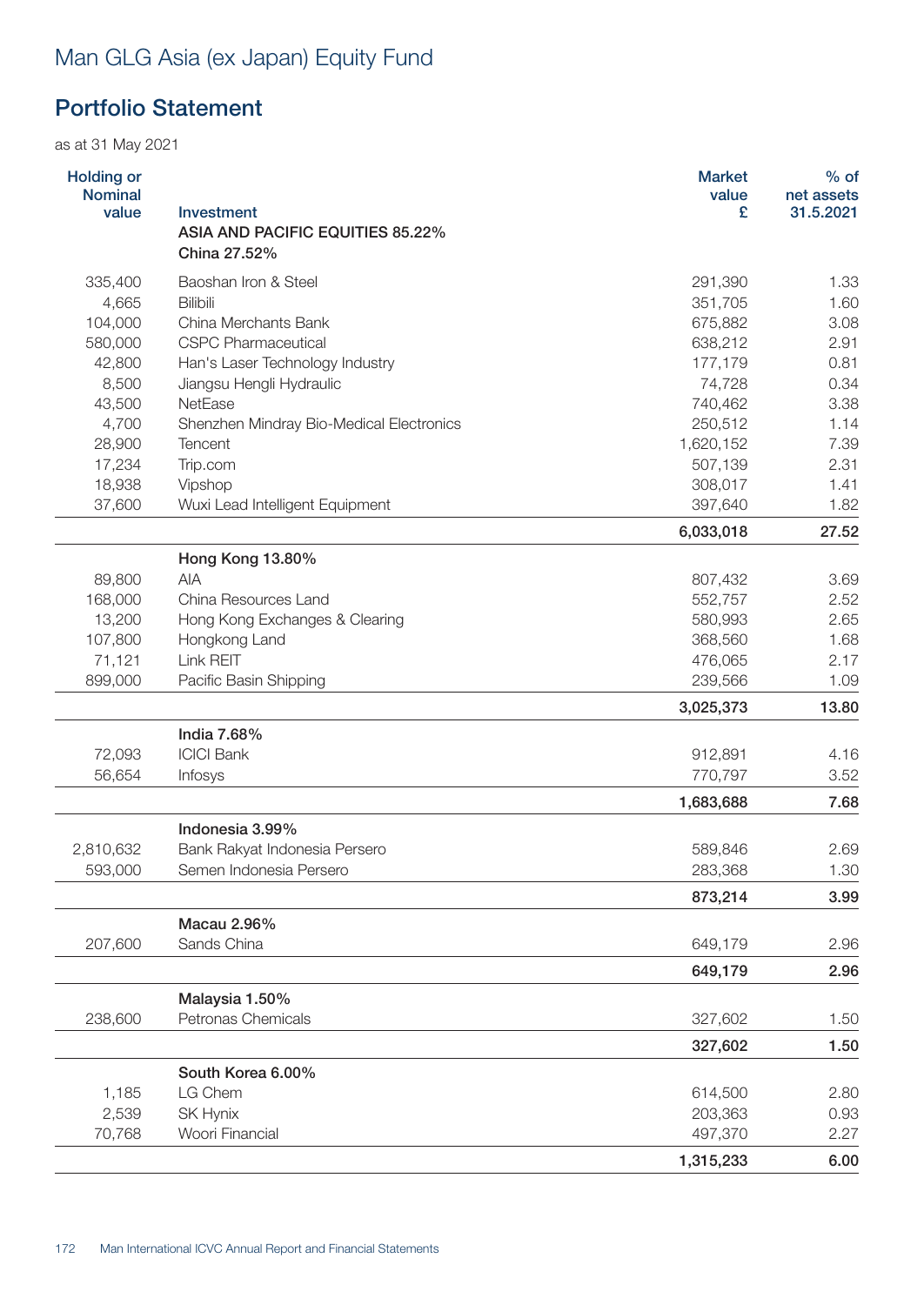# Man GLG Asia (ex Japan) Equity Fund

# Portfolio Statement (continued)

| <b>Holding or</b><br><b>Nominal</b><br>value | <b>Investment</b><br>Taiwan 15.59%                                                                                       | <b>Market</b><br>value<br>£ | $%$ of<br>net assets<br>31.5.2021 |
|----------------------------------------------|--------------------------------------------------------------------------------------------------------------------------|-----------------------------|-----------------------------------|
| 92,000                                       | Chailease                                                                                                                | 487,660                     | 2.22                              |
| 230,000                                      | Hon Hai Precision Industry                                                                                               | 662,326                     | 3.02                              |
| 129,000                                      | Taiwan Semiconductor Manufacturing                                                                                       | 1,959,302                   | 8.94                              |
| 13,000                                       | Wiwynn                                                                                                                   | 308,431                     | 1.41                              |
|                                              |                                                                                                                          | 3,417,719                   | 15.59                             |
|                                              | Thailand 6.18%                                                                                                           |                             |                                   |
| 701,000                                      | PTT                                                                                                                      | 619,683                     | 2.83                              |
| 148,000                                      | Siam Commercial Bank                                                                                                     | 339,996                     | 1.55                              |
| 1,088,800                                    | Thai Beverage                                                                                                            | 394,293                     | 1.80                              |
|                                              |                                                                                                                          | 1,353,972                   | 6.18                              |
|                                              | <b>UNITED KINGDOM EQUITIES 2.00%</b><br>United Kingdom 2.00%                                                             |                             |                                   |
| 29,262                                       | Prudential                                                                                                               | 439,223                     | 2.00                              |
|                                              |                                                                                                                          | 439,223                     | 2.00                              |
|                                              |                                                                                                                          |                             |                                   |
|                                              | DERIVATIVES 1.76%                                                                                                        |                             |                                   |
|                                              | Forward Foreign Currency Contracts 0.05%                                                                                 |                             |                                   |
| £663,416                                     | Open forward foreign exchange contract:<br>purchase UK Sterling 663,416 vs sale Chinese Yuan (6,032,904)                 | (1,933)                     | (0.01)                            |
| £67,000                                      | Open forward foreign exchange contract:<br>purchase UK Sterling 67,000 vs sale Hong Kong Dollar (734,576)                | 417                         |                                   |
| £577,494                                     | Open forward foreign exchange contract:<br>purchase UK Sterling 577,494 vs sale Indonesian Rupiah<br>(11, 640, 541, 322) | 4,255                       | 0.02                              |
| £21,543                                      | Open forward foreign exchange contract:                                                                                  |                             |                                   |
|                                              | purchase UK Sterling 21,543 vs sale Malaysian Ringgit (125,231)                                                          | 191                         |                                   |
| £45,100                                      | Open forward foreign exchange contract:<br>purchase UK Sterling 45,100 vs sale Taiwan Dollar (1,772,419)                 | (195)                       |                                   |
| £527,375                                     | Open forward foreign exchange contract:<br>purchase UK Sterling 527,375 vs sale Thai Baht (23,263,593)                   | 3,463                       | 0.02                              |
| £84,071                                      | Open forward foreign exchange contract:<br>purchase UK Sterling 84,071 vs sale US Dollar (118,007)                       | 1,057                       | 0.01                              |
| CNY812,655                                   | Open forward foreign exchange contract:<br>purchase Chinese Yuan 812,655 vs sale UK Sterling (90,000)                    | (375)                       |                                   |
| HK\$15,944,055                               | Open forward foreign exchange contract:<br>purchase Hong Kong Dollar 15,944,055 vs sale UK<br>Sterling (1,450,552)       | (5,368)                     | (0.02)                            |
| INR77,442,245                                | Open forward foreign exchange contract:                                                                                  |                             |                                   |
| KRW1,737,786,264                             | purchase Indian Rupee 77,442,245 vs sale UK Sterling (747,801)<br>Open forward foreign exchange contract:                | 952                         |                                   |
|                                              | purchase South Korean Won 1,737,786,264 vs sale UK<br>Sterling (1,092,329)                                               | 9,033                       | 0.04                              |
| PHP9,615,996                                 | Open forward foreign exchange contract:                                                                                  |                             |                                   |
| SG\$251,913                                  | purchase Philippines Peso 9,615,996 vs sale UK Sterling (142,819)<br>Open forward foreign exchange contract:             | (1, 108)                    |                                   |
|                                              | purchase Singapore Dollar 251,913 vs sale UK Sterling (133,546)                                                          | 603                         |                                   |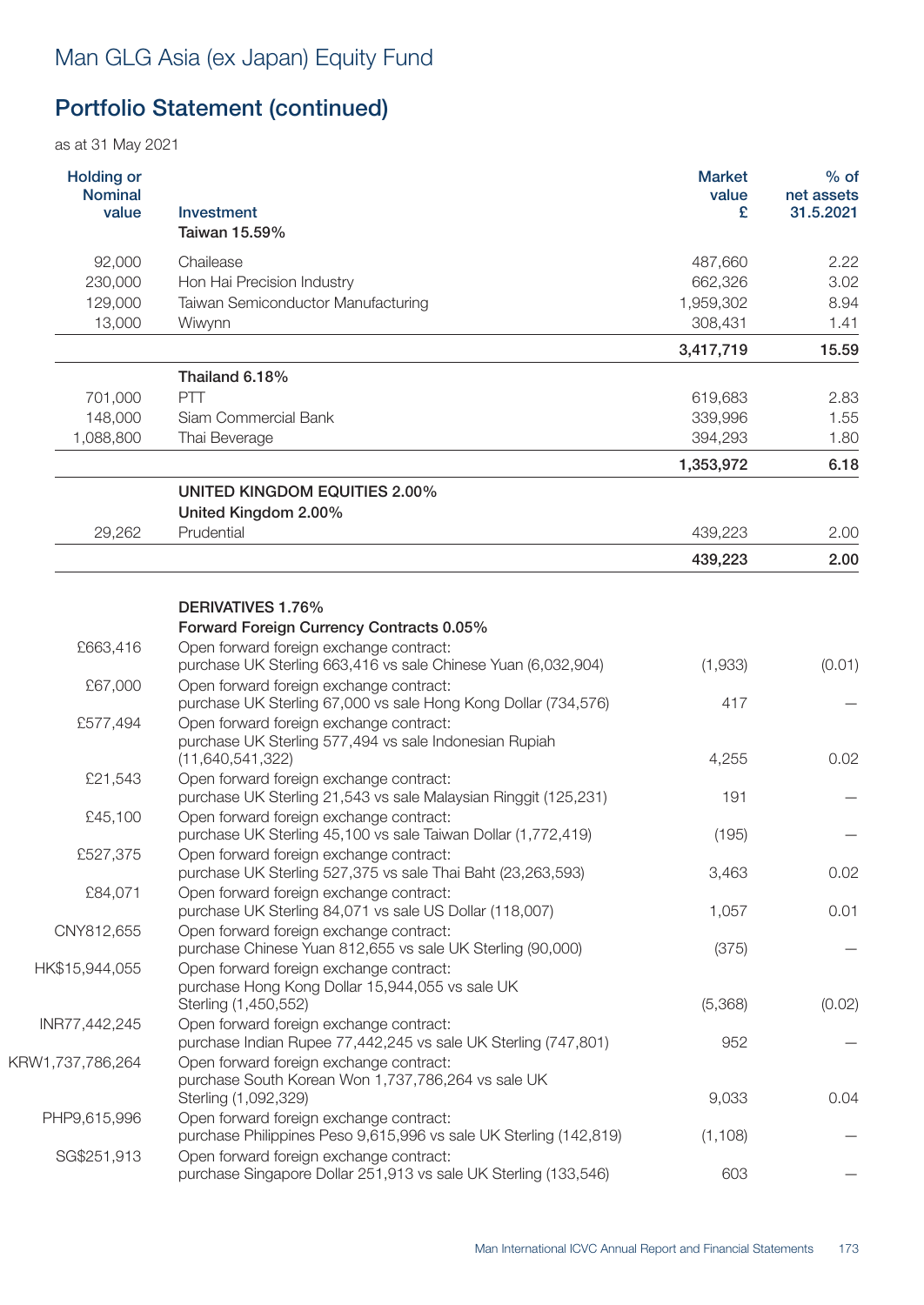as at 31 May 2021

| $%$ of<br>net assets<br>31.5.2021 | <b>Market</b><br>value<br>£ | <b>Notional</b><br>value<br>£ | Investment<br><b>Forward Foreign Currency Contracts (continued)</b>                                       | <b>Holding or</b><br><b>Nominal</b><br>value |
|-----------------------------------|-----------------------------|-------------------------------|-----------------------------------------------------------------------------------------------------------|----------------------------------------------|
|                                   | 145                         |                               | Open forward foreign exchange contract:                                                                   | TWD5,000,831                                 |
|                                   |                             |                               | purchase Taiwan Dollar 5,000,831 vs sale UK Sterling (127,654)<br>Open forward foreign exchange contract: | US\$1,209,524                                |
| (0.01)                            | (1,263)                     |                               | purchase US Dollar 1,209,524 vs sale UK Sterling (852,125)                                                |                                              |
| 0.05                              | 9,874                       |                               |                                                                                                           |                                              |
|                                   |                             |                               | Futures 0.04%                                                                                             |                                              |
| 0.01                              | 3,656                       |                               | Bharti Airtel June 2021                                                                                   | 45                                           |
| 0.03                              | 6,020                       |                               | Ultratech Cement June 2021                                                                                | 19                                           |
| 0.04                              | 9,676                       |                               |                                                                                                           |                                              |
|                                   |                             |                               | Total Return Swaps 1.67%                                                                                  |                                              |
| 0.11                              | 24,556                      | 223,607                       | Han's Laser Technology 0% 31/12/2049                                                                      | 58,400                                       |
| 0.07                              | 16,325                      | 205,834                       | Jiangsu Hengli Hydraulic 0% 31/12/2049                                                                    | 24,600                                       |
| 0.25                              | 53,947                      | 147,546                       | Shenzhen Mindray 0% 31/12/2049                                                                            | 3,700                                        |
| 1.24                              | 271.851                     | 567,852                       | SK Hynix 0% 31/12/2049                                                                                    | 10,292                                       |
| 1.67                              | 366,679                     |                               |                                                                                                           |                                              |
| 88.98                             | 19,504,450                  |                               | Portfolio of investments*                                                                                 |                                              |
| 11.02                             | 2,414,959                   |                               | Net other assets                                                                                          |                                              |
| 100.00                            | 21,919,409                  |                               | <b>Net Assets</b>                                                                                         |                                              |

\* Including investment liabilities.

All investments are ordinary shares unless otherwise stated and admitted to official stock exchange listings.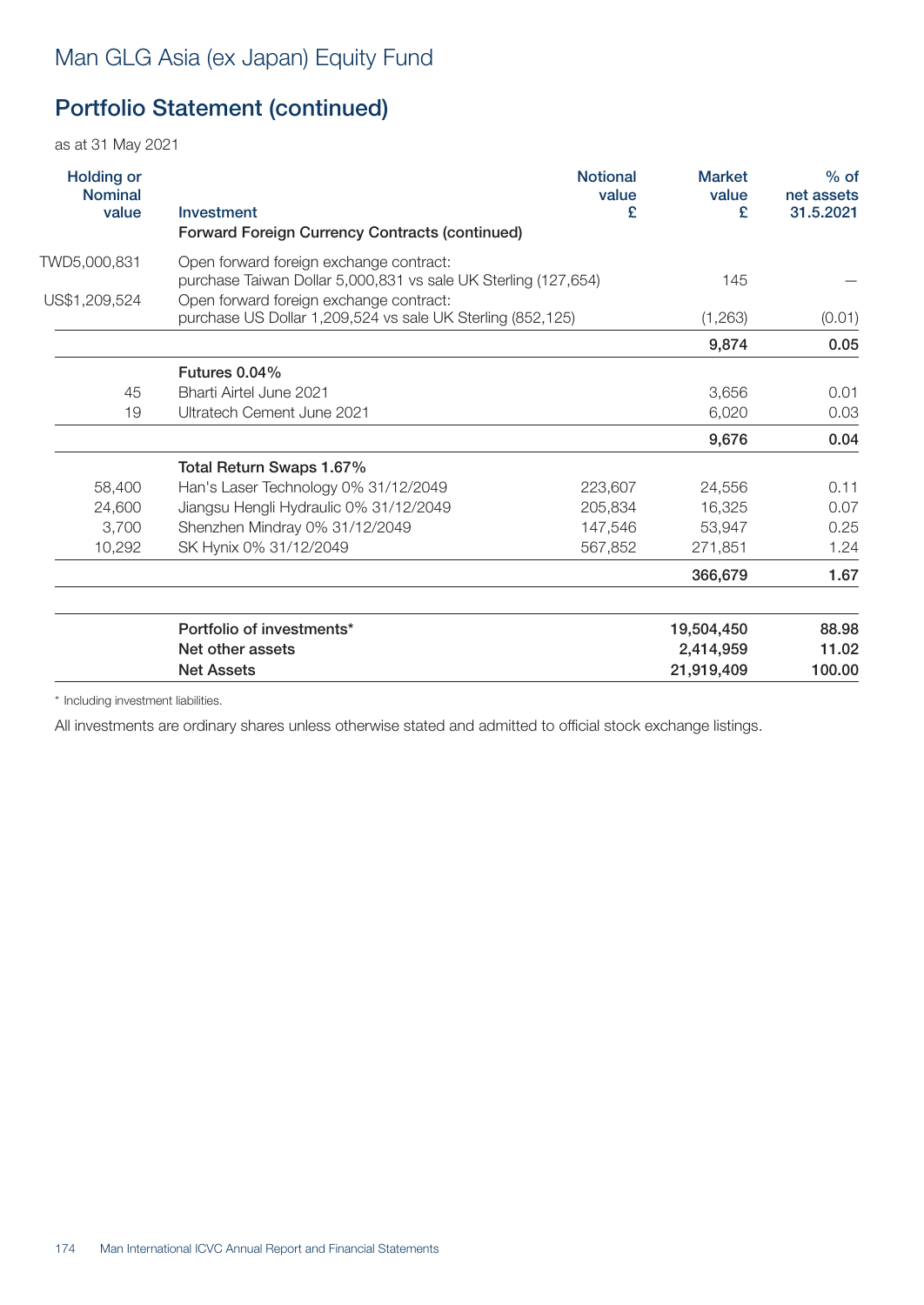### Manager and Advisers

### Authorised Corporate Director of the Company

Man Fund Management UK Limited Riverbank House 2 Swan Lane London EC4R 3AD Tel 020 7144 1000

Member of The Investment Association (formerly the Investment Management Association) and authorised and regulatedby the Financial Conduct Authority.

#### Directors of the ACD

David Astor Vanessa Balshaw David Barber Tania Cruickshank) Mark Jones Charles Scott

#### Investment Adviser

In respect of all Sub-funds, with the exception of the Man Dynamic Allocation Fund:

GLG Partners LP Riverbank House, 2 Swan Lane, London EC4R 3AD, United Kingdom

In respect of the Man Dynamic Allocation Fund:

Man Solutions Limited Riverbank House, 2 Swan Lane, London EC4R 3AD, United Kingdom

Authorised and regulated by the Financial Conduct Authority.

### Registrar of shareholders

Man Fund Management UK Limited Riverbank House 2 Swan Lane London EC4R 3AD

Authorised and regulated by the Financial Conduct Authority.

### Depositary of the Company

The Bank of New York Mellon (International) Limited One Canada Square London E14 5AL

Authorised and regulated by the Financial Conduct Authority.

#### Administrator

Man Fund Management UK Limited Riverbank House 2 Swan Lane London EC4R 3AD

### Independent Auditor

Ernst & Young LLP 1 More London Place London SE1 2AF

This document has been prepared by Man Fund Management UK Limited, Riverbank House 2 Swan Lane, London, EC4R 3AD, which is the Authorised Corporate Director ("ACD") of Man UK ICVC. Man Fund Management UK Limited is authorised and regulated by the Financial Conduct Authority ("FCA"). This document is provided to you for information purposes only and should not be used or considered as an offer or a solicitation to sell or buy the securities mentioned in it. Any decision by an investor to buy shares in the sub-fund's must be made solely on the basis of the information and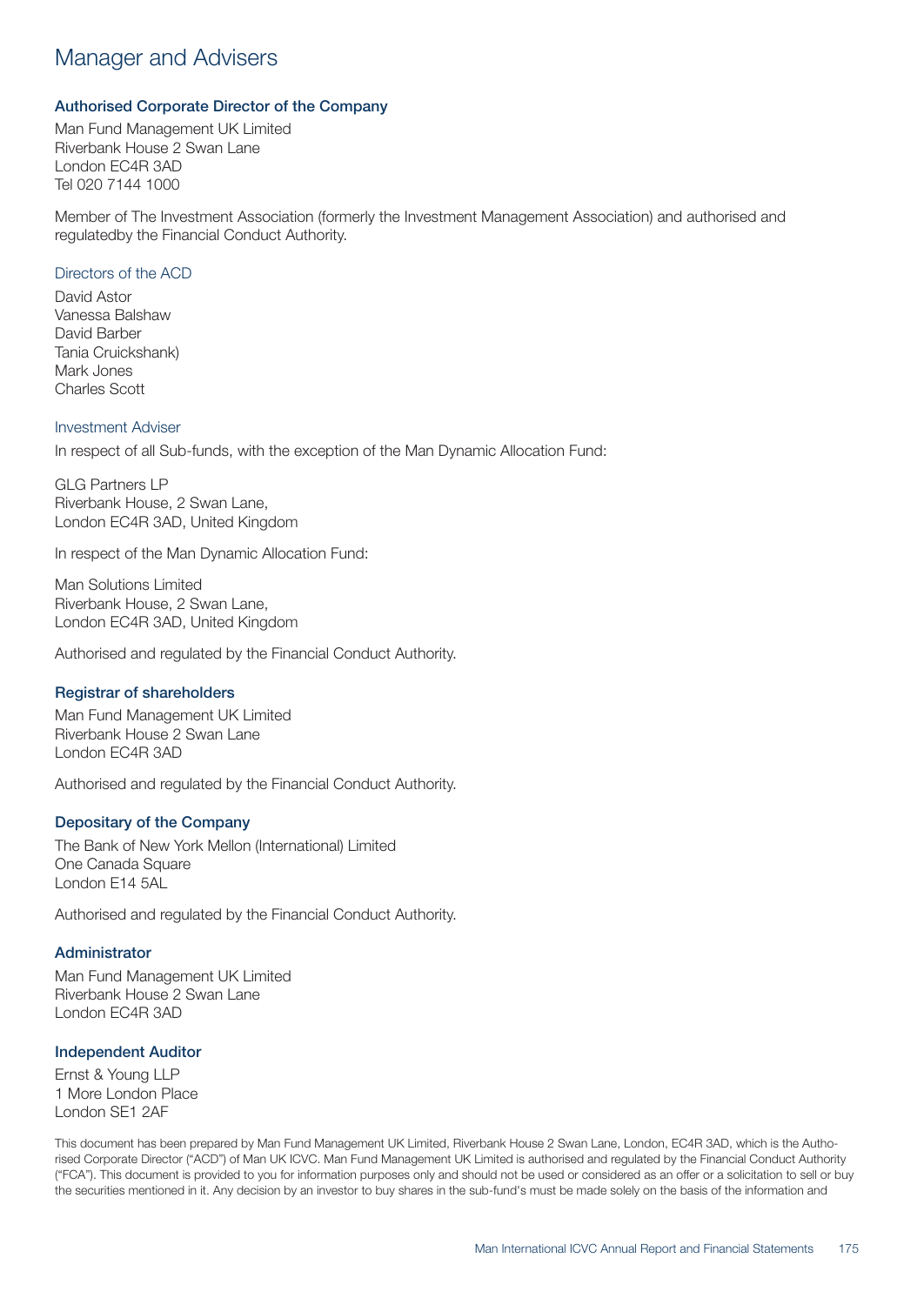### Manager and Advisers (continued)

terms contained in the sub-fund's Prospectus. Past performance may not necessarily be repeated and is no guarantee or projection of future results. Opinions expressed herein may not necessarily be shared by all employees of Man Fund Management UK Limited and its affiliates, and are subject to change without notice.

The securities referenced in this document have not been registered under the Securities Act of 1933 (the "1933 Act") or any other securities laws of any other U.S. jurisdiction. Such securities may not be sold or transferred to U.S. persons unless such sale or transfer is registered under the 1933 Act or exempt from such registration. This information does not constitute tax advice. Investors should consult their own independent advice with regard to their tax situation.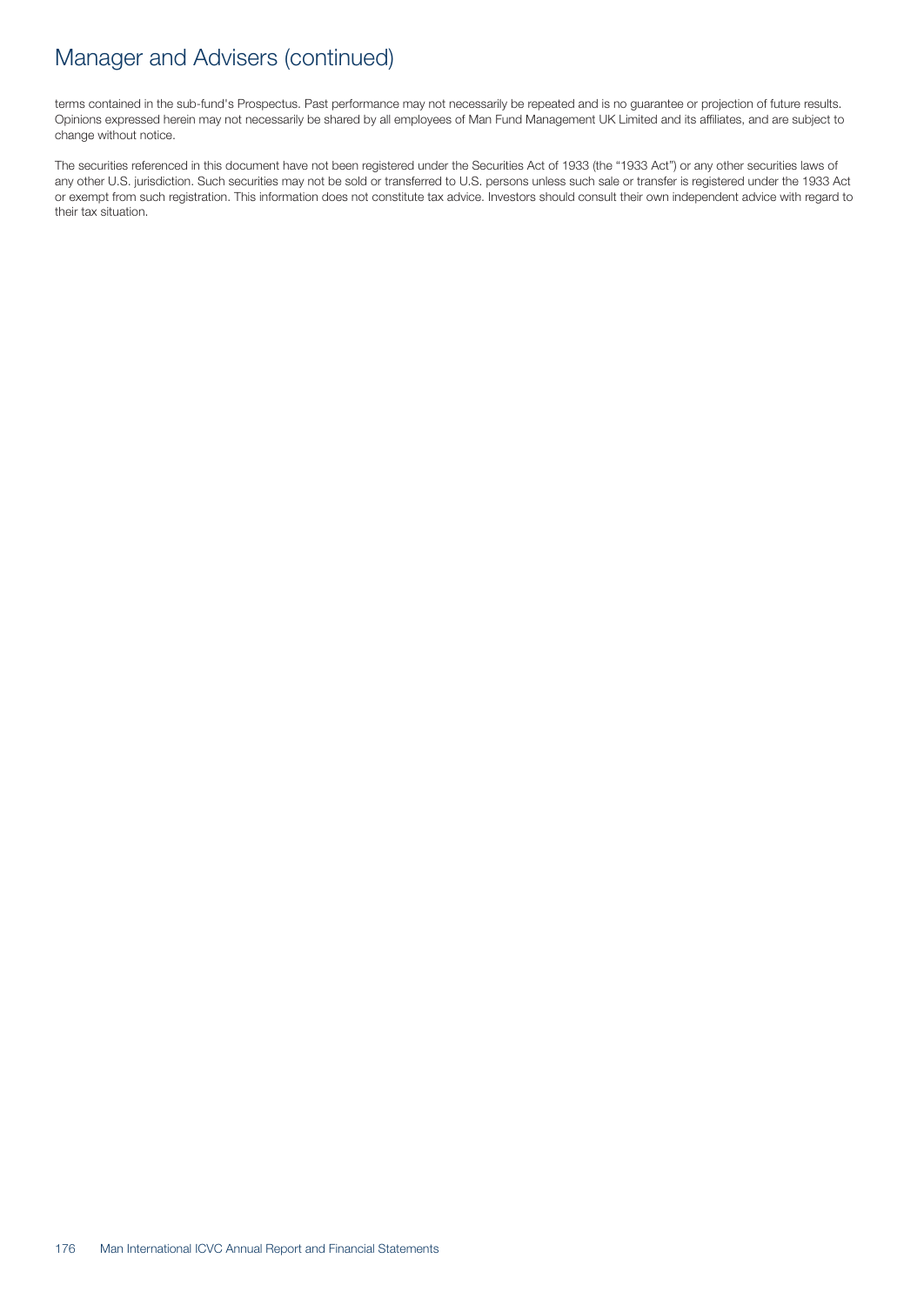## Services for the Investor

### Client services/ICVC telephone dealing/Broker desk

If you have any queries regarding your investment, wish to buy or sell shares or are an IFA, please contact us on any business day between 8.30am and 5.00pm.

### 0808 100 2543

#### Telephone calls

Any calls may be recorded and randomly monitored.

Fax no: 020 7629 4835

E-mail: clients@man.com

Web Site Address: www.man.com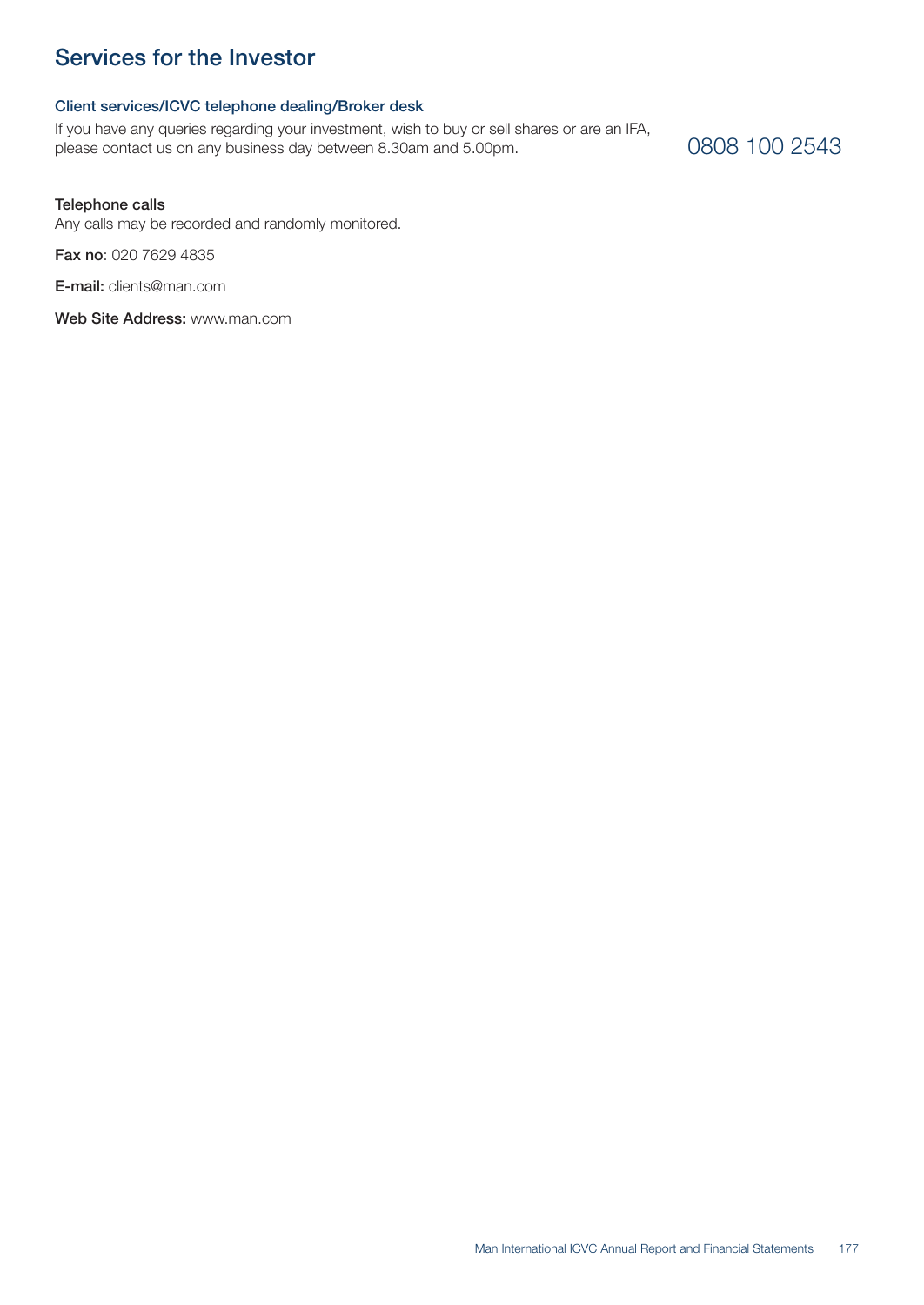# **Glossary**

| <b>Bloomberg Barclays</b><br><b>Global Aggregate</b><br><b>Treasuries index</b>         | The Bloomberg Barclays Global Aggregate Bond Index is a flagship measure of global<br>investment grade debt from twenty-four local currency markets. This multi-currency<br>benchmark includes treasury, government-related, corporate and securitized fixed-rate bonds<br>from both developed and emerging markets issuers.                                                                                                                                               |
|-----------------------------------------------------------------------------------------|----------------------------------------------------------------------------------------------------------------------------------------------------------------------------------------------------------------------------------------------------------------------------------------------------------------------------------------------------------------------------------------------------------------------------------------------------------------------------|
| <b>Bloomberg Barclays</b><br><b>Global Investment</b><br>Grade index                    | The Bloomberg Barclays Global Aggregate Index is a flagship measure of global investment<br>grade debt from twenty-four local currency markets. This multi-currency benchmark includes<br>treasury, government-related, corporate and securitized fixed-rate bonds from both<br>developed and emerging markets issuers.                                                                                                                                                    |
| <b>CBOE Volatility Index</b><br>(VIX index)                                             | Index measuring the market's expectation of future volatility. The VIX Index is based on<br>options of the S&P 500® Index, considered the leading indicator of the broad U.S. stock<br>market. The VIX Index is recognized as the world's premier gauge of U.S. equity market<br>volatility. For more information go to http://www.cboe.com vix.                                                                                                                           |
| <b>FTSE All Share Index</b>                                                             | The FTSE All-Share Index represents the performance of all eligible companies listed on the<br>London Stock Exchange's (LSE) main market, which pass screening for size and liquidity. The<br>index captures 98% of the UK's market capitalisation. For more information go to<br>https://www.ftserussell.com/index-series/index-spotlights/uk-equity-indexes.                                                                                                             |
| FTSE 100 Index                                                                          | The FTSE 100 is a market-capitalisation weighted index of UK-listed blue chip companies.<br>The index is part of the FTSE UK Index Series and is designed to measure the performance<br>of the 100 largest companies traded on the London Stock Exchange that pass screening for<br>size and liquidity. For more information go to https://www.ftserussell.com/index-<br>series/indexspotlights/uk-equity-indexes.                                                         |
| FTSE 250 Index                                                                          | The FTSE 250 Index represents mid cap stocks traded on the London Stock Exchange<br>(LSE), which pass screening for size and liquidity. For more information go to<br>https://www.ftserussell.com/index-series/index-spotlights/uk-equity-indexes.                                                                                                                                                                                                                         |
| FTSE 350 Index                                                                          | The FTSE 350 Index represents large and mid cap stocks traded on the London Stock<br>Exchange (LSE), which pass screening for size and liquidity. The FTSE 350 index is made up<br>of the constituents of the FTSE 100 and FTSE 250 index. For more information go to<br>https://www.ftserussell.com/index-series/index-spotlights/uk-equity-indexes.                                                                                                                      |
| <b>FTSE World Europe ex</b><br><b>UK Index</b>                                          | Comprising the Large and Mid cap stocks of all Developed markets excluding the UK, the<br>index provides extensive coverage of developed markets globally. For more information go to<br>https://www.ftserussell.com.                                                                                                                                                                                                                                                      |
| <b>FTSE Developed Size</b><br><b>Factor Index</b>                                       | Derived from the FTSE Developed Index, which represents the large and mid cap companies<br>in Developed markets, the Index uses a methodology to achieve controlled exposure to the<br>size factor, whilst considering levels of diversification and capacity. For more information go to<br>https://www.ftse.com/products/indices/factor.                                                                                                                                 |
| <b>FTSE Emerging Size</b><br><b>Factor Index</b>                                        | Derived from the FTSE Emerging Index, which represents large and mid cap companies in<br>Emerging markets. the Index uses a methodology to achieve controlled exposure to the size<br>factor, whilst considering levels of diversification and capacity. For more information go to<br>https://www.ftse.com/products/indices/factor.                                                                                                                                       |
| <b>ICE BofA Merrill Lynch</b><br><b>US High Yield Option-</b><br><b>Adjusted Spread</b> | ICE BofAML Option-Adjusted Spreads (OASs) are the calculated spreads between a<br>computed OAS index of all bonds in a given rating category and a spot Treasury curve. An<br>OAS index is constructed using each constituent bond's OAS, weighted by market<br>capitalization.                                                                                                                                                                                            |
| J.P.Morgan Global<br><b>Manufacturing PMI</b>                                           | A composite Index produced by J.P.Morgan and IHS Markit in association with the Institute<br>for Supply and Management ("ISM") and the International Federation of Purchasing and<br>Materials Management ("IFPSM") based on the highly regarded world-wide national<br>Purchasing Managers' Index surveys (conducted by ISM in the United States) which have<br>developed an unmatched track record of correctly anticipating growth and other key<br>economic variables. |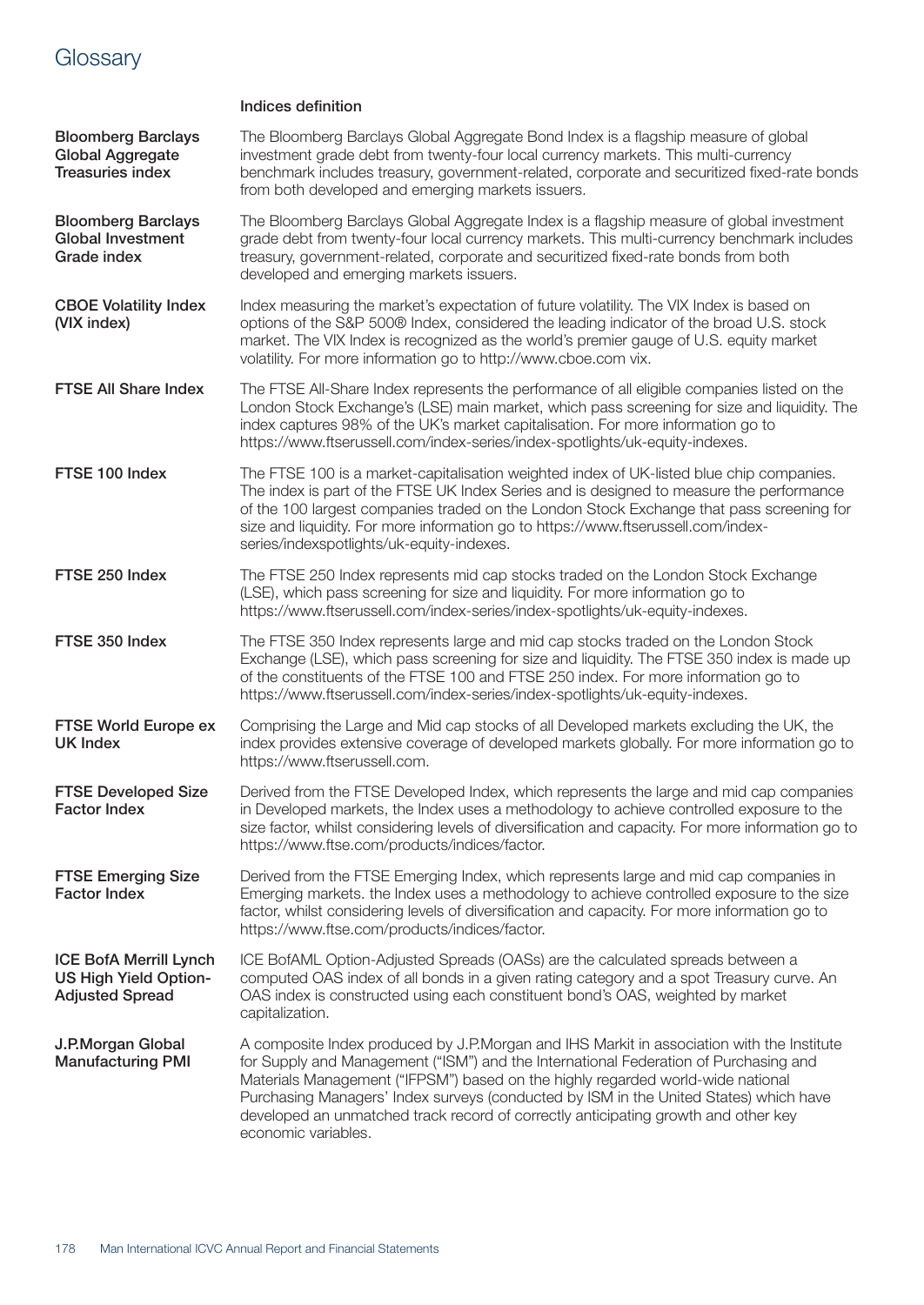# Glossary (continued)

|                                                                               | <b>Indices definition</b>                                                                                                                                                                                                                                                                                                                                                                                                                                                                                                             |
|-------------------------------------------------------------------------------|---------------------------------------------------------------------------------------------------------------------------------------------------------------------------------------------------------------------------------------------------------------------------------------------------------------------------------------------------------------------------------------------------------------------------------------------------------------------------------------------------------------------------------------|
| <b>MSCI ACWI Index</b>                                                        | The MSCI ACWI Index captures large and mid-cap representations across 24 Emerging<br>markets (EM) countries. With 1,136 constituents, the index covers approximately 85% of the<br>free float-adjusted market capitalization in each country. For more information go to<br>www.msci.com The index is built using MSCI's Global Investable Market Index (GIMI)<br>methodology, which is designed to take into account variations reflecting conditions across<br>regions, market cap sizes, sectors, style segments and combinations. |
| <b>MSCI Emerging</b><br><b>Markets Index</b>                                  | The MSCI ACWI Index, is designed to represent performance of the full opportunity set of<br>large and mid-cap stocks across 24 Emerging Markets (EM) countries.<br>With 1,136 constituents, the index covers approximately 85% of the free float-adjusted<br>market capitalization in each country. For further information, go to www.msci.com.                                                                                                                                                                                      |
| <b>MSCI Emerging</b><br><b>Markets Information</b><br><b>Technology Index</b> | The MSCI Emerging Markets Information Technology Index is designed to capture the large<br>and mid-cap segments across 24 Emerging Markets (EM) countries*. All securities in the<br>index are classified in the Information Technology sector according to the Global Industry<br>Classification Standard (GICS®). For more information go to www.msci.com.                                                                                                                                                                          |
| <b>MSCI Europe ex UK</b><br>Index                                             | The MSCI Europe ex UK Index captures large and mid cap representation across<br>14 Developed Markets countries in Europe. With 345 constituents, the index covers<br>approximately 85% of the free float-adjusted market capitalization across European<br>Developed Markets excluding the UK. For more information go to www.msci.com.                                                                                                                                                                                               |
| <b>MSCI World Index</b>                                                       | The MSCI World Index captures large and mid cap representation across 23 Developed<br>Markets (DM) countries*. With 1,634 constituents, the index covers approximately 85% of the<br>free float-adjusted market capitalization in each country. For more information go to<br>www.msci.com.                                                                                                                                                                                                                                           |
| <b>MSCI World Growth</b><br>Index                                             | The MSCI World Growth Index is a subset of the MSCI World Index focusing on growth<br>companies. For more information go to www.msci.com.                                                                                                                                                                                                                                                                                                                                                                                             |
| <b>S&amp;P 500</b>                                                            | Index is a widely recognized gauge of the U.S. equities market. This index is an unmanaged<br>capitalization-weighted index consisting of 500 of the largest capitalization U.S. common<br>stocks. The returns of the S&P 500 include the reinvestment of dividends.                                                                                                                                                                                                                                                                  |
| <b>Tokyo Stock Price Index</b><br>(TOPIX)                                     | Capitalization-weighted index of all companies listed on the First Section of the Tokyo Stock<br>Exchange. This is a measure of the overall trend in the stock market, and is used as a<br>benchmark for investment in japan stocks. For more information go to<br>https://www.jpx.co.jp/english/markets/indices/topix/.                                                                                                                                                                                                              |
|                                                                               | <b>Definition</b>                                                                                                                                                                                                                                                                                                                                                                                                                                                                                                                     |
| <b>ACD</b>                                                                    | See Authorised Corporate Director.                                                                                                                                                                                                                                                                                                                                                                                                                                                                                                    |
| Absolute return                                                               | Refers to investment strategies which target a return that is above zero, and in some cases,<br>above a positive hurdle rate such as Libor. The hurdle rate is an investment performance<br>numerical value, which is used as a target to be beaten by a portfolio manager.                                                                                                                                                                                                                                                           |
| Alternative investment                                                        | An asset that is not one of the conventional investment types, such as stocks, bonds and<br>cash. Alternative investments include private equity, hedge funds, managed futures, real<br>estate, commodities and derivatives contracts.                                                                                                                                                                                                                                                                                                |
| Ancillary assets                                                              | Assets which are not the main assets of a company.                                                                                                                                                                                                                                                                                                                                                                                                                                                                                    |
| <b>American Depositary</b><br>Receipt (ADR)                                   | Negotiable certificate issued by a U.S. bank representing a specified number of shares (or<br>one share) in a foreign stock traded on a U.S. exchange. (Investopedia).                                                                                                                                                                                                                                                                                                                                                                |
| Appreciation                                                                  | An increase in the market value of an asset, such as a stock, bond, commodity or piece of<br>real estate, or in the value of one currency with respect to another. The opposite of<br>depreciation.                                                                                                                                                                                                                                                                                                                                   |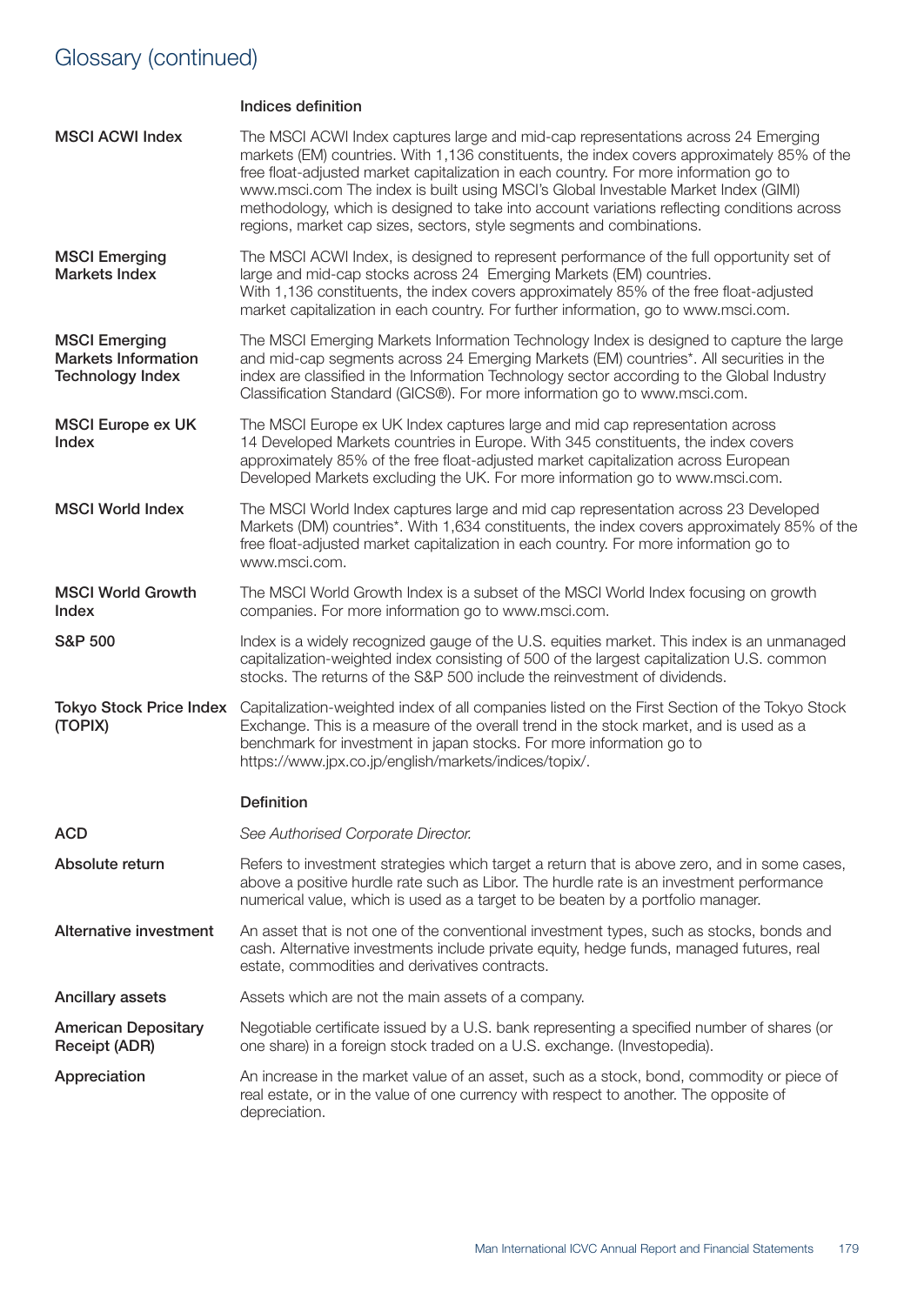# Glossary (continued)

|                                                | <b>Definition</b>                                                                                                                                                                                                                                                                                                                                                                                    |
|------------------------------------------------|------------------------------------------------------------------------------------------------------------------------------------------------------------------------------------------------------------------------------------------------------------------------------------------------------------------------------------------------------------------------------------------------------|
| <b>Authorised Corporate</b><br><b>Director</b> | A fund that is created under UK law as an 'investment company with variable capital' (ICVC)<br>is required to have as a director of the fund a firm which is authorised by the UK financial<br>sector regulator to manage such a fund. This firm is known as the 'Authorised Corporate<br>Director' or 'ACD'.                                                                                        |
| <b>Balance of payment</b>                      | Statement of a country's net financial transactions with other countries over a defined period<br>of time.                                                                                                                                                                                                                                                                                           |
| <b>Balance sheet</b>                           | Financial statement that provides a snapshot of what a company owns and owes, as well as<br>the amount invested by shareholders.                                                                                                                                                                                                                                                                     |
| Bankers' acceptance                            | A bankers' acceptance (BA) is a short-term credit investment created by a non-financial firm<br>and guaranteed by a bank to make payment. Acceptances are traded at discounts from face<br>value in the secondary market.                                                                                                                                                                            |
| <b>Benchmark</b>                               | A standard against which the performance of a fund can be measured and compared (eg. a<br>stock market index such as the FTSE 100 or an interest rate, such as LIBOR).                                                                                                                                                                                                                               |
| <b>Blue Chip company</b>                       | The stock of a major company with a record of strong earnings, reliable dividend payments<br>and steady share price performance. Blue chips are normally the largest capitalised stocks in<br>a particular market and among the most widely traded.                                                                                                                                                  |
| <b>Bond</b>                                    | A debt instrument issued for a period of more than one year with the purpose of raising<br>capital by borrowing. Generally, a bond is a promise to repay the principal along with interest<br>(coupons) on a specified date (maturity). Some bonds do not pay interest, but all bonds<br>require a repayment of principal. When an investor buys a bond, he/she becomes a creditor<br>of the issuer. |
| Certificates of deposit<br>(CDs)               | Interest-bearing certificate issued by a bank to a depositor. Interest is paid at maturity.                                                                                                                                                                                                                                                                                                          |
| <b>COLL Sourcebook</b>                         | The rulebook issued by the UK financial services regulator that governs authorised funds<br>offered to the public in the UK.                                                                                                                                                                                                                                                                         |
| <b>Collective investment</b><br>scheme         | A type of investment scheme that involves collecting money from different investors and then<br>combining all the money collected to fund the investment.                                                                                                                                                                                                                                            |
| Commercial paper                               | A type of borrowing by companies and institutions in the form of loans where lenders do not<br>have the right to take the assets of the borrower if they fail to repay. These loans are given for<br>a period of a year or less.                                                                                                                                                                     |
| Commodity                                      | A good produced in bulk. Many commodities, such as coffee, meat and grain, and raw<br>materials such as metals and oil, are traded on local, regional and/or international markets<br>called commodity exchanges, either on a spot basis or through futures contracts, which<br>allow the purchase or sale of a commodity at a predetermined price on a particular date in<br>the future.            |
| <b>Common stock</b>                            | See Ordinary shares.                                                                                                                                                                                                                                                                                                                                                                                 |
| <b>Consumer staples</b>                        | Consumer staples are essential products, such as food, beverages, tobacco and household<br>items. Consumer staples are goods that people are unable or unwilling to cut out of their<br>budgets regardless of their financial situation (Investopedia).                                                                                                                                              |
| Convertible bonds                              | A bond issued by a company that has a set maturity date and pays interest in the form of a<br>coupon. It has features of both a bond and stock and its valuation reflects both types of<br>investments. It gives the holder the option to convert the bond into a specific number of<br>shares of the issuing company - in other words, it has an 'embedded option'.                                 |
| <b>Corporate Bond</b>                          | A bond issued by a company.                                                                                                                                                                                                                                                                                                                                                                          |
| Coupon                                         | A term used to refer to the interest paid by a bond. It derives from the fact that bonds used to<br>be issued as bearer documents (ie. certificates which do not identify the owner) with dated<br>coupons attached to them. These were cut off the document when the payment of the<br>interest was due and taken to a paying agent for the interest to be paid.                                    |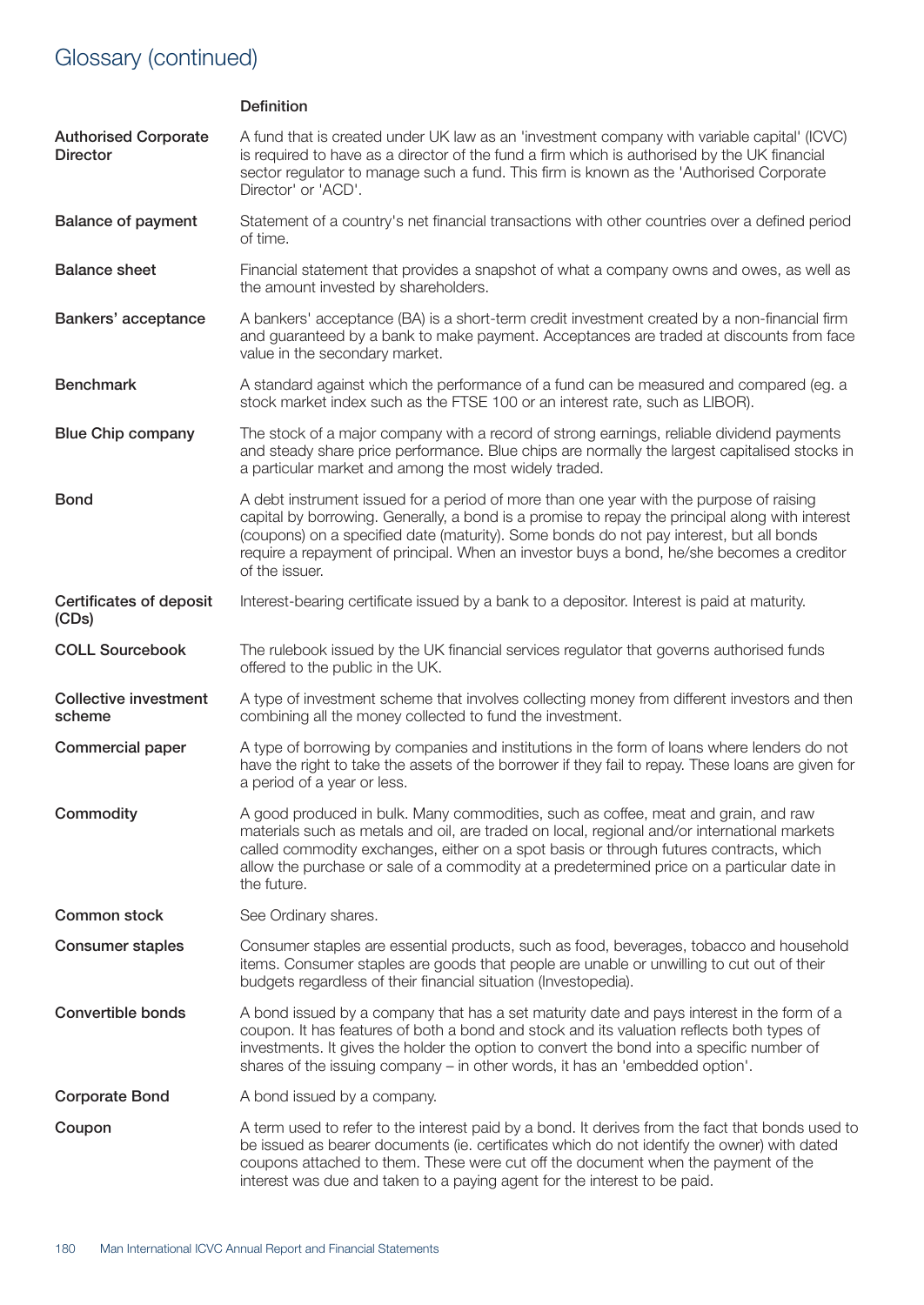|                                            | <b>Definition</b>                                                                                                                                                                                                                                                                                                                                                                                                                                                                                                                                                                                 |
|--------------------------------------------|---------------------------------------------------------------------------------------------------------------------------------------------------------------------------------------------------------------------------------------------------------------------------------------------------------------------------------------------------------------------------------------------------------------------------------------------------------------------------------------------------------------------------------------------------------------------------------------------------|
| <b>Credit rating</b>                       | Ratings issued by credit ratings agencies which represent the agency's evaluation of<br>qualitative and quantitative information for a company or government. Ratings are used to<br>rank companies and governments on the probability of them defaulting on their obligations<br>(i.e. to repay their debts).                                                                                                                                                                                                                                                                                    |
| <b>Credit risk</b>                         | Usually used when referring to investment in bonds, credit risk is the risk of a loss deriving<br>from the inability of the issuer of a bond to make the interest payments and repay the capital<br>at the end of the life of the bond in full and as scheduled.<br>'Triple A' or 'investment grade rated' are assessed as being the lowest credit risk while<br>noninvestment grade bonds - also known as high-yield debt (or 'junk bonds') - are assessed<br>as the highest credit risk.<br>The higher the credit risk, the higher the interest rate the borrower will have to attract lenders. |
| <b>Currency swap</b>                       | An arrangement in which two parties exchange specific amounts of different currencies<br>initially and a series of interest payments once the initial cash flows are exchanged. Often,<br>one party will pay a fixed interest rate, while another will pay a floating exchange rate (though<br>there may also be fixed-fixed and floating-floating arrangements). At the maturity of the swap,<br>the principal amounts are exchanged back. Unlike an interest rate swap, the principal and<br>interest are both exchanged in full in a currency swap.                                            |
| Deflation                                  | Deflation is the general decline in prices for goods and services occurring when the inflation<br>rate falls below 0%. Deflation happens naturally when the money supply of an economy is<br>fixed. In times of deflation, the purchasing power of currency and wages are higher than they<br>otherwise would have been.                                                                                                                                                                                                                                                                          |
| <b>Derivatives</b>                         | Financial contracts such as futures, options and various securities that offer 'synthetic'<br>access to an underlying asset such as a commodity, stock market or fixed income security.<br>The price movements of a derivative generally follow the price movements of the underlying<br>asset but derivatives generally require only small amounts of capital (margin) to gain exposure<br>to the underlying asset.                                                                                                                                                                              |
| <b>Efficient portfolio</b>                 | A portfolio that provides the greatest expected return for a given level of risk, or equivalently,<br>the lowest risk for a given expected return.                                                                                                                                                                                                                                                                                                                                                                                                                                                |
| <b>Equity</b>                              | An ownership right representing an interest in a company.                                                                                                                                                                                                                                                                                                                                                                                                                                                                                                                                         |
| <b>Equity Swaps</b>                        | An equity swap is an exchange of future cash flows between two parties that allows each<br>party to diversify its income for a specified period of time while still holding its original assets.                                                                                                                                                                                                                                                                                                                                                                                                  |
| (ETFs)                                     | Exchange Traded Funds Index-tracking funds that can be traded on exchanges just like a stock - so they combine the<br>diversified holdings of a fund with the low cost and tradability of a share.                                                                                                                                                                                                                                                                                                                                                                                                |
| <b>Exposure</b>                            | Exposure (or market exposure) refers to the currency amount of funds, or percentage of a<br>portfolio, invested in a particular type of security, market sector or industry, which is usually<br>expressed as a percentage of total portfolio holdings. It represents the amount an investor<br>can lose from the risks unique to a particular investment.                                                                                                                                                                                                                                        |
| <b>Financial Derivative</b><br>instruments | See Derivatives.                                                                                                                                                                                                                                                                                                                                                                                                                                                                                                                                                                                  |
| <b>Fixed income</b>                        | Term used to denote bonds and other debt instruments, because they normally pay a fixed<br>interest rate.                                                                                                                                                                                                                                                                                                                                                                                                                                                                                         |
| <b>Forward contract</b>                    | A forward contract is a customised contract between two counterparties to buy or sell a<br>specific asset on a future date at an agreed price. As opposed to stocks and bonds, a<br>forward contract is a derivative instrument, the value of which depends on an underlying<br>asset. Unlike standard futures contracts, forward contracts are not traded on a centralised<br>exchange and are highly customisable.                                                                                                                                                                              |
| Forward currency<br>contract               | Binding contract in the foreign exchange market that locks in the exchange rate for the<br>purchase or sale of a currency on a future date.                                                                                                                                                                                                                                                                                                                                                                                                                                                       |
| <b>Fund Sector</b>                         | Funds are divided into sectors to facilitate comparisons between funds with similar<br>investment objectives and types of investment.                                                                                                                                                                                                                                                                                                                                                                                                                                                             |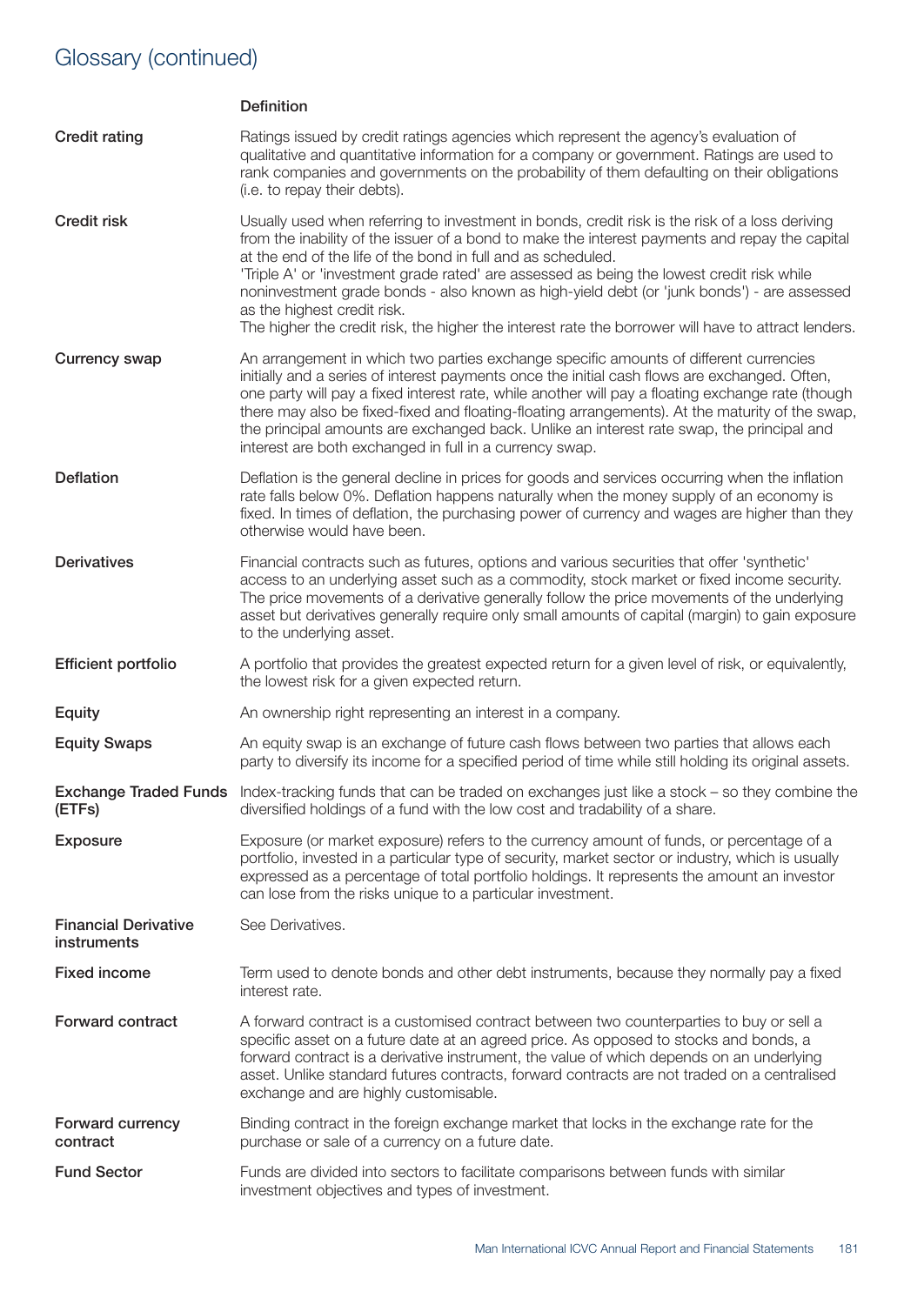|                              | <b>Definition</b>                                                                                                                                                                                                                                                                                                                                                                                                                                                                                                                    |
|------------------------------|--------------------------------------------------------------------------------------------------------------------------------------------------------------------------------------------------------------------------------------------------------------------------------------------------------------------------------------------------------------------------------------------------------------------------------------------------------------------------------------------------------------------------------------|
| <b>Fundamentals</b>          | Any factor that could be considered important to the understanding of a particular business.<br>Fundamentals are usually considered outside the context of the market as a whole. Some<br>examples of fundamentals include a company's growth, revenues, earnings, management,<br>and capital structure. The use of fundamentals as an investment strategy is called<br>fundamental analysis.                                                                                                                                        |
| <b>Futures contract</b>      | An agreement to buy or sell a stated amount of a security, currency or commodity at a<br>specific future date and at a pre-agreed price.                                                                                                                                                                                                                                                                                                                                                                                             |
| Gilt                         | The name for a bond (fixed interest security) issued by the UK government to investors when<br>it wants to borrow money.                                                                                                                                                                                                                                                                                                                                                                                                             |
| <b>Government Bond</b>       | Bonds issued by a government.                                                                                                                                                                                                                                                                                                                                                                                                                                                                                                        |
| Hedge                        | A hedge is an investment to reduce the risk of adverse price movements in an asset.<br>Normally, a hedge consists of taking an offsetting position in a related security, such as a<br>futures contract.                                                                                                                                                                                                                                                                                                                             |
| Index                        | An index is a portfolio of stocks, chosen according to simple, pre-defined rules, and designed<br>to capture a particular investment style.                                                                                                                                                                                                                                                                                                                                                                                          |
| Index-linked bond            | A bond whose interest payments are linked to the consumer or retail price index and are<br>therefore adjusted for inflation.                                                                                                                                                                                                                                                                                                                                                                                                         |
| Inflation                    | Rate at which the general level of prices for goods and services is rising and, consequently,<br>the purchasing power of currency is falling.                                                                                                                                                                                                                                                                                                                                                                                        |
| Investment grade             | A credit rating which means that a government or corporate bond has a relatively low risk of<br>default. The lower the credit rating, the higher the probability or risk of default. Investment<br>grade bonds are those awarded a certain rating or above. For example, S&P rates borrowers<br>on a scale from AAA to D those rated between AAA and BBB are deemed to be investment<br>grade. For Fitch Ratings it would be a BBB or better rating.                                                                                 |
| Leverage                     | The process or effect of magnifying exposure to an investment strategy, manager or asset.<br>Leverage can be achieved by borrowing capital or using derivatives. A leveraged investment<br>is subject to a multiplied effect regarding the profit or loss that results from a comparatively<br>small change in price. Thus leverage offers the opportunity to achieve enhanced returns, but<br>at the same time typically involves greater risk and can result in a loss that is proportionally<br>greater than the amount invested. |
| <b>LIBOR</b>                 | Libor stands for London interbank offered rate. The interest rate at which banks offer to lend<br>funds to one another in the international interbank market.                                                                                                                                                                                                                                                                                                                                                                        |
| Liquidity                    | A relative term to describe the speed at which an asset or assets can be converted into cash<br>(liquidated) and vice versa.                                                                                                                                                                                                                                                                                                                                                                                                         |
| Listed                       | In relation to the shares of a company, or some funds, when those shares have been<br>accepted for trading on an exchange they are referred to as 'listed' investments. The<br>exchange will have 'listing requirements', which all companies/funds must meet before they<br>are 'accepted for listing'. The opposite of listed is over the-counter.                                                                                                                                                                                 |
| Long position                | A security that is bought in expectation that it will rise in value.                                                                                                                                                                                                                                                                                                                                                                                                                                                                 |
| Management fee               | The fee deducted from the net assets to cover the costs of running the Fund. A percentage<br>of the fee may be paid to the distributor of the Fund. Please contact the distributor for<br>specific details.                                                                                                                                                                                                                                                                                                                          |
| <b>Market capitalisation</b> | Market value of a company's issued share capital – in other words. The number of shares<br>multiplied by the current price of those shares on the stock market. Companies are ranked as<br>large-cap, mid-cap and small-cap depending on their market capitalisation (market cap),<br>though the actual criteria for classification depend on the market concerned.                                                                                                                                                                  |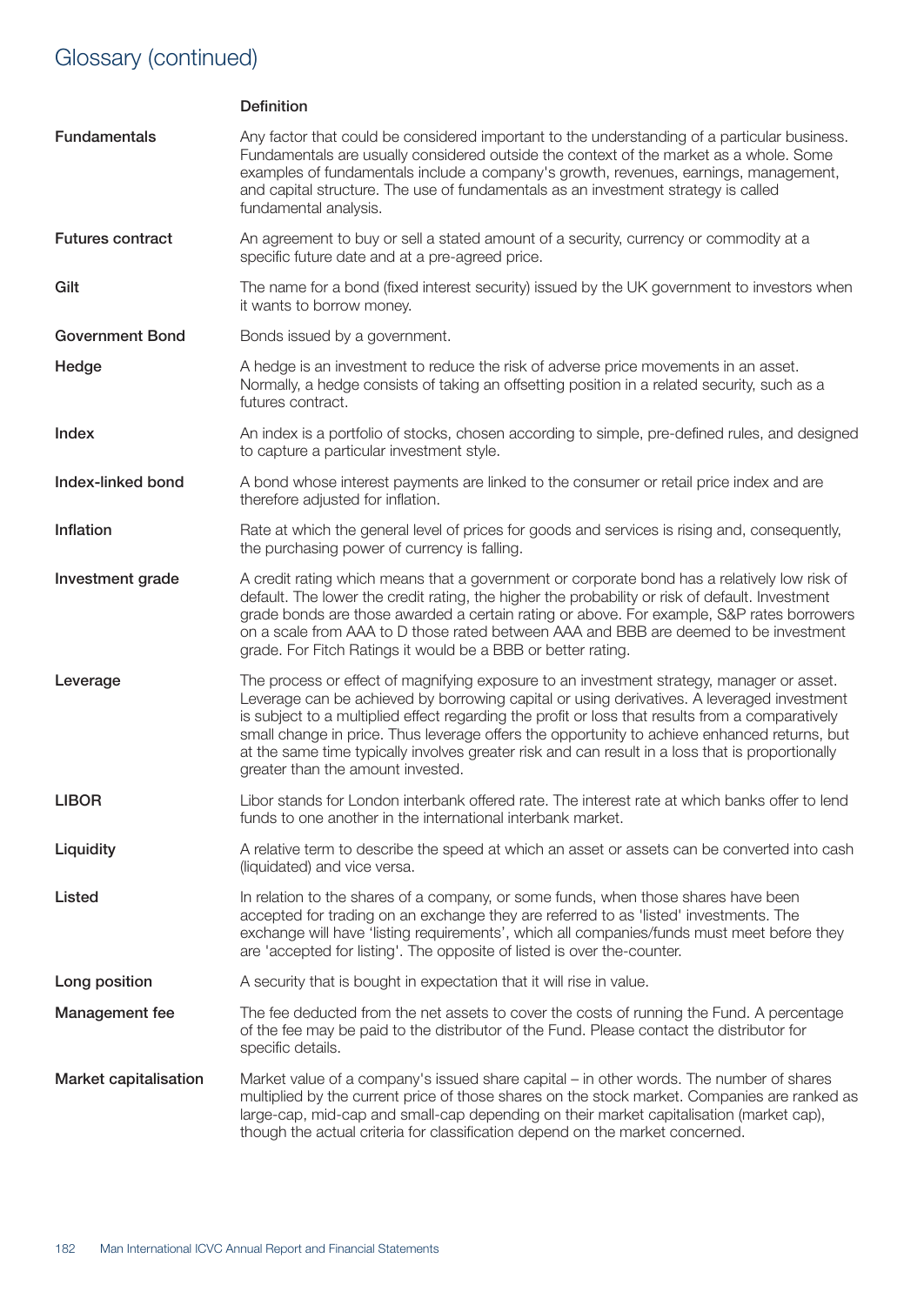|                                         | <b>Definition</b>                                                                                                                                                                                                                                                                                                                                                                                                                                                                                                                     |
|-----------------------------------------|---------------------------------------------------------------------------------------------------------------------------------------------------------------------------------------------------------------------------------------------------------------------------------------------------------------------------------------------------------------------------------------------------------------------------------------------------------------------------------------------------------------------------------------|
| Money market<br>instruments             | Instruments used by government and companies and others who wish to borrow money for<br>short periods, usually less than a year. They are also called short term debt instruments. They<br>include certificates of deposit, commercial paper and short term gilts.                                                                                                                                                                                                                                                                    |
| Near cash                               | Non-cash assets that are highly liquid (they can be quickly converted into cash), such as<br>bank deposits, certificates of deposit (CDs) and Treasury Bills.                                                                                                                                                                                                                                                                                                                                                                         |
| <b>NAV</b>                              | See Net Asset Value.                                                                                                                                                                                                                                                                                                                                                                                                                                                                                                                  |
| <b>Net Asset Value</b>                  | The value of the assets of a fund less its liabilities.                                                                                                                                                                                                                                                                                                                                                                                                                                                                               |
| <b>Ongoing Charges</b><br><b>Figure</b> | The ongoing charges are estimates of the charges for running the portfolio. These charges<br>include but are not limited to the investment management fee, valuation fees, audit fees, legal<br>fees, marketing and distribution costs but exclude performance fees (where applicable) and<br>portfolio transaction costs.                                                                                                                                                                                                            |
| Option                                  | A derivative instrument that gives the holder the right, without obligation, to buy (call) or sell<br>(put) a security or asset at a fixed price within a specified period or at a particular future date.                                                                                                                                                                                                                                                                                                                            |
| <b>Ordinary shares</b>                  | Securities (called common stock in the US) that confer ownership in a publicly listed<br>company. Holders are entitled to the dividends declared by the company and have the right<br>to vote on the appointment of directors and other important matters. However they rank<br>below holders of preferred shares.                                                                                                                                                                                                                    |
| Over the counter (OTC)                  | Generally refers to a stock (but can also refers to other financial instruments) that is not listed<br>on an exchange and traded via a dealer network.                                                                                                                                                                                                                                                                                                                                                                                |
| Overvalued                              | When a share price or market is trading at levels above those justified by fundamentals.                                                                                                                                                                                                                                                                                                                                                                                                                                              |
| Overweight                              | Investment portfolio that holds an excess amount of a particular security when compared to<br>the security's weight in the underlying benchmark portfolio. Actively managed portfolios will<br>make a security overweight when doing so allows the portfolio to achieve excess returns.<br>Overweight can also refer to an investment analyst's opinion that the security will outperform<br>its industry, its sector or the entire market.                                                                                           |
| Performance fee                         | The payment made to an Investment Manager if certain performance levels are achieved<br>(often over and above any levels set out in the investment objective) within a set time period.                                                                                                                                                                                                                                                                                                                                               |
| <b>Preferred shares</b>                 | Also called preference shares. Shares that entitle the holder to a fixed-rate dividend, paid<br>before any dividend is distributed to holders of ordinary shares.                                                                                                                                                                                                                                                                                                                                                                     |
| <b>Preferred stock</b>                  | See Preferred shares.                                                                                                                                                                                                                                                                                                                                                                                                                                                                                                                 |
| Primary market                          | The market for new securities issues. In the primary market the security is purchased directly<br>from the issuer.                                                                                                                                                                                                                                                                                                                                                                                                                    |
| Reference index                         | An index used as a benchmark for performance comparison purposes but which is not a<br>formal benchmark as per fund's prospectus.                                                                                                                                                                                                                                                                                                                                                                                                     |
| <b>Relative value</b>                   | Method of determining an asset's value that takes into account the value of similar assets.                                                                                                                                                                                                                                                                                                                                                                                                                                           |
| Return on capital                       | The profit on an investment in relation to the amount invested which is not considered as a<br>taxable event and not taxed as income.                                                                                                                                                                                                                                                                                                                                                                                                 |
| Secondary market                        | A market in which an investor purchases a security from another investor rather than the<br>issuer, subsequent to the original issuance in the primary market.                                                                                                                                                                                                                                                                                                                                                                        |
| <b>SRRI</b>                             | Featured on the Key Investor Information Document (KIID), the SRRI is a measure of the<br>overall risk and reward profile of a fund. Funds are categorised on a scale from 1 to 7 where<br>1 is the lowest risk and 7 is the highest. Typically, the SRRI is derived from the volatility of past<br>returns over a 5-year period. Investors should be aware the indicator is based on historical<br>data and may not be a reliable indication of the future risk profile of the Fund. The lowest<br>category does not mean risk free. |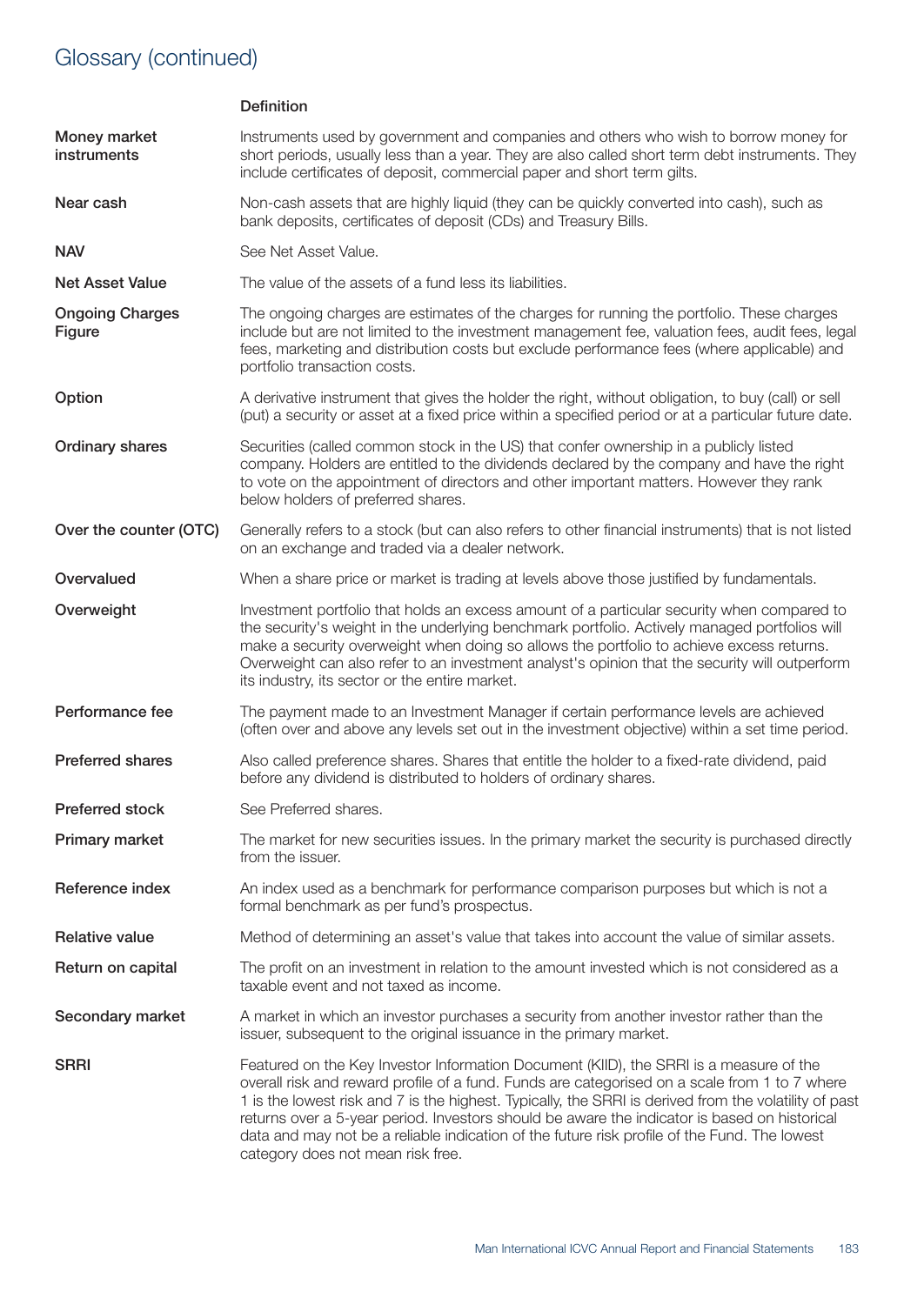|                              | <b>Definition</b>                                                                                                                                                                                                                                                                                                                                                                                                                                                                                                                   |
|------------------------------|-------------------------------------------------------------------------------------------------------------------------------------------------------------------------------------------------------------------------------------------------------------------------------------------------------------------------------------------------------------------------------------------------------------------------------------------------------------------------------------------------------------------------------------|
| Sector                       | A sector is an area of the economy in which businesses share the same or a related product<br>or service. It can also be thought of as an industry or market that shares common operating<br>characteristics. Dividing an economy into different pieces allows for more in-depth analysis of<br>the economy as a whole.                                                                                                                                                                                                             |
| Share                        | See Equity.                                                                                                                                                                                                                                                                                                                                                                                                                                                                                                                         |
| Short position               | Fund managers use this technique to borrow a security and then sell it with the intention of<br>buying it back for less when the price falls. The position profits if the security falls in value.<br>Within UCITS funds, derivatives – such as contracts for difference (CFDs) – can be used to<br>simulate a short position.                                                                                                                                                                                                      |
| <b>Security</b>              | A general term for stocks, bonds, options, subscription rights, warrants and other tradable<br>investments that confer a right to income or ownership.                                                                                                                                                                                                                                                                                                                                                                              |
| <b>Stock</b>                 | See Equity.                                                                                                                                                                                                                                                                                                                                                                                                                                                                                                                         |
| Swap                         | An exchange of streams of payments between two parties, typically in order to reduce<br>interest rate or currency risk.                                                                                                                                                                                                                                                                                                                                                                                                             |
| Synthetic                    | Term given to financial instruments that are created artificially by simulating other instruments<br>with different cash flow patterns. Synthetic products are structured to suit the cash flow<br>needs of the investor. They are created in the form of a contract and, therefore, given the<br>name "synthetic."                                                                                                                                                                                                                 |
| Time deposit                 | Deposit held in a bank or other financial institution that pays a stated interest rate for a fixed<br>period, as long as the customer does not withdraw the money early.                                                                                                                                                                                                                                                                                                                                                            |
| <b>Transferable security</b> | Any security that can be traded in the capital markets.                                                                                                                                                                                                                                                                                                                                                                                                                                                                             |
| <b>Total output</b>          | The total amount of goods and services produced within an economy.                                                                                                                                                                                                                                                                                                                                                                                                                                                                  |
| <b>Total return</b>          | Total return is the full return on an investment over a given period, including the income<br>generated from dividend, interest or rental payments, and any gains or losses from a change<br>in the asset's market value. This is normally expressed as a percentage of the purchase cost,<br>annualised if the period is less than a year.                                                                                                                                                                                         |
| Total return swaps<br>(TRS)  | A swap agreement in which one party makes payments based on a set rate, either fixed or<br>variable, while the other party makes payments based on the return of an underlying asset,<br>which includes both the income it generates and any capital gains. In a TRS, the underlying<br>asset, referred to as the reference asset, is usually an equity index, a basket of loans, or<br>bonds. A TRS allows the party receiving the total return to gain exposure and benefit from a<br>reference asset without actually owning it. |
| <b>Undervalued</b>           | When a share price or market is trading at levels below those justified by fundamentals.                                                                                                                                                                                                                                                                                                                                                                                                                                            |
| Underweight                  | An underweight portfolio does not hold a sufficient amount of a particular security when<br>compared to the weight of that security held in the underlying benchmark portfolio.<br>Underweight can also refer to an analyst's opinion regarding the future performance of a<br>security in scenarios where it is expected to underperform.                                                                                                                                                                                          |
| Unit                         | An equal proportionate share of rights over the investment returns earned by a unit trust.                                                                                                                                                                                                                                                                                                                                                                                                                                          |
| <b>Volatility</b>            | The extent to which the price of a security or commodity, or the level of a market, interest rate<br>or currency, changes over time. High volatility implies rapid and large upward and downward<br>movements over a relatively short period of time; low volatility implies much smaller and less<br>frequent changes in value.                                                                                                                                                                                                    |
| Yield                        | 1. The annual rate of return on an investment, expressed as a percentage.<br>2. For bonds and notes, the coupon rate divided by the market price. This is not an accurate<br>measure of total return, since it does not factor in capital gains.<br>3. For securities, the annual dividends divided by the purchase price. This is not an accurate<br>measure of total return, since it does not factor in capital gains. here, also called dividend<br>yield or current yield.                                                     |